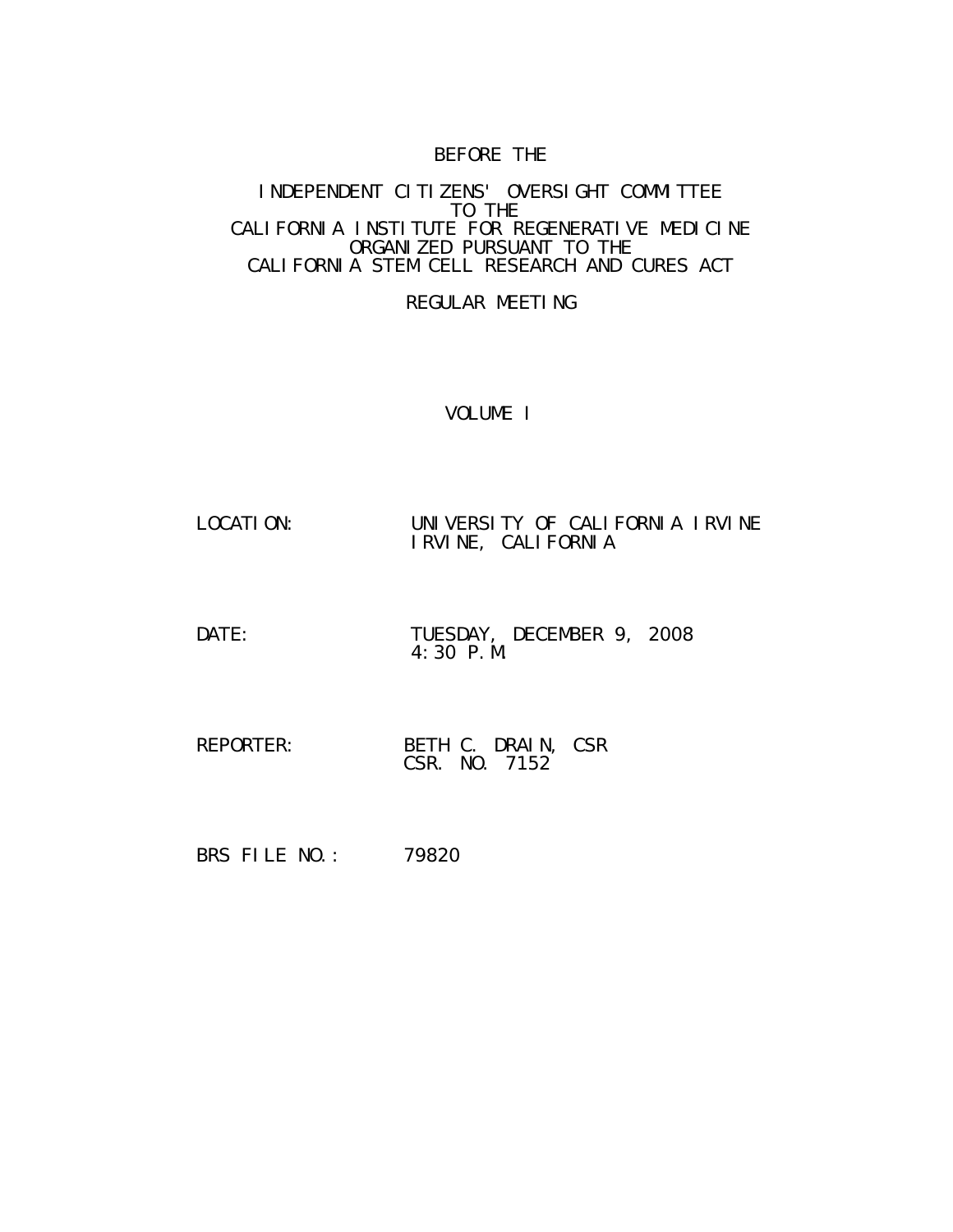| INDEX                                                                                                                    |          |
|--------------------------------------------------------------------------------------------------------------------------|----------|
| I TEM                                                                                                                    | PAGE NO. |
| <b>OPEN SESSION:</b>                                                                                                     |          |
| CALL TO ORDER.                                                                                                           | 4, 180   |
| PLEDGE OF ALLEGIANCE.                                                                                                    | 4, 180   |
| ROLL CALL.                                                                                                               | 4, 180   |
| <b>CONSENT I TEMS:</b>                                                                                                   |          |
| APPROVAL OF MINUTES FROM AUGUST 12-13<br>AND SEPTEMBER 25TH, 2008 ICOC MEETINGS.                                         | 47       |
| <b>REPORTS:</b>                                                                                                          |          |
| CHAI RMAN'S REPORT.                                                                                                      | 8        |
| PRESIDENT'S REPORT.                                                                                                      | 14       |
| INFORMATIONAL UPDATE ON STATUS OF THE<br>INTELLECTUAL PROPERTY POLICY CONSOLIDATION PROJECT.                             | 47       |
| ACTION ITEMS:                                                                                                            |          |
| CONSIDERATION OF RECOMMENDATIONS FROM<br>GRANTS WORKING GROUP ON TOOLS AND TECHNOLOGY<br>AWARD APPLICATIONS.             | 67       |
| CONSIDERATION OF RECOMMENDATION FROM GRANTS<br>WORKING GROUP ON NEW CELL LINES APPLICATION.                              | 198      |
| <b>CLOSED SESSION</b>                                                                                                    | 110      |
| <b>ACTION ITEMS:</b>                                                                                                     |          |
| CONSIDERATION OF CIRM STRATEGIC PLAN<br>REVISION, INCLUDING BUT NOT LIMITED TO<br>STAKEHOLDER AND PUBLIC COMMENT PROCESS | 229      |
| CONSIDERATION OF CONCEPT PLAN FOR DISEASE<br>TEAM RESEARCH AWARD RFA.                                                    | 341      |
|                                                                                                                          |          |
| 2                                                                                                                        |          |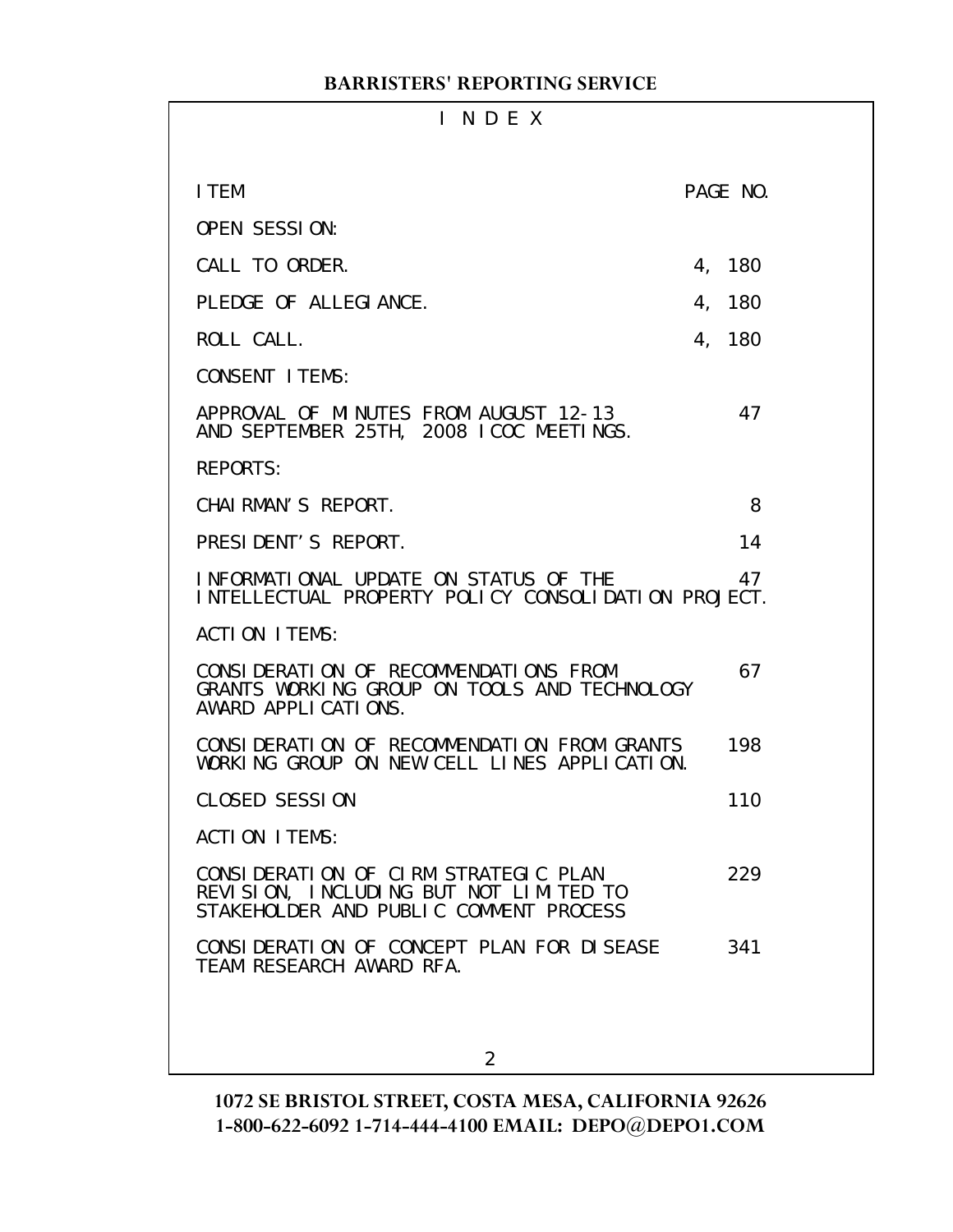| CLOSED SESSION                                                                                                                                                                                                                                                           | 272 |
|--------------------------------------------------------------------------------------------------------------------------------------------------------------------------------------------------------------------------------------------------------------------------|-----|
| CONSIDERATION OF COMPENSATION OF CHAIR<br>OF THE ICOC.                                                                                                                                                                                                                   | 308 |
| CONSIDERATION OF CONCEPT PLAN FOR BASIC<br>RESEARCH INITIATIVE                                                                                                                                                                                                           | 359 |
| CONSIDERATION OF APPROVAL FOR STAFF TO<br>FINALIZE REGULATIONS PROCESS FOR AMENDMENTS<br>TO THE GRANTS ADMINISTRATION POLICY FOR<br>ACADEMIC AND NON-PROFIT INSTITUTIONS AND<br>SUBMISSION OF AMENDMENTS TO THE OAL FOR FINAL<br>APPROVAL. REGULATION 100500 AMENDMENTS. | 368 |
| CONSIDERATION OF NAMES FOR CIRM FUNDED MAJOR<br>$---FACILITIES.$                                                                                                                                                                                                         |     |
| CONSIDERATION OF PRE-APPLICATION REVIEW. 263, 315                                                                                                                                                                                                                        |     |
| CONSIDERATION OF CIRM CONFERENCE GRANT<br>APPLICATION FROM THE INTERNATIONAL SOCIETY<br>FOR STEM CELL RESEARCH.                                                                                                                                                          | 365 |
| CONSIDERATION OF APPOINTMENT OF NEW<br>SCIENTIFIC MEMBERS FOR GRANTS WORKING GROUP.                                                                                                                                                                                      | 365 |
| CONSIDERATION OF ACCELERATED FUNDING<br>PROGRAM FOR APPROVED GRANTS AND LOANS FOR<br>FOR-PROFITS.                                                                                                                                                                        | 371 |
| PUBLIC COMMENT.                                                                                                                                                                                                                                                          | 218 |
|                                                                                                                                                                                                                                                                          |     |
|                                                                                                                                                                                                                                                                          |     |
|                                                                                                                                                                                                                                                                          |     |
|                                                                                                                                                                                                                                                                          |     |
|                                                                                                                                                                                                                                                                          |     |
|                                                                                                                                                                                                                                                                          |     |
| 3                                                                                                                                                                                                                                                                        |     |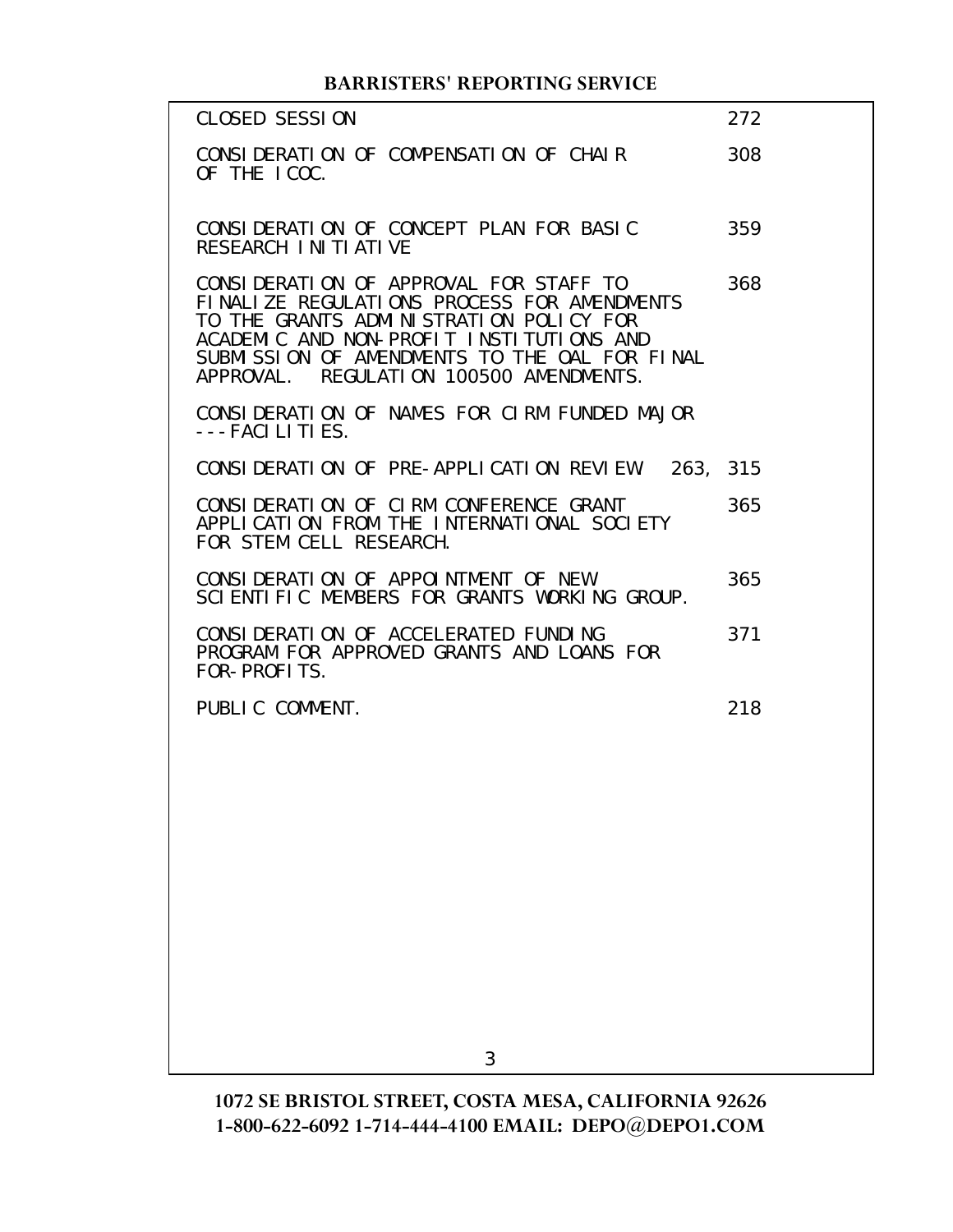|                   | <b>BARRISTERS' REPORTING SERVICE</b>                 |
|-------------------|------------------------------------------------------|
| 1                 | IRVINE, CALIFORNIA; TUESDAY, DECEMBER 9, 2008        |
| 2                 | $4:30$ P.M.                                          |
| 3                 |                                                      |
| 4                 | CHAIRMAN KLEIN: OKAY. WE HAVE A FEW                  |
| 5                 | PEOPLE WHO HAVE FLIGHTS THAT ARE LATE THAT ARE IN    |
| 6                 | TRANSIT, BUT WE HAVE A QUORUM, IT'S MY               |
| $\overline{7}$    | UNDERSTANDING. WE WILL, IN ANY CASE, WHILE WE'RE     |
| 8                 | WAITING FOR THE OTHER INDIVIDUALS TO WALK IN THE     |
| 9                 | ROOM, WE'LL BEGIN WITH A CALL TO ORDER. AND IN THE   |
| 10                | CALL TO ORDER, I WOULD LIKE, MELISSA, IF WE COULD DO |
| 11                | THE FLAG SALUTE. WE MAY THEN, WHEN WE DO THE ROLL    |
| $12 \overline{ }$ | CALL, HAVE AN ADDITIONAL MEMBER WHO'S ENTERED, BUT   |
| 13                | WE DO HAVE A QUORUM AT THIS TIME. MELISSA KING,      |
| 14                | WOULD YOU PLEASE LEAD US IN THE PLEDGE OF            |
| 15                | ALLEGI ANCE.                                         |
| 16                | (THE PLEDGE OF ALLEGIANCE.)                          |
| 17                | CHAIRMAN KLEIN: ALL RIGHT. MELISSA, WHAT             |
| 18                | WE WILL DO IS IF YOU WILL CALL THE ROLL, WE'LL KEEP  |
| 19                | THE ROLL OPEN, PLEASE.                               |
| 20                | MS. KING: RICARDO AZZIZ. ROBERT PRICE                |
| 21                | FOR ROBERT BIRGENEAU.                                |
| 22                | DR. PRICE:<br>HERE.                                  |
| 23                | MS. KING: FLOYD BLOOM. GORDON GILL FOR               |
| 24                | DAVID BRENNER.                                       |
| 25                | DR. GILL: HERE.                                      |
|                   | 4                                                    |
|                   |                                                      |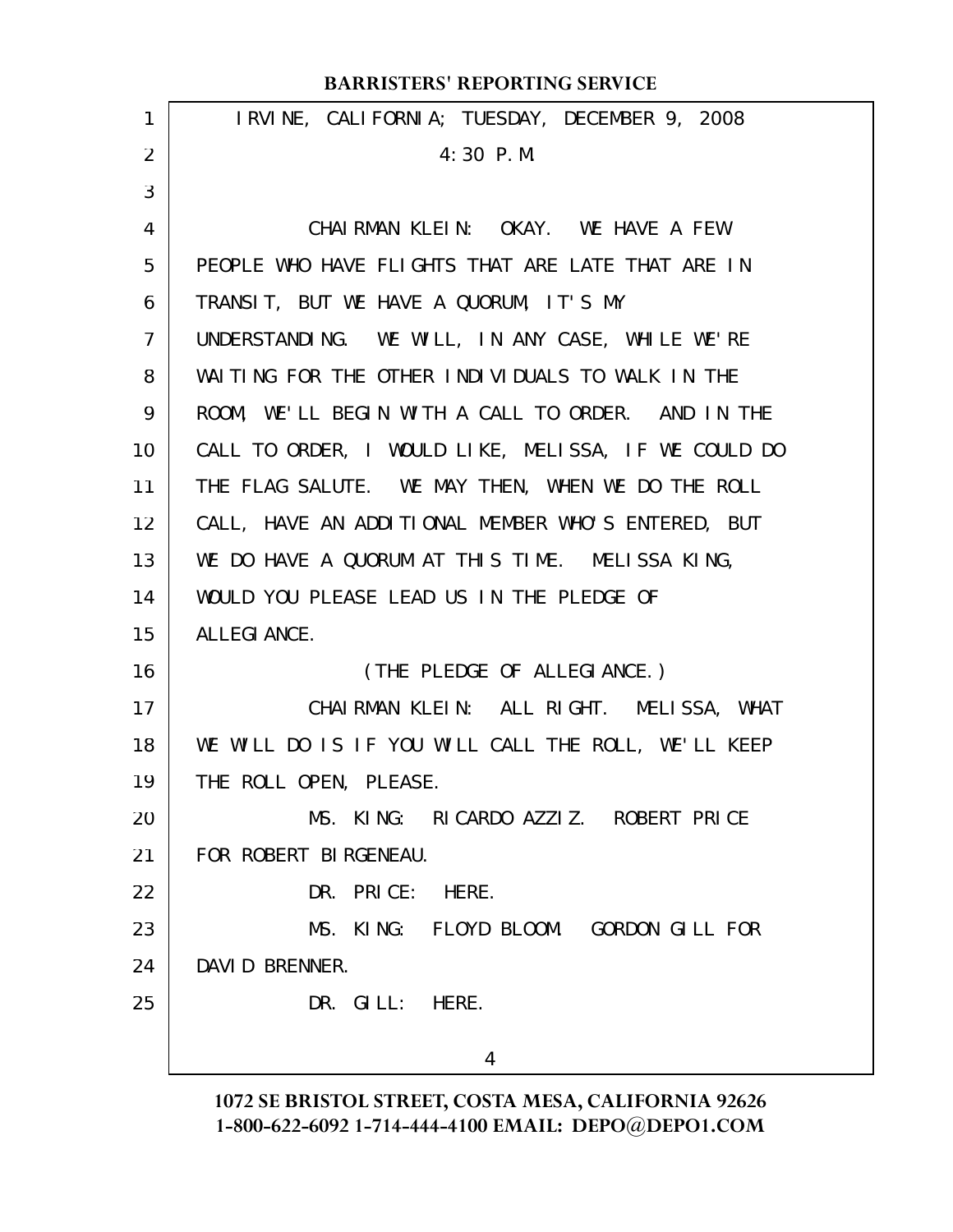| 1              | MS. KING: SUSAN BRYANT.                 |  |
|----------------|-----------------------------------------|--|
| $\overline{2}$ | DR. BRYANT: HERE.                       |  |
| 3              | MS. KING: KIM WITMER.                   |  |
| 4              | DR.<br>WITMER: HERE.                    |  |
| 5              | MS. KING: MARCY FEIT.                   |  |
| 6              | MS. FEIT: HERE.                         |  |
| $\overline{7}$ | MS. KING: MICHAEL FRIEDMAN.             |  |
| 8              | DR. FRIEDMAN: HERE.                     |  |
| 9              | MS. KING: LEEZA GIBBONS.                |  |
| 10             | MS. GIBBONS: HERE.                      |  |
| 11             | MS. KING: MICHAEL GOLDBERG.             |  |
| 12             | MR. GOLDBERG: HERE.                     |  |
| 13             | MS. KING: SAM HAWGOOD. BOB KLEIN.       |  |
| 14             | CHAI RMAN KLEIN: HERE.                  |  |
| 15             | MS. KING: SHERRY LANSING. GERALD LEVEY. |  |
| 16             | DR. LEVEY: HERE.                        |  |
| 17             | MS. KING: TED LOVE. ED PENHOET.         |  |
| 18             | DR. PENHOET: HERE.                      |  |
| 19             | MS. KING: PHIL PIZZO.                   |  |
| 20             | DR. PIZZO: HERE.                        |  |
| 21             | MS. KING: CLAIRE POMEROY.               |  |
| 22             | DR. POMEROY: HERE.                      |  |
| 23             | MS. KING: FRANCISCO PRIETO. CARMEN      |  |
| 24             | PULI AFI TO.                            |  |
| 25             | DR. PULIAFITO: HERE.                    |  |
|                | 5                                       |  |
|                |                                         |  |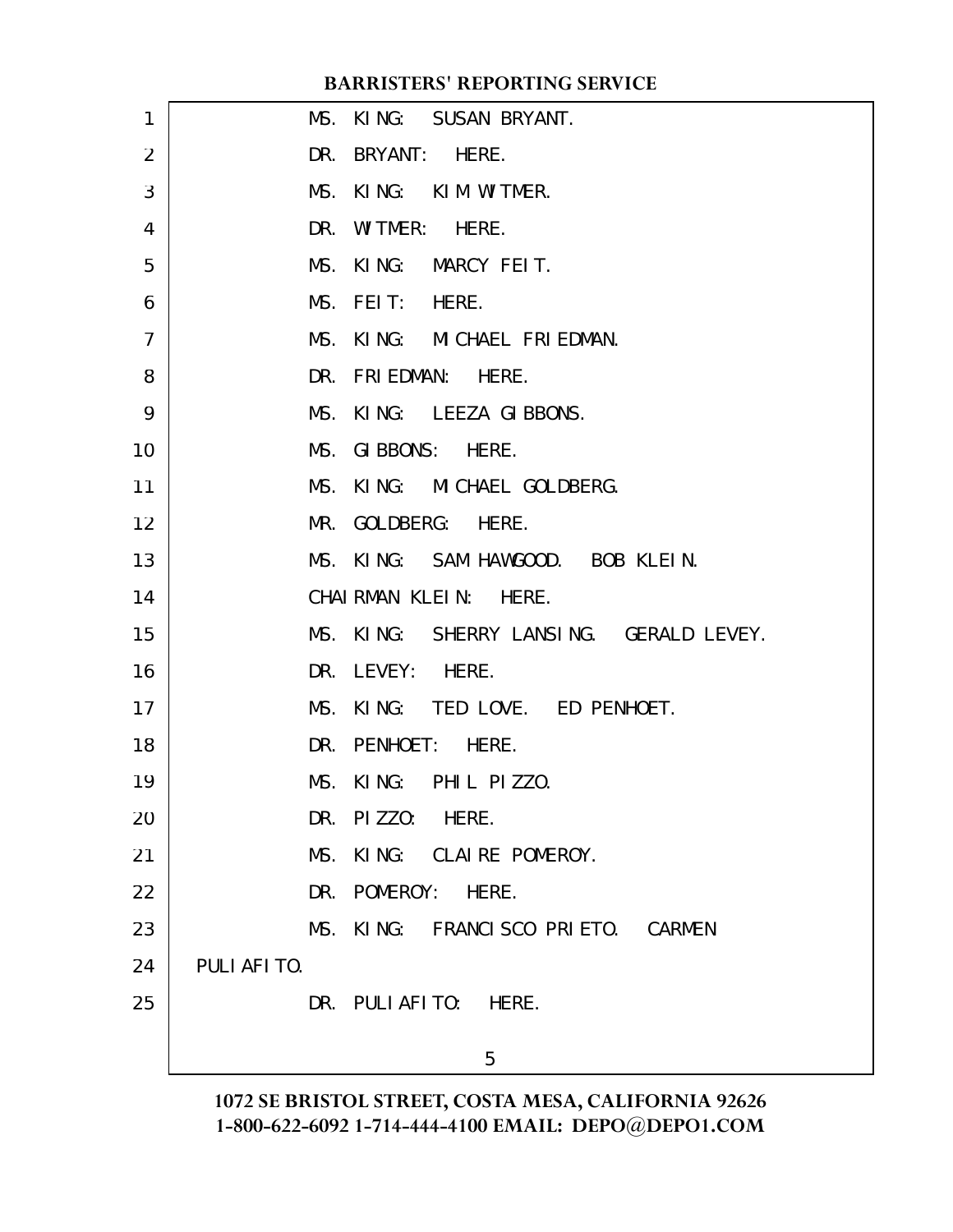|                | <b>BARRISTERS' REPORTING SERVICE</b>                 |
|----------------|------------------------------------------------------|
| 1              | MS. KING: ROBERT QUINT.                              |
| 2              | DR. QUINT: HERE.                                     |
| 3              | MS. KING: JEANNIE FONTANA FOR JOHN REED.             |
| 4              | DR. FONTANA: HERE.                                   |
| 5              | MS. KING: DUANE ROTH.                                |
| 6              | MR. ROTH: HERE.                                      |
| $\overline{7}$ | MS. KING: JOAN SAMUELSON. DAVID                      |
| 8              | SERRANO-SEWELL. JEFF SHEEHY.                         |
| 9              | MR. SHEEHY: HERE.                                    |
| 10             | MS. KING: JONATHAN SHESTACK. AND OSWALD              |
| 11             | STEWARD.                                             |
| 12             | DR. STEWARD: HERE.                                   |
| 13             | MS. KING: WE DO HAVE A QUORUM.                       |
| 14             | CHAIRMAN KLEIN: THANK YOU VERY MUCH. AND             |
| 15             | WE WILL WELCOME EVERYONE TO IRVINE. WE WANT TO       |
| 16             | THANK OUR HOST, DR. SUSAN BRYANT AND DR. OSWALD      |
| 17             | STEWARD, OUR TWO DISTINGUISHED BOARD MEMBERS FROM UC |
| 18             | IRVINE, WHERE WE WILL BE TOMORROW. AND I WANTED TO   |
| 19             | POINT OUT THAT IT WAS UC IRVINE AND THE NATIONAL     |
| 20             | ACADEMY OF SCIENCES BUILDING THAT HOSTED PROPOSITION |
| 21             | 71 FIVE WEEKS AFTER THE ELECTION. THE NATIONAL       |
| 22             | ACADEMY BROUGHT A DISTINGUISHED TEAM FROM THROUGHOUT |
| 23             | THE NATION OF SOME OF THE BEST SCIENTISTS AND        |
| 24             | ETHICISTS TO HELP GIVE US EARLY GUIDANCE ON MEDICAL  |
| 25             | AND ETHICAL STANDARDS, CONFLICT OF INTEREST ISSUES,  |
|                |                                                      |

6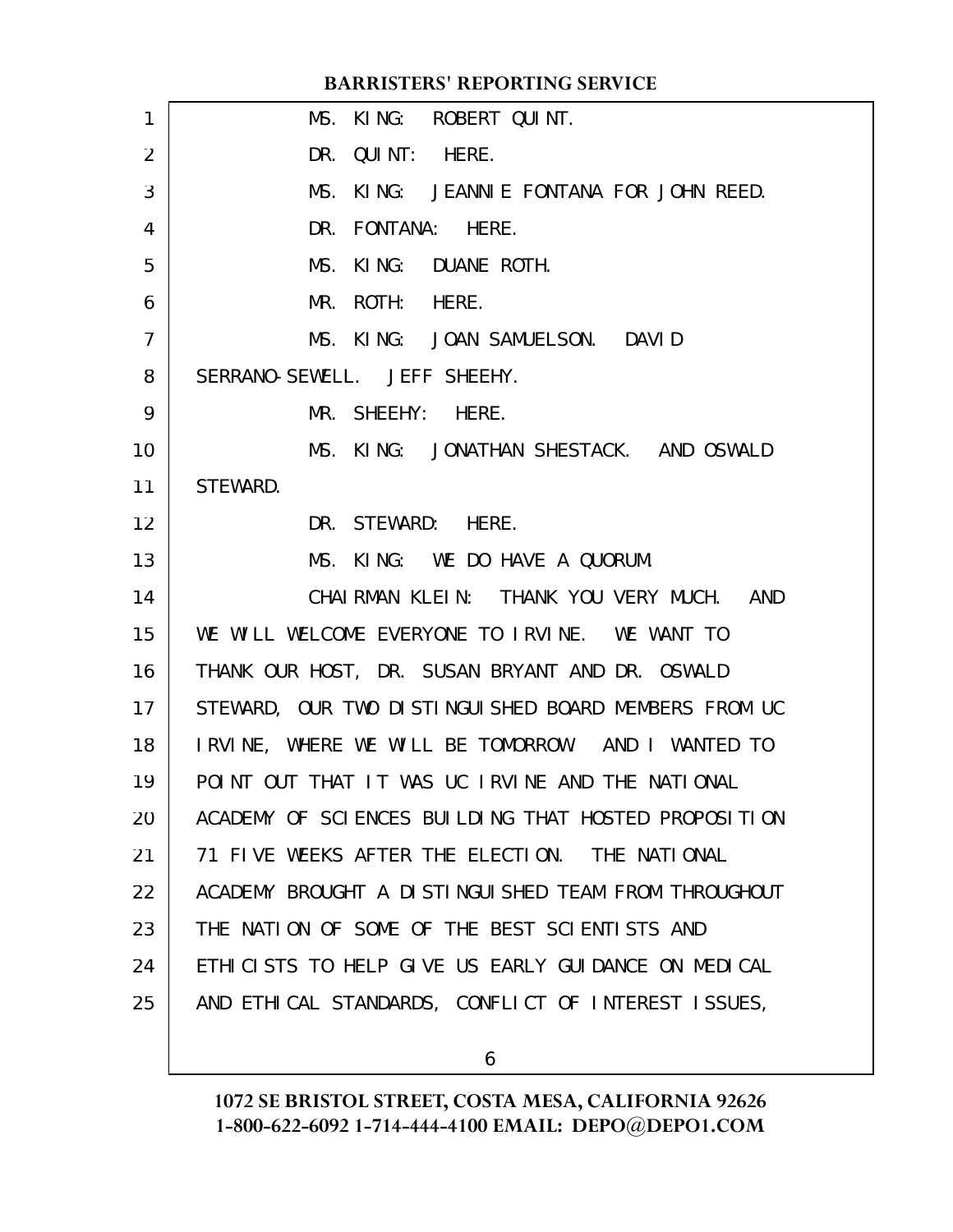| 1              | GRANT PROCESSES. SO WE OWE A LOT TO THE NATIONAL     |
|----------------|------------------------------------------------------|
| 2              | ACADEMY. AND REALLY THE FIRST FORMAL START OF THAT   |
| 3              | EDUCATION PROCESS WAS AT THE NATIONAL ACADEMY        |
| 4              | BUILDING. SO THANK YOU, OS, AND THANK YOU, SUSAN,    |
| 5              | AND YOUR INSTITUTION.                                |
| 6              | WE HAVE ANOTHER BUSY TWO-DAY MEETING                 |
| $\overline{7}$ | STARTING WITH THE CONSIDERATION OF SOME TREMENDOUS   |
| 8              | GRANT APPLICATIONS FOR TOOLS AND TECHNOLOGY. WE      |
| 9              | HAVE ALSO A START OF A MEETING WHERE FOR THE FIRST   |
| 10             | TIME WE'RE WORKING WITH A NEW OPERATING PROCEDURE.   |
| 11             | WE'RE ABLE TO BRING MEMBERS IN TELEPHONICALLY. AND   |
| 12             | DURING THE COURSE OF THIS TWO DAYS, WE HAVE AT LEAST |
| 13             | TWO MEMBERS WHO WILL BE JOINING US IN THAT REGARD.   |
| 14             | IT'S VERY IMPORTANT TO ALSO RECOGNIZE THAT           |
| 15             | WE HAVE TWO NEW MEMBERS OF THE BOARD. ONE IS DR.     |
| 16             | CARMEN PULIAFITO, DEAN OF THE KECK SCHOOL OF         |
| 17             | MEDICINE AT USC, APPOINTED BY THE GOVERNOR. AND      |
| 18             | THANK YOU. WE'D LIKE TO WELCOME DR. PULIAFITO TO     |
| 19             | THE BOARD.                                           |
| 20             | (APPLAUSE.)                                          |
| 21             | CHAIRMAN KLEIN: AND WE'D LIKE TO WELCOME             |
| 22             | A NEW ALTERNATE FOR DR. DAVID BRENNER, AND THAT IS   |
| 23             | DR. GORDON GILL FROM UC SAN DIEGO.                   |
| 24             | (APPLAUSE.)                                          |
| 25             | CHAIRMAN KLEIN: THANK YOU BOTH FOR BEING             |
|                | 7                                                    |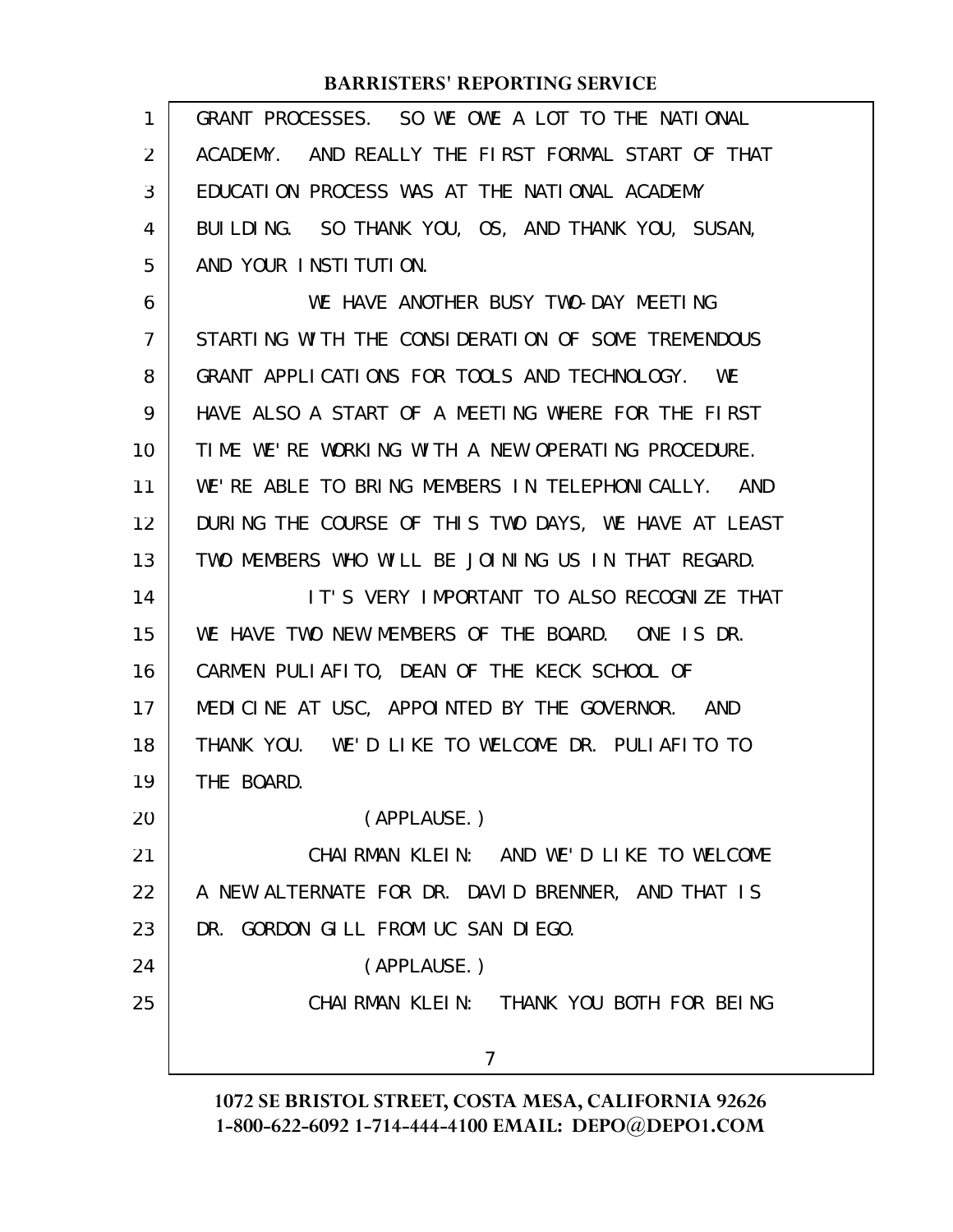| 1  | WITH US.                                              |
|----|-------------------------------------------------------|
| 2  | AND I WOULD LIKE TO SAY THAT SOME OF THE              |
| 3  | MEMBERS OF THIS BOARD JOINED THE BOARD BEFORE THEY    |
| 4  | REALIZED THAT BETWEEN THE BOARD AND ITS               |
| 5  | SUBCOMMITTEES AND ITS TASK FORCE AND WORKING GROUPS   |
| 6  | THAT WE'D HAVE 180 PUBLIC MEETINGS IN THE LAST FOUR   |
| 7  | YEARS, A STAGGERING DISPLAY OF PUBLIC TRANSPARENCY.   |
| 8  | AND WE'RE CONTINUING TO TRY AND ENHANCE THAT          |
| 9  | TRANSPARENCY.                                         |
| 10 | FOR THE JANUARY MEETING, IT'S MY                      |
| 11 | UNDERSTANDING, THAT DON GIBBONS, OUR COMMUNICATIONS   |
| 12 | DIRECTOR, IS GOING TO BRING BACK A BID AND A          |
| 13 | PROPOSAL FOR WEBCASTING THESE MEETINGS OR SOME        |
| 14 | MEETINGS FOR THE BOARD TO CONSIDER SO THAT A GREATER  |
| 15 | PROPORTION OF THE PUBLIC MIGHT PARTICIPATE, AND THE   |
| 16 | MEDIA MIGHT HAVE BETTER ACCESS TO THE MEETINGS AS     |
| 17 | ANOTHER WAY TO EXPAND PUBLIC TRANSPARENCY.            |
| 18 | IN THE EFFORT TO WORK WITH THE LITTLE                 |
| 19 | HOOVER COMMISSION, WE'D ALSO HOPED THAT IN THE        |
| 20 | JANUARY MEETING TO BRING BACK SOME IDEAS FOR PUBLIC   |
| 21 | DI SCUSSION ABOUT HOW WE MIGHT IMPROVE OUR OPERATIONS |
| 22 | AND TRANSPARENCY. AND WE HAVE THE BENEFIT OF TODAY    |
| 23 | HAVING AS OUR GUEST COMMISSIONER MARILYN BREWER FROM  |
| 24 | ORANGE COUNTY, WHO'S SEATED STRAIGHT BACK.            |
| 25 | (APPLAUSE.)                                           |
|    | 8                                                     |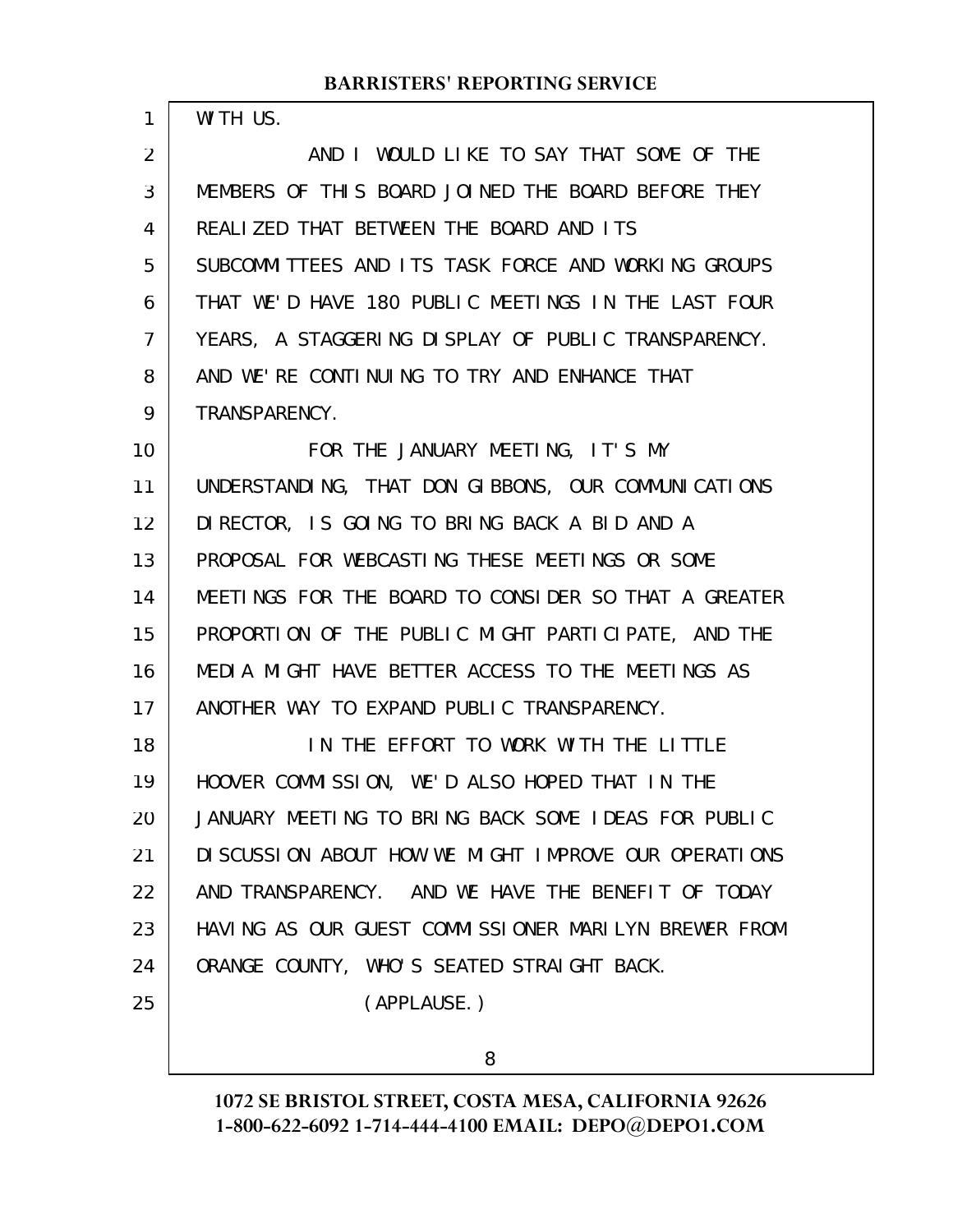|                   | <b>BARRISTERS' REPORTING SERVICE</b>                  |
|-------------------|-------------------------------------------------------|
| 1                 | CHAIRMAN KLEIN: AND THE DIRECTOR OF THE               |
| 2                 | LITTLE HOOVER COMMISSION, STUART DROWN, AS WELL AS    |
| 3                 | SENIOR STAFF MEMBER ERIC STERN.                       |
| 4                 | (APPLAUSE.)                                           |
| 5                 | CHAIRMAN KLEIN: WE CONVENED THIS MEETING              |
| 6                 | IN A CONTEXT OF A NEW NATIONAL REALITY OF ADDITIONAL  |
| $\overline{7}$    | FINANCIAL CHALLENGES, FINANCIAL CHALLENGES AT THE     |
| 8                 | STATE AND THE FEDERAL LEVEL. IT'S A PERIOD WHEN       |
| 9                 | CREATIVITY -- HI, JOAN -- CREATIVITY WILL BE AT A     |
| 10                | PREMIUM, AND OUR ABILITY TO REALLY COMMUNICATE WITH   |
| 11                | THE FEDERAL GOVERNMENT ABOUT THE NECESSITY TO         |
| $12 \overline{ }$ | CONTINUE THEIR INVESTMENT IN INTELLECTUAL CAPITAL OF  |
| 13                | THIS COUNTRY THAT DRIVES SO MUCH JOB CREATION,        |
| 14                | PARTICULARLY IN CALIFORNIA WHERE THE LIFE SCIENCES    |
| 15                | ARE THE SECOND LARGEST JOB CREATOR BEHIND THE HIGH    |
| 16                | TECH COMPUTER INDUSTRY.                               |
| 17                | IT IS VERY IMPORTANT TO REALIZE THAT WE               |
| 18                | CAN PROVIDE AN IMPORTANT MOMENTUM TO THE STEM CELL    |
| 19                | AREA. BUT EVEN AS WE LOOK TO OUR INSTITUTES AND OUR   |
| 20                | CENTERS OF EXCELLENCE, THERE ARE VERY LARGE           |
| 21                | OPERATING BUDGETS HERE THAT WE'LL NEED SUPPLEMENTAL   |
| 22                | FUNDING OR IN SOME CASES DOMINANT FUNDING EVENTUALLY  |
| 23                | COMING FROM THE NIH BECAUSE THESE ARE EXTRAORDINARY   |
| 24                | GLOBAL, WORLD-CLASS PLATFORMS FOR SCIENCE.<br>AND THE |
| 25                | LEVEL OF SCIENTIFIC TALENT THAT IT TAKES TO DRIVE     |
|                   |                                                       |

9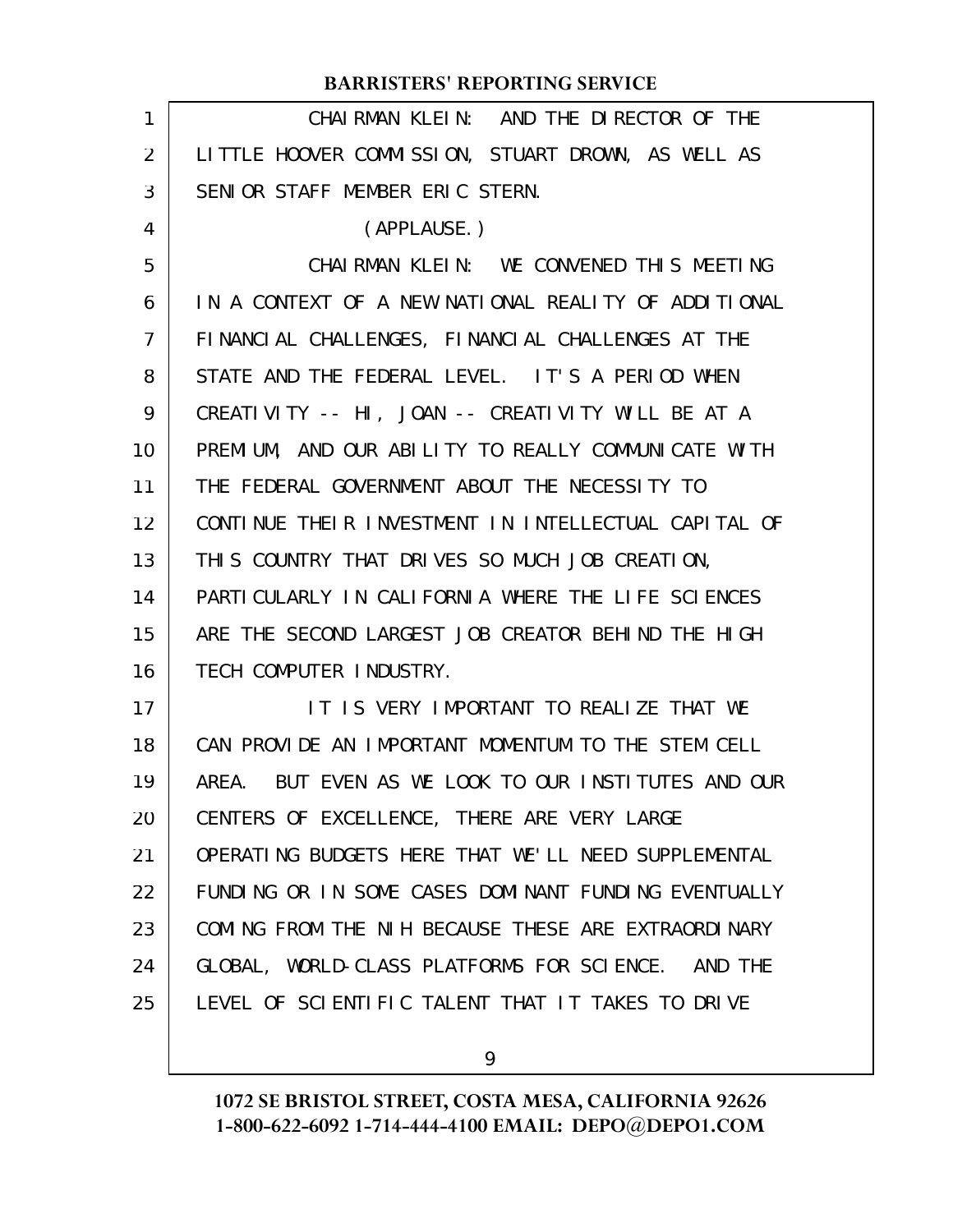| 1              | THOSE MAJOR INSTITUTES CANNOT BE FUNDED IN LARGE     |
|----------------|------------------------------------------------------|
| 2              | PART BY OUR GRANTS. NO MATTER HOW GOOD THESE         |
| 3              | SCIENTISTS ARE, WE JUST WILL NOT IN REALITY HAVE THE |
| 4              | SCALE OF FUNDS TO COVER THIS TREMENDOUS COST.        |
| 5              | SO THESE INSTITUTIONS ARE A NATIONAL ASSET           |
| 6              | IN ADDITION TO BEING A GREAT STATE TREASURE. AND WE  |
| $\overline{7}$ | WILL NEED TO REALLY BE ABLE TO FOCUS IN OUR JANUARY  |
| 8              | MEETING ON WHAT IS OUR PROPER ROLE IN HELPING        |
| 9              | EDUCATE AND ADVOCATE FOR INVESTMENT IN THE NIH       |
| 10             | GENERALLY BECAUSE ALL FIELDS OF LIFE SCIENCES ARE    |
| 11             | GOING TO CONTRIBUTE EVENTUALLY TO OUR STEM CELL      |
| 12             | MISSION.<br>BUT WE WILL DEBATE THAT IN OUR JANUARY   |
| 13             | MEETING AS ONE TOPIC. IT IS CERTAINLY AN AREA WHERE  |
| 14             | WE'RE GOING TO NEED TO SEE SOME ADDITIONAL NATIONAL  |
| 15             | <b>INVESTMENT.</b>                                   |
| 16             | ON A NATIONAL SCALE, WE'RE TALKING ABOUT A           |
| 17             | STIMULUS PROGRAM FOR THE PHYSICAL INFRASTRUCTURE OF  |
| 18             | THIS COUNTRY. AND I WOULD SUGGEST THAT PART OF OUR   |
| 19             | TOPIC IN JANUARY IS REALLY GOING TO BE ABOUT         |
| 20             | BRINGING SOME BALANCE TO THAT AND FOCUSING THE       |
| 21             | NATIONAL DEBATE IN PART ON INVESTING IN INTELLECTUAL |
| 22             | INFRASTRUCTURE FOR THIS COUNTRY, THE INTELLECTUAL    |
| 23             | CAPITAL THAT IS REALLY GOING TO DISTINGUISH STATES   |
| 24             | AND NATIONS AND DRIVE THE ECONOMIES OF THE 21ST      |
| 25             | CENTURY.                                             |
|                |                                                      |

10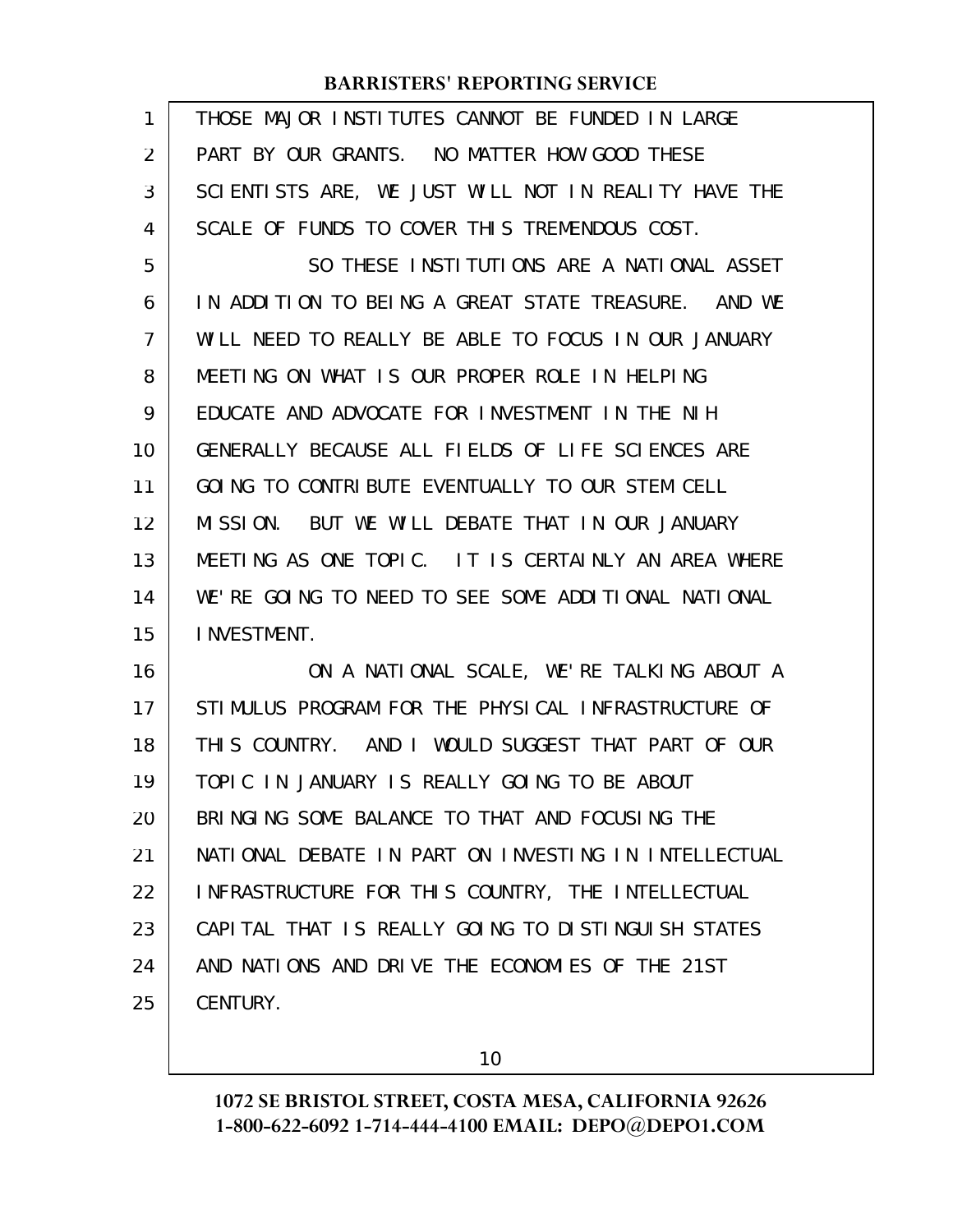| 1  | A STIMULUS BILL THAT LOOKS ONLY BACK                    |
|----|---------------------------------------------------------|
| 2  | HI STORI CALLY TO A PHYSI CAL INFRASTRUCTURE INVESTMENT |
| 3  | IS PART OF THE LAST CENTURY. THE 21ST CENTURY           |
| 4  | DEMANDS THAT WE BE ABLE TO COMPETE WITH WORLD-CLASS     |
| 5  | INTELLECTUAL CAPITAL, AND IT DEMANDS CONTINUED          |
| 6  | INVESTMENT. WE CANNOT, BECAUSE OF THE FINANCIAL         |
| 7  | CRISIS FACING THE COUNTRY, ABANDON A FIELD THAT IS A    |
| 8  | HUGE JOB CREATOR AND IS THE FUTURE POTENTIAL TO HELP    |
| 9  | PATI ENTS AND REDUCE GOVERNMENTAL MEDICAL               |
| 10 | EXPENDITURES BY INTERVENTIONIST THERAPIES.              |
| 11 | KEEPING THAT IN MIND, WE HAVE TALKED IN                 |
| 12 | THE PAST IN PUTTING ON THE TABLE FOR THIS JANUARY       |
| 13 | DISCUSSION AT LEAST TWO MORE TOPIC AREAS. ONE WHICH     |
| 14 | IS A KEY POTENTIAL CHOKE POINT, AND THAT IS JUST A      |
| 15 | GENERAL FUNDING INCREASE IN THE FDA. THE FDA            |
| 16 | STAFFING HAS BEEN STARVED OVER THE LAST SEVERAL         |
| 17 | YEARS. A LOT OF THE STAFF IS CLOSE TO RETIREMENT        |
| 18 | AGE. THE SALARY LEVELS AND THE STAFFING IS GOING TO     |
| 19 | BE VERY IMPORTANT BECAUSE WE KNOW THAT FOR OUR          |
| 20 | DISEASE TEAMS, FOR EXAMPLE, IT'S GOING TO BE            |
| 21 | CRITICAL. IF YOU ARE GOING GET TO AN INITIAL HUMAN      |
| 22 | TRIAL APPROVAL, YOU'RE GOING TO NEED AT LEAST THREE     |
| 23 | YEARS IN ADVANCE TO HAVE ACUTELY FOCUSED AND HIGHLY     |
| 24 | COMPETENT ADVICE ON YOUR PRECLINICAL WORK TO BE ABLE    |
| 25 | TO BE SUCCESSFUL IN THAT IND.                           |

11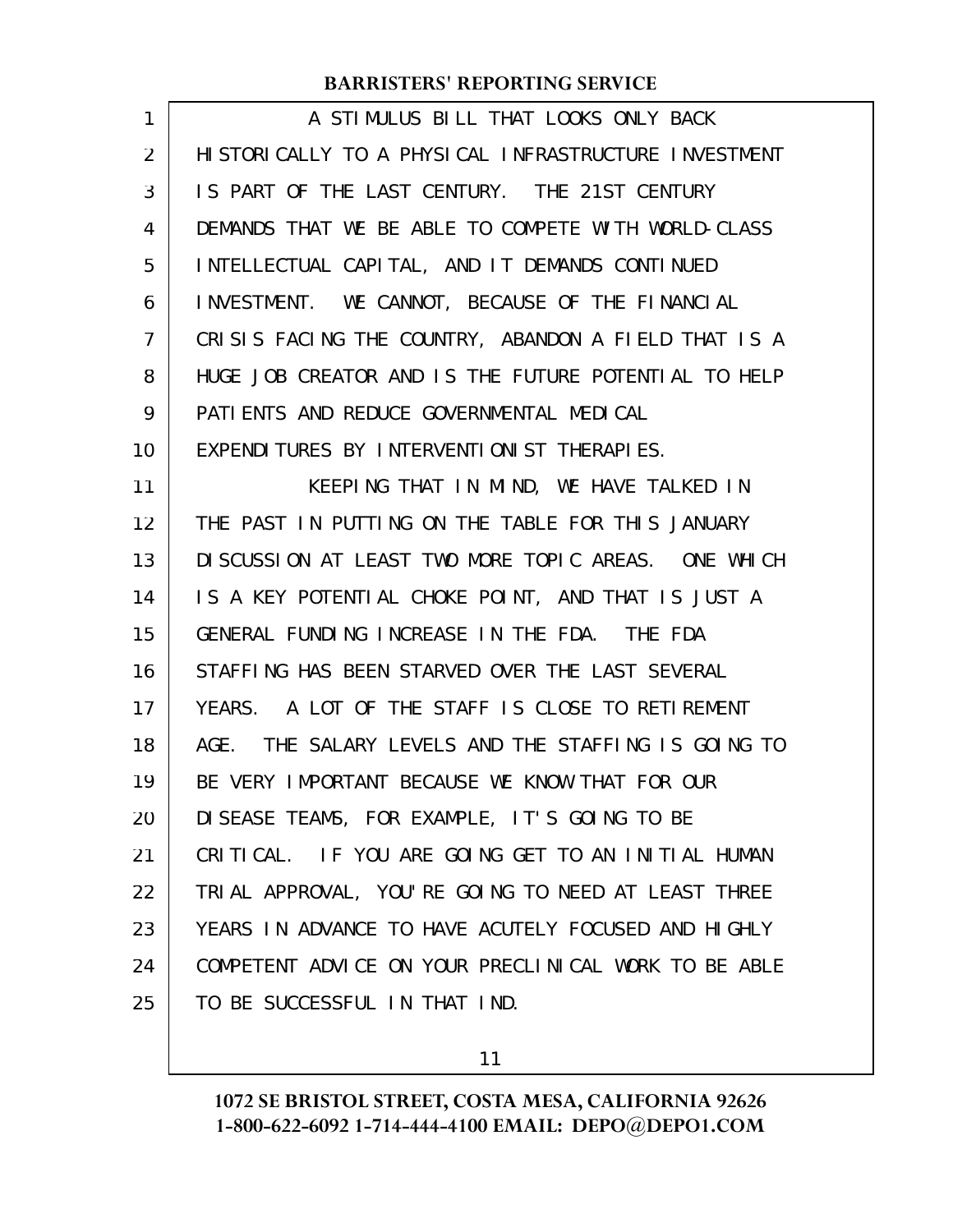SO FDA STAFFING AND THE FUNDING FOR IT IS GOING TO BE AN IMPORTANT SUBJECT. CERTAINLY IN A PERIOD OF SCARCE RESOURCES, ADDING STAFF TO THE FEDERAL GOVERNMENT IS NOT GOING TO BE UNIVERSALLY POPULAR, AND WE'RE GOING TO HAVE TO DOCUMENT THE CASE. WE CAN LOOK BACK AT THE IOM STUDY FROM 2006, THE INSTITUTE OF MEDICINE STUDY, BUT WE'RE GOING TO HAVE TO UNDERSTAND THE PROPER CASE AND THE PROPER PRESENTATION OF IT. AND WE'LL CERTAINLY LEARN THE PROPER EMPHASIS FROM ALL MEMBERS OF THIS BOARD WHO HAVE TREMENDOUS EXPERIENCE. FINALLY, IN OUR INNOVATION AREA OF BRINGING A LOAN PROGRAM FORWARD WITH OUR GRANT PROGRAM, POTENTIALLY THERE MAY BE AN OPPORTUNITY WITH 500 BILLION OR MORE IN LOAN GUARANTEES BEING GIVEN OUT AT THE FEDERAL LEVEL TO TRY AND CREATE A PROGRAM THAT IS REALLY A JOB GENERATOR IN THIS AREA. WE UNDERSTAND, I THINK, DR. ALAN TROUNSON'S STUDY IN AUSTRALIA SHOWED THAT FOR EVERY DOLLAR SPENT IN THE LIFE SCIENCES AND MEDICAL RESEARCH DOWNSTREAM OVER TIME IT CREATED \$7 IN THE ECONOMY. THERE ARE ECONOMIC MULTIPLIER MODELS AND JOB CREATION MODELS THAT ARE IMPORTANT THAT WE'LL NEED TO BRING TO THE ATTENTION OF THE FEDERAL GOVERNMENT. BUT IN OUR LOAN PROGRAM, IF IT WERE A 1 2 3 4 5 6 7 8 9 10 11 12 13 14 15 16 17 18 19 20 21 22 23 24 25

12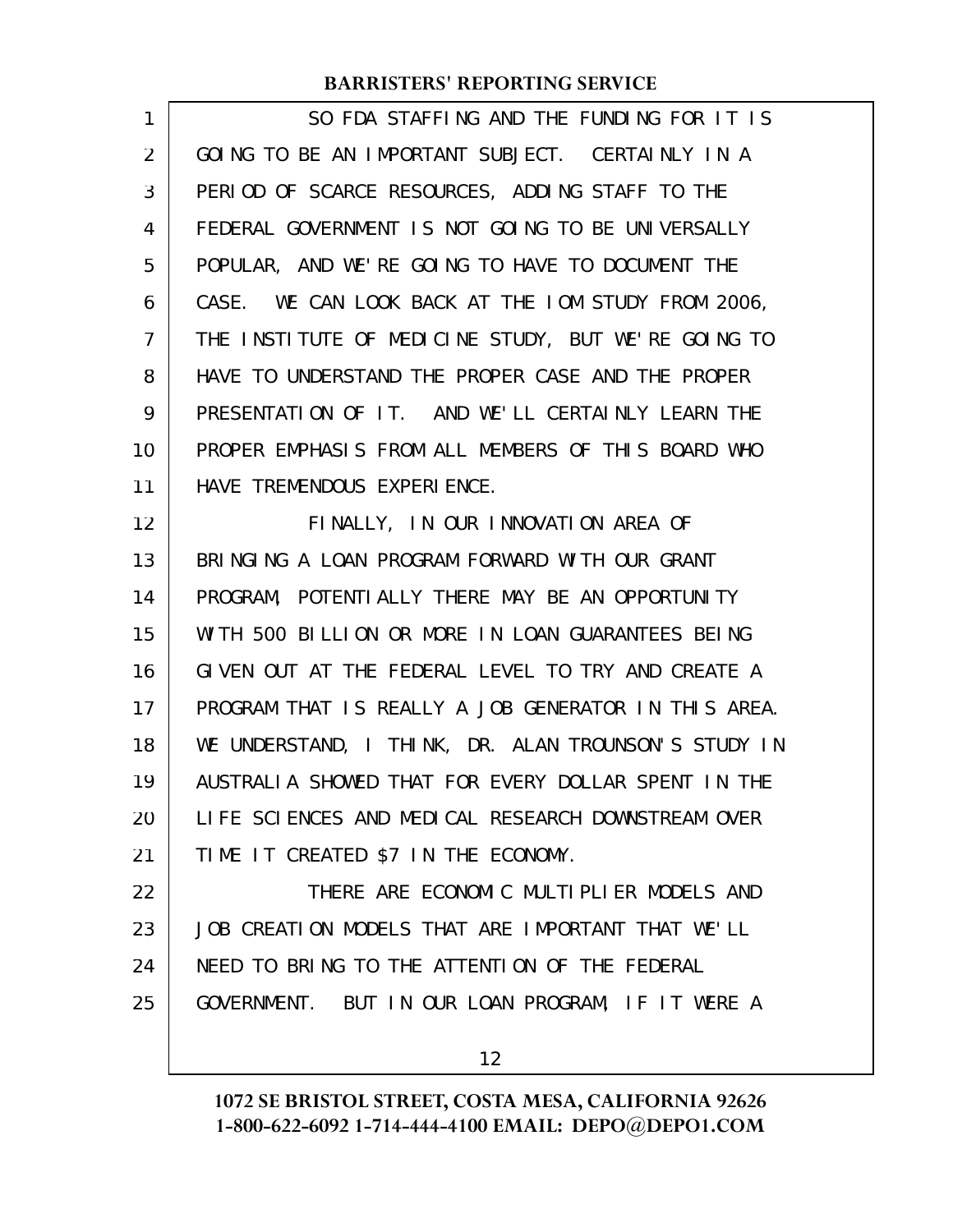| $\mathbf{1}$ | \$500 MILLION PORTFOLIO, ALL INCREMENTALLY APPROVED  |
|--------------|------------------------------------------------------|
| 2            | AND ACTUAL LOANS, IF WE DON'T HAVE THE BEST SCIENCE, |
| 3            | WE'RE NOT GOING TO FUND IT, BUT ON A CONCEPTUAL      |
| 4            | LEVEL, IF THE LOAN PROGRAM WERE \$500 MILLION, IF WE |
| 5            | TOOK THE TOP 50 PERCENT OF RISK AND THE FEDERAL      |
| 6            | GOVERNMENT GUARANTEED THE BOTTOM 50 PERCENT OF RISK, |
| 7            | A MUCH BETTER DEAL THAN THE FINANCIAL INSTITUTIONS   |
| 8            | HAVE PROPOSED TO THE FEDERAL GOVERNMENT, I SUGGEST,  |
| 9            | OUR \$500 BILLION PROGRAM BECOMES A BILLION DOLLAR   |
| 10           | PROGRAM.                                             |
| 11           | FIVE HUNDRED MILLION FOR OUR MISSION PUT             |
| 12           | INTO LOANS THAT WILL HELP IN THIS TIME OF CREDIT     |
| 13           | SCARCITY FOR THE BIOTECH SECTOR TO STRETCH THOSE     |
| 14           | DOLLARS SO THAT WE CAN GET PAST PHASE I SAFETY       |
| 15           | STUDIES AND DO PHASE II A AND II B EFFICACY STUDIES  |
| 16           | MAY BE CRITICAL TO GETTING ANY PRIVATE CAPITAL INTO  |
| 17           | THE FIELD.                                           |
| 18           | PRIVATE CAPITAL HAS MOVED FURTHER BACK               |
| 19           | CONSTANTLY OVER THE LAST TWO OR THREE YEARS, AND     |
| 20           | PARTICULARLY IN THIS FINANCIAL CRISIS. SO UNLESS     |
| 21           | WE'RE PREPARED OR HAVE ALTERNATE METHODS OF CARRYING |
| 22           | THESE TREMENDOUS INVESTMENTS THAT PASS PEER REVIEW,  |
| 23           | ONLY THE BEST SCIENCE, DOWN FURTHER IN THIS          |
| 24           | CONTINUUM, IT IS LIKELY MANY OF THESE GREAT, GREAT   |
| 25           | SCIENTIFIC CONCEPTS AND EVEN PHASE I TRIALS WILL BE  |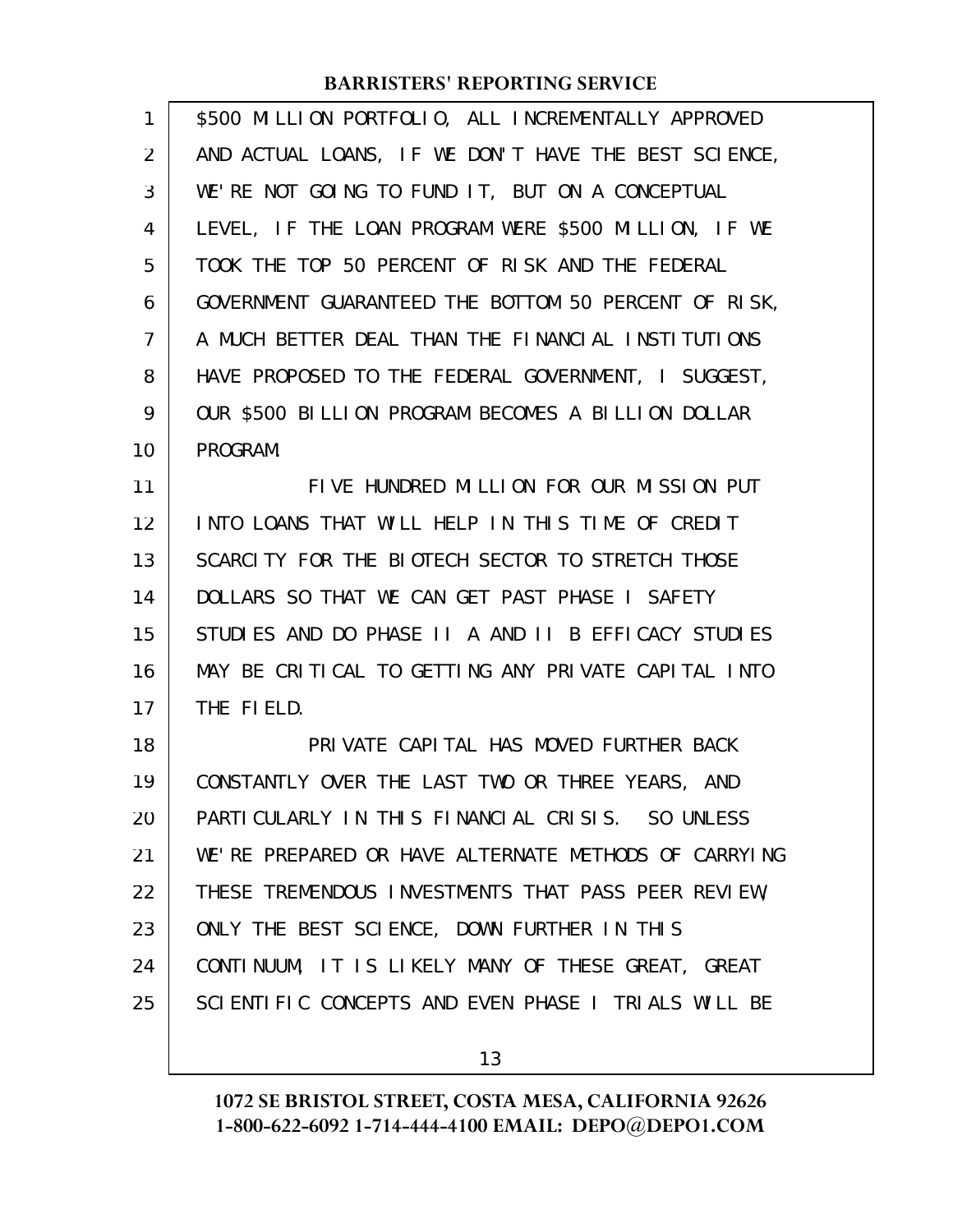| 1              | DROPPED FOR LACK OF CAPITAL TO MOVE THEM FORWARD      |
|----------------|-------------------------------------------------------|
| 2              | WHERE WE CAN PROVE THAT EFFICACY AND HOPEFULLY THEN   |
| 3              | GET THE MONEY TO BRING THEM TO PATIENTS.              |
| 4              | SO THOSE ARE THREE OF THE TOPICS. WE                  |
| 5              | STAND READY AS AN AGENCY TO WELCOME OTHER SUGGESTED   |
| 6              | TOPICS FOR THAT DISCUSSION, BUT PART OF OUR           |
| $\overline{7}$ | DISCUSSION IN JANUARY WILL BE THE FEDERAL AGENDA AND  |
| 8              | HOW WE INTERFACE WITH THE FEDERAL GOVERNMENT. WE      |
| 9              | CERTAINLY WISH THE STATE GOVERNMENT HAD MORE FUNDS.   |
| 10             | WE HOPE THE FEDERAL GOVERNMENT HAS MORE FUNDS.<br>AND |
| 11             | WE DO REALIZE THAT THE STATE GOVERNMENT AS A          |
| 12             | GOVERNMENTAL ENTITY IS ONE OF THOSE APPLICANTS FOR    |
| 13             | FEDERAL FUNDING IN THE INTERIM.                       |
| 14             | WITH THAT INTRODUCTION, I'D LIKE TO                   |
| 15             | WELCOME TO THE PODIUM OUR ESTEEMED PRESIDENT, DR.     |
| 16             | ALAN TROUNSON, WHOSE FAMILY HAS NOW MOVED FROM        |
| 17             | AUSTRALIA TO CALIFORNIA AFTER A YEAR IN WHICH THEY    |
| 18             | FINISHED UP EDUCATION WITH HIS OLDER SON, SO HE HAS   |
| 19             | FINISHED HIS YEAR ALONE DEDICATED SOLELY TO OUR       |
| 20             | MISSION, AND HIS FAMILY IS NOW WITH HIM. BUT THANK    |
| 21             | YOU FOR THE REAL SACRIFICE YOUR FAMILY WENT THROUGH,  |
| 22             | DR. TROUNSON, AND YOU WENT THROUGH WAITING FOR THEM   |
| 23             | TO MOVE. DR. ALAN TROUNSON.                           |
| 24             | DR. TROUNSON: THANK YOU VERY MUCH, CHAIR.             |
| 25             | AND AS USUAL, I WANT TO INTRODUCE THE PRESIDENT'S     |
|                | 14                                                    |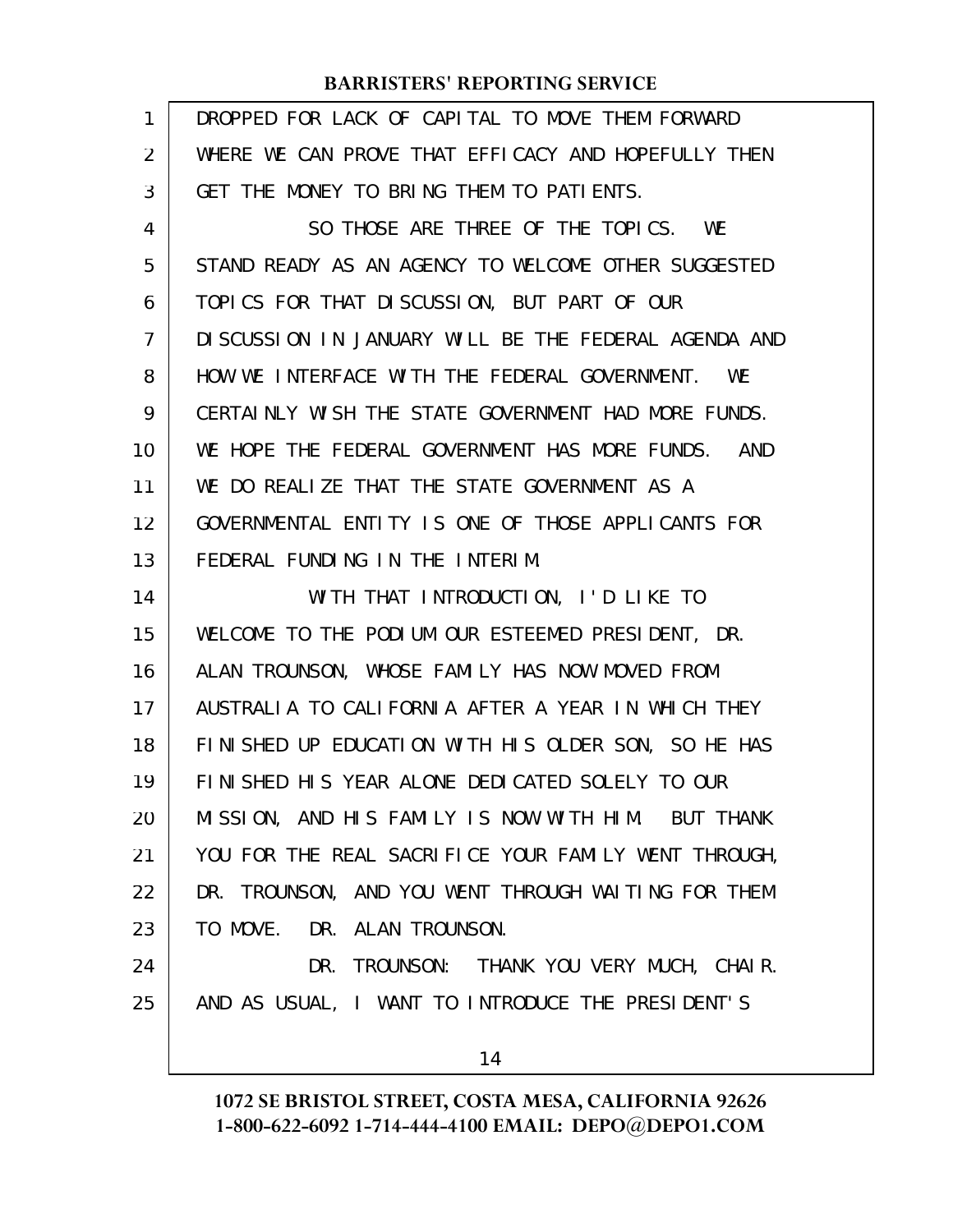| $\mathbf{1}$      | REPORT BY TALKING ABOUT SCIENCE. SO THERE ARE A      |
|-------------------|------------------------------------------------------|
| $\overline{2}$    | NUMBER OF DEVELOPMENTS GOING ON IN THE FIELD, AND I  |
| 3                 | BASICALLY CHOOSE FROM WHAT'S HAPPENING IN THE LAST   |
| 4                 | FOUR TO ABOUT EIGHT WEEKS.                           |
| 5                 | IN THIS CASE THERE HAS BEEN A LOT OF                 |
| 6                 | DI SCUSSION, AS YOU KNOW, IN THE PRESS ABOUT THE     |
| $\overline{7}$    | DEVELOPMENT OF INDUCED PLURIPOTENTIAL STEM CELLS.    |
| 8                 | THESE ARE CELLS WHERE YOU CAN TAKE AN ADULT CELL, A  |
| 9                 | SKIN CELL, AND BY TRANSFECTING THEM OR TRANSDUCING   |
| 10                | THEM WITH VIRUSES, ORIGINALLY WITH RETROVIRUSES, YOU |
| 11                | CAN INTRODUCE WHAT ARE KNOWN AS TRANSCRIPTION        |
| $12 \overline{ }$ | FACTORS THAT CAN CONTROL THE REPROGRAMMING OF THAT   |
| 13                | CELL BACK TO AN APPARENT EMBRYONIC STEM CELL OR A    |
| 14                | CELL WHICH BEHAVES SOMETHING VERY SIMILAR TO AN      |
| 15                | EMBRYONIC STEM CELL.                                 |
| 16                | ONE OF THE MAJOR ISSUES IN THIS AREA IS              |
| 17                | THE INTRODUCTION OF THE VIRAL COMPONENTS INTO THE    |
| 18                | GENOME AS YOU WOULD WHEN YOU USE A RETROVIRUS. AND   |
| 19                | SO THE SCIENTISTS HAVE BEEN BUSY TRYING TO SEE IF    |
| 20                | THEY CAN REMOVE THESE RETROVIRAL ELEMENTS AND ALSO   |
| 21                | TAKE OUT TWO OF THE ONCOGENES, C-MYC AND KLF-4, FROM |
| 22                | THE TRANSCRIPTION FACTOR COCKTAIL BECAUSE OF THE     |
| 23                | DANGERS OF BOTH THE VIRAL ELEMENT AND THE ONCOGENES  |
| 24                | THERE.                                               |
| 25                | SO IN THESE COUPLE OF PAPERS REPORTING               |
|                   | 15                                                   |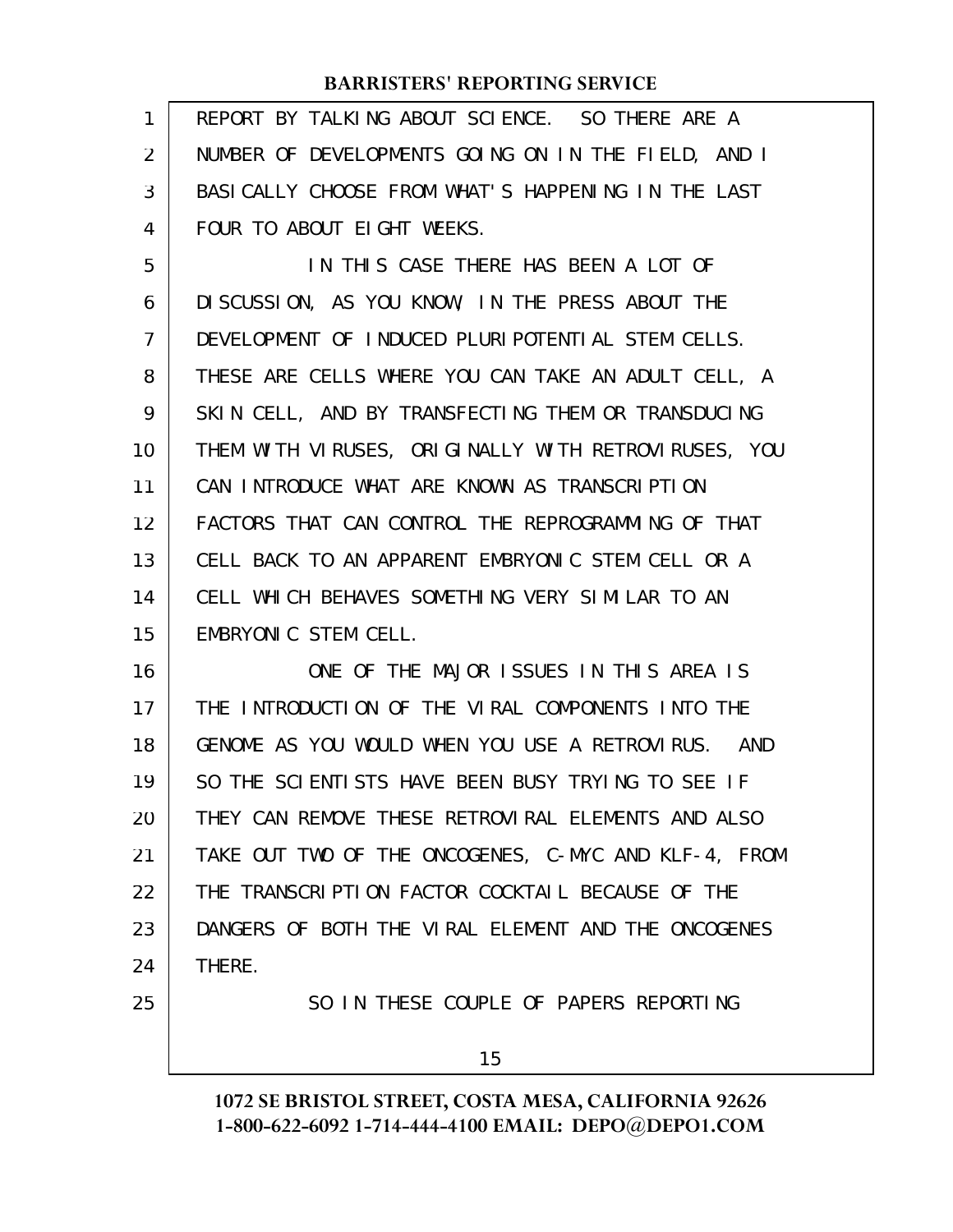| $\mathbf{1}$   | HERE, THE GROUP AT DOUG MELTON'S LABORATORY AT        |
|----------------|-------------------------------------------------------|
| 2              | HARVARD HAVE BEEN ABLE TO INDUCE THE PLURIPOTENTIAL   |
| 3              | STEM CELLS IN HUMAN SKIN CELL FIBROBLASTS WITH ONLY   |
| 4              | OCT-4 AND SOX-2 NONONCOGENIC GENES, AND THEY'RE       |
| 5              | LIKELY TO BE MORE AT LEAST MORE FAVORABLE TO AN       |
| 6              | OUTCOME THAT DOESN'T SHOW CANCER DEVELOPING.          |
| $\overline{7}$ | SO THEY USED A CHEMICAL KNOWN AS VALPROIC             |
| 8              | ACID TO HELP INDUCE THE PLURIPOTENTIALITY ALONG WITH  |
| 9              | TRANSDUCTION WITH THESE TWO GENES INSTEAD OF THE      |
| 10             | FOUR, THE COCKTAIL OF THE FOUR GENES. SO THEY         |
| 11             | ACTUALLY REMOVED OUT THE ONCOGENE ELEMENT OR MUCH OF  |
| 12             | THE ONCOGENE ELEMENT.                                 |
| 13             | IN THE SECOND PAPER BY CONRAD                         |
| 14             | HOCHEDLINGER'S GROUP AT MASS GENERAL AS PUBLISHED IN  |
| 15             | SCIENCE, AND THEY' RE ABLE TO SHOW THAT IF YOU USE AN |
| 16             | ADENOVIRUS, NOT A RETROVIRUS, YOU CAN ACTUALLY        |
| 17             | INTRODUCE THE GENES INTO THE CELL, BUT THEY DON'T     |
| 18             | ENTER THE GENOME. THEY' RE NOT INCORPORATED INTO THE  |
| 19             | CELL'S CHROMOSOMES AND GENETIC MATERIALS. SO          |
| 20             | THEY' RE THERE FOR A PERIOD OF TIME AND LONG ENOUGH   |
| 21             | TO INDUCE A REPROGRAMMING OF THE CELLS.               |
| 22             | SO THIS IS A BIG STEP FORWARD. THERE'S NO             |
| 23             | EVIDENCE USING THE ADENOVIRAL VECTORS OF THESE GENES  |
| 24             | BEING IN THE GENOME. SO HE WOULDN'T THEN BE           |
| 25             | CONSIDERED, I DON'T THINK, IN THE LONG TERM A         |
|                |                                                       |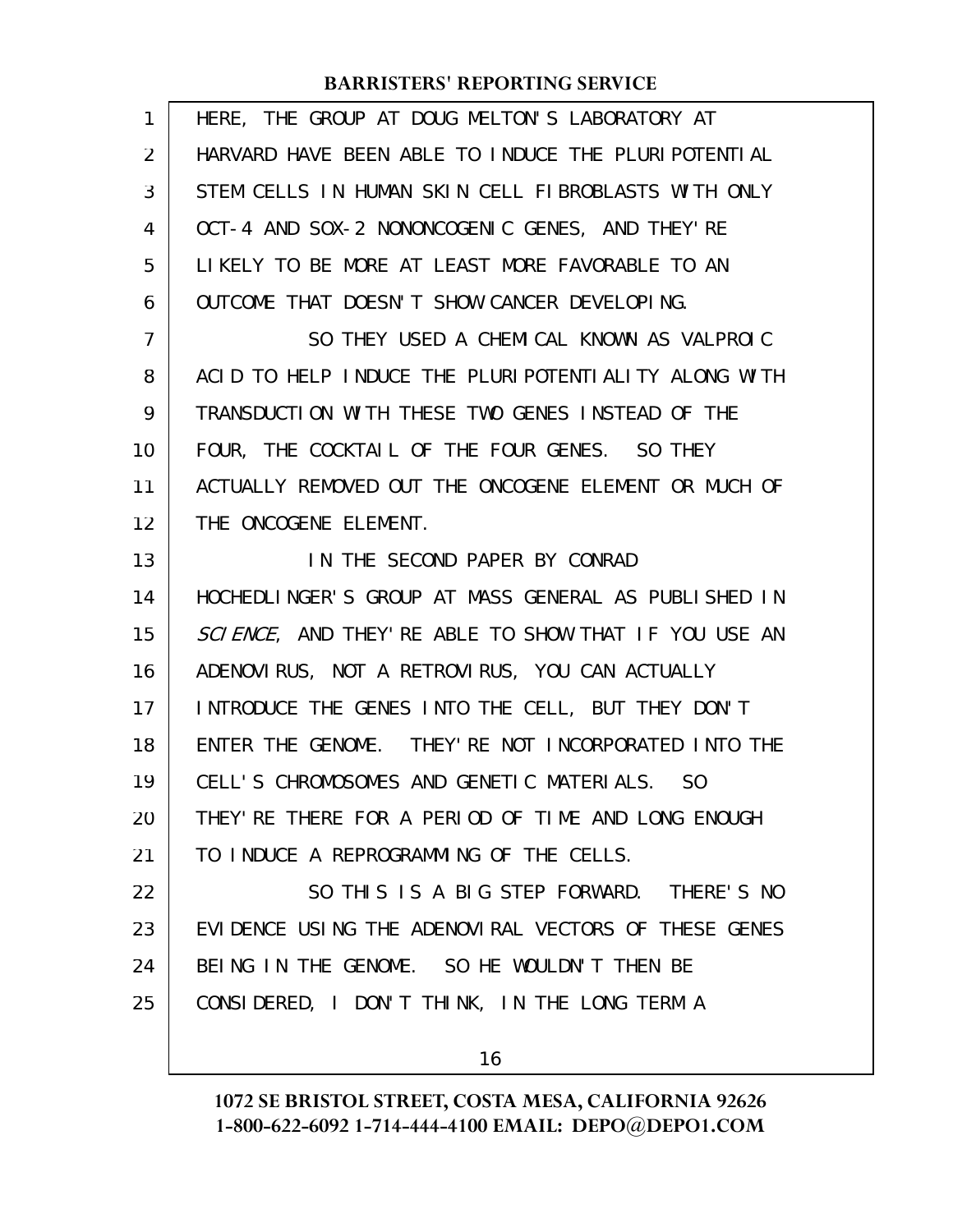| 1  | GENETI CALLY ENGINEERED CELL. SO THIS IS A FAIRLY     |
|----|-------------------------------------------------------|
| 2  | BIG ADVANCE. AND CONRAD REPORTED THIS WORK WITHOUT    |
| 3  | A GREAT DEAL OF FANFARE AT OUR MEETING, OUR           |
| 4  | CONFERENCE, CHAIRED IN SEPTEMBER HERE IN HIS TALK.    |
| 5  | AND NOW HIS PAPER HAS BEEN PUBLISHED JUST RECENTLY    |
| 6  | IN SCIENCE, NOVEMBER IN SCIENCE.                      |
| 7  | ALSO THE GROUP, YAMANAKA'S LABORATORY IN              |
| 8  | KYOTO IN JAPAN WHO WERE THE ORIGINAL DISCOVERERS OR   |
| 9  | REPORTERS OF IPS CELLS HAVE SHOWN THAT THEY CAN ALSO  |
| 10 | GENERATE IPS CELLS WITHOUT ANY VIRAL VECTORS          |
| 11 | INVOLVED. SO THEY' RE USING A PLASMID CONSTRUCT       |
| 12 | WHICH THEY INTRODUCE INTO THE CELL, AND THIS          |
| 13 | CONSTRUCT DOESN'T INCORPORATE IN THE GENOME, BUT IS   |
| 14 | SUFFICIENT TO ENABLE TRANSCRIPTION PROTEINS,          |
| 15 | TRANSCRIPTION EFFECT OF PROTEINS TO ACT AND CONVERT   |
| 16 | THE CELLS TO AN IPS CELL.                             |
| 17 | SO THIS IS -- ALL OF THESE METHODS ARE                |
| 18 | STILL QUITE RARE EVENTS IN THE CELLS, BUT WE'RE       |
| 19 | WORKING OUR WAY TOWARDS A VIRAL FREE AND ONCOGENE     |
| 20 | FREE CELL TYPE AS AN INDUCED PLURIPOTENTIAL CELL.     |
| 21 | AND IT'S A BIG -- THESE ARE BIG MOVEMENTS, I THINK,   |
| 22 | IN THE PLATFORM OF PLURIPOTENTIAL STEM CELLS.         |
| 23 | THERE'S ALSO, I THINK, A VERY INTERESTING             |
| 24 | REPORT IN THE <i>LANCET</i> IN NOVEMBER ON A CLINICAL |
| 25 | TRANSPLANT OF A TISSUE-ENGINEERED AIRWAY. AND YOU     |
|    |                                                       |

17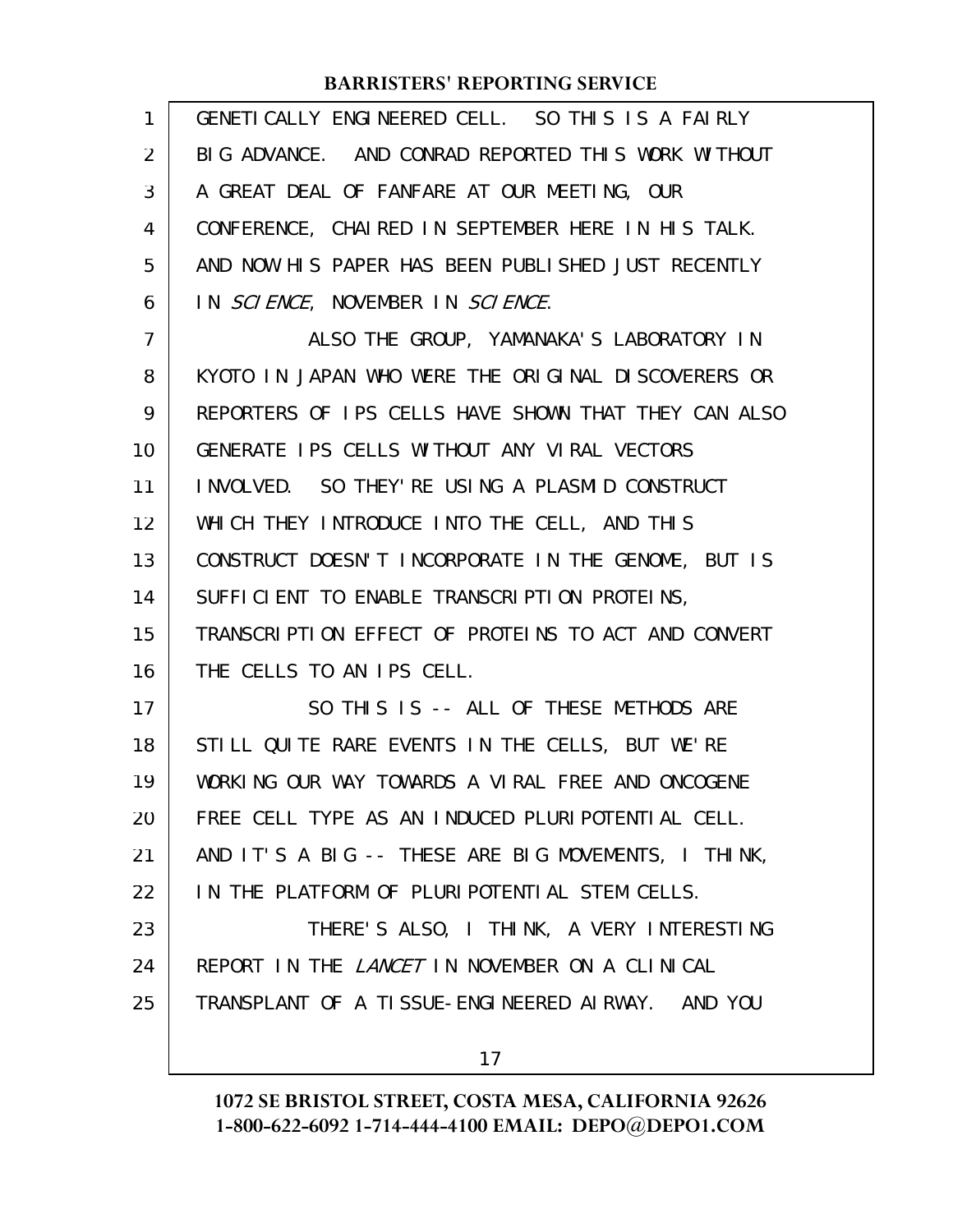| $\mathbf{1}$   | MIGHT HAVE READ ABOUT THIS IN THE NEWSPAPERS BECAUSE  |
|----------------|-------------------------------------------------------|
| 2              | A 30-YEAR-OLD PATIENT WHO HAD SEVERE RESPIRATORY      |
| 3              | AIRWAY STENOSIS, A CLOSURE OF THE TRACHEA CAUSED BY   |
| 4              | TUBERCULOSIS, WAS TRANSPLANTED A TRACHEA THAT WAS     |
| 5              | BASI CALLY DERIVED ORIGINALLY FROM A CADAVER THAT HAD |
| 6              | BEEN TOTALLY DECELLULARIZED, HAS REMOVED ALL OF THE   |
| $\overline{7}$ | CELLS FROM THIS TRACHEA, SO IT WAS LEFT WITH SIMPLY   |
| 8              | A MATRIX.                                             |
| 9              | AND THEN WHAT THEY DID IS THEY CULTURED               |
| 10             | THIS TUBE OF TRACHEA THAT WAS DECELLULARIZED, NO      |
| 11             | CELLS PRESENT, WITH THE PATIENT'S OWN CELLS. AND      |
| 12             | THESE WERE MESENCHYMAL STEM CELLS FROM THE BONE       |
| 13             | MARROW THAT HAD BEEN CONVERTED TO CHONDROCYTES.       |
| 14             | CHONDROCYTES ARE THE CARTILAGE GENERATING CELLS THAT  |
| 15             | DEVELOPED FROM MESENCHYMAL STEM CELLS.                |
| 16             | THEY ALSO TOOK SAMPLES FROM THE EPITHELIUM            |
| 17             | OF THE PATIENT'S OWN AIRWAY. THESE EPITHELIAL         |
| 18             | CELLS, THEY ALSO TRANSPLANTED THOSE ONTO THE          |
| 19             | TRACHEA, AND THEY HAD THIS IN A BIOREACTOR THAT       |
| 20             | ENABLED THE CELLS TO ACTUALLY ATTACH TO AND BECOME    |
| 21             | INCORPORATED IN THAT PIECE OF MATRIX. AND THEN THEY   |
| 22             | INSERTED THAT MATRIX, THAT PIECE, THAT TUBE, IF YOU   |
| 23             | LIKE, A NEW TRACHEA BACK IN THE PATIENT. AND THE      |
| 24             | PATIENT WAS BASICALLY RECOVERED AND WENT HOME AFTER   |
| 25             | TEN DAYS WITH A PATENT AIRWAY. SHE'S ABLE TO WALK     |
|                |                                                       |

18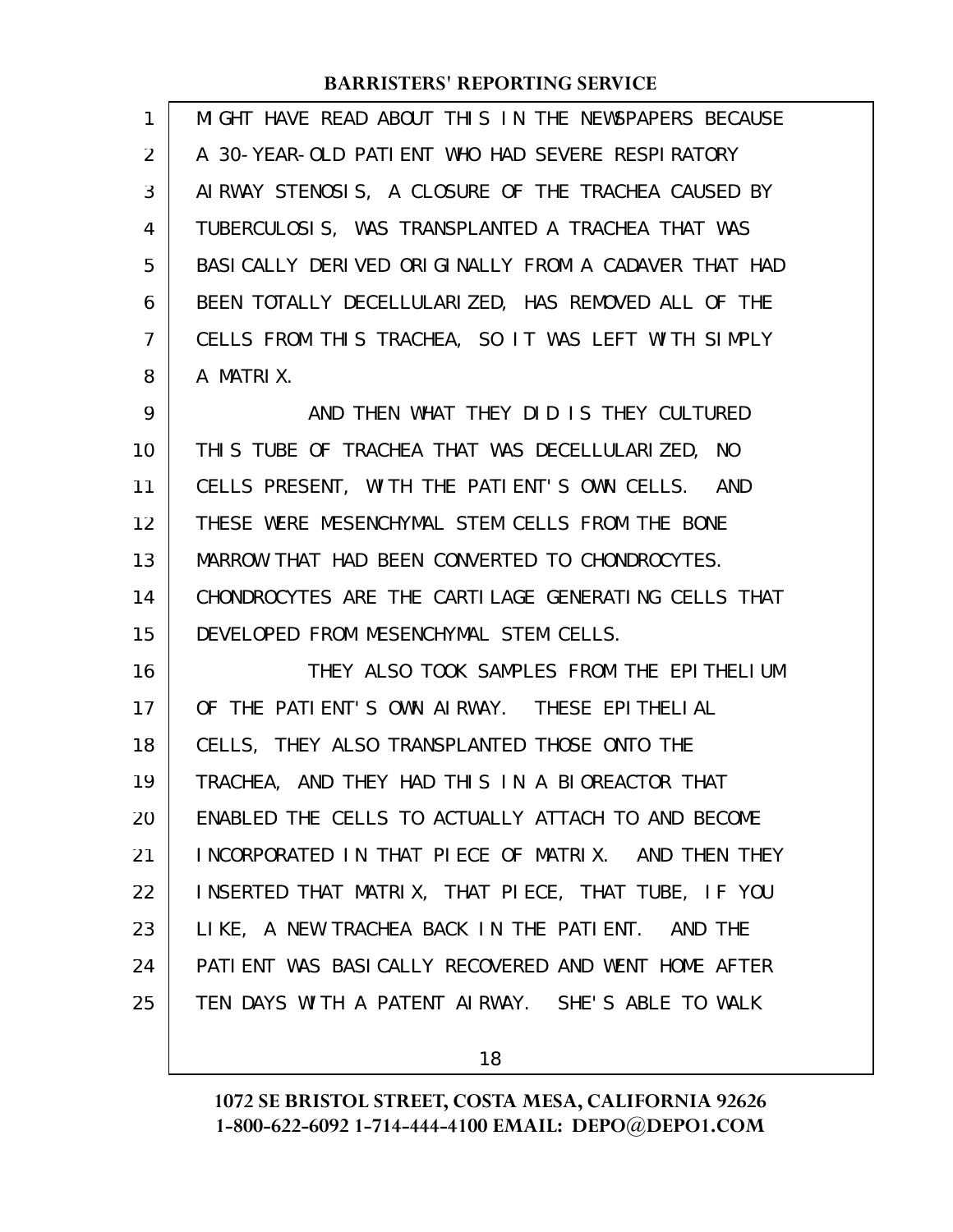| 1  | UPSTAIRS, SHE'S ABLE TO PLAY WITH HER CHILDREN, SOME |
|----|------------------------------------------------------|
| 2  | THINGS THAT SHE COULDN'T DO BEFORE.                  |
| 3  | THIS IS NOT REALLY STEM CELLS, BUT IT'S              |
| 4  | ABOUT BIOENGINEERING TISSUES. THERE'S NO REAL STEM   |
| 5  | CELLS INVOLVED HERE BECAUSE THEY DROVE THE MSC'S     |
| 6  | INTO CHONDROCYTES ESSENTIALLY FOR THE PURPOSE OF     |
| 7  | THIS STUDY. BUT I THOUGHT IT WAS AN INTERESTING      |
| 8  | PUBLICATION, AND IT'S OBVIOUSLY ONE THAT DREW A LOT  |
| 9  | OF ATTENTION IN THE MEDIA.                           |
| 10 | THERE'S A LOT NOW GOING ON IN TERMS OF               |
| 11 | MICRORNA'S, AND I THOUGHT I SHOULD BRING THAT TO THE |
| 12 | BOARD'S ATTENTION. THESE MICRORNA ARE VERY SHORT     |
| 13 | SEGMENTS OF RNA THAT ACTUALLY IMPACT ON MESSENGER    |
| 14 | RNA, THE CODING THAT COMES FROM THE DNA, IN THAT     |
| 15 | THESE MICRO-RNA'S CAN EITHER DEGRADE OR DISRUPT THE  |
| 16 | MESSENGER RNA TRANSLATION PROCESS. AND THEY DO THAT  |
| 17 | IN A SEQUENCE-DEPENDENT MANNER.                      |
| 18 | AND THIS STUDY THAT WAS REPORTED IN                  |
| 19 | SINGAPORE IN NATURE IN OCTOBER, I THOUGHT, WAS ALSO  |
| 20 | AN IMPORTANT PAPER BECAUSE IT BRINGS THE WHOLE AREA  |
| 21 | OF MICROARRAYS VERY FIRMLY INTO THE AREA OF          |
| 22 | DIRECTING DIFFERENTIATION OR, IN FACT, CONTROLLING   |
| 23 | RENEWAL OF STEM CELLS AND DIFFERENTIATION. AND IT'S  |
| 24 | PRETTY IMPORTANT BECAUSE THE SCIENTISTS FROM         |
| 25 | SINGAPORE LOOKED AT THE GENES NANOG, OCT-4, AND      |
|    |                                                      |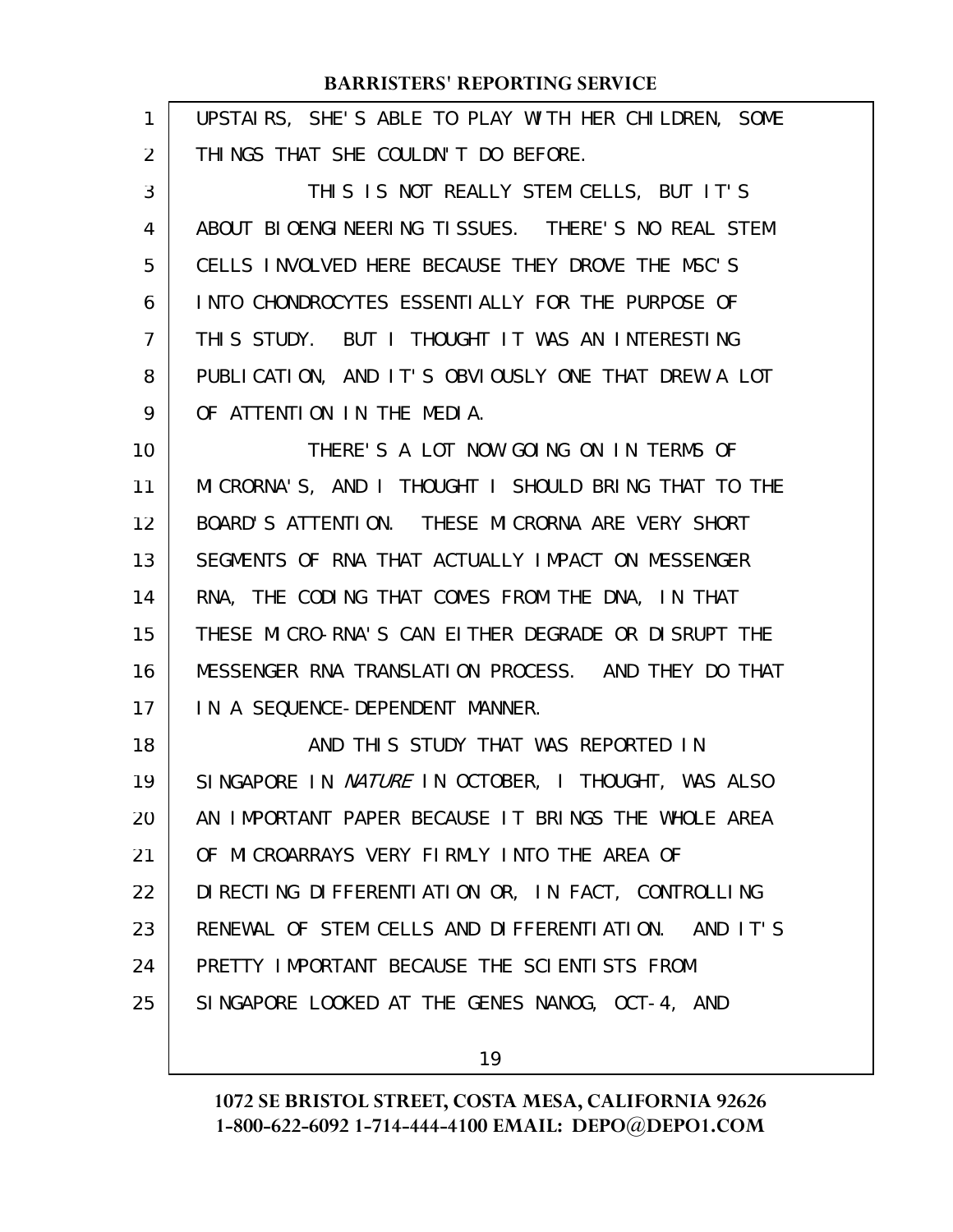SOX-2, THREE OF THE GENES THAT ARE VERY IMPORTANT IN MAINTAINING PLURIPOTENTIALITY OF STEM CELLS. AND THEY SHOWED THAT THEY HAD MANY AMINO ACID CODING SEQUENCES THAT LOCATED FOR MESSENGER RNA FOR THESE MICRORNA'S. 1 2 3 4 5

AND IF THAT'S THE CASE, THEY'RE ABLE TO SHOW THAT THESE MICRORNA'S WERE HAVING A PROFOUND EFFECT ON THE MESSAGE THAT WAS COMING FROM THESE GENES. SO DIFFERENTIATION IS NOT ONLY GOING TO BE DRIVEN BY GROWTH FACTORS, BUT ALSO IS INHERENTLY DRIVEN BY MICRORNA'S. IN FACT, THESE ARE CODING SEQUENCES THAT GO BEYOND THE THREE PRIME IN, WHICH IS THE NORMAL STOP IN THE GENES. AND IT'S A VERY IMPORTANT DEVELOPMENT IN THE WHOLE AREA OF STEM CELLS. AND I BRING IT TO YOUR ATTENTION BECAUSE I THINK YOU WILL HEAR MUCH MORE ABOUT MICRORNA'S IN THE PROCESS THAT WE'RE INVOLVED WITH IN THE SCIENCE OF DIRECTING AND MAINTAINING STEM CELLS. THERE WERE TWO PAPERS BRIEFLY ON DIFFERENT -- ON NEW SPECIES ON HAVING INDUCED PLURIPOTENTIAL STEM CELLS IN MONKEYS. AND I THINK 6 7 8 9 10 11 12 13 14 15 16 17 18 19 20 21

THAT'S AN INTERESTING NEW DEVELOPMENT BECAUSE THE INDUCED PLURIPOTENTIAL STEM CELLS HAVE BEEN CONFINED TO THE HUMAN OR MOUSE, BUT THEY'VE MOVED NOW OVER TO THE MONKEY. THAT MEANS THAT THEY HAVE MODELS IN 22 23 24 25

20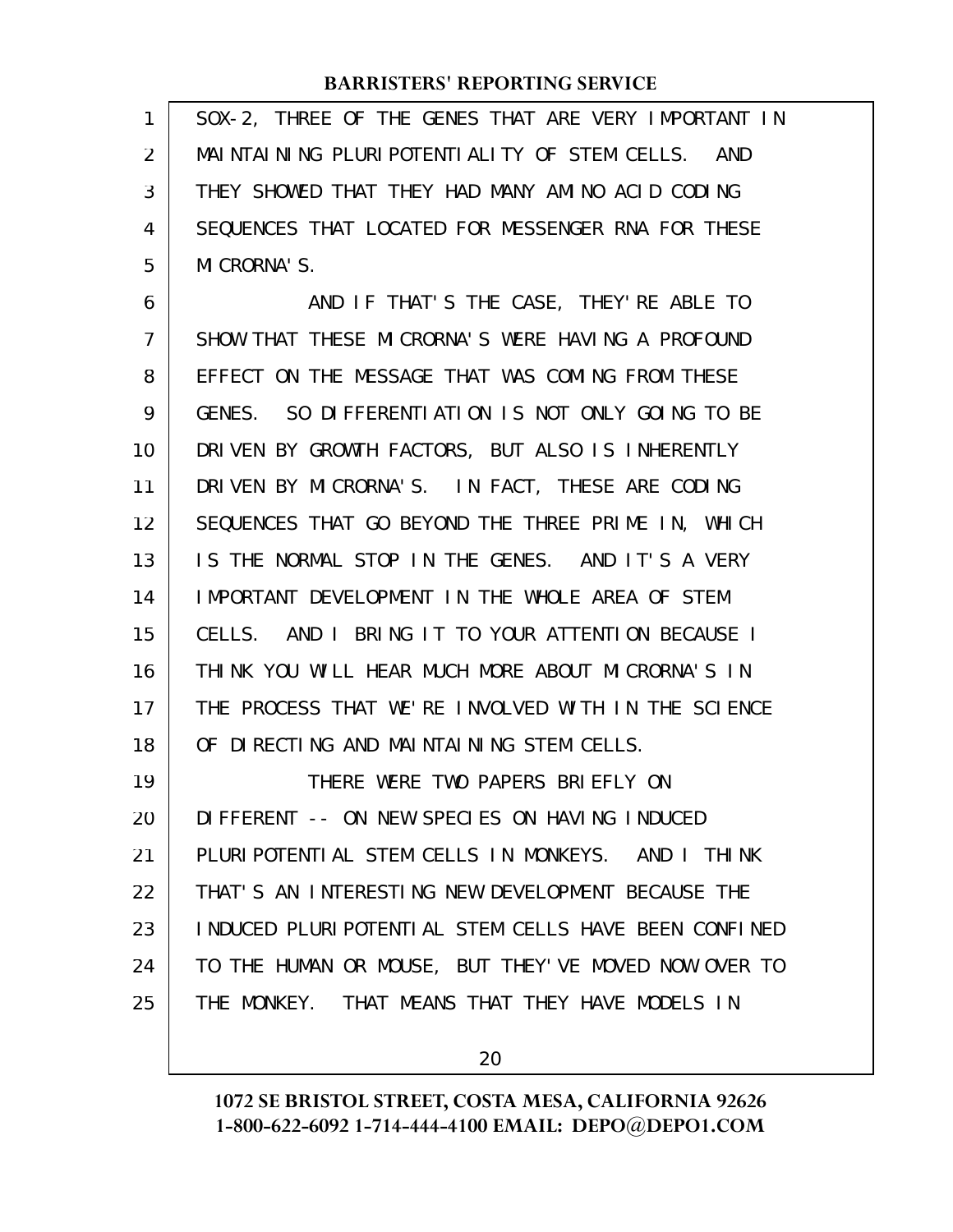| $\mathbf{1}$ | THAT SPECIES, AND THERE ARE MODELS OF HUMAN DISEASE  |
|--------------|------------------------------------------------------|
| 2            | IN THE MONKEY WHICH ARE CLEARLY BETTER THAN RODENTS. |
| 3            | THERE IS ALSO AN INTERESTING PUBLICATION             |
| 4            | OUT OF THE GROUP IN TORONTO ON DERIVATION OF         |
| 5            | EMBRYONIC STEM CELLS IN THE DOG. AND THE CANINE IS   |
| 6            | ALSO A GOOD MODEL FOR A NUMBER OF HUMAN DISEASES AND |
| 7            | WILL ALSO, I THINK, NOW BE A MODEL THAT'S UTILIZED   |
| 8            | USING THESE CANINE EMBRYONIC STEM CELLS. SO WE'RE    |
| 9            | SPREADING OUT THE INFLUENCE OF THE PLURIPOTENTIAL    |
| 10           | CELLS INTO DIFFERENT SPECIES.                        |
| 11           | ALSO, I THOUGHT, BECAUSE OUR PORTFOLIO IS            |
| 12           | CONTAINING A LOT OF WORK ON CANCER STEM CELLS, I     |
| 13           | THOUGHT IT WAS IMPORTANT TO SORT OF START TO BRING   |
| 14           | YOU SOME OF THE PUBLICATIONS ARISING IN THE AREA OF  |
| 15           | CANCER. THERE'S SOME REALLY INTERESTING DATA         |
| 16           | <b>HAPPENING.</b>                                    |
| 17           | AND THIS IS WORK THAT WAS DERIVED FROM               |
| 18           | EMBRYONIC GERM CELLS. THESE ARE THE CELLS THAT       |
| 19           | PREDATED EMBRYONIC STEM CELLS. AND IT WAS DONE IN    |
| 20           | THE MOUSE. THEY HAD TAKEN EMBRYONIC GERM CELLS,      |
| 21           | WHICH YOU FIND IN TESTICULAR TERATOMAS IN THE MOUSE, |
| 22           | AND THEY SHOWED IN THESE CELLS THE METASTATIC        |
| 23           | BEHAVIOR, THE DANGEROUS BEHAVIOR OF A CANCER CELL OF |
| 24           | BEING ABLE TO METASTASIZE THROUGH THE BODY.          |
| 25           | IT WAS DRIVEN BY TWO PRIMARY BACKGROUND              |
|              | 21                                                   |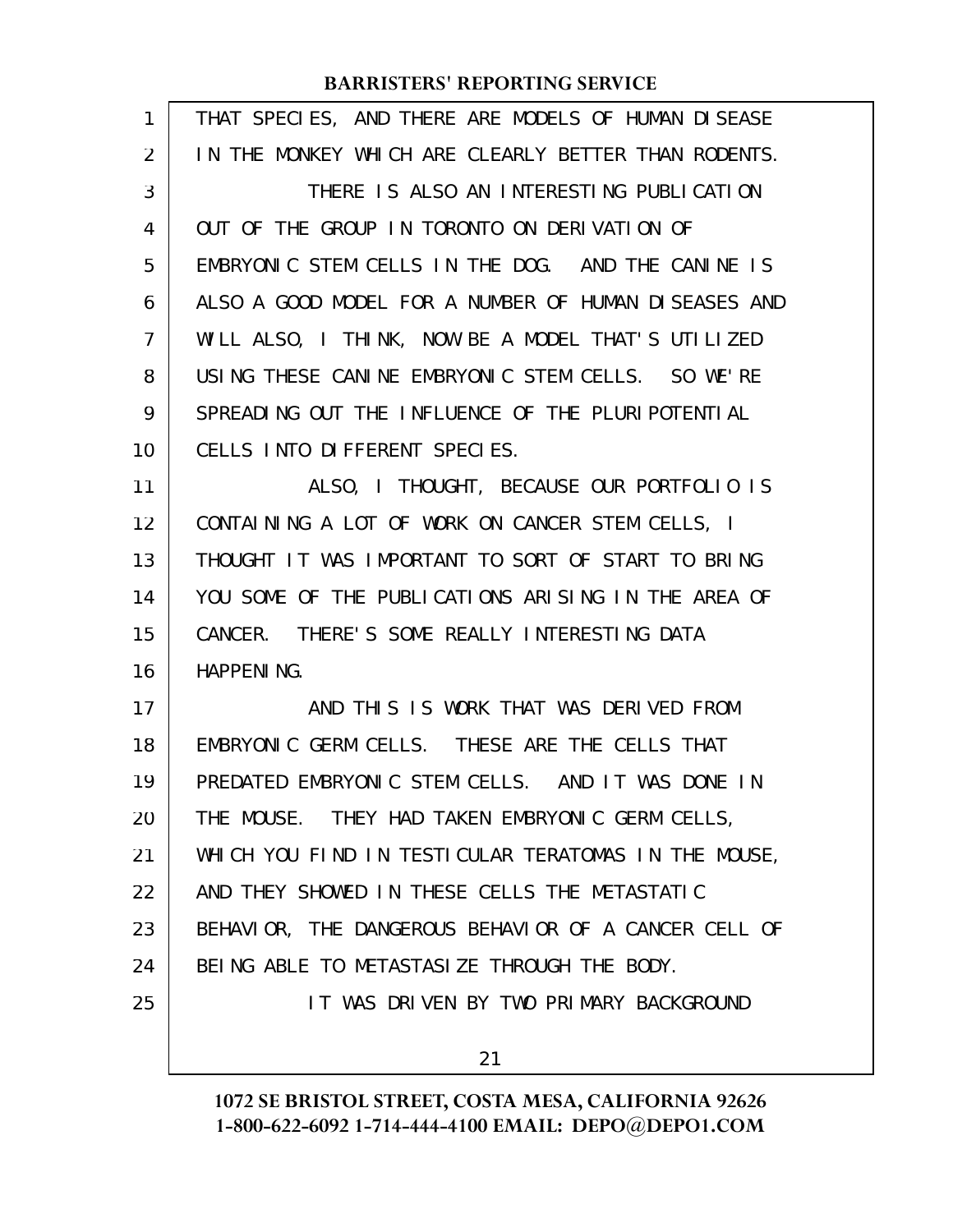| 1              | EVENTS. ONE WAS GENETIC INSTABILITY. SO IF YOU             |
|----------------|------------------------------------------------------------|
| 2              | HAVE SOME GENETIC INSTABILITY IN SOME AREA, AND IN         |
| 3              | THIS CASE IN THESE TERATOMAS, THEY'RE VERY UNSTABLE        |
| 4              | GENETICALLY, AND THEN IF YOU ADD TO THAT THE               |
| 5              | INHERENT ABILITY TO SELF-RENEW STRONGLY. AND THEY          |
| 6              | SHOWED IF YOU TREATED THESE CELLS WITH RETINOIC            |
| $\overline{7}$ | ACID, WHICH STOPS SELF-RENEWAL, YOU DON'T GET              |
| 8              | METASTASES HAPPENING. BUT IF YOU DO ALLOW THEM TO          |
| 9              | RENEW UNDER THIS UNSTABLE GENETIC BACKGROUND, YOU          |
| 10             | WILL GET ALL OF THE CELLS BEHAVING AS METASTATIC           |
| 11             | CANCER.                                                    |
| 12             | AND THIS STARTS TO TAKE INTO US INTO THE                   |
| 13             | AREA OF STEM CELLS IN CANCER, AN AREA WHICH I THINK        |
| 14             | IS INCREDIBLY DANGEROUS FOR PEOPLE AND AN AREA WHICH       |
| 15             | I THINK WE CAN HAVE A PROFOUND EFFECT ON.                  |
| 16             | MOVING NOW TO THE PERSONNEL IN THE AGENCY,                 |
| 17             | THERE ARE THREE NEW APPOINTMENTS THAT WE WELCOME TO        |
| 18             | THE INSTITUTE. DR. LILA COLLINS, WHO'S A SCIENCE           |
| 19             | OFFICER, WHO HAS RECENTLY BEEN AN APPOINTMENT AT           |
| 20             | GERON AND SHE'S NOW MOVED TO JOIN US. AND WE               |
| 21             | WELCOME HER TO CIRM. ALSO STEPHANIE TITUS IS A             |
| 22             | GRANTS MANAGEMENT SPECIALIST AND STRONGLY WELCOME          |
| 23             | THERE BECAUSE WE'VE BEEN STRUGGLING TO KEEP UP WITH        |
| 24             | OUR WORKING GRANTS MANAGEMENT AT THE MOMENT.<br><b>AND</b> |
| 25             | HAVING HER, A VERY GOOD PERSON OUT OF UCSF JOIN US,        |

22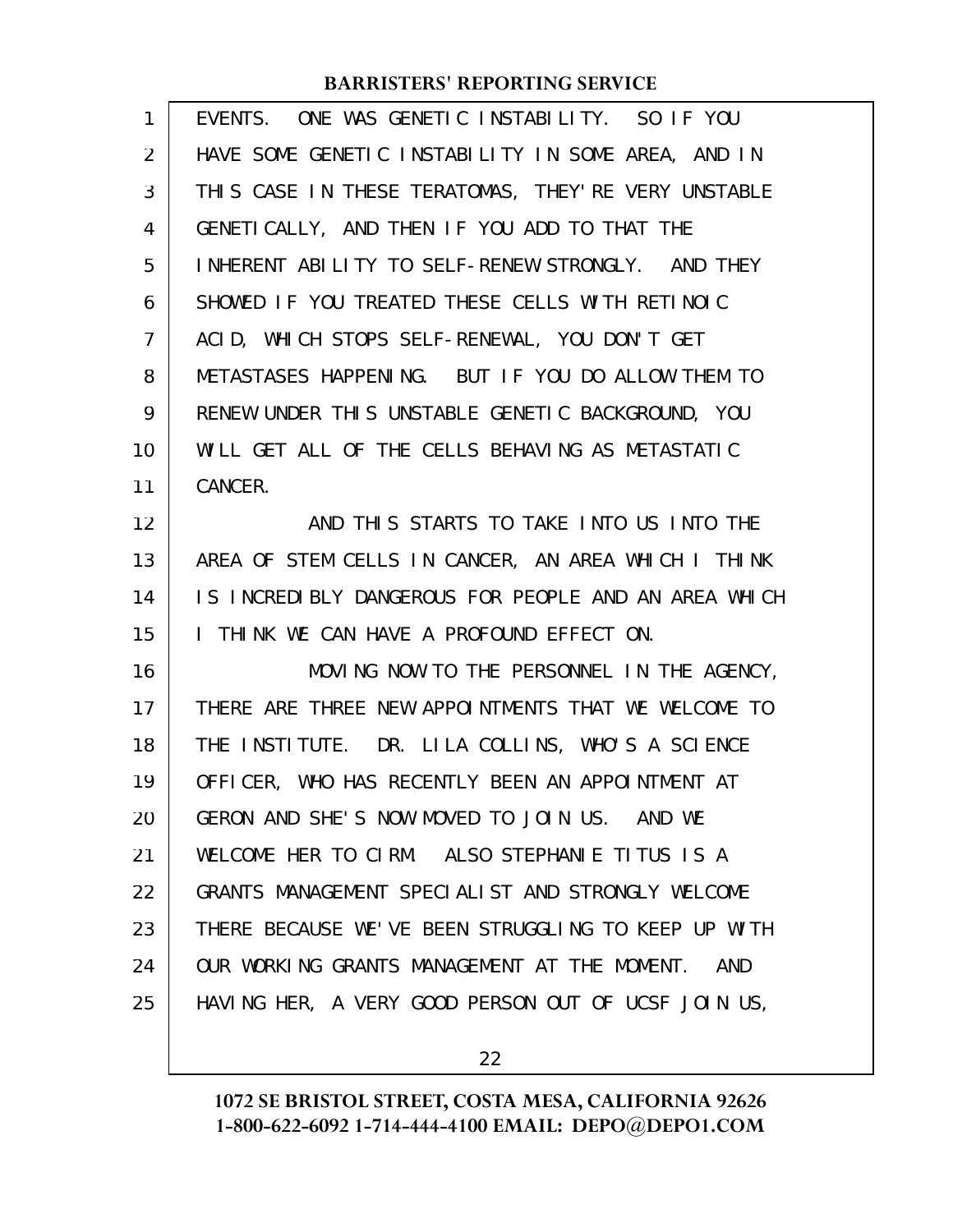| $\mathbf{1}$   | IS ALSO WELCOME. AND TODD DUBINCOFF IS A PH.D.    |
|----------------|---------------------------------------------------|
| 2              | SCIENCE WRITER, MULTIMEDIA EDITOR WHO WAS AT THE  |
| $\mathbf{3}$   | JOURNAL OF VISUAL EXPERIMENTATION. HE'S GOING TO  |
| $\overline{4}$ | BRING SOME OF THIS CAPACITY, EDUCATION AND        |
| 5              | COMMUNICATION CAPACITY, TO THE WEBSITE AND TO THE |
| 6              | CAPACITY FOR US TO DELIVER A BETTER EDUCATION OUT |
| $\overline{7}$ | THERE TO THE COMMUNITY.                           |

MY PRIORITIES, CHAIR, IN THESE LAST FEW MONTHS SINCE WE'VE MET ON TOP HAS BEEN THE LITTLE HOOVER COMMISSION. AND WE DID HAVE AN INTERESTING SESSION AT THE LITTLE HOOVER COMMISSION. THOSE ARE MY PRIORITIES HAVE BEEN THE LITTLE HOOVER COMMISSION AND ALSO THE STRATEGIC PLAN, THE REVISION OF THE 2006 STRATEGIC PLAN. WELL, I'LL SPEAK BRIEFLY ABOUT THAT IN A MOMENT. THE GRANTIUM COMPUTERIZED GRANTS MANAGEMENT SYSTEM, WHICH I'M GOING TO ASK JOHN ROBSON TO SPEAK BRIEFLY TO YOU ABOUT, IS A VERY MAJOR DEVELOPMENT IN OUR PROGRAM. 8 9 10 11 12 13 14 15 16 17 18

WE'VE BEEN WORKING TOGETHER WITH DUANE AND MANY MEMBERS OF THE BOARD AND OTHER INTERESTED PARTIES ON THE LOAN PROGRAM IMPLEMENTATION PLAN, WHICH HAS BEEN CHALLENGING. I THINK WE'RE GETTING THERE. I'VE MADE NUMEROUS VISITS, AS HAS OTHER STAFF, WITH CIRM-FUNDED INSTITUTIONS. WE'VE BEEN UNDERGOING OUR ANNUAL STAFF 19 20 21 22 23 24 25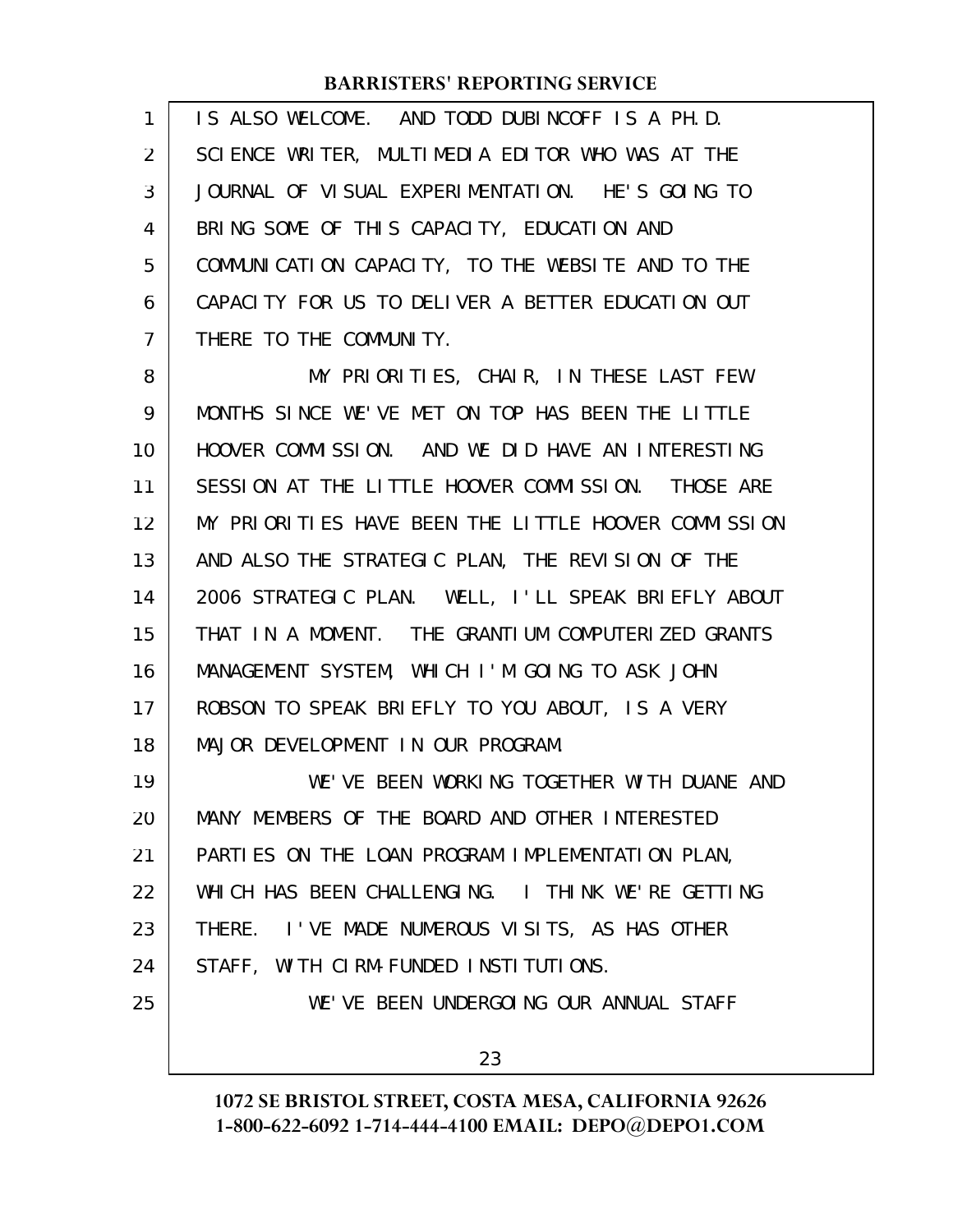| $\mathbf{1}$   | APPRAISALS, AND WE'VE BEEN DEVELOPING MODELING FOR   |
|----------------|------------------------------------------------------|
| 2              | CIRM PRODUCTIVITY, A WAY OF MEASURING OUR            |
| 3              | PRODUCTI VI TY GOI NG FORWARD.                       |
| 4              | I WAS JUST RECENTLY LAST WEEK, TEN DAYS              |
| 5              | AGO I WAS IN JAPAN, WHICH I SIGNED AN AGREEMENT WITH |
| 6              | THE JAPANESE GOVERNMENT, THE JAPANESE SCIENCE AND    |
| $\overline{7}$ | TECHNOLOGY DEPARTMENT SHOWN HERE WITH DR. KITAZAWA,  |
| 8              | WHO IS THE PRESIDENT OF JST, AND DR. SHINYA          |
| 9              | YAMANAKA, WHO HOLDS A VERY SPECIAL PLACE IN JAPANESE |
| 10             | SCIENCE AT THE PRESENT TIME.                         |
| 11             | AND THEN JUST LAST WEEK I HAD A VERY                 |
| 12             | PRODUCTIVE VISIT TO JAPAN WHERE I SIGNED AN          |
| 13             | AGREEMENT WITH CRISTINA GARMENDIA, THE MINISTER FOR  |
| 14             | SCIENCE AND INNOVATION.                              |
| 15             | CHAIRMAN KLEIN: DR. TROUNSON, I THINK YOU            |
| 16             | MEAN SPAIN IN THIS CASE.                             |
| 17             | DR. TROUNSON: SPAIN. DID I SAY SOMETHING             |
| 18             | ELSE? IT'S SPAIN. RIGHT. SO WE NOW HAVE TWO          |
| 19             | AGREEMENTS FOR COLLABORATION WITH JAPAN AND SPAIN,   |
| 20             | BOTH SIGNED VERY OFFICIALLY AND EFFECTIVELY. AND I   |
| 21             | THANK NANCY KOCH IN PARTICULAR IN GETTING US THROUGH |
| 22             | THAT SPACE. AND, OF COURSE, MARIE CSETE WAS ALSO     |
| 23             | IMPORTANT IN HELPING US GET THOSE AGREEMENTS DONE IN |
| 24             | VERY RAPID ORDER. AND WE'RE LOOKING FORWARD NOW TO   |
| 25             | COLLABORATING WITH OUR COLLEAGUES IN JAPAN AND IN    |
|                |                                                      |

24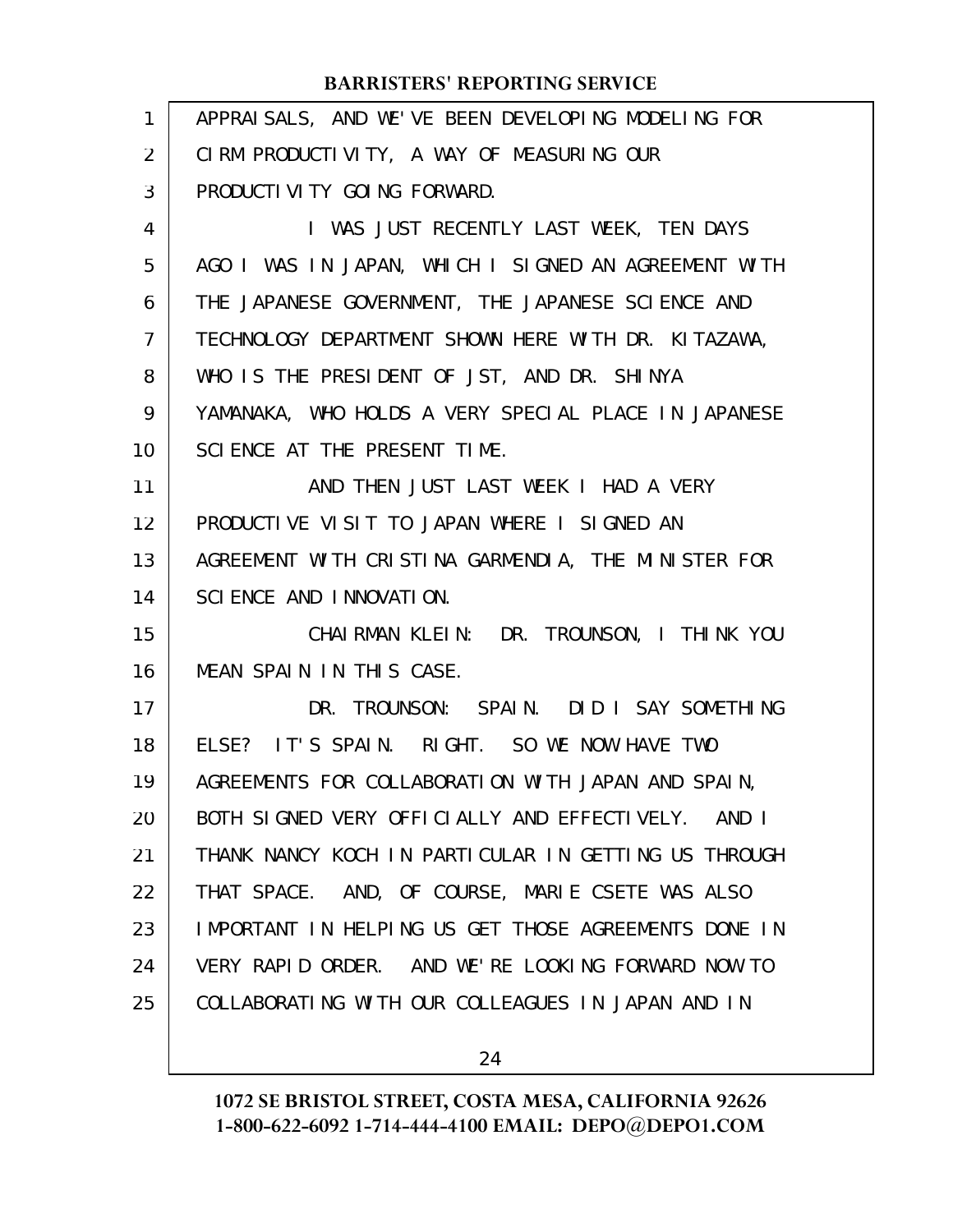| 1              | SPAIN.                                               |
|----------------|------------------------------------------------------|
| 2              | MS. SAMUELSON: ALAN, COULD YOU BRIEFLY               |
| 3              | EXPLAIN WHAT THE AGREEMENTS PROVIDE?                 |
| 4              | DR. TROUNSON: THESE ARE BROAD OVERVIEW               |
| 5              | AGREEMENTS WHERE WE AGREE TO COLLABORATE; THAT IS,   |
| 6              | IF SCIENTISTS IN, FOR EXAMPLE, JAPAN COME TOGETHER   |
| $\overline{7}$ | WITH SCIENTISTS IN CALIFORNIA AND THEY APPLY FOR A   |
| 8              | GRANT, SO THAT WOULD BE IN OUR NORMAL RFA PROGRAM,   |
| 9              | AND THAT GRANT IS THEN RECOMMENDED BY THE GRANTS     |
| 10             | WORKING GROUP TO BE IN THE TOP LEVEL FOR FUNDING, WE |
| 11             | WILL PAY FOR THE CALIFORNIA COMPONENT AND JAPAN      |
| 12             | WOULD PAY FOR THE JAPANESE COMPONENT.                |
| 13             | THIS BROADENS BOTH THE CAPACITY WE HAVE IN           |
| 14             | TERMS OF FUNDING, BUT ALSO IN EXPERTISE. IN THE      |
| 15             | CASE OF JAPAN, THEY'RE VERY WELL ADVANCED IN THE IPS |
| 16             | CELL AREA, AND THEY'RE LOOKING FORWARD TO LINKING    |
| 17             | WITH US TO JOIN WITH THE EMBRYONIC STEM CELL AREA,   |
| 18             | WHICH IS WHERE WE HAVE AN INCREDIBLE EXPERTISE,      |
| 19             | JOINING THESE AREAS TOGETHER IN A COOPERATIVE        |
| 20             | MOVEMENT, I THINK, GLOBALLY TO DEVELOP THIS          |
| 21             | CAPACITY.                                            |
| 22             | IN THE CASE OF SPAIN, THERE'S SOME VERY              |
| 23             | BROAD EXPERTISE HERE THAT IS SHARED IN CALIFORNIA    |
| 24             | AND SPAIN. THERE ARE APPOINTMENTS WHO HAVE SENIOR    |
| 25             | APPOINTMENTS BOTH IN THE INSTITUTES WITHIN           |
|                |                                                      |

25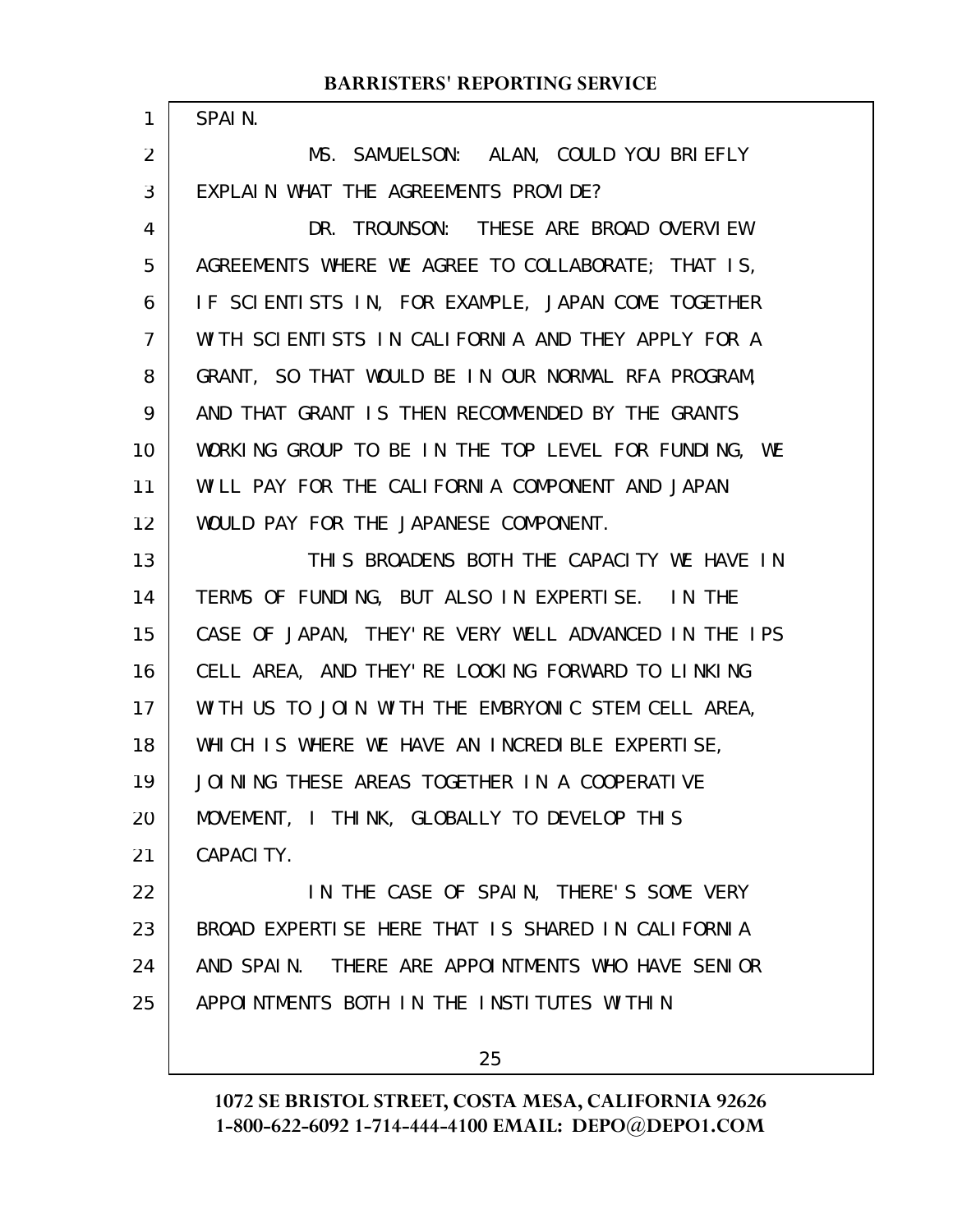| $\mathbf{1}$ | CALIFORNIA AND IN SPAIN, AND THEY'VE PUSHED VERY     |
|--------------|------------------------------------------------------|
| 2            | HARD TO HAVE THESE AGREEMENTS SO THAT THEY CAN JOIN  |
| 3            | FROM BOTH SPAIN AND CALIFORNIA AND COME TOGETHER.    |
| 4            | AND, AGAIN, THE SPANISH COMPONENT WOULD BE PAID BY   |
| 5            | THE SPANISH GOVERNMENT AND THE CALIFORNIA COMPONENT  |
| 6            | BY US IF WE RECOMMENDED, IF THEY COME IN THE GRANTS  |
| 7            | WORKING GROUP TO BE RECOMMENDED.                     |
| 8            | CHAIRMAN KLEIN: AND, JOAN, THEY DO                   |
| 9            | UNDERSTAND VERY CLEARLY THAT, EVEN IF THEY ARE       |
| 10           | RECOMMENDED BY THE GRANTS WORKING GROUP, WHETHER     |
| 11           | PROGRAMMATIC REASONS, SCIENTIFIC REASONS, OR BUDGET  |
| 12           | REASONS, THEY MAY NOT GET APPROVED AT THE BOARD      |
| 13           | LEVEL. SO THEY DO UNDERSTAND WE HAVE TWO LEVELS OF   |
| 14           | APPROVAL HERE; AND UNTIL IT'S APPROVED AT THE BOARD, |
| 15           | THEY DON'T HAVE A COMMITMENT.                        |
| 16           | ALAN, COULD YOU GIVE A LITTLE ADDITIONAL             |
| 17           | DEPTH QUICKLY ON, FOR EXAMPLE, IN SPAIN ON THE       |
| 18           | PROVINCE'S LEVEL OF FUNDING, BOTH EUROPEAN ECONOMIC  |
| 19           | COMMISSION AND FEDERAL FUNDING, JUST IN SCALE?       |
| 20           | DR. TROUNSON: THE SPANISH GOVERNMENT IN              |
| 21           | THE FEDERAL GOVERNMENT IS TOTALLY COMMITTED TO THIS. |
| 22           | THE MINISTER AND THE SECRETARY OF STATE, WHOM WE     |
| 23           | SPENT A DAY WITH, ARE TOTALLY COMMITTED TO PROVIDING |
| 24           | A MAJOR RESOURCE IN THIS AREA. BUT IN ONE OF THE     |
| 25           | REGIONS ALONE, THEY HAVE A BUDGET OF AROUND ONE      |
|              |                                                      |

26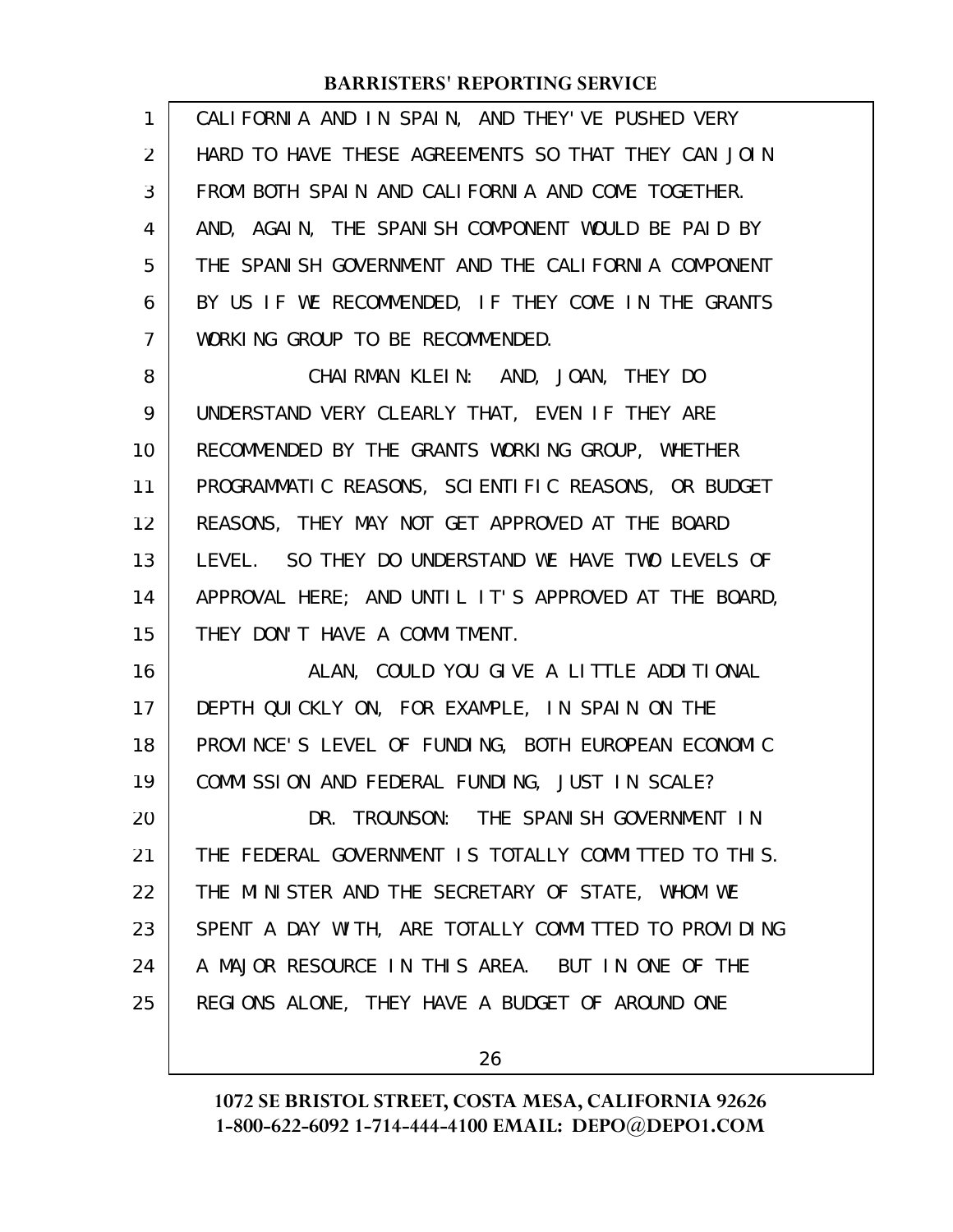| 1              | BILLION EUROS FOR EXPENDITURE IN THE AREA OF         |
|----------------|------------------------------------------------------|
| 2              | MEDICINE THAT'S BROADLY MEDICINE, BUT QUITE A LOT OF |
| 3              | IT IS FOCUSED ON REGENERATIVE MEDICINE.              |
| 4              | SO THERE IS A RATHER LARGE CAPACITY, IF              |
| 5              | YOU WISH, THAT IS POTENTIAL THAT IS THERE THAT COULD |
| 6              | BE SUPPORTED, YOU KNOW, IF WE'RE ABLE TO DO JOINT    |
| $\overline{7}$ | ACTI VI TI ES TOGETHER.                              |
| 8              | THE INTEREST HERE, JOAN, AND I THINK                 |
| 9              | SHOULD BE REFLECTED IN THE REVISION TO THE STRATEGIC |
| 10             | PLAN, IS TO GET THESE TO THE CLINIC, THESE           |
| 11             | DEVELOPMENTS TO THE CLINIC AS SOON AS POSSIBLE. I    |
| 12             | SEE THIS AS ONE WAY OF BEING ABLE TO ACCELERATE      |
| 13             | THAT.                                                |
| 14             | I THINK THERE ARE CAPACITIES FOR CLINICAL            |
| 15             | TRIALS THAT EXIST IN EUROPE THAT WE DON'T HAVE HERE  |
| 16             | AND OPPORTUNITIES FOR DOING WORK IN EUROPE THAT      |
| 17             | WOULD BE MUCH MORE DIFFICULT HERE AS WELL. BUT THIS  |
| 18             | ALL HAS TO BE DONE WITHIN THE FRAMEWORK OF THE LAW   |
| 19             | UNDER WHICH WE ACT AND CIRM ACTS IN CALIFORNIA. SO   |
| 20             | WE HAVE TO KEEP TO ALL OF THE ESTABLISHED            |
| 21             | REGULATIONS AND LAW THAT WE CURRENTLY OPERATE UNDER. |
| 22             | MS. SAMUELSON: BUT THE INTENT OF THE LAW             |
| 23             | ALSO IS TO ADVANCE CURES AS FAST AS POSSIBLE.        |
| 24             | DR. TROUNSON: ABSOLUTELY. THAT'S THE                 |
| 25             | TOTAL INTENT. I THINK WE SEE THIS NOW AS A REAL      |
|                | 27                                                   |
|                |                                                      |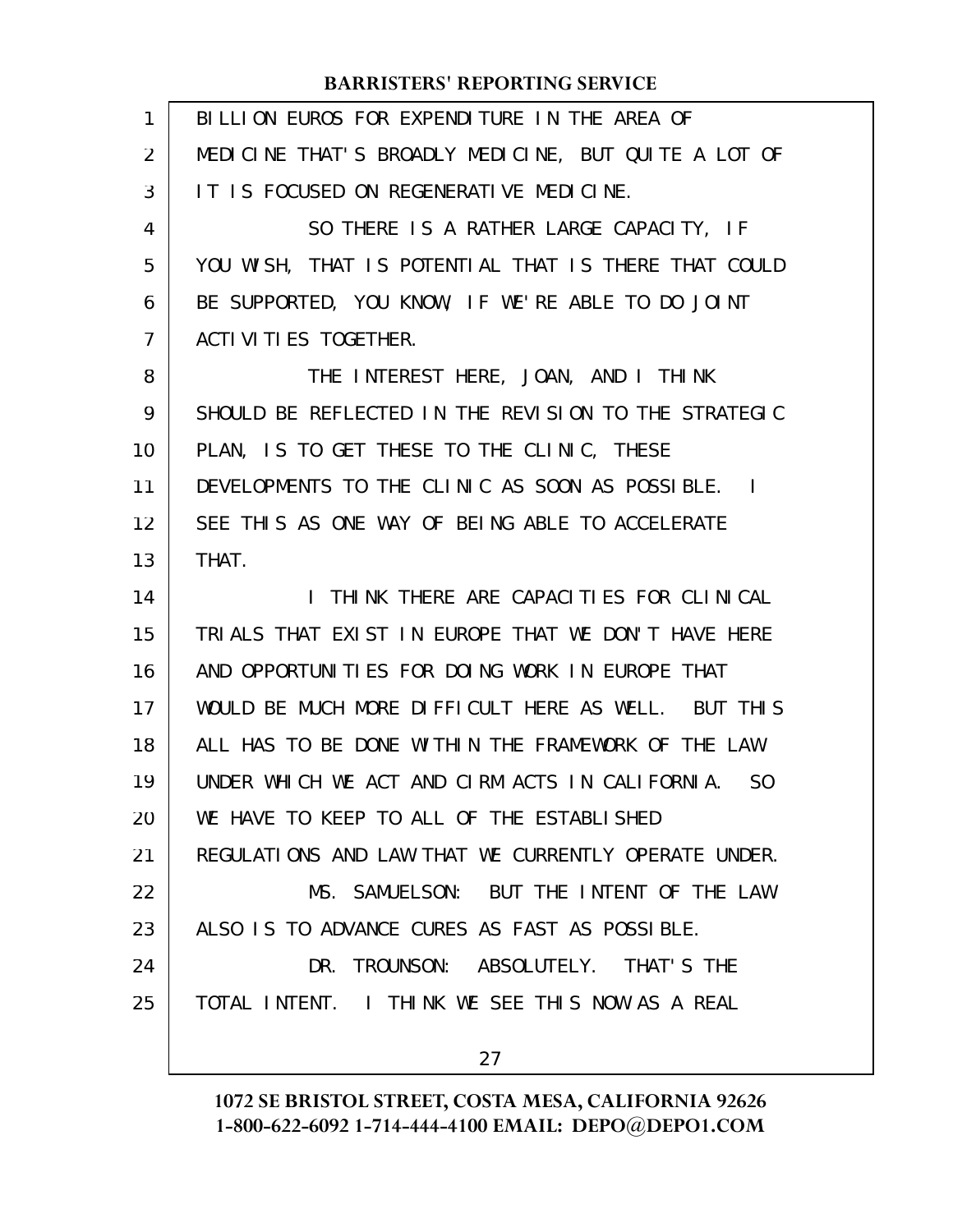| 1  | GLOBAL EFFORT TO DELIVER THE TREATMENT TO THE           |
|----|---------------------------------------------------------|
| 2  | PATIENTS AS QUICKLY AS POSSIBLE.                        |
| 3  | THE NEXT ONE JUST GIVES YOU AN UPDATE ON                |
| 4  | WHAT WE ACTUALLY HAVE SIGNED IN THE TIME THAT -- IN     |
| 5  | THIS LAST THREE OR FOUR MONTHS. WE HAVE SIGNED WITH     |
| 6  | CANADA AND THE CANCER STEM CELL CONSORTIUM. THAT'S      |
| 7  | A MAJOR DEVELOPMENT IN THE ATTACK ON CANCER. IT WAS     |
| 8  | SUPPORTED ALSO BY A WORKSHOP THAT WE HAD HERE IN        |
| 9  | CALIFORNIA ATTENDED BY MOST OF THE PRIMARY LEADERS,     |
| 10 | IF YOU LIKE, IN CANCER WORK IN CALIFORNIA, STRONGLY     |
| 11 | UNANIMOUSLY SUPPORTED THAT WE SHOULD WORK WITH THE      |
| 12 | <b>CANADI ANS.</b>                                      |
| 13 | THE VICTORIAN GOVERNMENT, AND YOU WILL                  |
| 14 | HEAR MORE ABOUT THEM, THEY'RE THE FIRST GROUP OF        |
| 15 | INTERNATIONAL SCIENTISTS JOINING WITH US.<br><b>THE</b> |
| 16 | UNITED KINGDOM MEDICAL RESEARCH COUNCIL, THEY'RE        |
| 17 | MEETING WITH THEIR COMMITTEES THIS WEEK TO SEE          |
| 18 | WHETHER THEY CAN BE READY FOR OUR DISEASE TEAM          |
| 19 | PROPOSALS. SO, AGAIN, A MAJOR COMMITMENT FROM THE       |
| 20 | UK IN THIS AREA.                                        |
| 21 | THE JUNIOR DIABETES RESEARCH FOUNDATION                 |
| 22 | HAS INDICATED THAT THEY'RE WILLING TO COMMIT UP TO      |
| 23 | \$4 MILLION IN THE DISEASE TEAM PROGRAM IF WE GET A     |
| 24 | DIABETES PROGRAM UP. AND AS I SAID, WE'VE DONE THE      |
| 25 | AGREEMENTS WITH JAPAN AND SPAIN.                        |
|    |                                                         |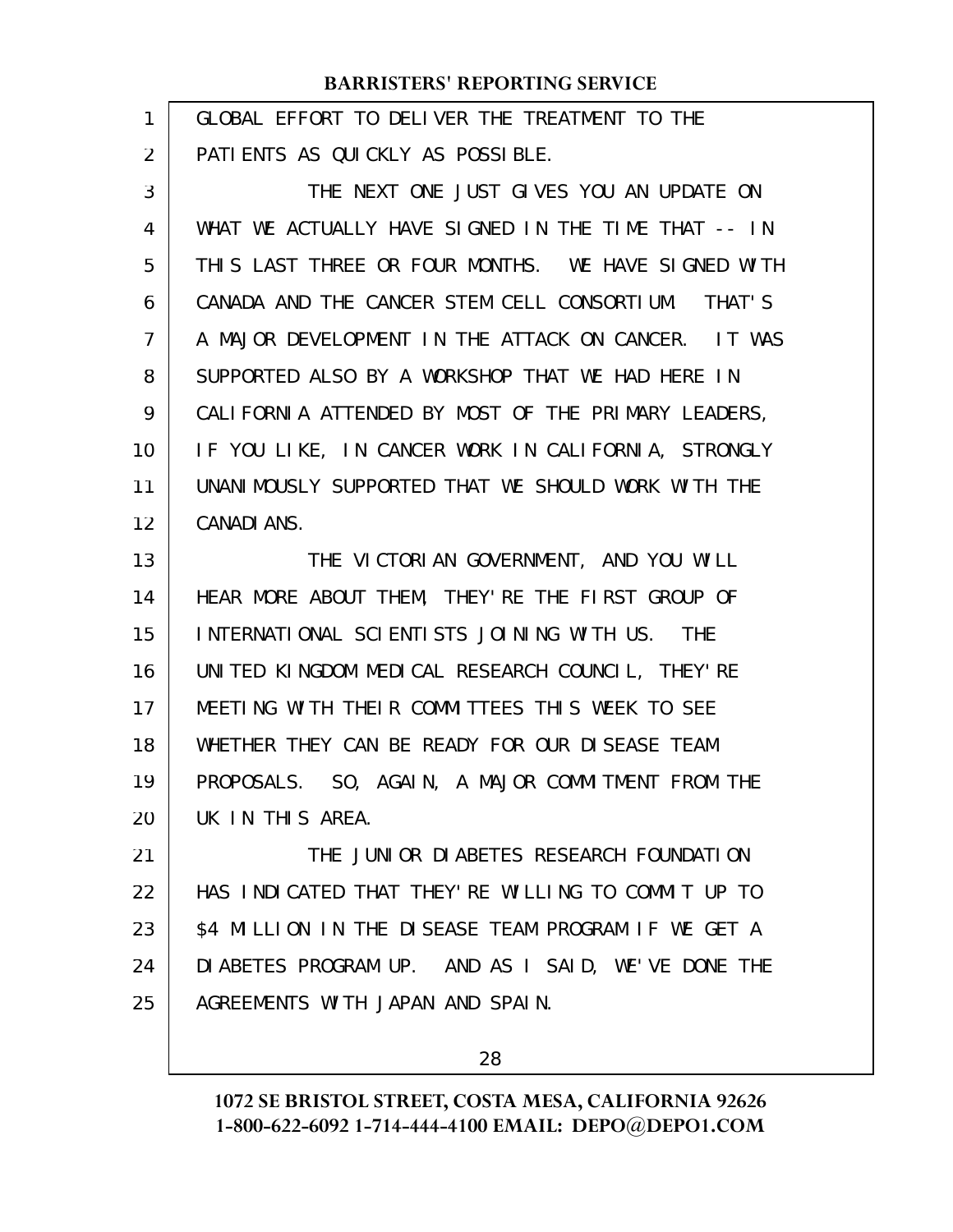| WE'RE ALSO HAVING TALKS WITH THE ALLIANCE            |
|------------------------------------------------------|
| FOR GENE THERAPY, WITH THE BINATIONAL SCIENCE        |
| FOUNDATION, WHICH IS REPRESENTATIVE OF THE ISRAEL    |
| GOVERNMENT, WITH GERMANY, THE NETHERLANDS, AND       |
| SWEDEN. I'M SEEING THIS AS AN OPPORTUNITY TO         |
| CONNECT WITH PROBABLY AROUND ABOUT TEN OF THE        |
| PRIMARY RESEARCH COMMUNITIES IN THE WORLD.           |
| I WOULD SUGGEST THAT WE MIGHT -- WE SHOULD           |
| REALLY TALK TO CHINA. IT'S A VERY STRONG RESEARCH    |
| PROGRAM GOING ON IN CHINA. THERE'S ALSO THE GROUP    |
| IN SINGAPORE, WHICH WE'VE NOT REALLY MADE A LOT OF   |
| PROGRESS WITH IN DISCUSSIONS YET, BUT I THINK WE     |
| SHOULD CONTAIN IT TO, IF YOU LIKE, A CONTAINABLE     |
| NUMBER TO WORK WITH.                                 |
| BUT I THINK IF WE HAVE THIS GROUP, THEN I            |
| THINK THE NATIONAL NIH AND OTHERS WILL JOIN WITH US  |
| AS LINKING WITH THE LEADERSHIP THAT WE'VE PROVIDED   |
| IN THIS GLOBAL ATTACK ON DEGENERATIVE MEDICINE.      |
| DR. PIZZO: ALAN, I WONDER IF I COULD JUST            |
| ASK YOU TO CLARIFY, MAYBE EXPAND A LITTLE BIT ON THE |
| EXAMPLE YOU CITED WITH THE UK AND THE DISEASE        |
| PLANNING. HOW WOULD THAT BE ACTUALIZED?              |
| DR. TROUNSON: I THINK THE ACTUALIZATION              |
| OF IT IS IS THAT THE SCIENTISTS WOULD -- IT NEEDS TO |
| BE A BOTTOM-UP PROCESS, THAT THE SCIENTISTS IN THE   |
| 29                                                   |
|                                                      |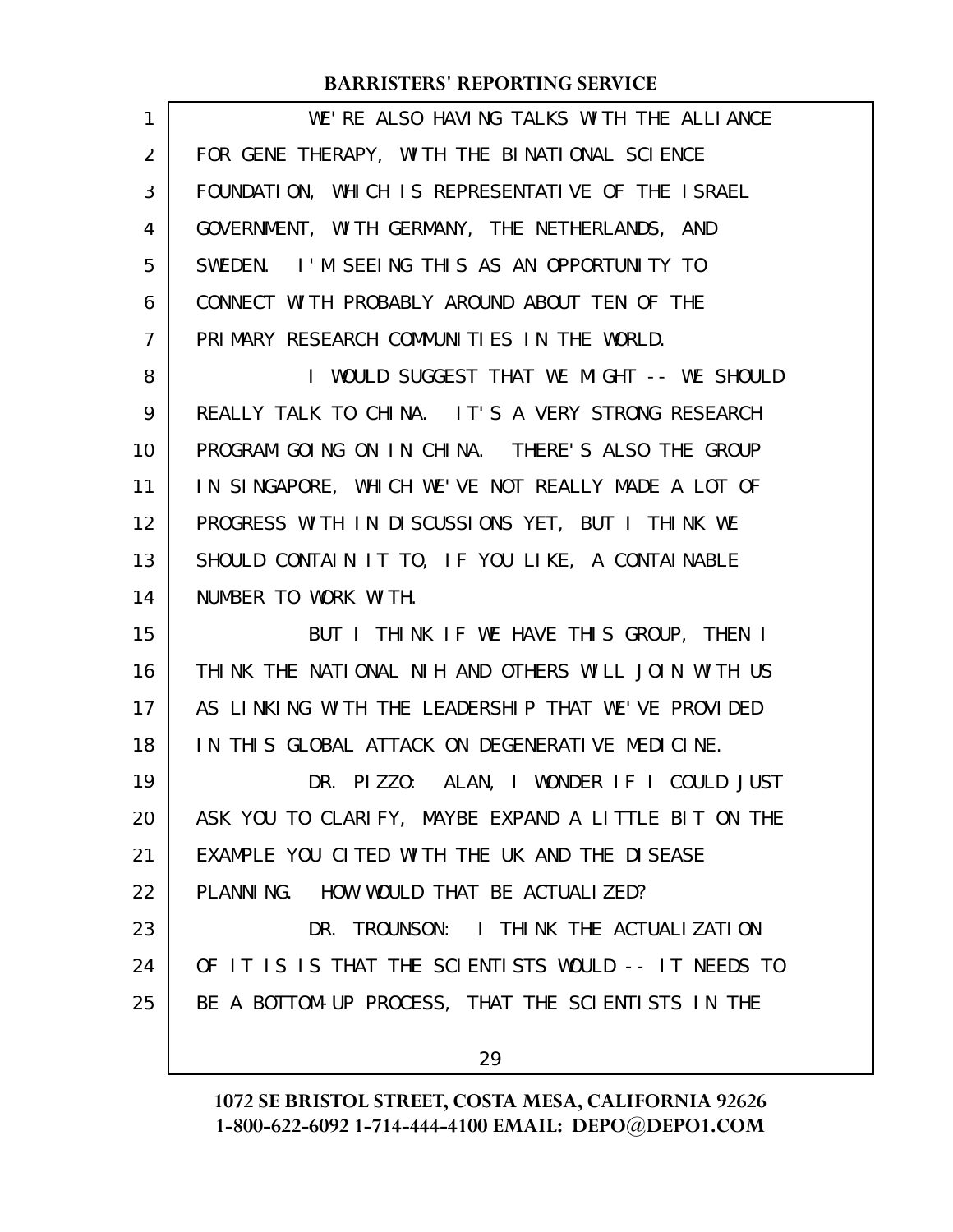UK, THEY FELT THAT THE TEAM IN CALIFORNIA, JOINING TOGETHER, THEY WOULD HAVE A MUCH BETTER CHANCE OF ACHIEVING AN IND INSIDE THE FOUR YEARS. SO IT MAY BE IN CARDIOVASCULAR OR RETINAL REPAIR, THAT IF THEY JOIN TOGETHER, THEY WOULD FEEL THEY'D HAVE A BETTER CHANCE OF MAKING THE IND IN THE FOUR YEARS OR CONVINCING THE REVIEWERS THAT THEY HAD. THEN THE SCIENTISTS WOULD JOIN TOGETHER AND PUT IN A COMBINED RESEARCH PROJECT. THAT PROJECT WILL HAVE TO GO THROUGH THE NORMAL REVIEW THAT WE HAVE. WE'VE OFFERED TO THESE COUNTRIES THE OPPORTUNITIES FOR THEM TO NOMINATE REVIEWERS BECAUSE WE'RE ALWAYS LOOKING FOR REALLY HIGH QUALITY REVIEWERS. THEY ALSO WOULD HAVE OBSERVER STATUS AT THE GRANT REVIEWS, AS WE DO. AS AN INSTITUTION, WE'RE MORE OBSERVER THAN ANYTHING ELSE. AND THEN IF IT'S AGREED TO BY THE ICOC, THEN THE GOVERNMENT, IN THIS CASE THE MRC, WOULD AGREE TO FUND THE UK COMPONENT. THEY MIGHT LIMIT THE AMOUNT OF MONEY THAT THE UK GOVERNMENT GIVES TO EACH PROJECT AS AUSTRALIA HAS IN THEIR PROPOSALS. THEY'VE LIMITED IT TO \$1 MILLION, BUT WE DON'T REALLY KNOW THAT YET. BUT THEY'RE TALKING TO THEIR PRIMARY COMMITTEES AT THE MRC TO SEE IF THIS SUITS THEIR -- IS SUITABLE OR ACCEPTABLE TO THEM. 1 2 3 4 5 6 7 8 9 10 11 12 13 14 15 16 17 18 19 20 21 22 23 24 25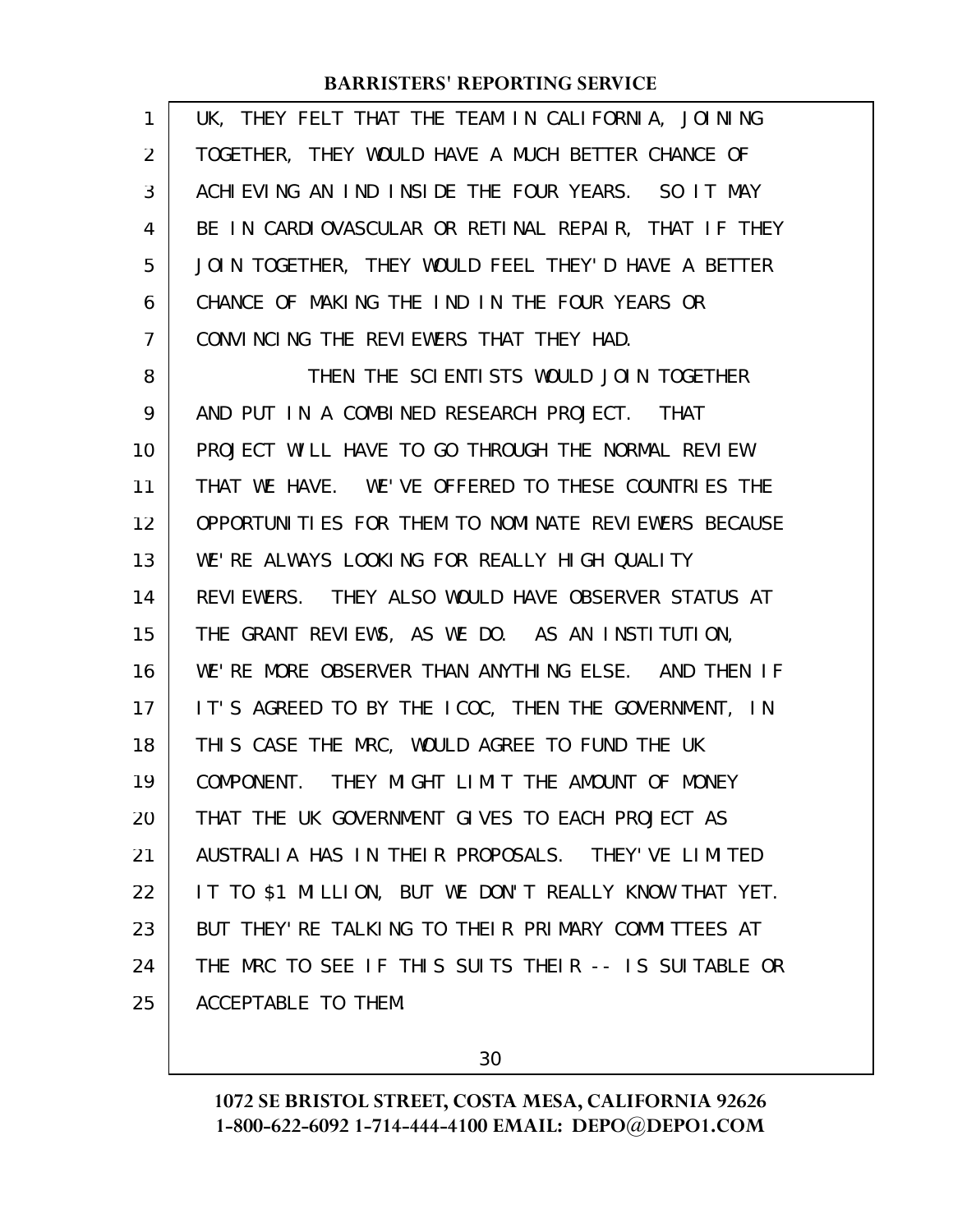| $\mathbf{1}$ | DR. PIZZO: SO CLEARLY THESE ARE IMPORTANT            |
|--------------|------------------------------------------------------|
| 2            | OPPORTUNITIES. I THINK WE'RE ALL COGNIZANT THAT      |
| 3            | THIS IS A GLOBAL EFFORT THAT ONE IS TRYING TO        |
| 4            | FACILITATE. AND I KNOW I MISSED THE LAST MEETING,    |
| 5            | BUT PERHAPS THIS WAS DISCUSSED IN MORE DETAIL THEN.  |
| 6            | IS THAT THE CASE? BECAUSE WHAT I'M GOING TO GET AT   |
| 7            | IS I THINK THAT YOU CITED, BOB, EARLIER AN INTENT TO |
| 8            | TALK ABOUT FEDERAL INTERACTIONS AT THE JANUARY       |
| 9            | MEETING, WHICH I THINK DOES DESERVE A LOT OF EFFORT. |
| 10           | CLEARLY, THE WAY, ALAN, YOU'RE OUTLINING             |
| 11           | THESE EFFORTS, OF WHICH THERE ARE MULTIPLE DIFFERENT |
| 12           | CONNECTIONS IN DIFFERENT COUNTRIES WITH, I'M SURE,   |
| 13           | DI FFERENT EXPECTATIONS OF HOW THESE MIGHT BE        |
| 14           | ESTABLISHED AND WORK, SEEMS TO ME TO BE A REALLY     |
| 15           | IMPORTANT TOPIC IN ITS OWN RIGHT AND NEEDS           |
| 16           | DI SCUSSION. I JUST LOOK AROUND. MAYBE OTHERS ARE    |
| 17           | MORE INFORMED THAN I AM ABOUT HOW THIS IS BEING      |
| 18           | ORGANI ZED.                                          |
| 19           | CHAIRMAN KLEIN: WHAT I CAN DO, DR. PIZZO,            |
| 20           | IS THAT I DON'T KNOW WHICH OF THE LAST MEETINGS THIS |
| 21           | HAS BEEN ADDRESSED. IT HAS BEEN ADDRESSED            |
| 22           | PREVIOUSLY. WHAT WE CAN DO IS LOOK AT THOSE          |
| 23           | TRANSCRIPTS, BUT ALSO JUST SCHEDULE IT INTO JANUARY  |
| 24           | SO WE CAN HAVE SIDE-BY-SIDE FEDERAL AND              |
| 25           | I NTERNATI ONAL.                                     |
|              |                                                      |

31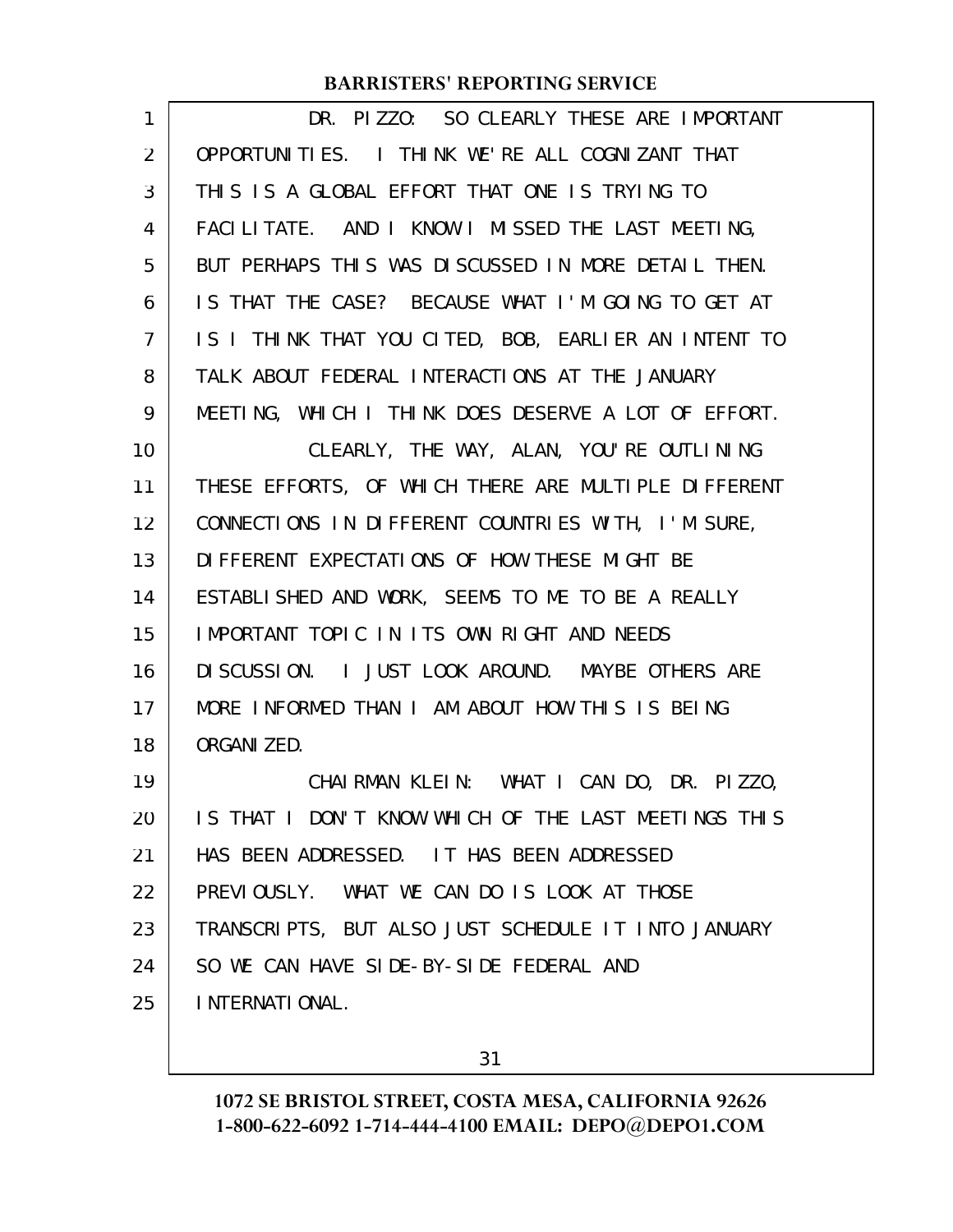| 1  | DR. PIZZO: I KNOW WE'VE HAD DISCUSSIONS              |
|----|------------------------------------------------------|
| 2  | ABOUT SOME OF THE INTERNATIONAL ARRANGEMENTS. WHAT   |
| 3  | I'M TALKING ABOUT IS A DEEPER STRATEGIC DISCUSSION   |
| 4  | ABOUT WHAT ARE WE TRYING TO ACHIEVE? WHICH PLACES    |
| 5  | ARE WE GOING TO GO TO? WHAT ARE THE GOALS AND        |
| 6  | EXPECTATIONS THAT ARE BEING SET? WHAT ARE THE        |
| 7  | METRICS TO DEFINE HOW WELL THEY'RE GOING? THESE      |
| 8  | ARE -- OBVIOUSLY EACH OF US IN OUR OWN INSTITUTIONS  |
| 9  | ARE CONSTANTLY VISITED BY GROUPS FROM OTHER          |
| 10 | UNIVERSITIES THAT ARE LOOKING TO SET UP STRATEGIC    |
| 11 | AFFILIATIONS.                                        |
| 12 | I THINK SINCE THIS IS SUCH A PUBLIC EFFORT           |
| 13 | AND WE'RE USING PUBLIC SUPPORT, I THINK WE WANT TO   |
| 14 | BE SURE THAT WE'RE DOING THIS AT THE HIGHEST LEVEL.  |
| 15 | AND, AGAIN, I AM NOT SURE. MAYBE IT'D BE WORTH       |
| 16 | HAVING A FEW COMMENTS FROM OTHERS IF EVERYONE IS     |
| 17 | HAPPY WITH WHERE WE ARE. IT'S NOT THAT I'M UNHAPPY.  |
| 18 | I JUST THINK WE NEED MORE DETAILED DISCUSSION ABOUT  |
| 19 | IT.                                                  |
| 20 | CHAIRMAN KLEIN: DR. CSETE IS GOING TO                |
| 21 | ADDRESS THIS. IN THE INTERIM MOMENTS BEFORE SHE      |
| 22 | ADDRESSES US, I THINK THE STRATEGIC CONCEPT HAS BEEN |
| 23 | THAT ALL OF THE AREAS OF CHRONIC DISEASE BENEFIT IF  |
| 24 | WE CAN GET SOME SIGNAL DISCOVERIES AND BREAKTHROUGHS |
| 25 | AND THERAPEUTIC APPLICATIONS THAT ARE EFFECTIVELY    |
|    |                                                      |

32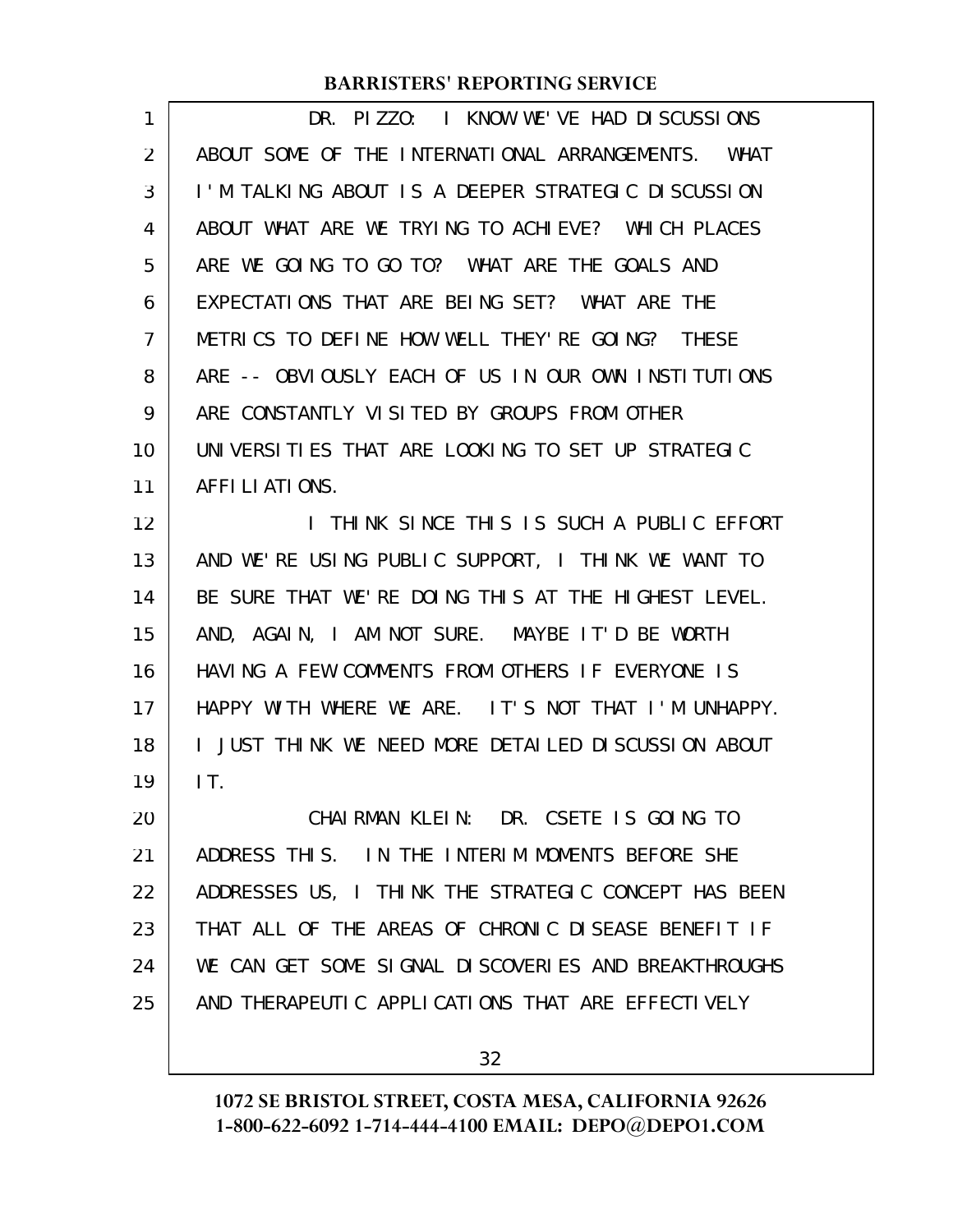| $\mathbf{1}$ | IMPLEMENTED IN A COUPLE OF AREAS AND WILL HELP SHOW  |
|--------------|------------------------------------------------------|
| 2            | US THE PATH ACROSS THE BROADER AREA. AND IF SOME OF  |
| 3            | THE CRITICAL LINKS ARE IN SOME OTHER COUNTRY AND CAN |
| 4            | BE MATCHED WITH OUR SCIENTISTS IN CALIFORNIA THAT    |
| 5            | WOULD FACILITATE THAT COULD HELP EVERYONE GET TO A   |
| 6            | POINT OF UNDERSTANDING OF THE PATHWAYS TO SUCCESSFUL |
| 7            | THERAPI ES FASTER.                                   |
| 8            | NOW, BUT CERTAINLY I'M PREPARED FOR THE              |
| 9            | JANUARY MEETING TO SIDE BY SIDE, AFTER THE FEDERAL   |
| 10           | DI SCUSSION, TO HAVE A STRATEGIC DI SCUSSION IN      |
| 11           | GREATER DEPTH ON THIS.                               |
| 12           | DR. PIZZO: YOU KNOW, CLEARLY ALL OF US               |
| 13           | RECOGNIZE THE IMPORTANCE OF INTERACTIONS. THESE      |
| 14           | HAPPEN AT MANY, MANY DIFFERENT LEVELS. BUT AS        |
| 15           | AFFILIATION AGREEMENTS OR SIGNATURES ARE BEING       |
| 16           | GATHERED WHERE HIGH LEVEL INDIVIDUALS HAVE           |
| 17           | EXPECTATIONS, I THINK IT IS IMPORTANT TO BETTER      |
| 18           | UNDERSTAND WHAT WE'RE COMMITTING, WHAT IS BEING      |
| 19           | COMMITTED, WHAT THE GROUND RULES ARE FOR SUCCESS     |
| 20           | AND/OR FAILURE.                                      |
| 21           | DR. CSETE: SO I THINK WHAT'S REALLY                  |
| 22           | IMPORTANT TO KNOW IS THAT THE WAY THAT THESE ARE     |
| 23           | ARRANGED, OTHERWISE IT WOULD BE COMPLETELY           |
| 24           | INTRACTABLE, IS THAT FROM THE CIRM PERSPECTIVE, WE   |
| 25           | DO OUR BUSINESS AS IF WE HAD NO PARTNERS. WE MAKE    |
|              |                                                      |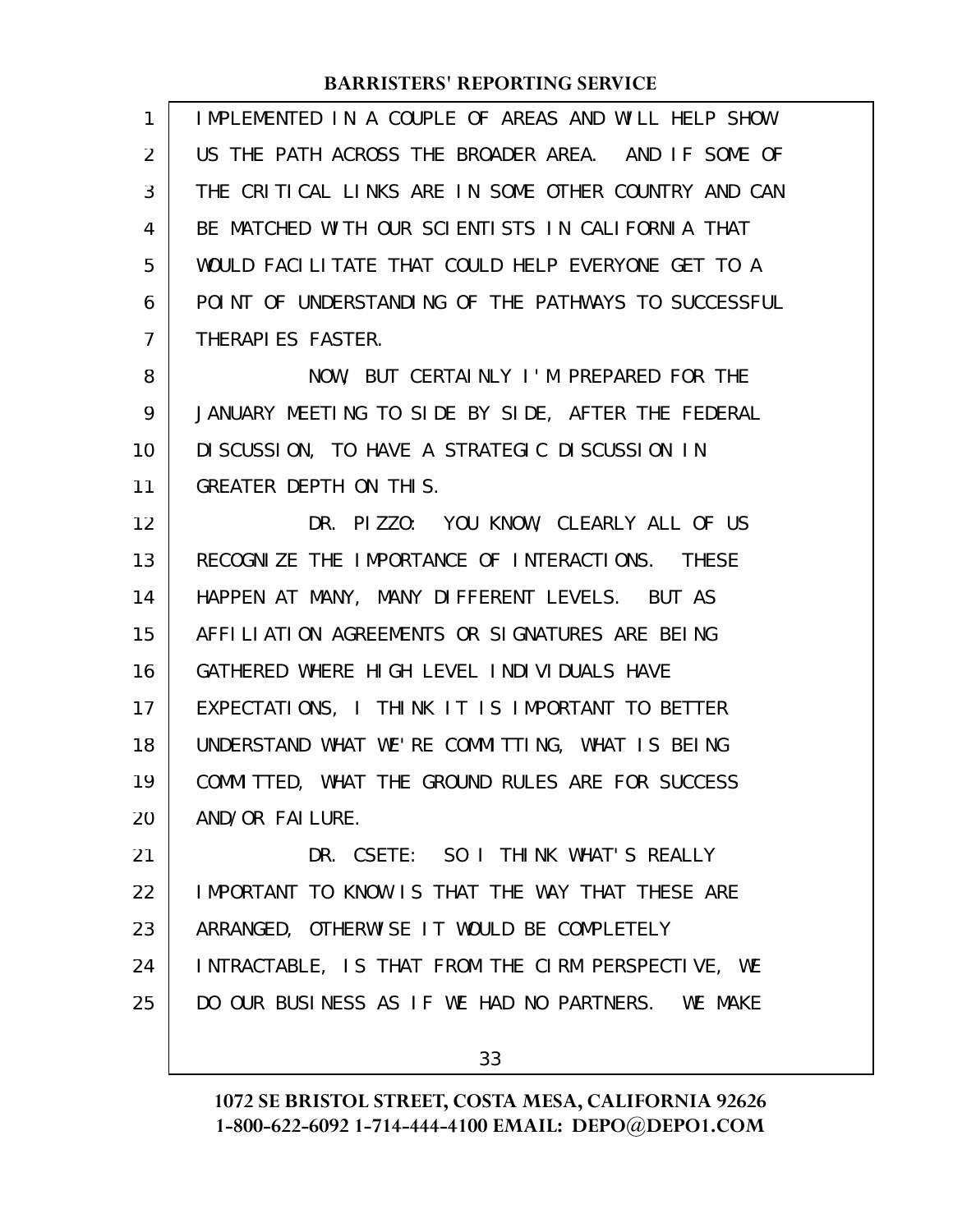| 1  | OUR PRIORITIES, WE WRITE OUR RFA'S, WE PLAN OUR       |
|----|-------------------------------------------------------|
| 2  | PROGRAMS AS IF THERE WERE NO PARTNERS INVOLVED.       |
| 3  | AND OUR VARIOUS PARTNERS CAN THEN LOOK AT             |
| 4  | OUR PROGRAMS AND DECIDE WHETHER THEY HAVE THE         |
| 5  | SCIENTIFIC STRENGTH TO FORM TEAMS. THE TEAMS WILL     |
| 6  | BE JUDGED AGAINST THE OTHER FULL CALIFORNIA TEAMS     |
| 7  | AND OTHER COLLABORATIVE TEAMS IN TERMS OF THE         |
| 8  | SCIENCE AS A WHOLE EXACTLY IN OUR REVIEW PROCESS      |
| 9  | WITHOUT CHANGE OF OUR REVIEW PROCESS AT ALL. AND      |
| 10 | THAT WAS NECESSARY, NOT ONLY BECAUSE OF THE           |
| 11 | LEGI SLATI VE CONSTRAINTS THAT WE HAVE, BUT ALSO      |
| 12 | BECAUSE IF WE'RE GOING TO MAKE THIS WORK, WE CAN'T    |
| 13 | BE DOING SEPARATE PROCESSES WITH EACH OF THESE        |
| 14 | <b>AGENCIES.</b>                                      |
| 15 | THAT'S BEEN A DIFFICULT PART OF THE                   |
| 16 | CONVERSATION, BUT I THINK WITH EACH OF THESE, WE'VE   |
| 17 | I DENTIFIED ENORMOUS SYNERGIES THAT I THINK ONLY ADD  |
| 18 | TO THEIR PROGRAMS. IF THAT HELPS.                     |
| 19 | DR. TROUNSON: I THINK IT GOES SOME WAY TO             |
| 20 | SAY THAT THE MEASURES OF OUR SUCCESS FOR THE          |
| 21 | COMMUNITY WILL BE DRIVEN OFF WHETHER WE HAVE          |
| 22 | TREATMENTS IN THE CLINIC WHICH ARE EFFECTIVE. THE     |
| 23 | SENSE THAT WE WILL GENERATE MORE PAPERS IN            |
| 24 | HIGH-VALUE JOURNALS WILL CERTAINLY COME FROM THIS     |
| 25 | BECAUSE IT WILL BE EASIER TO GET THEM THERE.<br>BUT I |
|    |                                                       |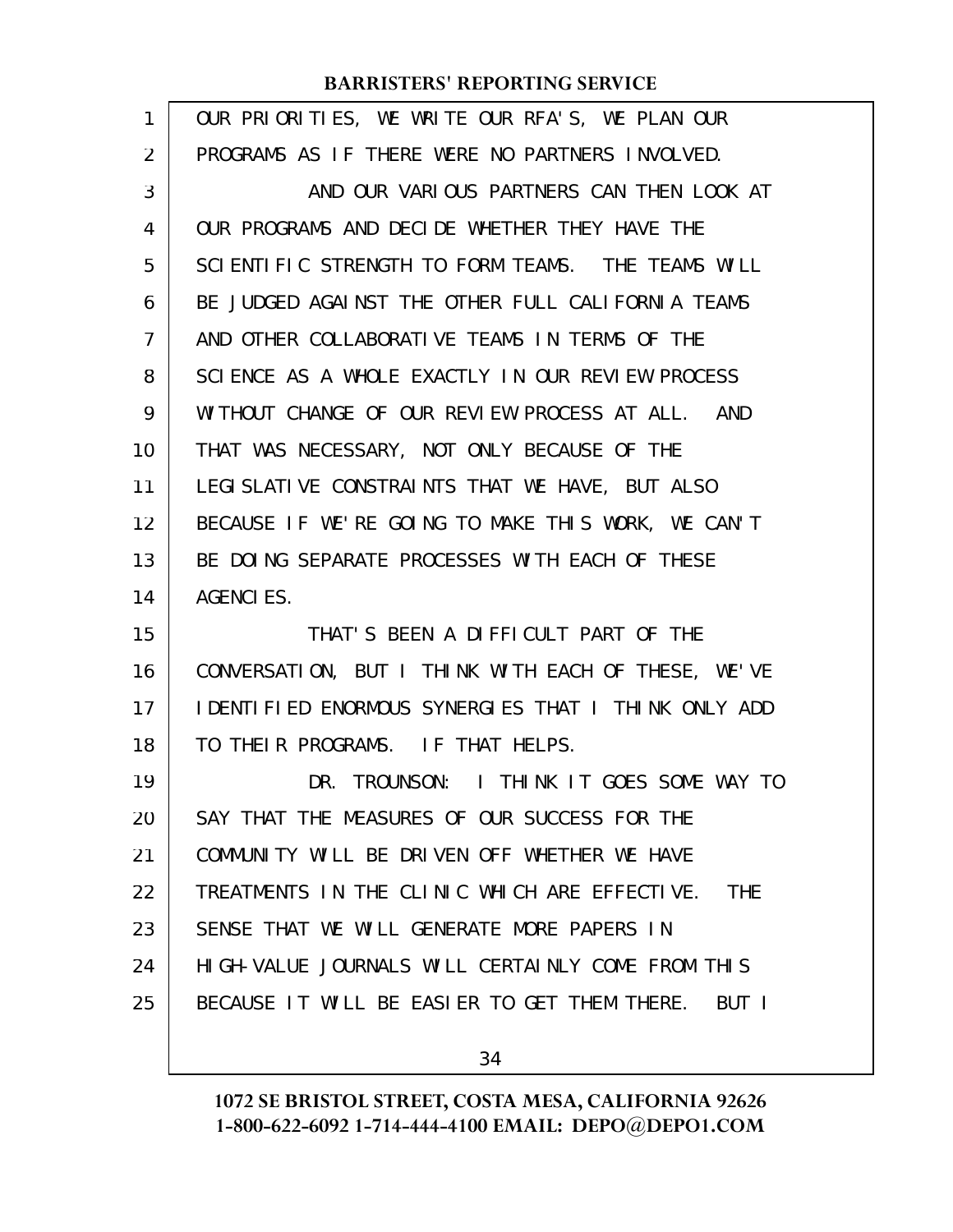| 1              | THINK IN THE END, WE WANT TO SEE, YOU KNOW, A BETTER |
|----------------|------------------------------------------------------|
| 2              | OPPORTUNITY FOR THESE NEW DEVELOPMENTS TO GET TO THE |
| 3              | CLINIC.                                              |
| 4              | AND THEY SHOULDN'T REALLY DIVERT US FROM             |
| 5              | OUR MISSION. IT SHOULD BE ENABLING OF THAT MISSION.  |
| 6              | WHAT WE HAVE DONE IN CANCER IS HAVE A WHOLE WORKSHOP |
| $\overline{7}$ | ON IT WITH ALL OUR CALIFORNIA COLLEAGUES. AND IN     |
| 8              | THE CASE OF THE UK AND JAPAN, WE'LL BE MEETING,      |
| 9              | WE'LL HAVE THE KEY SCIENTISTS FROM JAPAN AND ALSO    |
| 10             | FROM CALIFORNIA MEETING TOGETHER IN A WORKSHOP TO    |
| 11             | TRY AND OUTLINE WHERE THE BEST OPPORTUNITIES ARE AND |
| 12             | CARRY THAT MESSAGE BACK INTO BOTH COMMUNITIES.       |
| 13             | CHAIRMAN KLEIN: DUANE, I THINK YOU HAD A             |
| 14             | COMMENT.                                             |
| 15             | MR. ROTH: I WOULD WELCOME CONVERSATION               |
| 16             | ABOUT THIS IN JANUARY ALSO. AND AS PART OF THAT,     |
| 17             | MAYBE, ALAN, YOU COULD INCLUDE THE RESOURCE          |
| 18             | ALLOCATION TO THESE AFFILIATIONS. JUST HOW MANY      |
| 19             | FTE'S OR PARTIAL FTE'S.                              |
| 20             | DR. TROUNSON: WE'RE NOT ALLOCATING                   |
| 21             | ANYTHING SPECIFICALLY TO THESE RELATIONSHIPS.        |
| 22             | THEY'LL COME AS A CONTRIBUTION FROM THOSE COUNTRIES  |
| 23             | TO THE PROJECT IF THEY'RE AWARDED. SO WE'RE NOT      |
| 24             | ACTUALLY CONTRIBUTING.                               |
| 25             | CHAIRMAN KLEIN: I THINK THAT VERY                    |
|                | 35                                                   |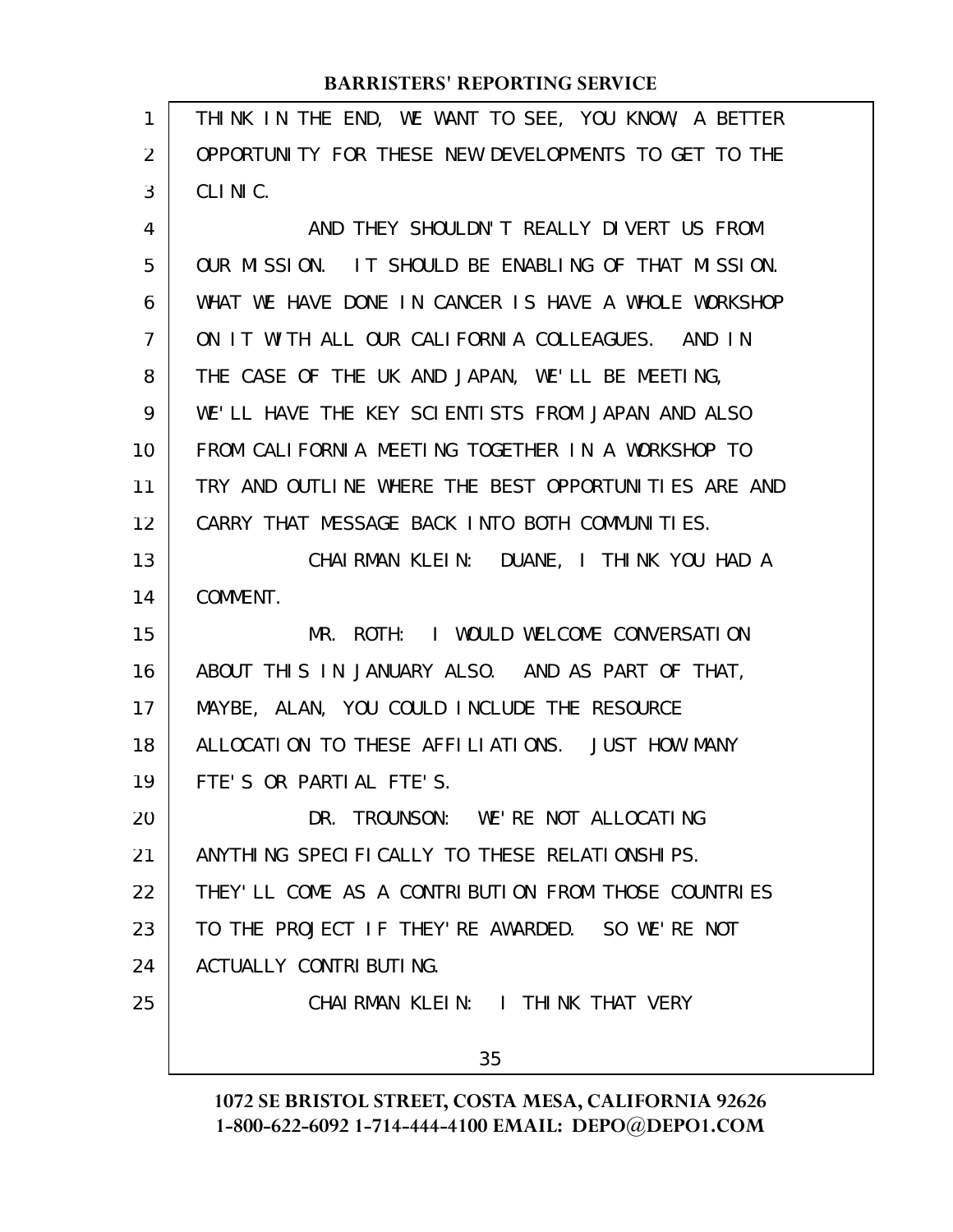| 1              | FOCUSED, DUANE, IS, AS MARIE HAS JUST PRESENTED IT,  |
|----------------|------------------------------------------------------|
| $\overline{2}$ | WHEN THE APPLICATION COMES IN, DOESN'T MATTER TO US  |
| 3              | IF IT COMES IN FROM ONE OF OUR INSTITUTES AND        |
| 4              | PARTNERS IN THE UNITED KINGDOM, FOR EXAMPLE. FROM    |
| 5              | OUR VIEWPOINT, WE HAVE A CALIFORNIA APPLICANT.       |
| 6              | MR. ROTH: I UNDERSTAND ALL THAT.                     |
| $\overline{7}$ | CHAIRMAN KLEIN: WE'RE NOT ALLOCATING ANY             |
| 8              | MANPOWER TO SERVICE THE FOREIGN RELATIONSHIP, BUT    |
| 9              | WHY DON'T WE LOOK AND SEE AT THE MARGIN IF THERE IS  |
| 10             | ANY INCREMENTAL DIFFERENCES THAT WE HAVEN'T          |
| 11             | I DENTI FI ED AND REPORT BACK ON THAT.               |
| 12             | DR. BRYANT: I WAS JUST WONDERING IF THIS             |
| 13             | COULD ALSO OPEN UP TO COLLABORATIONS WITH OTHER      |
| 14             | STATES.                                              |
| 15             | DR. TROUNSON: I THINK THAT'S REALLY                  |
| 16             | IMPORTANT, SUSAN. AND MY OVERTURES TO SOME OF THE    |
| 17             | STATES THUS FAR HAVE BEEN WELCOME WITHOUT SORT OF    |
| 18             | CHANGING OVER TO GETTING AN AGREEMENT. WE'VE         |
| 19             | CERTAINLY HAD SOME DISCUSSIONS WITH NEW YORK AND     |
| 20             | WITH THE STATE OF MASSACHUSETTS. WE WOULD NEED TO    |
| 21             | PURSUE THOSE, I THINK, MORE VIGOROUSLY IN THE COMING |
| 22             | YEAR AS WE NEED TO WITH NIH. AND I THINK THE         |
| 23             | OPPORTUNITY TO PARTNER WITH NIH, CLEARLY IT IMPROVED |
| 24             | DRAMATICALLY WITH THE CHANGE IN ADMINISTRATION.      |
| 25             | DR. BRYANT: SO I WOULD JUST SAY THAT I               |
|                | 36                                                   |
|                |                                                      |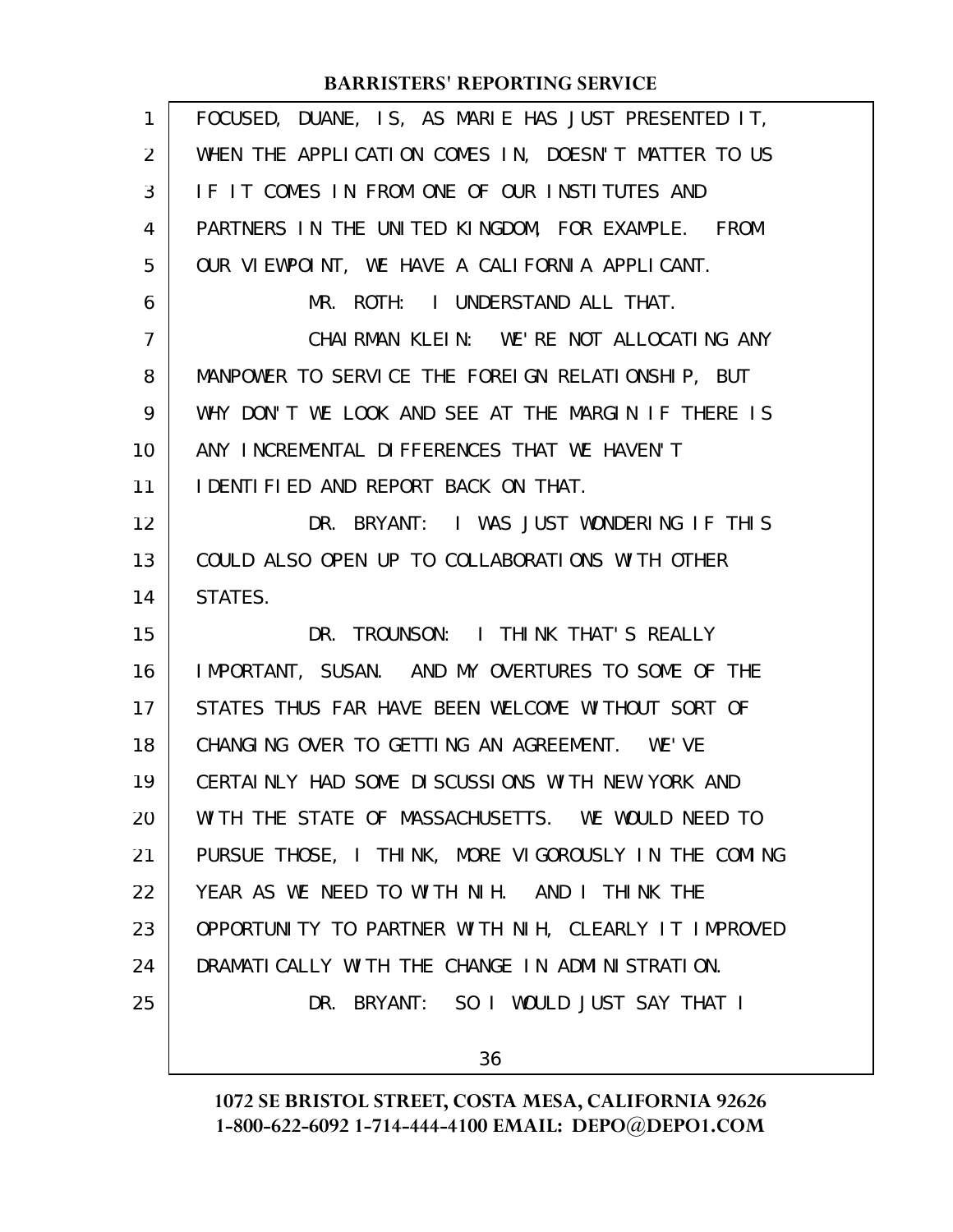| 1              | THINK MOST OF THE GRANTEES OUT THERE ARE NOT REALLY   |
|----------------|-------------------------------------------------------|
| $\overline{2}$ | AWARE OF THE EXTENT OF THIS BECAUSE IT REALLY WOULD   |
| 3              | CHANGE YOUR STRATEGY IF YOU'RE THINKING ABOUT         |
| 4              | APPLYING FOR A GRANT IN TERMS OF WHO OUT THERE WOULD  |
| 5              | HELP YOUR GRANT, AND DO WE HAVE AN AFFILIATION WITH   |
| 6              | SO I THINK THESE NEED TO BE SET BEFORE WE DO<br>THEM. |
| $\overline{7}$ | THE RFA'S.                                            |
| 8              | DR. TROUNSON: WELL, I THINK YOUR                      |
| 9              | UNIVERSITY HAS RESPONDED VERY STRONGLY IN TERMS OF    |
| 10             | THE LATEST ONE. I THINK THERE ARE AT LEAST THREE OF   |
| 11             | YOUR APPLICATIONS HAVE COME WITH INTERNATIONAL        |
| 12             | COLLEAGUES IN IT, SO YOU'VE DONE VERY WELL.           |
| 13             | CHAIRMAN KLEIN: BUT I THINK THE POINT IS              |
| 14             | WELL TAKEN. AND HOPEFULLY IF WE CAN DO WEBCASTING,    |
| 15             | THE INSTITUTIONAL RESEARCHERS AROUND THE STATE WILL   |
| 16             | BE ABLE TO WITH MORE ACCESSIBILITY WATCH THESE        |
| 17             | PROCEEDINGS IN REAL-TIME TO THE EXTENT THEY ASSIGN    |
| 18             | ANYONE IN THEIR GROUP TO GET THE INFORMATION ON       |
| 19             | THESE, BUT WE PUBLISH EVERYTHING. WE POST IT ALL.     |
| 20             | BUT WE'RE GOING TO REACH TO GET GREATER DISTRIBUTION  |
| 21             | OF THAT INFORMATION.                                  |
| 22             | ALAN, GIVEN TIMING, AT THIS POINT COULD               |
| 23             | YOU HAVE DR. ROBSON WANTS TO MAKE A PRESENTATION.     |
| 24             | DR. TROUNSON: IT WON'T BE LONG, CHAIR.                |
| 25             | WE'VE JUST BEEN CAUGHT UP IN THIS ANSWERING           |
|                | 37                                                    |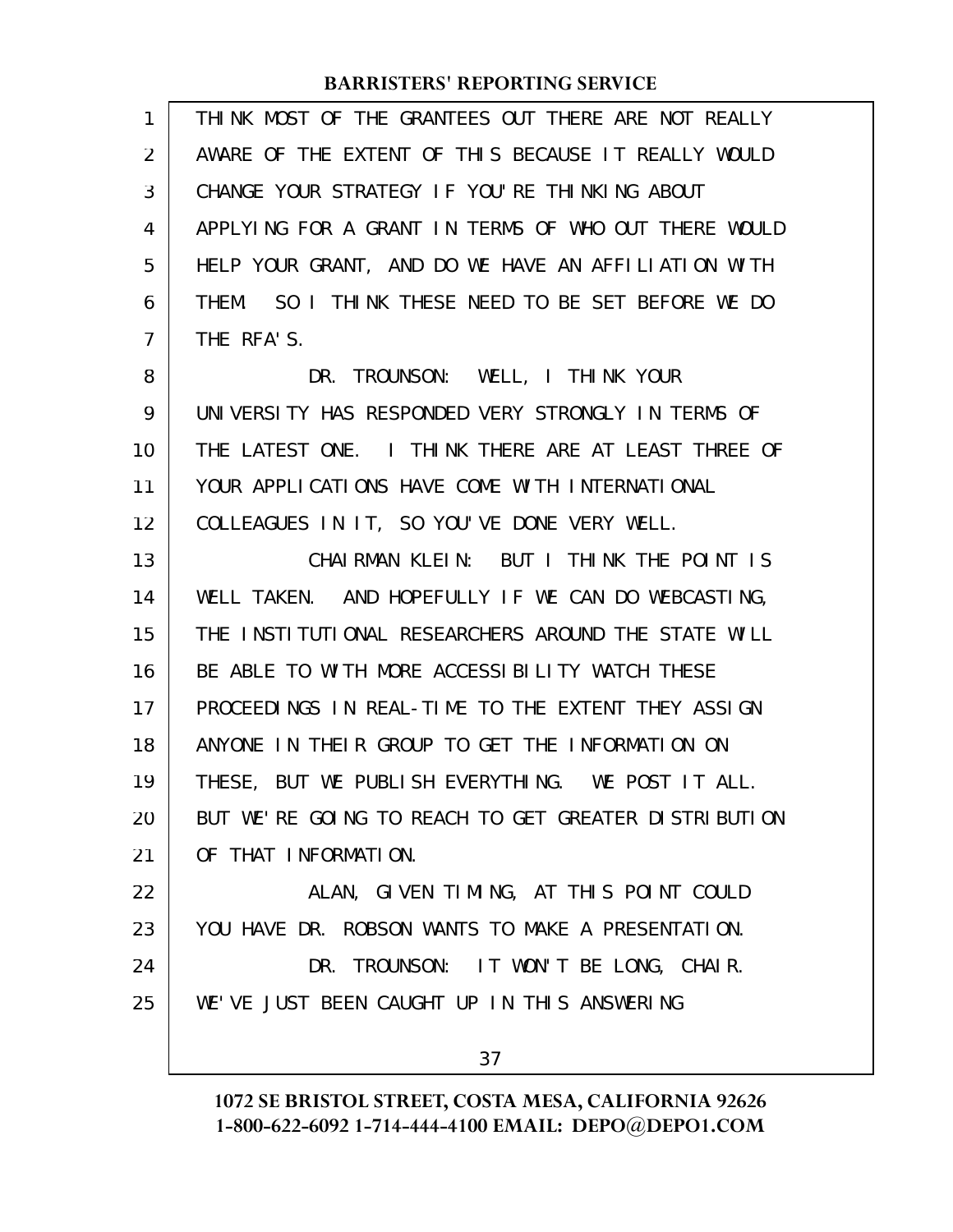QUESTIONS.

1

JUST QUICKLY ON THE GRANT REVIEWS THAT HAVE BEEN COMPLETED: TOOLS AND TECHNOLOGIES, WHICH YOU WILL BE SEEING TODAY. THE TRAINING GRANTS II WITH THE CIRM SCHOLARS. WE'VE DONE THAT REVIEW. AND ALSO WE'VE DONE THE BRIDGES. THAT WILL COME TO YOU IN JANUARY. 2 3 4 5 6 7

THE UPCOMING GRANT REVIEW FOR EARLY TRANSLATIONAL RESEARCH, OUR FIRST INTO THE TRANSLATIONAL AREA, THERE WERE 71 APPLICATIONS, 20 FOR FOR-PROFIT FOR THE COMMERCIAL COMPANIES, 51 FROM THE NOT-FOR-PROFIT, SO A VERY HEALTHY RESPONSE FROM OUR COMMERCIAL BIOTECH INTERESTS. THERE WERE 37 DEVELOPMENT CANDIDATES AND 34 BOTTLENECKS. WE HAD SPLIT THAT RFA TO PICK UP THOSE TWO ELEMENTS. THERE WERE NINE INTERNATIONAL COLLABORATIONS, WHICH I THINK THREE OF THEM, SUSAN, WERE WITH YOUR UNIVERSITY. SO WELL DONE. 8 9 10 11 12 13 14 15 16 17 18

AND THE GRANTS REVIEW WILL BE DONE IN FEBRUARY. AND THAT WILL GO TO ICOC APPROVAL IN APRIL. I THINK YOU WILL LOOK AT INTEREST IN THOSE BECAUSE THAT'S STARTING TO TRANSLATE THESE DEVELOPMENTS INTO WORK WHICH WILL BE APPLICABLE FOR CLINICAL DEVELOPMENTS. UPCOMING RFA'S, ONE ON THE BASIC RESEARCH 19 20 21 22 23 24 25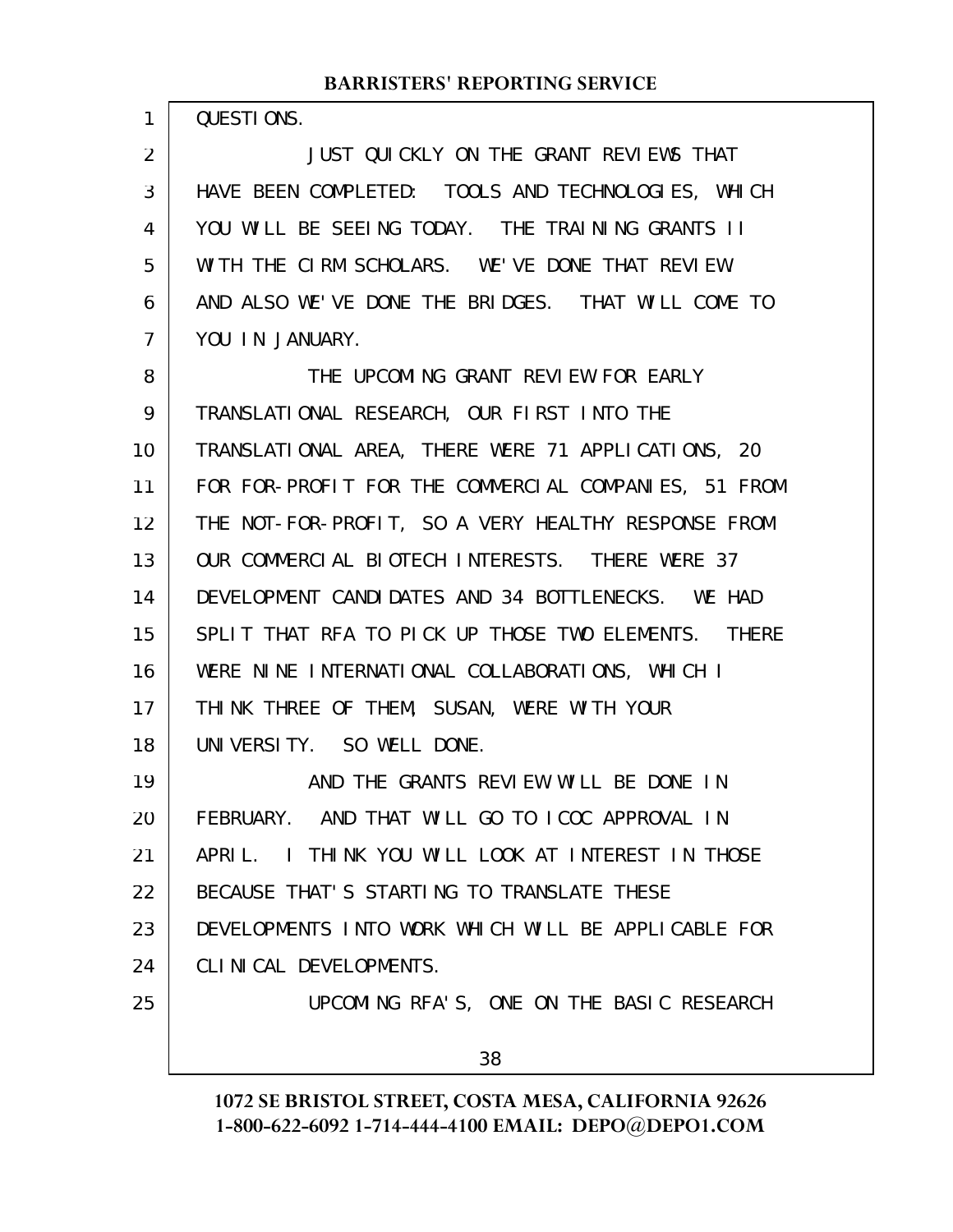| 1              | I NI TI ATI VE AND ONE ON THE DI SEASE TEAM RESEARCH |
|----------------|------------------------------------------------------|
| 2              | AWARDS, THEY'LL BE BROUGHT TO YOU IN CONCEPT AT THIS |
| 3              | MEETING. WE HAD A VERY USEFUL CELL PRODUCTION GMP    |
| 4              | WORKSHOP. I JUST WANTED TO REPORT TO YOU THE         |
| 5              | SPECIFIC OUTCOMES OF THAT SO THAT YOU HAD SOME IDEA  |
| 6              | WHAT HAPPENED.                                       |
| $\overline{7}$ | THERE WAS AN INTERACTIVE PROGRAM OF                  |
| 8              | ACADEMIC, INDUSTRY, AND REGULATORY EXPERTS. THE      |
| 9              | RECOMMENDATION WAS TO ESTABLISH A CONSORTIUM TO      |
| 10             | REALLY NAIL THE PRIORITIES IN THIS AREA; THAT IS,    |
| 11             | FROM THE PEOPLE WHO ARE ACTUALLY IN THERE DELIVERING |
| 12             | THE TECHNOLOGY CURRENTLY. THE RESEARCH NEEDS FOR     |
| 13             | THE GMP WERE IDENTIFIED, AND I'LL QUICKLY IDENTIFY   |
| 14             | THOSE FOR YOU IN A MOMENT.                           |
| 15             | THEY VERY STRONGLY RECOMMENDED THAT CIRM             |
| 16             | SHOULD NOT OWN OR OPERATE GMP FACILITIES, VERY       |
| 17             | STRONG UNANIMOUS RECOMMENDATION TO US, AND THAT WE   |
| 18             | SHOULD OPTIMIZE CIRM GRANTEE ACCESS TO GMP BY        |
| 19             | IMPROVING CAPACITY, ANALYSIS LOOKING AT OPTIONS FOR  |
| 20             | CONTRACT MODELS, AND GRANT BUDGET ADJUSTMENTS ARE    |
| 21             | NEEDED.                                              |
| 22             | THE KIND OF RESEARCH THAT THEY RECOMMENDED           |
| 23             | WAS, IN PARTICULAR, TO HELP WITH THE UNDERGRADUATE   |
| 24             | LEVEL BRIDGES-TYPE PROGRAM FOCUSED ON GMP TRAINING   |
| 25             | TO BUILD A WORKFORCE. AND THAT IS ONE OF THE REAL    |
|                | 39                                                   |
|                |                                                      |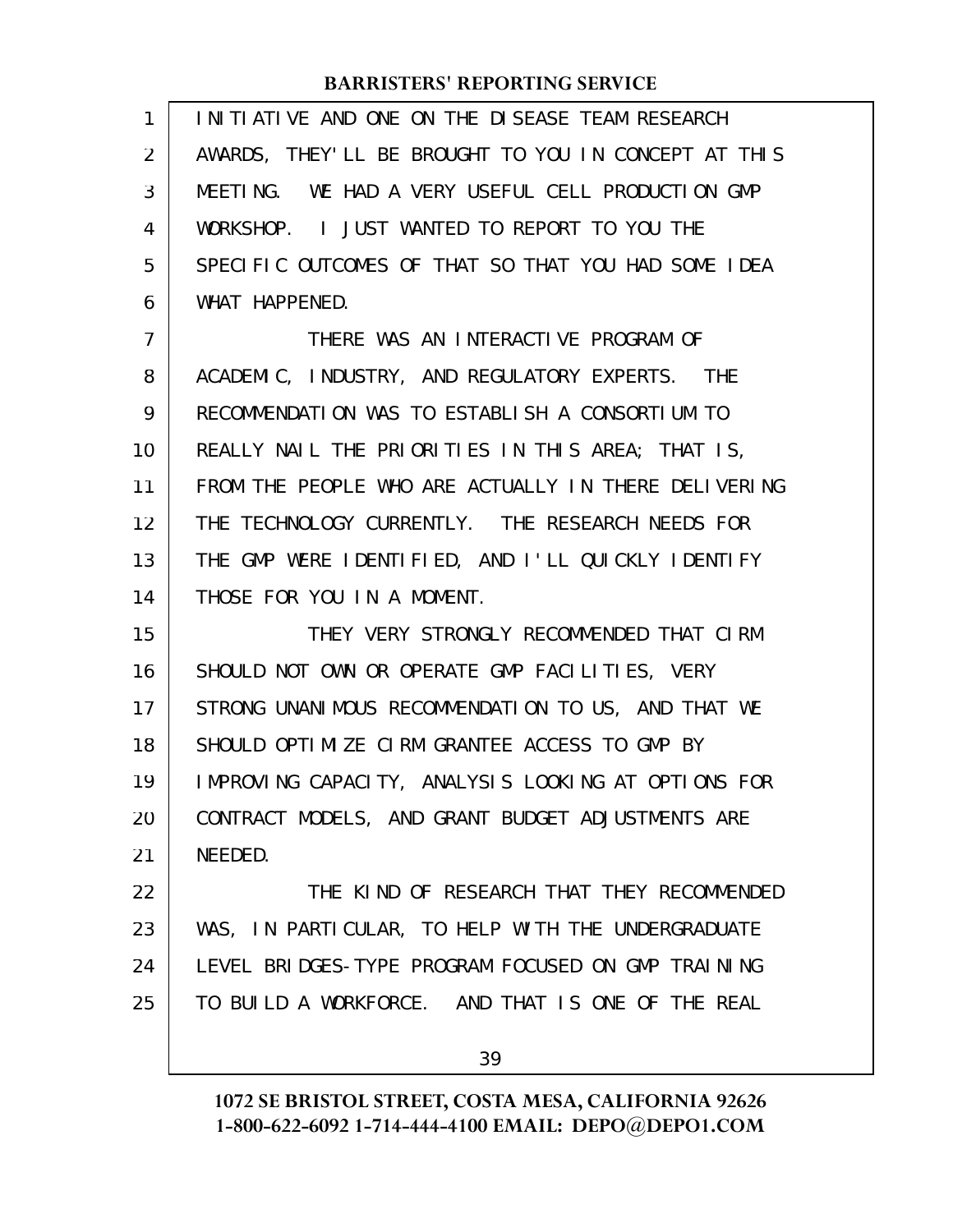| 1              | CRITICAL INFLUENCES THERE, AND WE'LL COME BACK TO   |
|----------------|-----------------------------------------------------|
| $\overline{2}$ | YOU WITH A BRIDGES-TYPE TRAINING PROGRAM. THIS WILL |
| 3              | PROBABLY INVOLVE TWO YEARS FOR THESE YOUNG PEOPLE   |
| 4              | TRAINING IN THESE COMMERCIAL FACILITIES TO BUILD A  |
| 5              | WORKFORCE THAT IS SUITABLE.                         |
| 6              | WE NEED METHODS TO EXPAND THE HUMAN                 |
| 7              | EMBRYONIC STEM CELLS. WE WANT QUANTIFICATION,       |
| 8              | OPTIMIZATION OF CULTURE REAGENTS TO MEET SAFETY     |
| 9              | REQUIREMENTS, METHODS FOR SCALE-UP, DERIVATION OF   |
| 10             | THE PLURIPOTENTIAL CELL LINES UNDER GMP CONDITIONS. |
| 11             | ALL THINGS THAT WE REALLY HAVEN'T DONE YET. AND     |
| 12             | METHODS FOR PRODUCT DEVELOPMENT IN THE CONTEXT OF   |
| 13             | ACADEMIC LABORATORIES.                              |
| 14             | SO WE'LL NEED TO PROVIDE FUNDING FOR                |
| 15             | SCALE-UP FROM THE LAB TO THE GMP COMPLIANT          |
| 16             | PRODUCTION AND FOR GMP PRODUCTION. SO WE KNOW THAT  |
| 17             | WE'VE GOT TO BE IN THIS SPACE, AND WE'VE BEEN GIVEN |
| 18             | SOME FAIRLY CLEAR RECOMMENDATIONS FROM THAT         |
| 19             | WORKSHOP.                                           |
| 20             | WE'RE HAVING OTHER PROPOSED WORKSHOPS, ONE          |
| 21             | IN JANUARY WITH THE UNITED KINGDOM. THE MRC IS      |
| 22             | SENDING 12 SCIENTISTS TO MEET WITH 12 OF THE        |
| 23             | CALIFORNIAN SCIENTISTS, SENIOR SCIENTISTS, TO       |
| 24             | DI SCUSS COLLABORATION.                             |
| 25             | WE'RE HAVING AN IMMUNOLOGY TOOLS WORKSHOP,          |
|                | 40                                                  |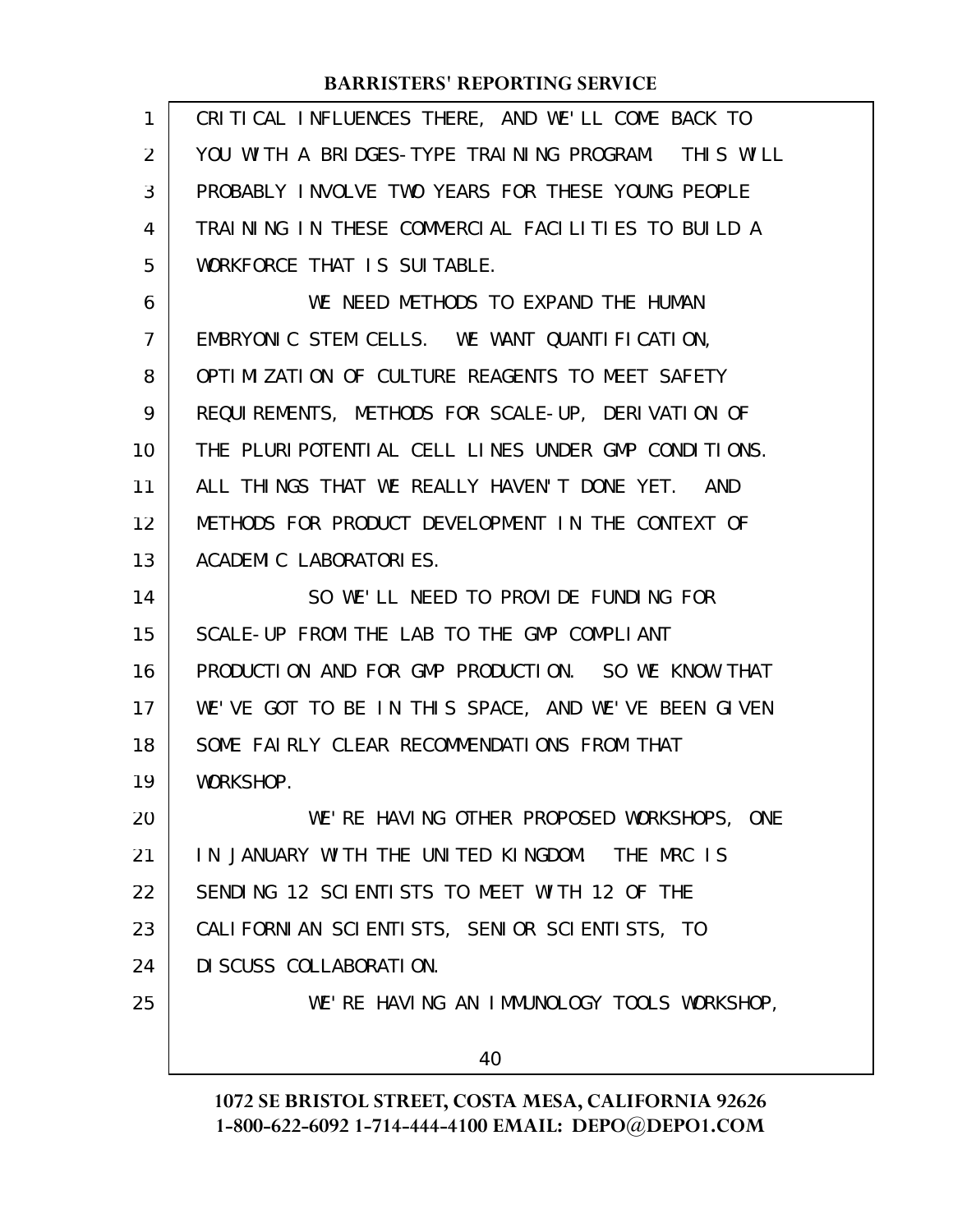| 1              | WORK FOCUSED ON IMMUNOLOGY AND TOLERANCE IN          |
|----------------|------------------------------------------------------|
| $\overline{2}$ | FEBRUARY. I'VE ASKED MARIE CSETE TO ORGANIZE A STEM  |
| 3              | CELLS AUTISM AND MENTAL DISEASE WORKSHOP. I THINK    |
| 4              | WE'VE GOT TO START TO GET TRACTION ON THAT AREA.     |
| 5              | IT'S PART OF OUR PORTFOLIO, AND WE'RE NOT WELL       |
| 6              | VERSED ON WHAT WE NEED TO DO IN THAT AREA. AND       |
| 7              | THERE'S ALSO A PROPOSAL FOR A JAPANESE-CALIFORNIA    |
| 8              | WORKSHOP TO COME UP.                                 |
| 9              | SPEAKING BRIEFLY TO THE STRATEGIC PLAN               |
| 10             | UPDATE, AND WE'VE SENT THAT OUT TO YOU. WE'VE        |
| 11             | POSTED THAT, THE DRAFT. IT IS A DRAFT. IT'S A        |
| 12             | REVISION OF THE 2006 STRATEGIC PLAN. WE WELCOME YOU  |
| 13             | AND, PLEASE, WE WANT YOU TO READ THAT STRATEGIC      |
| 14             | PLAN. IT'S NOT THAT LONG. AND I HOPE YOU WILL FIND   |
| 15             | IT INTERESTING. THERE'S AN INCREASED EMPHASIS ON     |
| 16             | TRANSLATION OF CLINICAL RESEARCH. WE WANT TO START   |
| 17             | REPEATING BASIC TRANSLATION DISEASE TEAMS AND        |
| 18             | TRAINING GRANTS AS A SORT OF CORE COMPONENT SO THE   |
| 19             | SCIENTISTS AND THE TRANSLATION AND CLINICAL PEOPLE   |
| 20             | CAN UNDERSTAND THE KIND OF RELEASE PROGRAM WE WILL   |
| 21             | HAVE ON RFA'S. SO WE SEE THAT AS MORE OF A CORE      |
| 22             | CAPACITY WITH SUPPLEMENTATION ON SPECIFIC FOCI, SUCH |
| 23             | AS IMMUNOLOGY AND TOOLS AND TECHNOLOGY.              |
| 24             | WE WANT TO INCREASE LINKAGES WITH                    |
| 25             | BIOTECHNOLOGY AND PHARMACEUTICAL INDUSTRIES. AND     |
|                |                                                      |
|                | 41                                                   |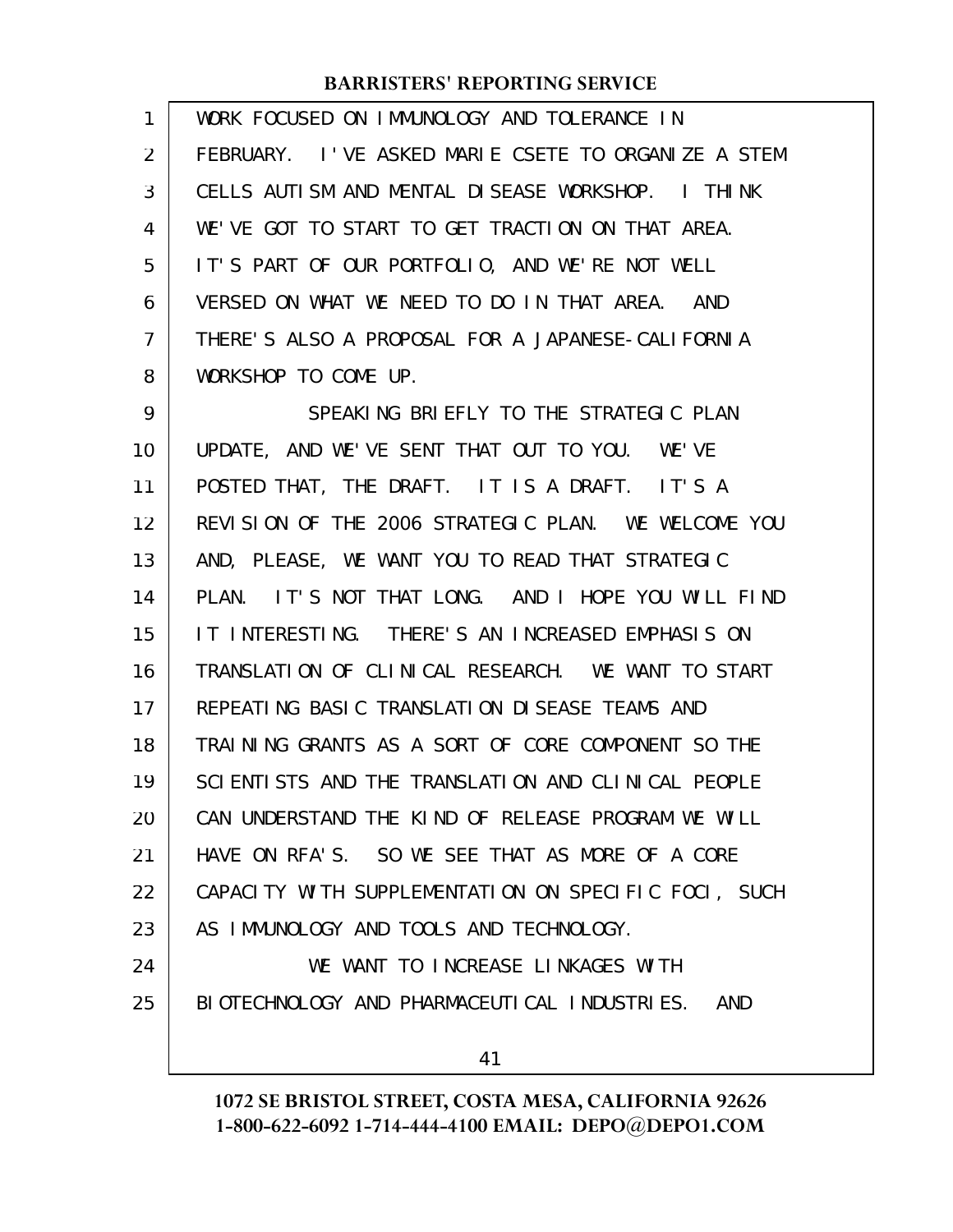| $\mathbf{1}$   | WE'RE DETERMINED TO GET THAT. WE THINK IT'S          |
|----------------|------------------------------------------------------|
| $\overline{2}$ | ABSOLUTELY ESSENTIAL, THE DELIVERY TO THE CLINIC.    |
| 3              | WE WANT TO INCREASE GLOBAL AND NATIONAL              |
| 4              | COLLABORATIONS, AND THAT WE'VE JUST SPOKEN ABOUT.    |
| 5              | AND WE WANT TO INCREASE EDUCATION AND PUBLIC         |
| 6              | UNDERSTANDING OF REGENERATIVE MEDICINE BASED ON STEM |
| 7              | CELL RESEARCH. WE THINK THAT'S STILL A VERY          |
| 8              | IMPORTANT PART OF OUR PROGRAM.                       |
| 9              | CHAIRMAN KLEIN: AND WE HAVE VERY SPECIFIC            |
| 10             | PUBLIC DISCUSSION AND BOARD INPUT ON THE STRATEGIC   |
| 11             | PLAN DRAFT AS ITEM 12 IN THE AGENDA FOR THIS         |
| 12             | MEETING, SO THAT WILL BE ADDRESSED AGAIN.            |
| 13             | DR. TROUNSON: SO NOW ALL THE STAFF, OF               |
| 14             | COURSE, THAT DO ALL THIS, AND I STAND UP AND TALK TO |
| 15             | YOU AND SAY AND GET THE REWARDS FOR ALL OF THEIR     |
| 16             | HARD WORK. THEY'RE A FANTASTIC GROUP OF PEOPLE. I    |
| 17             | THINK THEY NOW NUMBER AROUND 34 PEOPLE AT CIRM. SO   |
| 18             | WE ARE STILL WELL UNDER THE 50, BUT WE'RE BEING      |
| 19             | PERSUADED TO INCREASE OUR NUMBERS IN ORDER TO        |
| 20             | DELIVER OUR PROGRAM.                                 |
| 21             | IF I CAN NOW INVITE JOHN ROBSON TO SPEAK             |
| 22             | BRIEFLY TO YOU ON THE GRANTIUM PROGRAM.              |
| 23             | CHAIRMAN KLEIN: FOR THE MEMBERS OF THE               |
| 24             | PUBLIC, DR. ROBSON IS THE CHIEF OPERATING OFFICER AT |
| 25             | THE AGENCY.                                          |
|                |                                                      |
|                | 42                                                   |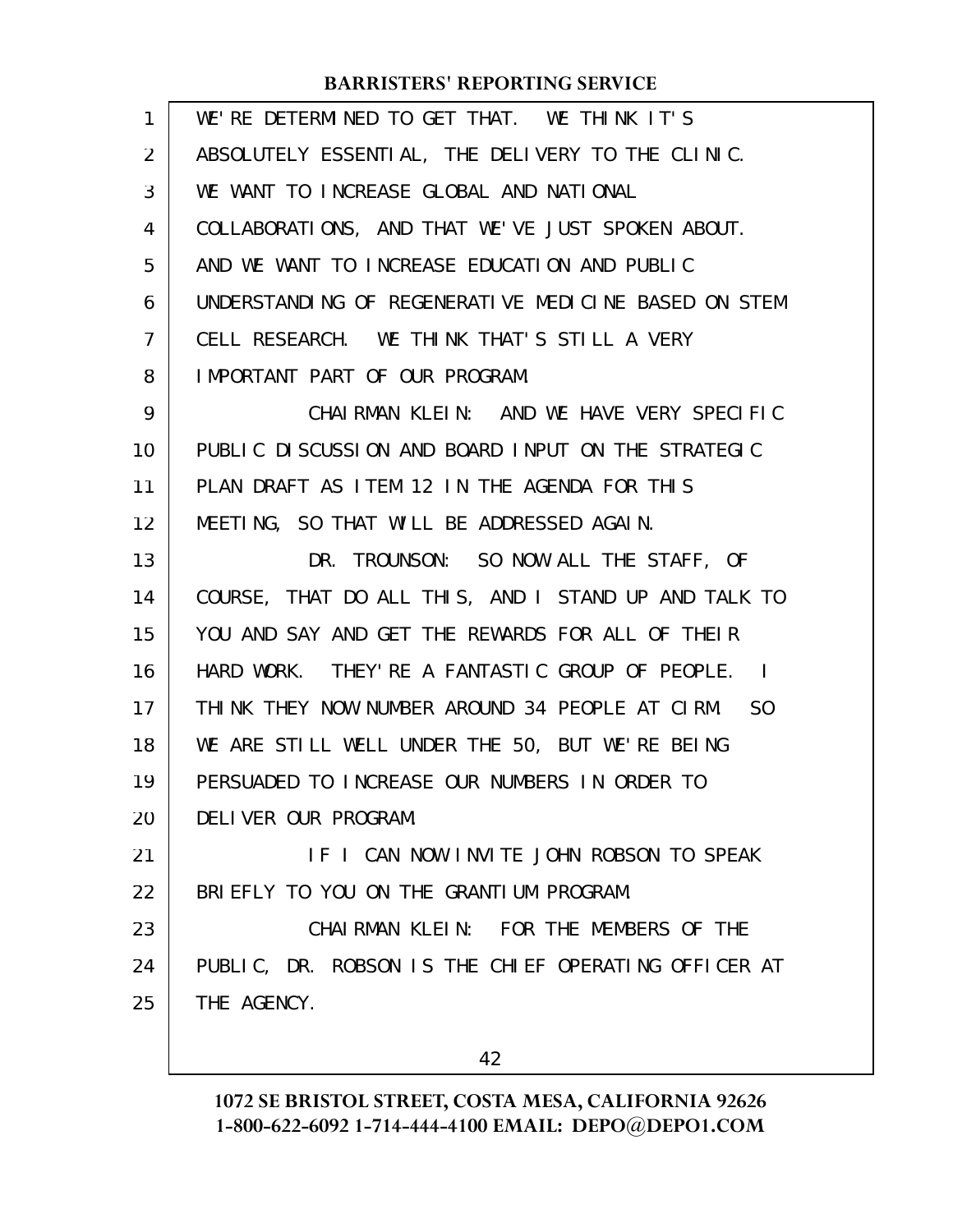| $\mathbf{1}$   | DR. ROBSON: THANK YOU, MR. CHAIRMAN. I                          |
|----------------|-----------------------------------------------------------------|
| $\overline{2}$ | JUST WANT TO GIVE YOU A BRIEF UPDATE ON GRANTIUM,               |
| 3              | WHICH IS THE COMMERCIALLY AVAILABLE COMPREHENSIVE               |
| 4              | SOFTWARE SYSTEM FOR GRANTS MANAGEMENT THAT YOU                  |
| 5              | AUTHORIZED US TO PURCHASE SEVERAL MONTHS AGO.                   |
| 6              | BUT FIRST I'D LIKE TO REMIND YOU AS TO WHY                      |
| $\overline{7}$ | IT'S IMPORTANT IF I CAN HAVE THE NEXT SLIDE. THIS               |
| 8              | IS A SNAPSHOT OF OUR GRANT ACTIVITY OVER THE PAST               |
| 9              | THREE YEARS. SO IN 2005-6, WHICH IS WHEN CIRM MADE              |
| 10             | ITS FIRST AWARDS, WE RECEIVED 26 GRANT APPLICATIONS,            |
| 11             | AWARDED 16, HAD 16 ACTIVE, FOR A GRAND TOTAL OF                 |
| 12             | ABOUT \$38.5 MILLION THAT WE WERE MANAGING AT THAT              |
| 13             | TIME.                                                           |
| 14             | NOW, IF YOU JUMP AHEAD THREE YEARS, THESE                       |
| 15             | NUMBERS ARE ESTIMATES BECAUSE THEY INCLUDE RFA'S                |
| 16             | THAT'S WE ANTICIPATE BRINGING TO YOU BEFORE THE END             |
| 17             | OF JUNE. WE'LL HANDLE ABOUT 400 GRANTS THIS YEAR,               |
| 18             | MAKE 120 AWARDS. OUR CUMULATIVE GRANT TOTAL WILL                |
| 19             | RISE TO ABOUT 250, AND WE'LL BE MANAGING ABOUT \$760            |
| 20             | MILLION.                                                        |
| 21             | SO THINGS HAVE CHANGED A LOT OVER THE LAST                      |
| 22             | THREE YEARS. AND OUR STAFF HAS GROWN AS WELL.<br>S <sub>0</sub> |
| 23             | AT THE END OF JUNE IN 2005, WE HAD ABOUT SEVEN                  |
| 24             | PEOPLE ON OUR SCIENCE GRANT MANAGEMENT TEAM, AND                |
| 25             | WE'RE NOW UP TO ABOUT 25. BUT I SHOULD REMIND YOU               |
|                | 43                                                              |
|                |                                                                 |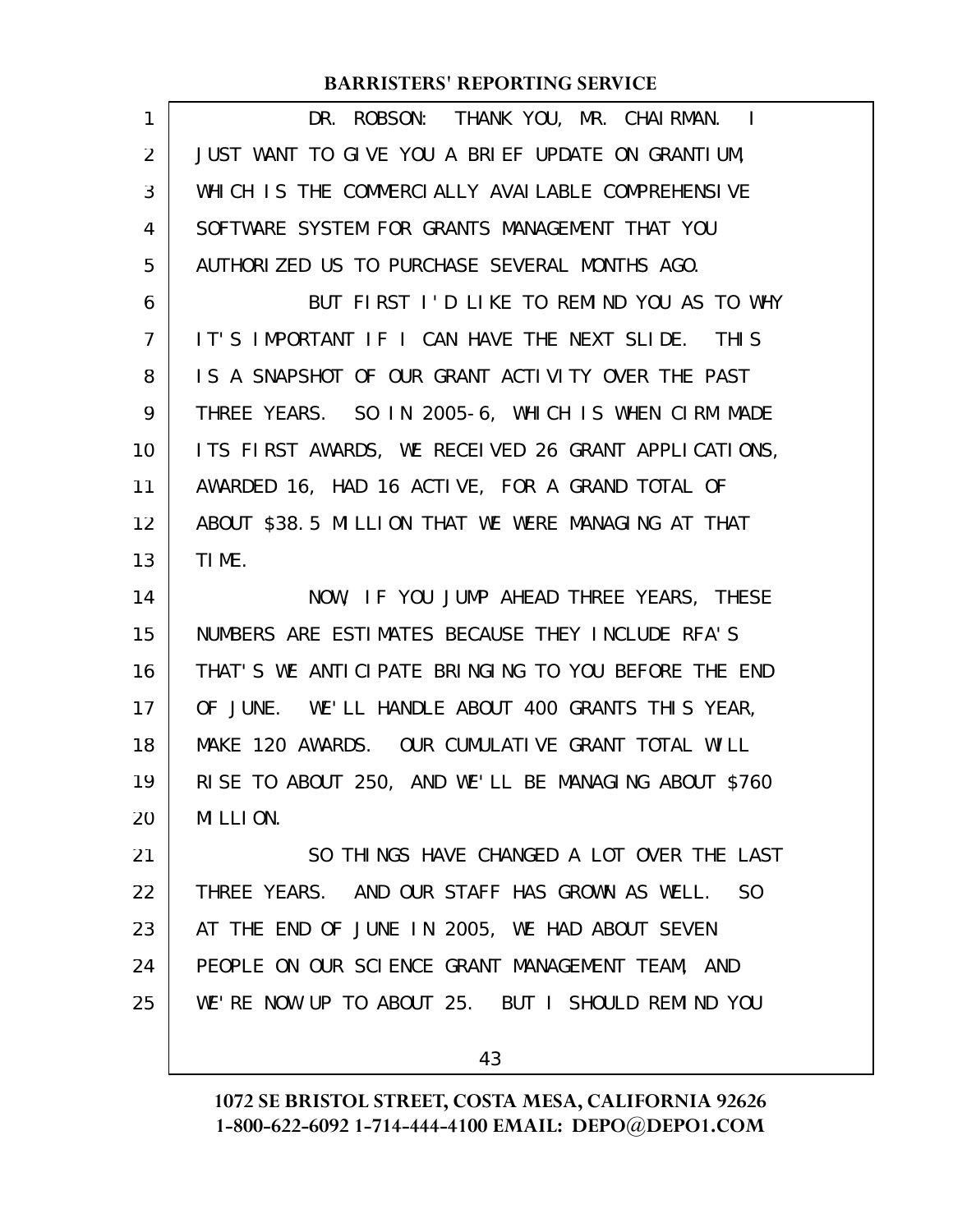| 1  | THAT THE SOFTWARE MANAGEMENT OF THAT, THE            |
|----|------------------------------------------------------|
| 2  | DEVELOPMENT, THE MAINTENANCE, AND THE OPERATION OF   |
| 3  | THE SOFTWARE THAT WAS USED TO MANAGE THOSE GRANT     |
| 4  | COMPETITIONS AND PROGRAMS WAS HANDLED BY ONE PERSON. |
| 5  | IT IS STILL HANDLED BY THAT SAME PERSON, AND         |
| 6  | UNFORTUNATELY HE'S LEAVING AT THE END OF DECEMBER.   |
| 7  | SO IN ORDER FOR US TO MANAGE THIS GROWING            |
| 8  | PORTFOLIO, WE REALLY NEED TO HAVE A COMPREHENSIVE    |
| 9  | SYSTEM THAT CAN PROVIDE US DATA SO WE CAN SEE HOW    |
| 10 | OUR INVESTMENTS ARE BEING USED AND WHAT KIND OF      |
| 11 | IMPACT THEY' RE HAVING. SO WE HAVE TO BE ABLE TO     |
| 12 | TRACK DATA ACROSS RFA'S. WE HAVE TO BE ABLE TO       |
| 13 | TRACK THROUGH THE LIFETIME OF A GRANT, AND WE ALSO   |
| 14 | NEED TO HAVE A SYSTEM THAT CAN BE MODIFIED AS OUR    |
| 15 | PROGRAMS CHANGE. AND THIS GRANTIUM PROGRAM THAT WE   |
| 16 | IDENTIFIED IS GOING TO BE CAPABLE OF DOING ALL OF    |
| 17 | THOSE THINGS.                                        |
| 18 | SO LET ME JUST SHOW YOU WHERE WE ARE ON              |
| 19 | THIS. NEXT SLIDE. THE CONTRACT WAS FINALIZED IN      |
| 20 | APRIL OF 2008. AND SINCE THEN WE'VE BEEN MAKING      |
| 21 | PROGRESS IN A NUMBER OF AREAS THAT ARE OUTLINED UP   |
| 22 | THERE. WE'VE FINALIZED WORK FLOW PROCESSES. WHAT I   |
| 23 | MEAN BY THAT IS THIS SYSTEM WORKS IN A STEP BY STEP  |
| 24 | WORK FLOW MANNER. SO YOU REALLY HAVE TO IDENTIFY     |
| 25 | EACH STEP ALONG THE WAY, AND OUR STAFF HAS, I WAS    |
|    |                                                      |

44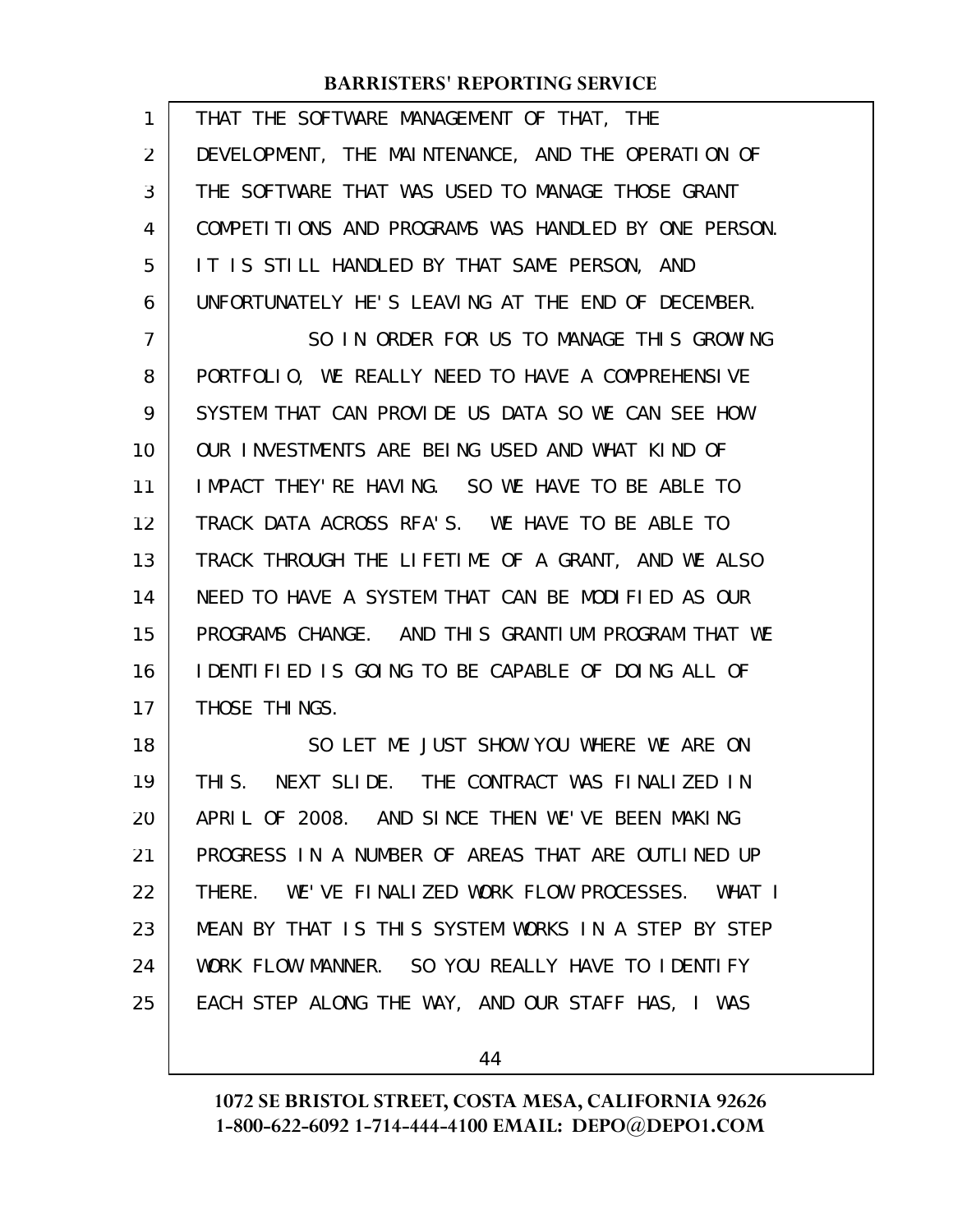| 1  | TOLD THE OTHER DAY, BETWEEN A HUNDRED AND 120 STEPS  |
|----|------------------------------------------------------|
| 2  | THAT YOU ELTHER HAVE TO MAKE DECLSIONS OR ENTER DATA |
| 3  | IN THE LIFETIME OF A GRANT FROM WHEN THE RFA IS      |
| 4  | BEGUN UNTIL THE GRANT CLOSES OUT.                    |
| 5  | WE'VE BEEN MOVING OUR EXISTING DATA, THE             |
| 6  | DATA THAT'S BEEN GENERATED OVER THE LAST THREE YEARS |
| 7  | ON THOSE GRANTS THAT I TOLD YOU ABOUT ONTO THE       |
| 8  | GRANTIUM PLATFORM SO THAT THOSE DATA WILL ALWAYS BE  |
| 9  | AVAILABLE FOR US TO USE.                             |
| 10 | WE'VE BEEN INSTALLING, BEGUN TO INSTALL              |
| 11 | THE SOFTWARE ON OUR COMPUTERS AND OUR SERVERS        |
| 12 | IN-HOUSE, AND WE'RE DOING USER ACCEPTANCE TESTING ON |
| 13 | THE PROGRAM AS IT'S BEING ROLLED OUT. ALONG THE WAY  |
| 14 | WE'VE IDENTIFIED SOME PERSONNEL NEEDS THAT WE'RE     |
| 15 | TAKING CARE OF IN TERMS OF INFORMATION TECHNOLOGY IN |
| 16 | GRANTIUM. WE'VE GOT FOUR POSITIONS THAT WE NEED TO   |
| 17 | FILL. TWO OF THOSE ARE CONTRACT POSITIONS. THEY'LL   |
| 18 | BE TEMPORARY. AND TWO ARE PERMANENT POSITIONS.       |
| 19 | THE CONTRACT POSITIONS INCLUDE A PROJECT             |
| 20 | MANAGER. THIS IS THE PERSON WHO IS ACTUALLY GOING    |
| 21 | TO BE THE POINT PERSON TO WORK WITH GRANTIUM WHO     |
| 22 | WILL BE BETWEEN OUR STAFF AND THE GRANTIUM STAFF,    |
| 23 | AND WE'LL WORK WITH GRANTIUM AND WE'LL ALSO BE THE   |
| 24 | ONES GUIDING OUR STAFF IN THE IMPLEMENTATION OF THIS |
| 25 | PROGRAM AS IT'S ROLLING OUT OVER THE NEXT FEW        |
|    |                                                      |

45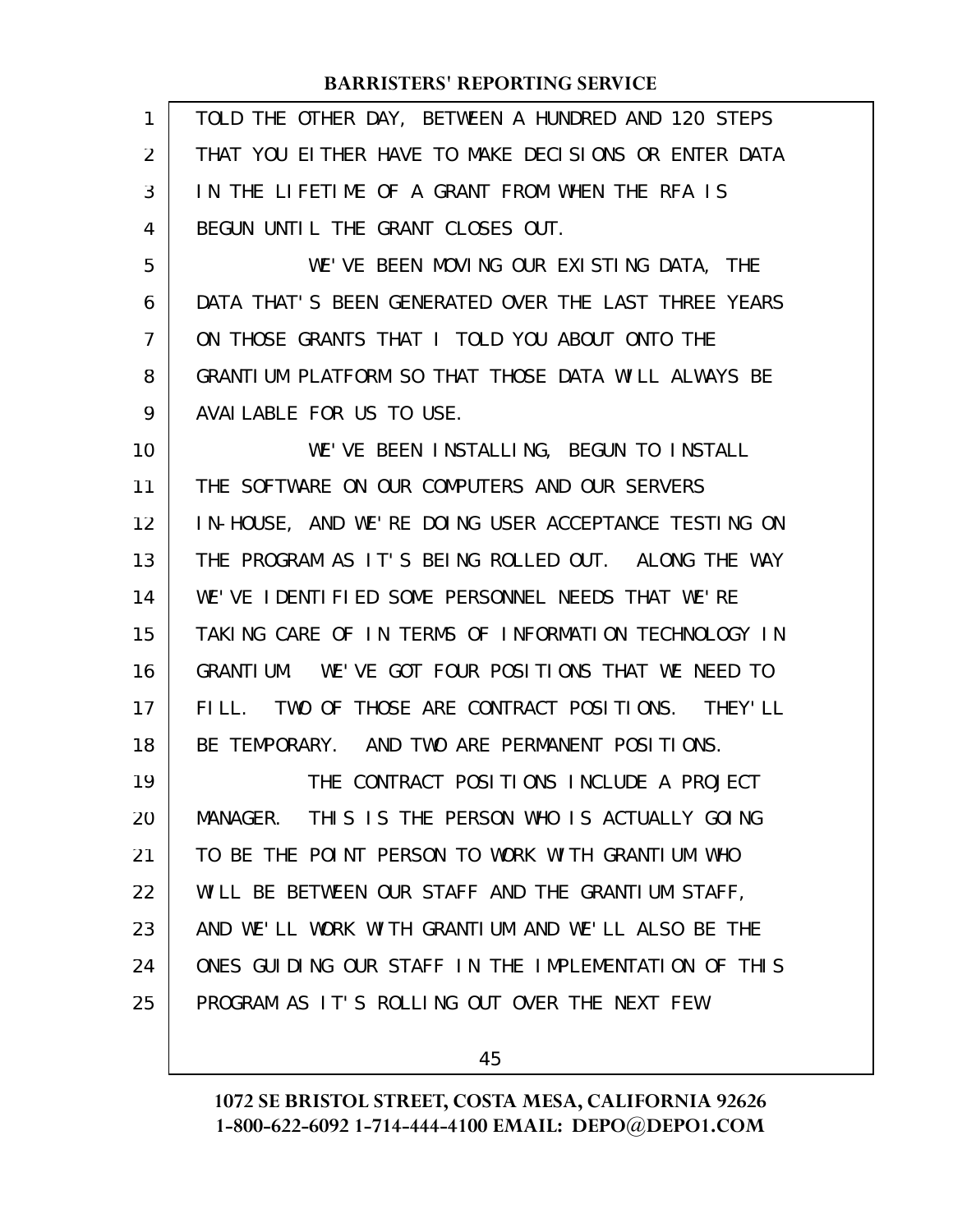1

WE ALSO NEED TO REPLACE ED DORRINGTON, WHO'S BEEN OUR GRANTS MANAGEMENT SOFTWARE MANAGER, THE ONE WHO'S LEAVING AT THE END OF THE YEAR. WE PUT AN RFP OUT FOR THAT, AND THAT POSITION HAS BEEN FILLED, AND THE PERSON JUST ACTUALLY BEGAN THIS WEEK, MUCH TO EVERYONE'S RELIEF. THE RFP FOR THE PROJECT MANAGER IS STILL BEING DEVELOPED. THE TWO PERMANENT POSITIONS WE NEED ARE DIRECTOR FOR INFORMATION TECHNOLOGY. THAT'S THE PERSON WHO WILL SET THE OVERALL I.T. STRATEGY FOR CIRM, WHO WILL BE THE ONE WHO WILL MANAGE OUR OUTSOURCE CONTRACTS WITH VARIOUS VENDORS, INCLUDING GRANTIUM, AND WILL ALSO PROVIDE TECHNICAL SUPPORT FOR OUR WEBSITE, WHICH WE'LL BE MOVING IN-HOUSE. AND THE SECOND POSITION WE NEED IS A CONFIGURATION SPECIALIST, WHO'S ACTUALLY THE PERSON WHO WILL RUN THE GRANTIUM PROGRAM. THAT'S THE PERSON WHO WILL DO THE DATA MINING, WHO WILL DEVELOP REPORTS, WHO WILL CREATE FORMS FOR INDIVIDUAL RFA'S. AND THOSE JOB DESCRIPTIONS HAVE BEEN DEVELOPED, AND I THINK THEY WERE POSTED THIS WEEK. SO THAT'S SORT OF WHERE WE ARE IN THE PROCESS. WE'RE MOVING ALONG, AND RIGHT NOW WE PLAN TO HAVE OUR FIRST FULL RFA PROGRAM RUN ON THE 2 3 4 5 6 7 8 9 10 11 12 13 14 15 16 17 18 19 20 21 22 23 24 25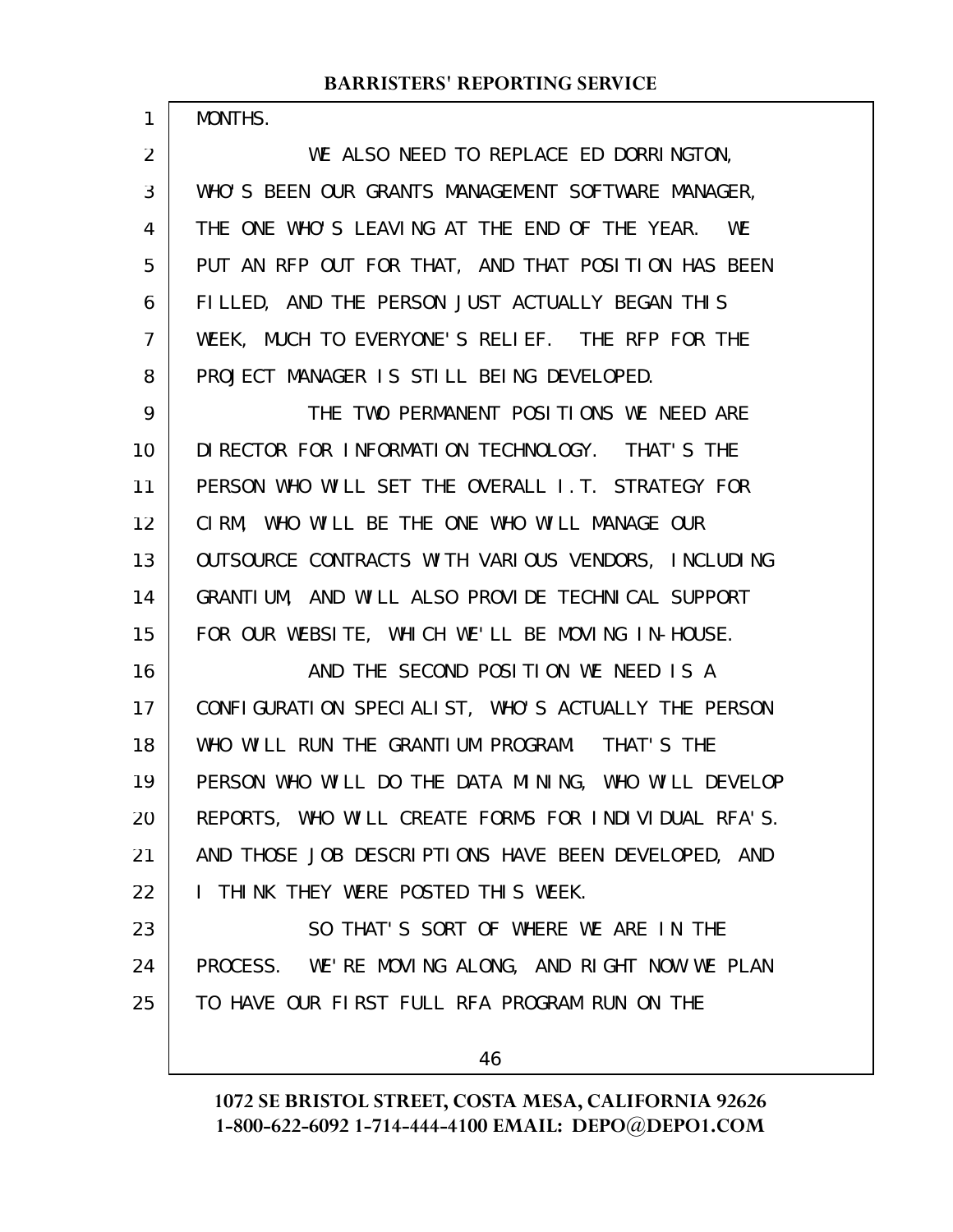| 1  | GRANTIUM SYSTEM IN AUGUST OF NEXT YEAR. ANY          |
|----|------------------------------------------------------|
| 2  | QUESTIONS?                                           |
| 3  | CHAIRMAN KLEIN: ANY QUESTIONS OF DR.                 |
| 4  | ROBSON? SEEING NO QUESTIONS, WE'LL MOVE FORWARD IN   |
| 5  | THE AGENDA. AND WE'RE WAITING FOR A COUPLE OF        |
| 6  | MEMBERS OF THE BOARD WHO HAVE COME IN. I PASSED      |
| 7  | OVER THE CONSENT ITEM. COMING BACK TO THAT CONSENT   |
| 8  | ITEM, ITEM NO. 4, MINUTES OF THE AUGUST 12TH AND     |
| 9  | 13TH AND SEPTEMBER 25, 2008, ICOC MEETING. ANY       |
| 10 | COMMENTS ON THOSE MINUTES?                           |
| 11 | MR. HARRISON: BOB, MR. CHAIR, WE'RE GOING            |
| 12 | TO HAVE TO DEFER THAT ITEM.                          |
| 13 | CHAIRMAN KLEIN: OKAY. GREAT. IF WE                   |
| 14 | WOULD AT THIS POINT GO FORWARD, DR. PENHOET, AND     |
| 15 | THEN GO TO ITEM NO. 7, THE INFORMATIONAL UPDATE ON   |
| 16 | THE STATUS OF INTELLECTUAL PROPERTY POLICY           |
| 17 | CONSOLIDATION PROJECT.                               |
| 18 | DR. PENHOET: THANK YOU. THIS IS A VERY               |
| 19 | QUICK UPDATE ON WHAT WE'VE BEEN DOING TO CONSOLIDATE |
| 20 | OUR INTELLECTUAL PROPERTY POLICY. WE DESCRIBED TO    |
| 21 | YOU BEFORE THE INTEREST IN DOING THIS. AS YOU KNOW,  |
| 22 | WE DEVELOPED FIRST THE INTELLECTUAL PROPERTY POLICY  |
| 23 | FOR NOT-FOR-PROFIT INSTITUTIONS, AND THEN NEXT A     |
| 24 | SIMILAR POLICY FOR THE FOR-PROFIT INSTITUTIONS.      |
| 25 | AS WE CONTEMPLATE AN INCREASING NUMBER OF            |
|    | 47                                                   |
|    |                                                      |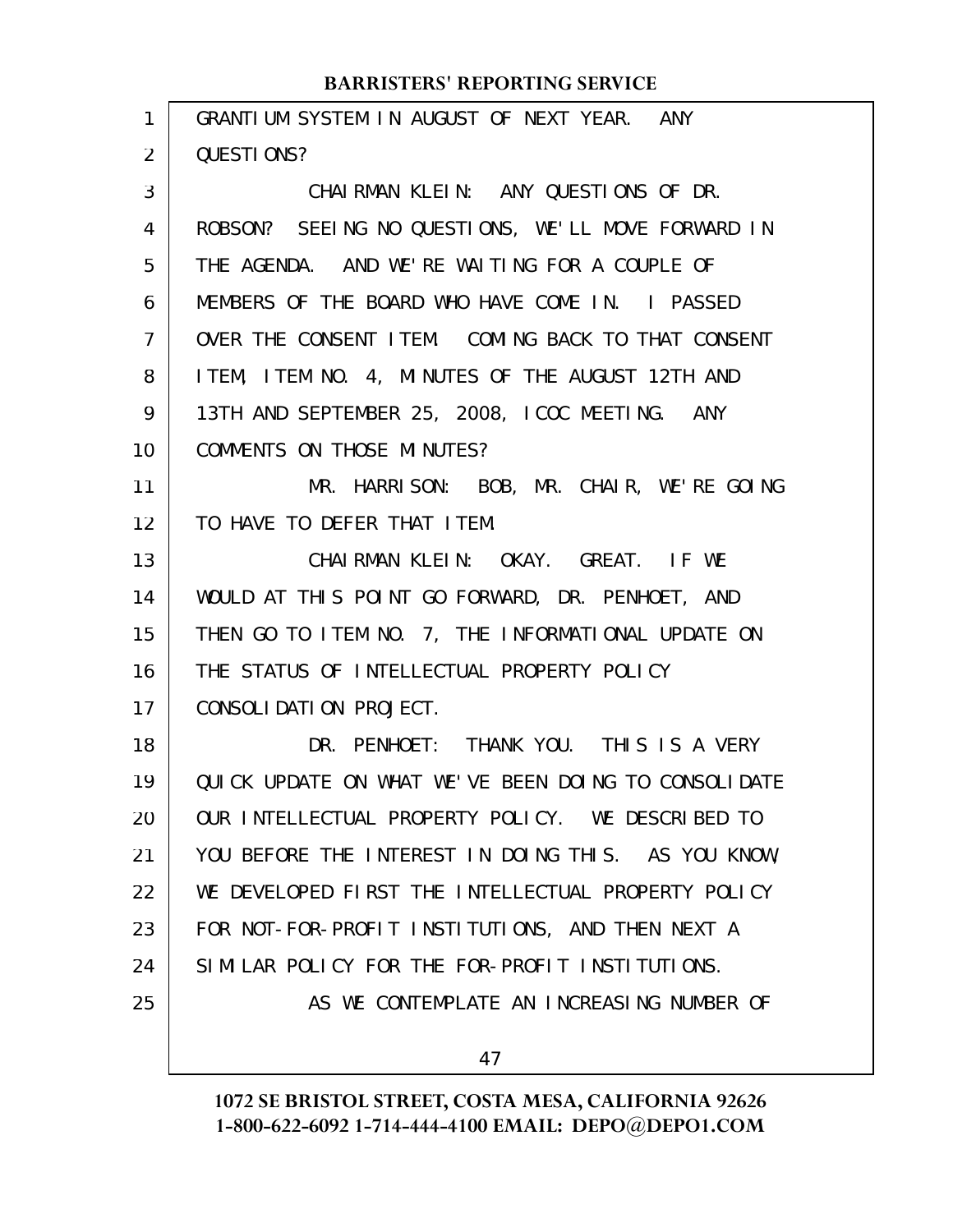| $\mathbf{1}$   | JOINT APPLICATIONS BETWEEN INDUSTRY AND ACADEMIA,    |
|----------------|------------------------------------------------------|
| $\overline{2}$ | AND ALSO, FRANKLY, TO SIMPLIFY OUR WORK GOING        |
| 3              | FORWARD, AND GIVEN THE VERY STRONG OVERLAP IN THE    |
| 4              | FUNDAMENTAL POLICIES OF THE TWO, WE THOUGHT IT MADE  |
| 5              | SINCE TO REVISIT THE ISSUE OF THE INTELLECTUAL       |
| 6              | PROPERTY POLICIES WITH A VIEW TOWARDS ENDING UP WITH |
| 7              | A SINGLE POLICY WHICH WOULD APPLY IN ALL MEANINGFUL  |
| 8              | RESPECTS TO BOTH FOR-PROFIT APPLICANTS AND           |
| 9              | NOT-FOR-PROFIT APPLICANTS, WITH THE EXCEPTION THAT   |
| 10             | THE PAYBACK PROVISIONS, THAT IS THE MONETARY         |
| 11             | PROVISIONS, WOULD BE DIFFERENT.                      |
| 12             | SO MAYBE WE CAN HAVE THE NEXT SLIDE. SO              |
| 13             | YOU HAVE AUTHORIZED US TO GO FORWARD TO DO THIS      |
| 14             | PROJECT. AND US MEANS MYSELF, SCOTT TOCHER, AND      |
| 15             | NANCY KOCH. WE HAD AN IP TASK FORCE ON THE 8TH OF    |
| 16             | NOVEMBER, AND WE HOPE TO COMPLETE THIS EXERCISE IN   |
| 17             | MARCH 2009.                                          |
| 18             | WE HAVE MET WITH A NUMBER OF THE                     |
| 19             | CONSTITUENCLES IN THE STATE IN THE PROCESS OF DOING  |
| 20             | THIS. OF COURSE, OUR OPEN MEETING WAS AN OPEN        |
| 21             | MEETING AS USUAL. WE DID MEET WITH ALL OF THE        |
| 22             | LICENSING OFFICERS OF THE UNIVERSITY OF CALIFORNIA   |
| 23             | AT THEIR ANNUAL MEETING TO GET INPUT FROM ALL OF THE |
| 24             | VARIOUS CAMPUSES OF UC, ETC.                         |
| 25             | SO THIS IS A WORK IN PROGRESS, AND WHAT              |
|                | 48                                                   |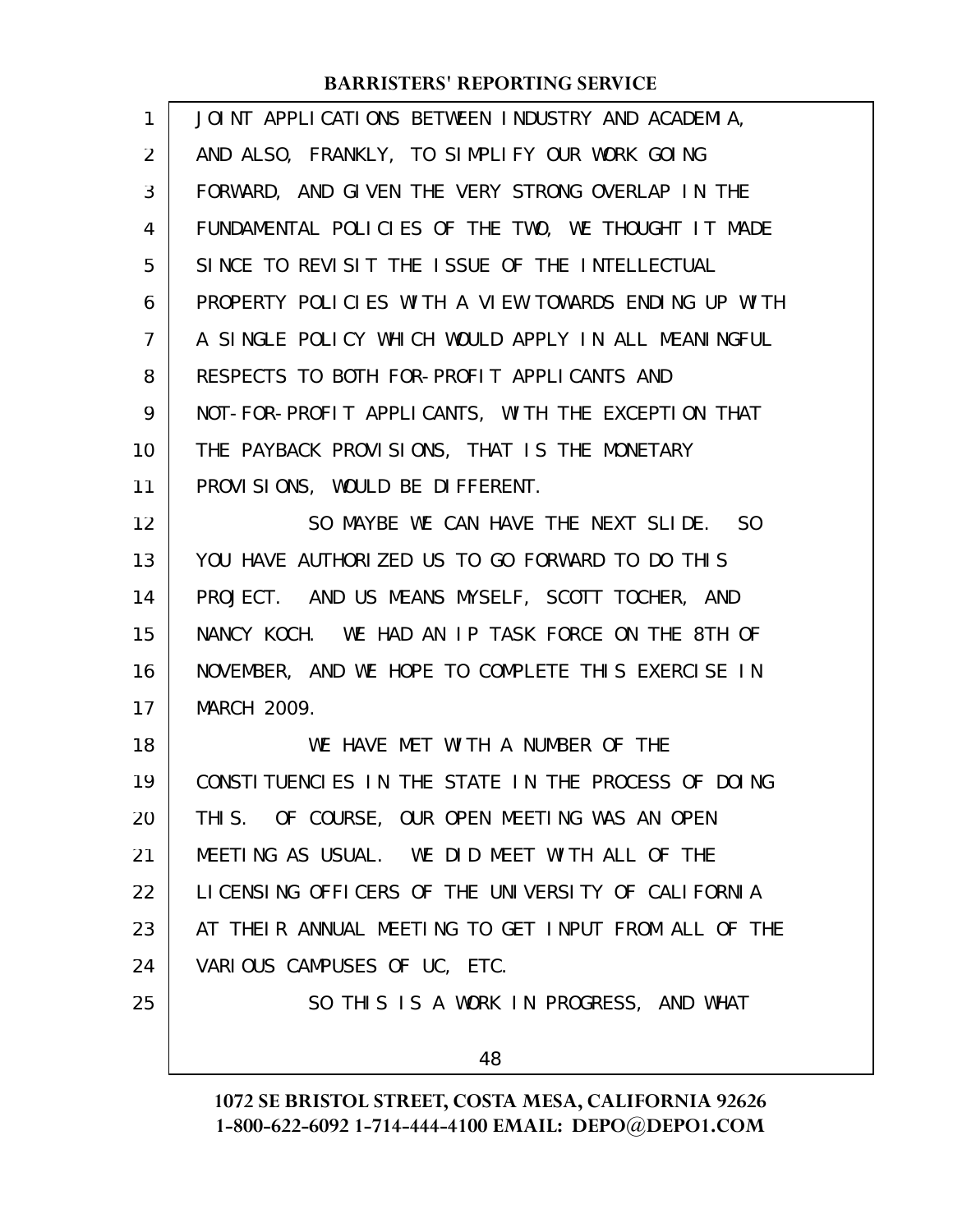| 1  | I'M GIVING YOU TODAY IS JUST A BRIEF UPDATE OF WHERE |
|----|------------------------------------------------------|
| 2  | WE ARE.                                              |
| 3  | TO REMIND EVERYONE IN THE ROOM WHAT                  |
| 4  | PROPOSITION 71 DOES REQUIRE IS THAT WE BALANCE       |
| 5  | COMPETING INTERESTS FOR THE STATE OF CALIFORNIA, NO. |
| 6  | 1, TO GENERATE INCOME FROM OUR ACTIVITIES. AND THAT  |
| 7  | LEADS TO PATENTS, ROYALTIES, AND LICENSES, BUT AT    |
| 8  | THE SAME TIME ASSURE THAT ESSENTIAL RESEARCH IS NOT  |
| 9  | UNREASONABLY HINDERED BY THE IP AGREEMENT. SO THIS   |
| 10 | REMAINS THE UNDERLYING PHILOSOPHY IN THE WORK THAT   |
| 11 | WE'VE CONDUCTED.                                     |
| 12 | THESE ARE THE MAJOR COMPONENTS OF THE                |
| 13 | CONSOLIDATION PROJECT AS WE SEE THEM TODAY. ALL OF   |
| 14 | THESE THINGS HERE BASICALLY ARE UNCHANGED. SO WE     |
| 15 | DON'T EXPECT TO CHANGE THE TRIGGER; THAT IS, THE     |
| 16 | FIRST DOLLAR OF CIRM FUNDING TRIGGERS THE            |
| 17 | REQUIREMENTS ON OUR GRANTEES TO MEET OUR IP POLICY.  |
| 18 | THE REVENUE SHARING RATES THAT WERE ESTABLISHED FOR  |
| 19 | THE NOT-FOR-PROFITS AND FOR THE FOR-PROFIT ENTITIES  |
| 20 | WILL REMAIN THE SAME. SO THEY ARE DIFFERENT AND      |
| 21 | THEY WILL CONTINUE TO BE DIFFERENT, BUT THEY WON'T   |
| 22 | BE DIFFERENT THAN THEY ARE IN THE CURRENT            |
| 23 | REGULATION.                                          |
| 24 | THE ACCESS AND PRICING PROGRAMS THAT ARE             |
| 25 | IN PLACE WILL BE THE SAME FOR THESE. SIMILARLY --    |
|    | 49                                                   |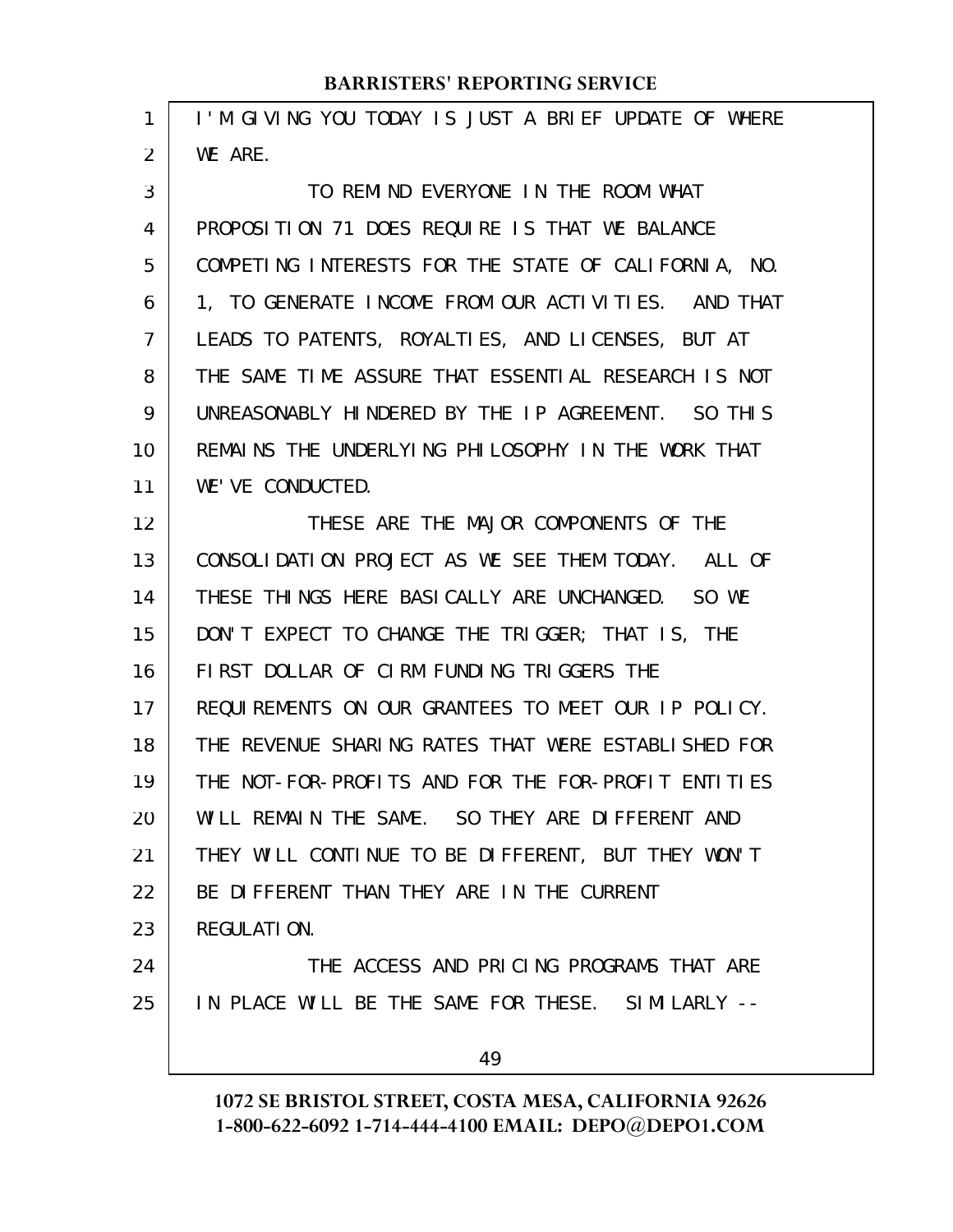| 1  | CHAIRMAN KLEIN: AND, DR. PENHOET, SINCE              |
|----|------------------------------------------------------|
| 2  | WE HAVE SOME NEW BOARD MEMBERS SINCE THOSE WERE      |
| 3  | ENACTED AND WE HAVE ADDITIONAL MEMBERS OF THE        |
| 4  | PUBLIC, COULD YOU GIVE THEM A LITTLE BIT ADDITIONAL  |
| 5  | DEPTH IN WHAT THE ACCESS AND PRICING PROGRAMS ARE    |
| 6  | AND THE CONSISTENCY BETWEEN BOTH PROGRAMS?           |
| 7  | DR. PENHOET: I'D BE HAPPY TO DO THAT, MR.            |
| 8  | CHAIRMAN. SO I THINK THOSE ARE TWO CRITICAL ISSUES.  |
| 9  | THE ACCESS PLAN IS THE FOLLOWING. IT SAYS BASICALLY  |
| 10 | THAT AT THE TIME OF COMMERCIALIZATION, ANY           |
| 11 | ORGANIZATION WHICH COMMERCIALIZES A SERIES OF        |
| 12 | PRODUCTS THAT HAVE RELIED UPON FUNDING FROM CIRM IN  |
| 13 | ANY, WAY, SHAPE, OR FORM WILL PROVIDE THOSE PRODUCTS |
| 14 | TO UNINSURED CALIFORNIANS IN A WAY WHICH IS          |
| 15 | CONSISTENT WITH SIMILAR PROGRAMS THAT EXIST IN THE   |
| 16 | CURRENT ENVIRONMENT AT THE TIME OF                   |
| 17 | COMMERCIALIZATION.                                   |
| 18 | SO THESE ACCESS PROGRAMS TODAY ARE VERY              |
| 19 | WIDESPREAD IN INDUSTRY. ALMOST EVERY SIGNIFICANT     |
| 20 | COMPANY HAS THESE KINDS OF PROGRAMS TO SUPPLY        |
| 21 | PRODUCTS TO PEOPLE WHO NEITHER ARE COVERED BY NORMAL |
| 22 | INSURANCE OR ARE NOT COVERED BY MEDI-CAL OR          |
| 23 | MEDICARE, OR ANOTHER FORM OF GOVERNMENTAL INSURANCE. |
| 24 | SO THEY' RE THE PEOPLE LEFT IN THE GAP WITHOUT       |
| 25 | INSURANCE. SO THAT'S THE ACCESS PLAN.                |
|    |                                                      |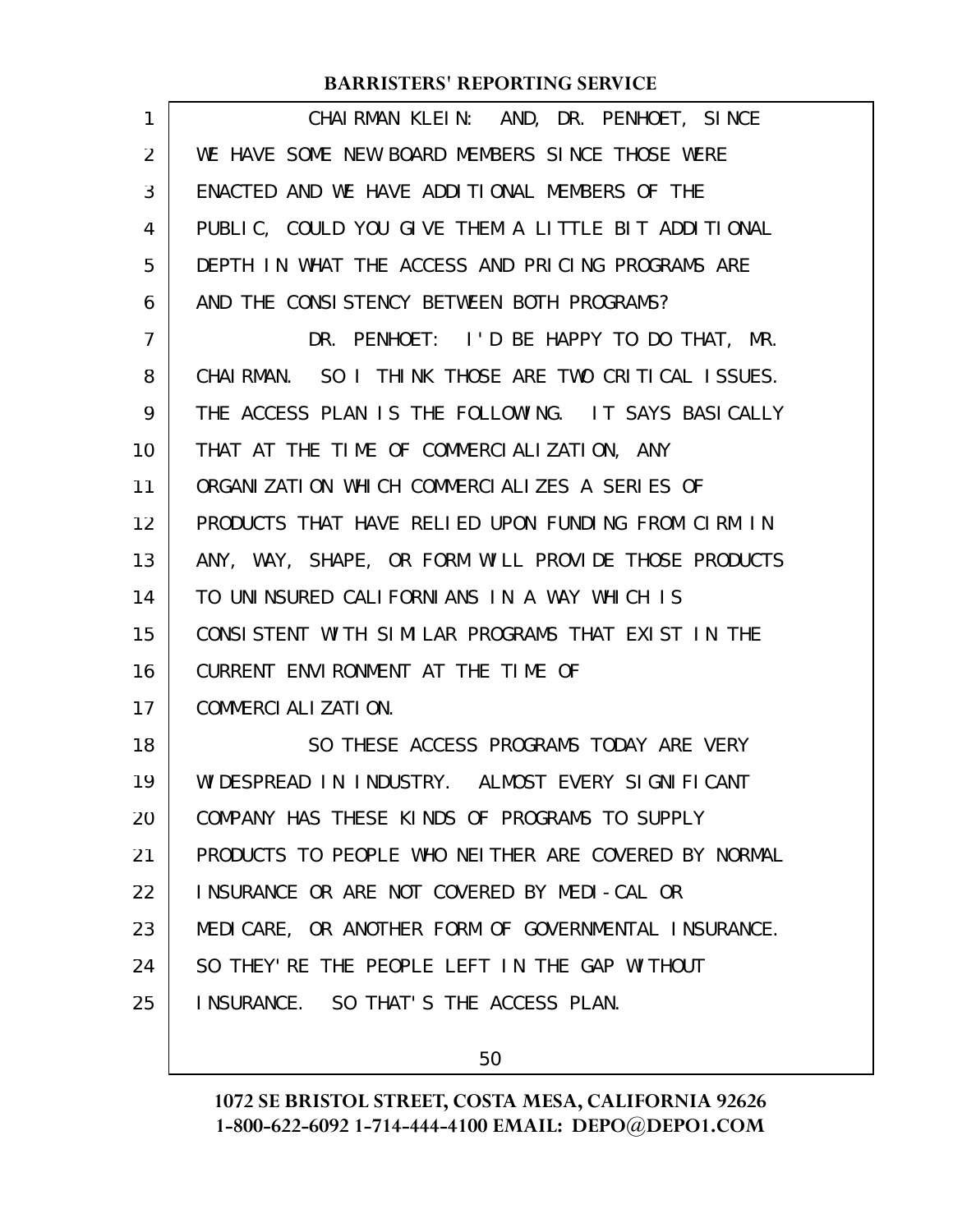| 1              | WE HAVE HAD A ROBUST DISCUSSION ABOUT                |
|----------------|------------------------------------------------------|
| $\overline{2}$ | WHETHER THOSE PLANS SHOULD BE PRESENTED AT THE TIME  |
| 3              | OF THE GRANT OR AT THE TIME OF COMMERCIALIZATION.    |
| 4              | AND WE STILL BELIEVE THAT BY FAR THE PREPONDERANCE   |
| 5              | OF VIEW IS THAT THE PLANS SHOULD BE PRESENTED AT THE |
| 6              | TIME OF COMMERCIALIZATION. THEY WILL BE PRESENTED    |
| 7              | TO CIRM IN PUBLIC MEETINGS, AND WE WILL GET PUBLIC   |
| 8              | COMMENT ON THE STRUCTURE OF THESE PLANS GOING        |
| 9              | FORWARD.                                             |
| 10             | WITH RESPECT TO PRICING, THE PRICING                 |
| 11             | ISSUES HAVE TO DO WITH THE PRICES CHARGED TO         |
| 12             | AGENCIES IN CALIFORNIA WHO PURCHASE THE PRODUCTS     |
| 13             | THAT RESULT FROM OUR FUNDING WITH PUBLIC FUNDS. AND  |
| 14             | WHAT THAT SAYS IS BASICALLY THERE'S A COMPLICATED    |
| 15             | FORMULA THAT'S TIED TO CALRX, ETC., BUT THE BOTTOM   |
| 16             | LINE IS THAT THESE PRICES WILL BE FAVORABLE PRICES   |
| 17             | AND WILL NOT BE GREATER THAN SIMILAR PRICES OFFERED  |
| 18             | TO ANY OTHER AGENCIES THROUGHOUT THE COUNTRY SO THAT |
| 19             | CALIFORNIANS HAVE THE LOWEST POSSIBLE PRICES.        |
| 20             | THERE'S SOME NUANCES TO THIS THAT I DON'T            |
| 21             | NEED TO GO INTO HERE TODAY, BUT THAT'S THE IDEA.     |
| 22             | GRANTEES CONTROL OF INTELLECTUAL PROPERTY            |
| 23             | IS THAT GRANTEES THEMSELVES WILL OWN THE             |
| 24             | INTELLECTUAL PROPERTY, BUT THEY'LL HAVE              |
| 25             | RESPONSIBILITY FOR REPORTING TO US FOR HOW THEY      |
|                |                                                      |

51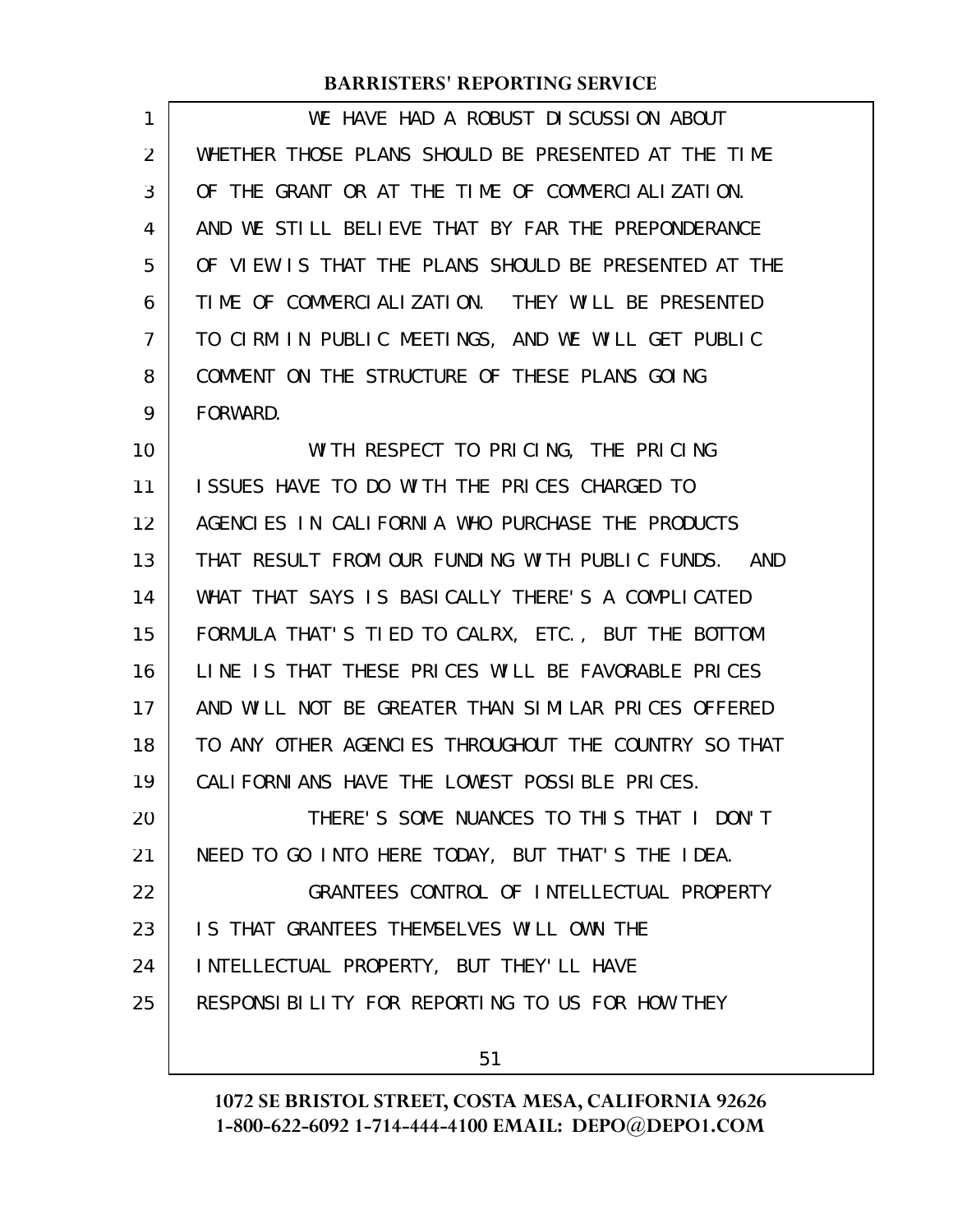| 1              | MANAGE THAT INTELLECTUAL PROPERTY.                   |
|----------------|------------------------------------------------------|
| 2              | SO THE STRUCTURE IS ARTICULATED HERE. YOU            |
| 3              | CAN LOOK IN THE CURRENT OAL REGULATIONS FOR THESE    |
| 4              | VARIOUS PIECES AND PARTS OF THIS. THERE'S AN         |
| 5              | INVENTION AND LICENSING REPORTING REQUIREMENT TO US. |
| 6              | WE WANT TO KNOW WHEN INVENTIONS ARE MADE. THERE'S A  |
| $\overline{7}$ | PUBLICATION REQUIREMENT. THERE'S A REQUIREMENT FOR   |
| 8              | SHARING PUBLICATION-RELATED BIOMEDICAL MATERIALS;    |
| 9              | THAT IS, IF ANY ORGANIZATION PUBLISHES THEIR WORK,   |
| 10             | THEY ARE REQUIRED TO SHARE THE BASIS OF THAT WORK    |
| 11             | WITH OTHER VARIOUS INSTITUTIONS IN CALIFORNIA.       |
| 12             | THERE IS A WHOLE SECTION, AGAIN, ON PATENT           |
| 13             | OWNERSHIP AND PROSECUTION COST RESPONSIBILITY, THE   |
| 14             | ABILITY OF GRANTEES TO LICENSE AND PREFERENCE FOR    |
| 15             | NONEXCLUSIVE LICENSES, THE ACCESS PLAN, AND CAL. RX  |
| 16             | PRICING, THE REVENUE SHARING MODEL, PRESS RELEASE    |
| 17             | REQUIREMENTS, AND THEN, FINALLY, MARCH-IN RIGHTS FOR |
| 18             | THE STATE. THESE EXIST IN THE CIRCUMSTANCE THAT A    |
| 19             | GRANTEE ACTUALLY TAKES THE INTELLECTUAL PROPERTY     |
| 20             | DEVELOPED WITH CIRM FUNDING AND DOESN'T DILIGENTLY   |
| 21             | PURSUE ITS COMMERCIALIZATION SO THAT IT ESSENTIALLY  |
| 22             | ENDS UP IN A CUL-DE-SAC WITHOUT AN OPPORTUNITY FOR   |
| 23             | THE PUBLIC TO BENEFIT FROM THAT WORK.                |
| 24             | IN THAT CASE, AND IF THERE IS A SORT OF              |
| 25             | PUBLIC HEALTH REQUIREMENT, THEN A STATE HAS THE      |
|                | 52                                                   |
|                |                                                      |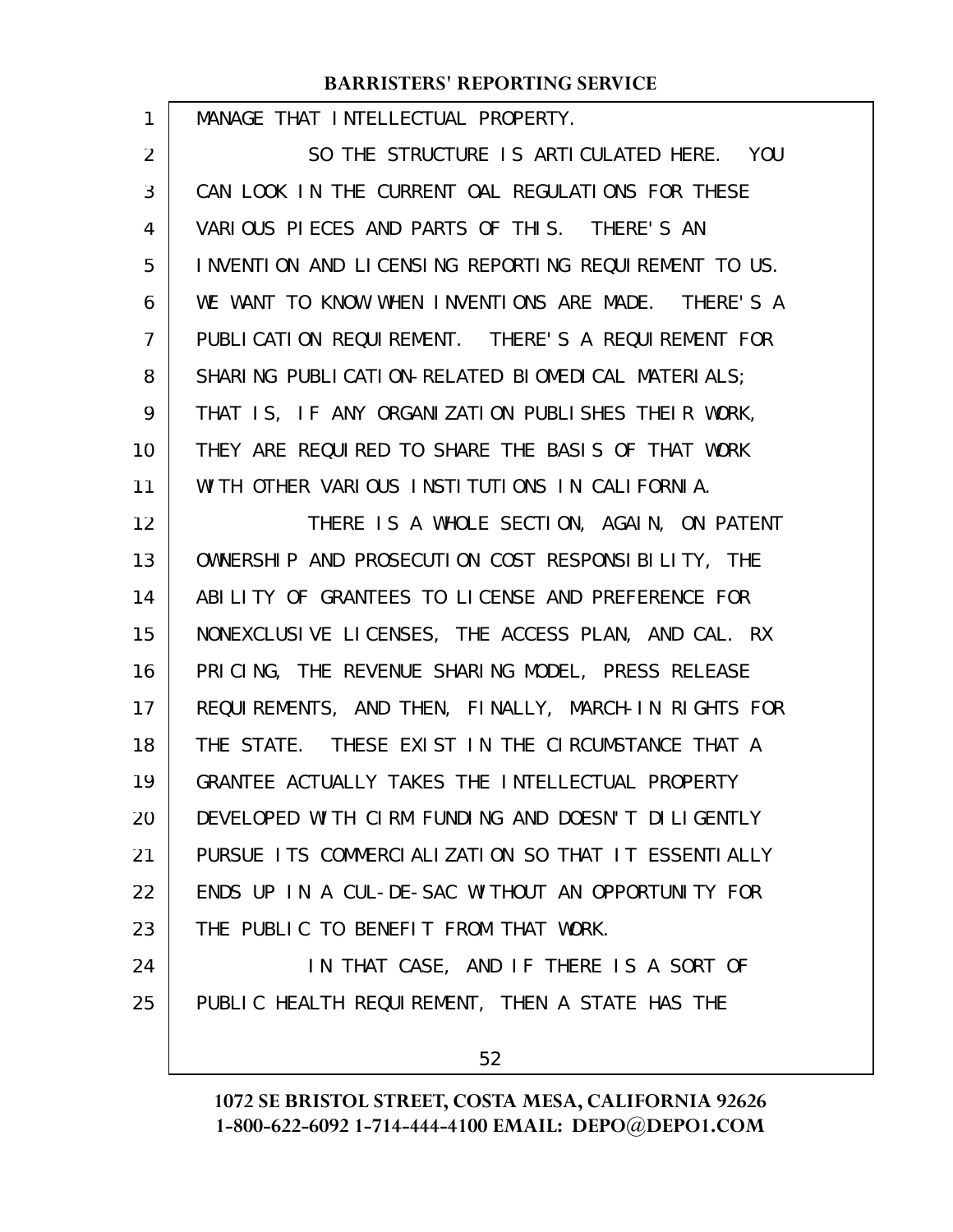| 1              | RIGHT TO MARCH IN UNDER SOME CIRCUMSTANCES TO MAKE   |
|----------------|------------------------------------------------------|
| 2              | SURE THAT THE BENEFIT OF THE INVESTMENT IS OBTAINED. |
| 3              | THE NEXT SLIDE SHOWS THE MAIN ISSUES THAT            |
| 4              | WE ADDRESSED IN THE CONSOLIDATION. IN ADDITION TO    |
| 5              | CONSOLIDATION, WE HAVE UNDERTAKEN A PROJECT TO       |
| 6              | UNDERSTAND WHETHER REFINEMENTS OF SOME OF THE        |
| $\overline{7}$ | INITIAL POLICIES ARE NECESSARY OR USEFUL AT THIS     |
| 8              | POINT IN TIME. SO THERE ARE SOME CHANGES THAT WILL   |
| 9              | BE IN THE DOCUMENT THAT ARE IN NEITHER OF THE TWO    |
| 10             | PROPOSALS TODAY.                                     |
| 11             | AS I SAID BEFORE, THE PRIMARY EMPHASIS IS            |
| 12             | TO CONSOLIDATE THESE, TO HARMONIZE, AND ELIMINATE    |
| 13             | DI SCREPANCIES BETWEEN THE TWO. WE HAVE A SINGLE     |
| 14             | POLICY GOING FORWARD.                                |
| 15             | WE ARE ENDEAVORING TO DEFINE THE SCOPE OF            |
| 16             | WHAT "IN WHOLE OR IN PART" MEANS BECAUSE THERE ARE A |
| 17             | NUMBER OF DEFINED TERMS IN THIS AGREEMENT THAT WERE  |
| 18             | TO SOME DEGREE AMBIGUOUS IN THE PAST.                |
| 19             | WE WANTED TO CLARIFY THE APPLICATION OF              |
| 20             | OUR POLICIES TO COLLABORATORS AND RESEARCH PARTNERS. |
| 21             | SO HERE THERE'S A GREAT CONCERN AND HAS BEEN         |
| 22             | EXPRESSED BY A NUMBER OF ORGANIZATIONS THAT, GEE, IF |
| 23             | THEY DO ANYTHING WITH A CIRM GRANTEE, THEY           |
| 24             | ESSENTIALLY GET SUCKED INTO OUR ENTIRE APPARATUS.    |
| 25             | AND THAT'S REALLY NOT OUR INTENT HERE.               |
|                |                                                      |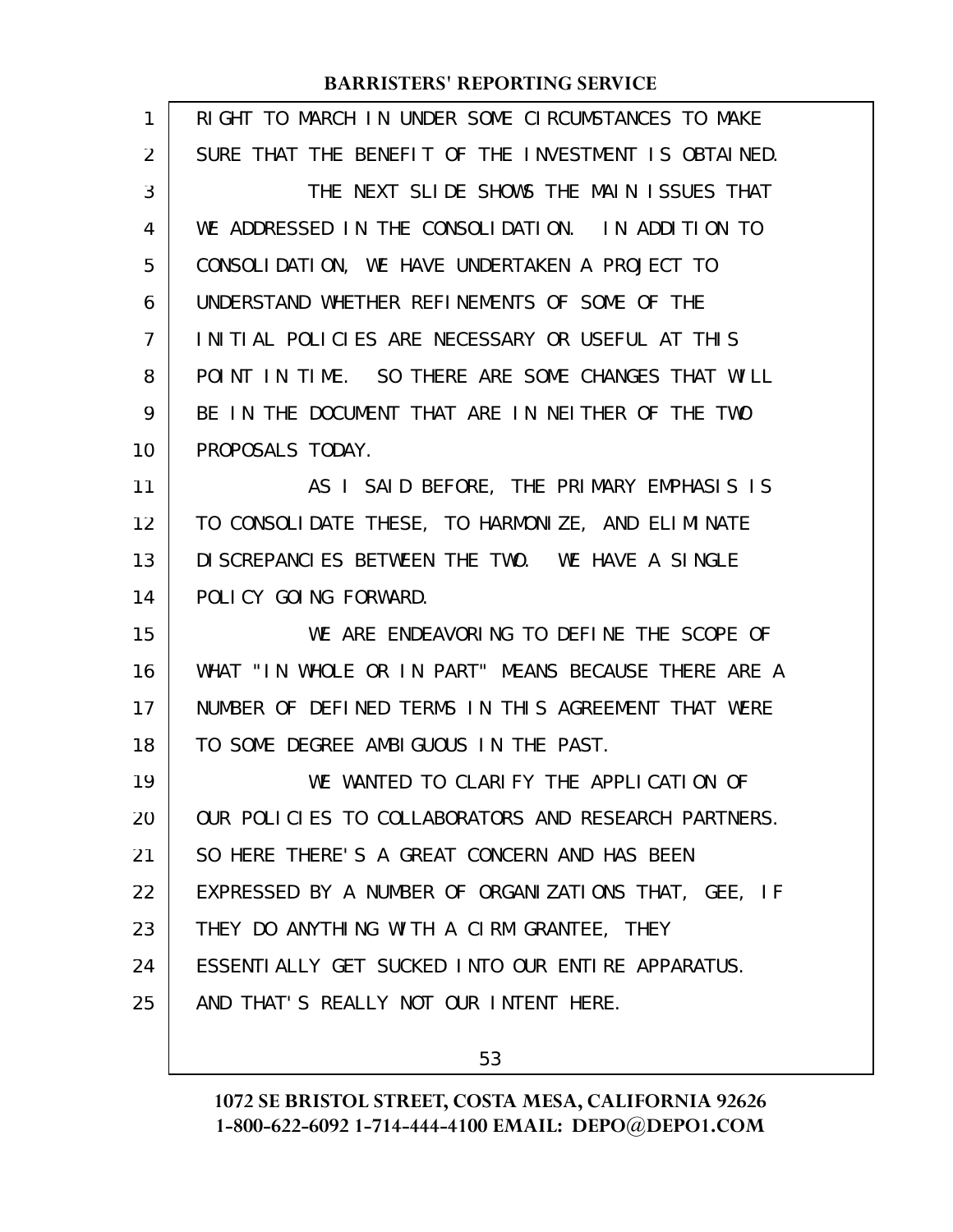| 1              | SO WE'VE BEEN CAREFUL TO DEFINE AN                   |
|----------------|------------------------------------------------------|
| $\overline{2}$ | AFFILIATE WHICH WILL HAVE TO LIVE AS IF THEY WERE    |
| 3              | THE GRANTEE, BUT SEPARATE THEM FROM A COLLABORATOR,  |
| 4              | WHO'S SOMEBODY THAT WORKS ON A PROJECT BUT TOTALLY   |
| 5              | WITH THEIR OWN FUNDS. AND, THEREFORE, THE            |
| 6              | COLLABORATOR IS NOT GOING TO BE SUBJECT TO OUR IP    |
| 7              | POLICY UNLESS THAT COLLABORATION RESULTS IN A JOINT  |
| 8              | INVENTION IN WHICH BOTH PARTIES OWN THE INVENTION,   |
| 9              | IN WHICH CASE THEN THE COMMERCIALIZATION WOULD HAVE  |
| 10             | TO FOLLOW OUR RULES, AND THE RETURNS WOULD BE        |
| 11             | PROPORTIONAL TO CONTRIBUTIONS TO THE INVENTION.      |
| 12             | SO THIS IS AN AREA THAT WE SPENT A FAIR              |
| 13             | AMOUNT OF TIME TRYING TO DEFINE CAREFULLY WHAT A     |
| 14             | COLLABORATOR IS FOR THIS PURPOSE.                    |
| 15             | OUR ORIGINAL DOCUMENTS REFER TO U.S.                 |
| 16             | PATENT LAW. IT WAS AN OVERSIGHT. WE WANT TO BE       |
| 17             | SURE, BECAUSE WE BELIEVE THAT PATENTS WILL BE FILED  |
| 18             | THROUGHOUT THE WORLD, THAT WE ACTUALLY GET A RETURN  |
| 19             | ON INVESTMENT FOR THE PATENTED TECHNOLOGY WHEREVER   |
| 20             | THAT PATENTED TECHNOLOGY IS, JAPAN, EUROPE, THE REST |
| 21             | OF THE WORLD, FAR EAST, ETC. SO FOREIGN IP IS NOW    |
| 22             | COVERED. IT REALLY WAS NEVER ANYONE'S INTENT AS      |
| 23             | PART OF OUR GROUP TO NOT COVER FOREIGN IP, BUT THE   |
| 24             | LANGUAGE WAS NOT CLEAR ON THAT ISSUE.                |
| 25             | AND THEN FINALLY, IN TERMS OF WHEN DO WE             |
|                | 54                                                   |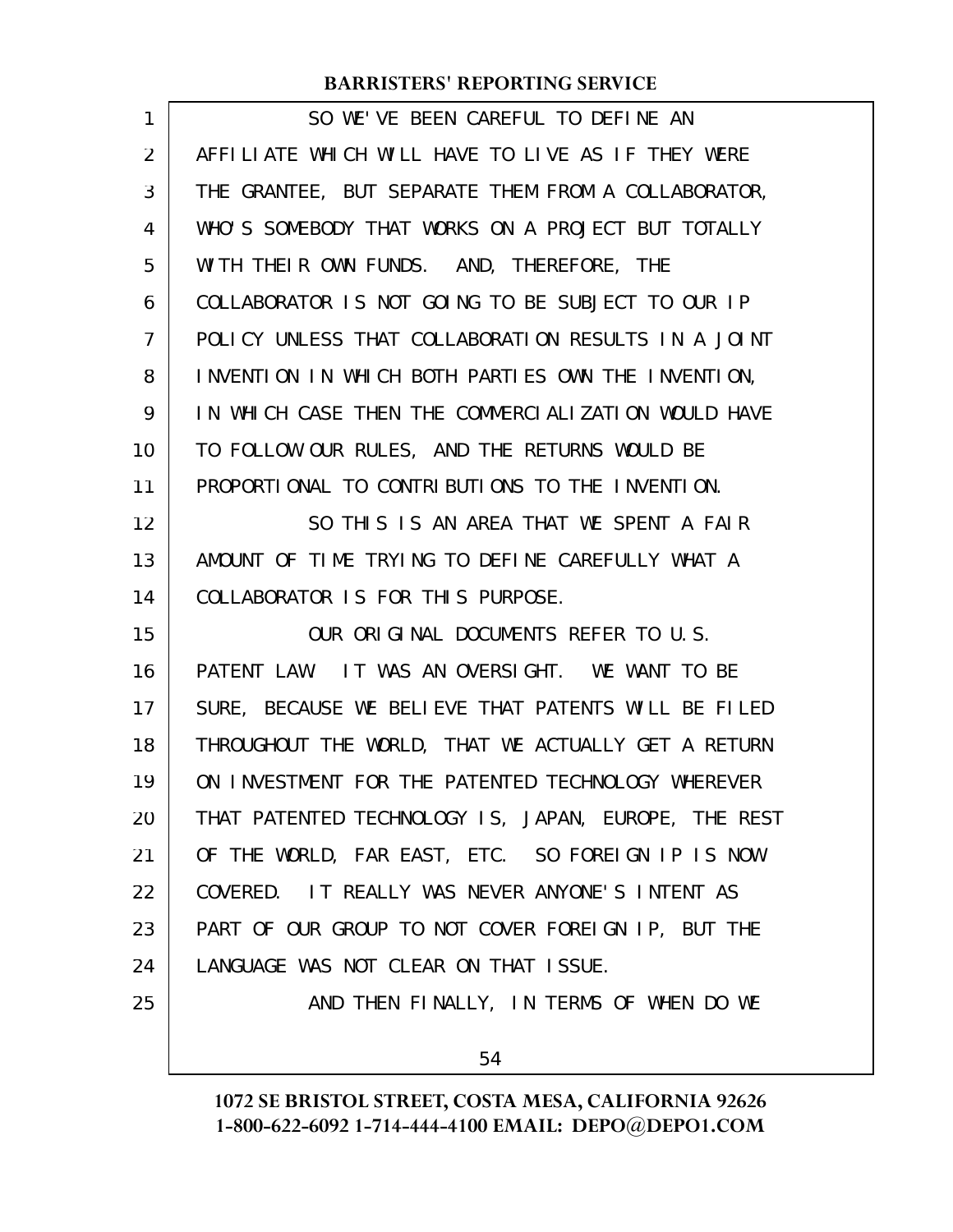| 1              | GET PAID? WE WANTED TO MAKE SURE THAT ALL FORMS OF   |
|----------------|------------------------------------------------------|
| $\overline{2}$ | PAYMENT ASSOCIATED WITH THE INTELLECTUAL PROPERTY    |
| 3              | TRANSFER RESULTED IN A SHARE BEING PAID BACK TO THE  |
| 4              | STATE. SO THAT WOULD INCLUDE CASH PAYMENTS IN        |
| 5              | ADDITION TO ROYALTIES. IT WOULD INCLUDE OTHER        |
| 6              | ASPECTS OF VALUE THAT MIGHT BE TRANSFERRED IN ANY    |
| 7              | GIVEN LICENSING AGREEMENT.                           |
| 8              | AND THEN FINALLY, WE WANTED TO MAKE OUR              |
| 9              | POLICY AGAIN AS CONSISTENT AS POSSIBLE WITH          |
| 10             | BAYH-DOLE, THE FEDERAL LEGISLATION. THIS BECOMES     |
| 11             | INCREASINGLY IMPORTANT AS WE CONTEMPLATE NOW FUNDING |
| 12             | OF EMBRYONIC STEM CELL RESEARCH BY THE FEDERAL       |
| 13             | GOVERNMENT. WE HAVE TO ENSURE THAT EVERYTHING WE'RE  |
| 14             | DOING IS CONSISTENT WITH FEDERAL LAW AND BAYH-DOLE.  |
| 15             | WE'VE BEEN CAREFUL THROUGHOUT OUR WORK TO            |
| 16             | DO THAT, BUT IN THE CASE OF BAYH-DOLE, THE WORD      |
| 17             | "INVENTION" MEANS MAKE, USE, OR SELL. AND WE WANTED  |
| 18             | TO BE CLEAR THAT OUR OWN DEFINITIONS OF THESE TERMS  |
| 19             | WERE CONSISTENT WITH BAYH-DOLE.                      |
| 20             | SO THOSE ARE THE ISSUES THAT YOU WILL SEE            |
| 21             | THAT ARE MODESTLY DIFFERENT THAN WAS IN EITHER OF    |
| 22             | THE POLICIES BEFORE. THEY'RE ESSENTIALLY MEANT TO    |
| 23             | CLARIFY OUR POSITION ON MOST OF THESE ISSUES AND     |
| 24             | EXPAND A FEW OF THE DEFINITIONS TO MAKE SURE THAT    |
| 25             | THE INTENT THAT WE HAD GOING IN IS NOW MET BY THESE. |
|                |                                                      |

55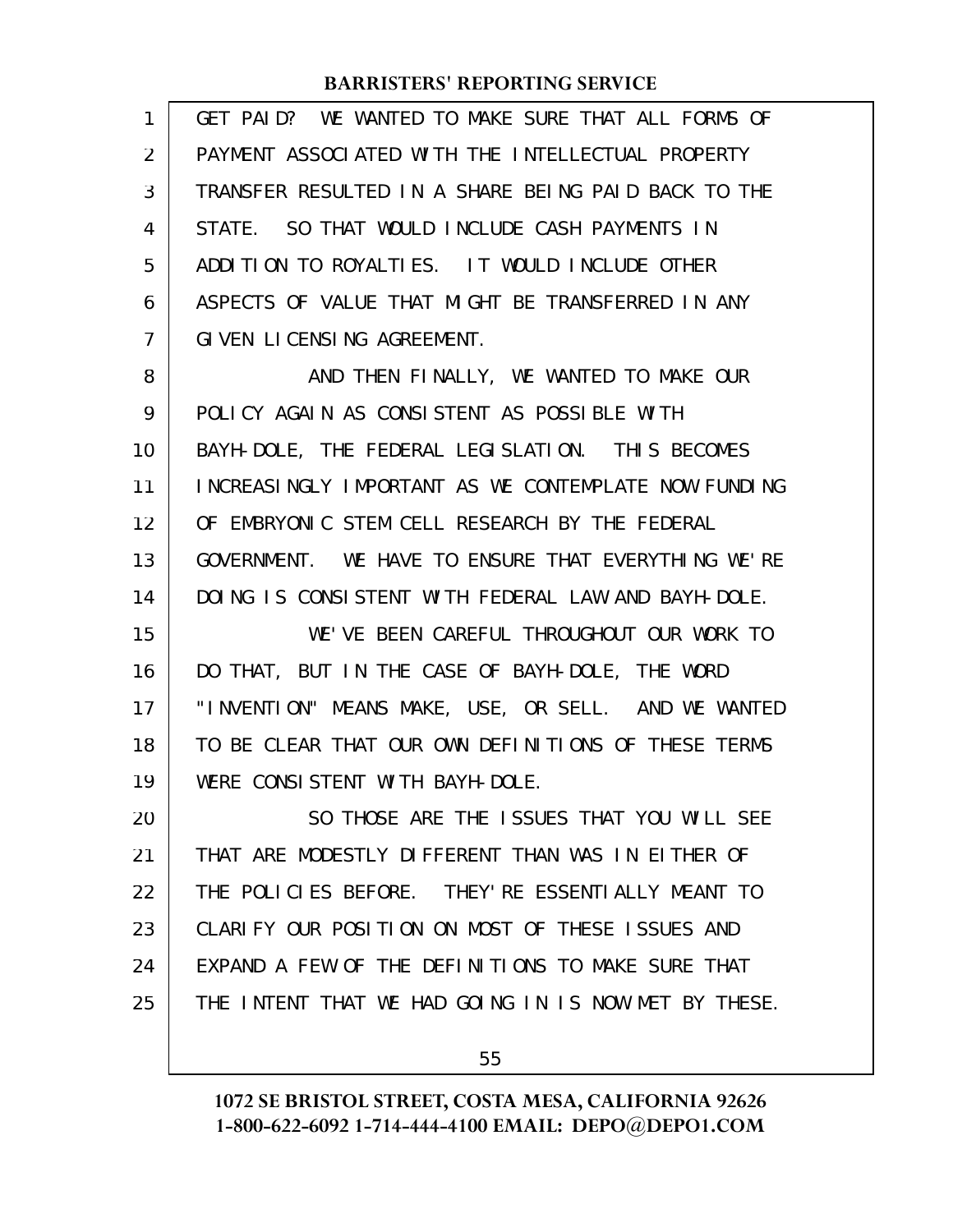| 1              | SO WITH THAT, I'D BE HAPPY TO ANSWER ANY             |
|----------------|------------------------------------------------------|
| 2              | QUESTIONS FROM THE BOARD AND MEMBERS OF THE PUBLIC.  |
| 3              | MS. SAMUELSON: MELISSA, COULD YOU HELP ME            |
| 4              | GET THE MIC CLOSER? I'M NOT SURE WHERE TO START.     |
| 5              | THE MESSAGE THAT I'M RECALLING FROM SOME             |
| 6              | OF THE RESEARCH WORKSHOPS THAT WE'VE HAD IS THAT, TO |
| $\overline{7}$ | THE EXTENT THAT ANY OF THESE REVISIONS BECAME A PART |
| 8              | OF OUR ENTERPRISE, THAT WOULD MAKE IT HARDER FOR     |
| 9              | RESEARCHERS TO GET INTO THE FIELD AND BE WILLING TO  |
| 10             | REALLY AGGRESSIVELY TRY TO MAKE THERAPEUTIC          |
| 11             | INTERVENTIONS.                                       |
| 12             | AND SO I'M CONCERNED THAT WE'RE GOING IN             |
| 13             | THIS DIRECTION. FOR EXAMPLE, IT SOUNDS LIKE WE'RE    |
| 14             | TAKING ON THE JOB OF SOLVING THE PROBLEM OF ACCESS   |
| 15             | TO THERAPIES IN CALIFORNIA AND ELSEWHERE. AND        |
| 16             | THAT'S AN IMPORTANT PROBLEM, BUT I'M NOT SURE IT'S   |
| 17             | OUR PROBLEM TO SOLVE, NOR THAT WE CAN DO THAT AND    |
| 18             | ACTUALLY ACHIEVE OUR PRIMARY MISSION, WHICH IS       |
| 19             | SUCCEEDING IN DEVELOPING THOSE THERAPIES, WHICH IS   |
| 20             | HARD ENOUGH ON ITS OWN. AM I OVERSTATING WHAT THIS   |
| 21             | DOES?                                                |
| 22             | DR. PENHOET: WELL, WE TAKE ON A                      |
| 23             | SIGNIFICANT CHALLENGE IN APPROVING SOMEONE ELSE'S,   |
| 24             | THE INDUSTRY'S PROPOSAL FOR ACCESS. INDUSTRY TODAY   |
| 25             | GENERALLY HAS ACCESS PLANS IN PLACE. IT'S A RARE     |
|                | 56                                                   |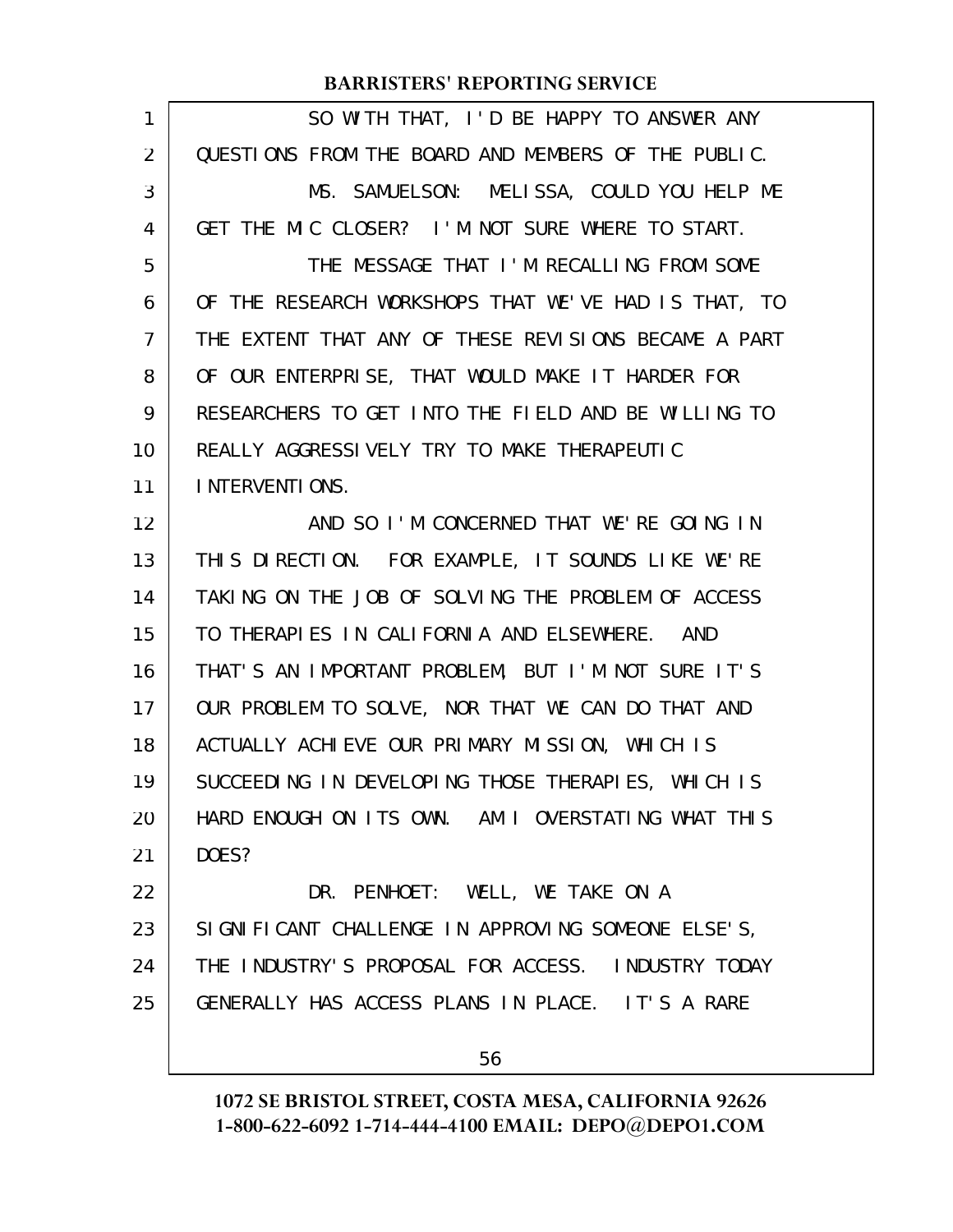COMPANY WITH ANY SIGNIFICANT PRODUCT OFFERING WHICH DOES NOT HAVE AN ACCESS PROGRAM. THERE ARE -- THE ENTIRE PROGRAM, JOAN, HAS BEEN TRYING TO BALANCE THE VARIOUS INTERESTS, AS WE SAID IN THE INTRODUCTORY SLIDE, IN A WAY THAT PROVIDES SOME PREFERENTIAL RETURN TO THE CITIZENS OF CALIFORNIA FOR THE INVESTMENT THEY'VE MADE IN THIS FIELD, AT THE SAME TIME NOT UNDULY HINDERING THE DEVELOPMENT OF THE TECHNOLOGY. 1 2 3 4 5 6 7 8 9

I THINK TO SOME DEGREE THE ACCESS PROGRAMS THAT HAVE BEEN DISCUSSED IN EXTENSO, I THINK, DUANE, YOU MAY WANT TO COMMENT ON THIS. I THINK WE WOULD, WITH FEW EXCEPTIONS, THE INDUSTRY HAS AGREED THAT THIS IS -- THEY'D RATHER NOT HAVE IT, BUT IT'S SOMETHING THEY CAN LIVE WITH, AND IT IS A VERY COMMON PRACTICE. AND ALL WE'RE ASKING INDUSTRY IN THIS CASE IS TO COME UP WITH PLANS WHICH ARE CONSISTENT WITH WHAT THEIR COLLEAGUES ARE DOING IN THE REST OF THE INDUSTRY AND CONSISTENT WITH THE POSITION OF THE COMMERCIALIZING COMPANY AT THE TIME. SO WE CAN'T ASK SOMEBODY TO BANKRUPT THEMSELVES. WE'VE ALSO BEEN VERY CLEAR BECAUSE IN STEM CELL THERAPIES, OFTENTIMES, AND WE SAW THE EXAMPLE LAST TIME AT STANFORD WITH THE BATTEN'S DISEASE PROPOSAL, THIS INVOLVES EXTENSIVE 10 11 12 13 14 15 16 17 18 19 20 21 22 23 24 25

57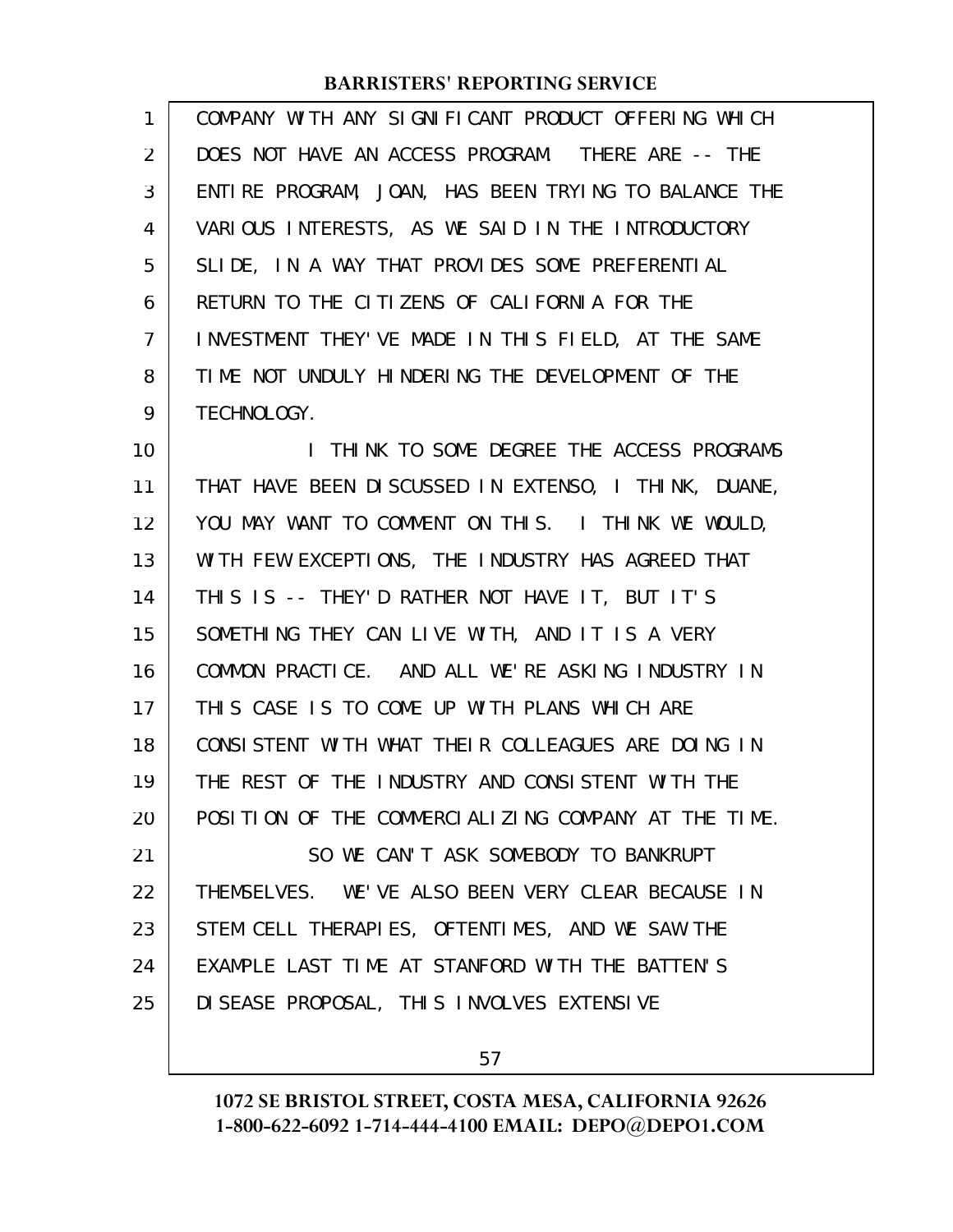| $\mathbf{1}$   | NEUROSURGERY, LOTS OF TREATMENT AFTERWARDS. WE HAVE  |
|----------------|------------------------------------------------------|
| $\overline{2}$ | MADE IT CLEAR THAT THE COMPANY IS ONLY RESPONSIBLE   |
| 3              | FOR THE PRICE OF THE CELLS THEMSELVES, NOT FOR THE   |
| 4              | ENTIRE PROCEDURE WHICH WOULD ENSUE FROM THIS.        |
| 5              | I THINK WE'VE BEEN PRETTY CAREFUL IN HOW             |
| 6              | WE'VE CONSTRUCTED THESE, AND WE ARE NOT CHANGING     |
| $\overline{7}$ | ANYTHING NOW THAT WASN'T IN THE ACCESS PLANS. AS I   |
| 8              | SAID, IT'S EXACTLY THE SAME AS WHAT WE'VE HAD BEFORE |
| 9              | NOW, TWO YEARS IN THE CASE OF THE NOT-FOR-PROFIT OR  |
| 10             | ONE YEAR IN THE FOR-PROFIT.                          |
| 11             | THEN I REMIND YOU THAT WE HAVE AN                    |
| 12             | OBLIGATION TO REVISIT THESE IF IT TURNS OUT SOME OF  |
| 13             | THESE FEATURES ARE, IN FACT, INHIBITING THE          |
| 14             | SUCCESSFUL DEVELOPMENT OF THE PRODUCTS. MAYBE,       |
| 15             | DUANE.                                               |
| 16             | MR. ROTH: JOAN, I WOULD JUST COMMENT THAT            |
| 17             | THROUGH ALL THESE MEETINGS, I THINK THE END PRODUCT  |
| 18             | OF WHAT ED IS DESCRIBING IS ONE THAT REALLY STRIKES  |
| 19             | WHAT HE BEGAN WITH, THE BALANCE. WHAT WE ENDED UP    |
| 20             | WITH IS A BALANCE, WHICH ED STARTED WITH. HE SAID    |
| 21             | WE TRIED TO ACHIEVE THE BALANCE BETWEEN GIVING THE   |
| 22             | STATE A FAIR RETURN FOR THEIR DEVELOPMENT AND AT THE |
| 23             | SAME TIME NOT HINDERING INNOVATION FOR PRODUCT       |
| 24             | DEVELOPMENT. AND I THINK WE STRUCK THAT BALANCE      |
| 25             | THROUGH ALL THESE MEETINGS BY COMING UP WITH         |
|                |                                                      |

58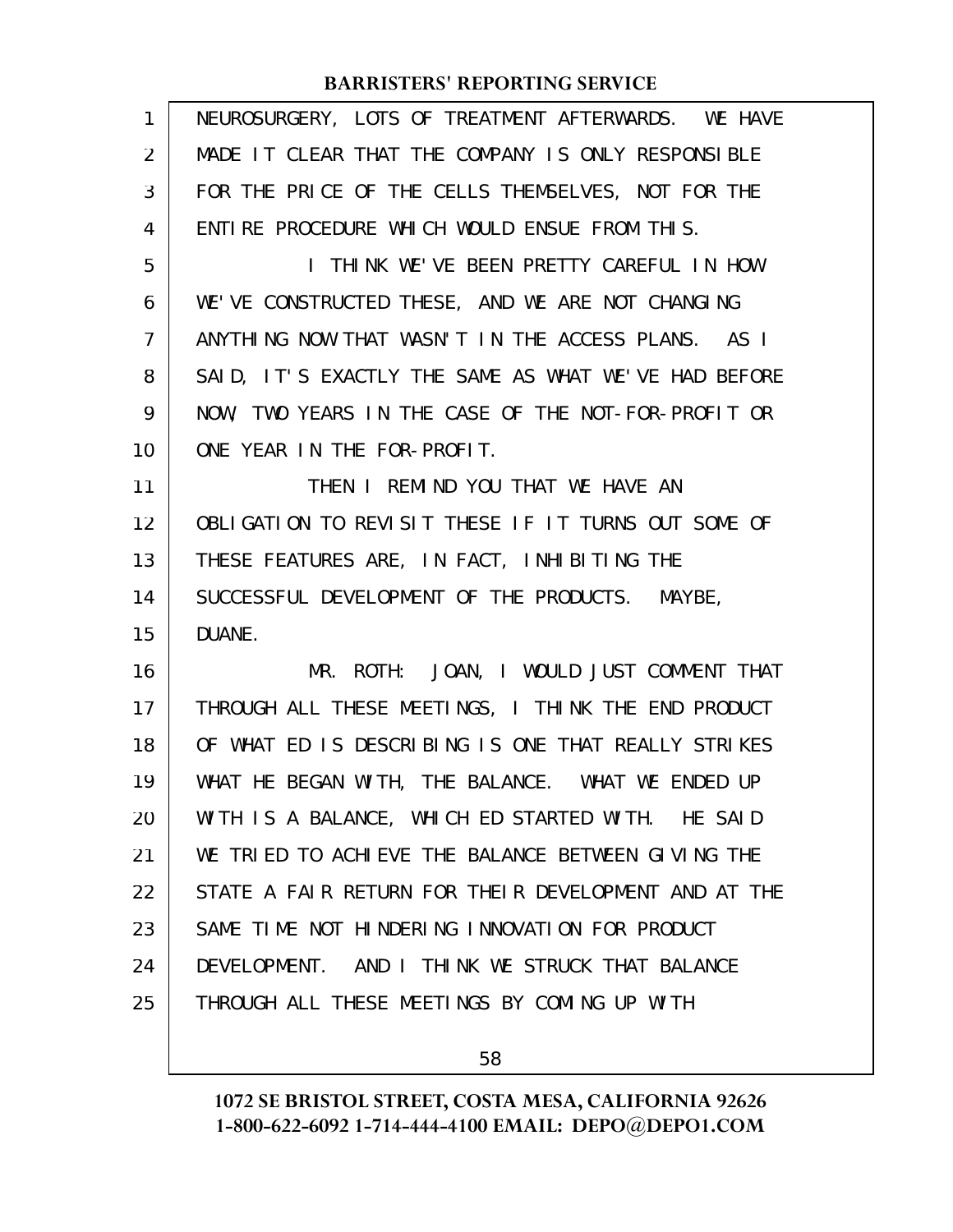| 1  | PROGRAMS AND REAL SUBSTANCE THAT SAID WILL YOU DO    |
|----|------------------------------------------------------|
| 2  | THESE THINGS? WILL THEY HINDER YOU? AND THE ANSWER   |
| 3  | FROM INDUSTRY IS WE CAN LIVE WITH THAT.              |
| 4  | MS. SAMUELSON: THE ANSWER IS WHAT?                   |
| 5  | MR. ROTH: THAT INDUSTRY, WITH ONE                    |
| 6  | EXCEPTION, ONE COMPANY, ALL SAID, YES, THIS IS       |
| 7  | SOMETHING THAT IS REASONABLE AND WOULD NOT HINDER US |
| 8  | FROM TAKING GRANTS AND LOANS FROM CIRM, WHICH IS THE |
| 9  | WHOLE IDEA BEHIND THIS.                              |
| 10 | MS. SAMUELSON: AND THE IDEA --                       |
| 11 | DR. PENHOET: TO REMIND EVERYONE IN THE               |
| 12 | ROOM, WE HAVE HAD MORE THAN 20 PUBLIC MEETINGS ON    |
| 13 | THIS SUBJECT. AND WE HAVE -- AND THEY WERE ROBUST    |
| 14 | PUBLIC MEETINGS, I WOULD SAY, WITH STRONG            |
| 15 | PARTICIPATION BY THE VARIOUS PARTIES INVOLVED, BUT   |
| 16 | ALSO IN CONSULTATION WITH THE STATE LEGISLATURE, WHO |
| 17 | HAD A VERY KEEN INTEREST IN THIS. SO YOU MAY         |
| 18 | REMEMBER THAT THE KUEHL-RUNNER BILL FOCUSED STRONGLY |
| 19 | ON SOME OF THESE ASPECTS. SO WE ALSO CONSULTED THEM  |
| 20 | FREQUENTLY ABOUT THIS GOING FORWARD.                 |
| 21 | AND SO, YOU KNOW, THOSE -- I THINK CLEARLY           |
| 22 | MANY OF OUR CONSTITUENCLES WOULD LOVE TO SEE THIS    |
| 23 | WHOLE PART OF WHAT WE DO GO AWAY, BUT I THINK THAT   |
| 24 | IT'S BEEN A ROBUST CONVERSATION. IT'S BEEN           |
| 25 | THOROUGHLY DEBATED, AND THE VIEWS THAT -- WHAT WE    |
|    |                                                      |

59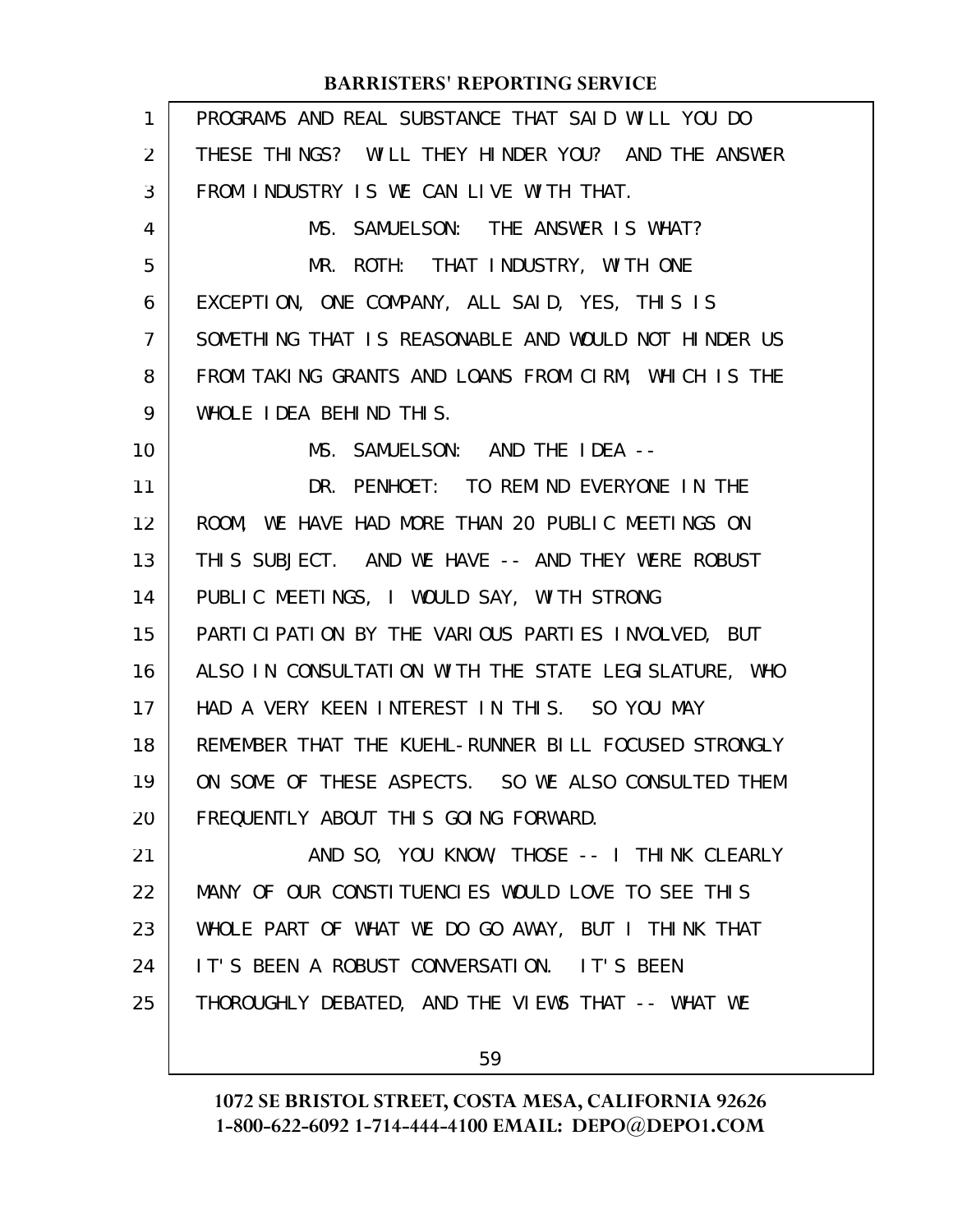| $\mathbf{1}$   | ENDED UP WITH IN THE LANGUAGE IS A SYNTHESIS OF       |
|----------------|-------------------------------------------------------|
| 2              | MANY, MANY DIFFERENT DISCUSSIONS. AND INDUSTRY HAS    |
| 3              | I NDI CATED, ALTHOUGH THEY' RE NOT THRILLED BY THIS,  |
| 4              | THEY WILL LIVE WITH IT. AND I THINK THERE'S A         |
| 5              | MARKET TEST, JOAN, WHICH IS WE HAD HOW MANY           |
| 6              | APPLICATIONS FROM INDUSTRY FOR THE LAST ROUND, ALAN?  |
| $\overline{7}$ | DR. TROUNSON: TWENTY OUT OF 71.                       |
| 8              | DR. PENHOET: TWENTY APPLICATIONS FROM                 |
| 9              | INDUSTRY IN THE BOOK THAT YOU SEE.                    |
| 10             | DR. CSETE: MORE THAN THAT IN TOOLS AND                |
| 11             | TECHNOLOGY.                                           |
| 12             | CHAIRMAN KLEIN: IN TOOLS AND TECHNOLOGY,              |
| 13             | DR. CSETE IS INDICATING THERE WAS ACTUALLY A GREATER  |
| 14             | NUMBER. SO WE'VE HAD TWO DIFFERENT ROUNDS WHERE       |
| 15             | WE'VE HAD SIGNIFICANT APPLICATIONS PROVIDING          |
| 16             | VALIDATION OF THE WILLINGNESS OF INDUSTRY TO ACCEPT   |
| 17             | THE ACCESS AND PRICING.                               |
| 18             | MS. SAMUELSON: THEY' RE HAPPY TO TAKE OUR             |
| 19             | MONEY WHETHER THEY' RE ENTHUSED ENOUGH TO HAVE ENOUGH |
| 20             | INCENTIVES TO DERIVE THEIR THEORETICAL IDEAS TO       |
| 21             | PRACTICAL APPLICATION THROUGH ALL THE DIFFICULTIES    |
| 22             | THEY'LL FACE IS ANOTHER MATTER, AND WE BETTER BE      |
| 23             | AWFULLY SURE, I THINK. I DON'T SAY THIS TO QUESTION   |
| 24             | YOUR PROCESS. YOU'RE UNDER ENORMOUS PRESSURE FROM     |
| 25             | ALL SORTS OF CAMPS TO SOLVE LOTS OF OTHER PROBLEMS    |
|                |                                                       |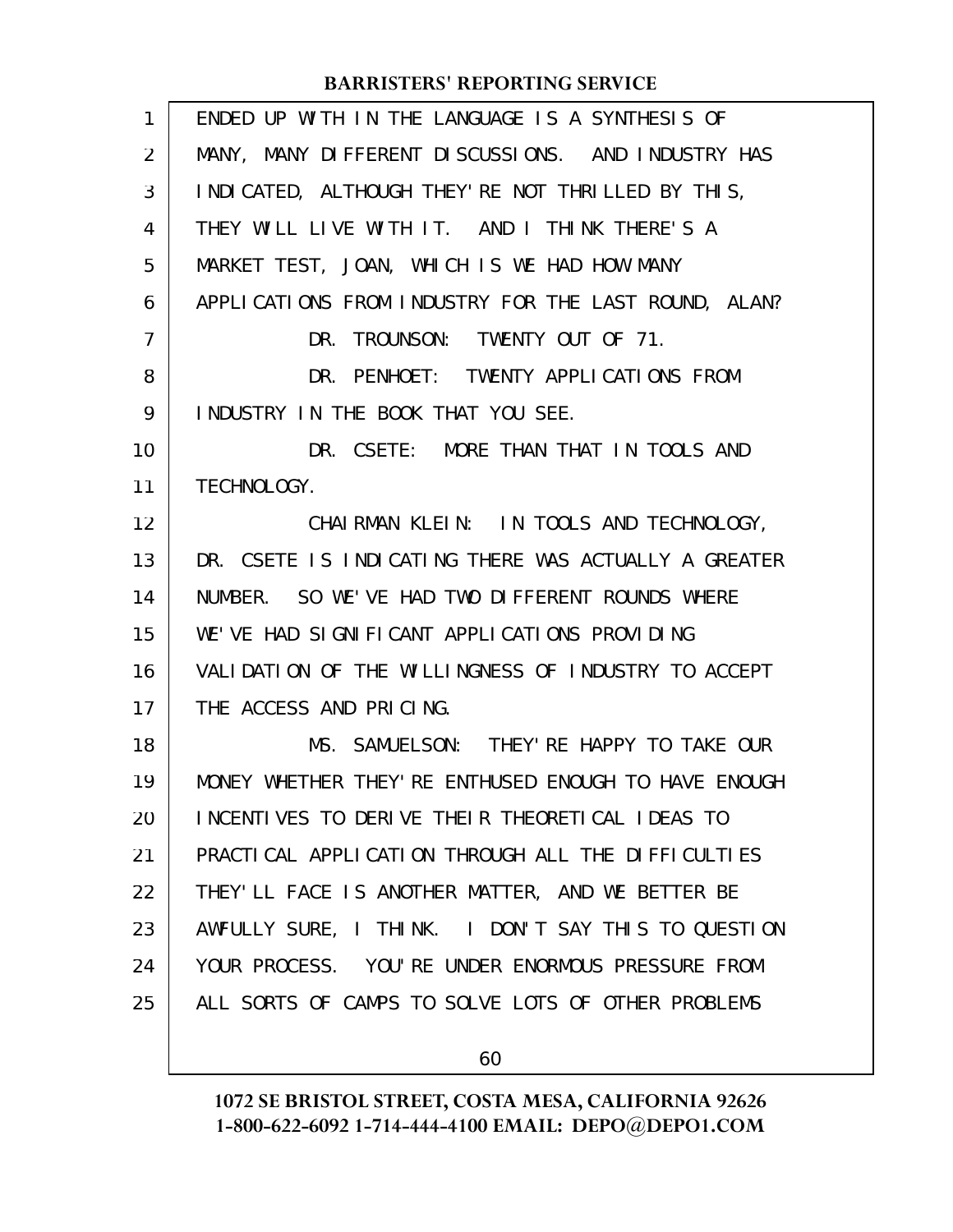THAT RELATE TO IP AND TO OUR MISSION. BUT THERE HAVE BEEN PEOPLE AT SOME OF OUR WORKSHOPS WHO HAVE JUST SAID UNEQUIVOCALLY THERE AREN'T ENOUGH INCENTIVES WITH THESE KINDS OF PROVISIONS FOR SOMEONE TO GET INTO THIS FIELD AND ACTUALLY REALLY INVEST HIS BUSINESS ENTERPRISE IN DEVELOPING A CURE. AND IF THAT'S THE CASE, LET ME JUST SAY ONE MORE THING, I'M CLEAR AND I GUESS I WOULD ASK JAMES WHETHER THE LAW IS. MY UNDERSTANDING IS THAT PROP 71 PROVIDES THAT IDEALLY ALL OF THESE PROVISIONS WOULD BE TAKEN INTO ACCOUNT, BUT THEY'RE NOT AN EQUAL BALANCE BY ANY STRETCH. THE PRIMARY MISSION OF THAT LEGISLATION IS TO DEVELOP CURES. AND IF ANY OF THESE OTHER PROVISIONS INTERFERE WITH THAT IN ANY WAY, THEY SHOULDN'T BE GIVEN -- THEY SHOULDN'T BE INCORPORATED. I THINK WE'VE GOT TO BE RELIGIOUS ABOUT THAT. CHAIRMAN KLEIN: WELL, AND CERTAINLY, JOAN, WE TAKE YOUR COMMENTS IN THE CONTEXT OF DECADES OF PATIENT ADVOCACY IN THE PARKINSON'S ACTION NETWORK, WHICH HAS A TREMENDOUS RECORD IN HELPING PATIENTS. SO WE KNOW YOU'RE PUSHING FOR THERAPIES, AND YOU'RE CONCERNED ABOUT WHAT THE BREAK POINT IS OF HOW FAR WE CAN -- 1 2 3 4 5 6 7 8 9 10 11 12 13 14 15 16 17 18 19 20 21 22 23 24 25

61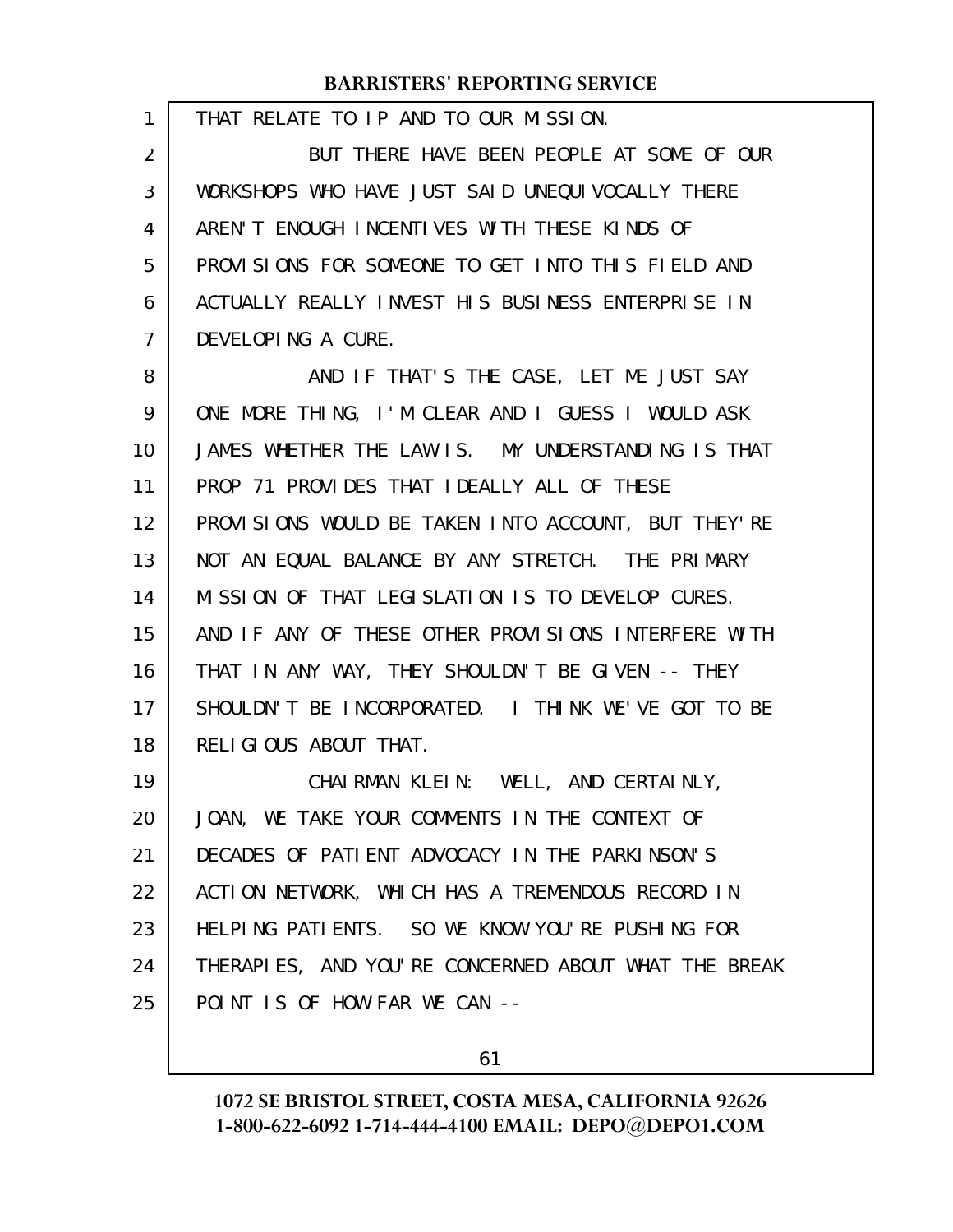|    | <b>BARRISTERS' REPORTING SERVICE</b>                 |
|----|------------------------------------------------------|
| 1  | MS. SAMUELSON: YOU'RE SAYING IT BETTER               |
| 2  | THAN I'M SAYING IT TONIGHT, BOB.                     |
| 3  | CHAIRMAN KLEIN: LET ME GET JEFF SHEEHY               |
| 4  | WHO WANTED TO MAKE A COMMENT.                        |
| 5  | MR. SHEEHY: JUST TWO THINGS, JOAN. ONE               |
| 6  | IS THAT I SAT THROUGH ALL THOSE HEARINGS, AND THE    |
| 7  | COMPANIES, AS DUANE HAS NOTED, ARE WILLING TO LIVE   |
| 8  | WITH THIS COMPROMISE. AND I'VE HEARD A LOT FROM      |
| 9  | COMPANIES OVER THE LAST FOUR OR FIVE MONTHS. AND     |
| 10 | IT'S NOT THAT OUR IP RULES ARE ONEROUS, BUT THEY     |
| 11 | HAVE OTHER BEEFS WITH US RELATED TO BEING ABLE TO    |
| 12 | GET OUR GRANTS. SO THEY WANT OUR GRANTS. IT'S NOT    |
| 13 | LIKE THAT THEY' RE NOT LINING UP TO GET OUR GRANTS.  |
| 14 | I DON'T BELIEVE THAT THESE IP POLICIES PRESENT A     |
| 15 | <b>BARRIER.</b>                                      |
| 16 | AND I ALSO WANT TO JUST REMARK ON A                  |
| 17 | CONVERSATION I HAD WITH JOHN WAGNER, WHO CAME TO OUR |
| 18 | MEDICAL AND ETHICAL STANDARDS WORKING GROUP, WHO'S   |
| 19 | DEVELOPED A TREATMENT FOR A DISEASE WHERE CHILDREN   |
| 20 | ARE BORN WITHOUT COLLAGEN. THEIR SKIN SLOUGHS OFF,   |
| 21 | VERY TERRIBLE DISEASE. AND HE HAS DEVELOPED A        |
| 22 | THERAPY FOR THAT DISEASE, YET HE TALKED ABOUT IT AT  |
| 23 | THE WORLD STEM CELL CONGRESS THE VERY NEED FOR THIS  |
| 24 | FIELD TO START TALKING ABOUT ACCESS NOW BECAUSE HE   |
| 25 | HAS A HUNDRED PATIENTS THAT HE CAN'T GET THIS        |
|    |                                                      |

62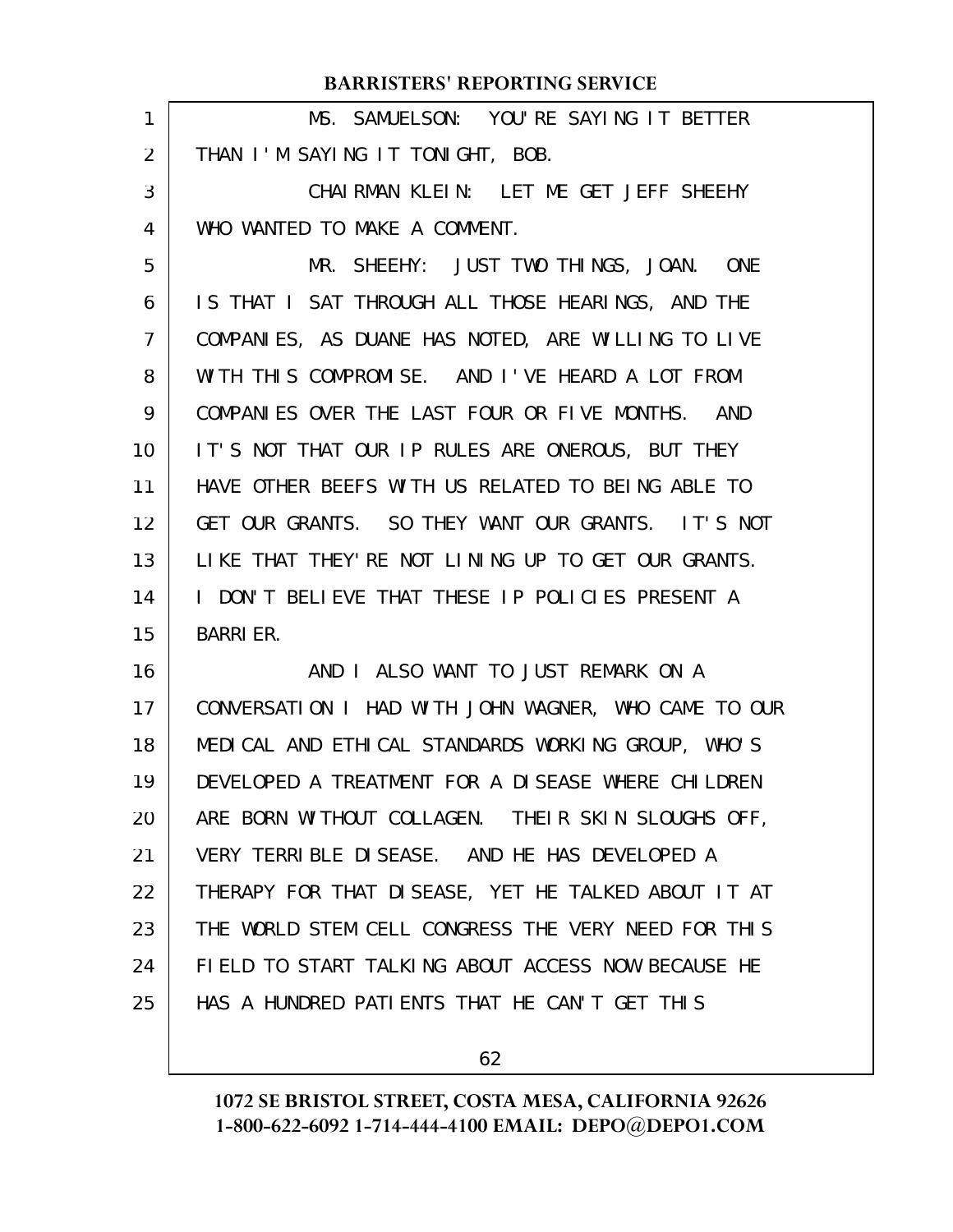| 1  | THERAPY TO.                                         |
|----|-----------------------------------------------------|
| 2  | HE'S GOT SOMETHING THAT CAN SAVE LITTLE             |
| 3  | CHILDREN FROM A DISEASE THAT HAS THEIR SKIN JUST    |
| 4  | FALL OFF THEIR BONES. IT'S A HORRIBLE, DEBILITATING |
| 5  | DISEASE, YET NO ONE WILL PAY FOR IT.                |
| 6  | SO, JOAN, WE HAVE -- BEING A PATIENT                |
| 7  | ADVOCATE, YOU HAVE TO WEAR A COUPLE OF HATS AT      |
| 8  | TIMES. AND I THINK SOMETIMES --                     |
| 9  | MS. SAMUELSON: NO, I DON'T THINK SO.                |
| 10 | MR. SHEEHY: -- YOU HAVE TO STRIKE A                 |
| 11 | BALANCE. AND I THINK IN THIS PARTICULAR COMPROMISE, |
| 12 | ALL THE DIFFERENT STAKEHOLDERS CAME TOGETHER AND WE |
| 13 | STRUCK A COMPROMISE. AND I THINK THAT WE HAVE TO    |
| 14 | SEE HOW IT WORKS OUT, BUT RIGHT NOW COMPANIES ARE   |
| 15 | ASKING FOR OUR GRANTS. THEY WANT TO GET OUR         |
| 16 | GRANTS. THEY' RE COMPETING SUCCESSFULLY. AND I      |
| 17 | THINK IT HASN'T TURNED OUT TO BE A BARRIER TO       |
| 18 | RESEARCH GOING FORWARD.                             |
| 19 | CHAIRMAN KLEIN: SO IF WE COULD, JOAN, I             |
| 20 | THINK WE CAN TAKE SOME PUBLIC COMMENT; AND THEN IF  |
| 21 | THERE'S ENDING BOARD COMMENTS, WE CAN COME BACK TO  |
| 22 | THAT. ARE THERE PUBLIC COMMENTS?                    |
| 23 | JOHN SIMPSON.                                       |
| 24 | CHAIRMAN KLEIN: ED, ARE YOU AT A POINT              |
| 25 | WHERE WE CAN TAKE PUBLIC COMMENT?                   |
|    |                                                     |

63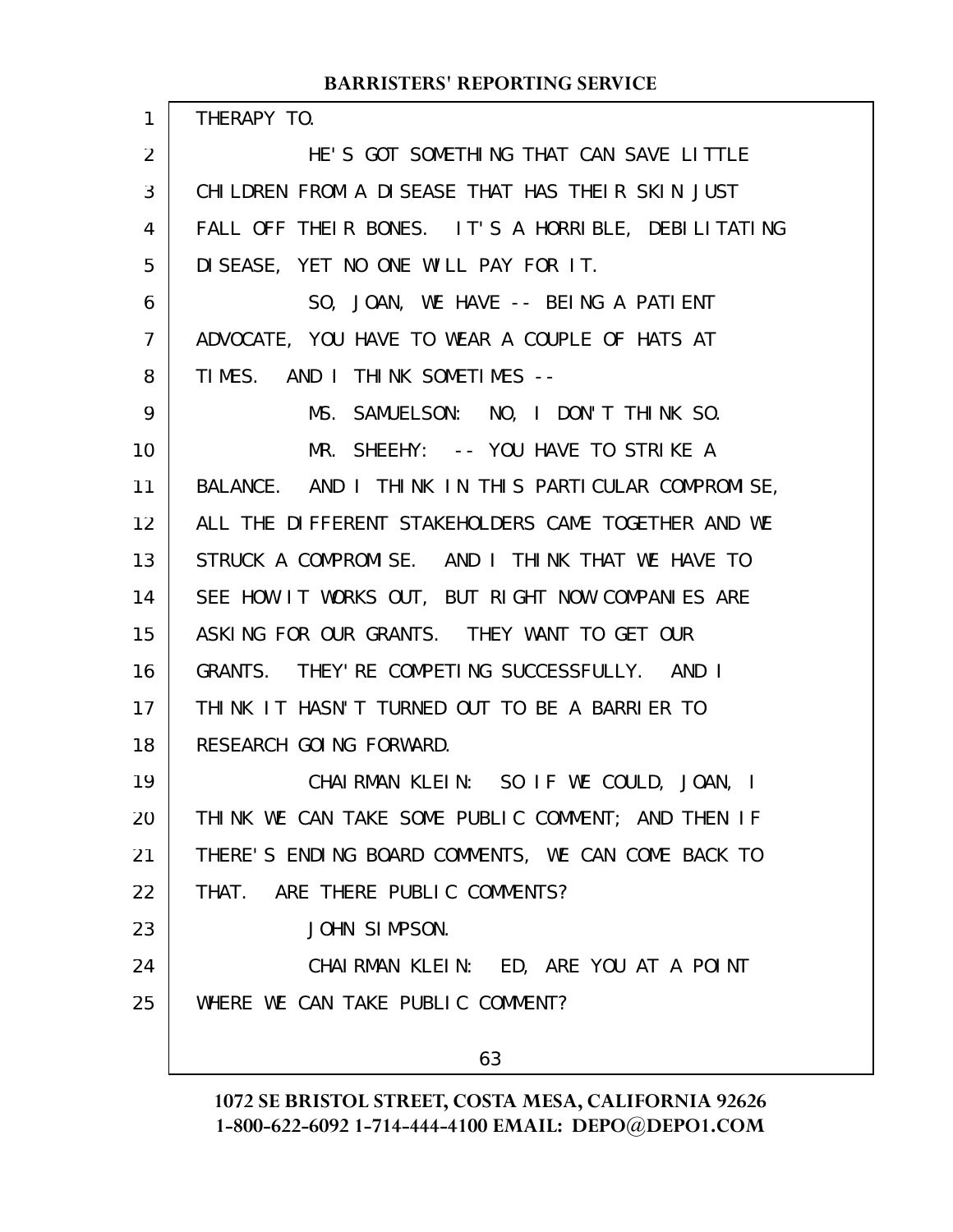DR. PENHOET: YES, MR. CHAIRMAN. YOU'RE THE BOSS. 1 2

MR. SIMPSON: JOHN SIMPSON FROM CONSUMER WATCHDOG. I WAS PART OF THIS WHOLE PROCESS OF THE IP POLICY AND WORKING ON IT. AND I THINK IT WOULD BE FAIR TO DESCRIBE IT AS A VERY ROBUST AND USEFUL DISCUSSION THAT INCLUDED ALL STAKEHOLDERS. AND MY IMPRESSION WAS THAT AT THE END OF THE DAY, THE TWO POLICIES THAT EMERGED WERE SOMETHING THAT EVERYONE COULD LIVE WITH AND FELT PROTECTED THE THINGS THAT WERE OF MOST IMPORTANCE TO THEM WHILE THERAPIES WOULD CONTINUE TO GO FORWARD. 3 4 5 6 7 8 9 10 11 12

AND I CONTINUE TO CITE THE IP POLICY AND THE CHAIRMAN OF THE TASK FORCE WHO LED IT AS EXACTLY THE WAY POLICY SHOULD BE MADE PUBLICLY. SO I THINK IT WAS A VERY GOOD THING. AND THIS PARTICULAR CONSOLIDATION PROJECT, AS I UNDERSTAND IT, AND HAVING READ THROUGH IT, IS SIMPLY THAT. IT'S CONSOLIDATING THE POLICIES THAT HAVE BEEN BEFORE YOU BEFORE AND APPROVED AND IS A SENSIBLE SORT OF THING TO BE DOING. THERE'S NO REALLY NEW ELEMENTS THAT ARE GOING IN HERE. EVERYTHING HAS BEEN DEBATED AND DISCUSSED. SO I THINK THIS IS A VERY GOOD THING THAT'S HAPPENING. 13 14 15 16 17 18 19 20 21 22 23 24

25

AND I DO REALLY TRULY BELIEVE THAT PATIENT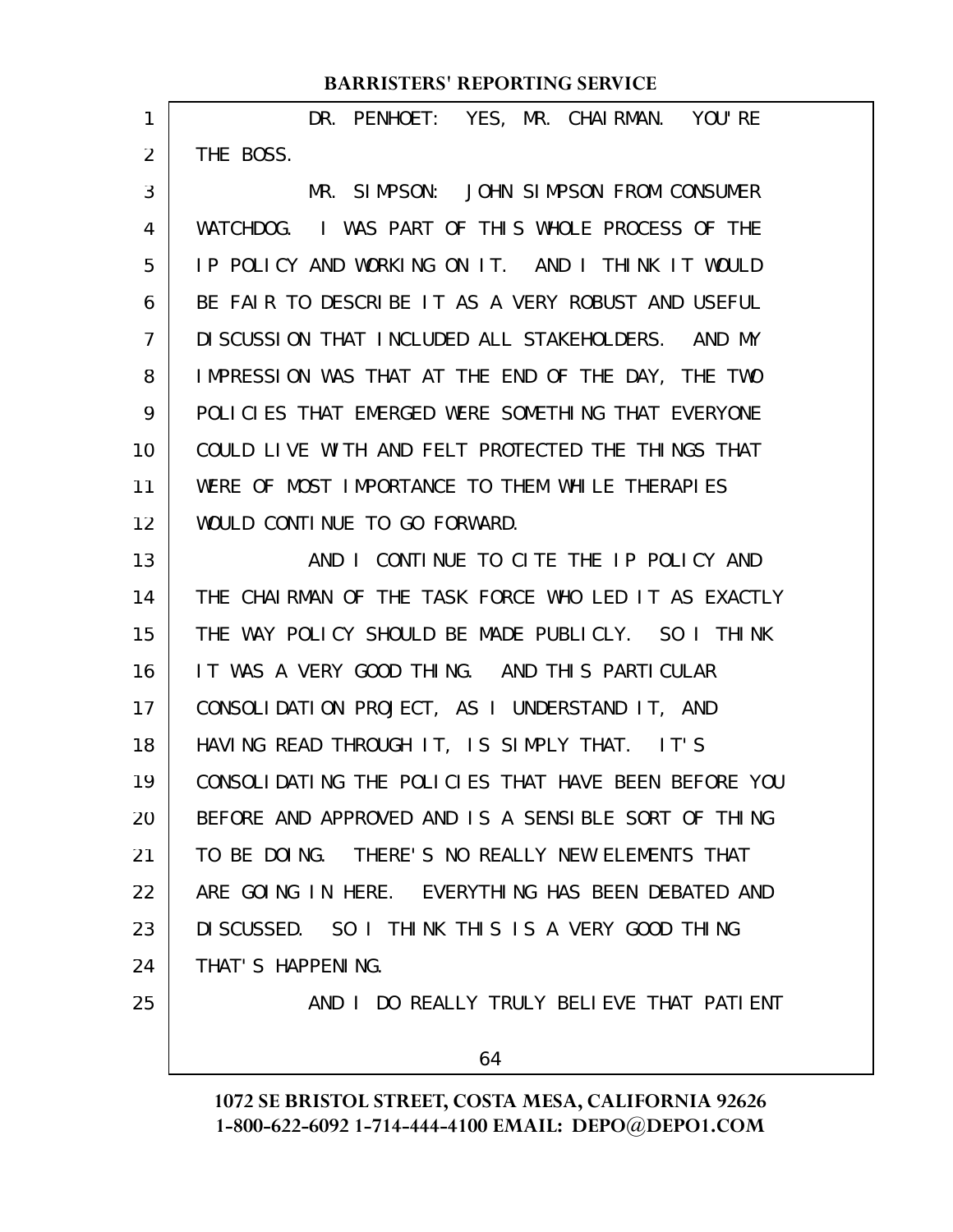| 1              | ADVOCATES LIKE JOAN ARE GOING TO KEEP THINGS MOVING  |
|----------------|------------------------------------------------------|
| 2              | IN THE RIGHT WAY TO MAKE SURE WE'RE GOING FOR CURES, |
| 3              | AND THAT THIS POLICY DOES NOT GET IN THE WAY OF      |
| 4              | THAT, THAT THE COMPANIES RIGHT NOW HAVE SOME VERY    |
| 5              | LEGITIMATE COMPLAINTS ABOUT WHAT THEY PERCEIVE TO BE |
| 6              | AN ACADEMIC BIAS AMONGST THE MEMBERS OF THE BOARD.   |
| $\overline{7}$ | NOW, THERE MAY BE STEPS BEING TAKEN TO DEAL WITH IT, |
| 8              | BUT I BELIEVE THAT'S THE COMPANIES' CONCERN, NOT THE |
| 9              | IP POLICY. THANK YOU.                                |
| 10             | CHAIRMAN KLEIN: I WOULD --                           |
| 11             | DR. PENHOET: THANK YOU FOR YOUR                      |
| 12             | COMPLIMENTS, JOHN.                                   |
| 13             | CHAIRMAN KLEIN: THANK YOU VERY MUCH FOR              |
| 14             | YOUR COMPLIMENTS. AND I'D ALSO SUGGEST THAT IN       |
| 15             | TONIGHT'S SESSION AND THE SESSIONS THAT ARE COMING   |
| 16             | UP ON TRANSLATIONAL, WE HAVE A PIVOTAL CHANGE PERIOD |
| 17             | THAT WE'RE IN. WE EMPHASIZE A GREAT DEAL OF BASIC    |
| 18             | RESEARCH WHERE CLEARLY THE ACADEMIC INSTITUTIONS,    |
| 19             | RESEARCH INSTITUTES, AND THE RESEARCH HOSPITALS      |
| 20             | WOULD NATURALLY BE STRONGER. WE'RE NOW IN A PERIOD   |
| 21             | WHERE YOU'RE GOING TO SEE SUBSTANTIAL PRIVATE SECTOR |
| 22             | INVOLVEMENT BECAUSE THE TRANSLATIONAL SECTOR IS, IN  |
| 23             | FACT, AND THE TOOLS AND TECHNOLOGIES SECTOR IS WHERE |
| 24             | THEY EXCEL.                                          |
| 25             | SO IT WAS A NATURAL FACT THAT IN THE BASIC           |
|                | 65                                                   |
|                |                                                      |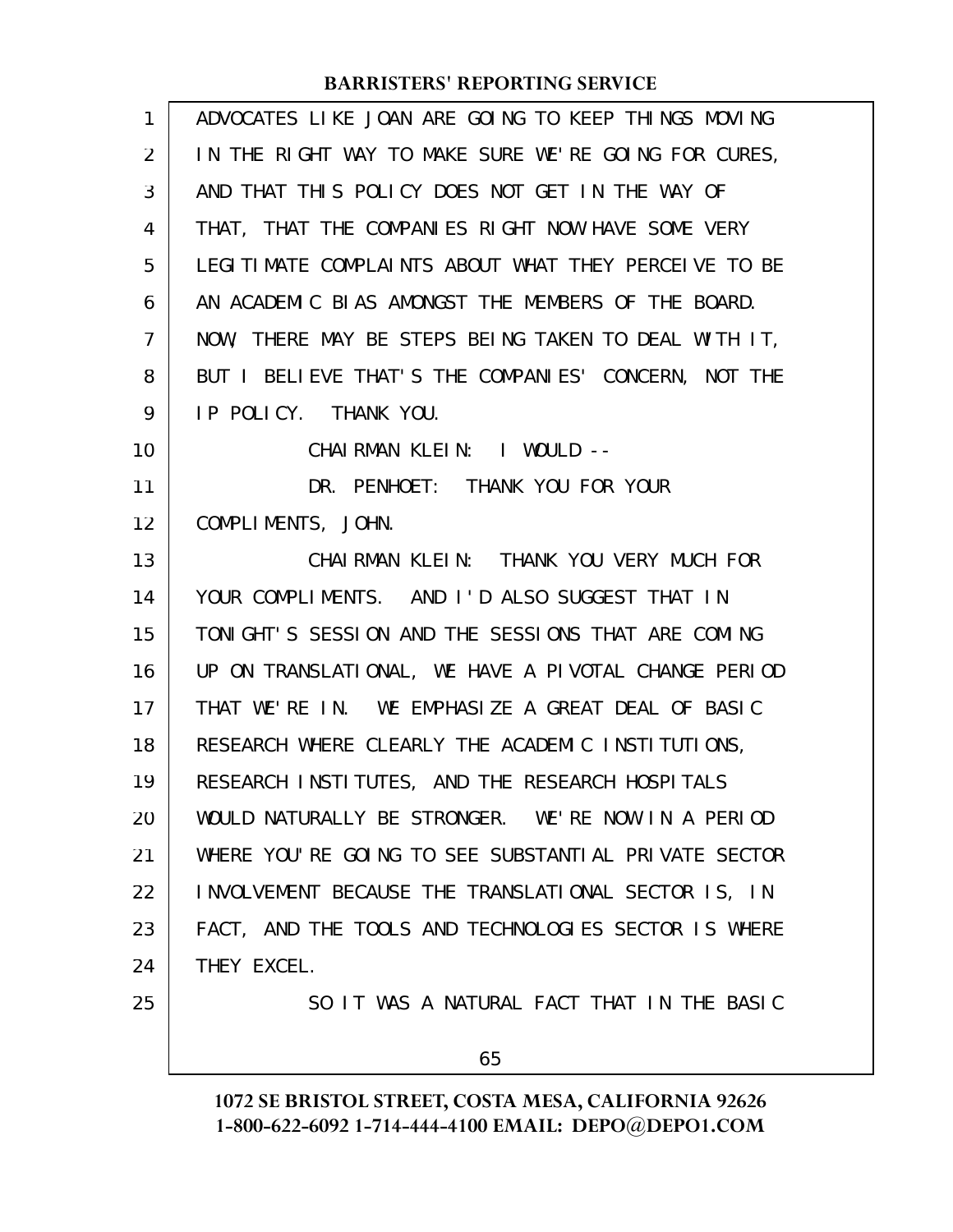| 1  | RESEARCH, YOU WOULD SEE -- YOU WOULD NOT SEE A       |
|----|------------------------------------------------------|
| 2  | SIGNIFICANT PRIVATE SECTOR INVOLVEMENT. IT'S ALSO    |
| 3  | TRUE THAT THE NONPROFIT IP REGS WERE DEVELOPED       |
| 4  | FIRST, FOLLOWED WITH THE FOR-PROFIT IP REGS. AND SO  |
| 5  | THOSE ARE NOW ALL IN PLACE AS WE MOVE INTO THE       |
| 6  | TRANSLATIONAL FIELD WHERE WE CAN EXPECT SUBSTANTIAL  |
| 7  | PRIVATE SECTOR INVOLVEMENT BECAUSE WE ALL RECOGNIZE  |
| 8  | THEY ARE A CRITICAL PART OF THE DELIVERY PATHWAY TO  |
| 9  | THE PATIENT.                                         |
| 10 | I THINK WE SHOULD GIVE DR. PENHOET AND THE           |
| 11 | STAFF WHO WORKED ON THIS A HAND.                     |
| 12 | (APPLAUSE.)                                          |
| 13 | DR. PENHOET: I DON'T KNOW WHETHER IT WILL            |
| 14 | COME UP ELSEWHERE, BUT IN OUR BOOKS TODAY WE HAVE A  |
| 15 | PROPOSAL TO ADD THREE MEMBERS TO OUR GRANTS WORKING  |
| 16 | GROUP. I NOTE THAT TWO OF THE THREE ARE FROM         |
| 17 | INDUSTRY, AND I DO BELIEVE THAT ALAN AND HIS         |
| 18 | COLLEAGUES ARE WORKING HARD TO GET MORE INDUSTRY     |
| 19 | INPUT INTO THE REVIEW PROCESS.                       |
| 20 | MS. SAMUELSON: I JUST WANT TO SAY I                  |
| 21 | APPRECIATE THIS DISCUSSION. AND I THINK IT WILL BE   |
| 22 | AN INTEGRAL PART OF THE DISCUSSION NEXT MONTH AND    |
| 23 | THAT THE DISCUSSION OF THE STRATEGIC PLAN WILL BE AS |
| 24 | WELL. AND I'M SAYING THAT BECAUSE I HAVE TO WALK     |
| 25 | OUT BECAUSE MY PARENTS' HEALTH CALLS ME TO SAN DIEGO |
|    |                                                      |

**1072 SE BRISTOL STREET, COSTA MESA, CALIFORNIA 92626 1-800-622-6092 1-714-444-4100 EMAIL: DEPO@DEPO1.COM**

66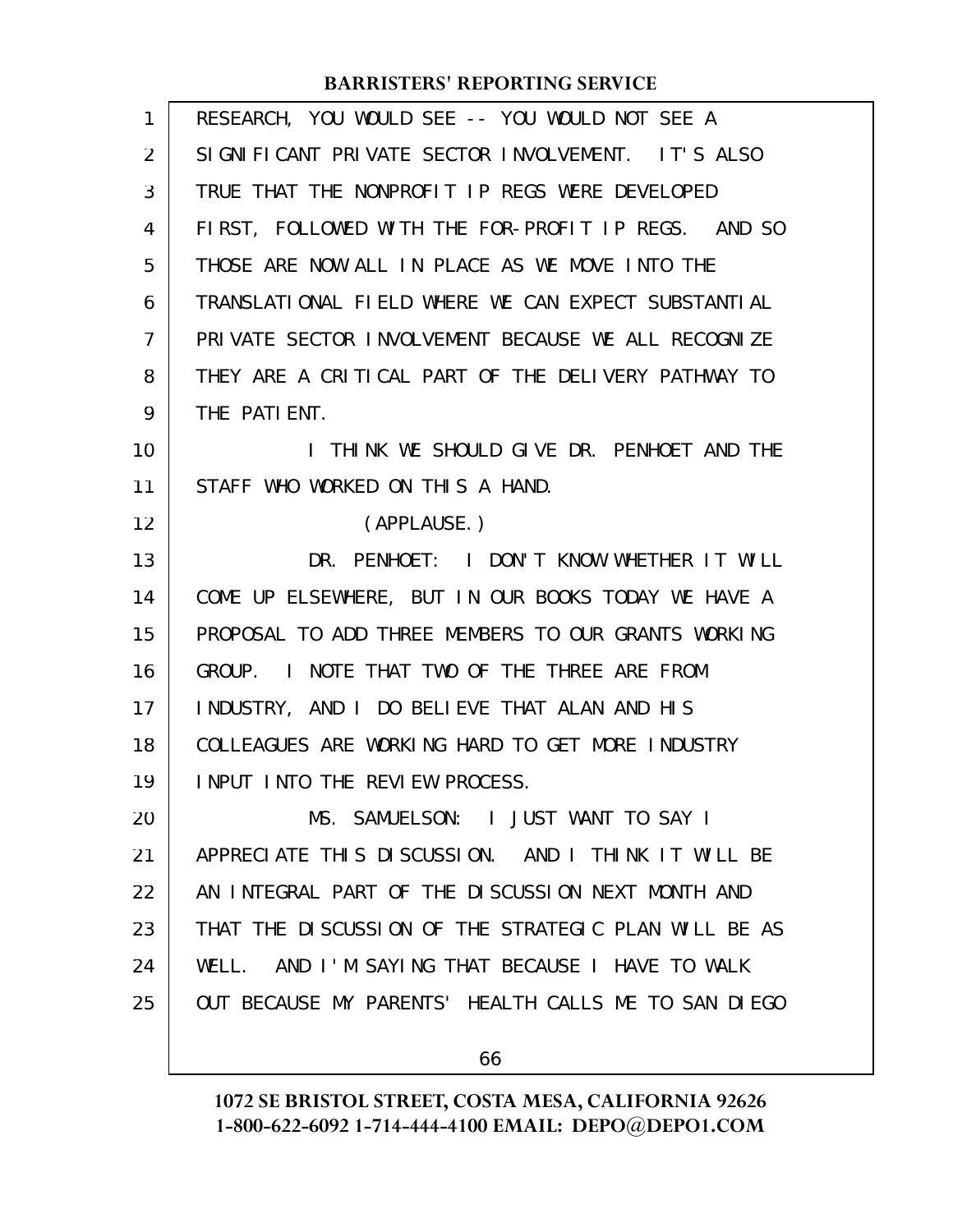| 1              | RIGHT NOW. SO I'M AFRAID I CAN'T JOIN IN THAT        |
|----------------|------------------------------------------------------|
| 2              | DI SCUSSION AS MUCH AS I'D LIKE TO, BUT I'M ASSUMING |
| 3              | IT WILL CONTINUE NEXT MONTH.                         |
| 4              | CHAIRMAN KLEIN: THANK YOU. YOUR                      |
| 5              | COMMITMENT TO THE FIELD IS LEGENDARY, SO WE'RE GOING |
| 6              | TO SAVE THAT SEAT. THANK YOU.                        |
| $\overline{7}$ | ALL RIGHT. SO ARE THERE OTHER PUBLIC                 |
| 8              | COMMENTS? SEEING NO OTHER PUBLIC COMMENTS, I'D LIKE  |
| 9              | TO MOVE TO ITEM 8. AND WITH ITEM 8, WE'RE GOING TO   |
| 10             | HAVE CONSIDERATION OF THE RECOMMENDATIONS FROM THE   |
| 11             | GRANT WORKING GROUP ON TOOLS AND TECHNOLOGY AWARD    |
| 12             | APPLICATIONS. YOU HAVE PUBLIC SUMMARIES OF THESE     |
| 13             | APPLICATIONS.                                        |
| 14             | I'D LIKE TO BEGIN THIS ITEM BY HAVING DR.            |
| 15             | TALIB WALK US THROUGH THE TOOLS AND TECHNOLOGY       |
| 16             | PROGRAM. DR. TALIB.                                  |
| 17             | DR. TALIB: THANK YOU, MR. CHAIRMAN. MR.              |
| 18             | CHAIRMAN, MEMBERS OF THE BOARD, I WOULD LIKE TO      |
| 19             | PRESENT TO YOU FOR YOUR CONSIDERATION                |
| 20             | RECOMMENDATIONS FROM THE GRANTS WORKING GROUP ON THE |
| 21             | TOOLS AND TECHNOLOGY AWARD APPLICATIONS. IT'S        |
| 22             | ACTION ITEM NUMBER -- AGENDA ITEM NO. 8 IN YOUR      |
| 23             | FOLDER.                                              |
| 24             | SO JUST TO REMIND YOU, THE PURPOSE OF THE            |
| 25             | TOOLS AND TECHNOLOGY AWARD IS TO DEVELOP AND         |
|                | 67                                                   |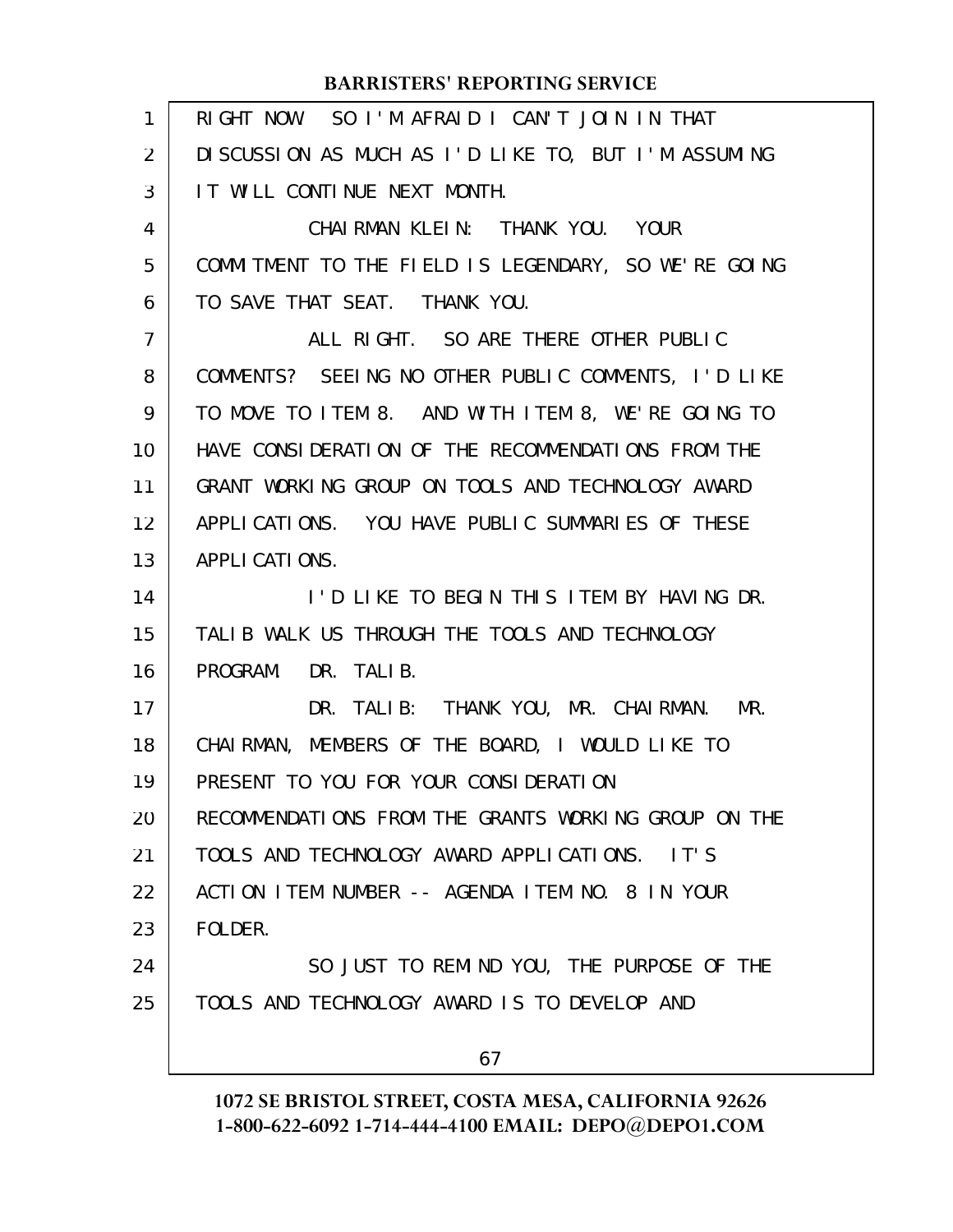| 1               | MAINTAIN EVALUATION OF NOVEL TOOLS AND TECHNOLOGIES |
|-----------------|-----------------------------------------------------|
| 2               | TO OVERCOME THE CURRENT ROADBLOCKS IN BASIC         |
| 3               | TRANSLATION AND CLINICAL STEM CELL RESEARCH.        |
| 4               | SPECIFICALLY THIS AWARD WILL SUPPORT TWO KINDS OF   |
| 5               | TECHNOLOGY DEVELOPMENT. THERE'S A DISCOVERY AND     |
| 6               | EVALUATION OF NOVEL TOOLS AND TECHNOLOGIES AND      |
| $\overline{7}$  | FURTHER OPTIMIZATION, SCALE-UP, AND APPLICATION OF  |
| 8               | TOOLS AND TECHNOLOGY FOR WHICH THE PROOF OF CONCEPT |
| 9               | HAS BEEN ACHIEVED.                                  |
| 10              | TO FURTHER ELABORATE ON THE SCOPE OF THIS           |
| 11              | RFA, FIVE SUBJECT AREAS IN TECHNOLOGY DEVELOPMENT   |
| 12 <sup>2</sup> | WERE IDENTIFIED. THERE'S A NEED TO OVERCOME THE     |

ROADBLOCKS. AND THESE FIVE AREAS OF TECHNOLOGY DEVELOPMENT INCLUDE DISCOVERY OF NOVEL BIOMARKERS; THAT IS, THE DEVELOPMENT OF MONOCLONAL ANTIBODIES FOR ISOLATION AND CHARACTERIZATIONS OF THE STEM CELLS AND THEIR DERIVATIVES; DEVELOPMENT AND UTILIZATION OF EFFICIENT GENE MANIPULATION TECHNIQUES; FOR EXAMPLE, GENE TARGETING BY HOMOLOGOUS RECOMBINATION; DEVELOPMENT OF NEW AND SENSITIVE BIOASSAYS; FOR EXAMPLE, FOR PLURIPOTENCY AND FOR TUMOROGENICITY ASSAYS; DEVELOPMENT OF MATERIALS FOR EFFICIENT STEM CELL DIFFERENTIATION AND MATURATION; FOR EXAMPLE, HEPATOCYTES AND CARDIOMYOCYTES USED FOR DRUG SCREENING; AND FURTHER 11 12 13 14 15 16 17 18 19 20 21 22 23 24 25

68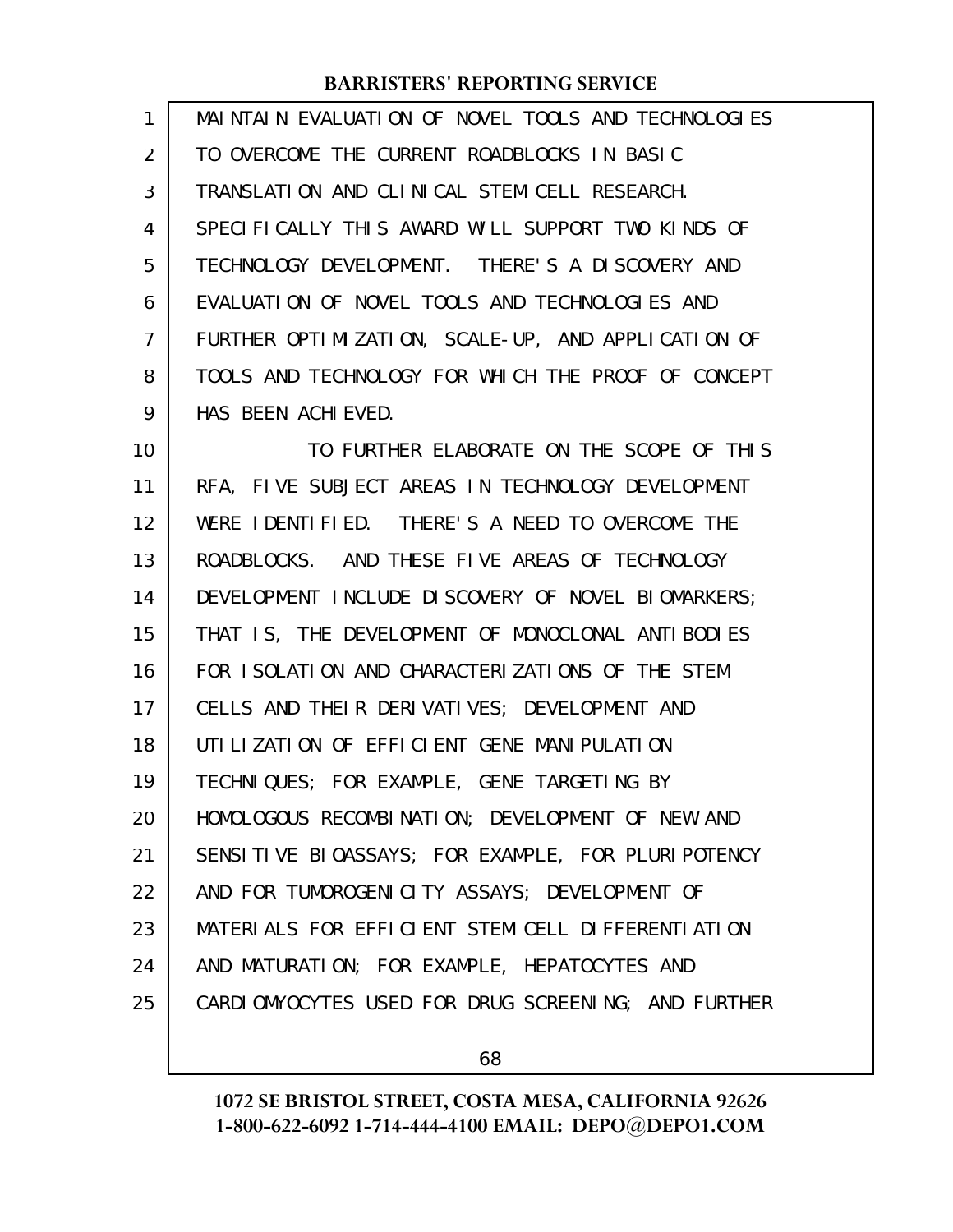#### OPTIMIZATION OF PRIOR PROCESSING AND PRODUCT DEVELOPMENT TECHNOLOGIES. COMMERCIAL SCALE-UP FOR CLINICAL TESTING ARE BEYOND THE SCOPE OF THIS RFA. SO THE PROGRAM FEATURES FOR THESE AWARDS WHICH YOU APPROVED EARLIER THIS YEAR INCLUDES FUNDING UP TO TWO YEARS AND DIRECT PROJECT COST UP TO 300,000 PER YEAR AND FUNDING OF 20 AWARDS WITH A TOTAL BUDGET OF \$20 MILLION. SO IN TERMS OF THE REVIEW CRITERIA WHICH WAS USED, THE REVIEWERS WERE ASKED TO PAY ATTENTION TO THE FACT THAT THE MAIN PURPOSE OF THIS RFA IS TO REMOVE THE ROADBLOCKS SO THAT THE STEM CELL FIELD CAN MOVE CLOSER TO THE CLINIC. UNLIKE PREVIOUS RFA'S IN WHICH INNOVATION WAS A KEY ELEMENT FOR EVALUATION CRITERIA, WE ASKED REVIEWERS TO REMEMBER THAT FOR THIS RFA INNOVATION IS IMPORTANT, BUT PREFERENCE SHOULD BE GIVEN TO THOSE PROPOSALS THAT HAVE HIGHEST LIKELIHOOD OF DELIVERING A TOOL OR A TECHNOLOGY SO THAT THE STEM CELL THERAPY CAN MOVE CLOSER TO THE CLINIC. ACCORDINGLY, WHEN THEY EVALUATE THE DESIGN AND FEASIBILITY OF THE RESEARCH PLAN, THEY SHOULD PAY ATTENTION TO THE MILESTONES. AS USUAL, THE SCIENTIFIC RATIONALE, CAREFULLY DESIGNED **BARRISTERS' REPORTING SERVICE** 1 2 3 4 5 6 7 8 9 10 11 12 13 14 15 16 17 18 19 20 21 22 23 24 25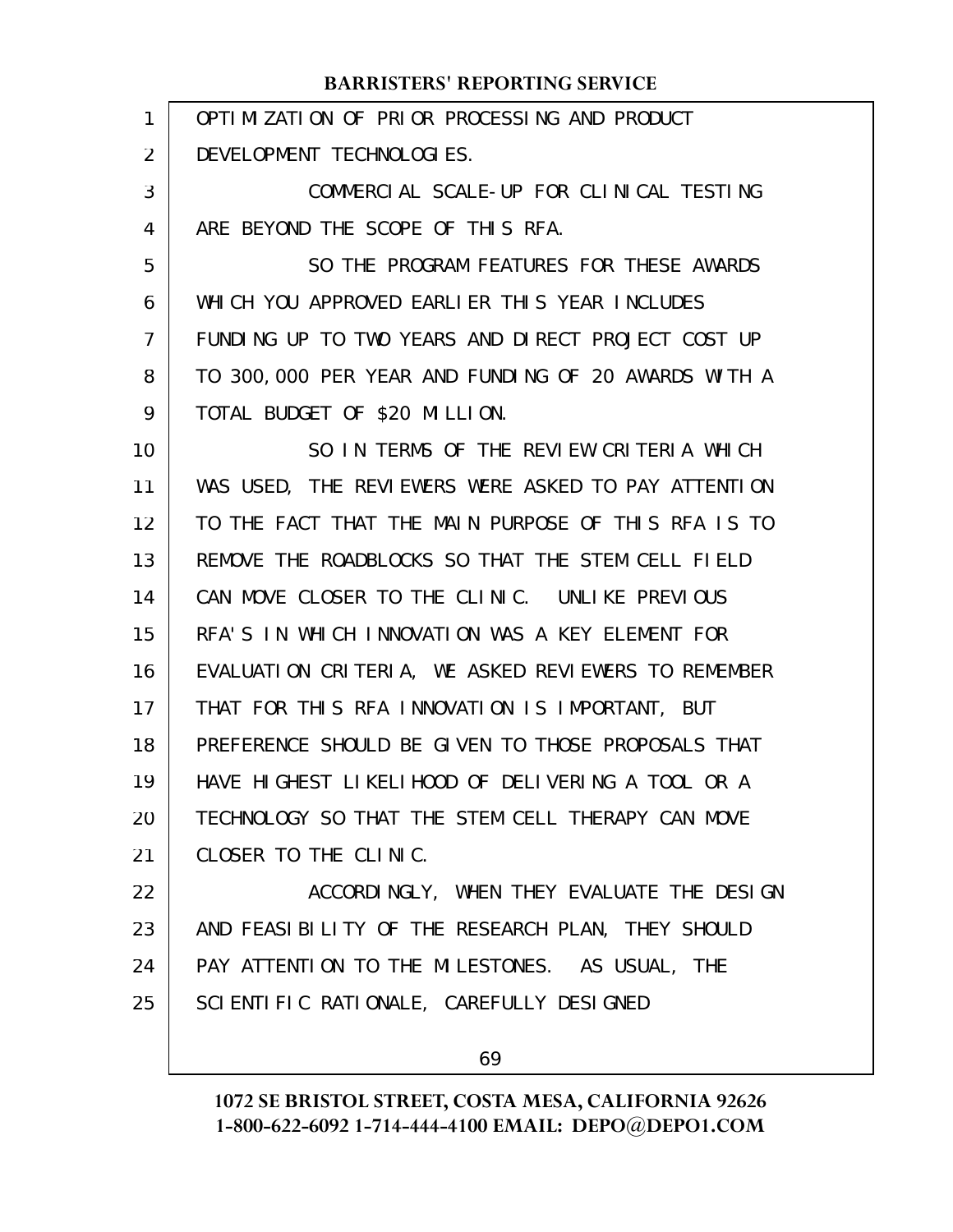| 1              | EXPERIMENTAL PLAN, COMPELLING PRELIMINARY DATA, AND  |
|----------------|------------------------------------------------------|
| 2              | ACHIEVEMENT OF GOALS WITHIN TIMEFRAMES ARE ALL       |
| 3              | IMPORTANT EVALUATION CRITERIA. FOR THIS RFA, IN      |
| 4              | ADDITION, WE ASK APPLICANTS TO PROVIDE A             |
| 5              | QUANTI TATI VE ASSESSMENT OF THE OUTCOME. WE BELIEVE |
| 6              | FOR THIS RFA OUTCOME IS THE KEY.                     |
| $\overline{7}$ | SO THE REVIEWERS WERE ASKED TO EVALUATE IF           |
| 8              | THE PI'S HAVE THE TRAINING AND EXPERIENCE TO CONDUCT |
| 9              | THE PROPOSED WORK. THE REVIEWERS WERE ALSO ASKED TO  |
| 10             | ASSESS WHETHER THE PI IS COMMITTING PERCENT EFFORT   |
| 11             | THAT MAXIMIZE THE LIKELIHOOD OF ACHIEVING THE        |
| 12             | PROJECT GOALS AND MILESTONES.                        |
| 13             | WE RECEIVED APPLICATIONS FROM THE PI, FROM           |
| 14             | THE INDUSTRY, AS WELL AS FROM THE NONPROFIT          |
| 15             | ORGANIZATIONS. SO WE REMINDED THE REVIEWERS THAT     |
| 16             | WHEN THEY REVIEW THE PI, THEY SHOULD REMEMBER THAT   |
| 17             | LACK OF PUBLICATION MAY NOT BE A DISQUALIFICATION    |
| 18             | FOR THE PI WHO IS APPLYING FROM THE INDUSTRY.        |
| 19             | THE NEXT SLIDE SHOWS THAT IN THIS RESPONSE           |
| 20             | TO THE RFA, I SHOULD REMIND, MR. CHAIRMAN, WE        |
| 21             | RECEIVED 118 APPLICATIONS. SINCE OUR GRANT WORKING   |
| 22             | GROUP CAN ONLY REASONABLY HANDLE UP TO 50 OR 60      |
| 23             | APPLICATIONS IN ONE SESSION, WE HAD TO SPLIT THE     |
| 24             | REVIEW SESSION INTO TWO. TWO SEPARATE SESSIONS WERE  |
| 25             | CARRIED OUT. THIS HISTOGRAM SHOWS THE SCORE          |
|                |                                                      |

70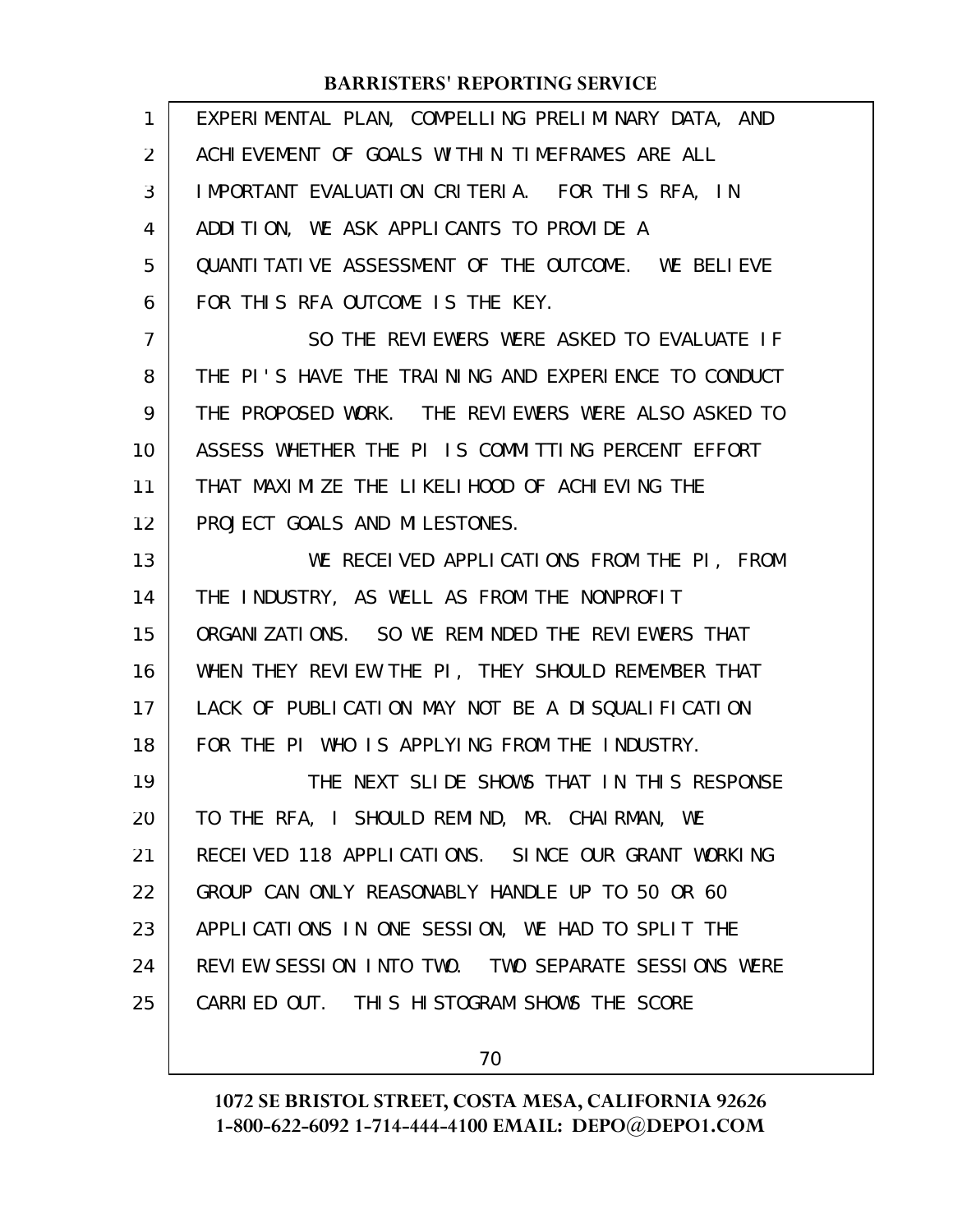DISTRIBUTION IN SESSION ONE.

1

SO THE APPLICATIONS WERE SCORED ON A SCALE OF ONE TO HUNDRED, HUNDRED BEING THE HIGHEST SCORE AND ONE BEING THE LOWEST SCORE. APPLICANTS WITH A SCORE OF MORE THAN 80 WERE PLACED IN TIER 1. THAT'S THE TOP CATEGORY. APPLICANTS WITH A SCORE BETWEEN 70 AND 80 SHOWN HERE WITHIN RED AND GREEN LINE WERE PLACED IN TIER 2, AND THOSE APPLICANTS WHO RECEIVED A SCORE OF LESS THAN 70 WERE PLACED IN TIER 3. THE NEXT SLIDE SHOWS SIMILARLY THE SCORE DISTRIBUTION IN SESSION TWO. AGAIN, HERE THE 2 3 4 5 6 7 8 9 10 11

APPLICANTS WHO RECEIVED A SCORE 80 AND ABOVE WERE PLACED IN TIER 1. THAT IS AFTER THE GREEN LINE. AND THOSE BETWEEN RED AND GREEN LINE, THAT IS TIER 2, THAT'S BETWEEN 69 AND 70 SCORE, AND LESS THAN 70S WERE PLACED IN TIER 3. 12 13 14 15 16

I SHOULD POINT OUT THAT THIS DISTRIBUTION OF APPLICATIONS IN TIER 1, 2, OR 3 SHOWN IN HERE IN THIS HISTOGRAM AND THE PREVIOUS HISTOGRAM IS THE DISTRIBUTION BEFORE THE PROGRAMMATIC REVIEW. AFTER THE PROGRAMMATIC REVIEW, SOME OF THE APPLICATIONS WERE MOVED FROM SESSION 1 TO SESSION 2 OR OTHER TIERS ON THE BASIS OF PROGRAMMATIC NEEDS. AND THE NEXT SLIDE BASICALLY SUMMARIZES 17 18 19 20 21 22 23 24

THE FINAL RECOMMENDATION BY THE GRANT WORKING GROUP. 25

71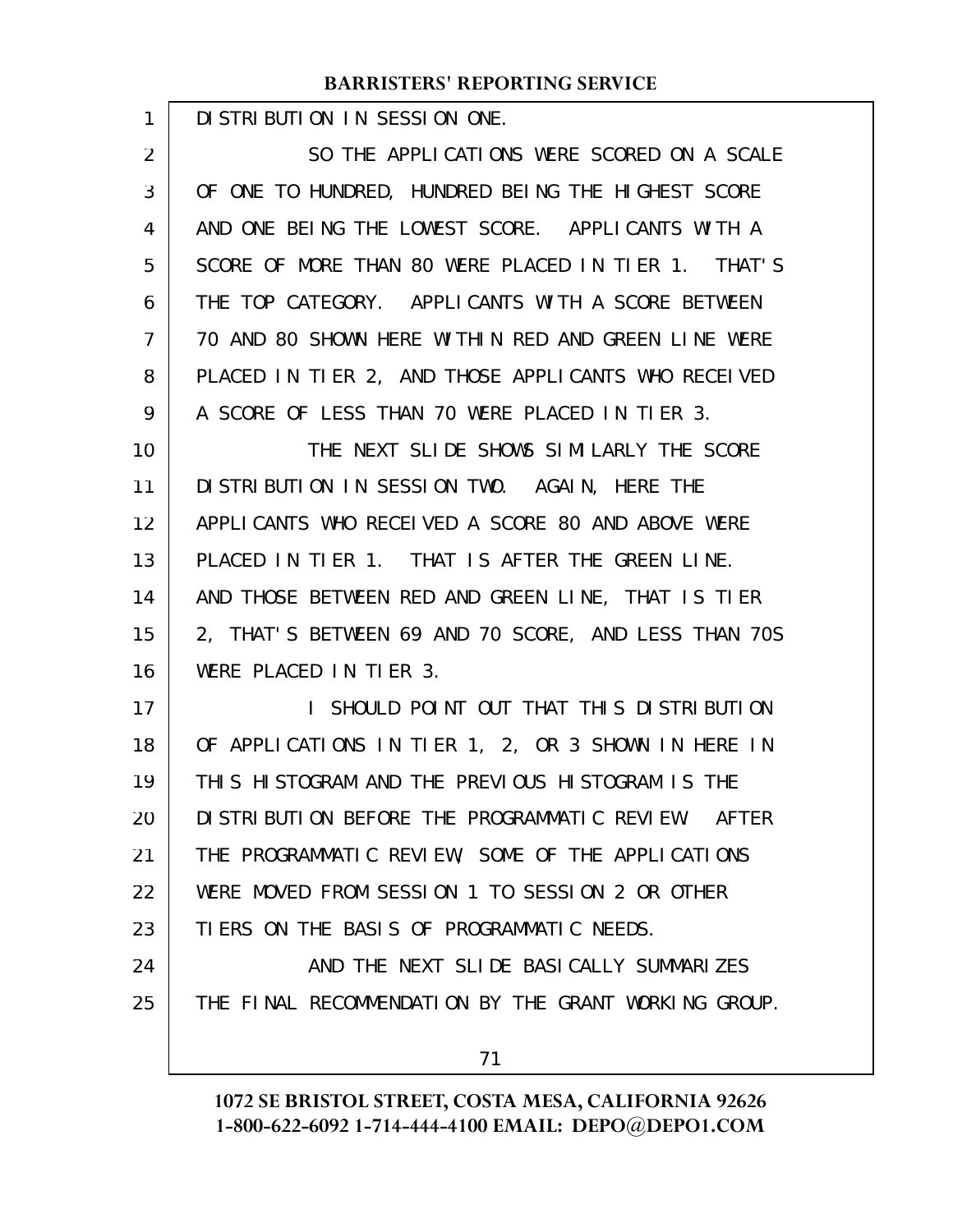| $\mathbf{1}$   | AGAIN, JUST TO REMIND YOU THAT TIER 1 IS             |
|----------------|------------------------------------------------------|
| 2              | APPLICATIONS RECOMMENDED FOR FUNDING, TIER 2 IS      |
| 3              | RECOMMENDED FOR FUNDING IF THE FUNDS ARE AVAILABLE,  |
| 4              | AND TIER 3 IS NOT RECOMMENDED FOR FUNDING AT THIS    |
| 5              | TIME.                                                |
| 6              | SO IF YOU LOOK AT THE TIER 1 IN PREVIOUS             |
| $\overline{7}$ | SESSION 1, 14 APPLICATIONS WERE RECOMMENDED BY THE   |
| 8              | GRANT WORKING GROUP, 11 APPLICATIONS WERE            |
| 9              | RECOMMENDED FOR FUNDING IN SESSION 2. SO THE TOTAL   |
| 10             | OF 25 APPLICATIONS WERE RECOMMENDED BY GRANT WORKING |
| 11             | GROUP FOR FUNDING.                                   |
| 12             | THAT COMES OUT TO A TOTAL BUDGET OF \$21.8           |
| 13             | MILLION. NOW, THE THIRD TARGET BUDGET WHICH YOU      |
| 14             | APPROVED EARLIER THIS YEAR IS \$20 MILLION, AND A    |
| 15             | TOTAL NUMBER OF APPLICATIONS IS 20. SO WE ARE ABOUT  |
| 16             | \$1.8 MILLION ABOVE THE APPROVED BUDGET BY THE ICOC  |
| 17             | EARLIER THIS YEAR.                                   |
| 18             | TIER 2, THAT IS THE CATEGORY RECOMMENDED             |
| 19             | FOR FUNDING IF THE FUNDS ARE AVAILABLE, ADDITIONAL   |
| 20             | 15 APPLICATIONS WERE PROPOSED, AND THAT WILL BE      |
| 21             | ADDITIONAL \$13.7 MILLION.                           |
| 22             | MY FINAL SLIDE SHOWS THE DISTRIBUTION OF             |
| 23             | THE APPLICATIONS WITH RESPECT TO THE FIVE SUBJECT    |
| 24             | AREAS OR TECHNOLOGIES WHICH WERE CONSIDERED          |
| 25             | IMPORTANT. SO ALL THE SUBJECT AREA APPEARS TO BE     |
|                | 72                                                   |
|                |                                                      |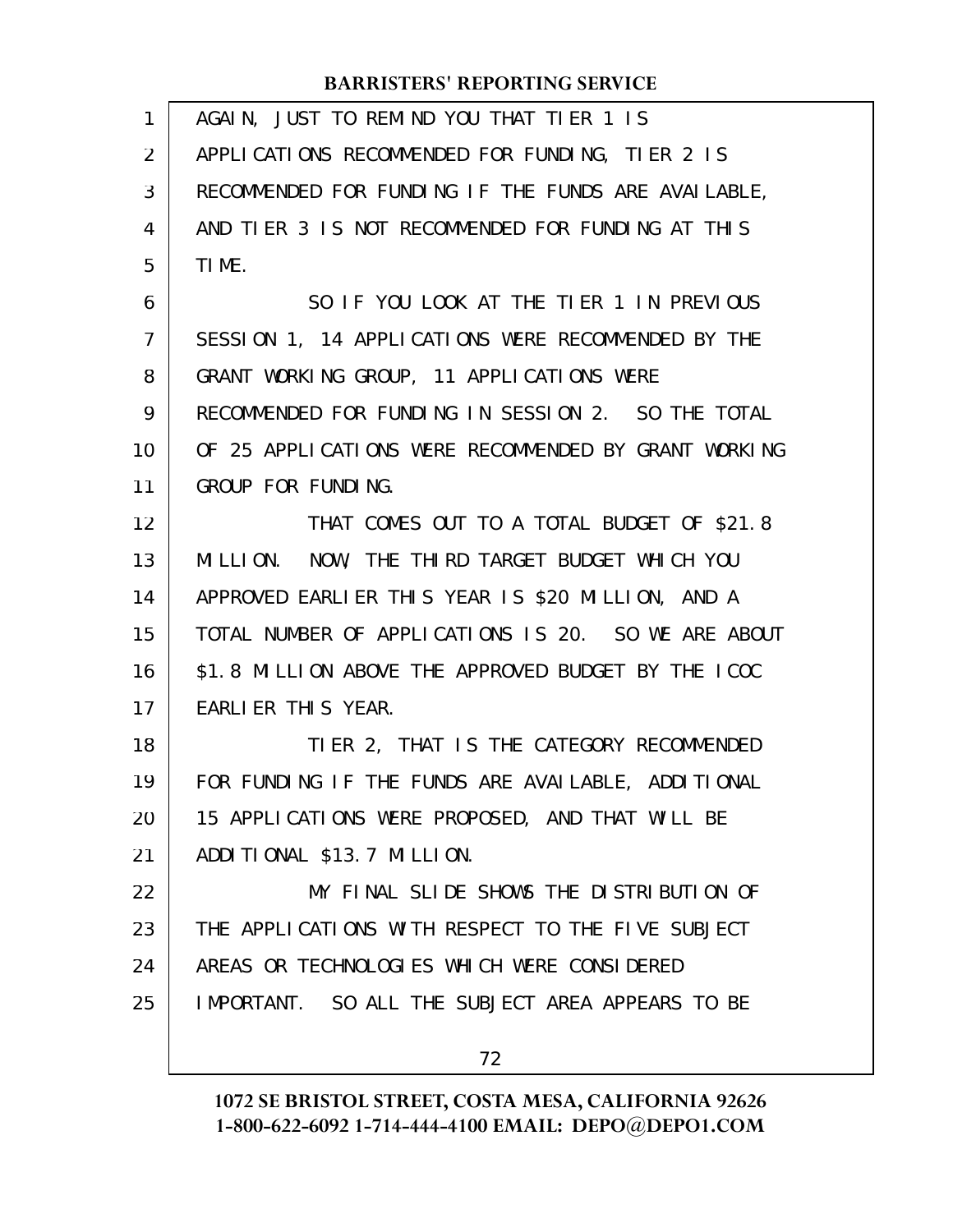| 1              | EQUALLY REPRESENTED IN TIER 1. THAT IS, ALL THESE    |
|----------------|------------------------------------------------------|
| $\overline{2}$ | FIVE BIOMARKERS, GENE MANIPULATION TECHNIQUES AND    |
| 3              | OTHER FIVE CATEGORIES OF SUBJECT AREA, APPEARS TO BE |
| 4              | WELL REPRESENTED OR EQUALLY REPRESENTED IN TIER 1.   |
| 5              | MR. CHAIRMAN, THIS CONCLUDES MY                      |
| 6              | PRESENTATION, AND I'LL BE HAPPY TO ANSWER ANY        |
| 7              | QUESTIONS WHICH YOU HAVE.                            |
| 8              | CHAIRMAN KLEIN: THANK YOU VERY MUCH. I'D             |
| 9              | LIKE TO SEE IF WE CAN HAVE THE VICE CHAIR OF THE     |
| 10             | GRANTS WORKING GROUP PROVIDE SOME COMMENTS BEFORE WE |
| 11             | GO INTO GENERAL DI SCUSSION.                         |
| 12             | MR. SHEEHY: FIRST OF ALL, I WANT TO NOTE             |
| 13             | THE WORK OF STAFF AND DR. TALIB BECAUSE THIS REALLY  |
| 14             | WAS IN MANY WAYS A VERY CHALLENGING GRANT FOR US IN  |
| 15             | THAT IT'S THE FIRST APPLIED RESEARCH WE'VE DONE,     |
| 16             | WHICH IS EXCITING BECAUSE WE'RE ACTUALLY GOING TO BE |
| 17             | MAKING SOMETHING AS OPPOSED TO MAKING DISCOVERIES.   |
| 18             | BUT ALSO, WE HAD TO LOOK AT THIS THROUGH A DIFFERENT |
| 19             | LENS. AND HE PROVIDED A VALUABLE SERVICE ESPECIALLY  |
| 20             | IN TERMS OF BREAKING THIS DOWN INTO THESE FIVE AREAS |
| 21             | OF FOCUS.                                            |
| 22             | DR. TALIB DID A GREAT JOB HELPING PEOPLE             |
| 23             | LIKE ME TO REALLY UNDERSTAND THIS AND BE ABLE TO     |
| 24             | MEANINGFULLY PARTICIPATE BOTH WITHIN THE WORKING     |
| 25             | GROUP AND NOW WITH THE DISCUSSIONS OF THE BOARD, AND |
|                |                                                      |

73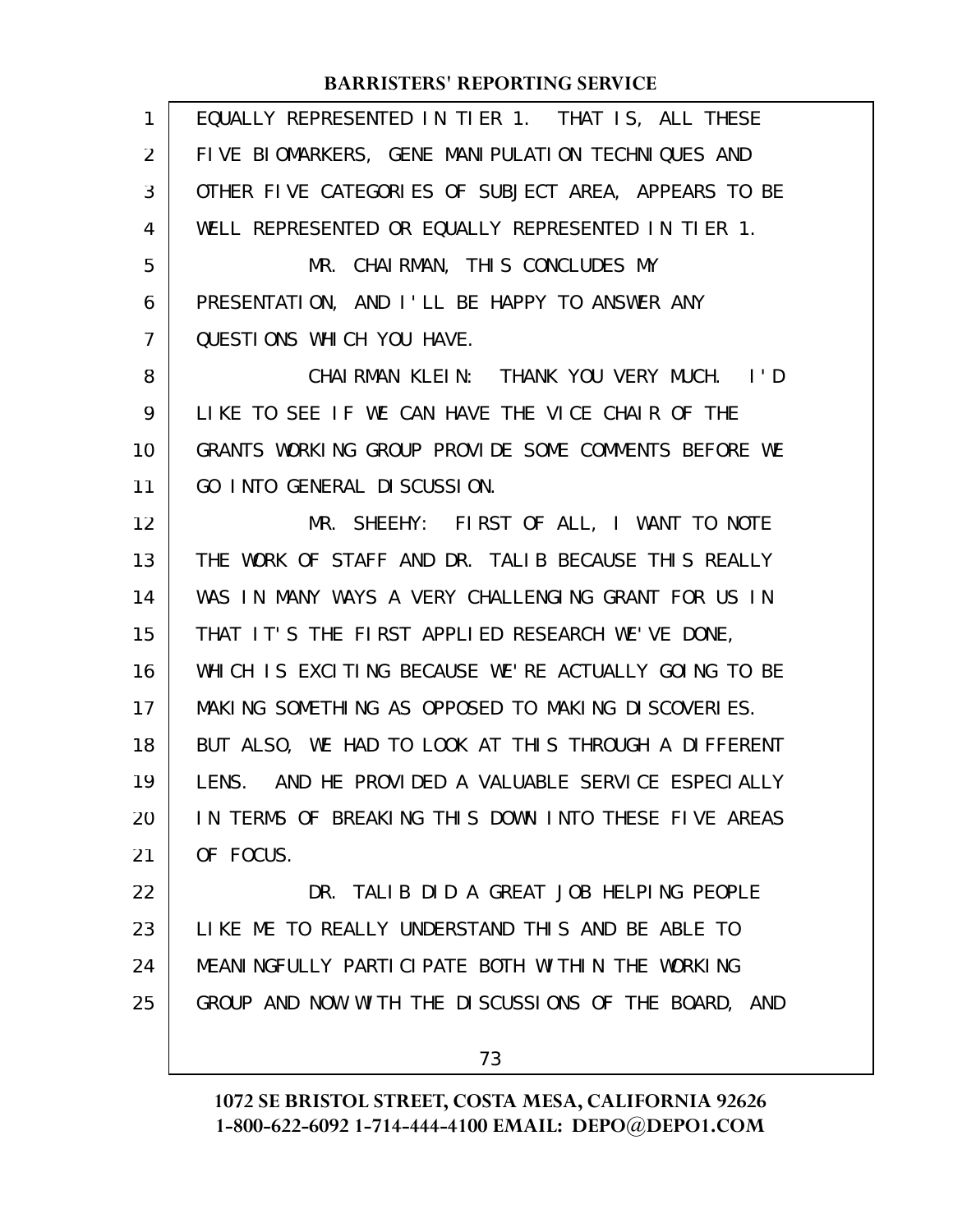| 1              | THAT ALSO GAVE US A PROGRAMMATIC OVERLAY IN THAT, AS |
|----------------|------------------------------------------------------|
| $\overline{2}$ | YOU SAW FROM HIS PIE CHART, WE WERE FAIRLY WELL      |
| 3              | DI SBURSED ACROSS THOSE FIVE AREAS, MEANING THAT WE  |
| 4              | WERE ATTEMPTING TO OVERCOME ROADBLOCKS IN ALL FIVE   |
| 5              | OF THOSE AREAS WHICH WOULD IMPACT OUR ABILITY TO     |
| 6              | MOVE INTO THERAPIES USING THESE TOOLS.               |
| 7              | SO I THINK STAFF DESERVES REAL KUDOS FOR             |
| 8              | THIS. ANY TIME WE HAVE A THREE-DAY SESSION, STAFF    |
| 9              | IS REALLY WORKING OVERTIME BECAUSE A LOT OF          |
| 10             | REVIEWERS COME, LOT OF REVIEWERS LEAVE, BUT THE      |
| 11             | STAFF IS THERE BEGINNING EARLY IN THE MORNING AND ON |
| 12             | THROUGH THE NIGHT. AND THIS WILL PROBABLY BE THE     |
| 13             | LAST TIME WE SEE THEM FOR THIS YEAR, BUT HOW MANY    |
| 14             | GRANT CYCLES WE HAVE BEEN THROUGH? SIX. I WAS JUST   |
| 15             | FINISHING THE LAST GRANTS WORKING GROUP MEETING.     |
| 16             | AND THIS STAFF'S PRODUCTIVITY -- I KNOW ALAN IS      |
| 17             | TRYING TO MEASURE THAT, BUT I'M IMPRESSED. IT'S      |
| 18             | JUST BEEN STUNNING. YOU JUST HAVE TO SIT IN THOSE    |
| 19             | MEETINGS, SEE THE AMOUNT OF INFORMATION THAT'S       |
| 20             | ASSEMBLED, DIGESTED, REVIEWED, BROUGHT TO US, AND    |
| 21             | THEN ALLOWING US TO GET THESE GRANTS OUT TO REALLY   |
| 22             | MOVE THE SCIENCE FORWARD. IT'S REALLY NOTHING SHORT  |
| 23             | OF EXTRAORDINARY. SO WE'VE GOT GREAT LEADERSHIP AND  |
| 24             | A GREAT TEAM.                                        |
| 25             | (APPLAUSE.)                                          |
|                |                                                      |

74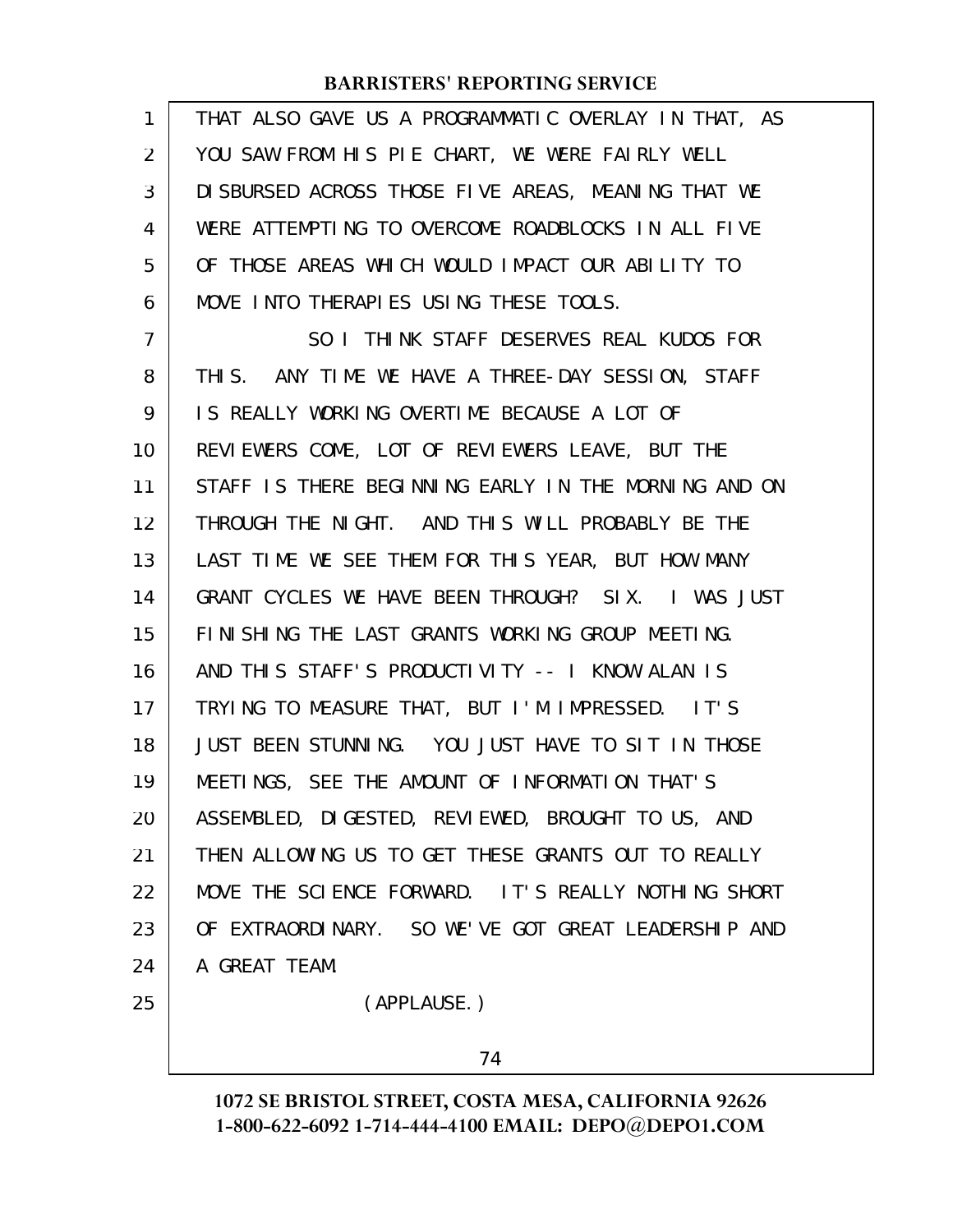| 1              | MR. SHEEHY: SO I DON'T KNOW AT WHAT POINT           |
|----------------|-----------------------------------------------------|
| 2              | WE WANT TO PULL UP THE HISTOGRAM. I WOULD LIKE TO   |
| 3              | MAKE SOME GENERAL POINTS. THIS WAS A VERY GOOD      |
| 4              | ROUND. INDUSTRY WAS VERY WELL REPRESENTED, WHICH I  |
| 5              | THINK IS IMPORTANT. OUR FUNDING LINE IS ACTUALLY A  |
| 6              | LITTLE BIT LOWER THAN IT'S BEEN IN OTHER GRANT      |
| $\overline{7}$ | I DON'T KNOW IF WE'VE ALLOCATED ENOUGH<br>ROUNDS.   |
| 8              | MONEY OR NOT. WE'RE GOING TO HAVE TO DECIDE THAT AS |
| 9              | A BOARD, DECIDE WHETHER OR NOT WE WANT TO LOOK INTO |
| 10             | SOME OF THE OTHER CATEGORIES AND MAYBE MOVE SOME    |
| 11             | STUFF UP.                                           |
| 12             | AS YOU SEE, WE KIND OF WENT A LITTLE BIT            |
| 13             | OVER BOTH IN TERMS OF NUMBER OF GRANTS AND THE      |
| 14             | NUMBER OF -- AND THE AMOUNT OF MONEY THAT WE SPENT, |
| 15             | BUT I DO THINK THIS WAS AN IMPRESSIVE SESSION.      |
| 16             | SO I THINK IF WE ARE READY TO GO INTO IT.           |
| 17             | DO WE HAVE A HISTOGRAM? DO WE WANT TO START WITH    |
| 18             | THE HISTOGRAM?                                      |
| 19             | MS. KING: WE NEED ABOUT THREE MINUTES.              |
| 20             | FILL WITH SOMETHING INTERESTING.                    |
| 21             | MR. SHEEHY: ACTUALLY I'M GOING TO GIVE              |
| 22             | MORE KUDOS TO STAFF. I WANT TO ALSO NOTE THAT WE    |
| 23             | DID HAVE SOME REVIEWERS WITH SPECIFIC KNOWLEDGE OF  |
| 24             | BOTH INDUSTRY AND OF CLINICAL PRACTICE. AND IT WAS  |
| 25             | VERY INTRIGUING TO ME TO SEE THE CLINICIANS VERSUS  |
|                | 75                                                  |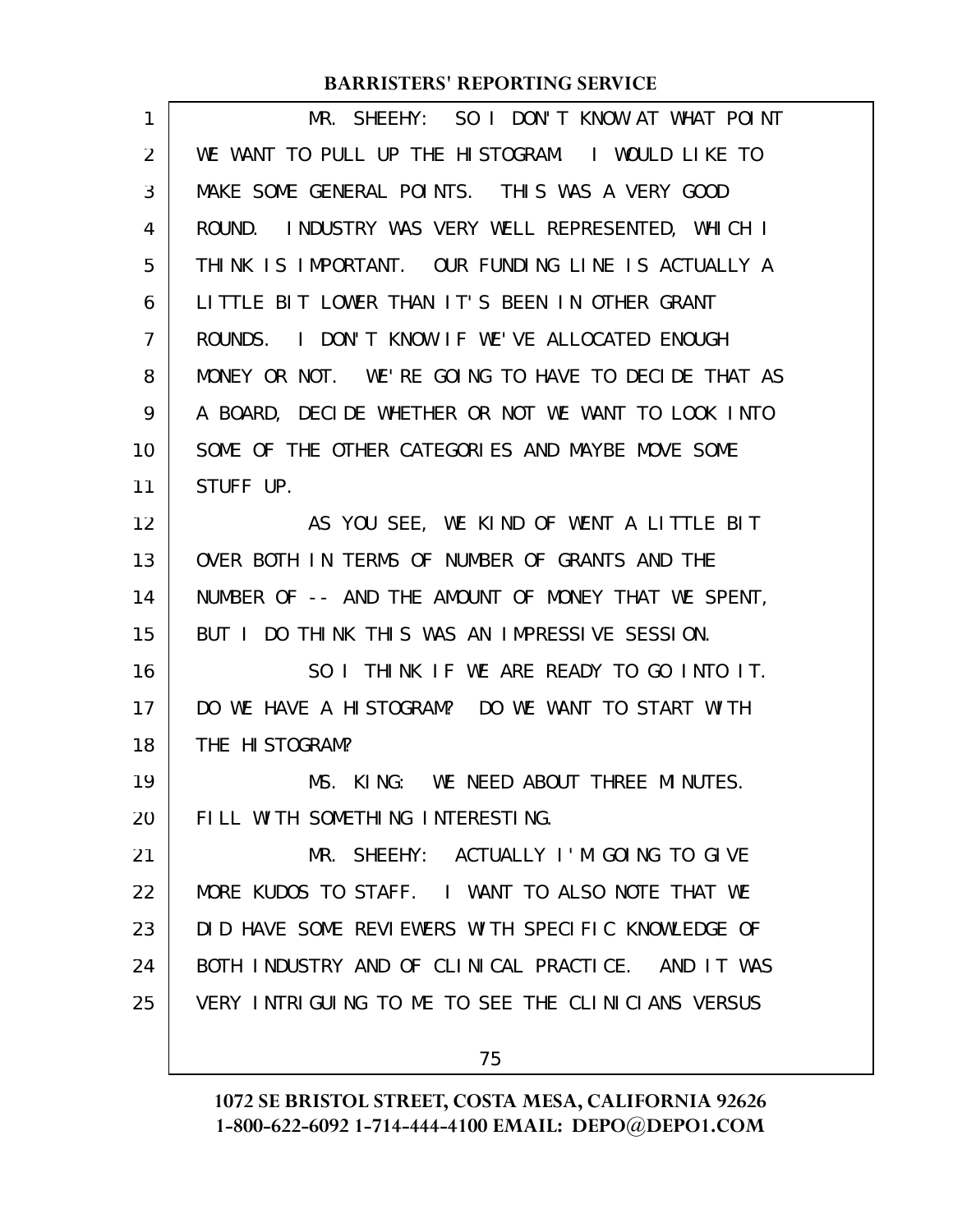| 1              | THE BASIC SCIENTISTS ON SOME OF THESE GRANTS AND     |
|----------------|------------------------------------------------------|
| $\overline{2}$ | REALLY SEE THEM MIX IT UP. SO I THINK -- AND MANY    |
| 3              | OF YOU ARE VERY KNOWLEDGEABLE IN SCIENCE AND         |
| 4              | EVERYTHING.                                          |
| 5              | AS YOU LOOK AT THESE GRANTS, THINK ABOUT             |
| 6              | HOW SOME OF THESE CAN MAKE A DIFFERENCE IN HELPING   |
| $\mathcal{I}$  | PEOPLE WHO ARE DOING CLINICAL RESEARCH AS OPPOSED TO |
| 8              | BASIC RESEARCH BECAUSE THAT WAS A POINT OF           |
| 9              | DI SCUSSION BETWEEN THESE REVIEWERS. AND THOSE WHO   |
| 10             | WERE CLINICALLY FOCUSED DEFINITELY HAD STRONGER      |
| 11             | OPINIONS ABOUT SOME GRANTS THAN SOME OF THE BASIC    |
| 12             | PEOPLE DID. SO THAT'S A NICE FEATURE.                |
| 13             | WE HAVEN'T REALLY HAD THEM MIXED IN QUITE            |
| 14             | AS DRAMATICALLY AS IN THIS PARTICULAR ROUND. ARE MY  |
| 15             | THREE MINUTES UP? THIRTY MORE SECONDS.               |
| 16             | CHAIRMAN KLEIN: JEFF, AFTER THE                      |
| 17             | HISTOGRAM, YOU MIGHT WANT TO JUST HAVE THE PUBLIC    |
| 18             | AND THE MEMBERS JUST LOOK AT THE SCORE DISTRIBUTION  |
| 19             | BETWEEN THE FOR RECOMMENDED AND IF AVAILABLE         |
| 20             | CATEGORY BETWEEN THE TWO ROUNDS BECAUSE THERE'S SOME |
| 21             | VERY HIGH SCORES EVEN BELOW THE RECOMMENDED FUNDING  |
| 22             | LINE.                                                |
| 23             | MR. SHEEHY: YOU'RE REMINDING ME OF A                 |
| 24             | POINT I WAS GOING TO MAKE. GENERALLY A NUMBER        |
| 25             | THAT'S BEEN CONSIDERED APPROXIMATELY FUNDABLE HAS    |
|                | 76                                                   |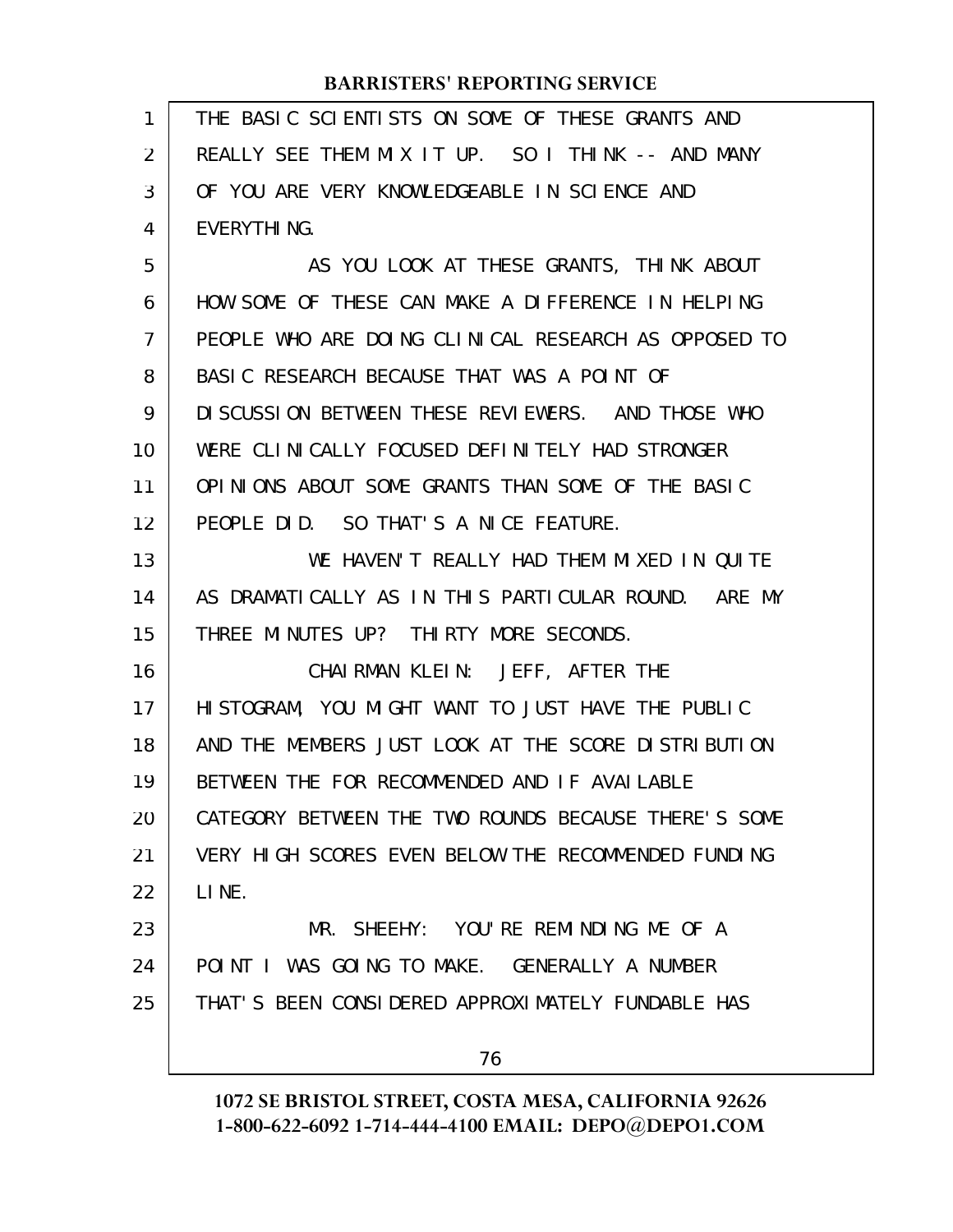| $\mathbf{1}$   | BEEN ROUGHLY, ALAN AND MARIE, ROUGHLY AROUND 75. IF  |
|----------------|------------------------------------------------------|
| 2              | YOU'RE IN THE TOP QUARTILE, YOU'RE MORE LIKELY TO    |
| 3              | GET FUNDED THAN NOT TO BE IN THE FUNDABLE CATEGORY.  |
| 4              | AND WE ACTUALLY HAVE, AS YOU CAN SEE, SOME THAT ARE  |
| 5              | ABOVE THAT LEVEL THAT HAVE FALLEN INTO FUND IF FUNDS |
| 6              | ARE AVAI LABLE.                                      |
| $\overline{7}$ | SO I DO THINK AS A BOARD WE NEED TO THINK            |
| 8              | ABOUT WHAT WE'RE TRYING TO ACCOMPLISH AND            |
| 9              | CONSIDER -- AND DEFINITELY PUT SOME CONSIDERATION    |
| 10             | INTO WHETHER OR NOT WE WANT TO GO BEYOND OR NOT WHAT |
| 11             | THE WORKING GROUP HAS SUGGESTED FOR US.              |
| 12             | CHAIRMAN KLEIN: JEFF, I THINK DR.                    |
| 13             | SAMBRANO HAS A POINT.                                |
| 14             | DR. SAMBRANO: I JUST WANT TO POINT OUT               |
| 15             | WHAT WE'RE SHOWING HERE. SO WE ACTUALLY HAD --       |
| 16             | BECAUSE WE HAD TWO SESSIONS, WE'RE GOING TO SHOW TWO |
| 17             | LISTS. SO WHAT YOU'RE SEEING HERE IS THE LIST IN     |
| 18             | RANK ORDER FOR SESSION 1, AND THEN I CAN TOGGLE      |
| 19             | BETWEEN SESSION 1 AND SESSION 2, SHOWING THE SAME    |
| 20             | INFORMATION. AND SO FOR EACH LIST YOU CAN SEE THOSE  |
| 21             | APPLICATIONS IN TIERS 1, 2, AND 3.                   |
| 22             | AND SO WHAT IS VISIBLE RIGHT NOW IS IN               |
| 23             | GREEN ALL OF TIER 1 AND PART OF TIER 2. AND SO WE    |
| 24             | CAN MOVE ON AS YOU'D LIKE.                           |
| 25             | MR. SHEEHY: AND YOU WANT TO LOOK IN YOUR             |
|                | 77                                                   |
|                |                                                      |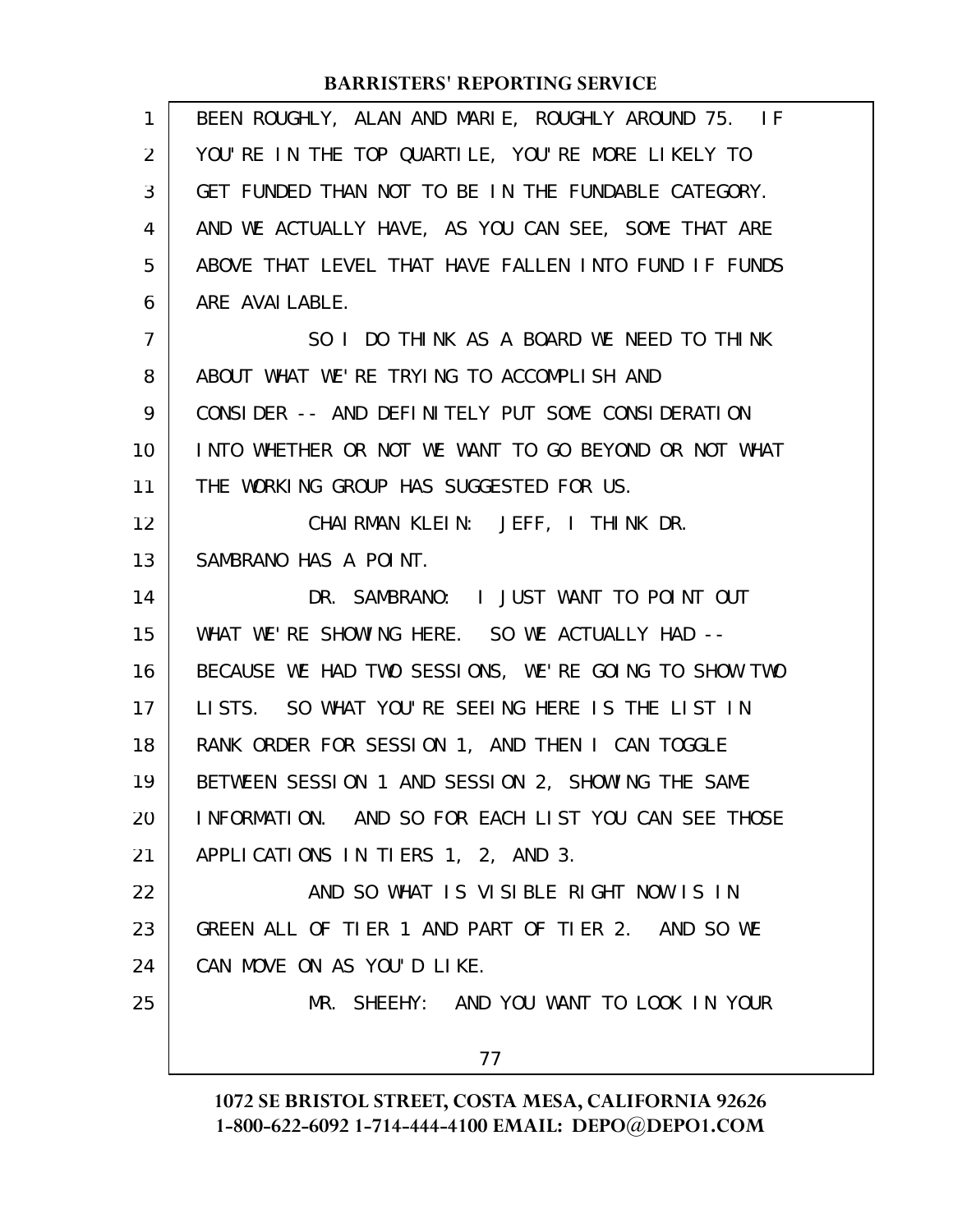| 1  | BOOKS WHERE YOU HAVE ROUGHLY THE TYPE OF            |
|----|-----------------------------------------------------|
| 2  | INFORMATION. YOU WILL NOTICE THAT -- YOU CAN SEE    |
| 3  | HOW THE WORKING GROUP KIND OF BROKE OUT. WE HAVE A  |
| 4  | LOT OF BIOASSAYS, BIOMARKERS IN THIS FIRST GROUP.   |
| 5  | THE SECOND GROUP YOU'LL SEE A LOT OF GENE           |
| 6  | MANI PULATION IN THAT GROUP. SO JUST NOTING THAT    |
| 7  | ACTUALLY THERE WAS SOME SIGNIFICANT DIFFERENCE IN   |
| 8  | THE COMPOSITION OF THE WORKING GROUP BETWEEN THOSE  |
| 9  | TWO SESSIONS, DIFFERENT AREAS OF FOCUS.             |
| 10 | KUDOS FOR STAFF FOR GETTING ALL THESE               |
| 11 | PEOPLE IN THE ROOM OVER THOSE THREE DAYS.           |
| 12 | MR. ROTH: A QUESTION ON THE CHART THAT'S            |
| 13 | UP THERE. IT'S BIT DIFFERENT THAN THE ONE THAT'S IN |
| 14 | THE BOOK. GRANT 108 SHOWS ON HERE AS NOT            |
| 15 | RECOMMENDED, AND IT SHOWS AS RECOMMENDED ON OUR     |
| 16 | CHART.                                              |
| 17 | DR. SAMBRANO: YOU'RE CORRECT. THAT ONE              |
| 18 | ACTUALLY IS IN TIER 1. THE SYSTEM DIDN'T RECORD     |
| 19 | THAT ORIGINALLY. SO THAT WAS ONE APPLICATION THAT   |
| 20 | WE HAD TO NOTE THAT FOR. THANKS FOR POINTING THAT   |
| 21 | OUT.                                                |
| 22 | MR. SHEEHY: 1108 AND 1050, RIGHT, THOSE             |
| 23 | WERE MOVED UP IN PROGRAMMATIC; AM I CORRECT?        |
| 24 | MR. ROTH: 1050 MADE IT UP.                          |
| 25 | MR. SHEEHY: I REMEMBERED THAT ONE. I WAS            |
|    | 78                                                  |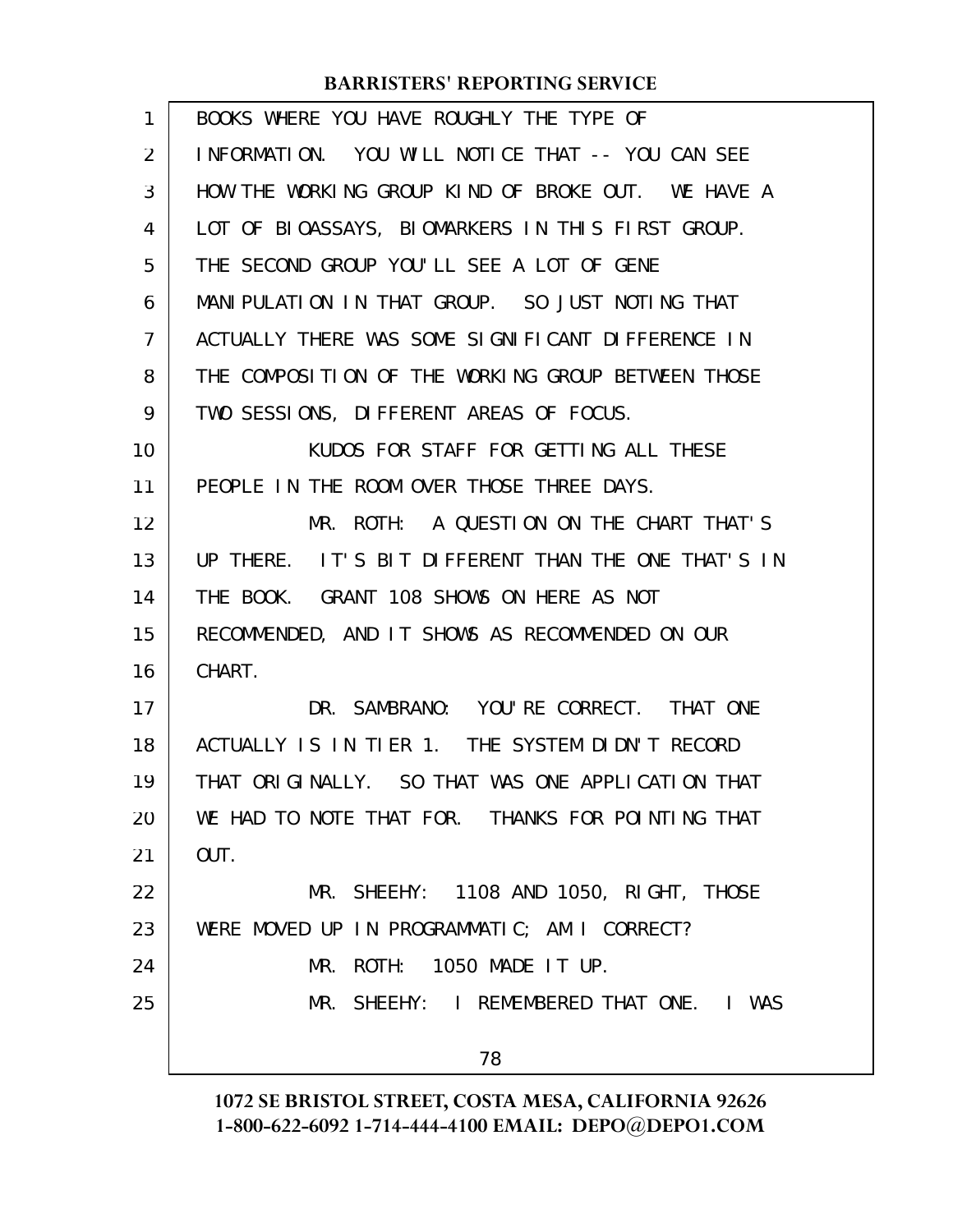| 1  | SURPRISED. I'M GLAD YOU CAUGHT THAT.                |
|----|-----------------------------------------------------|
| 2  | MR. ROTH: BUT IT IS RECOMMENDED.                    |
| 3  | MR. SHEEHY: IT SHOULD BE RECOMMENDED FOR            |
| 4  | FUNDING. GREAT.                                     |
| 5  | MR. ROTH: IS IT APPROPRIATE FOR QUESTIONS           |
| 6  | ON THESE?                                           |
| 7  | CHAIRMAN KLEIN: IT IS APPROPRIATE FOR               |
| 8  | QUESTIONS AT THIS TIME. I'D LIKE TO ASK DR.         |
| 9  | SAMBRANO. DO YOU HAVE ANY POINTS YOU'D LIKE TO      |
| 10 | MAKE?                                               |
| 11 | DR. SAMBRANO: DO YOU WANT TO SEE SESSION            |
| 12 | 2? I CAN SHOW THAT AS WELL.                         |
| 13 | CHAIRMAN KLEIN: SESSION 2, LOOK AT BOTH             |
| 14 | OF THOSE FOR THE PUBLIC. THE PUBLIC HAS COPIES.     |
| 15 | THEY PUT UP SESSION 2 FOR A SECOND AND THEN THEY GO |
| 16 | BACK TO SESSION 1.                                  |
| 17 | DR. SAMBRANO: SO THIS IS SESSION 2.                 |
| 18 | CHAIRMAN KLEIN: ALL RIGHT. UNLESS                   |
| 19 | THERE'S QUESTIONS ON THIS, LET'S RETURN TO SESSION  |
| 20 | 1. AND, DUANE, YOU HAVE THE FLOOR.                  |
| 21 | MR. ROTH: SO, AGAIN, THE OBVIOUS ONE IS             |
| 22 | GRANT 050 AND WHY IT WAS MOVED UP AND SOME          |
| 23 | EXPLANATION PERHAPS ON WHY THAT WAS FELT GIVEN ITS  |
| 24 | LOWER SCORE.                                        |
| 25 | CHAIRMAN KLEIN: SO I THINK DR. CSETE HAS            |
|    | 79                                                  |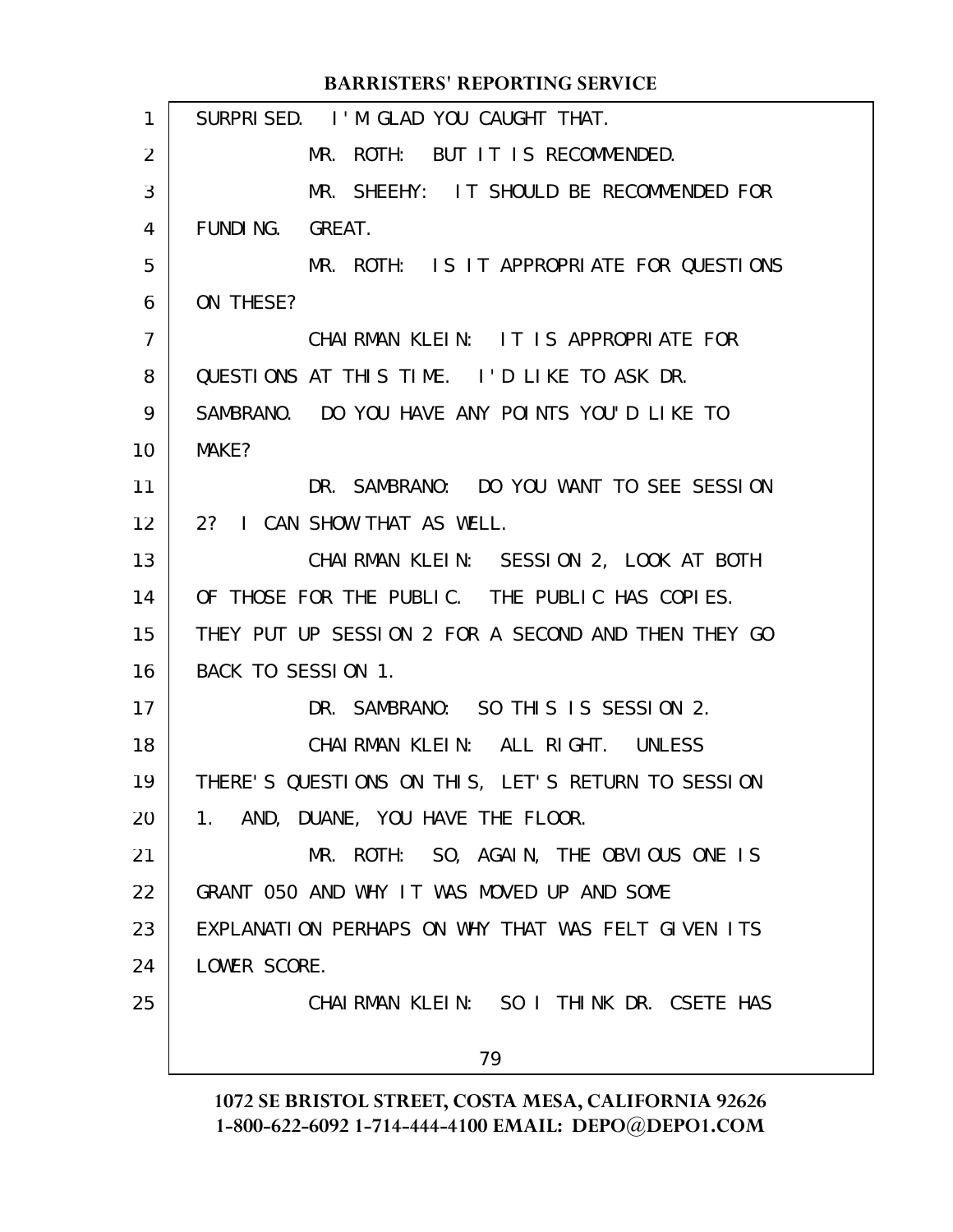COMMENTS ON PROGRAMMATIC CONSIDERATIONS FOR IT TO BE MOVED UP. 1 2

DR. CSETE: SO ONE OF THE THINGS THAT JEFF DIDN'T MENTION IN HIS CONGRATULATIONS FOR THE KINDS OF PEOPLE WE HAD IN THE ROOM IS THAT WE HAD A NUMBER OF THE MOST OUTSTANDING ENGINEERS IN THE COUNTRY IN THE ROOM. AND THE PROGRAMMATIC DISCUSSION REALLY FOCUSED ON THE UNIQUENESS OF THIS GRANT IN BRINGING A MATHEMATICAL SYSTEMS BIOLOGY APPROACH. IT'S THE FIRST TIME THAT WE'VE REALLY SEEN A SYSTEMS BIOLOGY APPROACH TO CATEGORIZING STEM CELLS IN AN OPEN WEB PLATFORM. AND IT WAS THE UNIQUENESS OF THIS GRANT IN RETROSPECT. THE ENGINEERS BROUGHT IT UP FOR PROGRAMMATIC CONSIDERATION THAT MADE THE WORKING GROUP AS A WHOLE RECOMMEND THAT IT BE MOVED FROM TIER 2 TO TIER 1. MR. ROTH: JUST A COUPLE OTHER QUESTIONS. DR. CSETE: I WAS TALKING ABOUT 1108. 1050 WAS ALSO AN ENGINEERING CONSIDERATION. AND VERY SIMILAR KINDS OF PROGRAMMATIC DISCUSSION WHERE THIS WAS A MULTISCALE ENGINEERING APPROACH TO STEM CELL DIFFERENTIATION BY A VERY SENIOR ENGINEER. AND IN RETROSPECT, AFTER ALL THE GRANTS HAVE BEEN GONE 3 4 5 6 7 8 9 10 11 12 13 14 15 16 17 18 19 20 21 22 23

THROUGH, THE ENGINEERS FELT THAT THIS WAS A UNIQUE APPLICATION. 24 25

80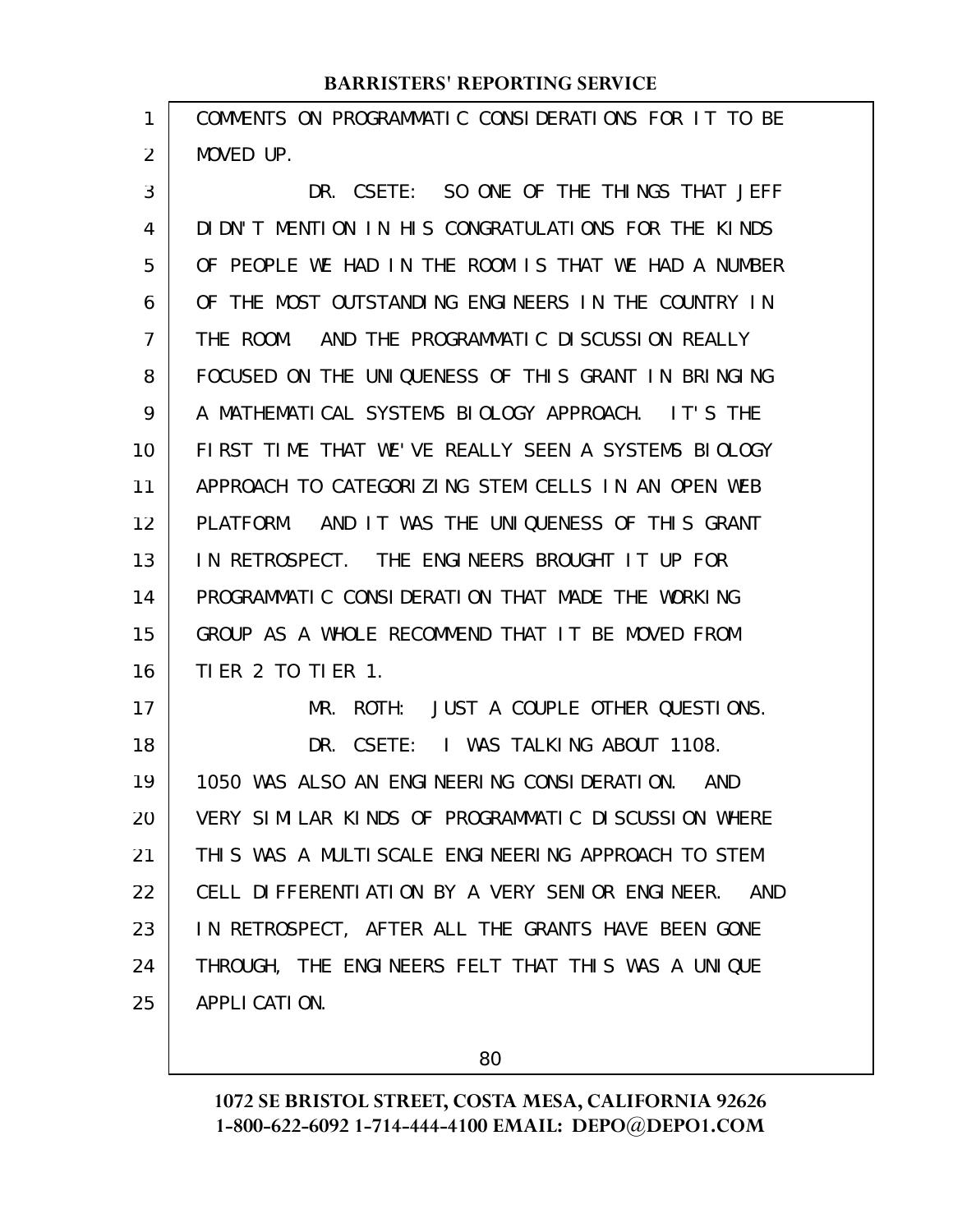| 1              | MR. ROTH: CAN YOU TELL ME THE PERCENT OF             |
|----------------|------------------------------------------------------|
| $\overline{2}$ | TIME THE PI'S DEDICATED TO THAT ONE?                 |
| 3              | DR. CSETE: I'D HAVE TO LOOK.                         |
| 4              | MR. ROTH: I'D LIKE TO KNOW.                          |
| 5              | CHAIRMAN KLEIN: SO, DUANE, WHY DON'T WE              |
| 6              | CONTINUE WITH THE QUESTIONS WHILE WE LOOK THAT UP.   |
| 7              | ALSO, MR. HARRISON, WOULD YOU LIKE TO HAVE A         |
| 8              | COMMENT? WHAT WE'LL DO HERE IS THAT WE HAVE NO       |
| 9              | CONFLICTS IN THIS DISCUSSION. BEFORE THERE ARE       |
| 10             | OTHER INDIVIDUAL GRANTS THAT ARE ADDRESSED, I'D LIKE |
| 11             | TO INFORM THE AUDIENCE THAT THE BOARD MEMBERS HAVE A |
| 12             | LIST OF GRANTS WITH WHICH THEY ARE NOT PARTICIPATING |
| 13             | IN DISCUSSION OR VOTE ON. AND, COUNSEL, IN           |
| 14             | ADDITION, MAKE SURE THAT THEY MONITOR THIS LIST SO   |
| 15             | THAT IF ANYONE INADVERTENTLY STARTS TO MAKE A        |
| 16             | COMMENT, WE TERMINATE THAT DISCUSSION. SO WE HAVE A  |
| 17             | DOUBLE SAFE SYSTEM OPERATING SO THAT SOMEONE DOESN'T |
| 18             | COMMENT ON THE INSTITUTION THEY' RE FROM.            |
| 19             | DUANE ROTH IS NOT FROM AN INSTITUTION THAT           |
| 20             | HAS ANY GRANTS. AND SO HE CAN TALK ABOUT THESE.      |
| 21             | OTHER INDIVIDUAL MEMBERS WILL CONSULT THE LIST       |
| 22             | BEFORE RAISING A QUESTION.                           |
| 23             | MR. ROTH: SO I'M JUST INFORMED THAT THE              |
| 24             | PI'S EFFORT ON THIS IS 10 PERCENT. THE REASON I      |
| 25             | RAISED THAT IS I WANT TO ALSO ASK THE QUESTION ON A  |
|                |                                                      |
|                | 81                                                   |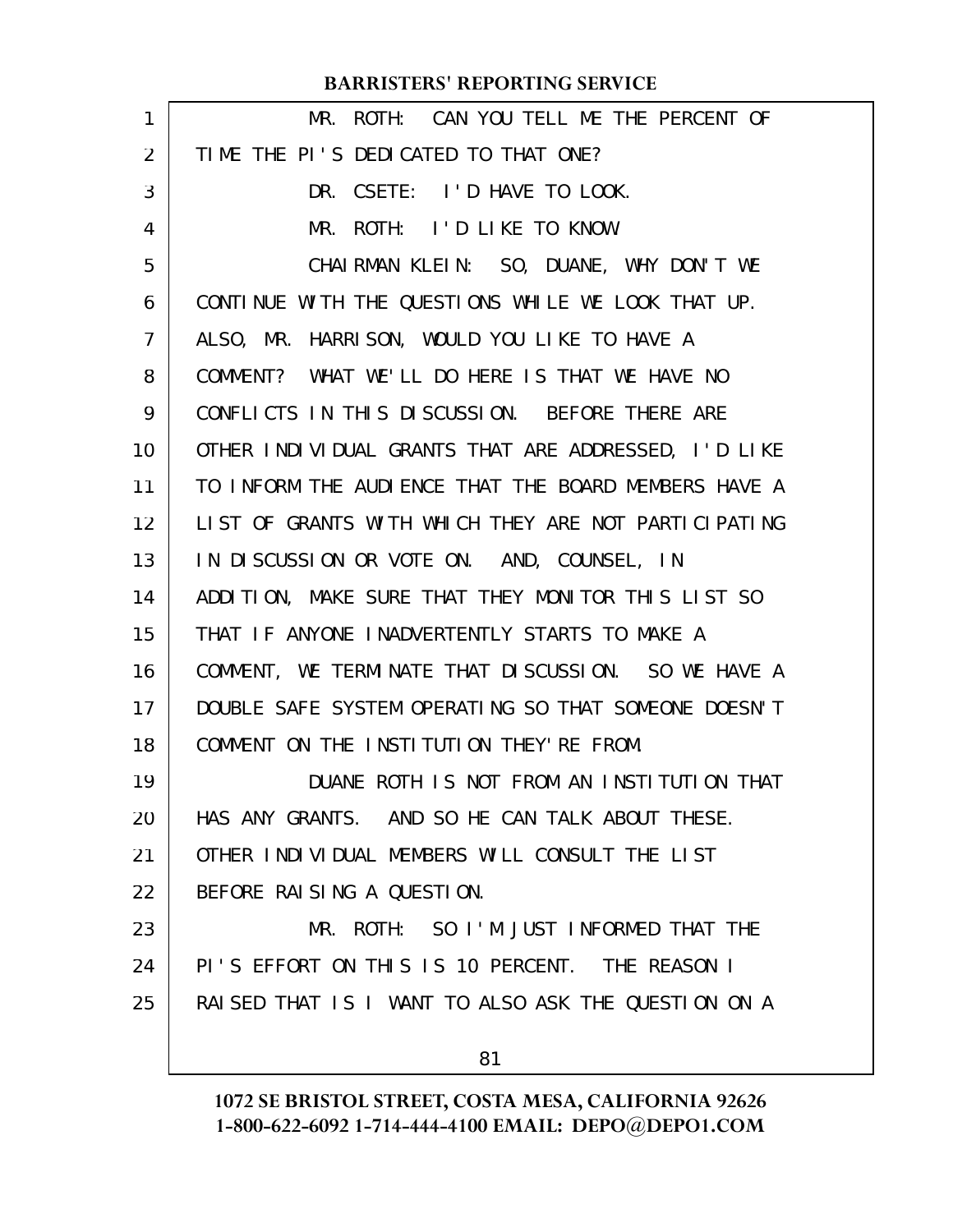| $\mathbf{1}$ | GRANT THAT'S COMING UP, BUT IT'S 10 PERCENT OF THE   |
|--------------|------------------------------------------------------|
| 2            | PI. A LOT OF THIS GRANT WAS AWARDED ON THE STRENGTH  |
| 3            | OF THE TEAM, THE PI. AND THERE WERE A LOT OF         |
| 4            | DI SCUSSIONS ABOUT THE REASON THAT SCORED LOW IS AIM |
| 5            | 2 WAS NOT THERE. SO WHAT I'M REALLY SORT OF TRYING   |
| 6            | TO UNDERSTAND WAS IS THAT CONSISTENT, WHEN THERE WAS |
| 7            | A LOW PERCENTAGE OF PI TIME DEDICATED, WAS THAT      |
| 8            | CARRIED ACROSS? OR, YOU KNOW, IS IT --               |
| 9            | DR. PIZZO: CAN I MODIFY YOUR QUESTION A              |
| 10           | BIT, DUANE, TO ALSO EXPAND ON, I THINK, WHAT YOU ARE |
| 11           | GETTING AT, WHICH IS THE APPARENT DISCORDANCE        |
| 12           | BETWEEN AIM 1 AND AIM 2. IF YOU COULD ADD A LITTLE   |
| 13           | GRANULARITY TO WHY THAT WAS FELT TO BE. WAS IT THE   |
| 14           | PERCENTAGE OF TIME, OR WAS IT THE QUALITY OF THE     |
| 15           | TEAM AND FEASIBILITY?                                |
| 16           | DR. CSETE: VERY OFTEN, JUST AS A GENERAL             |
| 17           | PRINCIPLE, WHEN WE SEE -- REVIEWERS WILL COMMENT     |
| 18           | THAT ONE AIM WAS CONSIDERABLY WEAKER THAN THE OTHER  |
| 19           | TWO THAT WERE VERY STRONG. AND USUALLY THE           |
| 20           | CONSENSUS IS, WHEN THE REVIEWERS ARE RECOMMENDING    |
| 21           | SOMETHING FOR FUNDING, THAT AS A TOTALITY THEY THINK |
| 22           | THE GRANT IS STRONG, AND THEY HOPE THAT THE          |
| 23           | REVIEWER'S COMMENTS TO STRENGTH ON THE WEAKER OF THE |
| 24           | AIM WILL BE TAKEN INTO ACCOUNT AS THE APPLICANT      |
| 25           | PROCEEDS WITH HIS WORKS. AND THAT'S ALMOST ALWAYS    |
|              |                                                      |

82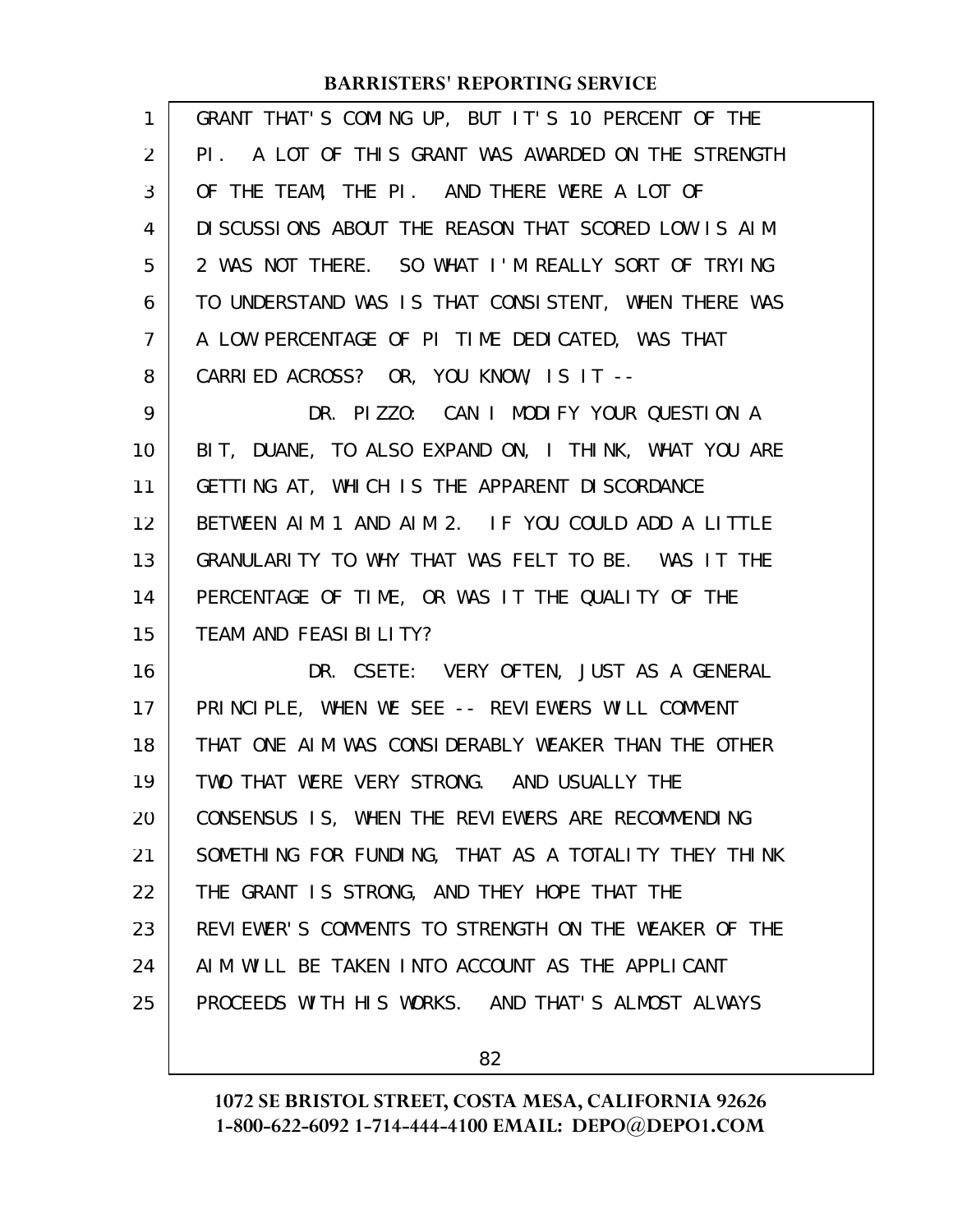| $\mathbf{1}$   | THE KIND OF DISCUSSION THAT HAPPENS WHEN THERE'S ONE |
|----------------|------------------------------------------------------|
| 2              | OF THOSE SITUATIONS.                                 |
| 3              | I CAN'T RECALL THAT PARTICULAR ONE.                  |
| 4              | DR. PIZZO: I MEAN I THINK WE KNOW THAT               |
| 5              | PART. I JUST WONDERED WHETHER THERE WAS ANYTHING     |
| 6              | MORE SPECIFIC ABOUT THIS. I CAN APPRECIATE THAT      |
| $\overline{7}$ | THAT WOULD BE TOO DETAILED.                          |
| 8              | CHAIRMAN KLEIN: SO FOR THE AUDIENCE,                 |
| 9              | SOHIL WAS THE PRIMARY SCIENTIFIC OFFICER ON THIS     |
| 10             | GRANT, AND HE'S GOING TO GIVE US THE DEPTH.          |
| 11             | DR. TALIB: SO I THINK IN TERMS OF THE                |
| 12             | WEAKNESS WHICH WAS POINTED IN TWO, THAT REPRESENTED  |
| 13             | A SIGNIFICANT DISTRACTION FROM THE OVERALL PROPOSAL  |
| 14             | BECAUSE AIM 1 WAS VERY STRONG. EVEN IN THE           |
| 15             | PROGRAMMATIC DISCUSSION, WHAT WAS POINTED OUT, THAT  |
| 16             | DESPITE THE WEAKNESS OF THE SECOND AIM, THE STRENGTH |
| 17             | AND THE SIMPLICITY OF AIM 1 COMBINED WITH THE PROVEN |
| 18             | TRACK RECORD OF THE INVESTIGATOR TEAM WARRANTED      |
| 19             | ADDITIONAL CONSIDERATION. SO THAT ACTUALLY WAS THE   |
| 20             | REASON THAT OVERWHELMINGLY THIS APPLICATION WAS      |
| 21             | MOVED TO TIER 1.                                     |
| 22             | SO ALTHOUGH AIM 2, WHICH IS A LITTLE BIT             |
| 23             | BROAD IN TERMS OF THE TECHNOLOGY, WAS CONSIDERED AS  |
| 24             | A DISTRACTION, BUT THE AIM BY ITSELF WAS CONSIDERED  |
| 25             | VERY IMPORTANT, AND THAT BY ITSELF WOULD BRING OUT   |
|                |                                                      |

83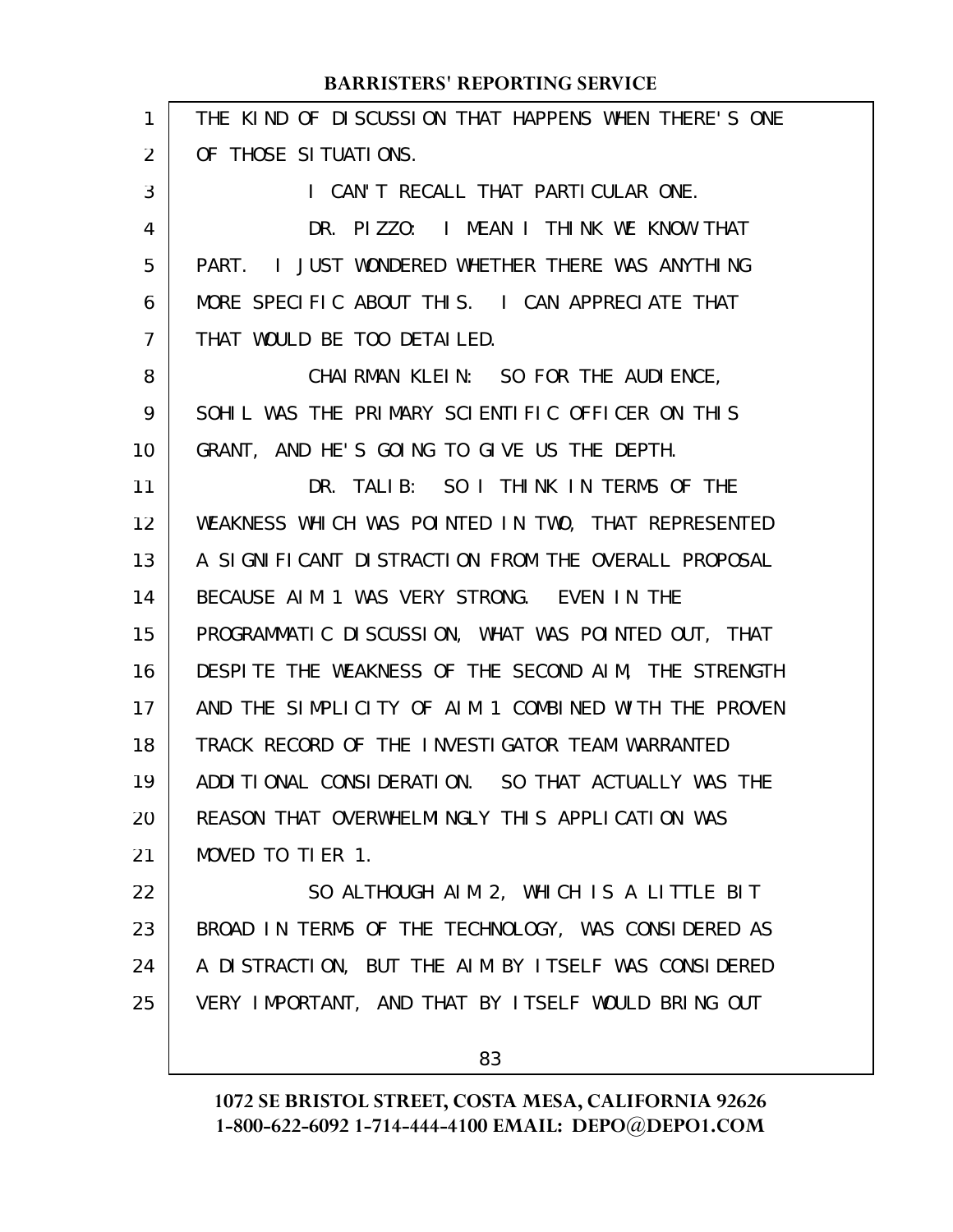| 1  | SOMETHING WHICH IS LACKING; THAT IS, A PLATFORM      |
|----|------------------------------------------------------|
| 2  | TECHNOLOGY FOR DIFFERENTIATION OF THE HUMAN          |
| 3  | EMBRYONIC STEM CELL AND THEIR GROWTH.                |
| 4  | SO PARTICULAR TECHNOLOGY OF PLATFORM WHICH           |
| 5  | IS BEING DEVELOPED BY THIS PARTICULAR INVESTIGATOR   |
| 6  | IS VERY UNIQUE. SO MOST OF THE REVIEWERS WERE VERY   |
| 7  | HAPPY ABOUT IT. ONLY THING WHICH THEY THOUGHT WAS    |
| 8  | ABOUT AIM 2, BUT OVERALL THEY CONSIDERED THE         |
| 9  | APPLICATION BY ITSELF AS VERY STRONG.                |
| 10 | CHAIRMAN KLEIN: OKAY. THANK YOU.                     |
| 11 | ADDITIONAL QUESTIONS FROM THE BOARD? I'D LIKE TO     |
| 12 | ASK THE STAFF, AMONG THE MIDDLE CATEGORY, ARE THERE  |
| 13 | ANY PARTICULAR PROGRAMMATIC CONSIDERATIONS FROM THE  |
| 14 | STAFF'S PERSPECTIVE OF UNIQUE CONTRIBUTING GRANTS    |
| 15 | THAT IN RETROSPECT MAY NOT BE FULLY REPRESENTED? I   |
| 16 | THINK ANTIBODIES IS SOMETHING THAT'S BEEN DISCUSSED  |
| 17 | PREVIOUSLY. DR. TROUNSON, WOULD YOU LIKE TO ADDRESS  |
| 18 | THAT, OR WOULD YOU LIKE ANY OF YOUR OFFICERS TO      |
| 19 | ADDRESS THAT?                                        |
| 20 | DR. TROUNSON: WELL, LET ME JUST MAKE A               |
| 21 | QUICK COMMENT ON IT. THERE IS A NEED IDENTIFIED      |
| 22 | ACROSS THE WHOLE SPECTRUM OF STEM CELL RESEARCH THAT |
| 23 | WE NEED MORE ANTIBODIES OR MORE WAYS OF RECOGNIZING  |
| 24 | SPECIFIC CELL TYPES. FOR EXAMPLE, IN CANCER STEM     |
| 25 | CELLS, IT'S VERY IMPORTANT THAT WE RECOGNIZE WHAT    |
|    |                                                      |

84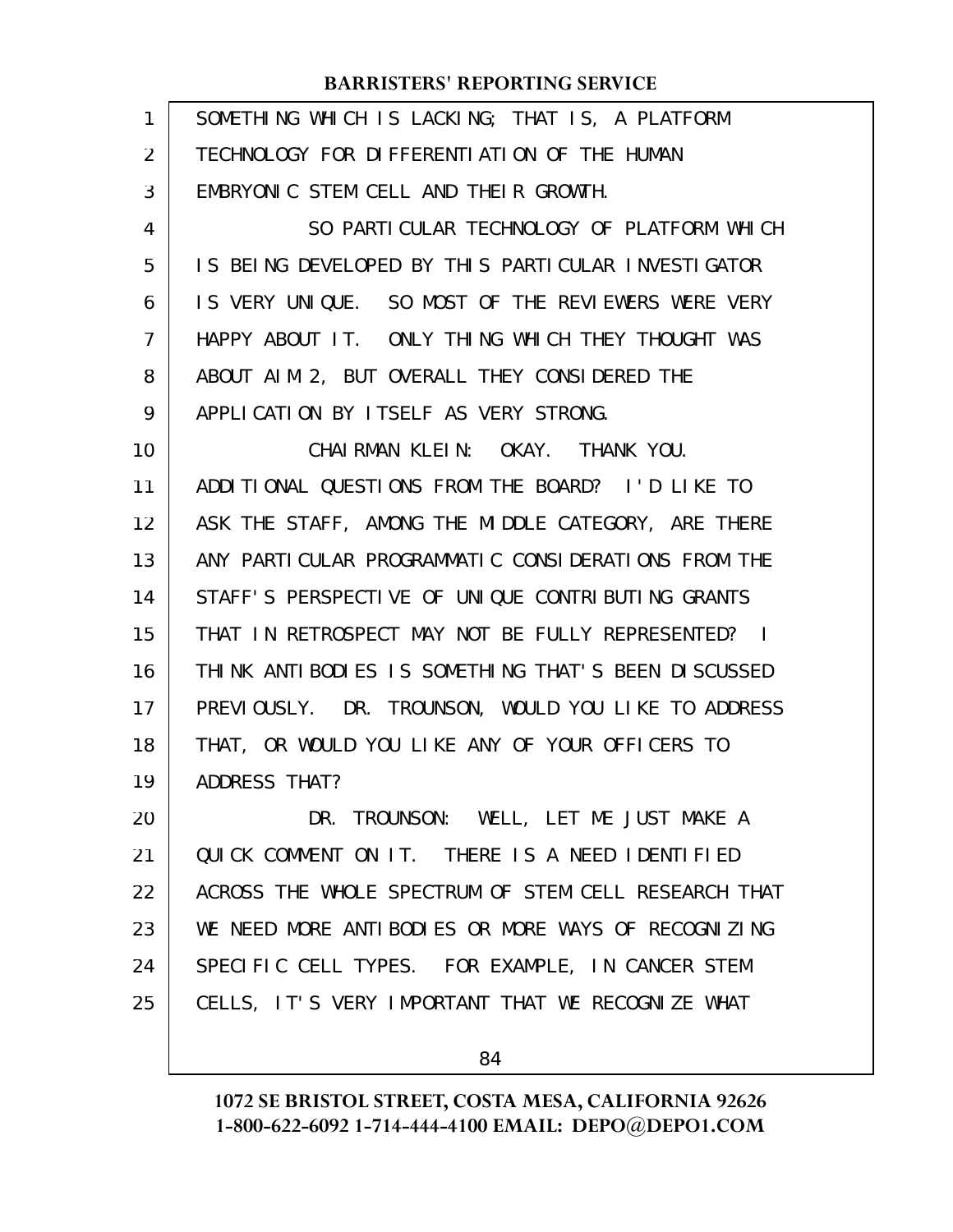| $\mathbf{1}$ | ACTUALLY IS THE STEM CELL. AND LIKEWISE, WHEN        |
|--------------|------------------------------------------------------|
| 2            | YOU'RE INVOLVED IN DIFFERENTIATING OR CHANGING CELL  |
| 3            | POPULATIONS, CHARACTERIZING THE CELL THAT YOU'VE GOT |
| 4            | IS VERY IMPORTANT.                                   |
| 5            | SO YOU CAN DO THIS REALLY BY THE USE OF              |
| 6            | ANTIBODIES OR BY RECOGNIZING SPECIFIC PROTEINS, A    |
| 7            | PROTEOMIC APPROACH. THEY WEREN'T STRONGLY            |
| 8            | REPRESENTED IN THE UPPER TIER. SO THERE WERE AT      |
| 9            | LEAST TWO PROJECTS THAT ARE IN THE GRAY AREA, IF YOU |
| 10           | LIKE, THAT REPRESENT APPROACHES THAT ARE ANTIBODIES  |
| 11           | THAT MAY BE WORTH CONSIDERING BECAUSE THEY'RE NOT    |
| 12           | WELL REPRESENTED IN WHAT WE'VE GOT AT THE MOMENT.    |
| 13           | THERE WAS ALSO ONE ON PROTEOMICS, THE                |
| 14           | IDENTIFICATION OF SPECIFIC PROTEINS. AND SO IF YOU   |
| 15           | WOULD LIKE FURTHER DISCUSSION SPECIFICALLY ON THOSE, |
| 16           | WE'RE HAPPY TO PROVIDE THAT.                         |
| 17           | CHAIRMAN KLEIN: I THINK IT MIGHT BE                  |
| 18           | HELPFUL PRIOR TO OUR EXECUTIVE SESSION WHERE WE CAN  |
| 19           | LOOK AT PROPRIETARY INFORMATION TO BE ABLE TO        |
| 20           | IDENTIFY THE TWO ANTIBODY APPLICATIONS YOU'VE CALLED |
| 21           | OUR ATTENTION TO AND THE PROTEOMICS APPLICATION, IF  |
| 22           | THE SCIENTIFIC OFFICERS, IF YOU COULD HAVE THEM      |
| 23           | ADDRESS THOSE.                                       |
| 24           | DR. TROUNSON: I'LL ASK SOHIL TO COME UP              |
| 25           | TO THE MICROPHONE AND GIVE YOU A SUMMARY OF THAT.    |
|              |                                                      |
|              | 85                                                   |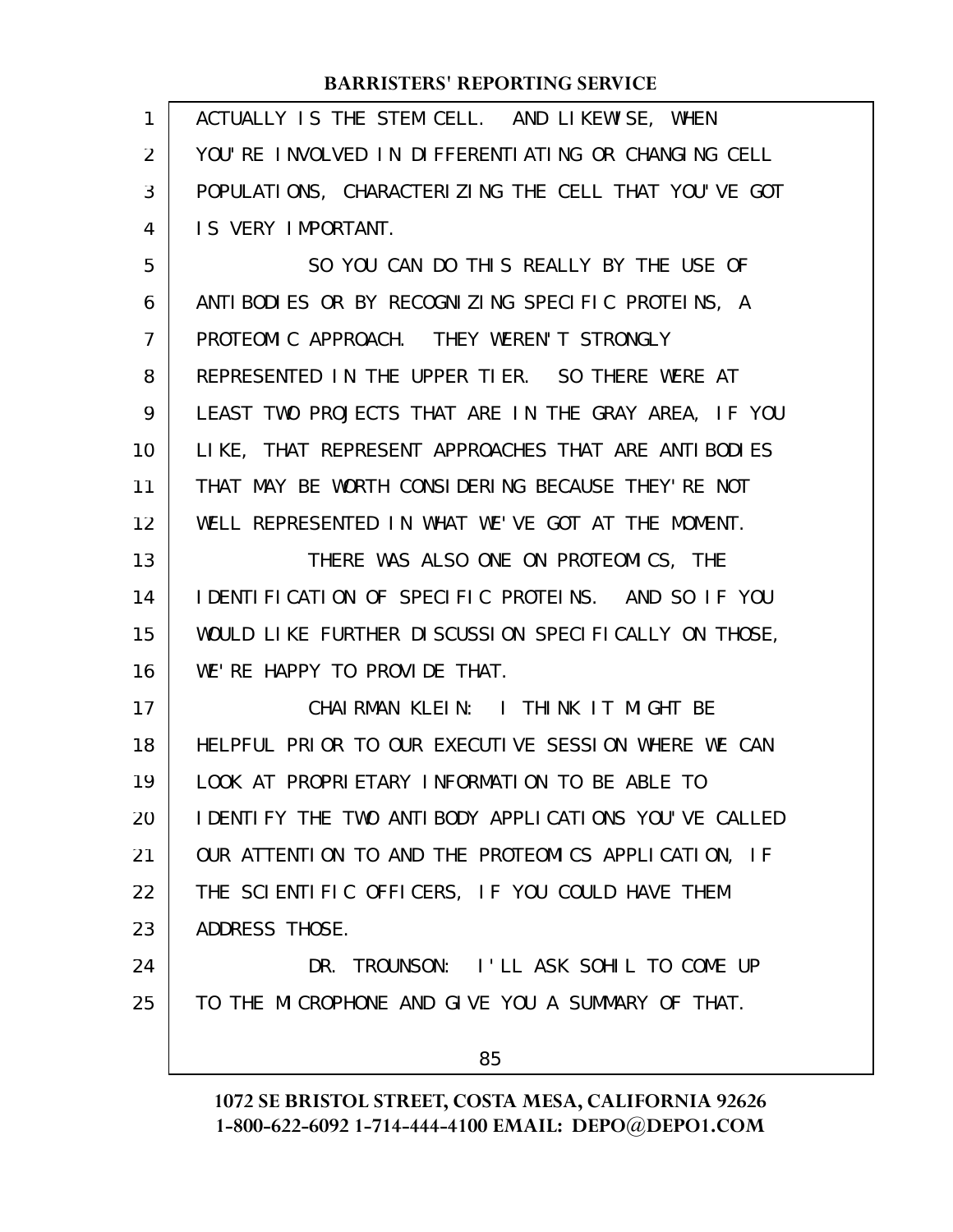| 1              | YOU CAN SEE IT IN YOUR PROGRAM. THE 1073-1, SO IT   |
|----------------|-----------------------------------------------------|
| $\overline{2}$ | WAS RANKED AT 77 AS ONE OF THESE ANTIBODY MARKERS.  |
| 3              | CHAIRMAN KLEIN: AND WHICH OF THE ROUNDS             |
| 4              | WAS THAT IN?                                        |
| 5              | DR. TROUNSON: THAT'S IN ROUND ONE.                  |
| 6              | MR. SHEEHY: SHALL WE GET THE CONFLICTS,             |
| $\overline{7}$ | BOB, AS HE BRINGS THESE UP?                         |
| 8              | CHAIRMAN KLEIN: YES. THAT WOULD BE A                |
| 9              | VERY GOOD IDEA. JAMES HARRISON, COULD YOU IDENTIFY  |
| 10             | THE CONFLICTS ON 1073?                              |
| 11             | MR. HARRISON: YES. FOR APPLICATION 1073,            |
| 12             | THE CONFLICTS ARE FEIT, HAWGOOD, LANSING, AND       |
| 13             | SHEEHY.                                             |
| 14             | CHAIRMAN KLEIN: OKAY.                               |
| 15             | DR. TROUNSON: THE SECOND ONE IN THE FIRST           |
| 16             | PROGRAM, WHICH IS ON PROTEOMICS, IS LISTED AS       |
| 17             | 1144-1. AND THAT WAS WORK ON PROTEOMIC ANALYSIS,    |
| 18             | ANALYSIS OF PROTEINS SPECIFICALLY AS BIOMARKERS. SO |
| 19             | 1144.                                               |
| 20             | CHAIRMAN KLEIN: OKAY.                               |
| 21             | MR. HARRISON: MR. CHAIR, THE CONFLICTS ON           |
| 22             | APPLICATION NO. 1144 ARE FONTANA AND WITMER.        |
| 23             | CHAIRMAN KLEIN: OKAY. AND THE THIRD ONE.            |
| 24             | DR. TROUNSON: THIRD ONE WAS IN THE SECOND           |
| 25             | PROGRAM, AND IT'S 1049, WHICH HAD A MARK AT 71. SO  |
|                | 86                                                  |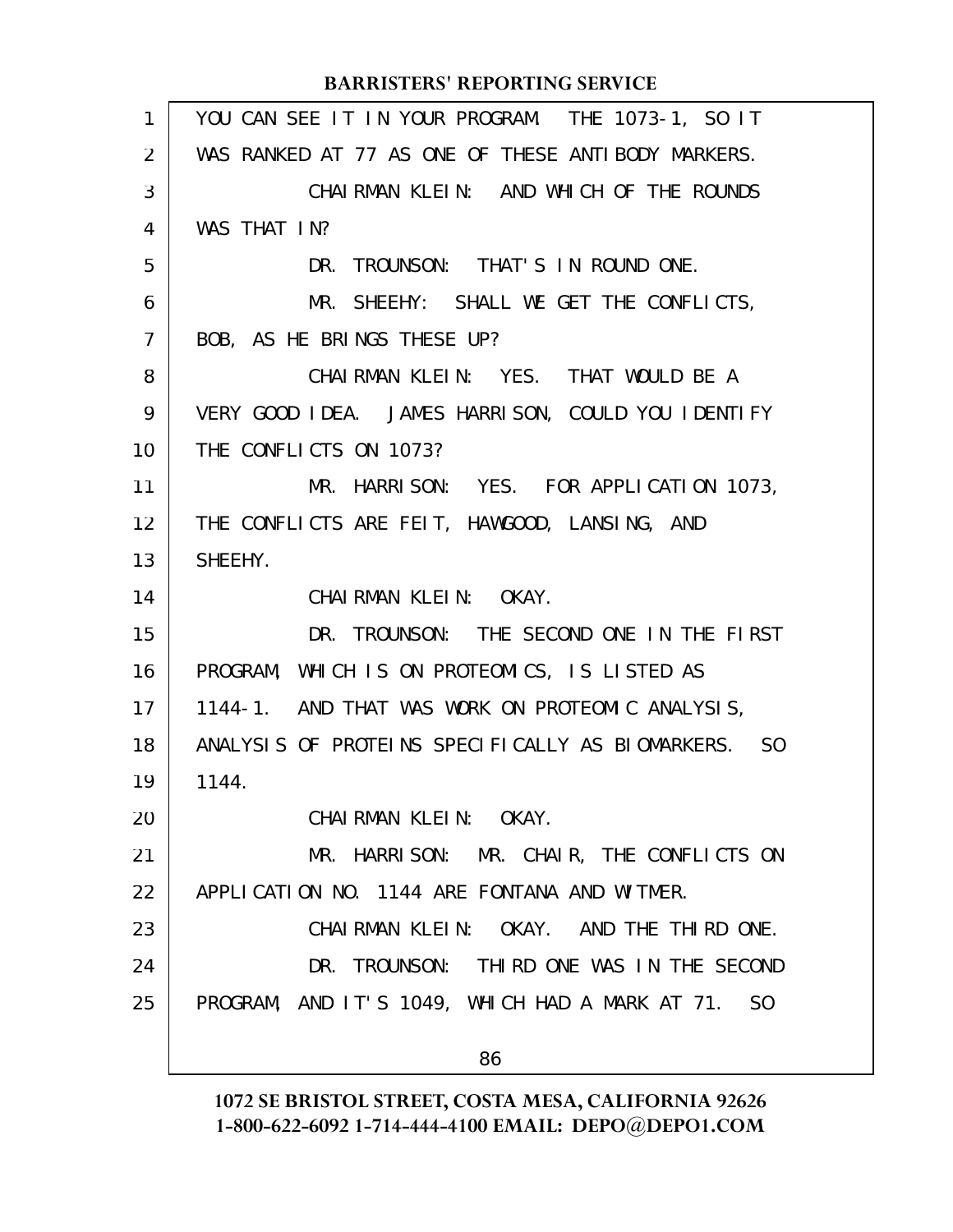| $\mathbf{1}$   | A LITTLE LOWER THAN THE OTHER TWO, BUT IT, AGAIN, IS |
|----------------|------------------------------------------------------|
| 2              | AN ANTIBODY PROGRAM IDENTIFYING ANTIGENS ON THE      |
| 3              | SURFACE OF THE CELL. SO THOSE THREE, IF YOU WISH     |
| 4              | THE FURTHER DISCUSSION, WE WOULD ASK SOHIL OR MARIE  |
| 5              | TO GIVE YOU MORE INFORMATION.                        |
| 6              | CHAIRMAN KLEIN: AND WHO ARE THE CONFLICTS            |
| $\overline{7}$ | ON THE THIRD ONE?                                    |
| 8              | MR. HARRISON: APPLICATION NO. 1049, THE              |
| 9              | CONFLICTS ARE BLOOM, GILL, LANSING, AND WITMER.      |
| 10             | CHAIRMAN KLEIN: SO WHAT I'M GOING TO ASK             |
| 11             | IS THAT, FOR THE BENEFIT OF THE BOARD, IF WE COULD   |
| 12             | SEQUENTI ALLY GO THROUGH THOSE. AND AFTER EACH ONE,  |
| 13             | I'LL ASK FOR QUESTIONS OF THE BOARD. WE'LL REPEAT    |
| 14             | THE CONFLICTS JUST TO RENEW EVERYONE'S ATTENTION,    |
| 15             | AND THEN WE'LL GO TO THE NEXT REPORT. SO, DR.        |
| 16             | OLSON, ARE YOU GOING TO LEAD OR IS --                |
| 17             | DR. OLSON: I WILL DO 1073, FOLLOWED BY               |
| 18             | MARIE DOING, I BELIEVE, 1144, AND DR. TALIB DOING    |
| 19             | 1049.                                                |
| 20             | OKAY. SO AS YOU HAVE HEARD, 1073 IS AN               |
| 21             | APPLICATION TO DEVELOP ANTIBODIES. AND IN            |
| 22             | PARTICULAR, THE GOAL OF THIS APPLICATION IS DEVELOP  |
| 23             | A TOOL KIT OF ANTIBODIES THAT SPECIFICALLY RECOGNIZE |
| 24             | ANTI GENS WHOSE EXPRESSION IS RESTRICTED TO          |
| 25             | PLURIPOTENT HUMAN EMBRYONIC STEM CELLS OR TO THEIR   |
|                | 87                                                   |
|                |                                                      |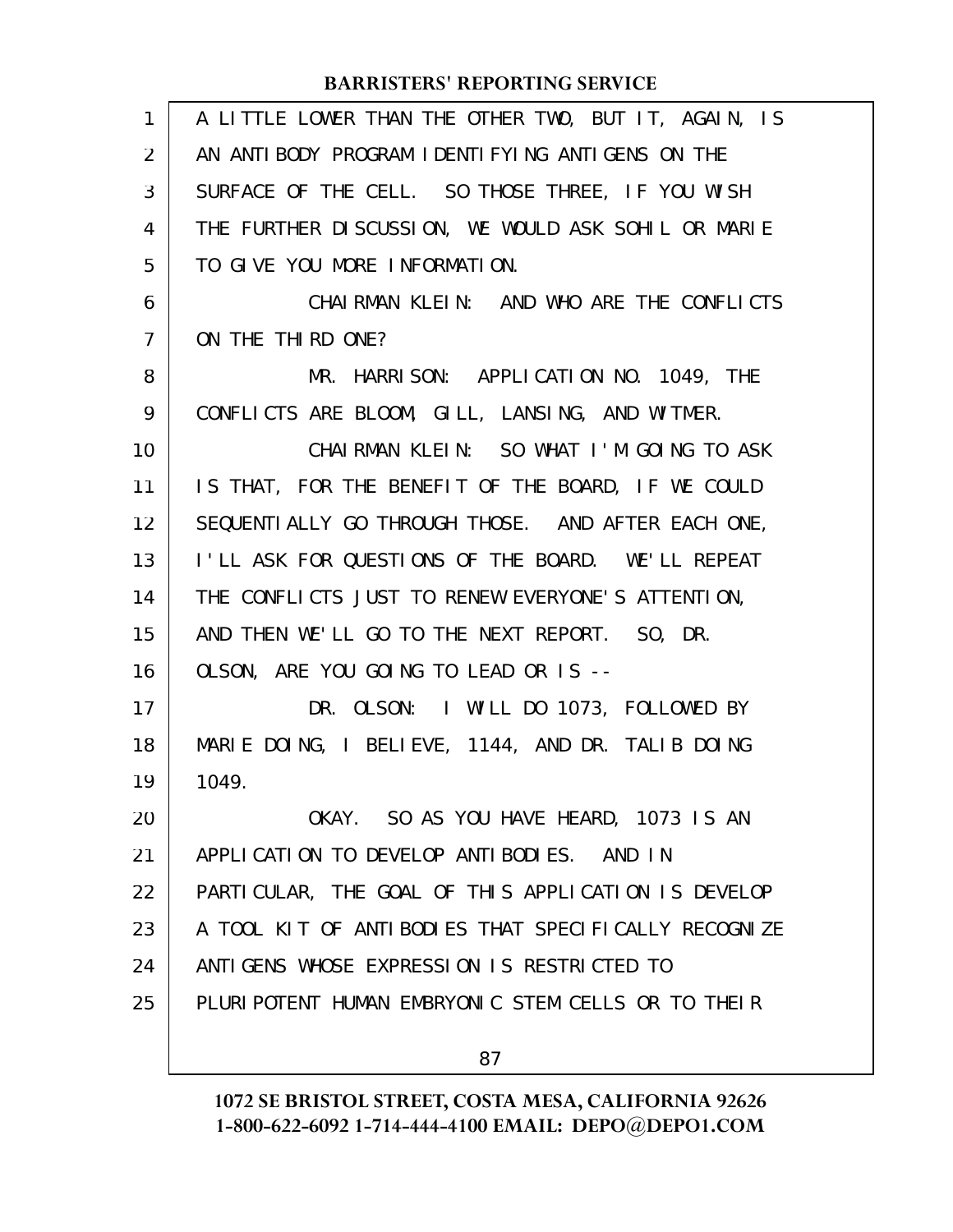| 1              | DI FFERENTI ATED DERI VATI VES, INCLUDI NG PANCREATIC   |
|----------------|---------------------------------------------------------|
| 2              | BETA CELLS, CARDIOMYOCYTES, AND NEURONS.                |
| 3              | ONE OF THE THINGS ABOUT THIS APPLICATION                |
| 4              | IS THAT THE PI PROPOSES SEVERAL APPROACHES TO           |
| 5              | GENERATE THESE ANTIBODIES, INCLUDING SYSTEMATIC         |
| 6              | SCREENING OF A COLLECTION OF COMMERCIAL ANTIBODIES      |
| $\overline{7}$ | THAT ARE ALREADY AVAILABLE. SO THIS HAS THE ADDED       |
| 8              | BENEFIT OF NOT TAKING THE TIME THAT IT TAKES TO         |
| 9              | ACTUALLY GENERATE ANTIBODIES AND TAKING THESE           |
| 10             | ANTI BODI ES THAT HAVEN'T BEEN SCREENED ON ESSENTI ALLY |
| 11             | THESE CELL REAGENTS THAT MOST PEOPLE DON'T HAVE AND     |
| 12             | BEING ABLE TO DETERMINE IF, IN FACT, ANY OF THE         |
| 13             | KNOWN ANTIBODIES RECOGNIZE THESE PARTICULAR             |
| 14             | <b>ANTI GENS.</b>                                       |
| 15             | THE OTHER TWO STRATEGIES ARE ESSENTIALLY                |
| 16             | GENERATING MONOCLONAL ANTIBODIES BY CLASSIC IN VIVO     |
| 17             | AND IN VITRO APPROACHES. SO THAT IS USING THE           |
| 18             | DIFFERENT METHODS ARE EXPECTED TO INCREASE THE          |
| 19             | LIKELIHOOD OF GENERATING ANTIBODIES WITH DIFFERENT      |
| 20             | SPECIFICITY. AS YOU KNOW, IN VIVO IMMUNIZATION          |
| 21             | USUALLY ASSUMES A LACK OF CROSS REACTIVITY IN ORDER     |
| 22             | TO GET NOVEL ANTIBODIES. IN VITRO METHODS BASICALLY     |
| 23             | ARE NOT LIMITED TO THAT KIND OF THING. SO IT'S A        |
| 24             | POTENTIAL FOR GETTING MORE RARE MOLECULES.              |
| 25             | REVIEWERS LIKED IT. THEY THOUGHT IT WAS                 |
|                | n n                                                     |

88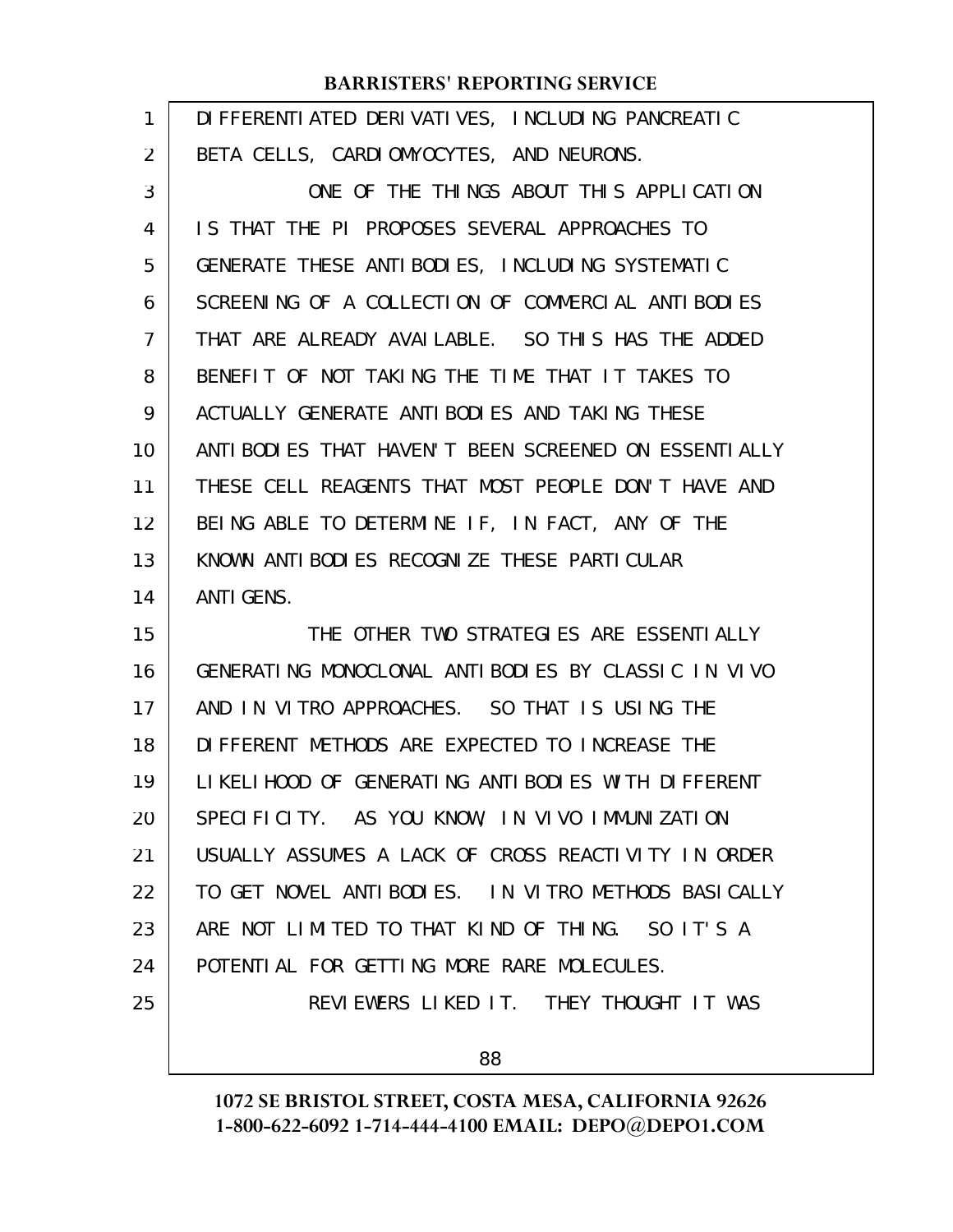| $\mathbf{1}$ | SIGNIFICANT IN THE SENSE THAT SUCCESSFUL EXECUTION     |
|--------------|--------------------------------------------------------|
| 2            | WOULD GREATLY ENHANCE EXPERIMENTS, NOT ONLY FOR        |
| 3            | BASIC BIOLOGY, BUT THESE CAN POTENTIALLY HAVE          |
| 4            | DI AGNOSTIC APPLICATIONS, BE THERAPEUTIC, OR BE USED   |
| 5            | IN SEPARATION AND PURIFICATION OF CELL TYPES FOR       |
| 6            | ESSENTI ALLY THERAPEUTIC USE.                          |
| 7            | SO ANTIBODIES ARE A VERY USEFUL REAGENT.               |
| 8            | THE REVIEWERS CONSIDERED THE PROPOSED RESEARCH TO BE   |
| 9            | A NEAR OPTIMAL CONGREGATION OF EXPERTISE AND WELL      |
| 10           | THOUGHT OUT APPROACHES LIKELY TO ACTUALLY YIELD THE    |
| 11           | DESIRED AIM.                                           |
| 12           | THEIR BIGGEST CONCERN WAS THE COMMITMENT               |
| 13           | OF THE PI. THE PI'S, IN FACT, QUITE HIGHLY             |
| 14           | COMMITTED, AND THERE IS A LOW PERCENT EFFORT BY MANY   |
| 15           | OF THE KEY PERSONNEL. SO THAT WAS A QUESTION AS TO     |
| 16           | HOW -- CALLING INTO QUESTION THE POTENTIAL FOR         |
| 17           | SUCCESS OF THIS.                                       |
| 18           | SO, AGAIN, THE TEAM, THE STRENGTHS WERE                |
| 19           | THE STRONG TEAM WITH SIGNIFICANT EXPERTISE AS SHOWN    |
| 20           | ESSENTIALLY BY THE PRELIMINARY DATA. I MEAN THE        |
| 21           | TEAM ASSEMBLED REALLY IS QUITE PHENOMENAL. THEY        |
| 22           | HAVE EXPERTISE IN IN VIVO GENERATION OF ANTIBODY AND   |
| 23           | SCREENING TECHNOLOGIES. AND IN VITRO GENERATION OF     |
| 24           | ANTI BODI ES, THEY' VE CALLED UPON EXPERTS TO GENERATE |
| 25           | THE CARDIOMYOCYTES, THE NEURONAL ONES. SO THEY HAVE    |
|              |                                                        |

89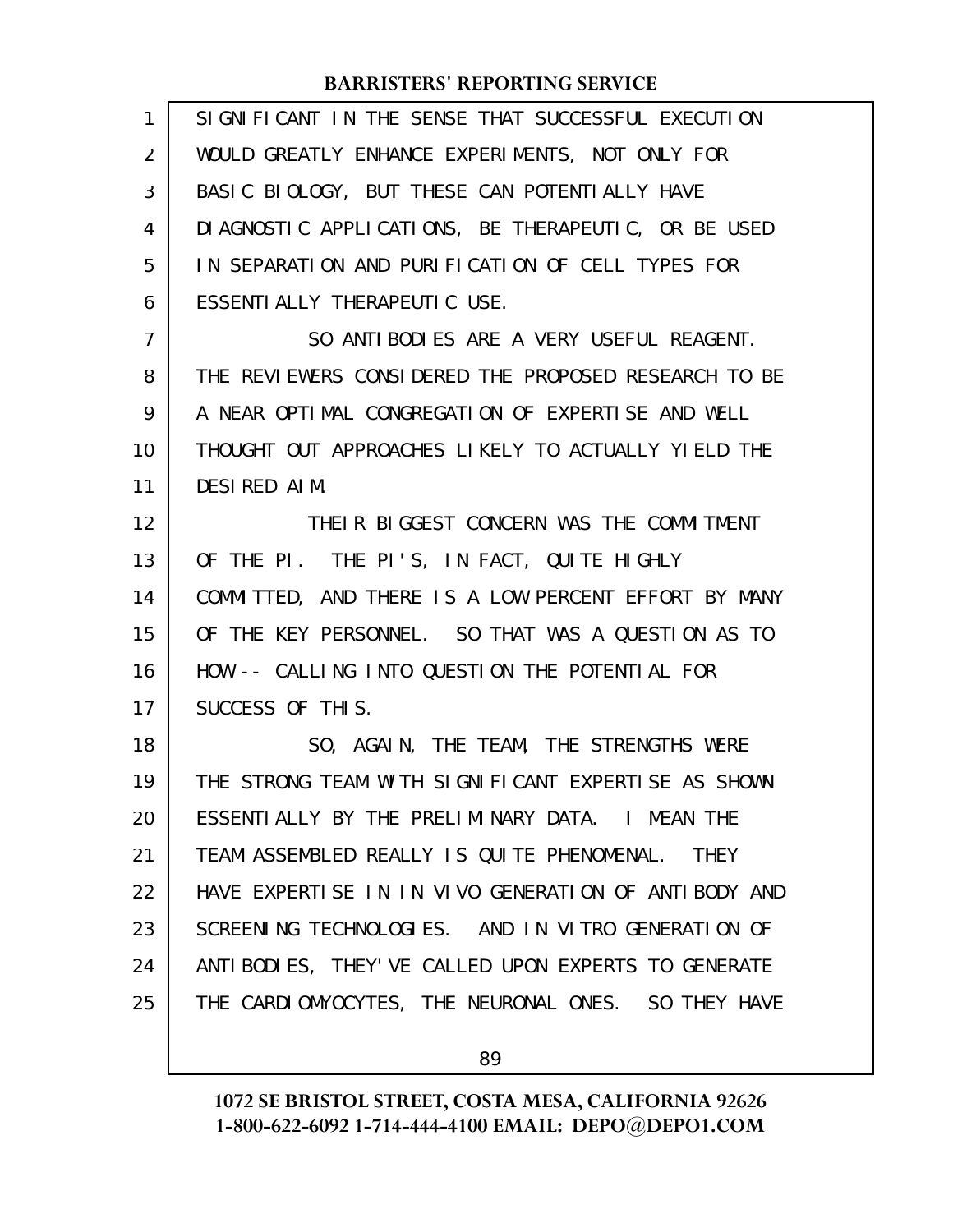| EXPERTS IN ALL CASES THAT ARE PLAYING IN THIS.       |
|------------------------------------------------------|
| AS I ALSO NOTED, THE COLLABORATION WITH              |
| THE COMPANY IS CONSIDERED A STRENGTH AND, IN FACT,   |
| WAS SUPPORTED BY A STRONG LETTER OF SUPPORT FROM THE |
| COMPANY. SO THAT SEEMS TO BE A REAL THING.           |
| STRATEGIES, THEY HAD SOME, I THINK,                  |
| CONCERNS THAT IN SOME CASES WHEN YOU DO              |
| IMMUNIZATION, THERE ARE WAYS TO DO IMMUNIZATION SO   |
| YOU DO NOT GET IMMUNODOMINANT EPITOPES, ONES THAT    |
| ARE ALREADY RECOGNIZED, ANTIBODIES THAT ARE ALREADY  |
| AVAILABLE AGAINST ANTIGENS. SO THERE WAS SOME        |
| CONCERN THAT THEY WEREN'T EMPLOYING A LOT OF THE     |
| TRICKS THAT CAN BE USED TO MINIMIZE THAT KIND OF     |
| APPROACH.                                            |
| ALSO THEY CONSIDERED THE PROBABILITY OF              |
| THE IN VITRO APPROACH FOR GENERATING ANTIBODIES TO   |
| BE GOOD BECAUSE, IN FACT, THEY'VE DONE IT. THEY'VE   |
| DONE IT AGAINST RARE POPULATIONS SUCH AS CANCER STEM |
| CELLS AND BEEN ABLE TO GET ANTIBODIES THAT THEY      |
| SHOWED.                                              |
| SO THEY WERE CONCERNED ABOUT LOW AFFINITY            |
| BY THAT APPROACH, BUT THAT CAN BE HANDLED BY         |
| TECHNICAL REASONS. AGAIN, AS I NOTE, THEY            |
| CONSIDERED IT A STRONG RESEARCH TEAM, MANY           |
| EXPERIENCED SCIENTISTS, LOW LEVELS OF COMMITMENT,    |
| 90                                                   |
|                                                      |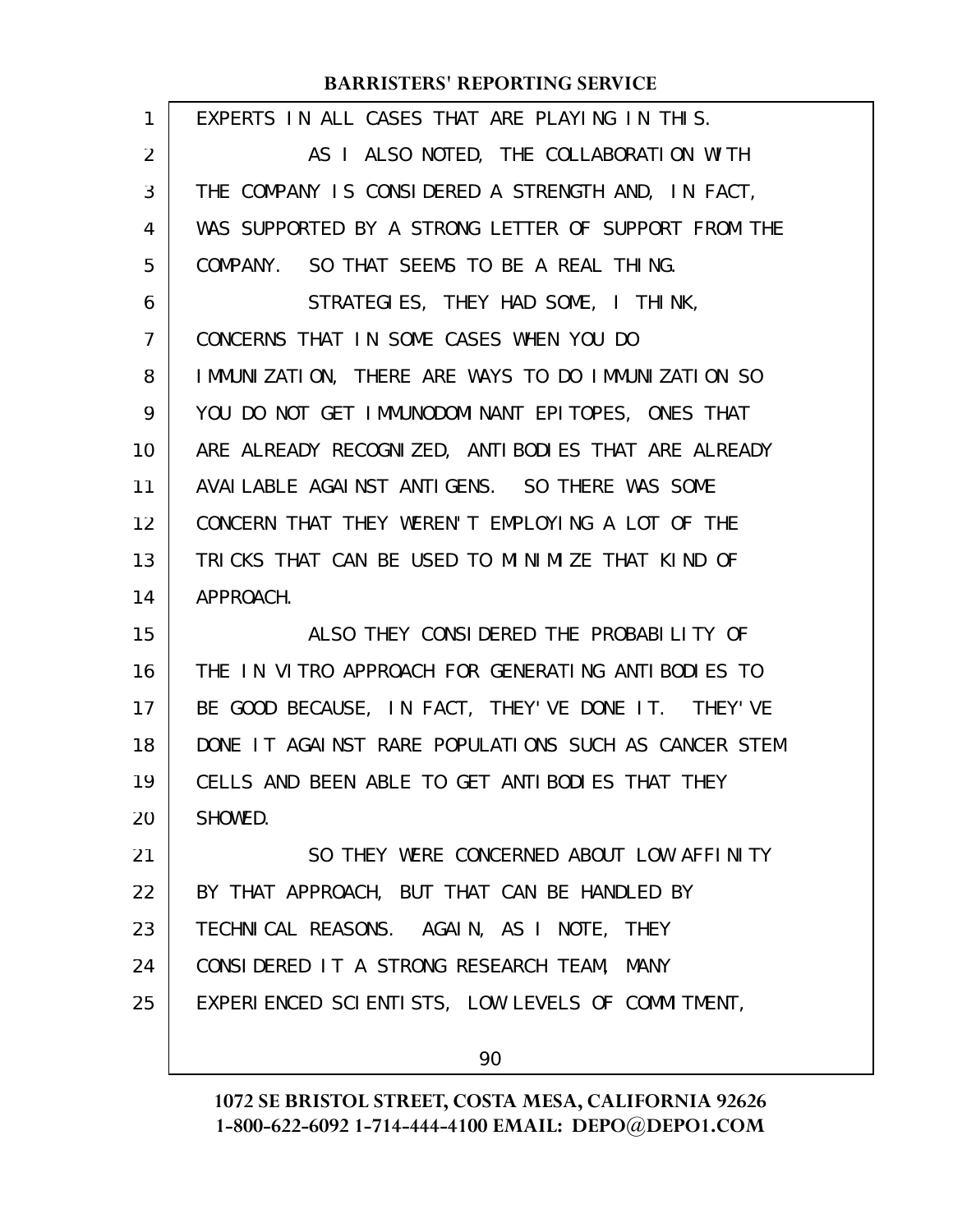| 1  | AND POTENTIAL OVERCOMMITMENT ON THE PART OF THE PI.         |
|----|-------------------------------------------------------------|
| 2  | SO OVERALL THEY CONSIDERED IT A STRONG                      |
| 3  | PROPOSAL, BUT THEY WERE CONCERNED ABOUT ESSENTIALLY         |
| 4  | THE ABILITY OF THE PI TO COMMIT AS MUCH AS STATED           |
| 5  | AND THE LOW LEVELS OF COMMITMENT OF OTHER MEMBERS OF        |
| 6  | THE TEAM.                                                   |
| 7  | MR. ROTH: SO PAT.                                           |
| 8  | CHAIRMAN KLEIN: YES. AGAIN, BEFORE THE                      |
| 9  | DISCUSSION, JAMES HARRISON, REPEAT THE CONFLICTS,           |
| 10 | PLEASE.                                                     |
| 11 | MR. HARRISON: THE MEMBERS WHO HAVE A                        |
| 12 | CONFLICT WITH RESPECT TO APPLICATION 1073 ARE               |
| 13 | MEMBERS FEIT, HAWGOOD, LANSING, AND SHEEHY.                 |
| 14 | CHAIRMAN KLEIN: THANK YOU.                                  |
| 15 | MR. ROTH: THIS REVIEW WAS VERY STRONG,                      |
| 16 | BUT THE CONSTANT THING WITH THE PI'S PERCENT OF             |
| 17 | TIME. SO TWO QUESTIONS. WHAT WAS THE PERCENT OF             |
| 18 | THE PI'S TIME? AND NO. 2, HOW MANY PEOPLE ARE ON            |
| 19 | THIS VERY STRONG TEAM?                                      |
| 20 | DR. OLSON: PI'S PERCENT OF TIME WAS IN                      |
| 21 | THE CONTEXT OF IT'S THE OTHER COMMITMENTS OF THE PI.        |
| 22 | IT'S NOT SO MUCH THE PI'S PERCENT OF TIME. IN POINT         |
| 23 | OF FACT, WE ASKED FOR 10-PERCENT COMMITMENT.<br><b>THAT</b> |
| 24 | WAS THE REQUIREMENT. SO THAT'S ALL THAT WAS                 |
| 25 | REQUI RED.                                                  |
|    |                                                             |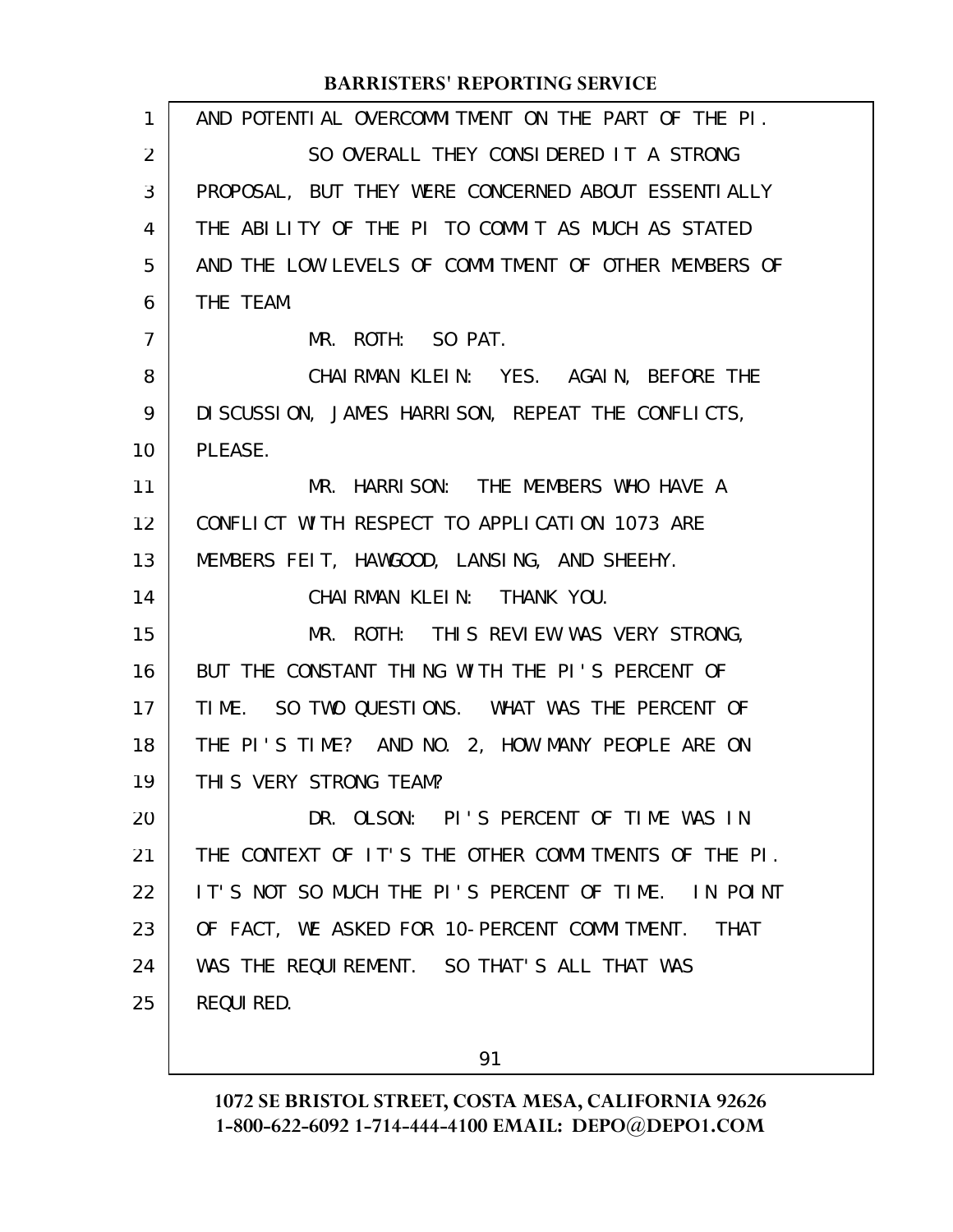| 1              | I GUESS SOMEBODY DIDN'T BELIEVE<br>MR.<br>ROTH:      |
|----------------|------------------------------------------------------|
| $\overline{2}$ | HIM? IT MUST BE THAT SOMEBODY DIDN'T BELIEVE THE     |
| 3              | PI.                                                  |
| 4              | DR. OLSON: NO. THE ISSUE IS THAT IT IS               |
| 5              | ACTUALLY THE REVIEWERS HAVE REASON -- PEOPLE SUBMIT  |
| 6              | WHEN THEY PUT IN AN APPLICATION. THE PI SUBMITS THE  |
| 7              | PERCENT EFFORT COMMITMENT ON CURRENT ACTIVE GRANTS   |
| 8              | AS WELL AS THE PERCENT EFFORT COMMITMENT ALLOCATED   |
| 9              | TO PENDING AWARDS. THOSE NUMBERS, WHEN THEY'RE IN    |
| 10             | EXCESS OF A HUNDRED, ARE JUST CAUSE FOR PAUSE, BUT   |
| 11             | THEY' RE ACTUALLY THE SUBJECT OF ADMINISTRATIVE      |
| 12             | <b>REVIEW.</b>                                       |
| 13             | CHAIRMAN KLEIN: I THINK IT'S IMPORTANT,              |
| 14             | DR. OLSON, TO ELUCIDATE THE ADMINISTRATIVE REVIEW    |
| 15             | BECAUSE OBVIOUSLY IF SOMEONE HAS A 30-PERCENT        |
| 16             | COMMITMENT TO A GRANT AND THAT GRANT IS EXPIRING, IN |
| 17             | THE ADMINISTRATIVE REVIEW YOU WOULD FIND THAT OUT    |
| 18             | AND BE ABLE TO SEE THAT ESSENTIALLY THEY'RE          |
| 19             | FEATHERING THIS END AS THE OTHER GRANT EXPIRES.      |
| 20             | SO WE DON'T PERMIT IN ADMINISTRATIVE                 |
| 21             | REVIEW PEOPLE TO OVERCOMMIT THEIR TIME. THIS IS AN   |
| 22             | ADDITIONAL LAYER OF PROTECTION IN THE SYSTEM THAT    |
| 23             | EVERYONE NEEDS TO UNDERSTAND. SO DR. PIZZO.          |
| 24             | DR. PIZZO: I'VE SPOKEN PREVIOUSLY ABOUT              |
| 25             | CONCERNS REGARDING PERCENT EFFORT, AND MY CONCERNS   |
|                | 92                                                   |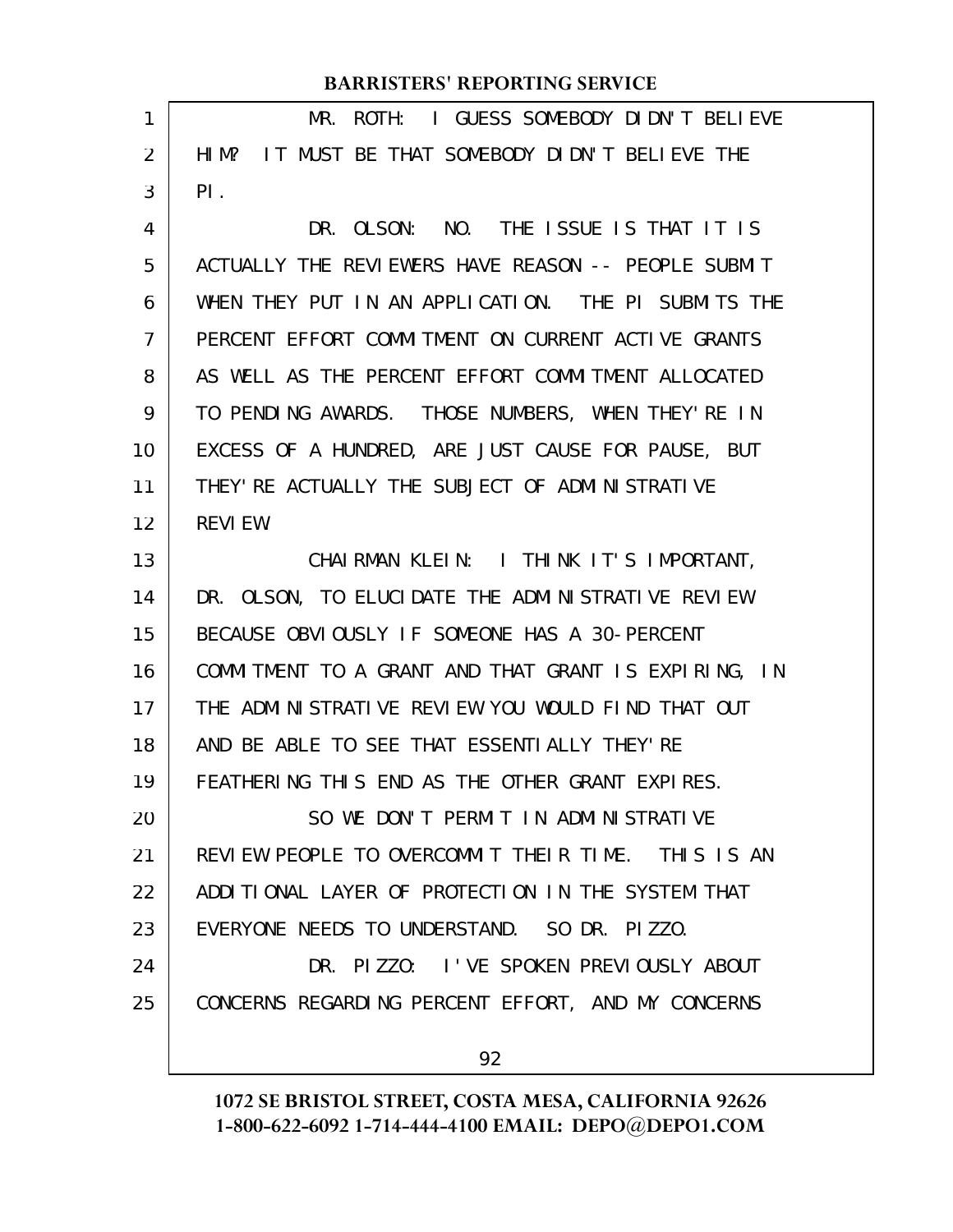| $\mathbf{1}$ | ARE NOT GETTING TOO RIGID IN TERMS OF PERCENT EFFORT |
|--------------|------------------------------------------------------|
| 2            | BECAUSE I THINK SOME OF THE VERY BEST WORK IS DONE   |
| 3            | BY PEOPLE WHO ARE OVERCOMMITTED, IF YOU WILL.        |
| 4            | AND I WOULD JUST ADD TO THAT THAT THE WAY            |
| 5            | YOU PRESENTED THE GRANT IN TERMS OF THE QUALITY OF   |
| 6            | THE PRELIMINARY DATA, THE DEGREES OF COLLABORATIONS, |
| 7            | THE SORT OF ACCOLADES THAT I HEARD YOU GIVING, TO    |
| 8            | ME, WERE QUITE IMPORTANT ATTRIBUTES OF THE GRANT.    |
| 9            | I THINK WE SHOULD FOCUS ON THAT AND A LITTLE LESS SO |
| 10           | ON THE CONCERN OF PERCENT EFFORT.                    |
| 11           | DR. OLSON: I WAS REALLY REFLECTING THE               |
| 12           | REVIEWER'S CONCERNS.                                 |
| 13           | DR. PIZZO: YES, OF COURSE. I'M NOT                   |
| 14           | MINIMIZING OR TRIVIALIZING THEM. I'M EXPRESSING MY   |
| 15           | VI EWS.                                              |
| 16           | DR. OLSON: MAY I EXPRESS ONE PERSONAL                |
| 17           | COMMENT, THOUGH, WITH RESPECT TO THE PERCENT EFFORT. |
| 18           | I DO THINK WE DO HAVE TO KEEP REMEMBERING THE        |
| 19           | URGENCY OF OUR MISSION, THE FACT THAT WE WOULD LIKE  |
| 20           | PEOPLE TO BE THINKING ABOUT THE RESEARCH AND MOVING  |
| 21           | IT FORWARD. SO I THINK THE POINTS ABOUT PERCENT      |
| 22           | EFFORT, I RESPECT YOUR POSITIONS, BUT I DO THINK WE  |
| 23           | NEED TO KEEP IN MIND.                                |
| 24           | DR. PIZZO: I JUST WANT TO RESPECTFULLY               |
| 25           | DI SAGREE ONLY TO SAY THAT I THINK IF YOU'VE GOT AN  |
|              | 93                                                   |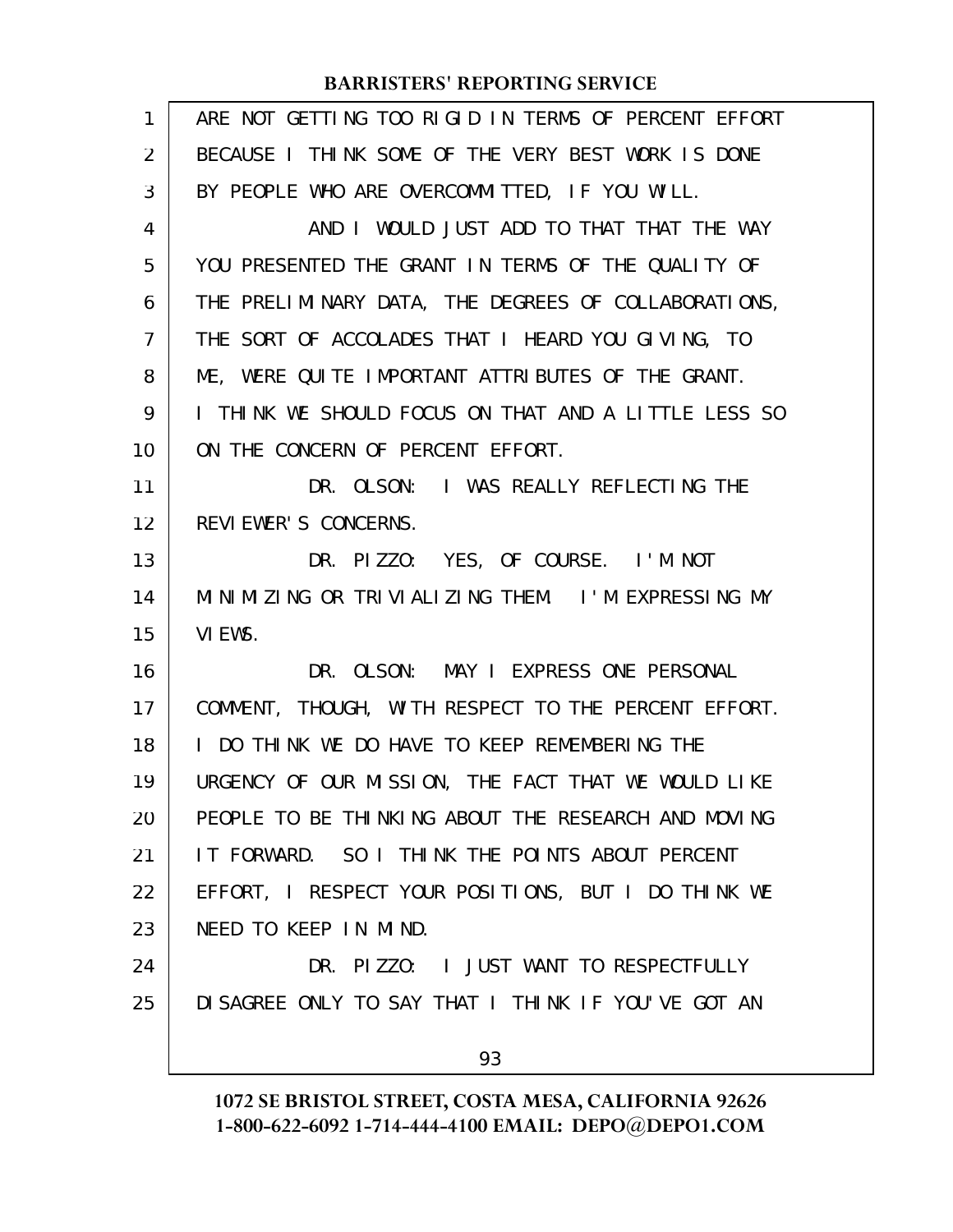| 1              | OUTSTANDING TEAM AND GROUP, I WOULD RATHER HAVE A    |
|----------------|------------------------------------------------------|
| 2              | LOWER PERCENT EFFORT AND HAVE FANTASTIC RESULTS THAN |
| 3              | A HIGH PERCENT EFFORT AND HAVE MEDIOCRE RESULTS.     |
| 4              | CHAIRMAN KLEIN: THANK YOU. WE HAVE DR.               |
| 5              | OS STEWARD HAS A COMMENT, AND THEN AFTER DR.         |
| 6              | STEWARD, LEEZA GIBBONS.                              |
| $\overline{7}$ | DR. STEWARD: SO THIS IS A QUESTION                   |
| 8              | ACTUALLY THAT MIGHT -- I'M NOT SURE WHETHER I'M IN   |
| 9              | CONFLICT ON ANY OF THE OTHERS, BUT IT MIGHT APPLY TO |
| 10             | THE OTHERS. I'LL ASK IT NOW. THEY SAY THAT THEY      |
| 11             | WILL ALSO BANK REAGENTS FOR DISTRIBUTION TO          |
| 12             | INVESTIGATORS IN THE STATE. THIS MIGHT ACTUALLY BE   |
| 13             | A QUESTION THAT IS MORE APPROPRIATE FOR THE          |
| 14             | CONFIDENTIAL AND PROPRIETARY PART OF THE DISCUSSION, |
| 15             | BUT IS THERE AN ACTUAL EXPLICIT PLAN FOR MAKING      |
| 16             | THESE SUCCESSFULLY GENERATED ANTIBODIES AVAILABLE?   |
| 17             | AND IF NOT, WHAT DOES THIS -- WHAT DOES THIS BANK    |
| 18             | <b>ACTUALLY MEAN?</b>                                |
| 19             | DR. OLSON: WELL, CERTAINLY THE COMMERCIAL            |
| 20             | ANTI BODI ES ARE ALREADY AVAI LABLE. THE OTHER       |
| 21             | ANTIBODIES, I AM TRYING TO REMEMBER IF THERE'S -- I  |
| 22             | THINK, YOU KNOW, IT'S PROBABLY THE INFORMAL REQUEST. |
| 23             | I DO NOT BELIEVE THERE'S -- AS A MATTER OF FACT, I'M |
| 24             | QUITE CERTAIN THERE'S NOT A BANK PER SE, BUT I CAN   |
| 25             | CHECK THAT OUT.                                      |
|                |                                                      |

94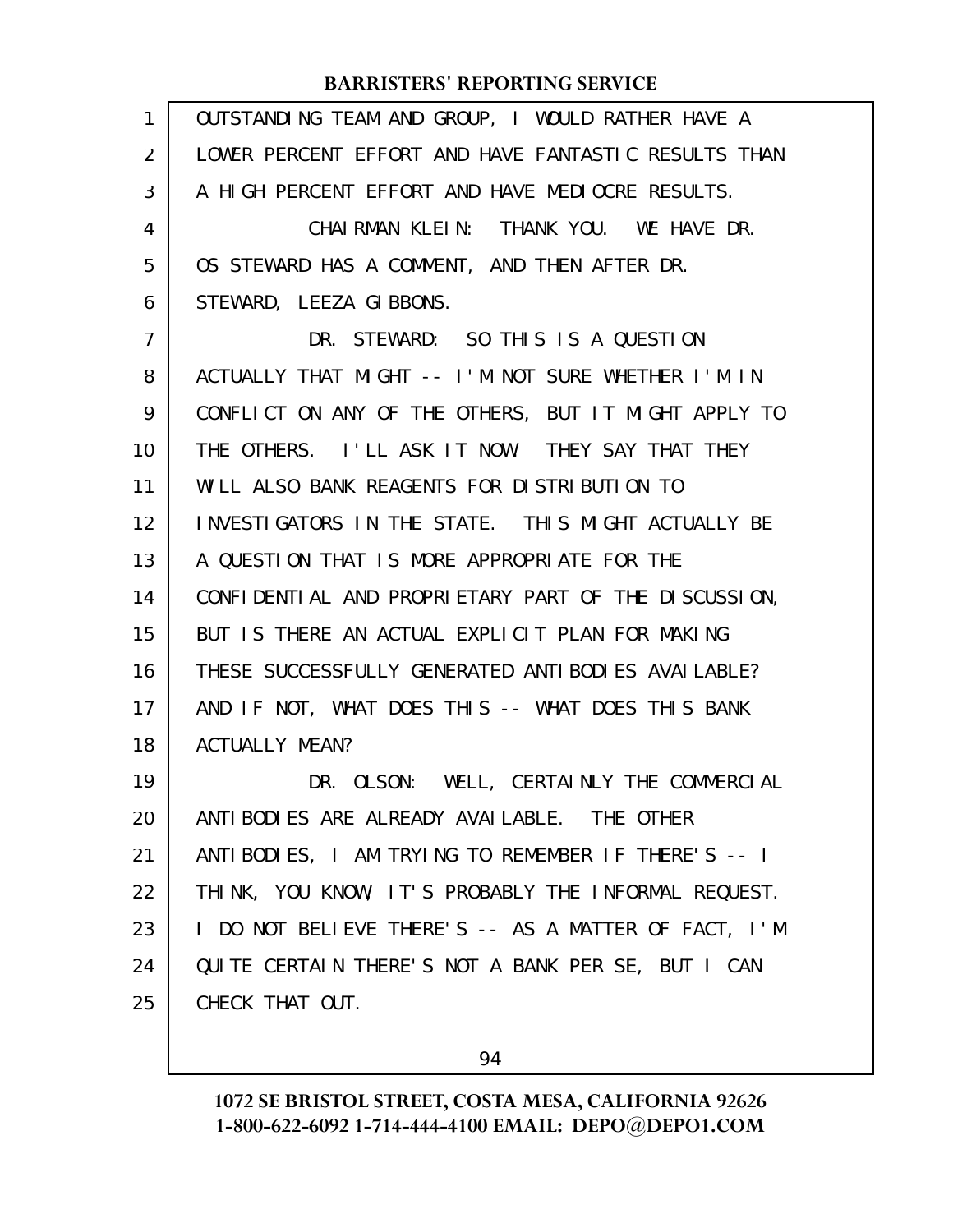| 1  | I WANTED TO MAKE ONE OTHER COMMENT ABOUT             |
|----|------------------------------------------------------|
| 2  | THE PERCENT EFFORT. YOU KNOW, THE COMPLAINT WAS NOT  |
| 3  | JUST THAT THE INVESTIGATOR WAS OVERCOMMITTED. THE    |
| 4  | COMPLAINT WAS ALSO THAT THERE WERE LOW PERCENT       |
| 5  | EFFORT COMMITMENT BY MULTIPLE INVESTIGATORS. OUR     |
| 6  | TEAM HAS BASICALLY CONFIRMED THAT WE HAVE 14 PEOPLE  |
| 7  | ON THIS PROGRAM. SO I JUST WANTED TO HIGHLIGHT THAT  |
| 8  | THOSE WERE THE REVIEWERS' KEY ISSUES.                |
| 9  | DR. STEWARD: SO I THINK THAT THIS KIND               |
| 10 | OF -- ANTIBODIES, IN PARTICULAR, AS DR. TROUNSON HAS |
| 11 | SAID, ARE POSSIBLY AN IMMENSELY IMPORTANT RESOURCE.  |
| 12 | AND I THINK IT'S VERY IMPORTANT TO THINK ABOUT HOW   |
| 13 | THEY WOULD BE MADE AVAILABLE. HOPEFULLY THEY WOULD   |
| 14 | BE SOMETHING THAT COULD BE SHARED, NOT JUST WITH     |
| 15 | CALIFORNIANS, BUT WITH THE ENTIRE COMMUNITY OF STEM  |
| 16 | CELL SCIENTISTS WORKING THROUGHOUT THE WORLD. MAYBE  |
| 17 | YOU HAVE A COMMENT ON THIS.                          |
| 18 | DR. TROUNSON: WELL, I THINK IT IS THEY               |
| 19 | WILL BE SHARED IN CALIFORNIA. YOU KNOW, I DON'T      |
| 20 | THINK THERE'S A REQUIREMENT AT THIS POINT IN TERMS   |
| 21 | OF WE'VE MADE IT A REQUIREMENT TO THE INVESTIGATORS  |
| 22 | TO MAKE IT AVAILABLE TO THE REST OF THE WORLD, OS.   |
| 23 | BUT I THINK IT'S AN ISSUE THAT WE SHOULD TAKE UP     |
| 24 | WITH THE RESEARCHERS TO CONFIRM THAT THEY WOULD MAKE |
| 25 | IT AVAILABLE.                                        |

95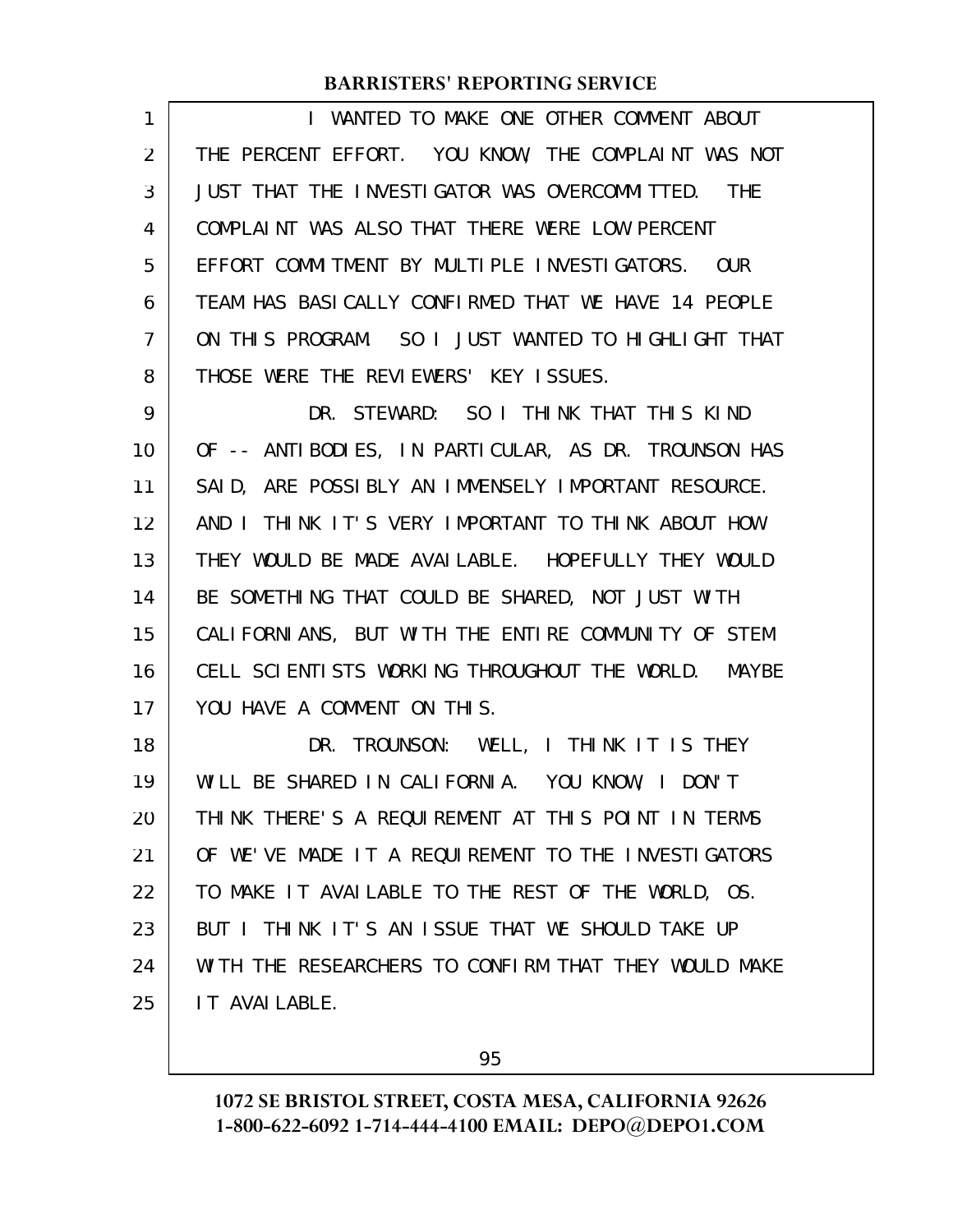| 1  | CLEARLY IN ONE SENSE THEY' RE GOING TO TEST          |
|----|------------------------------------------------------|
| 2  | OUT A COMPANY'S ANTIBODY PROGRAM. SO IN SOME WAYS    |
| 3  | IT WILL BE THAT COMPANY'S VIEW, OF COURSE, ABOUT THE |
| 4  | DI SPOSITION BEYOND CALIFORNIA THAT WE MAY NEED TO   |
| 5  | EXPLORE RATHER THAN SPECIFICALLY THE NEW ANTIBODIES. |
| 6  | DR. STEWARD: JUST TO MAKE IT CLEAR,                  |
| 7  | THERE'S AN IMPORTANT REACH-THROUGH PROVISION HERE    |
| 8  | THAT COULD ACTUALLY MAKE IT A REQUIREMENT TO THESE   |
| 9  | PEOPLE TO PROVIDE ANTIBODIES TO CALIFORNIANS FOREVER |
| 10 | POTENTI ALLY. AND SO THAT'S GOOD, BUT WE JUST NEED   |
| 11 | TO THINK ABOUT WHAT WE'RE ASKING THEM TO DO, AND     |
| 12 | THERE IS A COST ASSOCIATED WITH DOING THIS.          |
| 13 | CHAIRMAN KLEIN: SO WE HAVE DR. OLSON AND             |
| 14 | LEEZA GIBBONS, THEN WE'RE GOING TO GO TO DR.         |
| 15 | PENHOET. AND THEN ON THIS SIDE, DO WE HAVE ANYONE    |
| 16 | WHO WANTS TO COMMENT? I WANT TO MAKE SURE I DON'T    |
| 17 | MISS ANYONE.                                         |
| 18 | DR. OLSON: MY COLLEAGUES HAVE HELPFULLY              |
| 19 | HELPED ME OUT HERE. THEY HAVE INDICATED THAT THEY    |
| 20 | WILL MAKE THE ANTIBODIES AVAILABLE THROUGH ATCC, SO  |
| 21 | THEY WILL BE DEPOSITED IN THE AMERICAN TYPE CULTURE  |
| 22 | COLLECTION. THEY WILL ALSO PERHAPS IN SOME           |
| 23 | INSTANCES, IF THEY HAVE VERY INTERESTING ANTIBODIES, |
| 24 | THROUGH THE TECH TRANSFER OFFICER WHERE THEY MIGHT   |
| 25 | LICENSE THEM TO OTHERS OR TO A COMPANY FOR           |
|    |                                                      |

96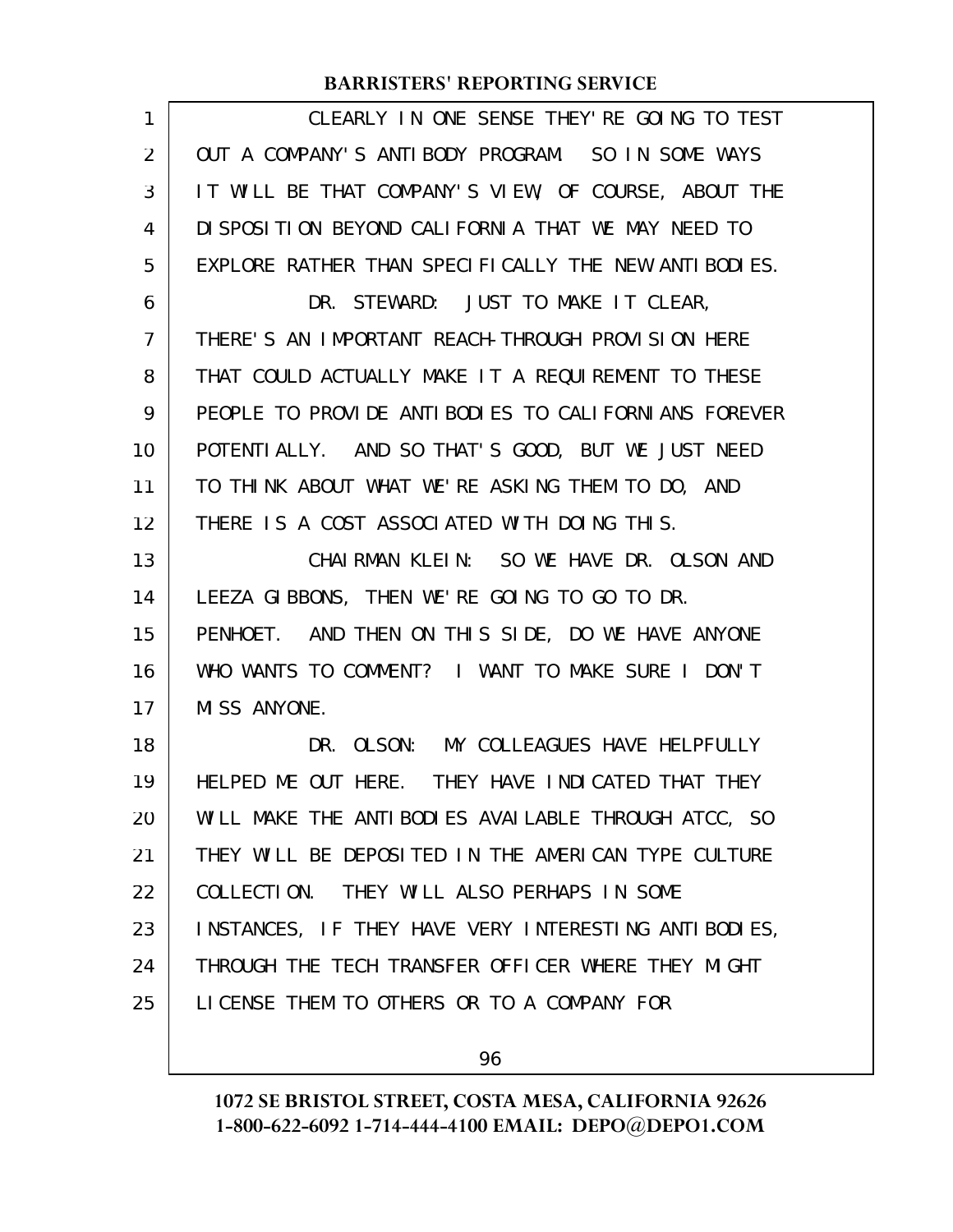| 1              | COMMERCI ALI ZATI ON.                                |
|----------------|------------------------------------------------------|
| 2              | SO THAT IS THE STRATEGY THAT THEY HAVE               |
| 3              | OUTLINED TO MAKE THE ANTIBODIES AVAILABLE.           |
| 4              | CHAIRMAN KLEIN: THANK YOU VERY MUCH.                 |
| 5              | MS. GIBBONS: DR. OLSON, IF I MAY, JUST A             |
| 6              | QUICK QUESTION BY WAY OF EDUCATION ON THIS PERCENT   |
| $\overline{7}$ | EFFORT DEAL. HOW DO YOU REALLY VET THE 10 PERCENT?   |
| 8              | IS IT JUST BASED ON DISCLOSURE, OR DOES THE          |
| 9              | COMMITTEE HAVE AWARENESS OF THESE OTHER GRANTS THAT  |
| 10             | ARE ALREADY LISTED?                                  |
| 11             | DR. OLSON: WHAT DO YOU MEAN AWARENESS OF             |
| 12             | THESE OTHER GRANTS?                                  |
| 13             | MS. GIBBONS: WELL, I MEAN IS IT JUST                 |
| 14             | BASED ON, LIKE DUANE SAID, DO WE BELIEVE THEM OR NOT |
| 15             | WHEN THEY LIST ALL OF THEIR OTHER COMMITMENTS? IS    |
| 16             | THERE ANY WAY OF VETTING THAT?                       |
| 17             | DR. OLSON: THERE ACTUALLY IS A WAY. IF               |
| 18             | THEY LIST NIH GRANTS, THERE IS A DATABASE THAT YOU   |
| 19             | COULD VET TO SEE, IN FACT, DO THEY HAVE THAT NIH     |
| 20             | GRANT. SO YOU CAN DO THOSE KINDS OF THINGS. IF       |
| 21             | THEY HAVE CIRM GRANTS, OBVIOUSLY WE'RE IN A POSITION |
| 22             | TO KNOW THAT. SO THERE IS SOME DEGREE OF VETTING     |
| 23             | THAT WE CAN DO.                                      |
| 24             | CHAIRMAN KLEIN: AND, AGAIN, FOR                      |
| 25             | EVERYONE'S BENEFIT, DR. OLSON, IN THE ADMINISTRATIVE |
|                | 97                                                   |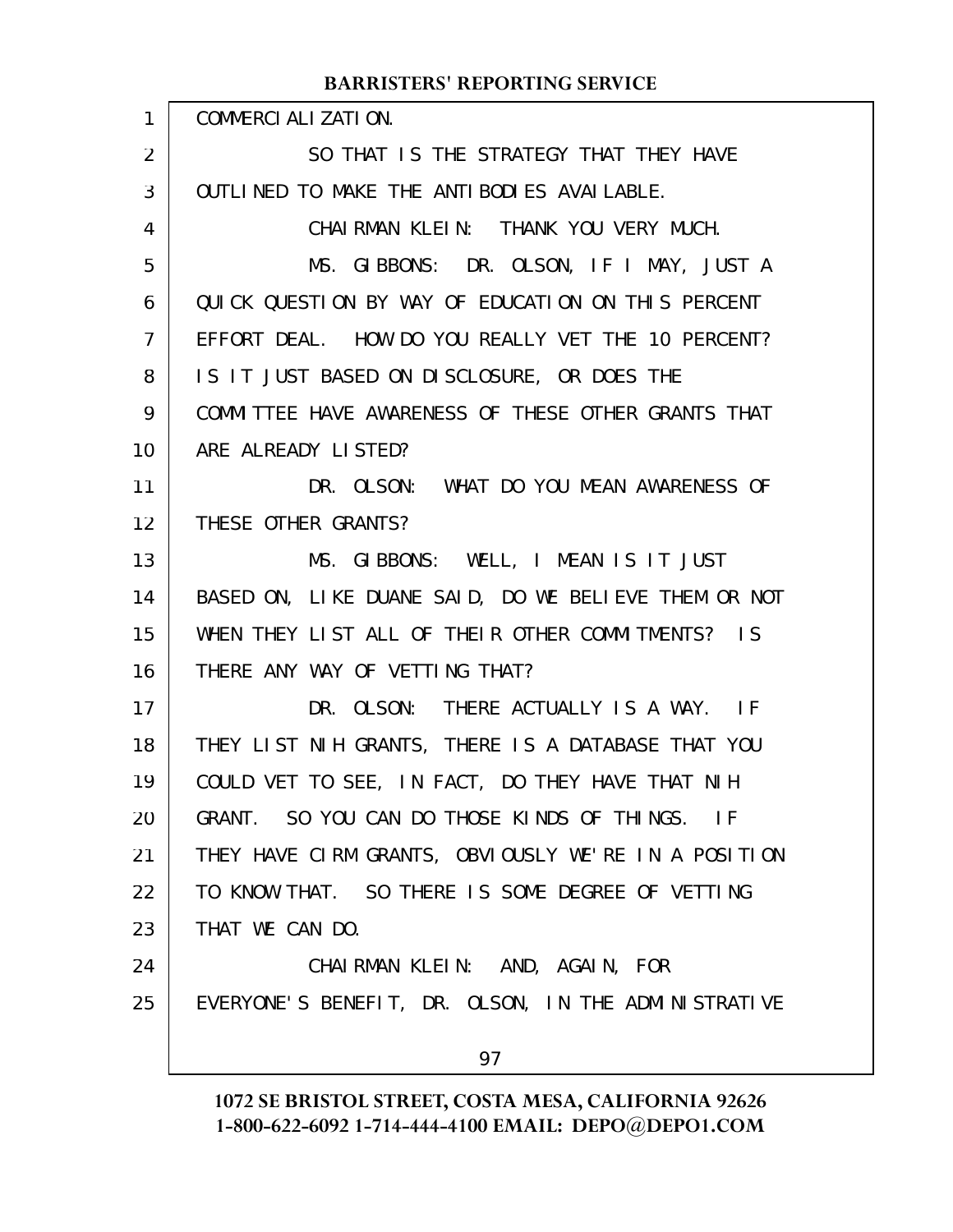| $\mathbf{1}$ | REVIEW PROCESS, EXPLAIN TO THE PUBLIC THAT THIS IS   |
|--------------|------------------------------------------------------|
| 2            | AN OVERSIGHT ISSUE AND YOU CONFIRM THE --            |
| 3            | DR. OLSON: NOT ONLY IN THE ADMINISTRATIVE            |
| 4            | REVIEW BEFORE WE PAY OUT ANY MONEY ON THE ISSUANCE   |
| 5            | OF THE NGA, BUT ALSO ANNUALLY AT PROGRESS REPORT     |
| 6            | TIME, THEY ARE REQUIRED TO SUBMIT THE PERCENT --     |
| 7            | SUBMIT OTHER ACTIVE GRANTS AND A BRIEF DESCRIPTION   |
| 8            | OF WHAT THAT GRANT IS SO WE CAN VERIFY PERCENT       |
| 9            | EFFORT COMMITMENT AS WELL AS SCIENTIFIC OVERLAP. SO  |
| 10           | THAT HAPPENS PRIOR TO ISSUANCE OF THE NGA AND        |
| 11           | ANNUALLY AT PROGRESS REPORT TIME.                    |
| 12           | CHAIRMAN KLEIN: I THINK IT'S A VERY                  |
| 13           | IMPORTANT POINT FOR THE RECORD IN TERMS OF THE       |
| 14           | CONTINUING ADMINISTRATIVE OVERSIGHT, AND             |
| 15           | ADMINISTRATIVE OVERSIGHT IS A PRECONDITION TO ANY    |
| 16           | PAYOUT. SO IT'S IMPORTANT FOR THE RECORD FOR         |
| 17           | EVERYONE TO UNDERSTAND.                              |
| 18           | WITH THAT, DR. PENHOET.                              |
| 19           | DR. PENHOET: JUST TO REMIND EVERYONE,                |
| 20           | PART OF OUR IP POLICY, WHICH THEY MUST FOLLOW, CALLS |
| 21           | FOR THEM TO SHARE BIOMEDICAL MATERIALS.              |
| 22           | DR. OLSON: UPON PUBLICATION.                         |
| 23           | DR. TROUNSON: MR. CHAIR, I WONDER IF I               |
| 24           | COULD MAKE A COMMENT ON THE TIME COMMITMENT. IN      |
| 25           | THIS PARTICULAR INSTANCE, THE PI HAS A NUMBER OF OUR |
|              | 98                                                   |
|              |                                                      |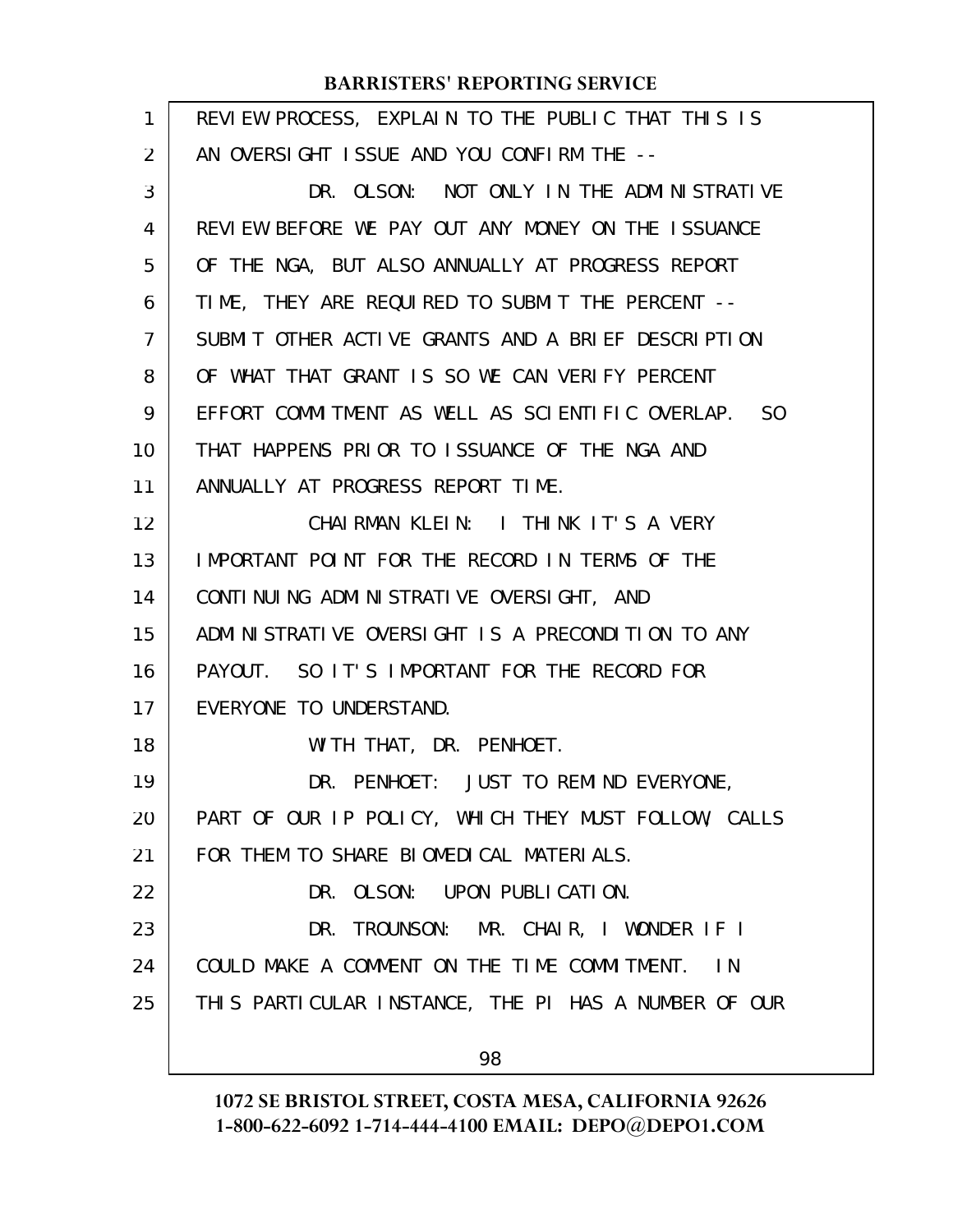| 1              | GRANTS. AND I DO GET CONCERNED AS A PRESIDENT IF     |
|----------------|------------------------------------------------------|
| $\overline{2}$ | THERE'S ONE PERSON HOLDING A VERY -- YOU KNOW, AN    |
| 3              | EXCESSIVE NUMBER OF GRANTS WITH A RELATIVELY SMALL   |
| 4              | TIME COMMITMENT TO SOME OF THEM.                     |
| 5              | ONE OF THE ISSUES THAT WE HAVE TO DEAL               |
| 6              | WITH IS OUR ABILITY TO MAKE THESE THINGS HAPPEN IN   |
| $\overline{7}$ | AN APPROPRIATE TIMEFRAME. AND IT HAS BEEN SAID TO    |
| 8              | ME THAT, YOU KNOW, SOME OTHER STATES ARE DOING WELL  |
| 9              | WITH A LOT LESS MONEY WITH MUCH MORE COMMITMENT.     |
| 10             | AND I ACTUALLY THINK WE HAVE TO BE THOUGHTFUL OF     |
| 11             | THIS BECAUSE SHOULD A PI HAVE FOUR GRANTS OR FIVE    |
| 12             | GRANTS FROM CLRM? I ACTUALLY DON'T PERSONALLY THINK  |
| 13             | THAT THAT'S A VERY GOOD IDEA IF WE EXPECT THEM TO    |
| 14             | DELIVER ON IT.                                       |
| 15             | SO THERE IS A SORT OF UNDERLYING CONCERN             |
| 16             | HERE. BUT I MUST SAY THAT IN THIS PARTICULAR         |
| 17             | SITUATION, THE REVIEWERS HAVE RECOMMENDED TO THE     |
| 18             | BOARD TO FUND IT IF THERE'S FUNDS AVAILABLE, AND IT  |
| 19             | IS IN THE TOP SECTOR. BUT I WOULD BE VERY            |
| 20             | THOUGHTFUL ABOUT A VERY LARGE NUMBER OF GRANTS HELD  |
| 21             | BY ONE PI AND ONE INSTITUTION FROM CIRM ON THE BASIS |
| 22             | OF WHAT WE'RE GOING TO EXPECT THEM TO DELIVER IN     |
|                |                                                      |
| 23             | TERMS OF OUR MISSION. SO I THINK IT IS AN ISSUE      |
| 24             | THAT WE NEED TO KEEP IN MIND, BUT I THINK YOU OUGHT  |
| 25             | TO REFLECT ON THE FACT THAT THIS IS RECOMMENDED FOR  |

99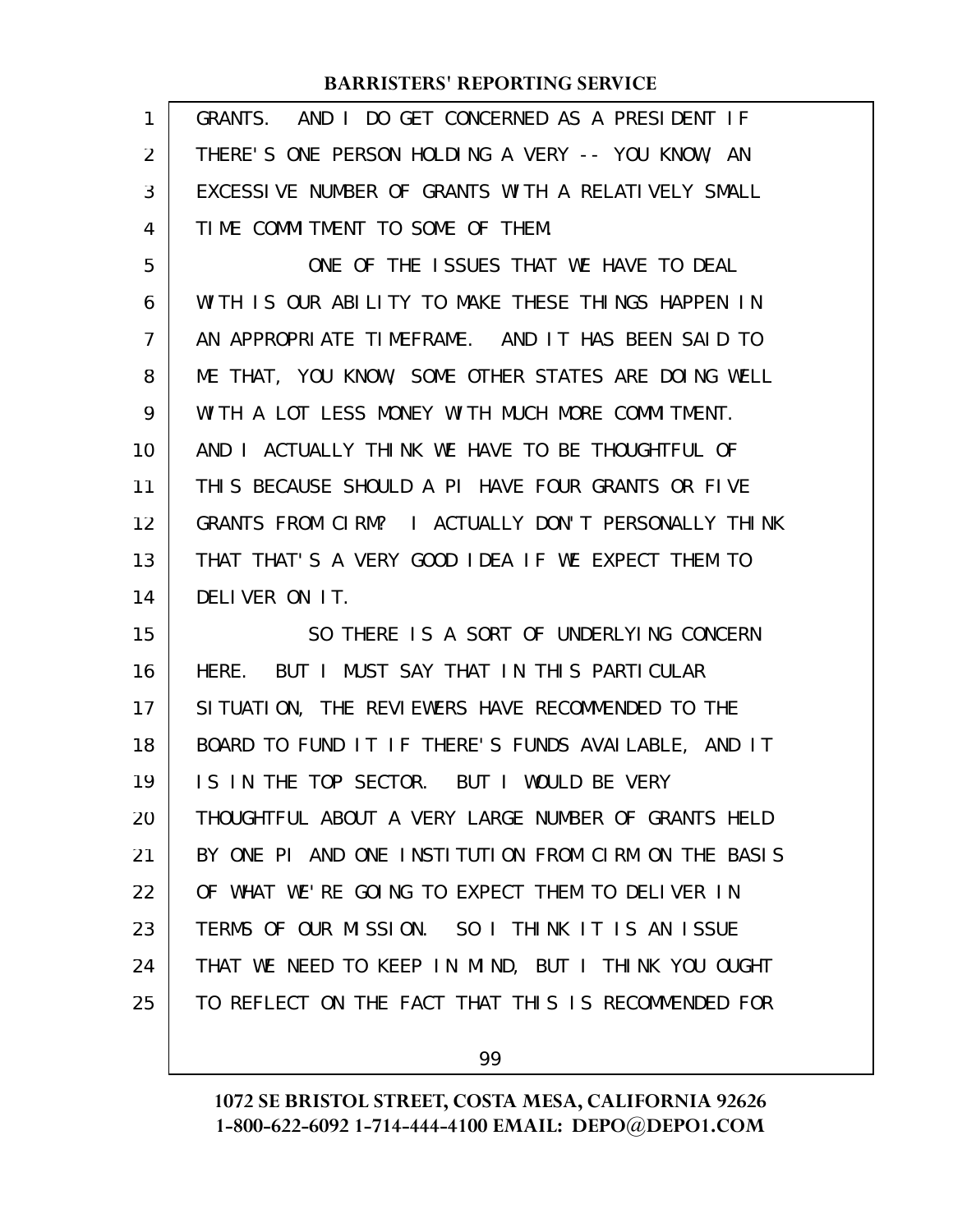| 1              | FUNDING IF YOU HAVE FUNDS, AND IT'S AT THE TOP OF    |
|----------------|------------------------------------------------------|
| $\overline{2}$ | THE TIER.                                            |
| 3              | CHAIRMAN KLEIN: SO GIVE ME SOME                      |
| 4              | PERSPECTIVE HERE. IF YOU HAVE 14 MEMBERS ON THE      |
| 5              | TEAM, THAT SOUNDS LIKE A RELATIVELY LARGE TEAM. AND  |
| 6              | AS YOU GET MORE MEMBERS ON THE TEAM AND YOU HAVE TO  |
| $\overline{7}$ | FUND ALL THAT EXPERTISE, DOES THAT EFFECTIVELY ACT   |
| 8              | TO FORCE DOWN PERCENTAGES BECAUSE YOU NEED ALL OF    |
| 9              | THESE INDIVIDUAL SPECIALTY AREAS TO BRING YOUR WHOLE |
| 10             | TEAM TOGETHER; BUT AS YOU BROADEN YOUR TEAM TO       |
| 11             | INCORPORATE THOSE SPECIALTY AREAS, ISN'T IT GOING TO |
| 12             | FORCE DOWN YOUR PERCENTAGES?                         |
| 13             | DR. TROUNSON: WELL, I MEAN IT TAKES A LOT            |
| 14             | MORE WORK, IF YOU'VE GOT A BIGGER TEAM, TO KEEP THEM |
| 15             | WELL ORGANIZED. IT'S LIKE A LARGE HERD OF WHATEVER.  |
| 16             | IT DOES TAKE MORE EFFORT TO DO IT. AND SO I STILL    |
| 17             | WOULDN'T UNDERESTIMATE THE NEED TO HAVE YOUR MIND    |
| 18             | STRONGLY ON THE JOB OF DELIVERING. AND SO I THINK    |
| 19             | IT IS AN ISSUE. I DON'T THINK WE OUGHT TO SORT OF    |
| 20             | JUST TURN OUR BACK ON IT. IT IS BEING RAISED BY THE  |
| 21             | REVIEWERS, I THINK RIGHTFULLY IN THIS PARTICULAR     |
| 22             | CASE, BUT THEY DIDN'T DROP THE RECOMMENDATION INTO   |
| 23             | THE THIRD TIER AT ALL. THEY KEPT IT RIGHT AT THE     |
| 24             | TOP OF THE SECOND TIER. SO I THINK YOU OUGHT TO      |
| 25             | FEEL COMFORTABLE IF YOU WANT TO RAISE IT, BUT ON THE |
|                |                                                      |

100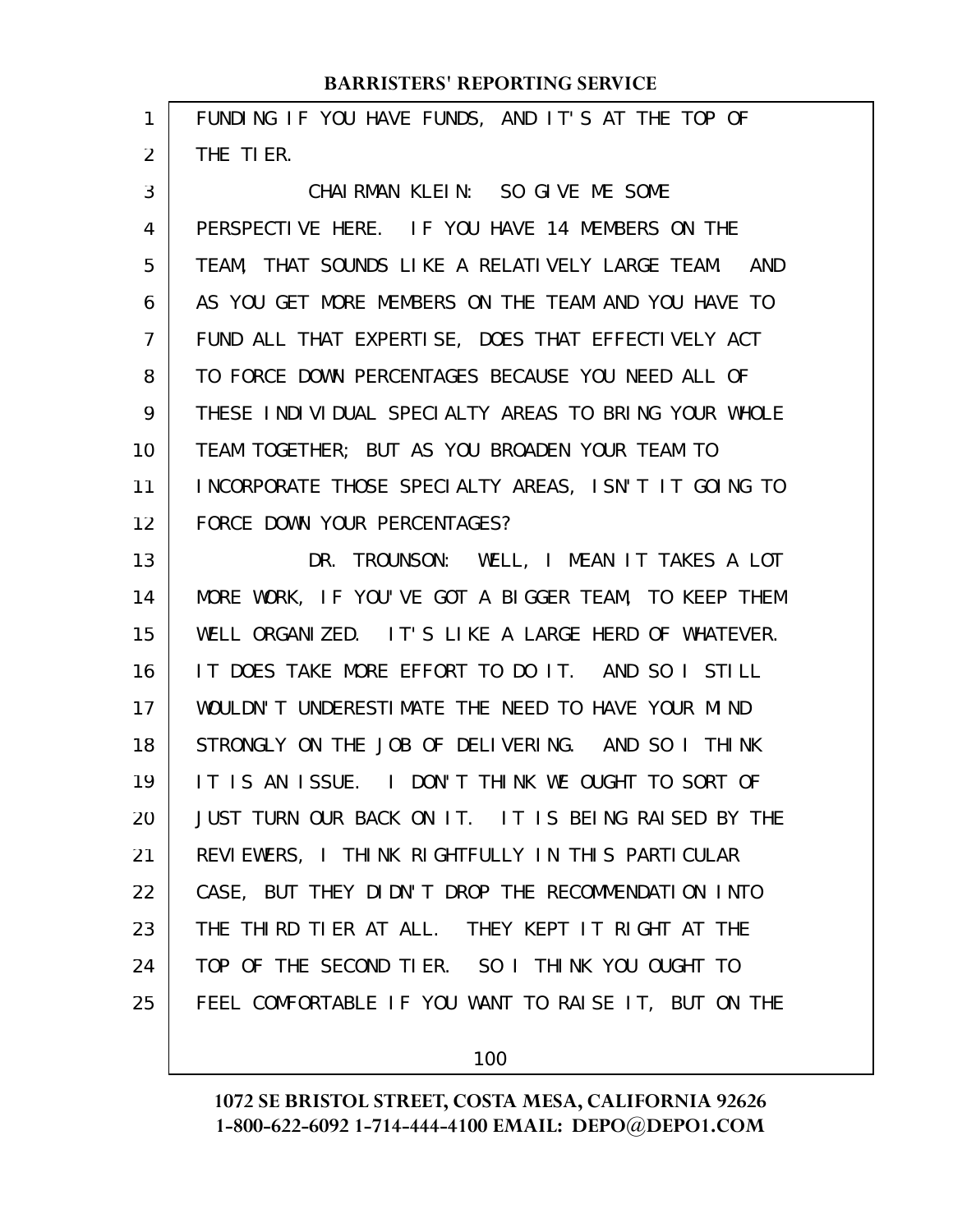| 1  | OTHER HAND I THINK WE OUGHT TO RESPECTIVELY THINK    |
|----|------------------------------------------------------|
| 2  | ABOUT HOW TO ENSURE THAT WE GET THE BEST OUT OF OUR  |
| 3  | APPLI CANTS.                                         |
| 4  | CHAIRMAN KLEIN: THANK YOU VERY MUCH.                 |
| 5  | WE'RE GOING TO -- WE'RE GOING TO, OF COURSE, GO      |
| 6  | THROUGH THESE, COME BACK, GO TO EXECUTIVE SESSION,   |
| 7  | TALK ABOUT PROPRIETARY INFORMATION, AND COME BACK    |
| 8  | FOR MORE GENERAL DISCUSSION ON THE SAME GRANTS.      |
| 9  | DUANE, CAN WE HOLD YOUR COMMENT TO THE               |
| 10 | NEXT DI SCUSSION ON THIS GRANT? THAT'S ACCEPTABLE.   |
| 11 | THANK YOU VERY MUCH.                                 |
| 12 | AND SO IF WE CAN GO TO THE SECOND GRANT,             |
| 13 | DR. CSETE.                                           |
| 14 | DR. CSETE: I THINK I CAN MAKE THIS HIGHLY            |
| 15 | TECHNICAL GRANT --                                   |
| 16 | CHAIRMAN KLEIN: YES. WE'LL COVER THE                 |
| 17 | CONFLICTS RIGHT AFTER HER PRESENTATION BEFORE THE    |
| 18 | DI SCUSSION.                                         |
| 19 | DR. CSETE: -- PRETTY CLEAR. SO THIS IS A             |
| 20 | GRANT THAT LAYS OUT THE CELL PARTS, BUT THE CELL     |
| 21 | PARTS IN TERMS OF PROTEINS OF EMBRYONIC STEM CELLS.  |
| 22 | AND I'M SURE ALL OF YOU ARE AWARE THAT THERE'S VERY, |
| 23 | VERY EASY, HIGH THROUGHPUT WAYS TO LIST ALL OF THE   |
| 24 | GENES THAT ARE EXPRESSED AT THE RNA LEVEL IN CELLS,  |
| 25 | BUT PROTEIN TECHNOLOGIES HAVE LAGGED FAR BEHIND IN   |
|    | 101                                                  |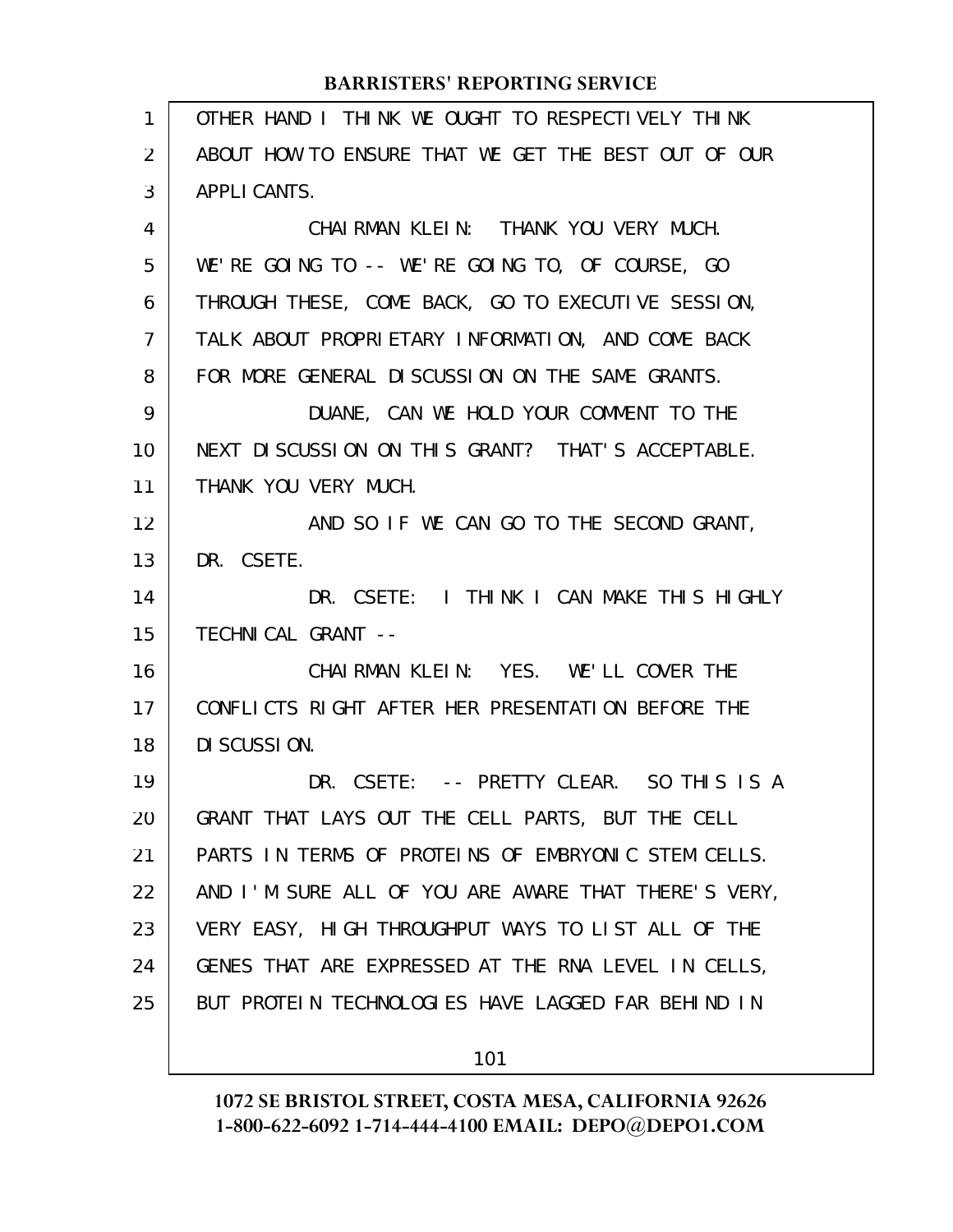#### TERMS OF THE SENSITIVITY. AND THAT'S ESPECIALLY AN I SSUE. DR. BRYANT: WHICH NUMBER? DR. CSETE: 1144. THE PROTEIN TECHNOLOGIES HAVE LAGGED FAR BEHIND BECAUSE YOU NEED A FAIR AMOUNT OF MATERIAL, AND GETTING A FAIR AMOUNT OF CELLS IN UNDIFFERENTIATED HUMAN EMBRYONIC STEM CELLS IN PURE FORM IS NOT AN EASY FEAT. THE REASON THAT THIS WAS CONSIDERED WELL BY THE REVIEWERS IS THAT IT'S NOT ONLY A PART OF LISTING ALL THE PROTEINS THAT ARE EXPRESSED IN THIS CELL, BUT IT'S THE SPECIALIZED PROTEINS THAT ARE PHOSPHORYLATED. SO IN MANY SIGNALING CASCADES IN THE CELL THAT TELL THE CELL HOW TO BEHAVE, THE PROTEINS ARE MODIFIED BY BEING PHOSPHORYLATED, AND THIS IS A RELATIVELY NEW TECHNOLOGY TO QUANTIFY THE TOTAL PROTEINS AND THE PHOSPHORYLATED STATES OF THE PROTEIN. AND PEOPLE WERE INCREDIBLY ENTHUSIASTIC ABOUT THE TECHNOLOGY AND ABOUT THE PROTEOMICS EXPERTISE OF THE APPLICANT. THEY HAD CONCERNS THAT THERE WAS ENORMOUS TECHNOLOGICAL MERIT TO THE PROPOSAL, BUT THAT THE BIOLOGY WAS NOT AS WELL THOUGHT OUT. SO, FOR EXAMPLE, THE PURITY OF THE CELLS IN THESE KINDS OF ASSAYS IS INCREDIBLY **BARRISTERS' REPORTING SERVICE** 1 2 3 4 5 6 7 8 9 10 11 12 13 14 15 16 17 18 19 20 21 22 23 24 25

102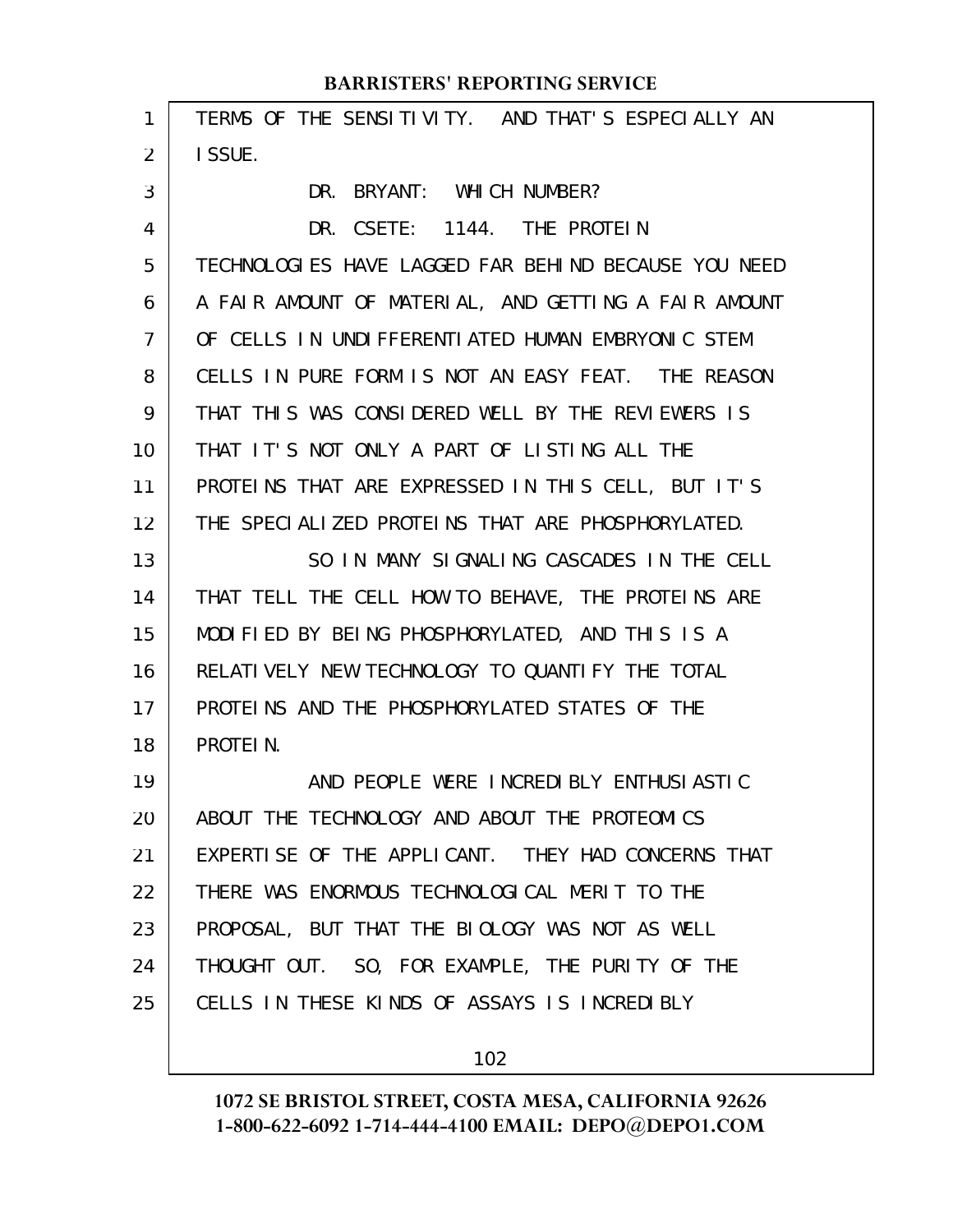| 1  | IMPORTANT BECAUSE YOU CAN HAVE ONE PROTEIN EXPRESSED |
|----|------------------------------------------------------|
| 2  | BY A FEW CELLS IN GREAT ABUNDANCE THAT WOULD GIVE    |
| 3  | YOU A MISREAD ON THE AVERAGE CELL EXPRESSING VERY    |
| 4  | LOW LEVELS OF PROTEINS.                              |
| 5  | SO PURITY OF THE END PRODUCT IS IMPORTANT,           |
| 6  | AND THAT WAS NOT ADDRESSED BY THE APPLICANT, AS WELL |
| 7  | AS SOME VALIDATION EXPERIMENTS THAT THEY WERE        |
| 8  | CONCERNED ABOUT. AND IN THE END, THEY WERE ALSO      |
| 9  | CONCERNED AS BIOLOGISTS THAT THIS LIST WOULD BE MADE |
| 10 | AND THERE WOULD BE NO -- THERE WAS NO WAY THAT THE   |
| 11 | APPLICANT EXPRESSED TO THEM HOW THEY'D GO AFTER THE  |
| 12 | PRIORITY OF WHICH OF THESE PROTEINS WAS IMPORTANT.   |
| 13 | SO THERE WAS GREAT ENTHUSIASM FOR THE                |
| 14 | TECHNOLOGY AND FOR THE ABILITY OF THE TEAM TO GET US |
| 15 | THIS PARTS LIST, WHICH WE DON'T HAVE YET IN          |
| 16 | UNDI FFERENTI ATED STEM CELLS, BUT SOME CONCERN THAT |
| 17 | THE TECHNOLOGY AND BIOLOGY WERE NOT EQUALLY STRONG.  |
| 18 | CHAIRMAN KLEIN: THANK YOU VERY MUCH. ARE             |
| 19 | THERE QUESTIONS AT THIS TIME? AGAIN, THIS IS GOING   |
| 20 | TO COME BACK AGAIN, BUT ARE THERE QUESTIONS AT THIS  |
| 21 | TIME ON THIS GRANT? OKAY. NOT SEEING ANY, THANK      |
| 22 | YOU, DR. CSETE. CAN WE GO TO THE THIRD?              |
| 23 | MR. SIMPSON: PUBLIC COMMENT ON THESE?                |
| 24 | CHAIRMAN KLEIN: JOHN, IN FACT, LET'S DO              |
| 25 | THIS. BECAUSE OF THE COMPLEXITY OF THESE, WHY DON'T  |
|    | 103                                                  |
|    |                                                      |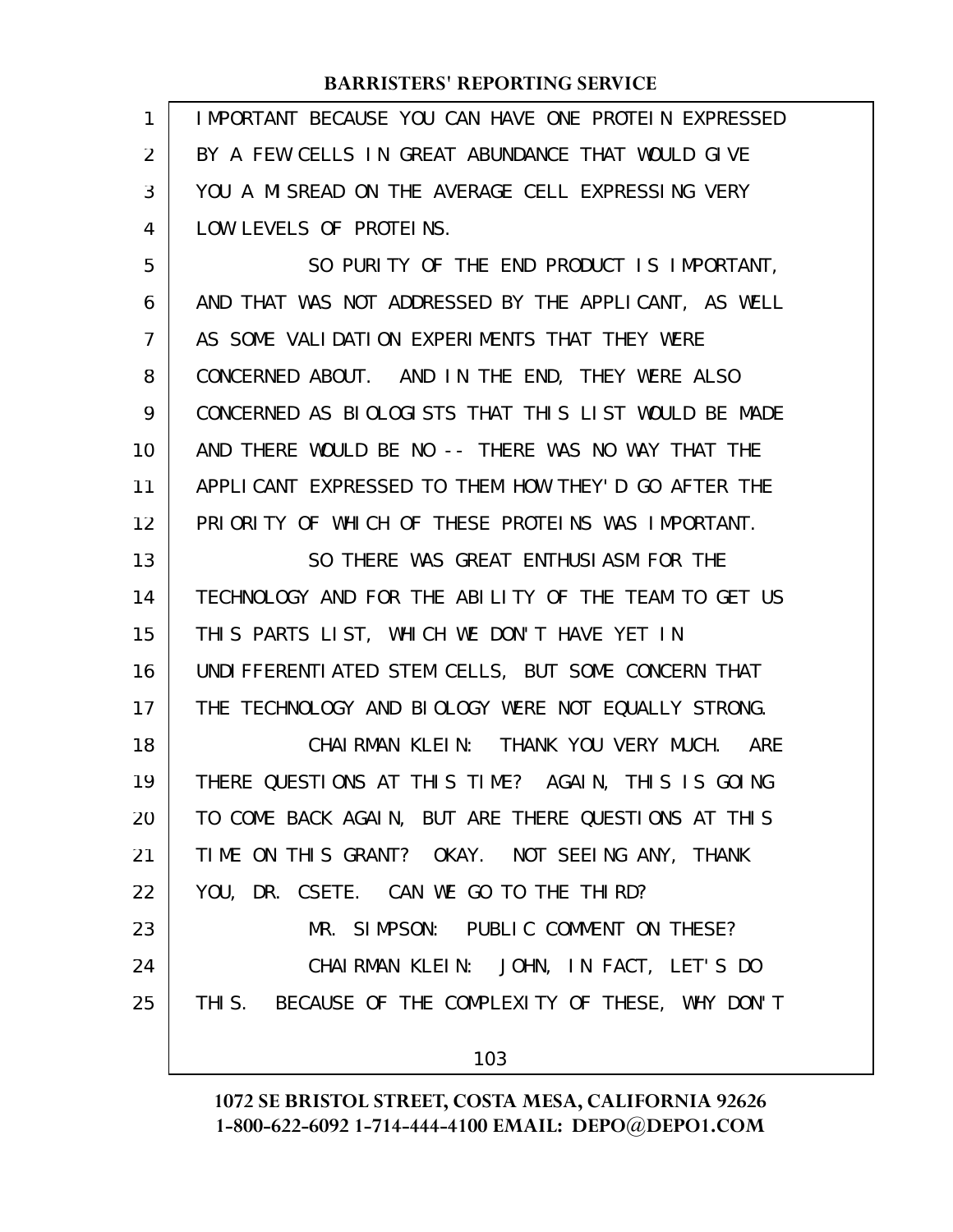| 1  | YOU GIVE YOUR PUBLIC COMMENT AT THIS TIME.           |
|----|------------------------------------------------------|
| 2  | MR. SIMPSON: THANK YOU VERY MUCH.                    |
| 3  | CHAIRMAN KLEIN: IT'S JUST A QUESTION OF              |
| 4  | WHETHER WE'RE GOING TO HAVE ALL THREE AND THEN THE   |
| 5  | COMMENTS, BUT GO AHEAD.                              |
| 6  | MR. SIMPSON: JOHN SIMPSON FROM CONSUMER              |
| 7  | WATCHDOG. MY ONLY POINT WAS THAT YOU ALREADY ARE     |
| 8  | 1.5 MILLION OVER BUDGET OR SOMETHING LIKE THAT, AND  |
| 9  | YOU'RE TALKING GOING DOWN IN TO RAISE MORE UP. IT    |
| 10 | WOULD SEEM TO ME IT WOULD BE MORE PRODUCTIVE FOR YOU |
| 11 | TO SET THE AMOUNT OF MONEY THAT YOU CAN HAND OUT     |
| 12 | BEFORE YOU START TO EXAMINE EACH OF THESE. YOU       |
| 13 | MIGHT SAVE YOURSELVES A LOT OF TIME IF YOU, IN FACT, |
| 14 | AGREE THAT YOU CAN'T GO ABOVE \$20 MILLION. YOU      |
| 15 | SHOULD BE CUTTING.                                   |
| 16 | CHAIRMAN KLEIN: THE VALUE, JOHN, IS THAT             |
| 17 | THE BOARD MAY FIND THAT SOME OF THESE GRANTS ARE     |
| 18 | MORE IMPORTANT TO THEM THAN SOME THAT ARE            |
| 19 | RECOMMENDED. SO THEY NEED THE INFORMATION TO BE      |
| 20 | ABLE TO MAKE AN INFORMED JUDGMENT.                   |
| 21 | COULD WE HAVE THE THIRD STAFF REPORT,                |
| 22 | PLEASE.                                              |
| 23 | DR. TALIB: THIS IS AN APPLICATION ON THE             |
| 24 | DEVELOPMENT OF MONOCLONAL ANTIBODIES. AND THIS       |
| 25 | PARTICULAR APPLICATION IS DEALING WITH THE PROTEOMIC |
|    | 104                                                  |
|    |                                                      |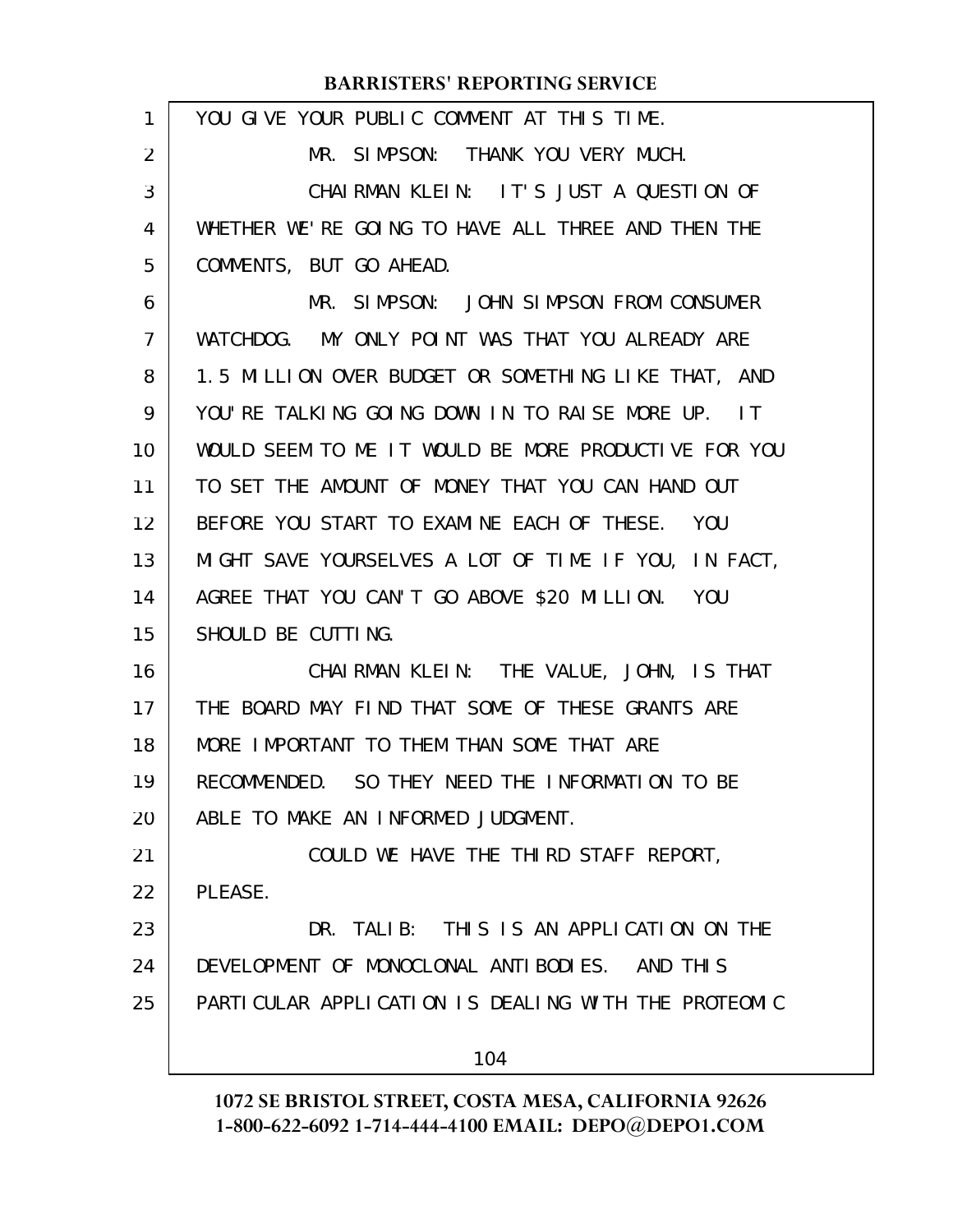| 1              | APPROACH FOR DEVELOPING MONOCLONAL ANTIBODIES        |
|----------------|------------------------------------------------------|
| 2              | AGAINST THE CELLS OF THIS. AND THE TWO TYPES OF THE  |
| 3              | CELLS WHICH THEY'RE USING IS THE MESENCHYMAL STEM    |
| 4              | CELL, WHICH IS AN ADULT STEM CELL, AS WELL AS HUMAN  |
| 5              | EMBRYONIC STEM CELL.                                 |
| 6              | NOW, THE REVIEWER AGREED THAT THIS                   |
| $\overline{7}$ | PROPOSAL ADDRESSES A SIGNIFICANT ROADBLOCK TO STEM   |
| 8              | CELL RESEARCH. AND THEIR STRATEGY APPEARS TO BE      |
| 9              | LITTLE BIT HIGH RISK BECAUSE THERE WAS SOME CONCERN  |
| 10             | FROM THE REVIEW IN TERMS OF THE PRELIMINARY WORK     |
| 11             | WHICH WAS PRESENTED IN THIS PARTICULAR APPLICATION.  |
| 12             | SO IT SEEMS THAT IT WILL REQUIRE SOME MORE WORK,     |
| 13             | SIGNIFICANT MORE WORK TO ACCOMPLISH THE PROJECT.     |
| 14             | BUT IN TERMS OF ITS SIGNIFICANCE, IT WAS             |
| 15             | CONSIDERED IT'S IMPORTANT BECAUSE MONOCLONAL         |
| 16             | ANTIBODIES AGAINST THESE TWO TYPES OF CELL TYPES,    |
| 17             | THAT IS MESENCHYMAL STEM CELL AS WELL AS HUMAN       |
| 18             | EMBRYONIC STEM CELLS, ARE VERY FEW. SO HAVING A      |
| 19             | TOOL BOX WITH MORE MONOCLONAL ANTIBODIES WOULD BE A  |
| 20             |                                                      |
|                | SIGNIFICANT ADVANCEMENT AND WOULD REMOVE A ROADBLOCK |
| 21             | FROM THIS FIELD.                                     |
| 22             | NOW, IN TERMS OF THE WEAKNESS, AGAIN, AS I           |
| 23             | POINTED OUT, THAT PRELIMINARY DATA WAS NOT VERY      |
| 24             | STRONG. AND IT SEEMS TO SUGGEST THAT SUBSTANTIAL     |
| 25             | FURTHER OPTIMIZATION OF THE PROTOCOL WILL BE         |

105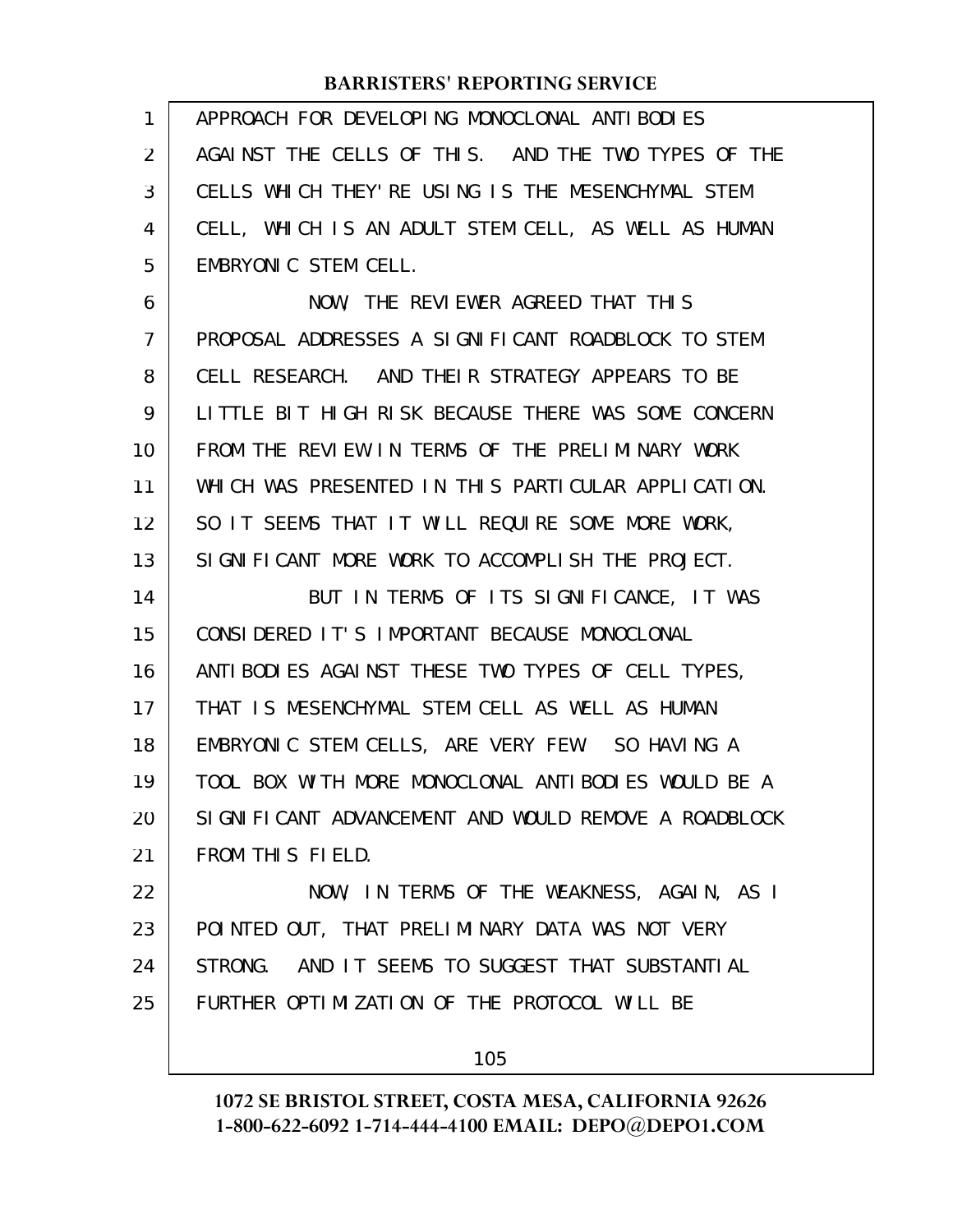| 1              | REQUIRED. SO THAT WAS THE ONLY COMMENT OR NEGATIVE            |
|----------------|---------------------------------------------------------------|
| 2              | COMMENT ABOUT THIS APPLICATION.                               |
| 3              | WHAT WAS APPRECLATED WAS THAT IT SEEMS                        |
| 4              | LIKE THE PI HAS A VERY STRONG BACKGROUND IN STEM              |
| 5              | CELL BIOLOGY AND BIOMARKERS, AND CO-INVESTIGATORS             |
| 6              | ALSO HAD COMPLEMENTARY TECHNOLOGIES AND EXPERTISE IN          |
| $\overline{7}$ | PROTEOMICS, SO THIS CAN BE ACCOMPLISHED. THEY ALSO            |
| 8              | APPRECIATED THAT -- THE REVIEWER ALSO APPRECIATED             |
| 9              | THAT THE PI IS COMMITTING AN EFFORT TO THIS PROJECT,          |
| 10             | ABOUT 30 PERCENT OF THEIR TIME, PI IS COMMITTING              |
| 11             | THIS PROJECT WHICH THE REVIEWERS WERE APPRECIATIVE            |
| 12             | OF.                                                           |
| 13             | SO OVERALL REVIEWERS FELT THAT THIS IS A                      |
| 14             | STRONG PROPOSAL WITH AN EXCELLENT TEAM THAT COULD             |
| 15             | HAVE A BROAD IMPACT ON THE STEM CELL RESEARCH.<br><b>ONLY</b> |
| 16             | NEGATIVE PART WAS THAT THIS SEEMS TO BE A LITTLE BIT          |
| 17             | HIGH RISK BECAUSE OF THE WORK WHICH WILL BE REQUIRED          |
| 18             | TO ACCOMPLISH SUCCESSFULLY THIS PARTICULAR PROJECT.           |
| 19             | CHAIRMAN KLEIN: COULD YOU REPEAT THAT                         |
| 20             | LAST POINT, PLEASE? WHAT IS THE CONCERN?                      |
| 21             | DR. TALIB: THE CONCERN WAS THAT MORE WORK                     |
| 22             | WOULD BE REQUIRED, SIGNIFICANTLY MORE WORK WOULD BE           |
| 23             | REQUIRED TO ACCOMPLISH IT BECAUSE THE PRELIMINARY             |
| 24             | WORK WHICH WAS SUBMITTED SHOWS THAT THERE IS MORE             |
| 25             | WORK, THERE IS MORE TECHNOLOGY DEVELOPMENT TO BE              |
|                |                                                               |

106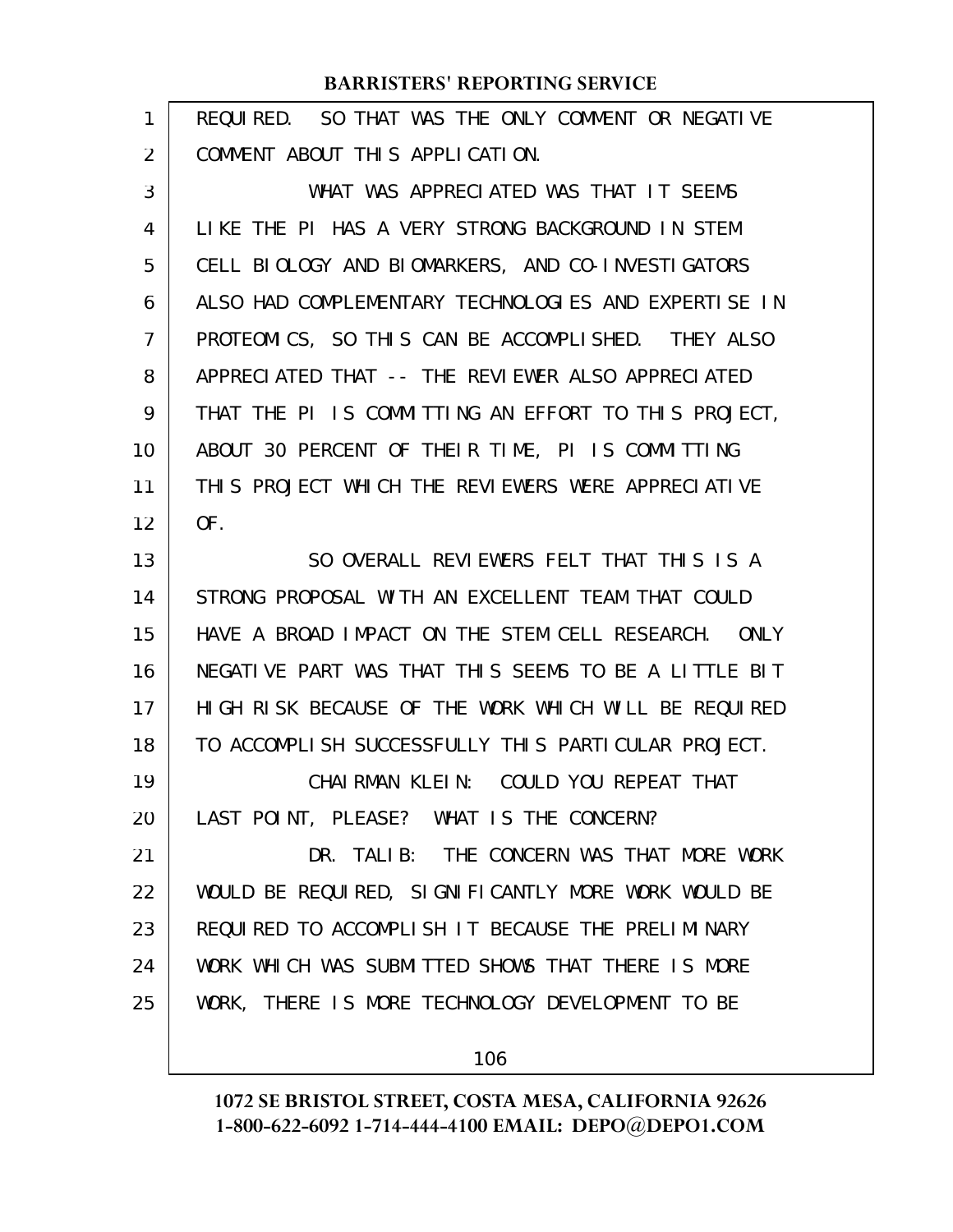#### REQUIRED, WHETHER THAT CAN BE ACCOMPLISHED BETWEEN THE TWO-YEAR TIME PERIOD. SO THAT WAS THE ONLY CONCERN. CHAIRMAN KLEIN: IT WAS OVERLY AMBITIOUS FOR THE TWO-YEAR PERIOD. DR. TALIB: EXACTLY. THAT APPEARS TO BE BECAUSE IT WILL REQUIRE LITTLE BIT MORE DEVELOPMENT WORK TO ACCOMPLISH THIS PROJECT, BUT CLEARLY THERE'S A NEED FOR THESE MONOCLONAL ANTIBODIES SPECIFICALLY FOR MESENCHYMAL STEM CELL FOR WHICH OTHER APPLICATIONS WHICH WE JUST REVIEWED ARE NOT PROPOSING TO DEVELOP MONOCLONAL ANTIBODIES FOR. CHAIRMAN KLEIN: THANK YOU. SO WHAT ARE THE CONFLICTS ON THIS, PLEASE? MR. HARRISON: CONFLICTS OF INTEREST ON APPLICATION 1049 ARE MEMBERS BLOOM, GILL, LANSING, AND WITMER. CHAIRMAN KLEIN: THANK YOU. JEFF SHEEHY, YOU HAVE A COMMENT. MR. SHEEHY: YEAH. I REMEMBER THIS CRITICISM. AND I'M JUST GOING TO GO TO THE THING. THIS IS A KNOWN CALIFORNIA-BASED REAGENT PROVIDER. SO, YOU KNOW, THIS IS A HIGH RISK ENTERPRISE, BUT IT WILL PRODUCE ROYALTIES IF IT'S DONE. AND I THINK IF IT TURNS OUT TO BE FEASIBLE, GIVEN THAT AT THE END 1 2 3 4 5 6 7 8 9 10 11 12 13 14 15 16 17 18 19 20 21 22 23 24 25

**BARRISTERS' REPORTING SERVICE**

# 107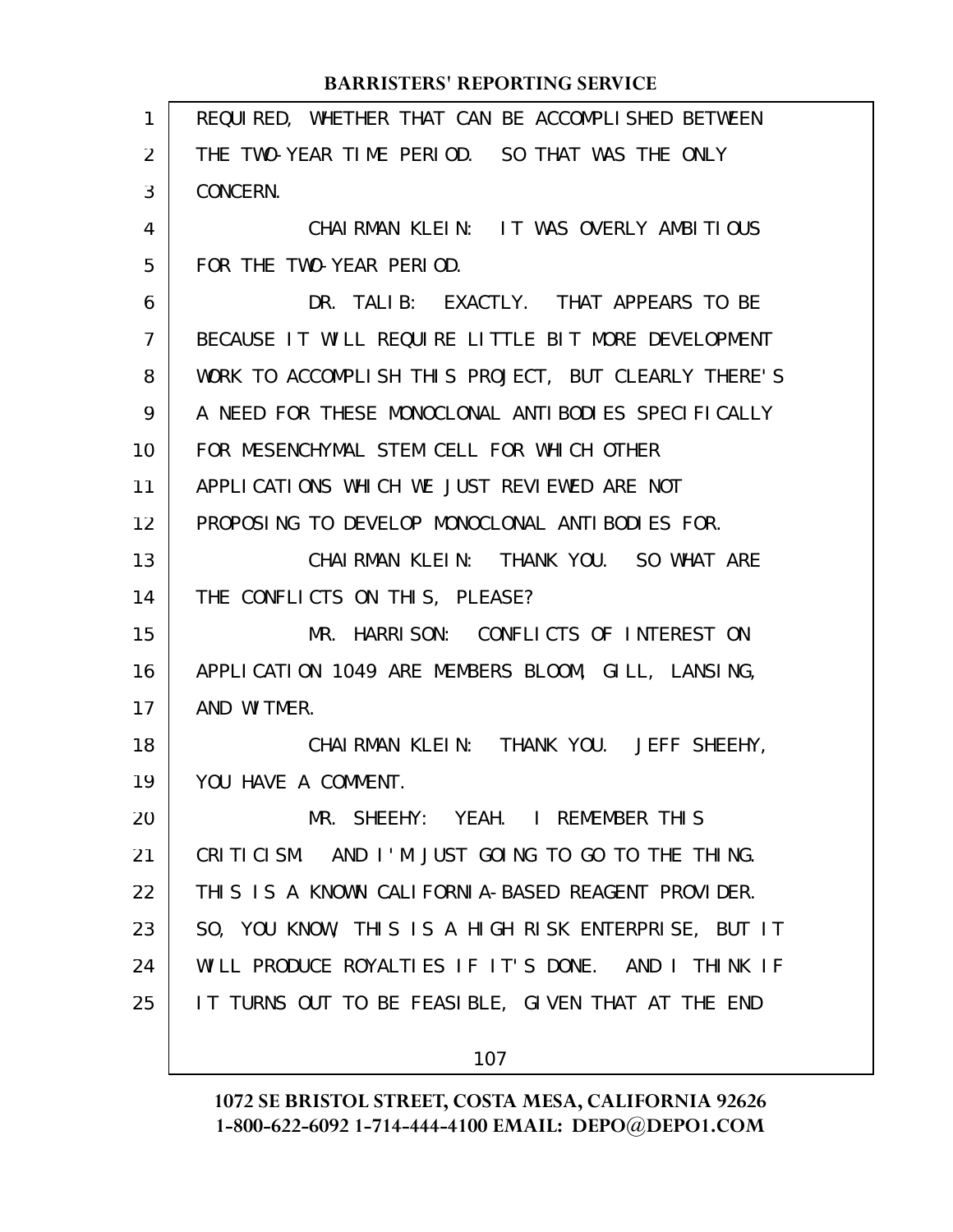| 1              | OF THE DAY, THIS IS CLEARLY A FOR-PROFIT IF YOU LOOK  |
|----------------|-------------------------------------------------------|
| 2              | AND READ YOUR STATEMENT OF BENEFIT. IF THEY THINK     |
| 3              | THEY' RE GOING TO GET A PRODUCT OUT OF THIS, THEY' RE |
| 4              | GOING TO GO AHEAD AND DO THIS.                        |
| 5              | SO THIS IS A HIGH RISK -- THIS IS A VERY              |
| 6              | RISKY ENTERPRISE; BUT IF WE FUND THIS, THOSE KINDS    |
| $\overline{7}$ | OF QUESTION ABOUT BEING ABLE TO DO THIS IN THE        |
| 8              | TIMEFRAME OR THE FEASIBILITY KIND OF, TO MY MIND,     |
| 9              | DROP OFF BECAUSE YOU ARE GOING TO HAVE A PRODUCT      |
| 10             | THAT CLEARLY EVERYBODY'S DYING TO GET THEIR HANDS     |
| 11             | ON.                                                   |
| 12             | THERE'S AN ENORMOUS NEED FOR THIS. IT'S               |
| 13             | ALMOST LIKE WE'RE PERFORMING -- WE'RE GIVING SEED     |
| 14             | MONEY IN A WAY. TO MY MIND, AS I LOOK AT THIS,        |
| 15             | MAYBE THIS IS A WAY IN WHICH I MIGHT LOOK AT A        |
| 16             | COMMERCIAL -- IT'S VERY HARD WHEN YOU'RE READING      |
| 17             | THROUGH THIS SOMETIMES TO DETERMINE WHICH IS          |
| 18             | COMMERCIAL, BUT THEY VERY CLEARLY STATE IN THE        |
| 19             | PUBLIC BENEFIT OF THIS COMMERCIAL ENTERPRISE. I       |
| 20             | THINK THEY GET DOWN THE ROAD, THEY SEE SOMETHING      |
| 21             | HAPPENING, IF THEY HAVE TO PUT IN THE REST OF IT,     |
| 22             | THEY' RE GOING TO DO THAT BECAUSE THEY' RE GOING TO   |
| 23             | HAVE SOMETHING THEY CAN TURN AROUND AND SELL, WHICH,  |
| 24             | BY THE WAY, WOULD PROVIDE ROYALTIES TO THE STATE OF   |
| 25             | CALIFORNIA, WHICH WOULDN'T HURT AT A TIME WHEN WE'RE  |
|                |                                                       |

108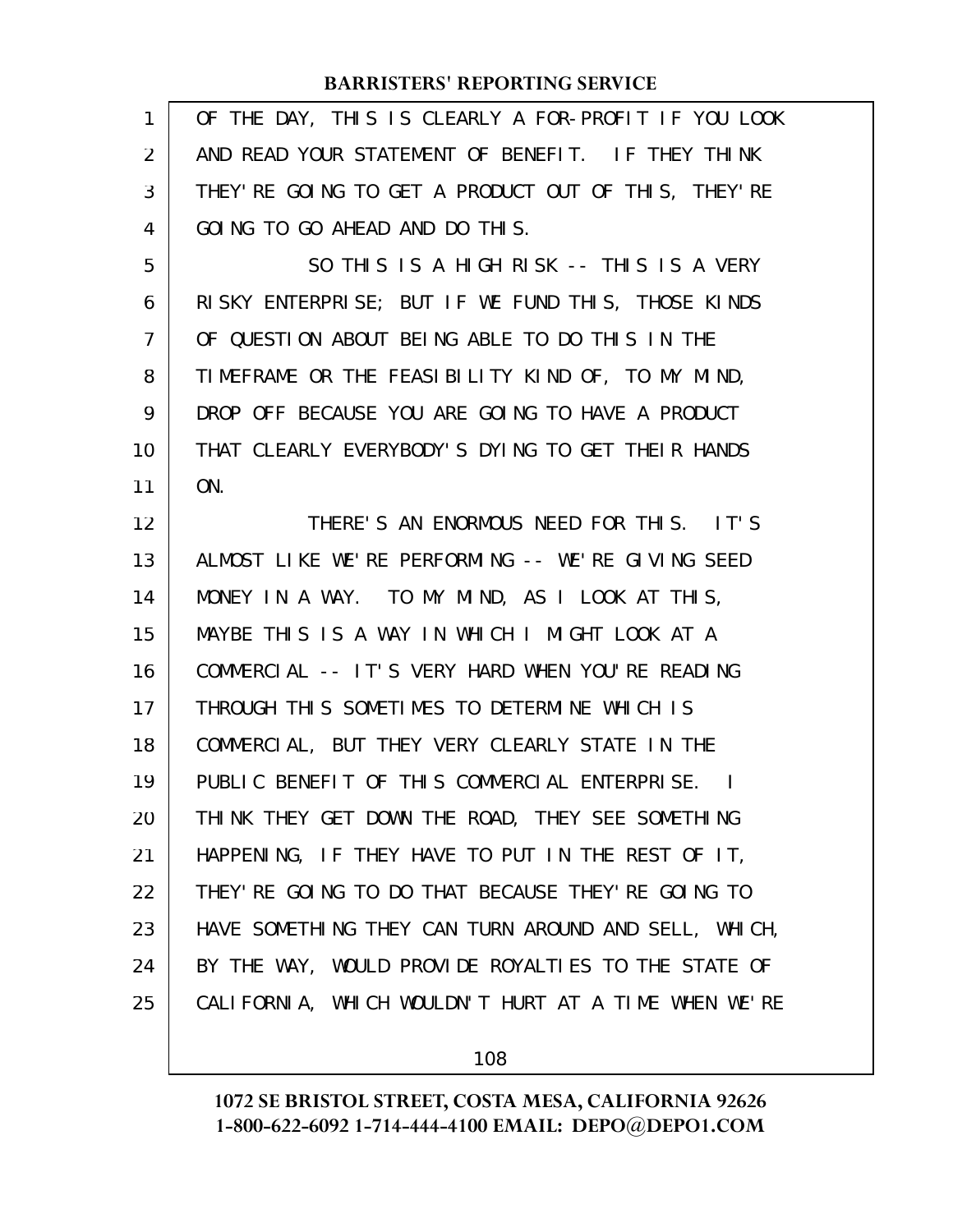| $\mathbf{1}$ | IN A BUDGET CRISIS. BUT HEAVEN FORBID WE START        |
|--------------|-------------------------------------------------------|
| 2            | PRODUCING ROYALTIES. SO I REALLY LIKED THIS A LOT.    |
| 3            | CHAIRMAN KLEIN: OKAY. THANK YOU.                      |
| 4            | ADDITIONAL COMMENTS ON THIS GRANT? SEEING NO          |
| 5            | ADDITIONAL COMMENTS AT THIS TIME FROM THE BOARD, ARE  |
| 6            | THERE ADDITIONAL PUBLIC COMMENTS AT THIS TIME?        |
| 7            | MR. BASHAM: MY NAME IS DARYL BASHAM. I'M              |
| 8            | WITH DNA-MICROARRAY. I'M VICE PRESIDENT THERE. IS     |
| 9            | IT OKAY TO TALK ABOUT THE PETITIONS NOW?              |
| 10           | CHAIRMAN KLEIN: NO. THE PETITIONS ARE                 |
| 11           | SEPARATELY AGENDIZED SO THAT RIGHT NOW WE'RE          |
| 12           | ADDRESSING THESE PARTICULAR APPLICATIONS. WE'RE NOT   |
| 13           | IN THAT PHASE YET.                                    |
|              |                                                       |
| 14           | MR. BASHAM: I'LL COME BACK THEN.                      |
| 15           | CHAIRMAN KLEIN: THANK YOU. AT THIS TIME               |
| 16           | WE ARE, I THINK, IN A POSITION THAT WE NEED TO        |
| 17           | ADJOURN TO OUR EXECUTIVE SESSION. AND, MR.            |
| 18           | HARRI SON, COULD YOU READ THE PROPER CODE SECTIONS TO |
| 19           | PREFACE THIS EXECUTIVE SESSION FOR REVIEW OF          |
| 20           | PROPRIETARY INFORMATION RELATED TO THIS GRANT CYCLE?  |
| 21           | MR. HARRISON: YES. THE BOARD WILL BE                  |
| 22           | CONVENING A CLOSED SESSION FOR A DISCUSSION OF        |
| 23           | CONFIDENTIAL INTELLECTUAL PROPERTY OR WORK PRODUCT    |
| 24           | OR PREPUBLICATION CONFIDENTIAL SCIENTIFIC RESEARCH    |
| 25           | OR DATA RELATING TO THE TOOLS AND TECHNOLOGIES        |

109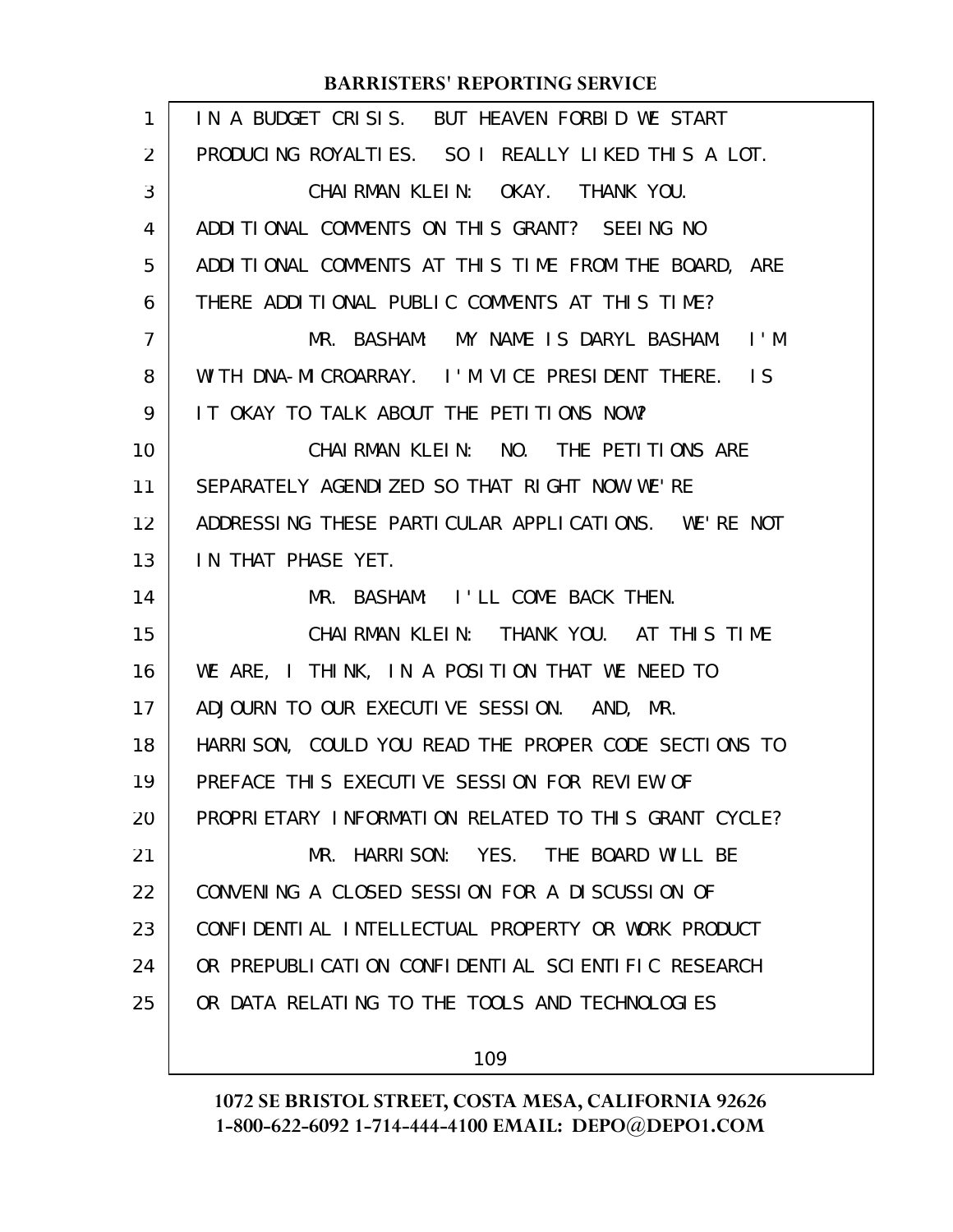| $\mathbf{1}$   | APPLICATION AND THE NEW CELL LINES APPLICATION      |
|----------------|-----------------------------------------------------|
| 2              | PURSUANT TO HEALTH AND SAFETY CODE SECTION          |
| 3              | 125290. $30(D)(3)(B)$ AND $(C)$ .                   |
| $\overline{4}$ | CHAIRMAN KLEIN: THANK YOU VERY MUCH, MR.            |
| 5              | HARRISON. AND, MELISSA KING, WOULD YOU INDICATE TO  |
| 6              | THE BOARD WHERE WE ARE ADJOURNING BECAUSE WE'RE     |
| $\overline{7}$ | GOING TO DO DINNER CONCURRENT WITH THIS PROPRIETARY |
| 8              | MATERIAL REVIEW? WHERE WILL THAT BE?                |
| 9              | MS. KING: IT'S DOWN THE HALL IN THE SAN             |
| 10             | CLEMENTE ROOM, SO IF YOU COULD ACTUALLY FOLLOW ME   |
| 11             | THERE. IT'S ON THIS FLOOR ALL THE WAY AT THE OTHER  |
| 12             | END, BUT I'LL TAKE YOU THERE. I THINK, BOARD        |
| 13             | MEMBERS, YOU NEED TO TAKE YOUR BINDERS WITH YOU,    |
| 14             | PLEASE.                                             |
| 15             | CHAIRMAN KLEIN: SO WE WILL ATTEMPT TO BE            |
| 16             | BACK HERE BY 8 O'CLOCK, HOPEFULLY A FEW MINUTES     |
| 17             | BEFORE THAT, BUT APPROXIMATELY 8 O'CLOCK. THANK YOU |
| 18             | VERY MUCH.                                          |
| 19             | (A RECESS AND CLOSED SESSION WERE                   |
| 20             | THEN HAD. )                                         |
| 21             | CHAIRMAN KLEIN: ALL RIGHT. IF WE COULD              |
| 22             | RECONVENE, PLEASE. GREATLY APPRECIATE THE PATIENCE  |
| 23             | OF THE AUDIENCE. BEFORE ADDRESSING THE ISSUE OF     |
| 24             | FUNDING ON INDIVIDUAL GRANTS, WE HAVE SOME          |
| 25             | EXTRAORDINARY PETITIONS THAT WE NEED TO DEAL WITH.  |
|                |                                                     |
|                | 110                                                 |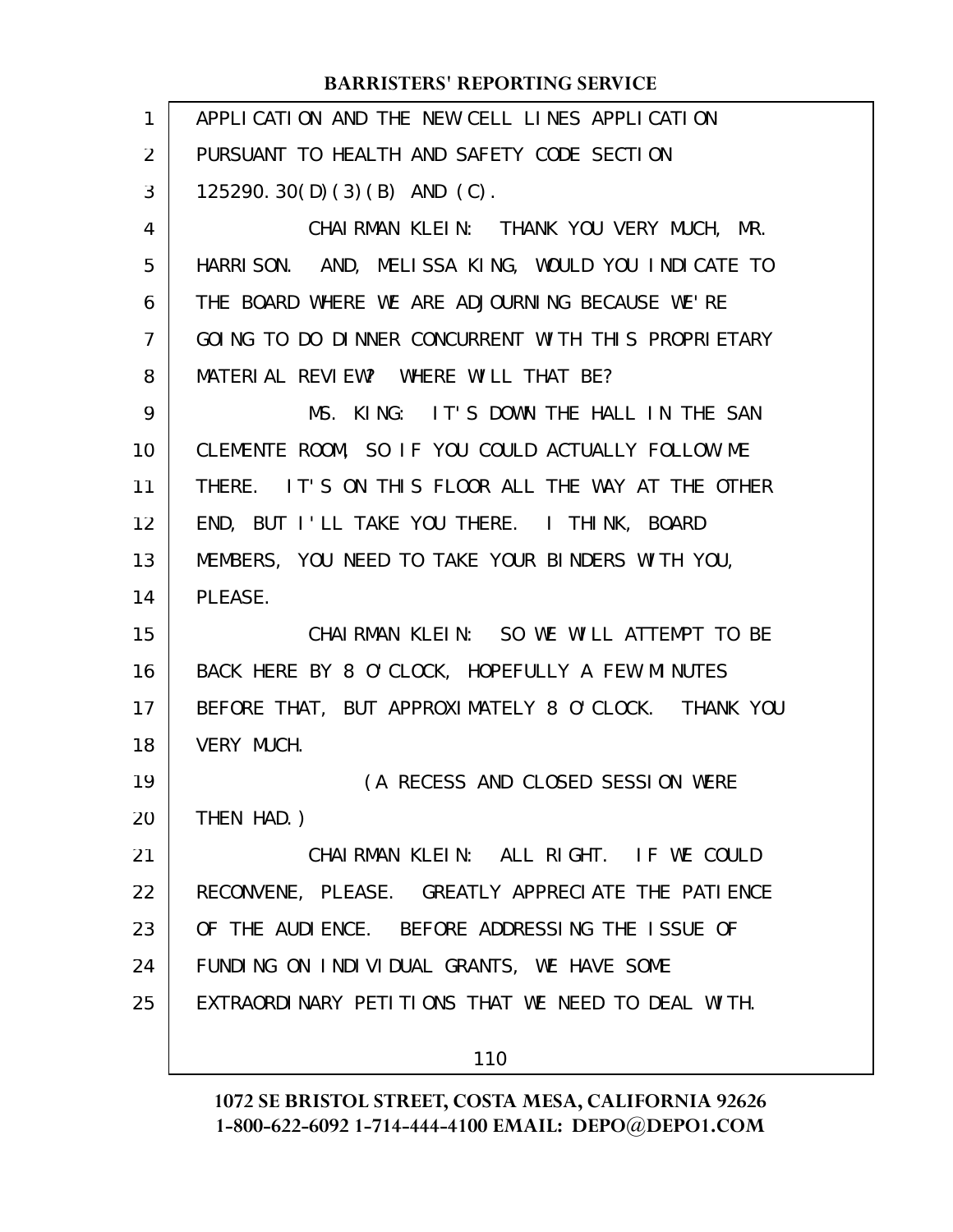| 1  | IN TERMS OF EXTRAORDINARY PETITIONS, WE              |
|----|------------------------------------------------------|
| 2  | HAVE TWO CATEGORIES OF EXTRAORDINARY PETITIONS. ONE  |
| 3  | CATEGORY OF EXTRAORDINARY PETITIONS ARE THOSE THAT   |
| 4  | WERE FILED ACCORDING TO THE PROCESS THAT THIS BOARD  |
| 5  | SET OUT. JAMES HARRISON, COULD YOU OUTLINE THAT      |
| 6  | PROCESS FOR THE AUDIENCE AND THE BOARD, PLEASE?      |
| 7  | MR. HARRISON: SURE. AS YOU WILL RECALL,              |
| 8  | AT THE LAST MEETING THE BOARD ADOPTED A POLICY       |
| 9  | GOVERNING EXTRAORDINARY PETITIONS AND REQUIRED THAT  |
| 10 | THE PETITIONS BE SUBMITTED AT LEAST FIVE WORKING     |
| 11 | DAYS PRIOR TO THE ICOC MEETING IF THEY WERE TO HAVE  |
| 12 | THE BENEFIT OF STAFF REVIEW AND ANALYSIS. THOSE      |
| 13 | SUBMITTED LESS THAN FIVE WORKING DAYS PRIOR TO THE   |
| 14 | MEETING, BECAUSE OF THE TIMING, SIMPLY YOU WILL NOT  |
| 15 | HAVE THE BENEFIT OF STAFF ANALYSIS AND REVIEW.       |
| 16 | AND WE HAVE POSTED THE PETITIONS THAT CAME           |
| 17 | IN AT LEAST FIVE DAYS BEFORE ON THE WEBSITE AND ALSO |
| 18 | MADE THEM AVAILABLE TO THE PUBLIC. AND I WOULD       |
| 19 | REMIND THE BOARD THAT UNDER THE POLICY, YOU DON'T    |
| 20 | HAVE TO TAKE ANY ACTION ON THE PETITIONS. IF A       |
| 21 | MEMBER WOULD LIKE TO DISCUSS A PETITION OR REQUEST   |
| 22 | INFORMATION FROM STAFF FOR ITS ANALYSIS, YOU ARE, OF |
| 23 | COURSE, FREE TO DO SO.                               |
| 24 | CHAIRMAN KLEIN: ALL RIGHT. AND SO FOR                |
| 25 | THE AUDIENCE, EXTRAORDINARY PETITION REFERS TO A     |
|    | 111                                                  |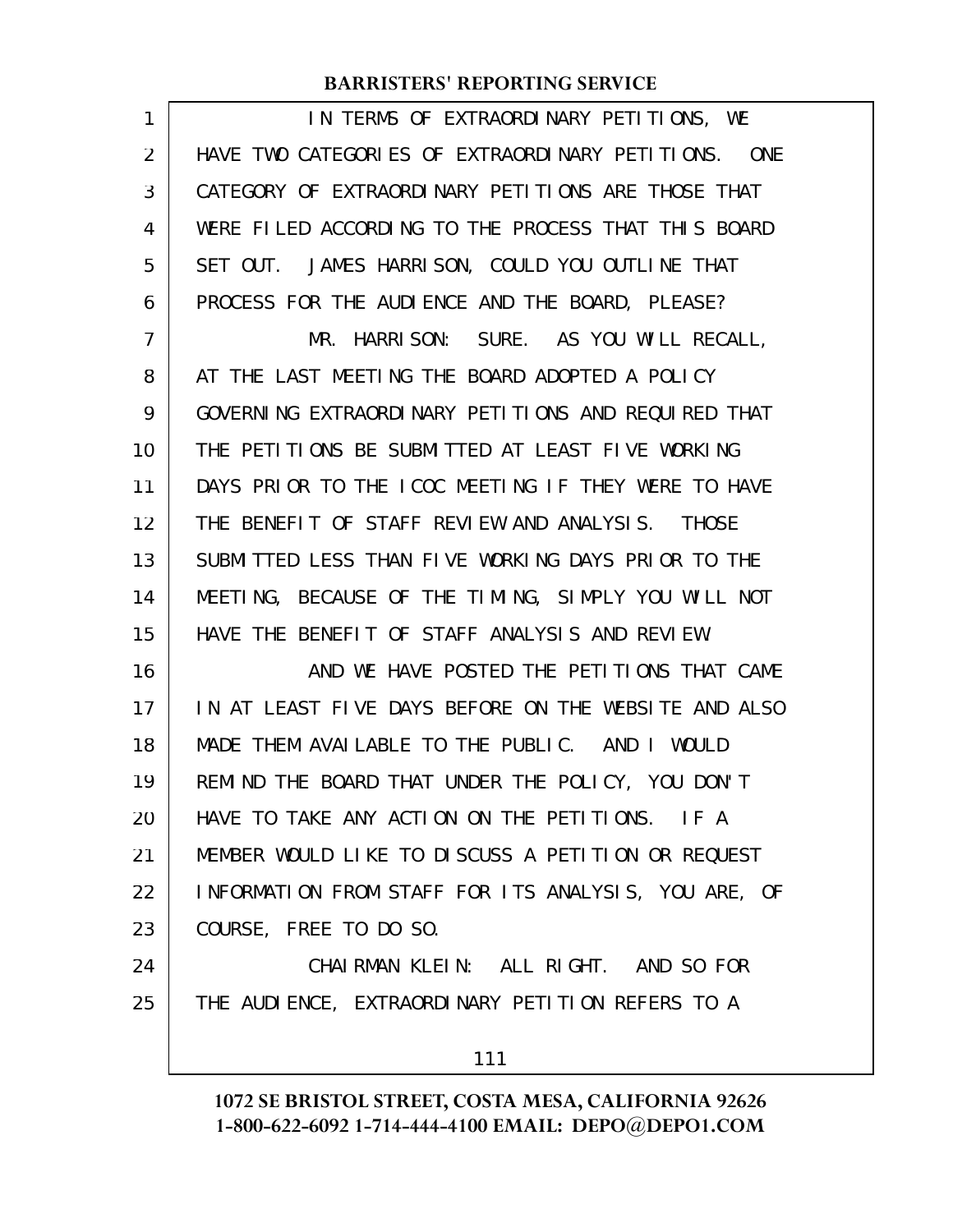| 1  | PROCESS WHEREBY IF AN APPLICANT DISAGREES WITH THE   |
|----|------------------------------------------------------|
| 2  | RECOMMENDATION OF THE PUBLIC SUMMARY, THAT THEY CAN  |
| 3  | MAKE A PETITION TO THIS GROUP, TO THIS ORGANIZATION. |
| 4  | AS STATED BY MR. HARRISON, THE FIVE DAYS IS TO       |
| 5  | PERMIT US TIME TO HAVE THE STAFF TO PRESENT AN       |
| 6  | INFORMED SCIENTIFIC OPINION ON THE EXTRAORDINARY     |
| 7  | PETI TI ON.                                          |
| 8  | WITH THAT SAID, THERE IS A SECOND GROUP OF           |
| 9  | EXTRAORDINARY PETITIONS. THAT IS, MY UNDERSTANDING   |
| 10 | IS THAT THERE ARE SOME PETITIONS THAT WERE DE NOVO   |
| 11 | SUBMITTED THIS EVENING THAT WE DO NOT HAVE YET       |
| 12 | BECAUSE THEY' VE JUST BEEN SUBMITTED THIS EVENING.   |
| 13 | AND DR. GIL SAMBRANO, COULD YOU PLEASE ADVISE US ON  |
| 14 | WHICH APPLICATIONS THOSE ADDRESS SO THAT THE BOARD   |
| 15 | MEMBERS CAN DECIDE WHETHER THEY THEMSELVES WOULD     |
| 16 | LIKE TO ADDRESS THIS.                                |
| 17 | AND AFTER WE FIND OUT WHICH BOARD MEMBERS            |
| 18 | WANT TO ADDRESS EITHER CLASS OF EXTRAORDINARY        |
| 19 | PETITIONS, WE WILL THEN GO TO PUBLIC COMMENT ON      |
| 20 | THOSE EXTRAORDINARY PETITIONS. DR. SAMBRANO.         |
| 21 | DR. SAMBRANO: SO IN ADDITION TO THE THREE            |
| 22 | THAT WERE NOTED BEFORE, THOSE ARE 1084, 1067, 1137,  |
| 23 | WE HAD THREE ADDITIONAL COMMUNICATIONS TO THE BOARD  |
| 24 | THAT DID NOT COME IN WITHIN FIVE WORKING DAYS.       |
| 25 | THOSE INCLUDE APPLICATIONS 1101, 1064, AND 1039.     |
|    |                                                      |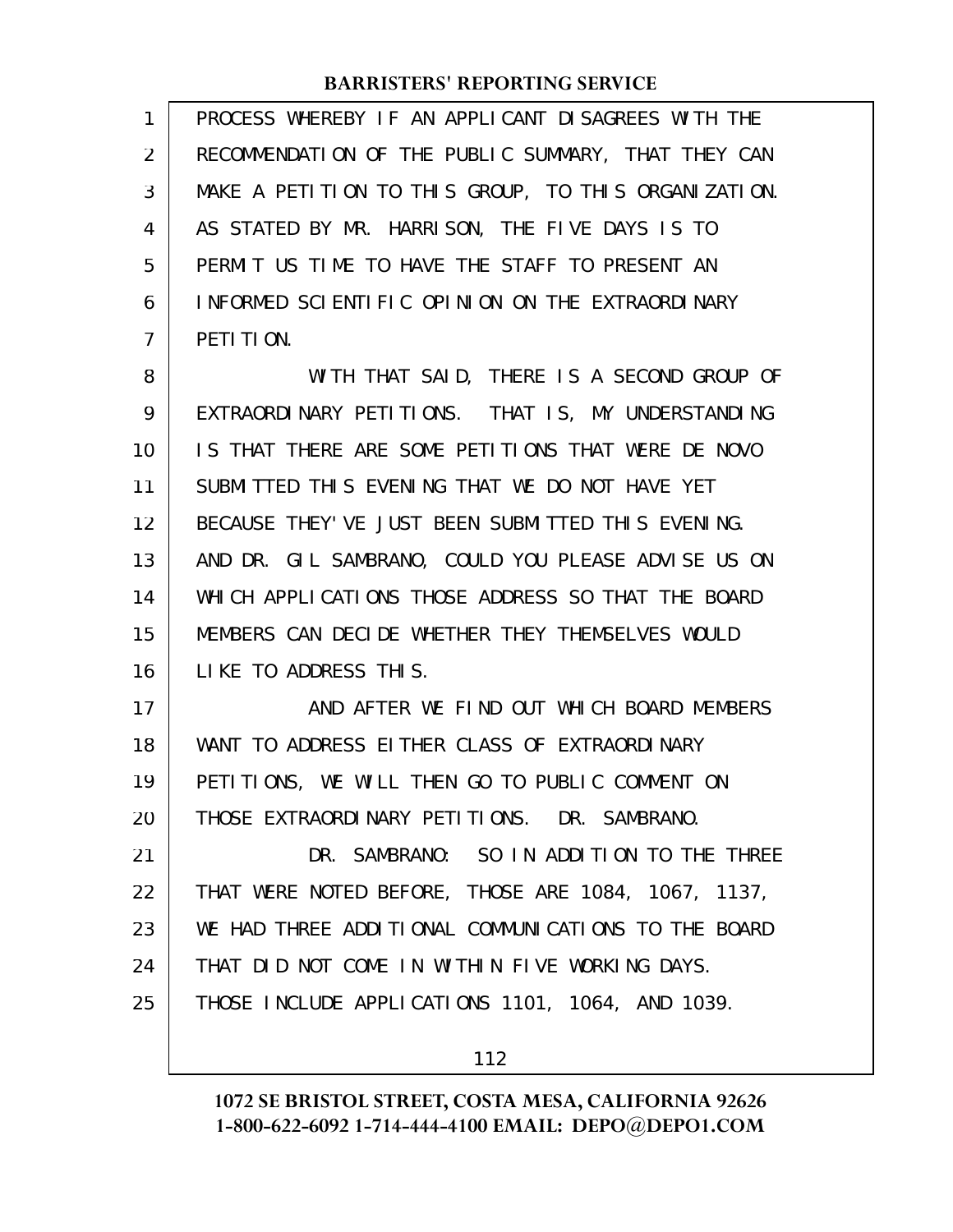| 1039, SPECIFICALLY IN THE PROCESS OF                 |
|------------------------------------------------------|
| OBTAINING THAT COMMUNICATION, WE LEARNED THAT THE    |
| APPLICANT WAS ACTUALLY NOT ELIGIBLE TO APPLY AS A    |
| PI. WE COMMUNICATED WITH THE AUTHORIZED              |
| ORGANIZATIONAL OFFICIAL WHO CONFIRMED THIS. SO       |
| APPLICATION 1039, WE LEARNED, IS BY A PI THAT'S NOT  |
| ELIGIBLE. THIS IS SOMETHING THAT WE WOULD HAVE       |
| CHECKED INTO REGARDLESS DURING ADMINISTRATIVE        |
| REVIEW, BUT WE ENDED UP LEARNING ABOUT IT MUCH       |
| <b>EARLIER.</b>                                      |
| CHAIRMAN KLEIN: FINE. THANK YOU. GIVEN               |
| THAT THE INDIVIDUAL IS NOT ELIGIBLE ON 1039, THE     |
| CHAIR WILL TAKE THE POSITION, UNLESS THE BOARD WOULD |
| LIKE TO TAKE A DIFFERENT POSITION, THAT WE WILL NOT  |
| ADDRESS THAT APPLICATION GIVEN OUR TIME. WE NEED TO  |
| FOCUS ON ONES WE CAN ACTUALLY FUND UNDER OUR RULES.  |
| SO WITH THAT SAID, WOULD THE BOARD LIKE TO           |
| ADDRESS ANY OF THE EXTRAORDINARY PETITIONS STARTING  |
| FIRST WITH THOSE THAT WERE SUBMITTED WITHIN THE      |
| APPROPRIATE TIMEFRAMES? I DON'T SEE ANY COMMENT      |
| FROM THE BOARD. ARE THERE REPRESENTATIVES PRESENT    |
| RELATED TO THOSE EXTRAORDINARY PETITIONS WHO WOULD   |
| LIKE THEIR NORMAL THREE-MINUTE PUBLIC PRESENTATION   |
| IN ADDITION TO THE FACT THEY'VE ALREADY SUBMITTED    |
| EXTENSIVE WRITTEN COMMENTS? YES. OKAY. WE HAVE       |
|                                                      |

113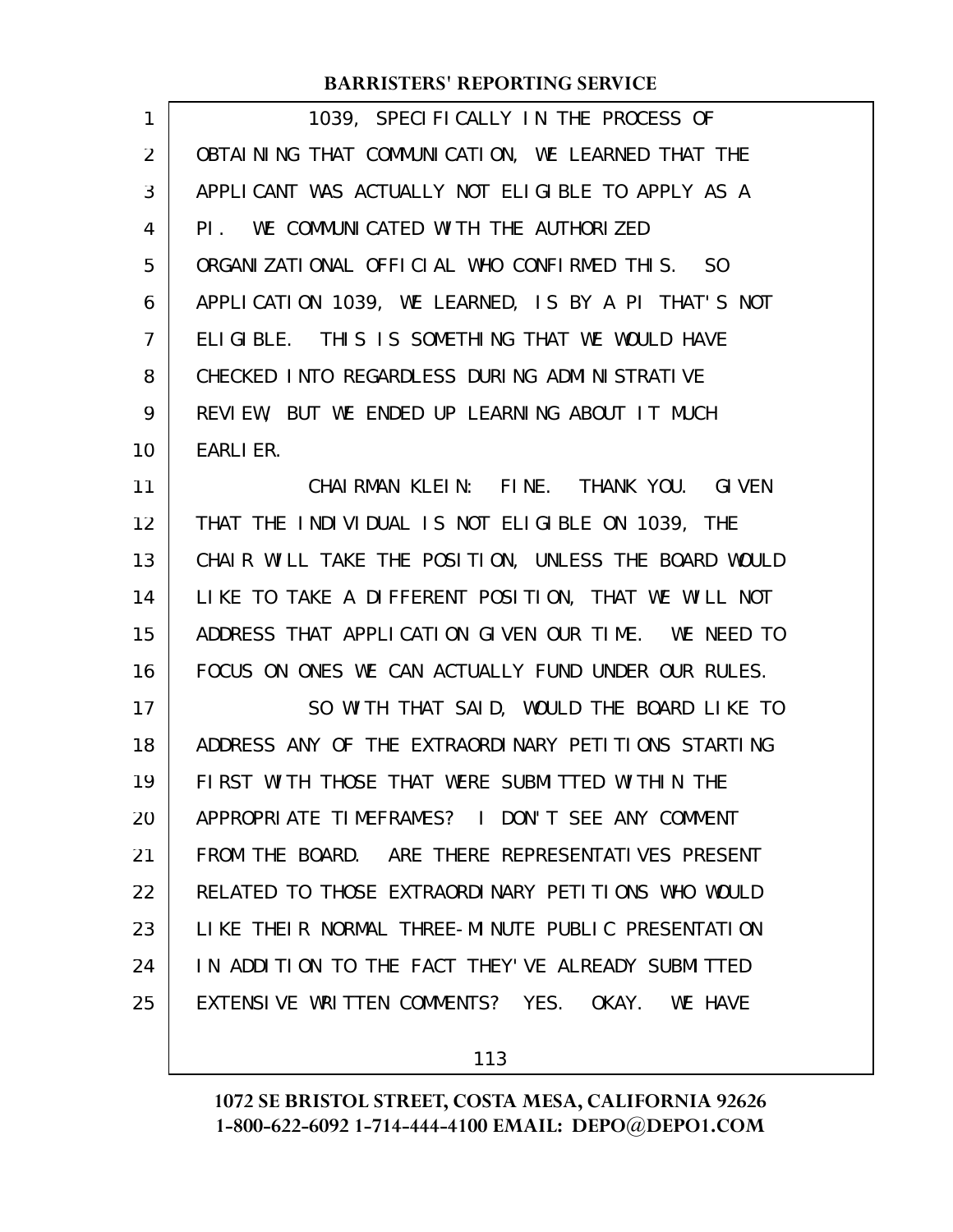| 1  | TWO INDIVIDUALS WHO WOULD LIKE TO ADDRESS THE BOARD. |
|----|------------------------------------------------------|
| 2  | AND PLEASE, WHEN YOU BEGIN, GIVE US A MOMENT AFTER   |
| 3  | STATING THE APPLICATION NUMBER SO THE BOARD MEMBERS  |
| 4  | CAN LOOK AT THAT APPLICATION NUMBER.                 |
| 5  | MR. BASHAM: AGAIN, MY NAME IS DARYL                  |
| 6  | BASHAM, VICE PRESIDENT OF DNA-MICROARRAY. THE        |
| 7  | APPLICATION NO. IS RT1-01067.                        |
| 8  | CHAIRMAN KLEIN: IF YOU WILL WAIT JUST A              |
| 9  | MOMENT SO THAT THE MEMBERS CAN IDENTIFY THAT         |
| 10 | APPLICATION. GIVE US ANOTHER MOMENT, PLEASE.         |
| 11 | 01067.                                               |
| 12 | MR. BASHAM: THAT'S CORRECT. ALL RIGHT.               |
| 13 | CHAIRMAN KLEIN: ALL RIGHT. COMMENCE YOUR             |
| 14 | REMARKS.                                             |
| 15 | MR. BASHAM: BASICALLY WE -- OUR BIGGEST              |
| 16 | CONCERN AT THIS POINT IS THE PROCESS. AS WE LOOKED   |
| 17 | AT THE THINGS AVAILABLE TO US AFTER WE RECEIVED OUR  |
| 18 | REVIEW, ONE OF THE THINGS WAS FOR CONFLICT OF        |
| 19 | INTEREST ON AN APPEAL. THE PROBLEM WE SEE IS THAT    |
| 20 | WE CAN'T MAKE AN APPEAL IF WE DON'T KNOW WHO, IN     |
| 21 | FACT, WOULD READ OUR PROPOSAL.                       |
| 22 | WHEN WE HAD ASKED FOR INFORMATION ABOUT              |
| 23 | WHO MIGHT BE ON THE ROSTER OF 15, I BELIEVE, THAT    |
| 24 | REVIEWED THE PROPOSAL, WE WEREN'T GIVEN ANY          |
| 25 | INFORMATION BACK. WHILE WE CAN DETERMINE WHO WASN'T  |
|    | 114                                                  |
|    |                                                      |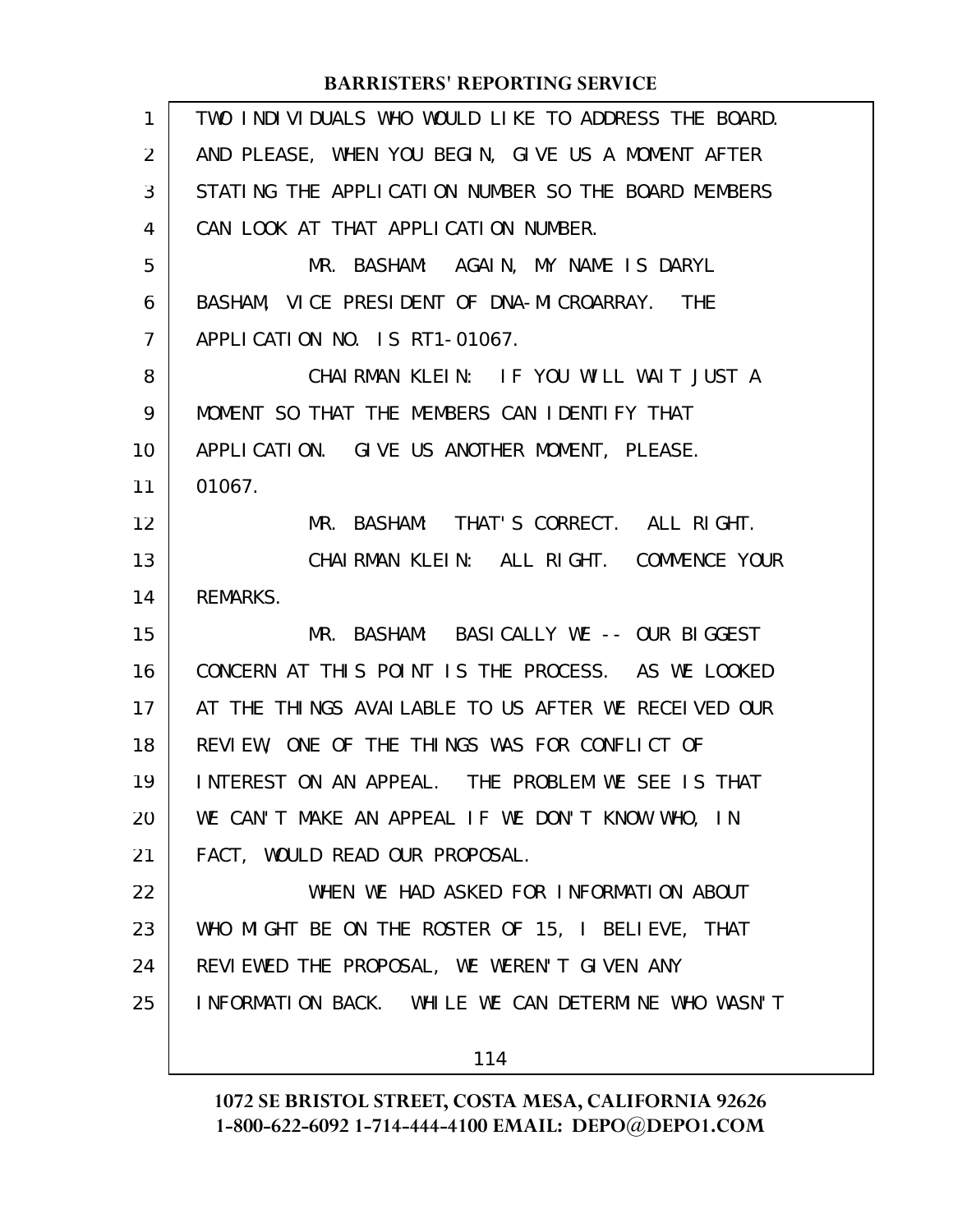| 1              | ON IT, I MEAN THERE ARE TWO NAMES THAT ARE AT THE    |
|----------------|------------------------------------------------------|
| $\overline{2}$ | BOTTOM THAT DESCRIBE A SELF-IMPOSED KIND OF WAY TO   |
| 3              | RECUSE THEMSELVES FROM THAT PARTICULAR GROUP, AGAIN, |
| 4              | WE HAVE NO WAY OF DETERMINING IF ANY OF THE          |
| 5              | REMAINING PEOPLE ON THE PROPOSAL -- WHO REVIEWED THE |
| 6              | PROPOSAL WERE ACTUALLY IN CONFLICT WITH US.          |
| $\overline{7}$ | AND SO WE WOULD ASK THAT EITHER THAT RULE            |
| 8              | BE CLARIFIED AND WE BE GIVEN THAT INFORMATION OR,    |
| 9              | AGAIN, FIND SOME WAY FOR US TO GO AHEAD AND          |
| 10             | APPEAL -- FOLLOW THROUGH ON AN APPEAL.               |
| 11             | CHAIRMAN KLEIN: THANK YOU. WOULD THE                 |
| 12             | STAFF LIKE TO RESPOND TO THAT POINT? DR. OLSON.      |
| 13             | DR. OLSON: I WAS JUST GOING TO INDICATE              |
| 14             | THAT WE HAD NO REQUEST FOR THE ROSTER OF THE MEMBERS |
| 15             | OF THE GRANTS WORKING GROUP WHO PARTICIPATED IN THAT |
| 16             | REVIEW. WE DO MAKE THAT INFORMATION AVAILABLE UPON   |
| 17             | REQUEST.                                             |
| 18             | CHAIRMAN KLEIN: SO DR. OLSON'S STATEMENT             |
| 19             | IS THAT UPON REQUEST THAT INFORMATION IS MADE        |
| 20             | AVAILABLE, I GUESS, CONFIDENTIALLY TO THE APPLICANT, |
| 21             | BUT THEY DON'T HAVE A --                             |
| 22             | DR. SAMBRANO: THE ROSTER IS PUBLIC                   |
| 23             | INFORMATION. SO THAT IS SOMETHING -- USUALLY WE      |
| 24             | HAVE A PUBLIC MEETING, AND SO WE ACTUALLY GO THROUGH |
| 25             | A ROLL CALL EVEN OF THE PARTICIPATING MEMBERS. SO    |
|                | 115                                                  |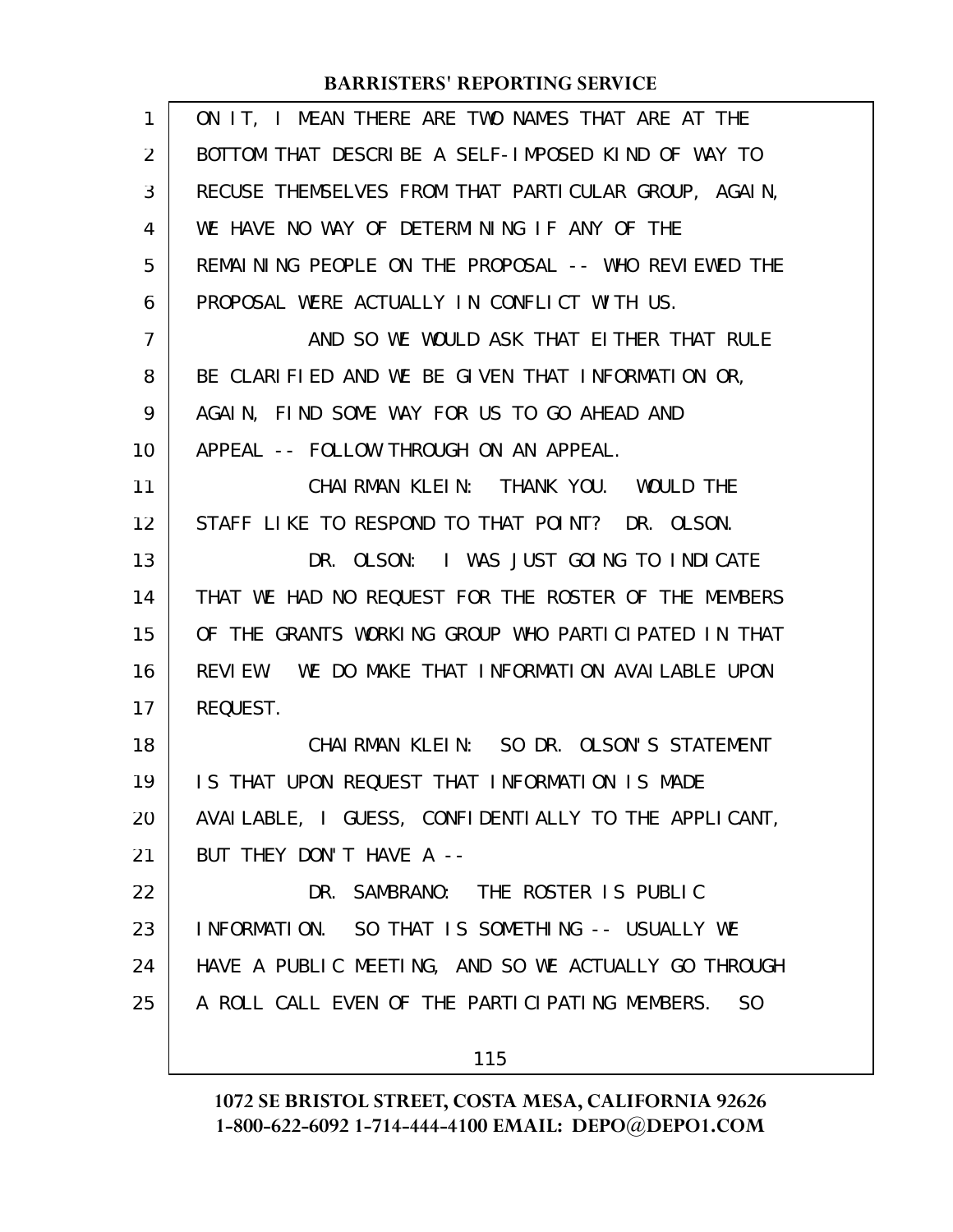IT'S AVAILABLE THROUGH THE TRANSCRIPT. AND BASICALLY IF ANYBODY CALLS ME AND ASKS FOR THE ROSTER, IT'S AVAILABLE. CHAIRMAN KLEIN: RIGHT. IT IS PUBLISHED, AND IT'S A PUBLIC MEETING PRIOR TO THE PEER REVIEW, CLEAR WHO'S GOING TO PARTICIPATE. BUT WHAT I HAD UNDERSTOOD IS THERE WAS NO SPECIFIC REQUEST TO SEND ANYONE THE ROSTER. DR. SAMBRANO: THAT'S RIGHT. MR. BASHAM: SO WHO DO WE CONTACT? CHAIRMAN KLEIN: SO THAT INFORMATION IS PUBLICLY AVAILABLE. MR. BASHAM: WE'LL MAKE THE REQUEST. THANK YOU. CHAIRMAN KLEIN: THANK YOU. MR. ROTH: BOB, I THINK IT MIGHT BE IMPORTANT TO ADDRESS THE TIMING OF WHEN IT'S AVAILABLE. CHAIRMAN KLEIN: YES. SO, DR. SAMBRANO, YOU WANT TO ADDRESS THAT ISSUE? OBVIOUSLY THOSE ATTENDING THE PUBLIC SESSION BEFORE A PEER REVIEW, IT'S CLEAR WHO'S IN THE PEER REVIEW. BUT FOR THOSE NOT ATTENDING, THE QUESTION OF DUANE ROTH IS IN TERMS OF TIMING, IF THEY MAKE A REQUEST IN A TIMELY MANNER FOR THAT ROSTER, CAN THEY GET THAT ROSTER IN 1 2 3 4 5 6 7 8 9 10 11 12 13 14 15 16 17 18 19 20 21 22 23 24 25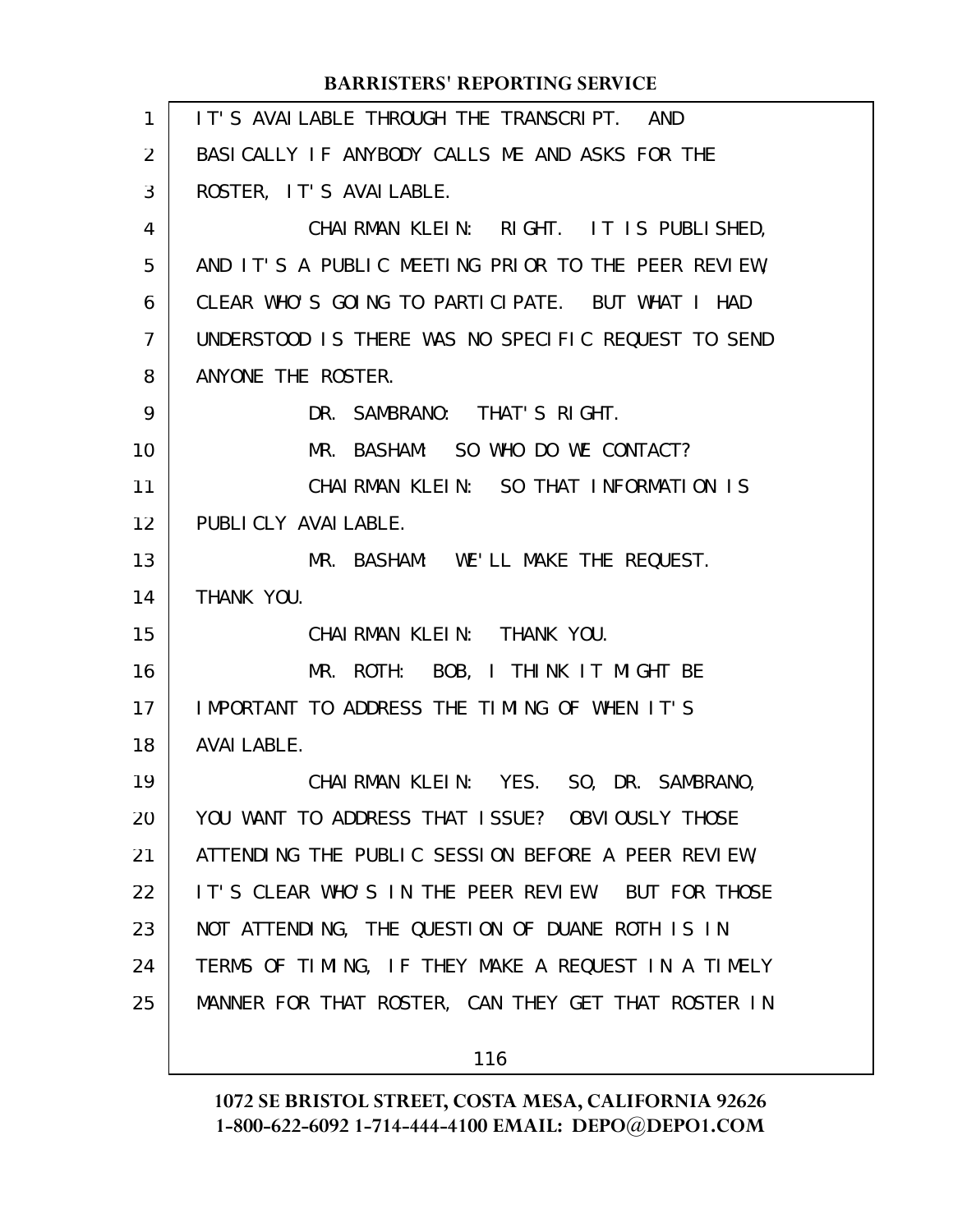| 1  | A TIMELY MANNER?                                     |
|----|------------------------------------------------------|
| 2  | DR. SAMBRANO: YES.                                   |
| 3  | MR. BASHAM: ONE MORE QUESTION. IS IT A               |
| 4  | ROSTER OF EVERY SINGLE MEMBER OR JUST THE MEMBERS    |
| 5  | THAT REVIEWED OUR PROPOSAL?                          |
| 6  | DR. SAMBRANO: NO. THE NAMES OF                       |
| 7  | INDIVIDUALS WHO REVIEWED A SPECIFIC PROPOSAL ARE NOT |
| 8  | REVEALED. IT IS THE ROSTER OF THE GRANTS WORKING     |
| 9  | GROUP MEMBERS WHO PARTICLPATED IN THAT REVIEW.<br>SO |
| 10 | IT WOULD BE THE 15 SCIENTIFIC MEMBERS PLUS THE SEVEN |
| 11 | PATIENT ADVOCATE MEMBERS.                            |
| 12 | CHAIRMAN KLEIN: BUT UNLESS THERE IS                  |
| 13 | SOMEONE WHO IS CONFLICTED OUT OF THAT REVIEW, ALL OF |
| 14 | THOSE MEMBERS WILL PARTICIPATE IN AND ALL VOTE IN    |
| 15 | THE REVIEW. SO YOU NEED TO KNOW THE ENTIRE ROSTER.   |
| 16 | MR. BASHAM: THANK YOU.                               |
| 17 | CHAIRMAN KLEIN: THANK YOU VERY MUCH.                 |
| 18 | COULD WE HAVE THE NEXT COMMENT, PLEASE?              |
| 19 | MR. ADAMS: WILLIAM ADAMS. I'M CO-FOUNDER             |
| 20 | AND CFO OF THE INTERNATIONAL STEM CELL CORPORATION.  |
| 21 | I WANT TO THANK YOU FOR THIS OPPORTUNITY.            |
| 22 | CHAIRMAN KLEIN: BEFORE YOU START THE                 |
| 23 | PRESENTATION, IF YOU COULD IDENTIFY THE NUMBER AND   |
| 24 | GIVE US A MOMENT, PLEASE.                            |
| 25 | MR. ADAMS: RT1-01137-1. 1137-1.                      |
|    | 117                                                  |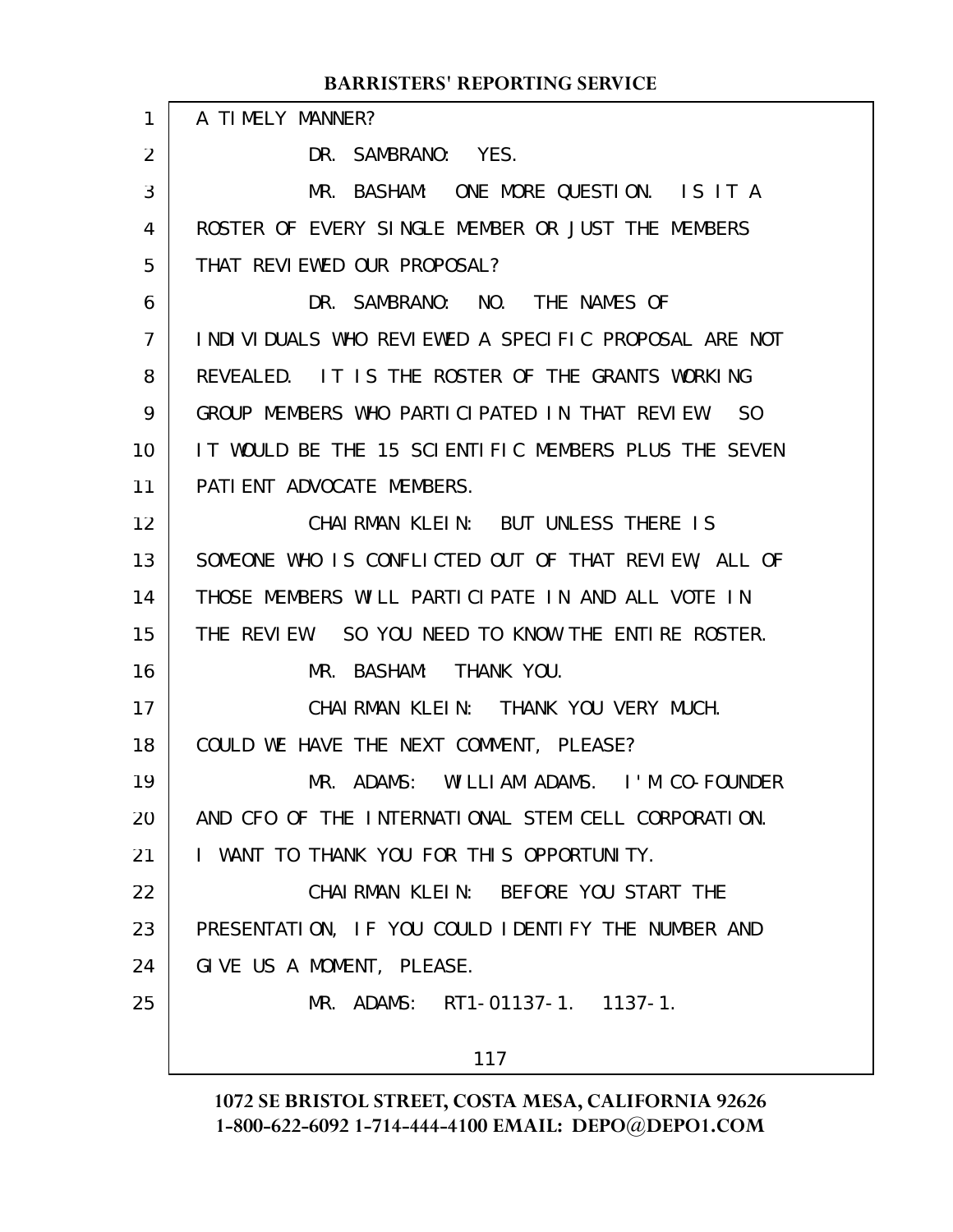| 1  | CHAIRMAN KLEIN: OH, THANK YOU.                         |
|----|--------------------------------------------------------|
| 2  | MR. ADAMS: THE REVIEWERS COMMENTED THAT                |
| 3  | IN THEIR BELIEF THAT THE OBJECTIVE -- WELL, TO START   |
| 4  | WITH, WHAT WE HAVE DEVELOPED AT INTERNATIONAL STEM     |
| 5  | CELL IS BASICALLY A FULL CORNEA FROM OUR STEM CELL     |
| 6  | LINES. AND THE USE FOR THAT IN TOXICITY TESTING IS     |
| 7  | ENORMOUS.                                              |
| 8  | THE REVIEWERS SAID THAT WE'RE VERY                     |
| 9  | UNLIKELY TO SUCCEED AS REALIZED; HOWEVER, MAYBE WE     |
| 10 | WEREN'T CLEAR IN SAYING TO THEM THAT WE'VE NOT ONLY    |
| 11 | DEVELOPED A FULL CORNEA, WE'VE DONE IT MANY TIMES      |
| 12 | OVER. WE KNOW HOW TO SCALE UP. WE ACTUALLY HAVE A      |
| 13 | COLLABORATION RIGHT NOW WITH A COMPANY THAT WILL       |
| 14 | HELP US IN TAKING THIS PRODUCT TO REPLACE THE DRAIZE   |
| 15 | THE DRAIZE TEST, FOR YOU THAT ARE NOT<br>TEST.         |
| 16 | FAMILIAR, IS THE ONE WHERE WE BASICALLY BLIND          |
| 17 | THOUSANDS OF RABBITS EVERY YEAR IN TESTING             |
| 18 | COSMETICS, PESTICIDES, AND DRUGS IN THE EYE.           |
| 19 | WE HAVE THE MEANS AND CAPACITY TO PRODUCE              |
| 20 | THIS CORNEAL TISSUE WHICH WE'VE DONE. WE ACTUALLY      |
| 21 | WILL HAVE OUR GMP FACILITIES FINISHED JANUARY 1.       |
| 22 | AND THE OTHER KIND OF NEAT THING ABOUT THIS            |
| 23 | PARTICULAR PROJECT IS THAT YOU NEED, WE NEED, NO FDA   |
| 24 | APPROVAL BECAUSE WE'RE NOT GOING INTO HUMANS.<br>WE'RE |
| 25 | STRICTLY REPLACING THE TEST.                           |
|    |                                                        |

118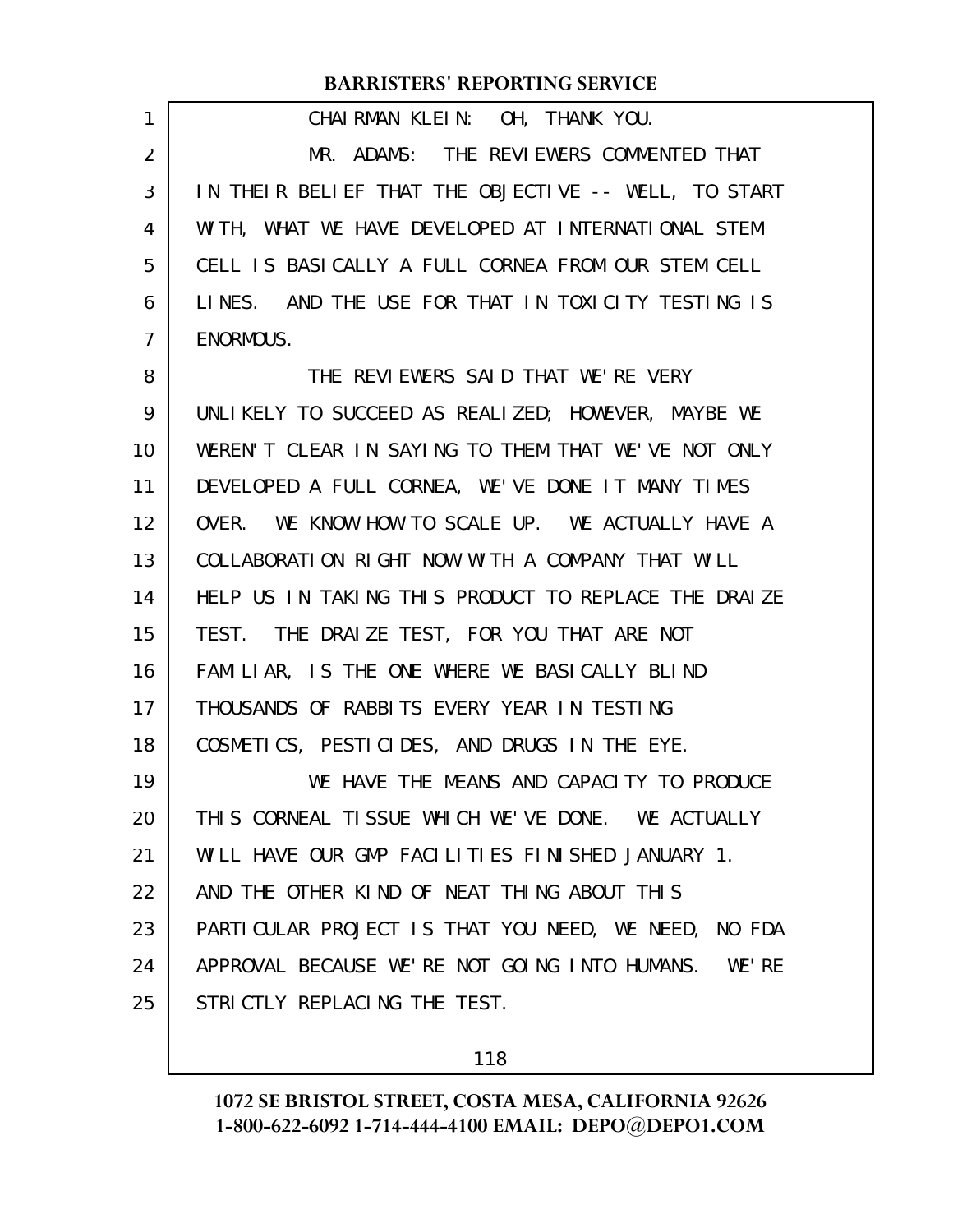| 1              | IF CIRM REMAINS FOCUSED ON SUPPORTING                      |
|----------------|------------------------------------------------------------|
| $\overline{2}$ | PROGRAMS THAT NOT ONLY ADVANCE BASIC SCIENCE, BUT          |
| 3              | TECHNOLOGY, I SUBMIT THAT THIS PROJECT, AGAIN, WILL        |
| 4              | NOT REQUIRE FDA APPROVAL, AND GETTING TO MARKET            |
| 5              | WOULD BE VERY, VERY QUICK. AND HOPEFULLY GETTING A         |
| 6              | REPAYMENT FOR ME AND YOU WOULD BE EVEN FASTER.             |
| 7              | WE HAVE A FUNDAMENTAL PROBLEM IN MY VIEW                   |
| 8              | BETWEEN DEALING WITH ACADEMIC APPLICATIONS AND             |
| 9              | INDUSTRY APPLICATIONS. FIRST OF ALL, THE CHOICE OF         |
| 10             | PI AT THIS TIME FOR INDUSTRY HAS TO BE A FULL-TIME         |
| 11             | EMPLOYEE OF OUR COMPANY. WE HAVE PH. D. 'S ON OUR          |
| 12             | STAFF, AND THEIR ENTIRE EMPHASIS IN THEIR CAREER IS        |
| 13             | SCALE-UP, FDA, GET TO THE CLINIC, PRODUCE A PRODUCT.       |
| 14             | I MADE A NOTE TO MYSELF THAT IN ACADEMIA, IT'S             |
| 15             | PUBLISH OR PERISH. IN INDUSTRY IT'S PUBLISH AND            |
| 16             | PERISH BECAUSE IF WE DON'T GET OUR IP FILED FIRST,         |
| 17             | WE GET THE CART AND THE HORSE BACKWARDS, AND YOU'RE        |
| 18             | IP GOES OUT THE WINDOW.                                    |
| 19             | DR. ROGER STEINERT IS PROBABLY THE                         |
| 20             | PREEMINENT CORNEAL EXPERT IN THE UNITED STATES, ONE        |
| 21             | OF THEM CERTAINLY. HE HAPPENS TO BE RIGHT HERE AT          |
| 22             | UCI. HE IS MENTIONED IN OUR GRANT APPLICATION.<br>$\sim$ 1 |
| 23             | TALKED TO DR. STEINERT THIS MORNING, AND I ASKED HIM       |
| 24             | IF HE WOULD HAVE BEEN ABLE, WILLING, AND READY TO BE       |
| 25             | A CO-PI ON THIS PROJECT. AND HE SAID ABSOLUTELY.           |
|                |                                                            |

119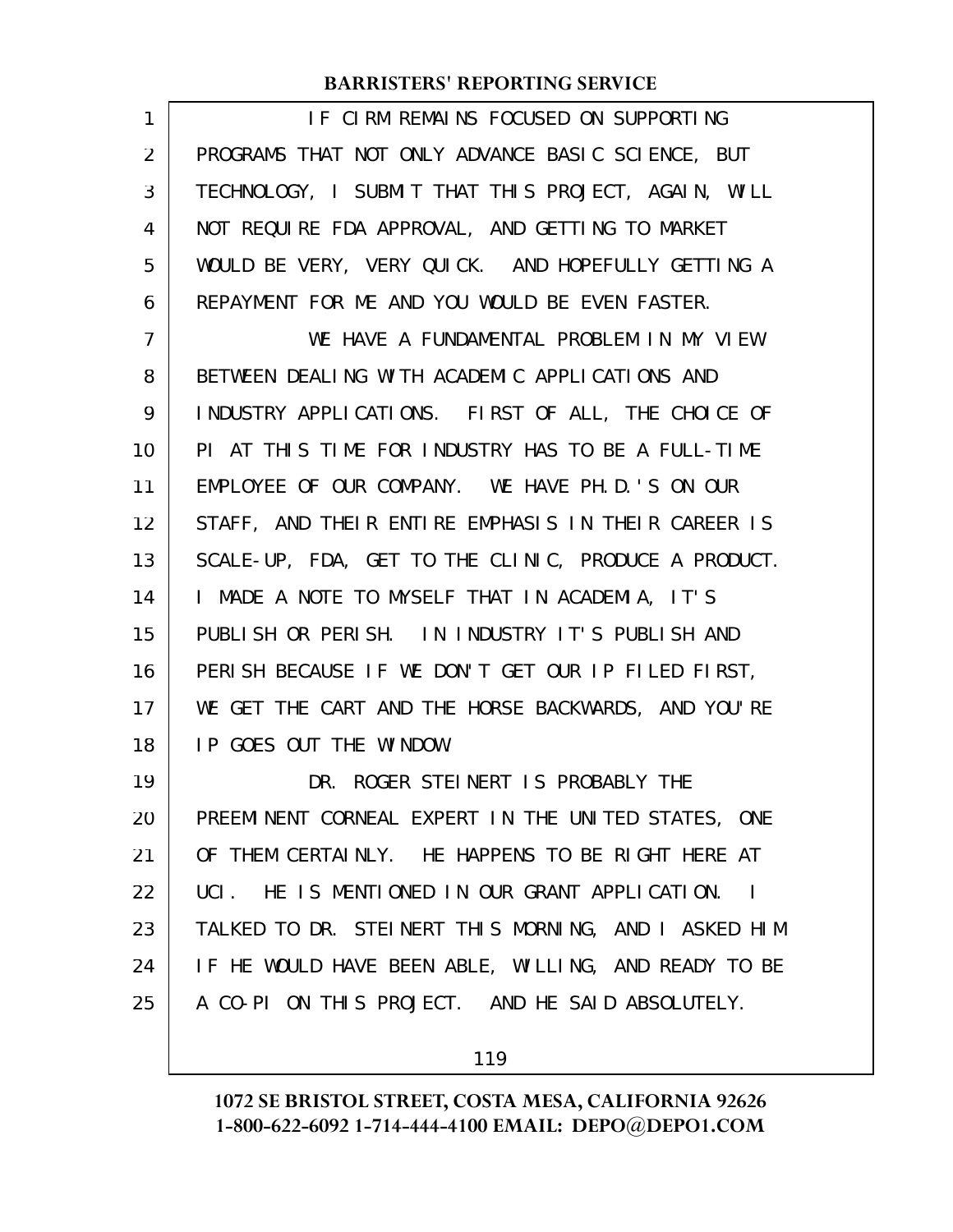| 1              | I THINK THIS PROJECT IS VERY IMPORTANT, NOT JUST     |
|----------------|------------------------------------------------------|
| $\overline{2}$ | FROM THE STANDPOINT OF THE TOX TESTING SIDE, BUT IN  |
| 3              | TERMS OF DEVELOPING ALL THE LAYERS OF A CORNEA FOR   |
| 4              | PARTIAL AND FULL CORNEAL TRANSPLANT, WHICH IS A      |
| 5              | MAJOR PROBLEM WORLDWIDE AND A PROBLEM HERE,          |
| 6              | ESPECIALLY WHEN YOU DEAL WITH WHAT WE BRING TO THE   |
| $\overline{7}$ | TABLE WITH OUR PARTHENOGENESIS HOMOZYGOUS LINES THAT |
| 8              | COULD ELIMINATE OR CERTAINLY REDUCE IMMUNE REJECTION |
| 9              | PROBLEMS.                                            |
| 10             | I WOULD THEN ASK THAT THE COMMITTEE TAKE A           |
| 11             | LOOK AT THIS. I THINK IT'S COMMERCIALLY VIABLE       |
| 12             | ALMOST IMMEDIATELY. THERE WAS A COMMENT THAT TWO     |
| 13             | YEARS WAS WAY TOO SHORT, BUT I DON'T THINK THAT THE  |
| 14             | REVIEWERS REALIZED OR READ IN-DEPTH THAT WE ALREADY  |

HAVE DEVELOPED THESE CORNEAS. AND NOW IT'S JUST THE MONEY NEEDED TO SCALE UP AND MOVE AHEAD AND GIVE CIRM WHAT I THINK WOULD BE A REAL EARLY ENTREE INTO THE MARKET AND SOME GOOD PR FOR YOU, AND OBVIOUSLY WE WANT TO DO BUSINESS. THANK YOU. 15 16 17 18 19

CHAIRMAN KLEIN: THANK YOU VERY MUCH. AND I THINK THERE'S TWO PARTS TO WHAT YOU'VE STATED HERE. ONE PART IS AN ISSUE OF THE REVIEW OF THE TECHNOLOGY YOU'RE PROVIDING. THE SECOND PART IS THE REQUEST FOR A POLICY THAT WOULD PERMIT CO-PI'S BECAUSE IT WOULD STRENGTHEN INDUSTRY APPLICATIONS TO 20 21 22 23 24 25

120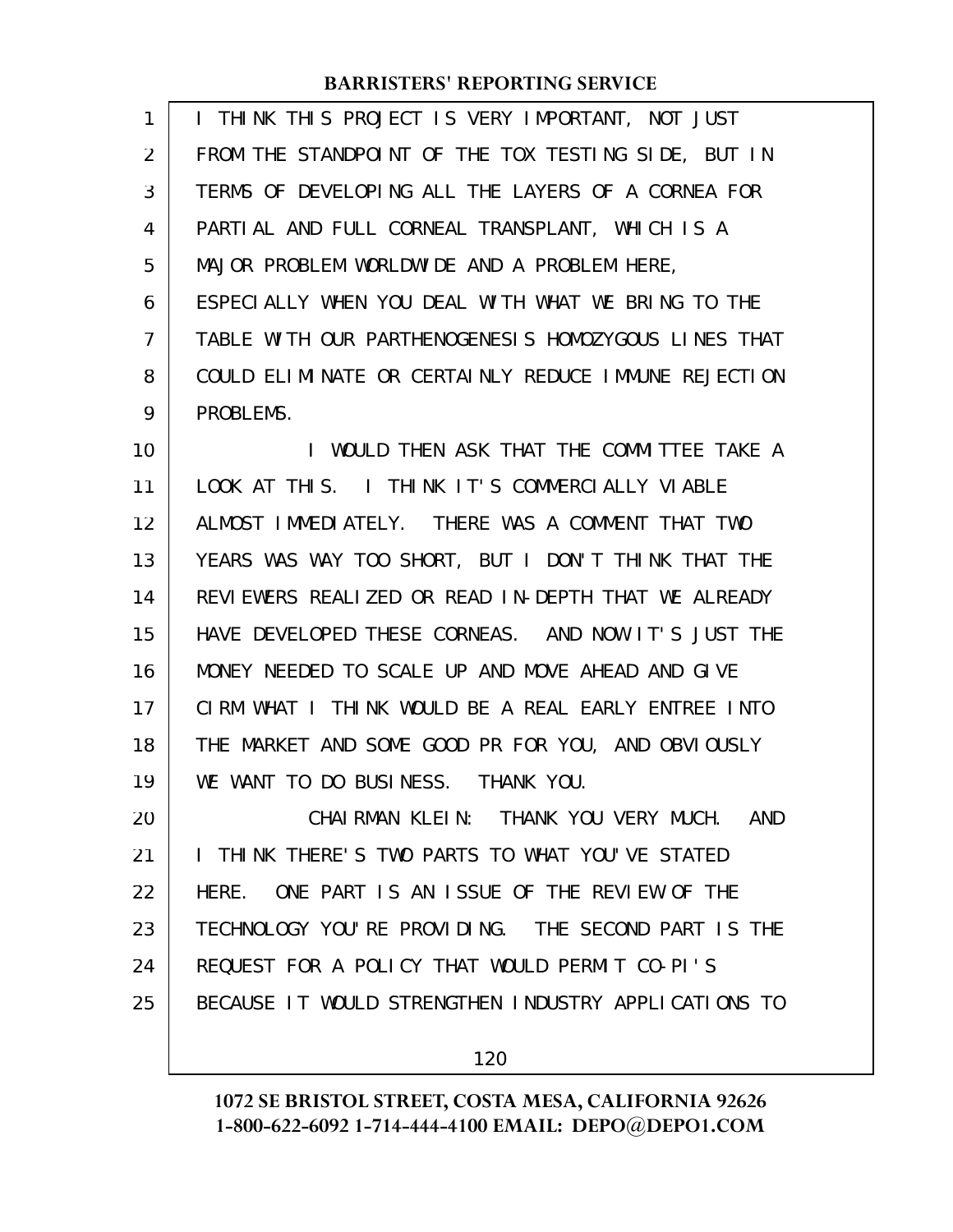| 1  | MARRY THE BEST OF THE ACADEMIC RESEARCH INSTITUTIONS |
|----|------------------------------------------------------|
| 2  | WITH THE FOR-PROFIT; IS THAT CORRECT?                |
| 3  | MR. ADAMS: THAT'S CORRECT.                           |
| 4  | CHAIRMAN KLEIN: SO I'D LIKE TO TAKE THE              |
| 5  | SECOND PART OF THE QUESTION FIRST BECAUSE WE HAVE    |
| 6  | BEEN LISTENING. AND WITH THE GRANTS LATER TODAY      |
| 7  | WE'RE GOING TO DISCUSS THE CO-PI'S. AND PERHAPS FOR  |
| 8  | CONTINUITY, DR. CSETE OR DR. OLSON OR DR. TROUNSON,  |
| 9  | COULD YOU JUST GIVE US A PRECIS OF THAT POLICY AND   |
| 10 | TELL US UNDER WHICH ITEM THAT'S GOING TO BE          |
| 11 | DI SCUSSED TONIGHT SO THAT IT'S UNDERSTOOD THAT, IN  |
| 12 | FACT, WE'RE GOING TO ADOPT A CO-PI POLICY HERE TO    |
| 13 | TRY AND BE RESPONSIVE TO THIS POINT AND TO BRING     |
| 14 | STRONGER TEAMS TOGETHER.                             |
| 15 | DR. CSETE, WE'RE NOT GOING TO GO THROUGH A           |
| 16 | FULL DI SCUSSION. WE'RE GOING TO POINT THEM TO THE   |
| 17 | I TEM ON THE AGENDA WHERE WE'RE GOING TO DISCUSS THE |
| 18 | FACT THAT WE'RE INTRODUCING IN A NEW RFA A CO-PI     |
| 19 | POLICY.                                              |
| 20 | DR. CSETE: IN THE CONCEPT PROPOSALS.                 |
| 21 | CHAIRMAN KLEIN: YOU WANT TO INDICATE                 |
| 22 | WHICH ITEM THAT IS?                                  |
| 23 | DR. CSETE: DI SEASE TEAMS.                           |
| 24 | CHAIRMAN KLEIN: THANK YOU. SO IN THE                 |
| 25 | DI SEASE TEAM CONCEPT PROPOSALS, YOU ARE GOING TO    |
|    | 121                                                  |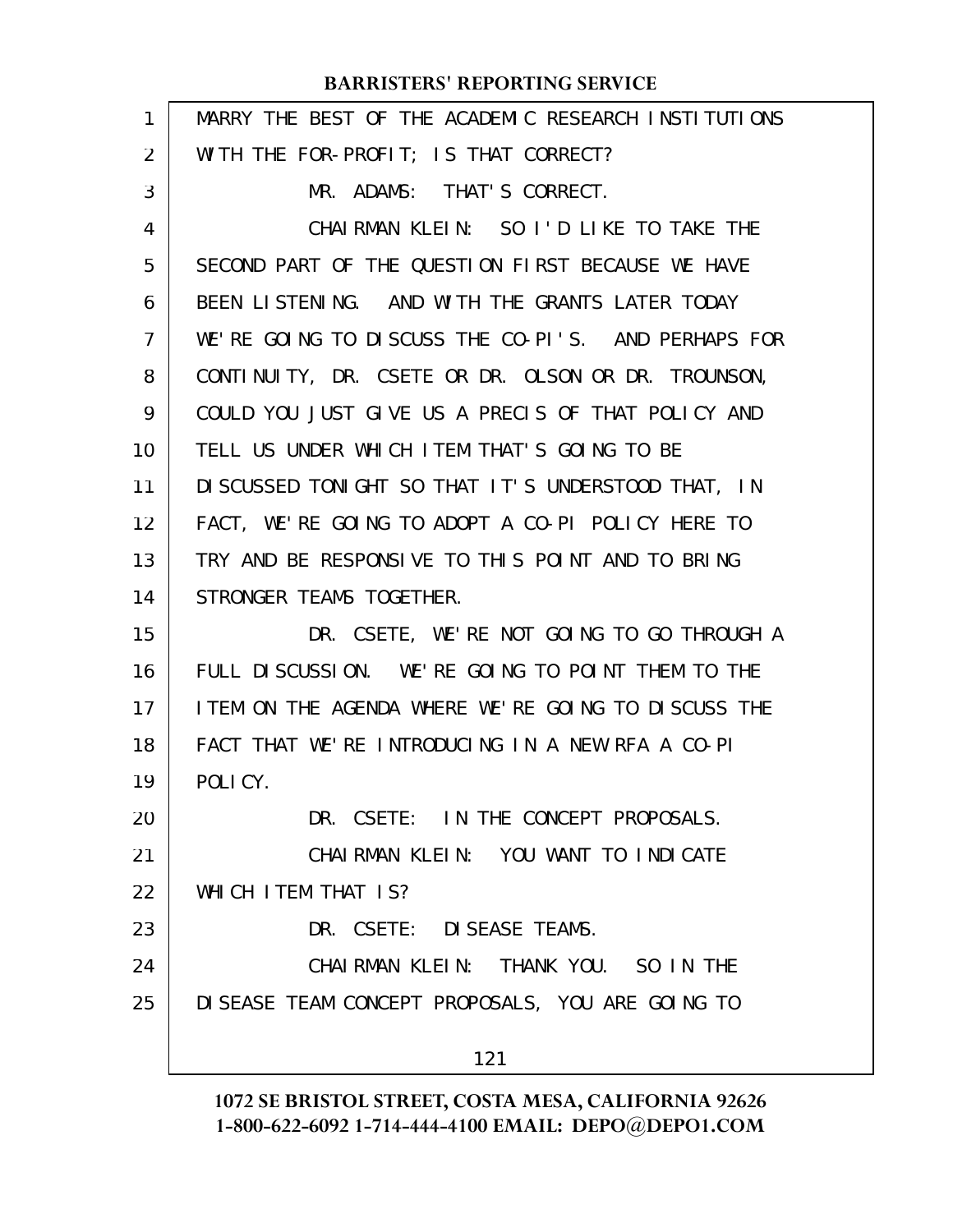| 1  | HAVE A FULL CO-PI DISCUSSION TOMORROW ACTUALLY, BUT  |
|----|------------------------------------------------------|
| 2  | I WANT TO MAKE SURE THAT IT'S UNDERSTOOD THAT THAT   |
| 3  | IS SUBSTANTIVELY BEING IMPLEMENTED IMMEDIATELY IN    |
| 4  | THE PROPOSAL COMING TO THIS BOARD FOR APPROVAL.      |
| 5  | WOULD ANYONE LIKE TO -- ANY MEMBER LIKE TO           |
| 6  | ADDRESS OR RAISE A SCIENTIFIC DISCUSSION?            |
| 7  | DR. PULIAFITO: I APPRECIATE THE                      |
| 8  | SIGNIFICANCE OF THE WORK. I THINK IT'S AN IMPORTANT  |
| 9  | I THINK THE SCIENTIFIC REVIEWERS BROUGHT<br>PROJECT. |
| 10 | UP SOME IMPORTANT CRITICISMS THAT YOU SHOULD         |
| 11 | CONSIDER WHEN YOU RESUBMIT. AND I THINK THAT IF IT   |
| 12 | WOULD BE POSSIBLE TO HAVE A CO-INVESTIGATOR, THAT    |
| 13 | MIGHT HELP.                                          |
|    |                                                      |
| 14 | CHAIRMAN KLEIN: DEAN PULIAFITO FOR THE               |
| 15 | RECORD. OKAY.                                        |
| 16 | ANY ADDITIONAL COMMENTS FROM THE BOARD?              |
| 17 | THAT'S CATEGORY ONE OF THE EXTRAORDINARY PETITIONS.  |
| 18 | CATEGORY TWO OF EXTRAORDINARY PETITIONS              |
| 19 | DEALS WITH THOSE THAT WERE JUST SUBMITTED. ARE       |
| 20 | THERE ANY PUBLIC COMMENTS RELATED TO THOSE THAT WERE |
| 21 | JUST SUBMITTED? I DON'T SEE ANY PUBLIC COMMENTS      |
| 22 | RELATED TO THOSE THAT WERE JUST SUBMITTED. IS THERE  |
| 23 | ANY BOARD MEMBER WHO WOULD LIKE TO HAVE ADDITIONAL   |
| 24 | INFORMATION ON ANY OF THOSE APPLICATIONS THAT RELATE |
| 25 | TO EXTRAORDINARY PETITIONS THAT WERE JUST SUBMITTED? |

122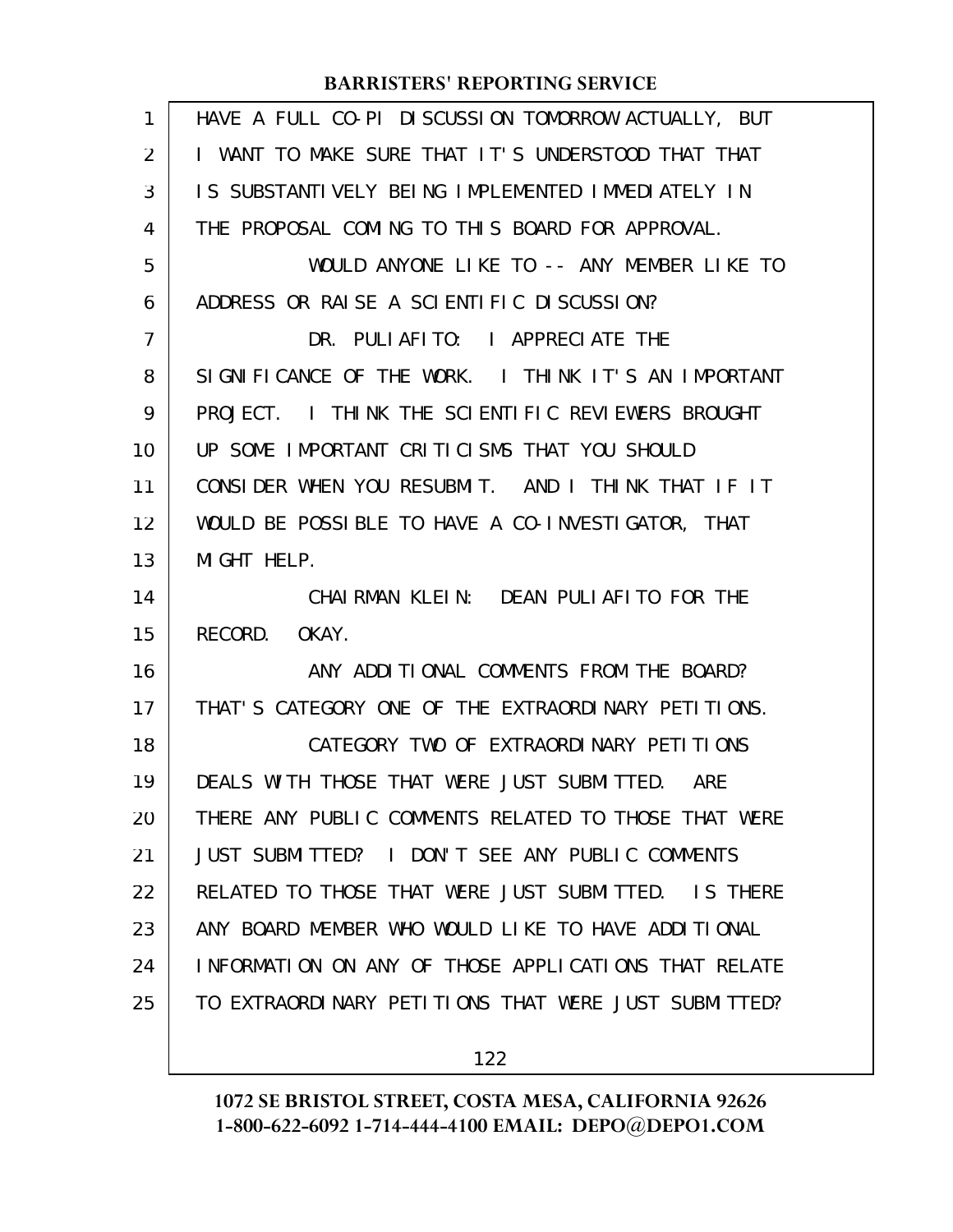| 1  | DR. STEWARD: I'D JUST LIKE TO ASK IF ANY            |
|----|-----------------------------------------------------|
| 2  | OF THOSE CLAIMED A VERIFIABLE CONFLICT OF INTEREST  |
| 3  | AS DESCRIBED IN THE GRANTS POLICY?                  |
| 4  | DR. SAMBRANO: NO. THERE IS A FORMAL                 |
| 5  | APPEALS PROCESS FOR DECLARING A POTENTIAL CONFLICT  |
| 6  | OF INTEREST. AND SO NONE OF THESE WOULD REPRESENT   |
| 7  | ANY OF THAT.                                        |
| 8  | CHAIRMAN KLEIN: OKAY. DUANE ROTH.                   |
| 9  | MR. ROTH: I DON'T HAVE A SPECIFIC                   |
| 10 | QUESTION ON IT. BUT I DO WANT TO MAKE JUST A        |
| 11 | GENERAL COMMENT THAT I THINK THIS PROCESS IS ONE    |
| 12 | THAT IS VERY HEALTHY AND ONE THAT WE SHOULD         |
| 13 | ENCOURAGE PEOPLE TO DO. AND I WOULD HATE FOR THEM   |
| 14 | TO THINK BECAUSE WE DIDN'T JUMP ON THIS AND ASK     |
| 15 | QUESTIONS THAT WE DON'T CARE, THAT WE WANT TO       |
| 16 | CONSTANTLY MAKE OUR REVIEW PROCESS BETTER.          |
| 17 | SO THE SUGGESTIONS ARE ALWAYS HELPFUL, I            |
| 18 | THINK, FOR THE BOARD MEMBERS AND STAFF. WE HAVE ONE |
| 19 | GOAL, AND THAT'S TO MAKE SURE WE DO THE BEST JOB WE |
| 20 | CAN IN FINDING THE BEST APPLICATIONS AND FUNDING    |
| 21 | THEM. AND IF THERE ARE WAYS TO MAKE THE PROCESS     |
| 22 | BETTER, MORE TRANSPARENT, THEN WE WILL AND SHOULD   |
| 23 | PURSUE THIS.                                        |
| 24 | DR. PENHOET: I JUST WANTED TO MAKE A                |
| 25 | POINT ABOUT LANGUAGE IN THIS CONTEXT. CONFLICT OF   |
|    | 123                                                 |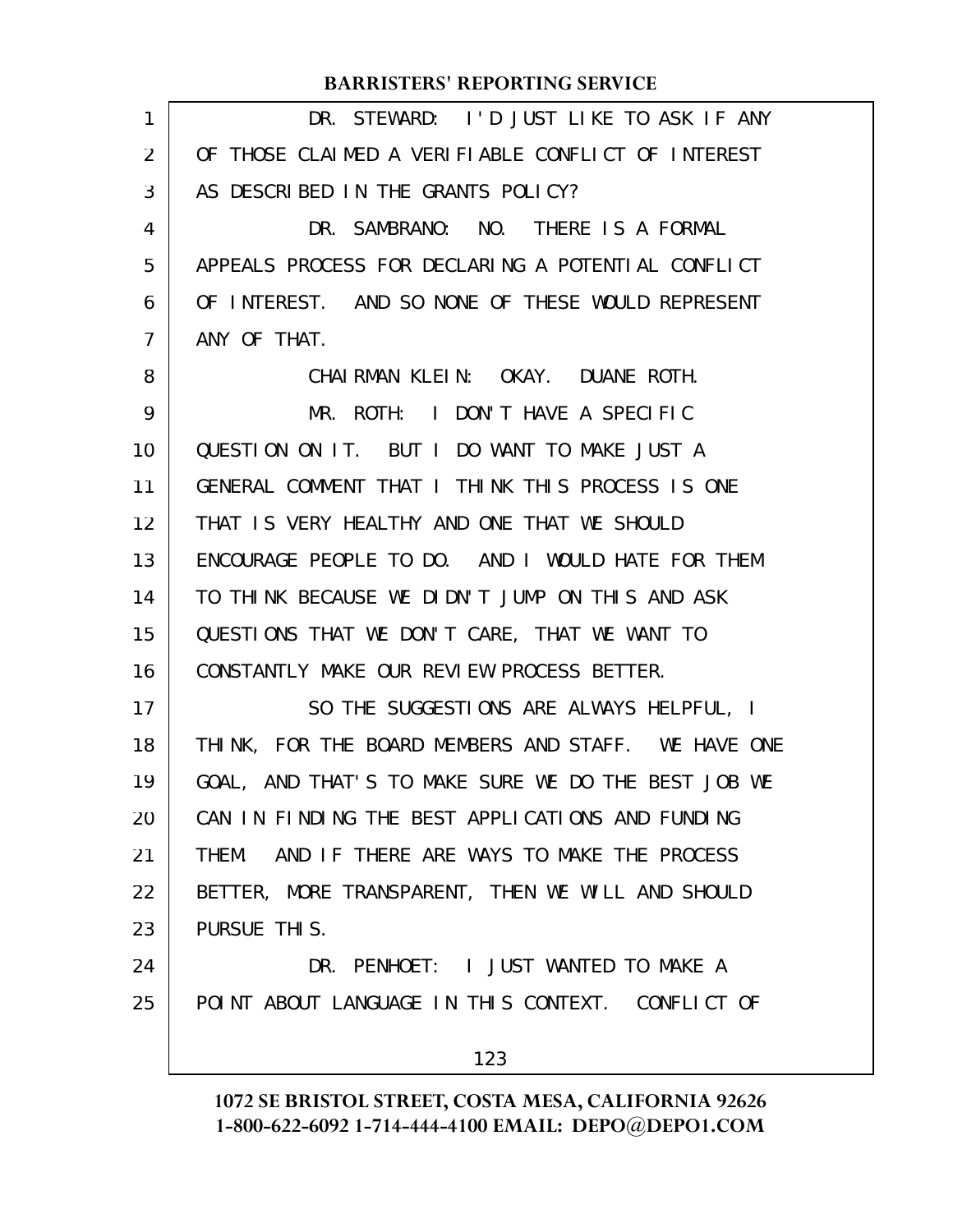| 1              | INTEREST HAS A SPECIFIC MEANING IN CALIFORNIA LAW.   |
|----------------|------------------------------------------------------|
| 2              | IT REFERS TO FINANCIAL CONFLICTS OF INTEREST. AND A  |
| 3              | NUMBER OF THESE DI SCUSSIONS HAVE REALLY REFERRED TO |
| 4              | POTENTIAL PERSONAL CONFLICTS OF INTEREST, WHICH ARE  |
| 5              | IN A DIFFERENT CATEGORY. I JUST THINK WE SHOULD BE   |
| 6              | CAREFUL IN OUR LANGUAGE HOW WE DESCRIBE THESE TWO    |
| $\overline{7}$ | DI FFERENT CATEGORIES OF POTENTIAL CONFLICTS.        |
| 8              | CHAIRMAN KLEIN: SO PROFESSIONAL CONFLICTS            |
| 9              | IS SOMETIMES A BETTER TERMINOLOGY BECAUSE IT         |
| 10             | CAPTURES THE SENSE THAT INDIVIDUALS HAVE A VERY      |
| 11             | SPECIFIC HEATED PROFESSIONAL CONFLICT THAT'S IN      |
| 12             | PUBLISHED DOCUMENTS AND MATERIALS WHERE THEY'RE      |
| 13             | DUELING OVER A POINT OF VIEW IN A VERY PERSONALIZED  |
| 14             | MANNER.                                              |
| 15             | DR. PIZZO: COULD YOU MODIFY THAT TO                  |
| 16             | MAYBE, RATHER THAN CALLING IT PROFESSIONAL, CALL IT  |
| 17             | SCIENTIFIC CONFLICT OF INTEREST. I THINK THAT'S --   |
| 18             | CHAIRMAN KLEIN: SCIENTIFIC CONFLICT.                 |
| 19             | DR. PIZZO: I AGREE WITH THAT. I THINK WE             |
| 20             | HAVE TO BE -- I WAS THINKING ABOUT THAT SAME ISSUE.  |
| 21             | CONFLICT OF INTEREST IS SWIRLING ALL AROUND US. AND  |
| 22             | IF WE USE THIS TO DEMONSTRATE THAT, WE'RE GOING TO   |
| 23             | GET CONFUSED PEOPLE AND GET CONFUSED.                |
| 24             | CHAIRMAN KLEIN: THE CHAIR WILL ADOPT,                |
| 25             | UNLESS OTHERWISE DESCRIBED. COULD JAMES HARRISON     |
|                |                                                      |
|                | 124                                                  |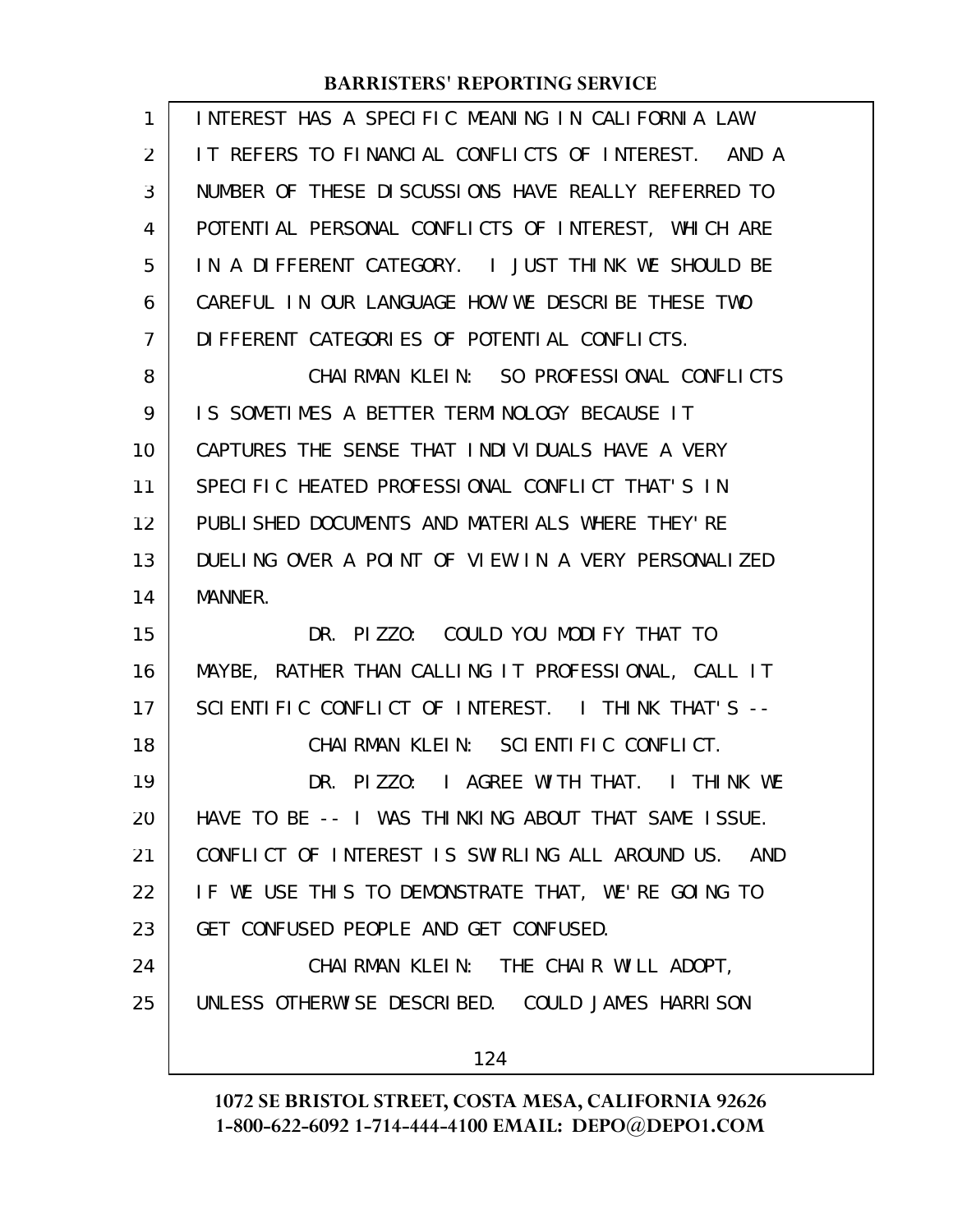| 1              | COMMENT ON THIS ITEM?                                |
|----------------|------------------------------------------------------|
| 2              | MR. HARRISON: I JUST WANTED TO BE CLEAR.             |
| 3              | DR. PENHOET IS ABSOLUTELY CORRECT THAT CALIFORNIA    |
| 4              | LAW RELATES ONLY TO FINANCIAL CONFLICTS OF INTEREST; |
| 5              | HOWEVER, THE BOARD HAS ADOPTED A CONFLICT OF         |
| 6              | INTEREST POLICY FOR THE GRANTS WORKING GROUP THAT    |
| $\overline{7}$ | COVERS WHAT WE'VE DESCRIBED AS PROFESSIONAL          |
| 8              | CONFLICTS OF INTEREST, PERSONAL CONFLICTS OF         |
| 9              | INTEREST, AS WELL AS FINANCIAL.                      |
| 10             | DR. PIZZO: I'LL STAND CORRECTED, BUT I               |
| 11             | STILL WOULD SUGGEST THAT WE CALL IT SCIENTIFIC.      |
| 12             | MR. HARRISON: WE CAN TAKE THAT INTO                  |
| 13             | CONSIDERATION.                                       |
| 14             | CHAIRMAN KLEIN: THAT'S FINE. THANK YOU               |
| 15             | <b>VERY MUCH.</b>                                    |
| 16             | AND I WOULD NOTE THAT IN THE RECENT AUDIT            |
| 17             | OF OUR ACTIVITIES BY THE CONTROLLER'S OFFICE, THEY   |
| 18             | CALLED ATTENTION TO THE FACT THAT OUR CONFLICTS      |
| 19             | POLICIES EXCEEDED THOSE OF THE NATIONAL INSTITUTES   |
| 20             | OF HEALTH AND WERE MORE THOROUGH. THANK YOU.         |
| 21             | MR. BASHAM: JUST FOR A QUICK                         |
| 22             | CLARIFICATION. SO ALL THREE OF THOSE TYPES OF        |
| 23             | CONFLICT OF INTERESTS ARE THINGS THAT CAN BE PURSUED |
| 24             | IN AN APPEAL?                                        |
| 25             | CHAIRMAN KLEIN: COULD YOU PLEASE ADDRESS             |
|                | 125                                                  |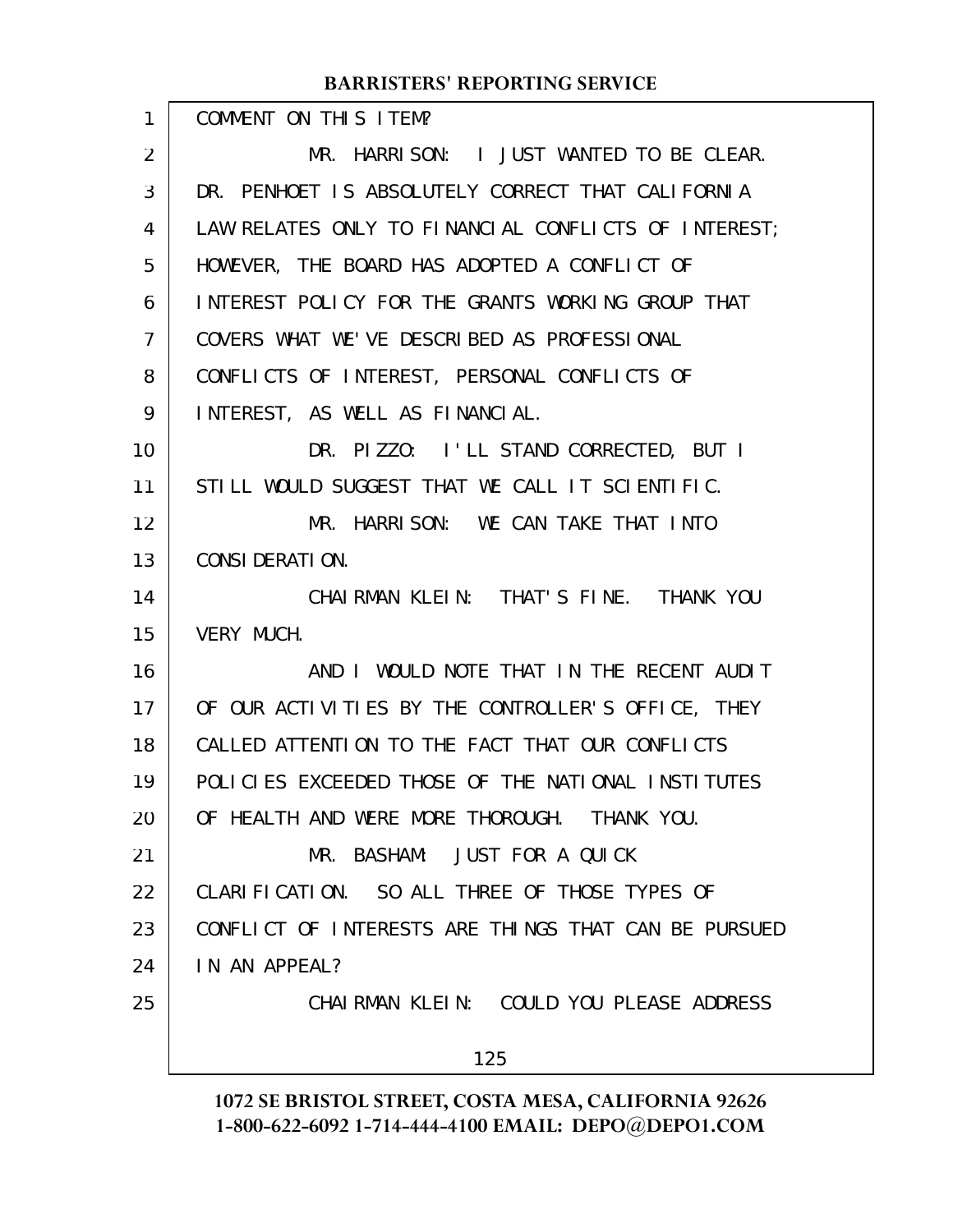| 1  | THAT, DR. SAMBRANO.                                  |
|----|------------------------------------------------------|
| 2  | DR. SAMBRANO: YES. SO THE POLICY IS                  |
| 3  | AVAILABLE ON THE WEBSITE UNDER POLICIES THAT         |
| 4  | SPECIFICALLY DESCRIBES THE CONFLICTS THAT GRANTS     |
| 5  | WORKING GROUP MEMBERS MUST DECLARE AND UNDER WHICH   |
| 6  | AN APPEAL CAN BE PURSUED.                            |
| 7  | MR. BASHAM: THANK YOU.                               |
| 8  | CHAIRMAN KLEIN: THANK YOU. SO WITH THE               |
| 9  | BENEFIT OF WORKING THROUGH THOSE TWO GROUPS, WE'D    |
| 10 | LIKE TO NOW GO INTO THE TOOLS AND TECHNOLOGY         |
| 11 | RECOMMENDATIONS AS BEFORE US. AND, JEFF, WOULD YOU   |
| 12 | LIKE TO ADDRESS THE ISSUE HERE STARTING WITH WHETHER |
| 13 | OR NOT ANYONE WANTS TO MOVE ANYTHING OUT OF THE      |
| 14 | RECOMMENDED FOR APPROVAL CATEGORY.                   |
| 15 | MR. SHEEHY: MAYBE WE SHOULD FIGURE OUT --            |
| 16 | MAYBE WE SHOULD FIRST SEE IF ANYBODY WANTS TO MOVE   |
| 17 | ANYTHING OUT OF THE GREEN AREA, AND I THINK WE       |
| 18 | SHOULD TAKE EACH APPLICATION IN THE GRAY AREA        |
| 19 | SEPARATELY.                                          |
| 20 | SHOULD WE DO EACH -- BECAUSE WE ALSO HAVE            |
| 21 | THIS BIFURCATED THING, YOU WANT TO DO GREEN SESSION  |
| 22 | 1, GREEN SESSION 2?                                  |
| 23 | CHAIRMAN KLEIN: I THINK FOR CONTINUITY               |
| 24 | FOR THE PUBLIC, IF WE GO THROUGH ALL THREE -- WELL,  |
| 25 | ALL THE CATEGORIES FOR ONE SESSION, GO THROUGH ALL   |
|    | 126                                                  |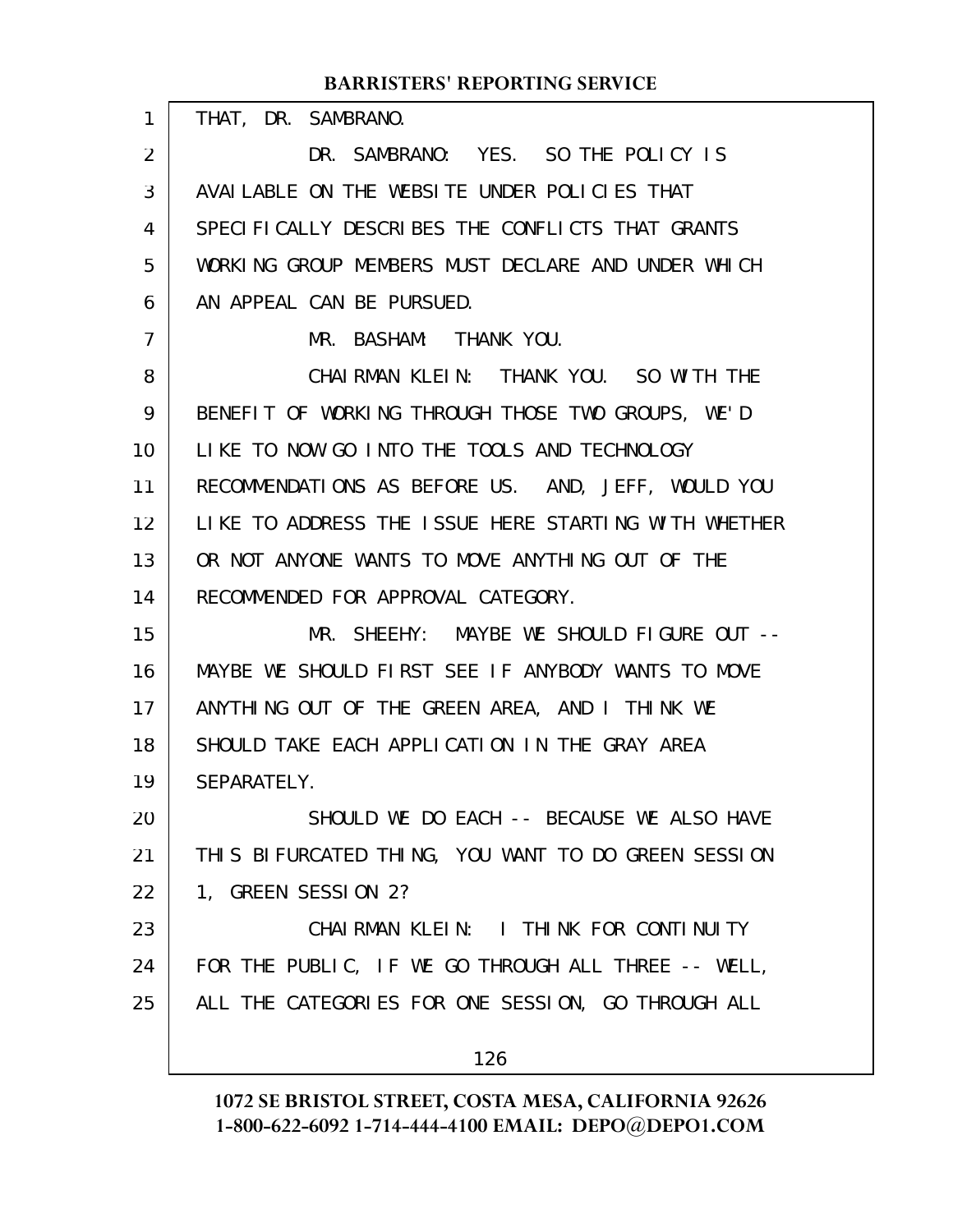| $\mathbf{1}$   | OF THEM FOR THE SECOND SESSION, AND THEN COME BACK   |
|----------------|------------------------------------------------------|
| 2              | TO LOOK AT OUR OVERALL OUTCOME, IT MIGHT PROVIDE     |
| 3              | SOMEONE WITH A SEQUENCE THEY COULD FOLLOW. BUT, DR.  |
| 4              | POMEROY, DO YOU HAVE A SUGGESTION?                   |
| 5              | DR. POMEROY: NO. I HAVE A QUESTION. CAN              |
| 6              | YOU FOR CONTEXT REMIND US OF HOW MUCH MONEY WE HAVE  |
| $\overline{7}$ | AVAI LABLE TO US?                                    |
| 8              | CHAIRMAN KLEIN: YES. THE BUDGET IS 20                |
| 9              | MILLION. NOW, WE HAVE 21.8 MILLION OR \$21.9 MILLION |
| 10             | IN RECOMMENDED. THE ADDITIONAL GRANTS IN THE IF      |
| 11             | AVAILABLE FOR FUNDING ARE SUBSTANTIAL IN THE FIRST   |
| 12             | ROUND. I BELIEVE THAT IT'S, IF I CAN READ THE        |
| 13             | NUMBER, IT'S ABOUT 8.9 MILLION AND SECOND ROUND IT'S |
| 14             | IN THE SAME RANGE.                                   |
| 15             | NOW, THE ISSUE HERE AS WELL IS WE HAVE A             |
| 16             | CONTEXT THAT FROM A BUDGETARY PERSPECTIVE, WHILE WE  |
| 17             | HAVE ACCRUED AUTHORITY, IF YOU FIND A PARTICULAR     |
| 18             | RESEARCH APPLICATION OF EXTRAORDINARY IMPORTANCE, WE |
| 19             | HAVE THE AUTHORITY TO DO ADDITIONAL APPROVALS. WE    |
| 20             | HAVE THE AUTHORITY TO DO 21.8 OR 21.9 MILLION AND    |
| 21             | SOME ADDITIONAL; BUT ON A PRACTICAL PERSPECTIVE,     |
| 22             | REMEMBER THAT BETWEEN NOW AND JUNE, WE HAVE SOME     |
| 23             | UNCERTAINTY OF SIGNIFICANCE AT THE STATE LEVEL IN    |
| 24             | WHEN THE BOND MARKET WILL OPEN UP. SO IF WE WORK     |
| 25             | WITH GREAT DISCIPLINE, WE CAN WORK STRAIGHT THROUGH  |
|                |                                                      |

127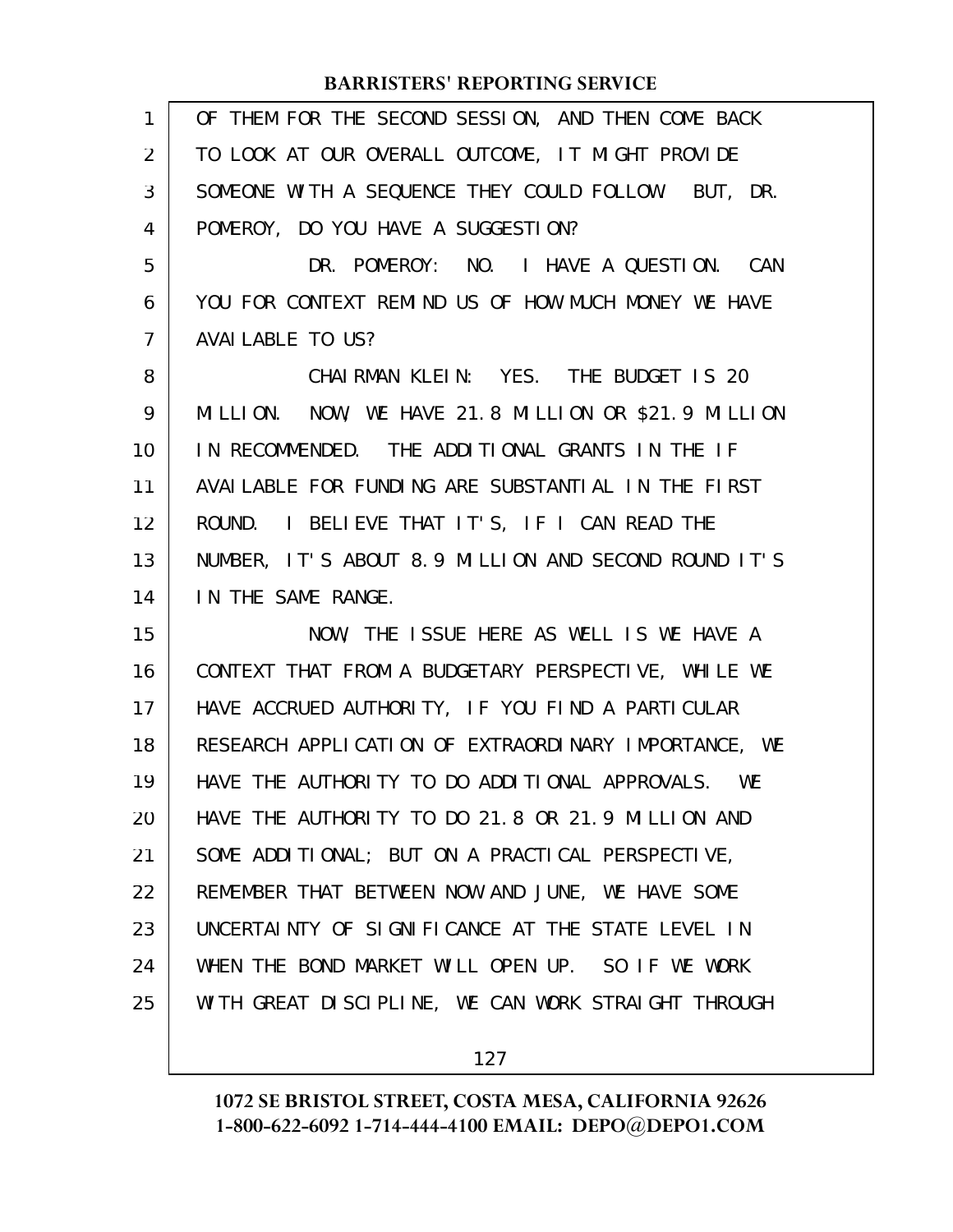| 1  | THAT PERIOD WITH OUR PROGRAMMED AND BUDGETED DOLLARS |
|----|------------------------------------------------------|
| 2  | ON THE SCIENTIFIC PATH THAT HAS BEEN PREVIOUSLY      |
| 3  | DESCRIBED BY THE PRESIDENT.                          |
| 4  | TO THE EXTENT THAT WE HAVE DEVIATIONS FROM           |
| 5  | OUR BUDGET, THEY NEED TO BE EXTREMELY COMPELLING IN  |
| 6  | THIS TIME PERIOD. NOW, I WILL SAY THAT CERTAINLY     |
| 7  | THIS BOARD MIGHT FIND THAT THERE ARE SOME            |
| 8  | APPLICATIONS AFTER IT GOES THROUGH THE PROCESS THAT  |
| 9  | IT WOULD LIKE TO FUND, AND WE COULD PUT THOSE OVER   |
| 10 | TO THE JANUARY MEETING RATHER THAN ELIMINATING THEM  |
| 11 | UNTIL WE HAVE A CLEARER PICTURE OF WHERE THE BOND    |
| 12 | AUTHORITY IS GOING TO BE AND WHAT ITS ACCESSIBILITY  |
| 13 | IS GOING TO BE IN THIS NEXT SIX-MONTH PERIOD.        |
| 14 | SO THOSE ARE GENERAL COMMENTS THAT RELATE            |
| 15 | TO MANAGEMENT OF FUNDS.                              |
| 16 | DR. PENHOET: WELL, IF I COULD FOLLOW UP              |
| 17 | ON JOHN SIMPSON'S SUGGESTION, WHAT I'M CONCERNED     |
| 18 | ABOUT IS IF WE FUND MORE THAN 50 PERCENT OR WHATEVER |
| 19 | THE NUMBER IS TONIGHT IN CATEGORY 1 AND THEN WE      |
| 20 | DECIDE TOMORROW WE ONLY CAN FUND 20 MILLION, WE      |
| 21 | DON'T WANT TO TAKE THE EXCESS 10 PERCENT, WHICH IS   |
| 22 | THE DIFFERENCE BETWEEN 20 AND 22 MILLION, ALL OUT OF |
| 23 | THE SECOND GROUP. SO WE HAVE TO MAKE SURE THAT IF    |
| 24 | WE ARE GOING TO NOT FUND THE ENTIRE 22 MILLION, THAT |
| 25 | WHETHER YOU FELL IN THE GROUP ONE OR GROUP TWO       |
|    |                                                      |

128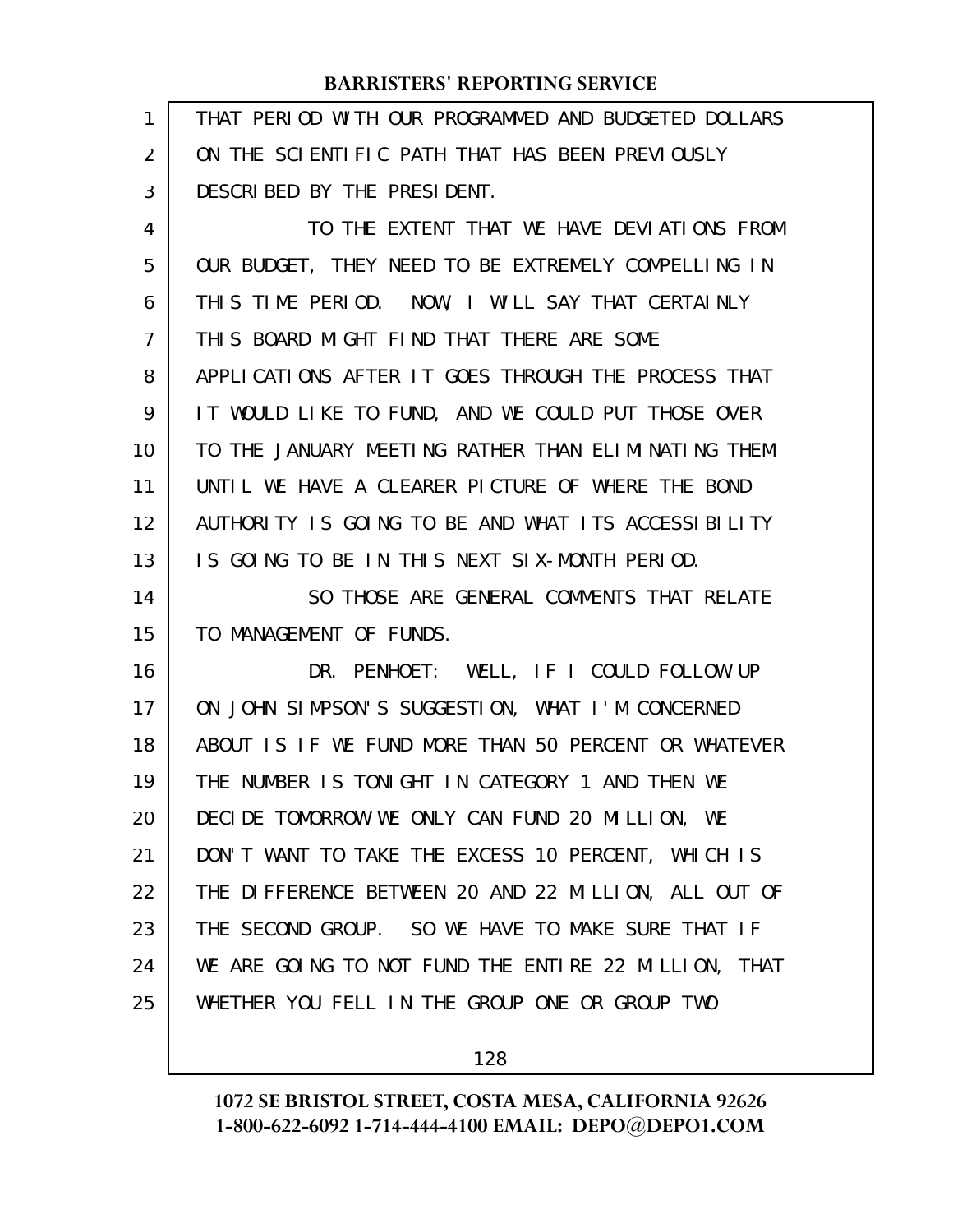| $\mathbf{1}$   | DOESN'T DETERMINE WHETHER YOU GET A GRANT OR NOT.   |
|----------------|-----------------------------------------------------|
| $\overline{2}$ | SOMEHOW WE HAVE TO DEAL WITH THE ISSUE BEFORE WE    |
| 3              | VOTE ON FUNDING ANY OF THESE.                       |
| 4              | CHAIRMAN KLEIN: THERE IS NO INTENT TO               |
| 5              | HAVE A FINAL VOTE ON FUNDING. WE JUST GO THROUGH    |
| 6              | THE PROCESS OF ORDERING. THEN WE'LL GO TO THE       |
| $\overline{7}$ | SECOND GROUP. AFTER WE ORDER THE SECOND GROUP,      |
| 8              | WE'LL COME BACK AND TAKE AN OVERVIEW OF THE TWO     |
| 9              | GROUPS BEFORE VOTE ON FUNDING. OKAY.                |
| 10             | SO IT GIVES YOU THE WHOLE PICTURE BEFORE            |
| 11             | YOU MAKE A DECISION. DOES IT SOUND LIKE THAT WORKS? |
| 12             | ALL RIGHT. SO WITH THAT, JEFF SHEEHY, WOULD YOU     |
| 13             | LIKE TO ADDRESS THE FIRST SESSION?                  |
| 14             | MR. SHEEHY: SURE. THOUGH I'M LITTLE                 |
| 15             | CONFUSED NOW, BUT I'LL GO AHEAD. BECAUSE THERE IS   |
| 16             | THIS ADDED ELEMENT, IT'S NOT CLEAR TO ME WHAT OUR   |
| 17             | AVAILABLE FUNDS ARE. THAT SEEMS TO HAVE BECOME A    |
| 18             | MOVING TARGET THAT I WASN'T AWARE OF WHEN I STARTED |
| 19             | THIS PROCESS. ACTUALLY I HAVE TO HAVE SOME          |
| 20             | CLARIFICATION ON THIS BECAUSE I JUST -- I GENERALLY |
| 21             | HAVE BEEN OPERATING ON A PRINCIPLE THAT, YOU KNOW,  |
| 22             | THERE'S SOME LEEWAY WITHIN EACH GRANT CYCLE.        |
| 23             | YOU SEEM TO SUGGEST THAT ACTUALLY THAT              |
| 24             | WITHIN THIS PARTICULAR GRANT CYCLE AND THE UPCOMING |
| 25             | GRANT CYCLE THAT THERE'S A FINITE AMOUNT OF MONEY   |
|                | 129                                                 |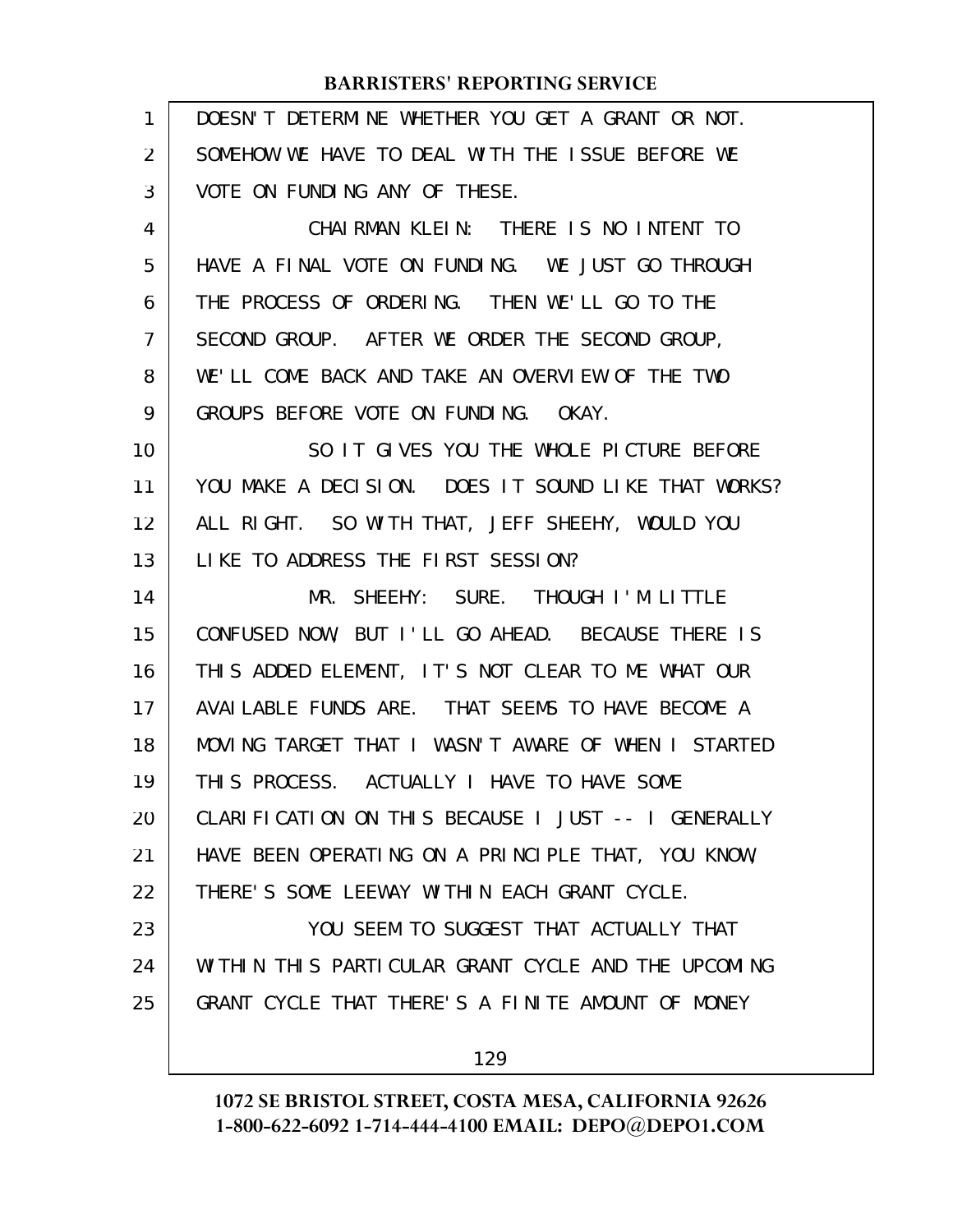| 1  | THAT WE CAN FUND. SO IF THAT'S SO, WE SHOULD HAVE    |
|----|------------------------------------------------------|
| 2  | THAT INFORMATION IN FRONT OF US BEFORE WE START TO   |
| 3  | GO THROUGH THE GRANTS. IF WE HAVE -- YOU KNOW,       |
| 4  | WHETHER IT'S 18 OR 22 OR A HUNDRED MILLION, WE NEED  |
| 5  | TO KNOW WHAT IS AVAILABLE BECAUSE I TRY TO LOOK AT   |
| 6  | THIS STRATEGICALLY. I'VE UNDERFUNDED AND VOTED TO    |
| 7  | UNDERFUND SOME GRANTS BECAUSE I DIDN'T THINK THE     |
| 8  | SCIENCE WAS THERE AND IT DIDN'T SEEM TO ACHIEVE OUR  |
| 9  | MISSION.                                             |
| 10 | MIGHT BE INTERESTED IN PUTTING MORE<br>$\mathbf{I}$  |
| 11 | MONEY INTO THIS CYCLE. THIS IS A ONE-OFF. WE'RE      |
| 12 | NOT PROBABLY GOING TO DO THIS AGAIN, BUT IF THE      |
| 13 | MONEY IS NOT THERE, I KIND OF NEED THAT INFORMATION  |
| 14 | BEFORE I GO AHEAD.                                   |
| 15 | CHAIRMAN KLEIN: SO TO PROVIDE MORE DETAIL            |
| 16 | TO THIS, WHAT I'M SUGGESTING IS THAT, BASED UPON OUR |
| 17 | BUDGETED APPLICATIONS THAT LOOK THROUGH THE END OF   |
| 18 | THIS FISCAL YEAR, WE ARE PREPARED WITH OUR FUNDING   |
| 19 | IN THAT PERIOD. YOU WILL HAVE A NUMBER OF GRANTS     |
| 20 | COME BEFORE YOU IN THAT TIME PERIOD. IF YOU GO       |
| 21 | THROUGH BOTH OF THESE AND COME DOWN TO A DECISION ON |
| 22 | YOUR PRIORITIES, YOU MIGHT, AS AN EXAMPLE, DECIDE    |
| 23 | THAT YOU JUST WANTED TO FUND THE BUDGETED AMOUNT OR  |
| 24 | VERY CLOSE TO THE BUDGETED AMOUNT IMMEDIATELY AND    |
| 25 | CARRY OVER THE OTHERS UNTIL THE END OF JANUARY, OUR  |
|    |                                                      |

130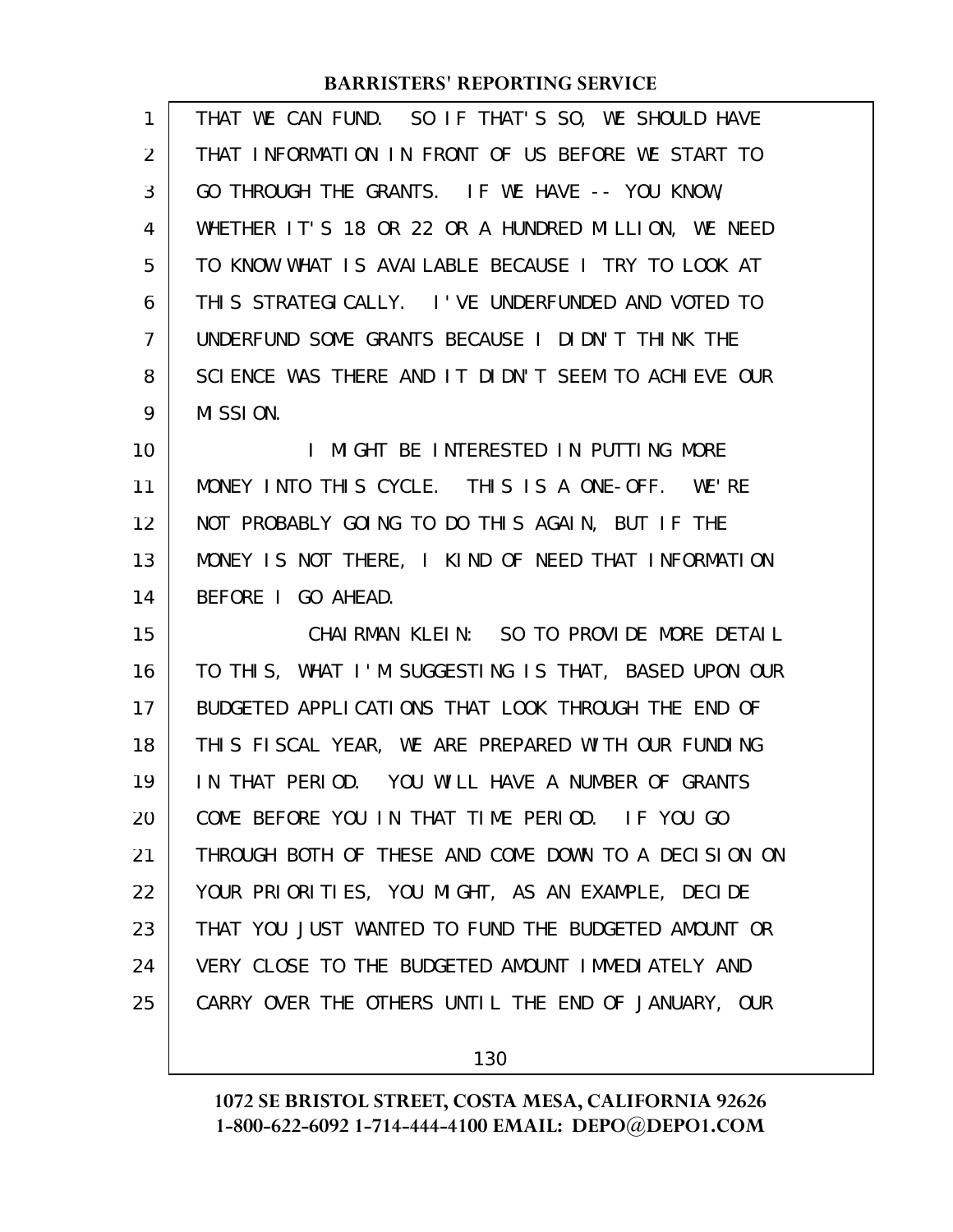| 1              | NEXT MEETING, BECAUSE WE'LL HAVE MORE INFORMATION ON |
|----------------|------------------------------------------------------|
| $\overline{2}$ | THE LEVEL OF FLEXIBILITY AND THE ACCESSIBILITY OF    |
| 3              | ADDITIONAL BOND PROCEEDS AND THE TIMING OF THOSE AT  |
| 4              | THAT POINT.                                          |
| 5              | THEN YOU CAN MAKE A STRATEGIC DECISION               |
| 6              | ABOUT HOW MUCH OF THE ADDITIONAL FLEXIBLE FUNDS WE   |
| $\overline{7}$ | HAVE YOU WANT TO PUT IN THIS CYCLE, IN THIS RFA, AS  |
| 8              | VERSUS COMPETING RFA'S WHICH ARE ON OUR TIMELINE,    |
| 9              | BUT WE ARE NOT YET -- WE DON'T YET HAVE BEFORE US.   |
| 10             | MS. LANSING: I JUST WANT TO BE SURE THAT             |
| 11             | I'M UNDERSTANDING THIS. WHAT YOU'RE SAYING -- I      |
| 12             | WANT TO REPEAT IT BACK -- IS AS OF TODAY, WE ONLY    |
| 13             | HAVE ENOUGH TO FUND NOT EVEN THE WHOLE GREEN AMOUNT. |
| 14             | CHAIRMAN KLEIN: WE HAVE ENOUGH TO FUND               |
| 15             | THE WHOLE GREEN AMOUNT. WE HAVE THE AMOUNT TO FUND,  |
| 16             | BUT WHAT I'M SAYING IS THAT BETWEEN NOW AND JUNE,    |
| 17             | WHICH IS THE END OF THIS FISCAL YEAR FOR WHICH WE'RE |
| 18             | ON CURRENT FINANCIAL CYCLE ON, WE DON'T HAVE A LARGE |
| 19             | MARGIN FOR FLEXIBILITY FOR ADDITIONAL APPROVALS.     |
| 20             | AND WE WILL -- IT'S NOT BECAUSE WE DON'T HAVE THE    |
| 21             | IT'S BECAUSE OF THE STATE'S POSITION.<br>AUTHORI TY. |
| 22             | WE NEED TO MANAGE OUR CURRENT FUNDS AND NOT MAKE AN  |
| 23             | EXPECTATION OF ADDITIONAL FUNDS UNTIL WE HAVE BETTER |
| 24             | I NFORMATION.                                        |
| 25             | WE HAVE THE AUTHORITY TO GO OUT AND DO               |
|                | 131                                                  |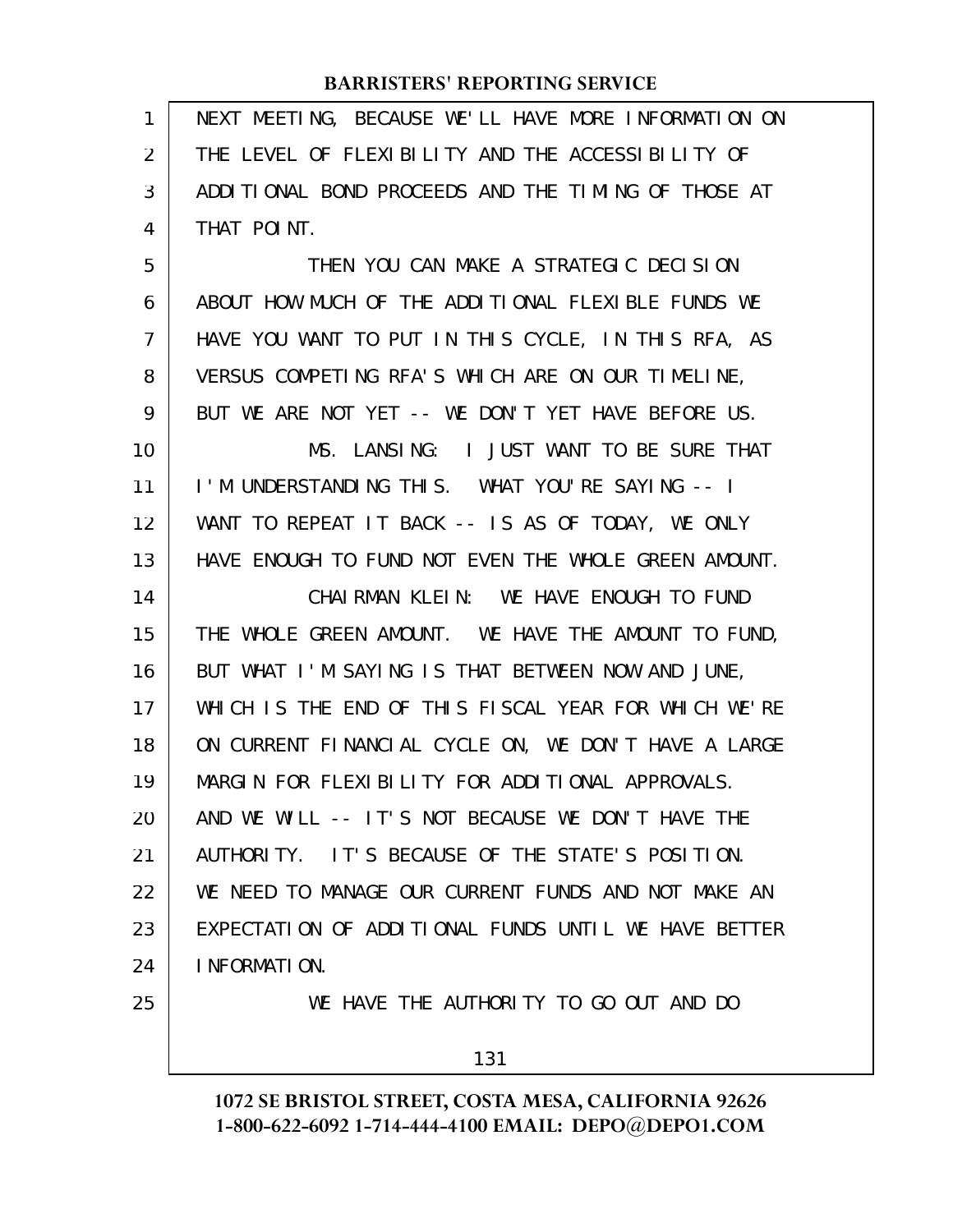| 1              | MORE BONDS, BUT WE DON'T HAVE A CURRENT ABILITY TO   |
|----------------|------------------------------------------------------|
| $\overline{2}$ | GO OUT AND DO MORE BONDS UNTIL THE STATE'S FINANCIAL |
| 3              | POSITION -- UNTIL WE HAVE MORE INFORMATION ON THAT   |
| 4              | AND FEDERAL RESPONSE TO CERTAIN REQUESTS THAT HAVE   |
| 5              | <b>BEEN MADE.</b>                                    |
| 6              | MS. LANSING: WHAT I GUESS I'M SAYING IS              |
| $\overline{7}$ | UNTIL YOU KNOW THAT -- AT LEAST I DON'T THINK WE     |
| 8              | SHOULD SPEND MONEY WE DON'T HAVE. SO I GUESS IN A    |
| 9              | SIMPLE WAY THAT'S WHAT I'M SAYING. SO WHAT I'M       |
| 10             | ASKING IS LITERALLY HOW MUCH MONEY WE HAVE NOW,      |
| 11             | WHICH DOESN'T MEAN THAT WHEN WE GET MORE MONEY, WE   |
| 12             | CAN'T COME BACK AND READJUST IT. WE HAVE THAT        |
| 13             | ABILITY.                                             |
| 14             | CHAIRMAN KLEIN: SURE. BY THE END OF THE              |
| 15             | FISCAL YEAR, WE CAN FUND BASED UPON ALL THE RFA'S    |
| 16             | THAT ARE ON A TIMELINE WITH BUDGETS.                 |
| 17             | MS. LANSING: YOU'RE SAYING RIGHT NOW WE              |
| 18             | HAVE ENOUGH FOR THE BUDGET.                          |
| 19             | CHAIRMAN KLEIN: FOR THE BUDGET AND WE                |
| 20             | HAVE APPROXIMATELY AN ADDITIONAL \$30 MILLION AFTER  |
| 21             | SOME ADDITIONAL RESERVES FOR CONSERVATISM.           |
| 22             | MS. LANSING: OKAY.                                   |
| 23             | CHAIRMAN KLEIN: AND SO --                            |
| 24             | MS. LANSING: YOU KNOW, EXCEPT FOR                    |
| 25             | EXTRAORDINARY CIRCUMSTANCES, WE SHOULD STAY ON       |
|                |                                                      |
|                | 132                                                  |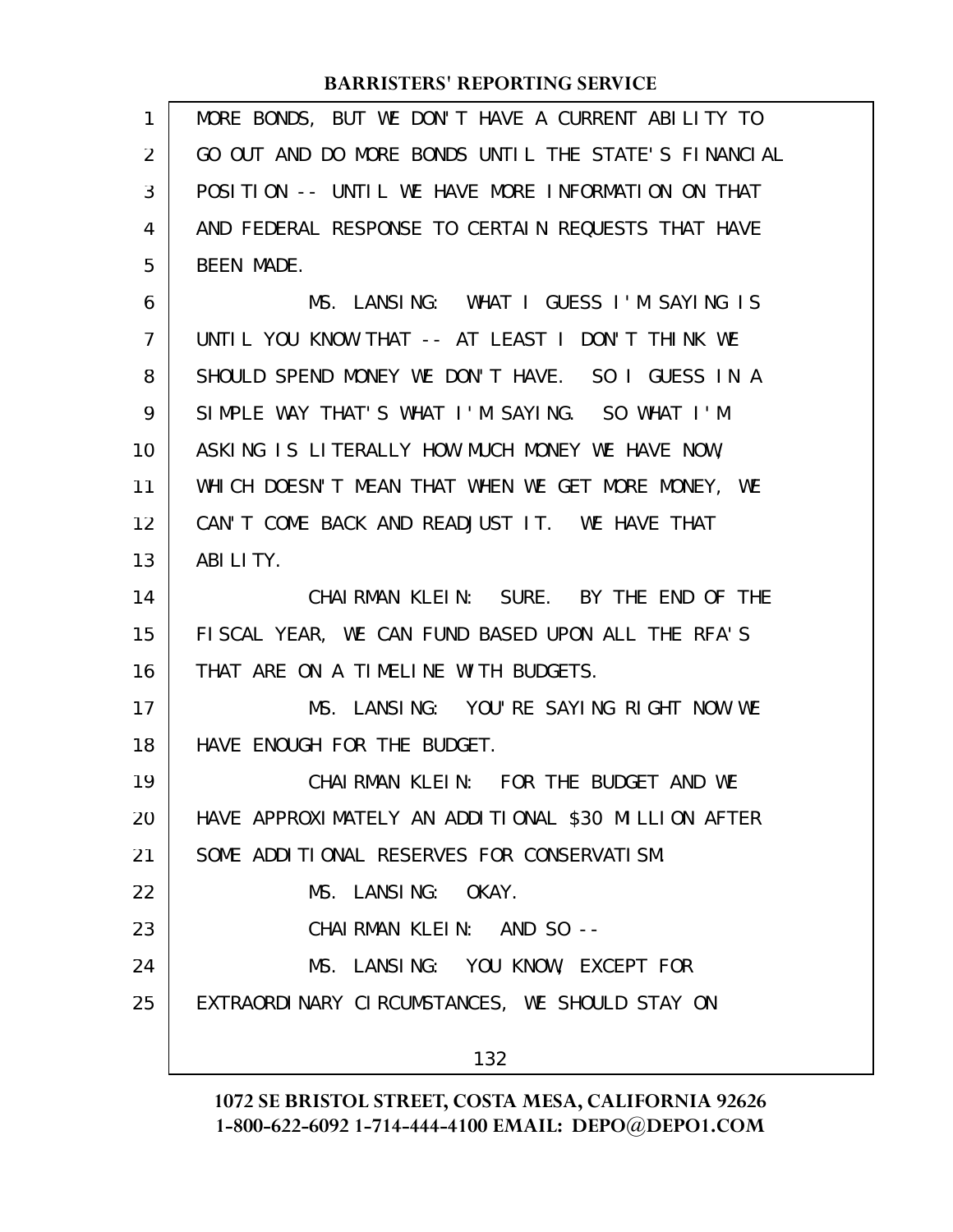| 1              | BUDGET. AT LEAST THIS IS WHAT I FEEL. EXCEPT FOR     |
|----------------|------------------------------------------------------|
| 2              | EXTRAORDINARY CIRCUMSTANCES, IT SEEMS WE SHOULD NOT  |
| 3              | SPEND MONEY WE DON'T HAVE. WE SHOULD STAY ON         |
| 4              | BUDGET, AND THEN WE CAN ALWAYS, WHEN WE KNOW WHAT    |
| 5              | HAPPENS IN THE FUTURE BONDS, WE CAN ALWAYS GO BACK   |
| 6              | AND REVISIT SOMETHING OR IT CAN BE REAPPLIED.        |
| $\overline{7}$ | CHAIRMAN KLEIN: I THINK I INTERPRETED                |
| 8              | THAT AS WE SHOULD NEVER SPEND MONEY WE DON'T HAVE,   |
| 9              | BUT WE SHOULD BE CAREFUL ON SPENDING WHAT WE DO HAVE |
| 10             | TO MAKE SURE WE DO RETAIN CERTAIN CONTINGENCY UNTIL  |
| 11             | WE FIND OUT IF WE CAN ACCESS ADDITIONAL FUNDS WHICH  |
| 12             | WE'RE AUTHORIZED FOR, BUT HAVEN'T BEEN RAISED IN THE |
|                |                                                      |
| 13             | MARKET YET.                                          |
| 14             | MS. LANSING: YES.                                    |
| 15             | DR. TROUNSON: MR. CHAIR, I AGREE WITH YOU            |
| 16             | AND I AGREE WITH SHERRY LANSING STRONGLY. I THINK    |
| 17             | IN THE CURRENT SITUATION, WE NEED TO BE CAREFUL.     |
| 18             | AND I THINK WE NEED TO SHOW SOME RESTRAINT. I THINK  |
| 19             | WHAT YOU'VE GOT IN FRONT OF YOU IN TERMS OF          |
| 20             | RECOMMENDATIONS IS A GOOD PANEL OF PROJECTS. YOU     |
| 21             | MAY WANT TO LOOK AT ONE OR OTHER IF YOU REALLY ARE   |
| 22             | DETERMINED ABOUT IT TO GET SOME PROJECTS UP WHICH    |
| 23             | COULD BE ADDITIONALLY USEFUL. BUT IN THE SENSE       |
| 24             | YOU'VE GOT A GOOD PANEL OF PROJECTS THERE, AND WE'RE |
| 25             | GOING TO PUSH HARD ON THE TRANSLATION AND ONTO THE   |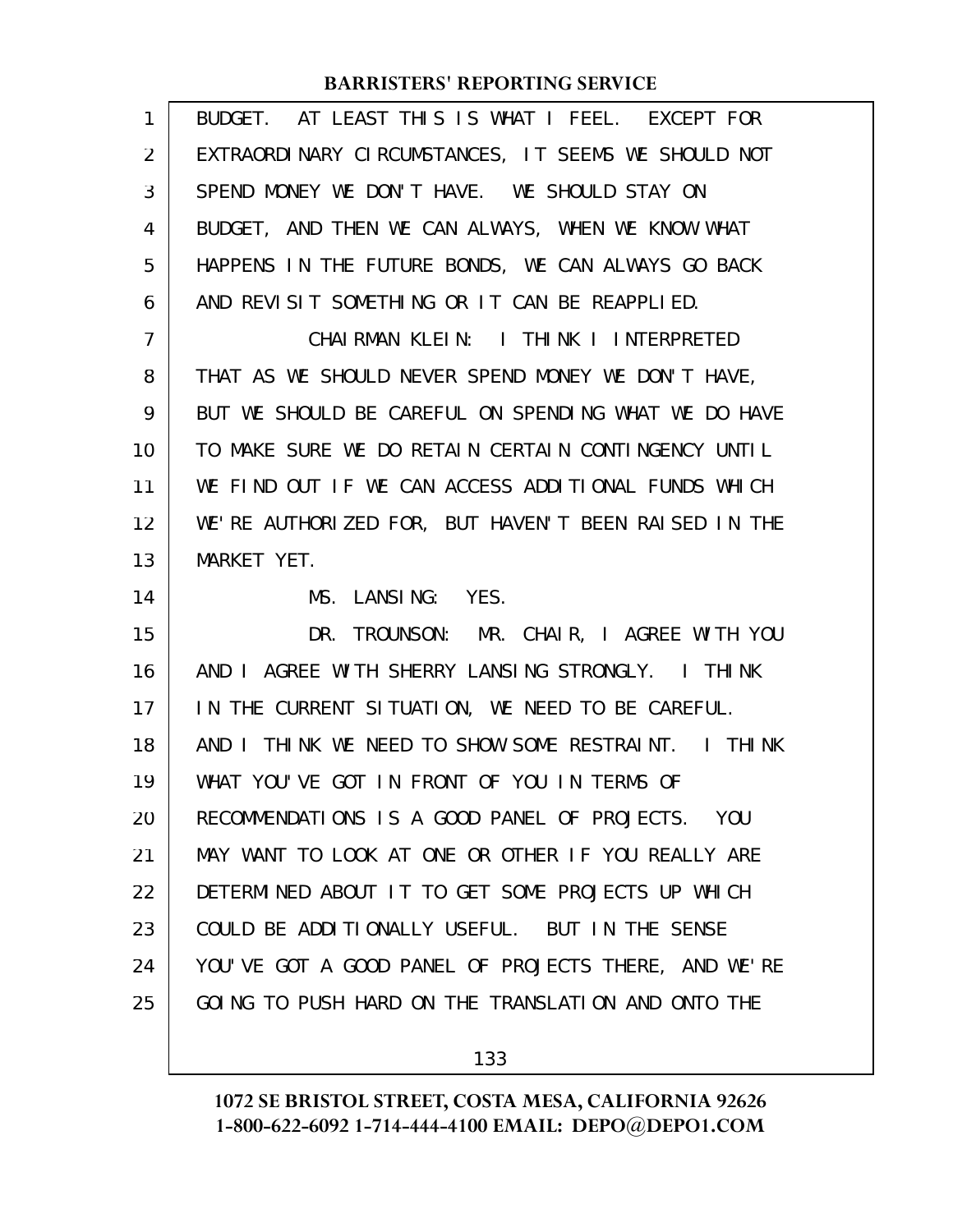| 1  | CLINIC NEXT YEAR. AND I THINK WE WANT TO BE CAREFUL  |
|----|------------------------------------------------------|
| 2  | THAT WE DON'T GET OURSELVES TOO CLOSE TO THE MARGINS |
| 3  | IN DOING THIS.                                       |
| 4  | SO I'M VERY STRONGLY IN SUPPORT OF BOTH OF           |
| 5  | YOU IN BEING CAREFUL AT THIS POINT IN TIME.          |
| 6  | CHAIRMAN KLEIN: SO THE ONLY ADDENDA I                |
| 7  | WOULD ADD TO THAT IS, AS JEFF SHEEHY INDICATED,      |
| 8  | THERE ARE SOME EXTREMELY GOOD APPLICATIONS HERE THAT |
| 9  | ARE IN THE GRAY AREA THAT WE COULD CARRY OVER TO     |
| 10 | JANUARY AND CONSIDER AT THAT TIME BASED UPON THE     |
| 11 | INFORMATION WE HAVE BECAUSE WE DO HAVE AN            |
| 12 | AUTHORIZATION FOR SUBSTANTIALLY GREATER FUNDS. IF    |
| 13 | WE HAVE EVIDENCE AT THAT TIME THAT WE CAN ACCESS     |
| 14 | THEM, WE WILL HAVE NOT SACRIFICED THIS WORK PRODUCT  |
| 15 | IF WE CARRY THOSE OVER AND MAINTAIN THAT OPTION AT   |
| 16 | THAT TIME.                                           |
| 17 | DR. PENHOET: IN ORDER TO DECIDE WHAT TO              |
| 18 | DO NEXT, WE HAVE TO DECIDE DO WE NEED TO TAKE 10     |
| 19 | PERCENT OUT OF THE GREEN AREA TO GET US TO 20        |
| 20 | MILLION, OR DO WE FUND 22 MILLION, IN WHICH CASE WE  |
| 21 | WILL SWAP SOME -- WE MIGHT WANT TO SWAP SOME GRAY    |
| 22 | FOR GREEN OR GREEN FOR GRAY, HOWEVER YOU SAY IT; BUT |
| 23 | IN ORDER TO GET TO 20, WE HAVE TO TAKE 10 PERCENT    |
| 24 | OUT OF THE GREEN. I THINK WE NEED TO KNOW WHAT OUR   |
| 25 | JOB IS NOW. WHAT ARE WE TRYING TO ACHIEVE HERE IN    |
|    |                                                      |

134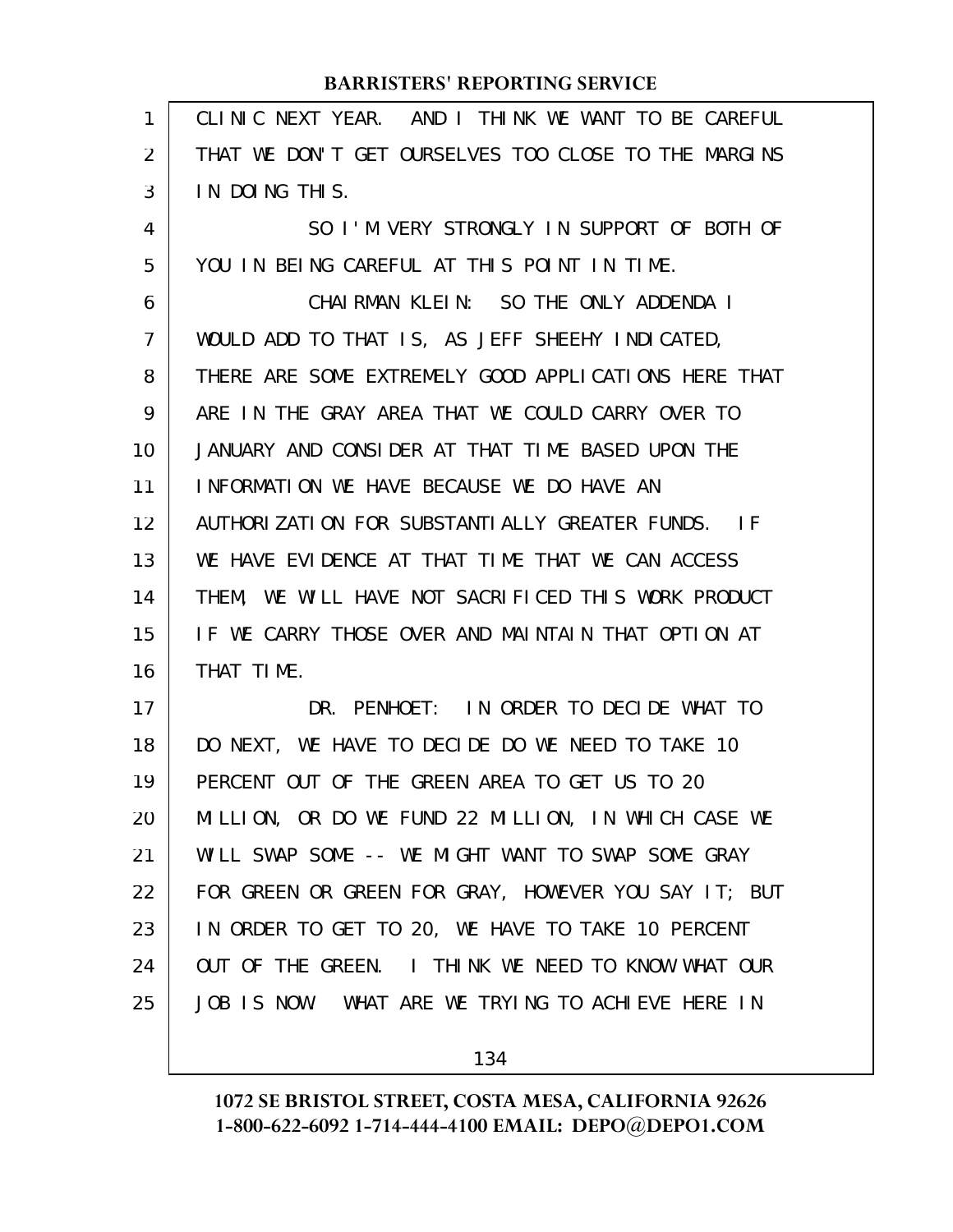| 1              | THIS DISCUSSION? AND MAYBE A MOTION TO FUND 22      |
|----------------|-----------------------------------------------------|
| 2              | MILLION INSTEAD OF 20 WOULD BE A WAY TO CLARIFY     |
| 3              | THI S.                                              |
| 4              | CHAIRMAN KLEIN: SO WE HAVE OUR NEW MEMBER           |
| 5              | WHO IS AT THE FAR END. I'D LIKE TO RECOGNIZE        |
| 6              | GORDON. YOUR COMMENTS, PLEASE.                      |
| $\overline{7}$ | DR. GILL: THIS IS A QUESTION FROM THE NEW           |
| 8              | BOY. THE NIH WILL MAKE 10-PERCENT CUTS IN BUDGETS.  |
| 9              | IS THAT A CONSIDERATION TO FUND THE GREEN SINCE     |
| 10             | WE'RE 10 PERCENT OVER AND MAKE ACROSS-THE-BOARD     |
| 11             | 10-PERCENT CUTS?                                    |
| 12             | CHAIRMAN KLEIN: WE HAVE THE AUTHORITY.              |
| 13             | I'D LIKE TO ASK THE SCIENTIFIC STAFF ON THE         |
| 14             | RECOMMENDATION.                                     |
| 15             | DR. POMEROY: CAN YOU CLARIFY THE TOTAL              |
| 16             | AMOUNT IN THE GREEN AREA? IT LOOKS ON THE SLIDE     |
| 17             | LIKE IT'S 20.8. IS IT -- 21.8.                      |
| 18             | DR. TROUNSON: MR. CHAIR.                            |
| 19             | CHAIRMAN KLEIN: SO, DR. POMEROY, YOU'RE             |
| 20             | LOOKING AT ONE SESSION, AND SO IT'S A CUMULATIVE OF |
| 21             | BOTH SESSIONS. DR. SAMBRANO, WOULD YOU PLEASE       |
| 22             | I NDI CATE.                                         |
| 23             | DR. SAMBRANO: SO YOU HAVE 14 APPLICATIONS           |
| 24             | HERE THAT TOTAL JUST OVER 12 MILLION.               |
| 25             | CHAIRMAN KLEIN: AND THE SECOND SESSION              |
|                | 135                                                 |
|                |                                                     |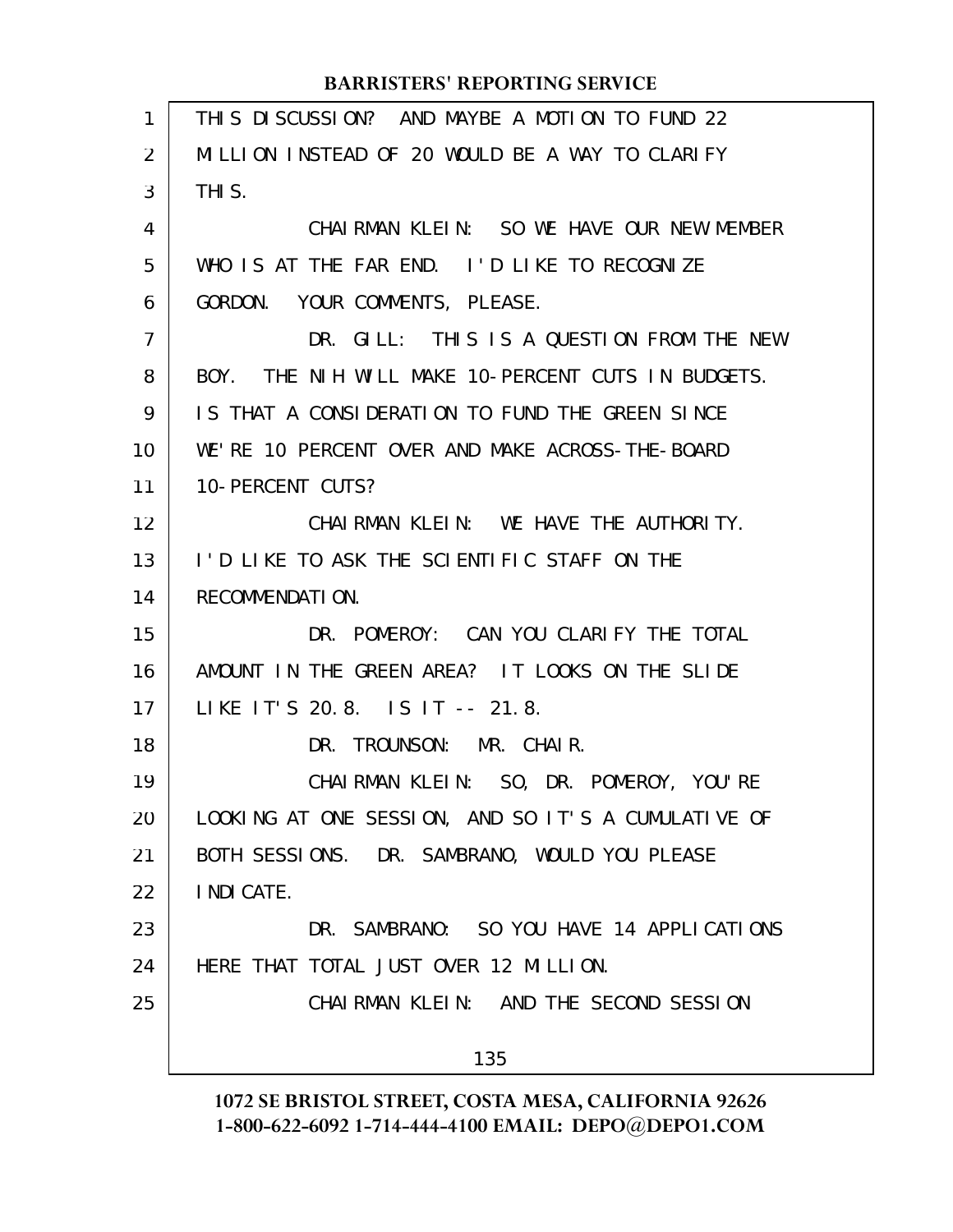#### THE TOTAL IS? DR. SAMBRANO: NOW I TOGGLE. SESSION 2 HAS 11 APPLICATIONS AT 9.7 OR 9.8 MILLION. DR. TROUNSON: MR. CHAIR, CAN I ANSWER THE QUESTION OF -- CHAIRMAN KLEIN: IF YOU CAN ADDRESS THAT QUESTION, AND THEN I'M GOING TO COME THIS WAY, JEFF, AND I'VE GOT LEEZA GIBBONS AND THEN JEFF SHEEHY. DR. TROUNSON: I WOULD STRONGLY RECOMMEND AGAINST CUTTING INTO THE BUDGETS ON A 10-PERCENT BASIS. I THINK WE'VE ASKED THE APPLICANTS TO BE VERY CAREFUL ABOUT THEIR BUDGETING. THEY HAVE BEEN THROUGH A REVIEW WITH THE REVIEWERS WHO HAVE TAKEN A LOOK AT THESE BUDGETS. WE BELIEVE THAT THEY ARE GOOD FOR THE JOB. I SENSE THAT IT'S NOT ALWAYS A VERY SMART THING TO DO IS TO CUT INTO BUDGETS WHICH HAVE BEEN WORKED OUT TO DO A JOB ONLY TO MAKE IT MORE DIFFICULT TO DO THAT. AND WE WOULD -- I WOULD STRONGLY RECOMMEND AGAINST MAKING A 10-PERCENT CUT ACROSS ALL OF THE PROJECTS IN ORDER TO FUND MORE. CHAIRMAN KLEIN: OKAY. LEEZA, DID YOU HAVE A POINT? NO. SO JEFF SHEEHY. MR. SHEEHY: I GUESS I'M NOT UNDERSTANDING THE ASSUMPTIONS WE'RE MAKING. FIRST OF ALL, I DON'T 136 **BARRISTERS' REPORTING SERVICE** 1 2 3 4 5 6 7 8 9 10 11 12 13 14 15 16 17 18 19 20 21 22 23 24 25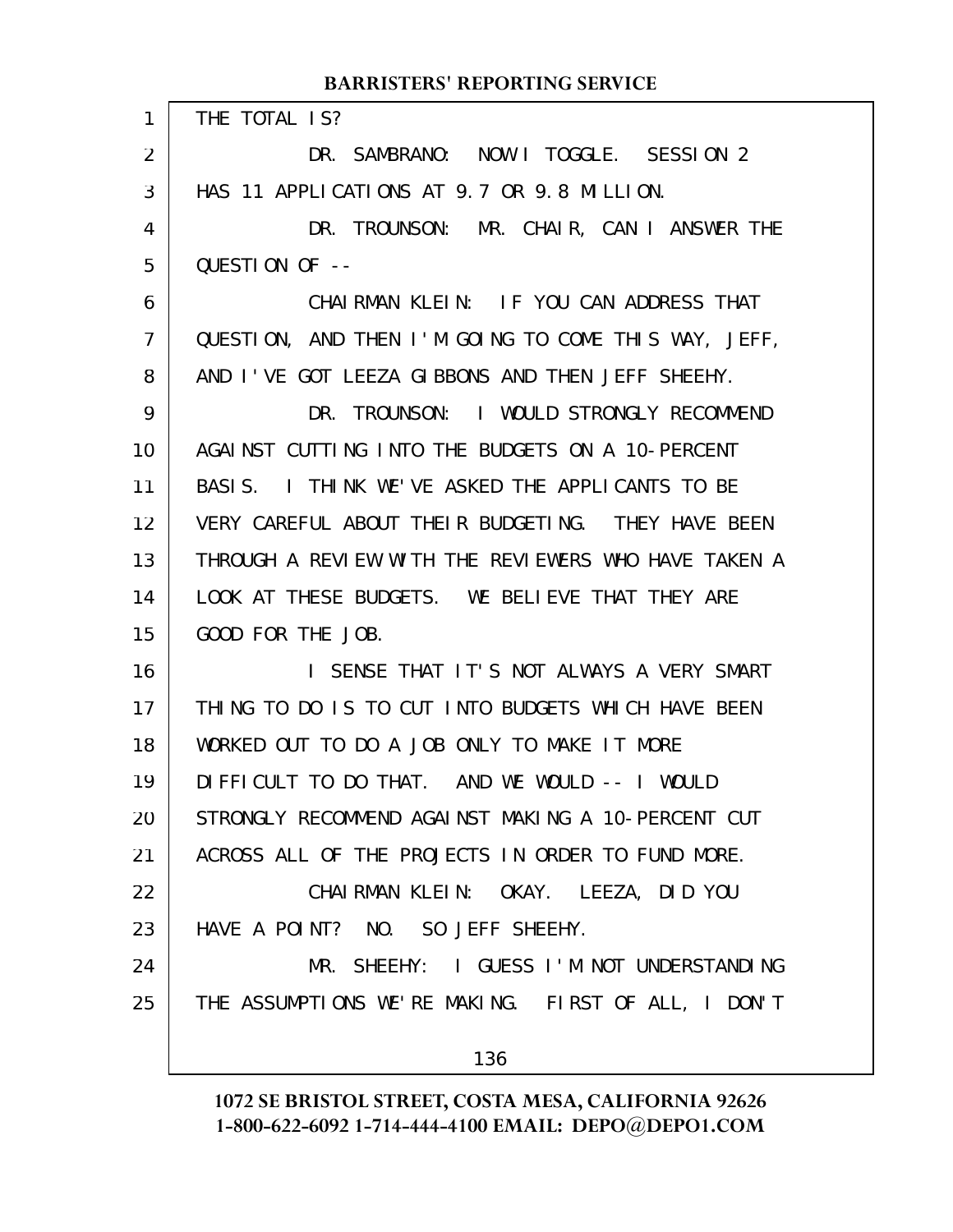| 1              | ACCEPT THAT WE NEED TO TIGHTEN OUR BELT. I FLEW ON    |
|----------------|-------------------------------------------------------|
| $\overline{2}$ | A PLANE TODAY WHERE A THIRD OF THE PEOPLE ON IT WORK  |
| 3              | FOR CIRM. NOW, THAT'S GOOD FOR THE STATE'S ECONOMY.   |
| 4              | I'M NOT KIDDING. WE'RE TALKING ABOUT FISCAL           |
| 5              | STIMULUS. SOMEBODY NEEDS TO BE ON THOSE PLANES.       |
| 6              | WE'RE FUNDING COMPANIES HERE, SO THESE ARE JOBS.      |
| 7              | THIS IS -- THESE ARE PEOPLE WHO HAVE SUCCESSFULLY     |
| 8              | COMPETED.                                             |
| 9              | I DON'T KNOW WHAT THIS PARTICULAR TRANCHE             |
| 10             | OF MONEY IS COMPETING WITH. HOW MUCH MONEY DO WE      |
| 11             | HAVE TO WHAT POINT? WHAT ARE THE OTHER CALLS ON       |
| 12             | THAT MONEY? SO THAT WE CAN MAKE A LEGITIMATE KIND     |
| 13             | OF TRIAGE SITUATION AND THINK WHERE WE WANT TO SPEND  |
| 14             | OUR MONEY IN THE TIMEFRAME THAT WE HAVE WHERE WE'LL   |
| 15             | GET THE BIGGEST SCIENTIFIC IMPACT. THE FEDERAL        |
| 16             | GOVERNMENT'S GOING TO BE IN THIS SPACE WITHIN A       |
| 17             | WE'VE GOT PEOPLE THAT ARE MAKING REAL THINGS<br>YFAR. |
| 18             | NOW THAT THEY' RE GOING TO SELL THAT ARE GOING TO     |
| 19             | MAKE A RETURN TO THE STATE.                           |
| 20             | SO I'M NOT FEELING LIKE I NEED TO TIGHTEN             |
| 21             | MY BELT ON THIS PARTICULAR ROUND WHERE THERE ARE      |
| 22             | OTHER ROUNDS WHERE I MIGHT DECIDE TO TIGHTEN MY BELT  |
| 23             | BECAUSE I CAN'T SEE THE IMMEDIATE RETURN IN EITHER    |
| 24             | JOBS NOR IN PRODUCTS. BUT THAT'S A POLICY DECISION    |
| 25             | AND A POLICY DISCUSSION THAT WE NEED TO HAVE BECAUSE  |
|                |                                                       |

137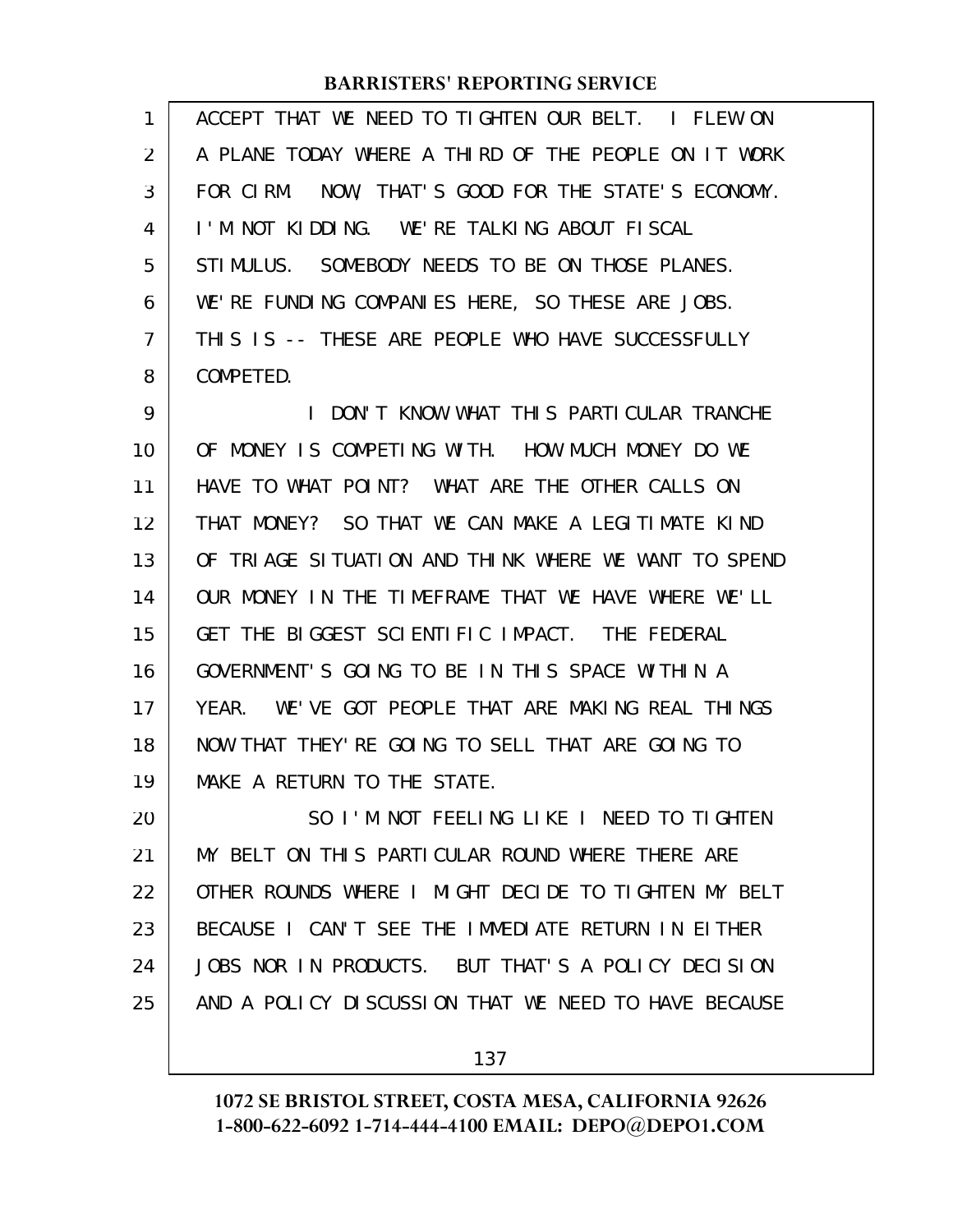| 1              | WHEN YOU SAY TO THE FISCAL YEAR, YOU'RE TALKING     |
|----------------|-----------------------------------------------------|
| $\overline{2}$ | NOT -- WE'RE NOT TALKING ABOUT THROUGH DECEMBER     |
| 3              | 31ST. YOU'RE TALKING THROUGH JUNE 30TH.             |
| 4              | CHAIRMAN KLEIN: JUNE 30TH.                          |
| 5              | MR. SHEEHY: SO BETWEEN JUNE 30TH, FOR               |
| 6              | INSTANCE, WE HAVE THE BRIDGES. DO WE WANT TO SPEND  |
| 7              | MORE? WE HAVE TRANSLATION, EARLY TRANSLATION, WE    |
| 8              | HAVE BRIDGES, AND WE HAVE THIS. SO WE HAVE TO THINK |
| 9              | ABOUT, YOU KNOW, WHERE WE WANT TO PUT OUR MONEY. WE |
| 10             | HAVE THE TRAINING, WE HAVE THE BRIDGES. SO THOSE    |
| 11             | ARE BOTH -- ARE WE TRAINING PEOPLE FOR JOBS THAT    |
| 12             | DON'T EXIST AT THIS TIME WHEN WE COULD BE FUNDING   |
| 13             | THE JOBS? WE'RE GOING TO FUND PEOPLE TO GET THOSE   |
| 14             | JOBS, BUT THE JOBS AREN'T GOING TO BE THERE BECAUSE |
| 15             | WE DIDN'T FUND THE COMPANIES TO BUILD THE PRODUCTS  |
| 16             | THAT WOULD HAVE HIRED THOSE PEOPLE.                 |
| 17             | CHAIRMAN KLEIN: SO, JEFF, I IDENTIFY WITH           |
| 18             | THE TREMENDOUS VALUE YOU SEE IN THIS ROUND. SO      |
| 19             | THAT'S IN THE SPIRIT OF WHAT I WAS SUGGESTING OF    |
| 20             | CARRYING OVER THOSE THAT WERE ABOVE BUDGETS TO      |
| 21             | JANUARY SO WE HAVE BETTER INFORMATION. BUT OS       |
| 22             | STEWARD AND THEN DR. PIZZO.                         |
| 23             | MR. ROTH: SHERRY.                                   |
| 24             | CHAIRMAN KLEIN: SHERRY IS NEXT. I'M                 |
| 25             | SORRY, SHERRY.                                      |
|                | 138                                                 |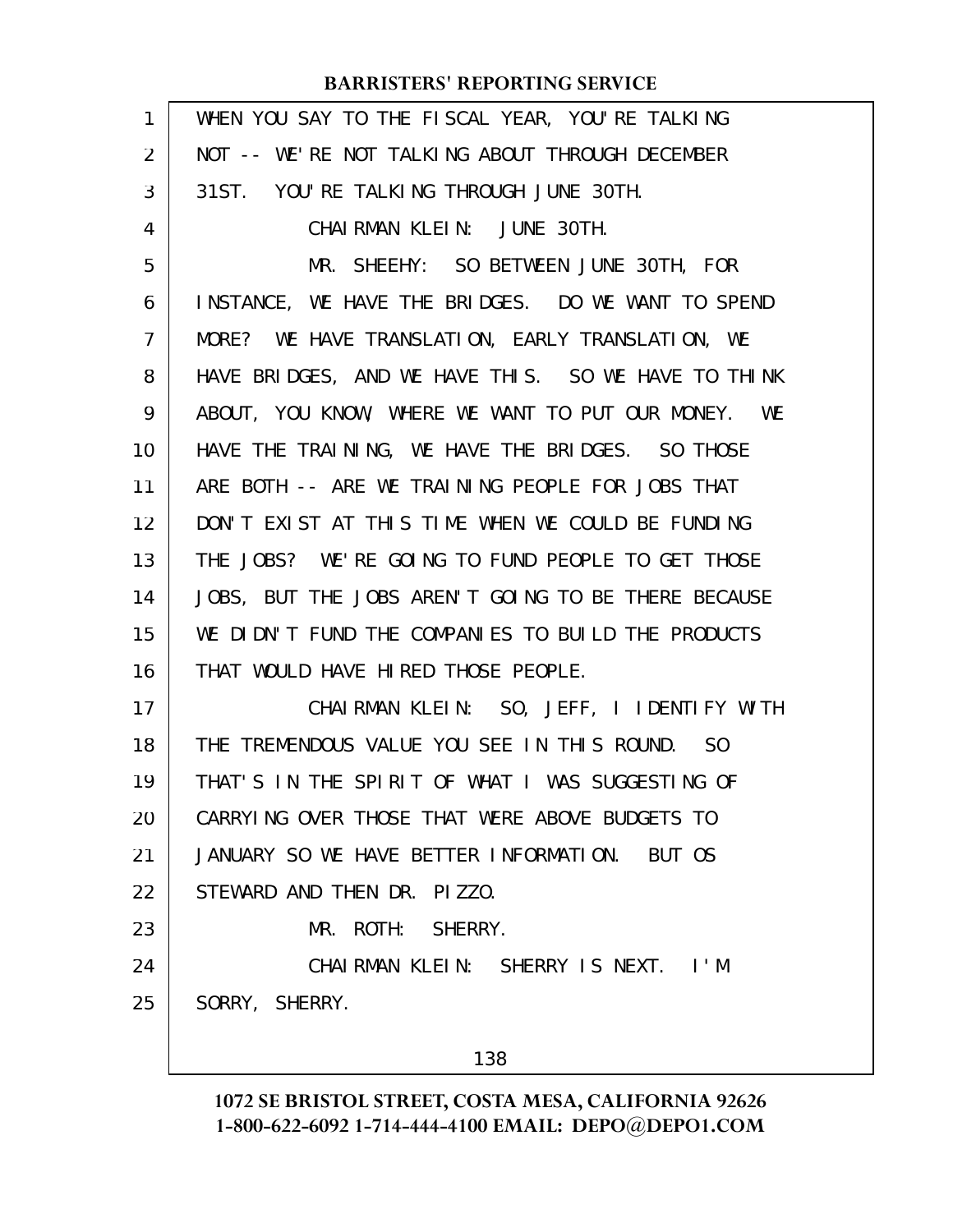| MS. LANSING: YOU KNOW, I GUESS I'M A                 |
|------------------------------------------------------|
| SIMPLE PERSON. I THINK THAT IN EACH OF THE ROUNDS    |
| OF GRANTS THAT WE'VE HAD, THERE'S BEEN EXTRAORDINARY |
| THINGS. AND WE'VE ALWAYS BEEN THRILLED WITH THE      |
| GRANTS, THRILLED WITH WHAT WE FUNDED. AND THIS TO    |
| ME IS EXTRAORDINARILY EXCITING. AND I SHARE, JEFF,   |
| YOUR EXCITEMENT. BUT I DO BELIEVE THAT WE HAVE A     |
| BUDGET THAT IS A REAL BUDGET IN THESE DIFFICULT      |
| TIMES. WE DON'T KNOW THE FUTURE. WE CAN'T PREDICT    |
| IT QUITE AS WELL. AND I WOULD LIKE TO MAKE A HUMBLE  |
| SUGGESTION WHICH YOU CAN ALL LEAP ON, THAT IF YOU    |
| LOOK, THERE'S TO ME A REAL CLEAN CUTOFF. THERE'S 81  |
| AND ABOVE. YOU LOOK AT THAT. THEN IT GOES TO 77,     |
| 71, WHATEVER.                                        |
| AND I WOULD LIKE TO SUGGEST THAT WE FUND             |
| 81 AND ABOVE. AND I THINK THAT BRINGS US INTO OUR    |
| <b>BUDGET LINE.</b>                                  |
| CHAIRMAN KLEIN: LET ME ASK THIS QUESTION.            |
| HOW DO YOU FEEL ABOUT CARRYING OVER THE OTHERS UNTIL |
| JANUARY TO SEE WHAT WE HAVE?                         |
| MS. LANSING: VERY, VERY HAPPY ABOUT THAT.            |
| MR. SHEEHY: YOU HAVE TO LOOK AT THE OTHER            |
| SIDE. SO I WOULD -- YOU KNOW, WE FUNDED 72 ON THE    |
| OTHER SIDE. AND, YOU KNOW, THAT'S 1.1 MILLION        |
| 50,000. WE COULD WHACK THAT ONE. IT'S A 72 AND       |
| 139                                                  |
|                                                      |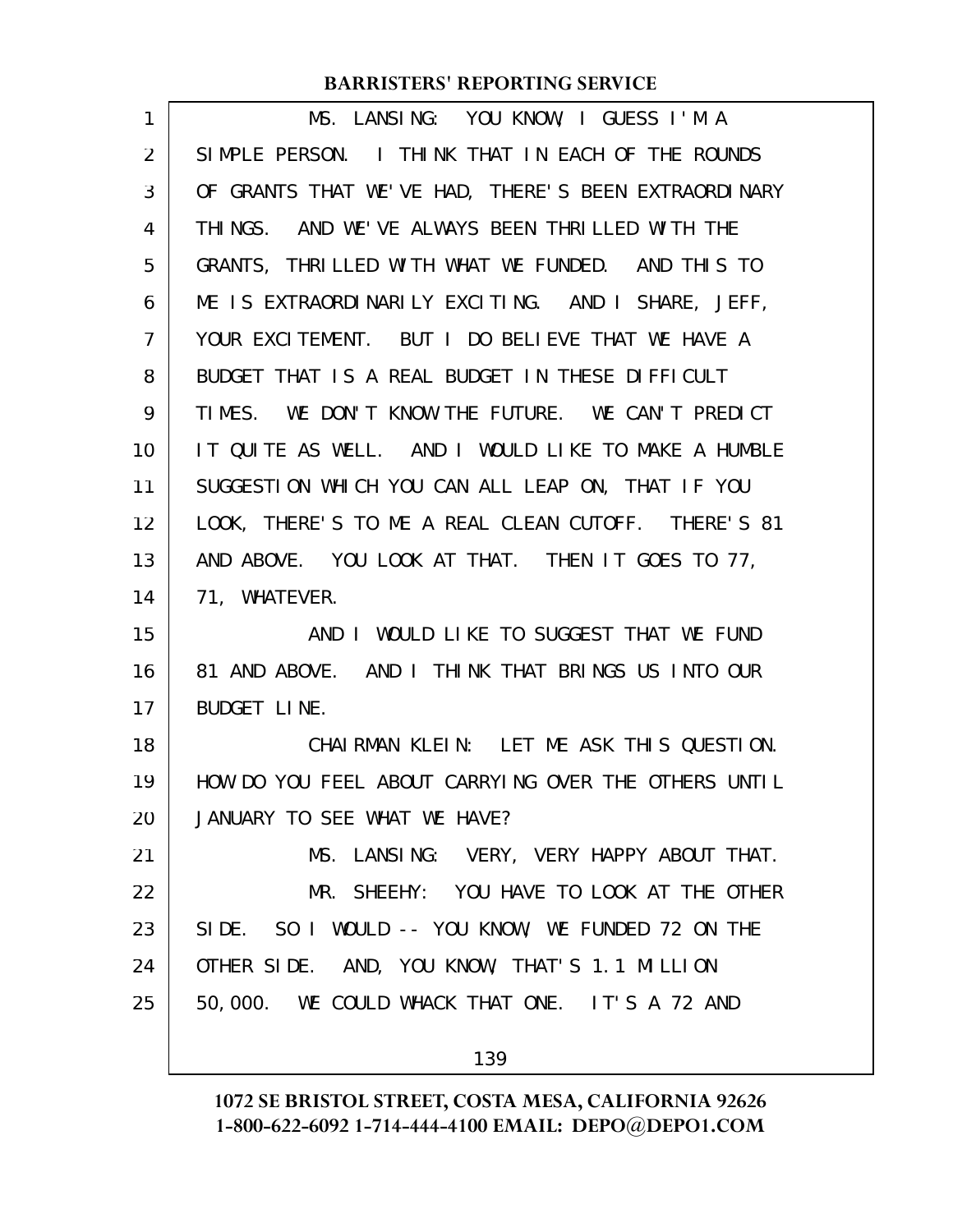| 1  | WE'D BE ALMOST THERE. I'D BE MORE COMFORTABLE --     |
|----|------------------------------------------------------|
| 2  | YOU KNOW, THIS IS THE PROBLEM WITH LOOKING AT JUST   |
| 3  | ONE-HALF OF THE PAGE. WE COULD DO THIS -- WE CAN     |
| 4  | REMOVE THIS OTHER ONE.                               |
| 5  | YOU KNOW, I HAPPEN TO PARTICULARLY LIKE --           |
| 6  | I REMEMBER THE DISCUSSION ON 1108. I AM NOT AT ALL   |
| 7  | COMFORTABLE NOT MOVING FORWARD WITH 1108.            |
| 8  | CHAIRMAN KLEIN: JEFF, OUR ORIGINAL                   |
| 9  | PROCESS WAS TO GO THROUGH THESE, ORDER THIS SESSION, |
| 10 | ORDER THE NEXT SESSION, AND THEN HAVE ABILITY TO     |
| 11 | LOOK AT BOTH SESSIONS AND MAKE A FULLY INFORMED      |
| 12 | DECISION RATHER THAN TRYING TO PIECE THIS OFF. SO    |
| 13 | WITH THE BENEFIT OF THE COMMITTEE IN KNOWING ON AN   |
| 14 | OVERALL BASIS WHAT JUDGMENT WE SHOULD MAKE, I WOULD  |
| 15 | ASK THAT WE START THROUGH THAT PROCESS. I THINK      |
| 16 | WE'VE HAD A HEALTHY AND INFORMED DISCUSSION THAT'S   |
| 17 | GIVEN US A CONTEXT. IS THAT ACCEPTABLE?              |
| 18 | DR. STEWARD: I WAS JUST GOING TO SAY THE             |
| 19 | SAME THING, THAT WE ACTUALLY DO HAVE A BUDGET THAT   |
| 20 | WE SHOULD GO AHEAD AND GO THROUGH THE PROCESS AS WE  |
| 21 | HAVE AND CONSIDER EXTRAORDINARY EXCEPTIONS THAT --   |
| 22 | CHAIRMAN KLEIN: JEFF, WOULD YOU LEAD US              |
| 23 | THROUGH THE PROCESS. AND REMEMBER THE CONTEXT HERE   |
| 24 | IS IN THE ORDERING OF THESE, REMEMBER THE POTENTIAL  |
| 25 | TO CARRY THESE OVER TO THE JANUARY 29TH MEETING      |
|    |                                                      |

140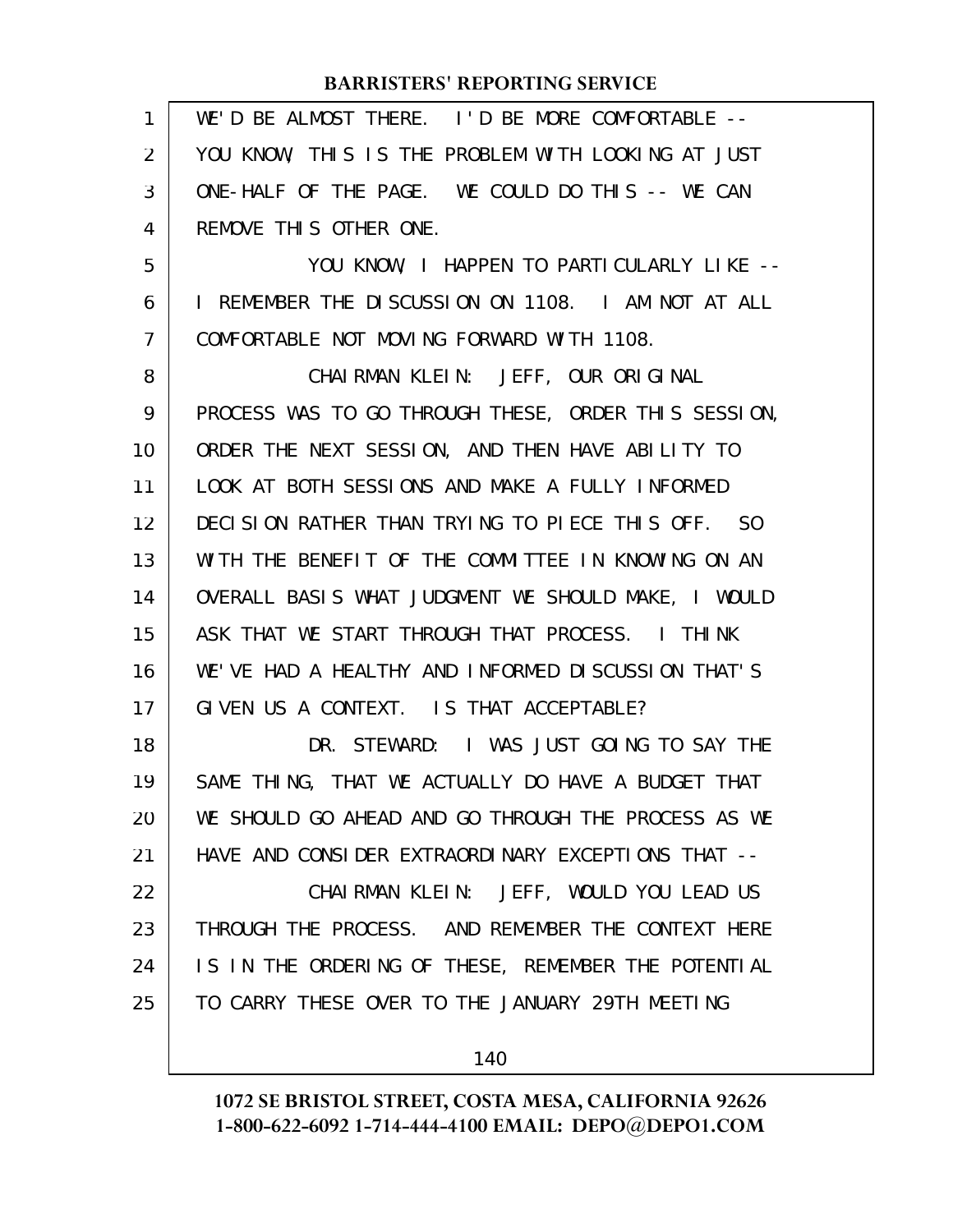| 1              | WHERE WE WILL HAVE BETTER INFORMATION BECAUSE WE DO  |
|----------------|------------------------------------------------------|
| 2              | HAVE ADDITIONAL AUTHORITY. THE ISSUE IS, IN FACT,    |
| 3              | ACCESSING THE CASH FUNDING OF THEM THROUGH           |
| 4              | ADDITIONAL BONDS OR ADDITIONAL PMI FUNDING. THAT     |
| 5              | CAN ONLY BE ACCOMPLISHED IN THE CONTEXT OF GREATER   |
| 6              | INFORMATION. JEFF.                                   |
| $\overline{7}$ | MR. SHEEHY: IF ANYBODY CAN EXPLAIN TO ME             |
| 8              | WHAT WE JUST HEARD, THAT LAST SENTENCE, I'LL BUY YOU |
| 9              | A DRINK. BUT OKAY. SO WHAT WE NEED RIGHT NOW IS IF   |
| 10             | THERE IS A MOTION TO MOVE ANY SPECIFIC GRANT OUT OF  |
| 11             | THE GREEN AREA INTO THE GRAY AREA. ARE THERE SUCH    |
| 12             | MOTIONS?                                             |
| 13             | MS. LANSING: I GUESS I DID. I'M                      |
| 14             | CONFLICTED, RIGHT?                                   |
| 15             | MR. HARRISON: I JUST WANT TO REMIND                  |
| 16             | MEMBERS THAT WE SHOULD ADDRESS THESE ONE APPLICATION |
| 17             | AT A TIME SO THAT WE CAN ENSURE THAT WE DON'T HAVE   |
| 18             | ANY CONFLICTS.                                       |
| 19             | CHAIRMAN KLEIN: SO IF YOU WILL INDICATE              |
| 20             | THE APPLICATION NUMBER, WE WILL THEN STATE THE       |
| 21             | CONFLICTS, AND THEN WE WILL DECIDE WHETHER A MOTION  |
| 22             | IS IN ORDER. DR. STEWARD, DO YOU HAVE AN             |
| 23             | APPLICATION YOU WANT TO SPECIFICALLY ADDRESS?        |
| 24             | DR. STEWARD: YES. AND THAT IS NO. 105 --             |
| 25             | THE LAST ONE IN THE GREEN TIER.                      |
|                |                                                      |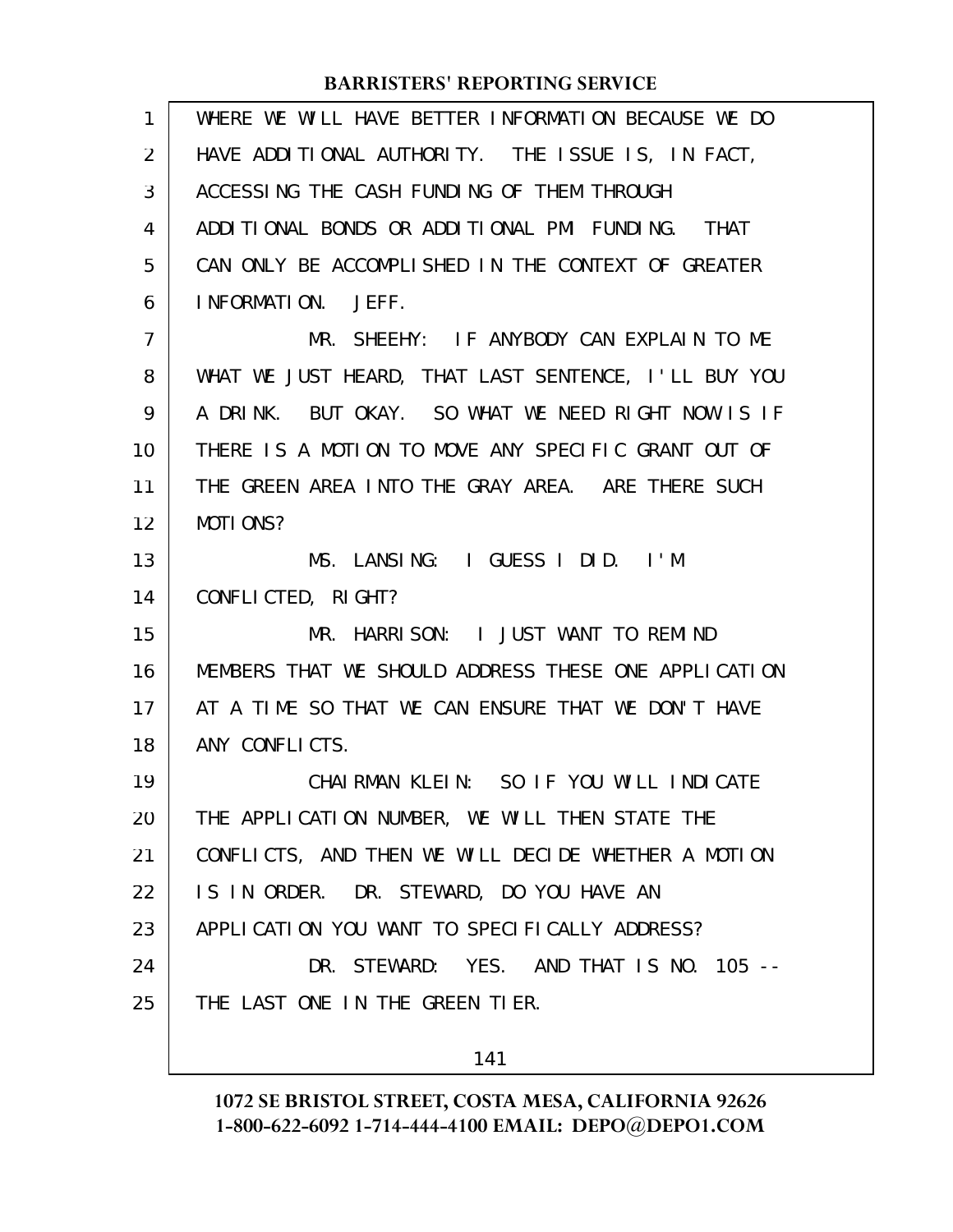|                | <b>BARRISTERS' REPORTING SERVICE</b>                 |
|----------------|------------------------------------------------------|
| 1              | CHAIRMAN KLEIN: WHO ARE THE CONFLICTS,               |
| 2              | PLEASE?                                              |
| 3              | MR. HARRISON: ON APPLICATION 1050, THE               |
| 4              | CONFLICTS ARE MEMBERS BLOOM, FONTANA, GILL, LANSING, |
| 5              | AND WITMER.                                          |
| 6              | CHAIRMAN KLEIN: OKAY. THANK YOU.                     |
| $\overline{7}$ | DR. STEWARD: AND SO I WOULD LIKE TO MOVE             |
| 8              | THAT WE MOVE THAT GRANT OUT OF TIER 1 ON THE BASIS   |
| 9              | OF ITS SCIENTIFIC REVIEW. IF YOU LOOK AT THIS, THE   |
| 10             | REVIEWS ARE ACTUALLY RATHER NEGATIVE. AIM 1 WAS      |
| 11             | CONSIDERED TO BE REASONABLE, AIM 2 WAS CONSIDERED TO |
| 12             | BE WEAK, AND IT IS CERTAINLY NOT AS HIGHLY REVIEWED  |
| 13             | AS SOME OF THE ONES IN THE LOWER TIER, FRANKLY.      |
| 14             | CHAIRMAN KLEIN: OKAY. STATEMENT'S BEEN               |
| 15             | MADE. IS THERE A SECOND TO THE MOTION?               |
| 16             | DR. PULIAFITO: SECOND.                               |
| 17             | CHAIRMAN KLEIN: SO IS THERE ADDITIONAL               |
| 18             | DISCUSSION ON THE MOTION? IS THERE PUBLIC COMMENT    |
| 19             | ON THIS SPECIFIC MOTION? SEEING NONE -- YES.<br>DR.  |
| 20             | FRANCISCO PRIETO.                                    |
| 21             | DR. PRIETO: COULD I REQUEST A LITTLE MORE            |
| 22             | DI SCUSSION ABOUT THE POTENTIAL PROGRAMMATIC         |
| 23             | IMPORTANCE OF THIS ONE? I THINK JEFF MAY HAVE        |
| 24             | ALLUDED TO THAT A LITTLE. MAYBE WE COULD HAVE        |
| 25             | SCIENTIFIC STAFF COMMENT ON THAT.                    |
|                |                                                      |

# 142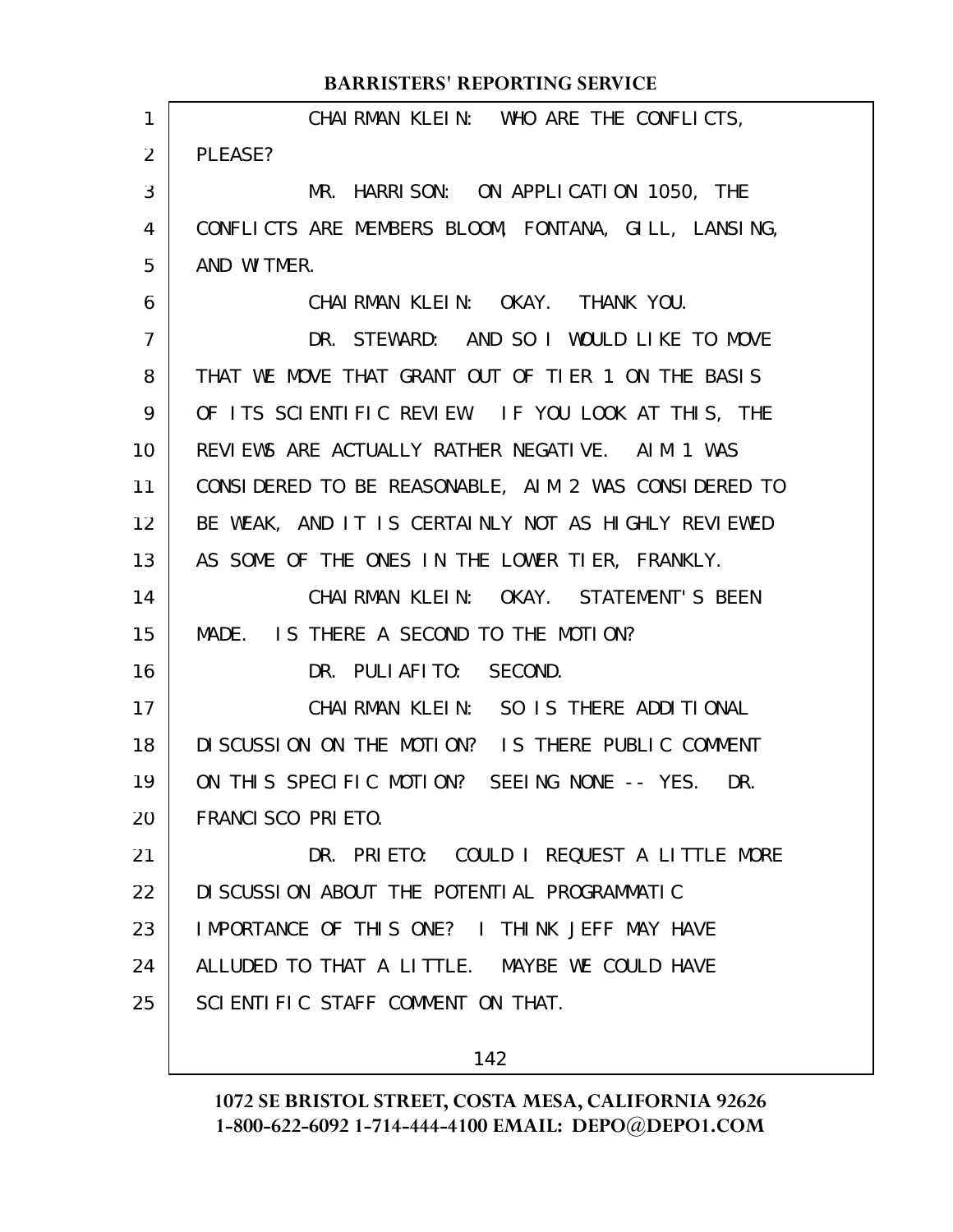|                | <b>BARRISTERS' REPORTING SERVICE</b>                 |
|----------------|------------------------------------------------------|
| 1              | CHAIRMAN KLEIN: WHO IS THE PROGRAMMATIC              |
| 2              | OFFICER, DR. CSETE. DR. OLSON, WHO IS THE            |
| 3              | PROGRAMMATIC OFFICER? SOHIL.                         |
| 4              | DR. TALIB: MR. CHAIRMAN, I DISCUSSED THIS            |
| 5              | APPLICATION EARLIER. THIS IS AN APPLICATION ABOUT    |
| 6              | DEVELOPMENT OF A HIGH THROUGHPUT PLATFORM FOR THE    |
| $\overline{7}$ | MEMBRANE AT THE HESC CELL WALL FOR MONOCLONAL        |
| 8              | ANTI BODI ES.                                        |
| 9              | IN THE PROGRAMMATIC DISCUSSION, I CAN                |
| 10             | DESCRIBE TO YOU THE RECOMMENDATIONS FOR FUNDING WAS  |
| 11             | THAT DESPITE THE WEAKNESS OF THE SECOND AIM,         |
| 12             | REVIEWERS FELT THAT THE STRENGTH AND THE SIMPLICITY  |
| 13             | OF THE FIRST AIM COMBINED WITH THE PROVEN TRACK      |
| 14             | RECORD OF THE INVESTIGATOR TEAM WARRANTED ADDITIONAL |
| 15             | CONSIDERATION, AND THE REVIEWERS DISCUSSED AND CAME  |
| 16             | TO THE CONCLUSION THAT, ON THE BASIS OF THIS         |
| 17             | DISCUSSION, THAT IT SHOULD BE MOVED TO TIER 1.       |
| 18             | CHAIRMAN KLEIN: AND CAN WE ASK WHAT THE              |
| 19             | PROGRAMMATIC GOAL IS OF THIS PARTICULAR GRANT?       |
| 20             | DR. TALIB: TO MAKE IT POSSIBLE THAT THIS             |
| 21             | PARTICULAR AREA IS REPRESENTED IN THE OVERALL        |
| 22             | CRITERIA.                                            |
| 23             | CHAIRMAN KLEIN: AND THE GOAL OF THIS                 |
| 24             | PARTICULAR GRANT IS?                                 |
| 25             | DR. TALIB: IS TO DEVELOP MONOCLONAL                  |
|                | 143                                                  |
|                |                                                      |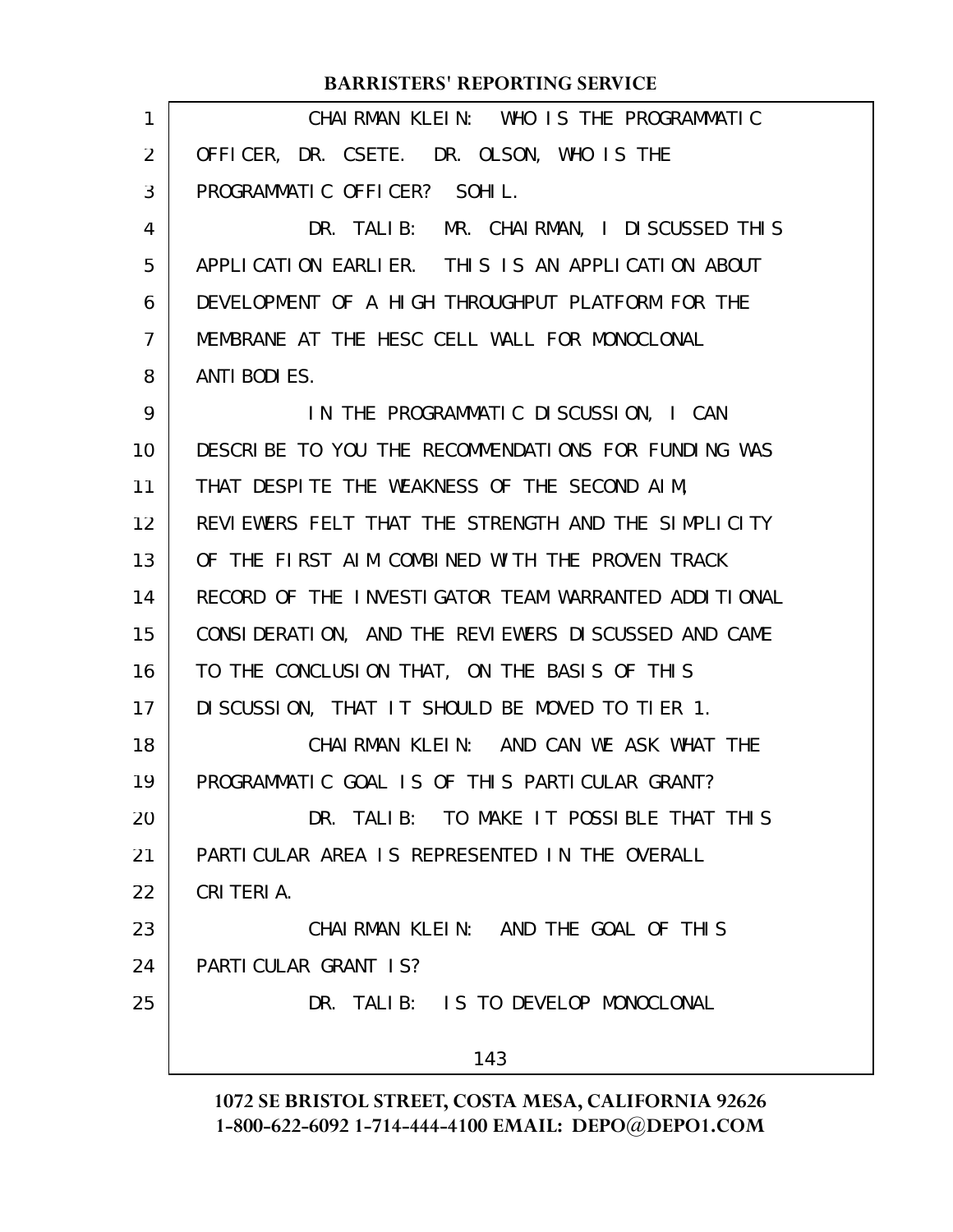| 1              | ANTI BODI ES FOR I DENTI FI CATI ON, CHARACTERI ZATI ON, AND |
|----------------|--------------------------------------------------------------|
| 2              | THE DIFFERENTIATION OF THE EMBRYONIC STEM CELL. SO           |
| 3              | ON THAT BASIS, IT WAS CONSIDERED THAT IT MIGHT ADD           |
| 4              | VALUE TO THE OVERALL CATEGORY OF THE AREAS WHICH ARE         |
| 5              | COVERED.                                                     |
| 6              | CHAIRMAN KLEIN: THANK YOU. ALL RIGHT.                        |
| $\overline{7}$ | SO YOU'VE HEARD THE SCIENTIFIC PRESENTATION. IS              |
| 8              | THERE ANY ADDITIONAL COMMENT FROM THE BOARD? IF              |
| 9              | NOT, COULD WE HAVE A ROLL CALL VOTE? MR. HARRISON.           |
| 10             | DR. PRICE: COULD YOU REPEAT THE MOTION?                      |
| 11             | CHAIRMAN KLEIN: YES, I WILL. MR.                             |
| 12             | HARRISON, COULD YOU, A, REPEAT THE MOTION AND, B,            |
| 13             | THEN REMIND US OF THE CONFLICTS AND, C, MELISSA, YOU         |
| 14             | WILL BE CALLING THE ROLL ON THIS IMMEDIATELY AFTER           |
| 15             | MR. HARRISON RESTATES THIS MOTION. THANK YOU. MR.            |
| 16             | HARRISON, COULD YOU RESTATE THE MOTION?                      |
| 17             | MR. HARRISON: YES. THE MOTION IS TO MOVE                     |
| 18             | APPLICATION 1050 OUT OF TIER 1. AND THE CONFLICTS            |
| 19             | AS TO THIS MOTION ARE MEMBERS BLOOM, FONTANA, GILL,          |
| 20             | LANSING, AND WITMER.                                         |
| 21             | CHAIRMAN KLEIN: ALL RIGHT. AND FOR THE                       |
| 22             | BENEFIT OF THE GROUP, MR. HARRISON, YOU WANT TO              |
| 23             | INSTRUCT THEM ON, SINCE WE HAVE A NEW ALTERNATE AND          |
| 24             | A NEW MEMBER, ON THE VOTING PROCEDURE.                       |
| 25             | MR. HARRISON: YES. ON MOTIONS FOR                            |
|                | 144                                                          |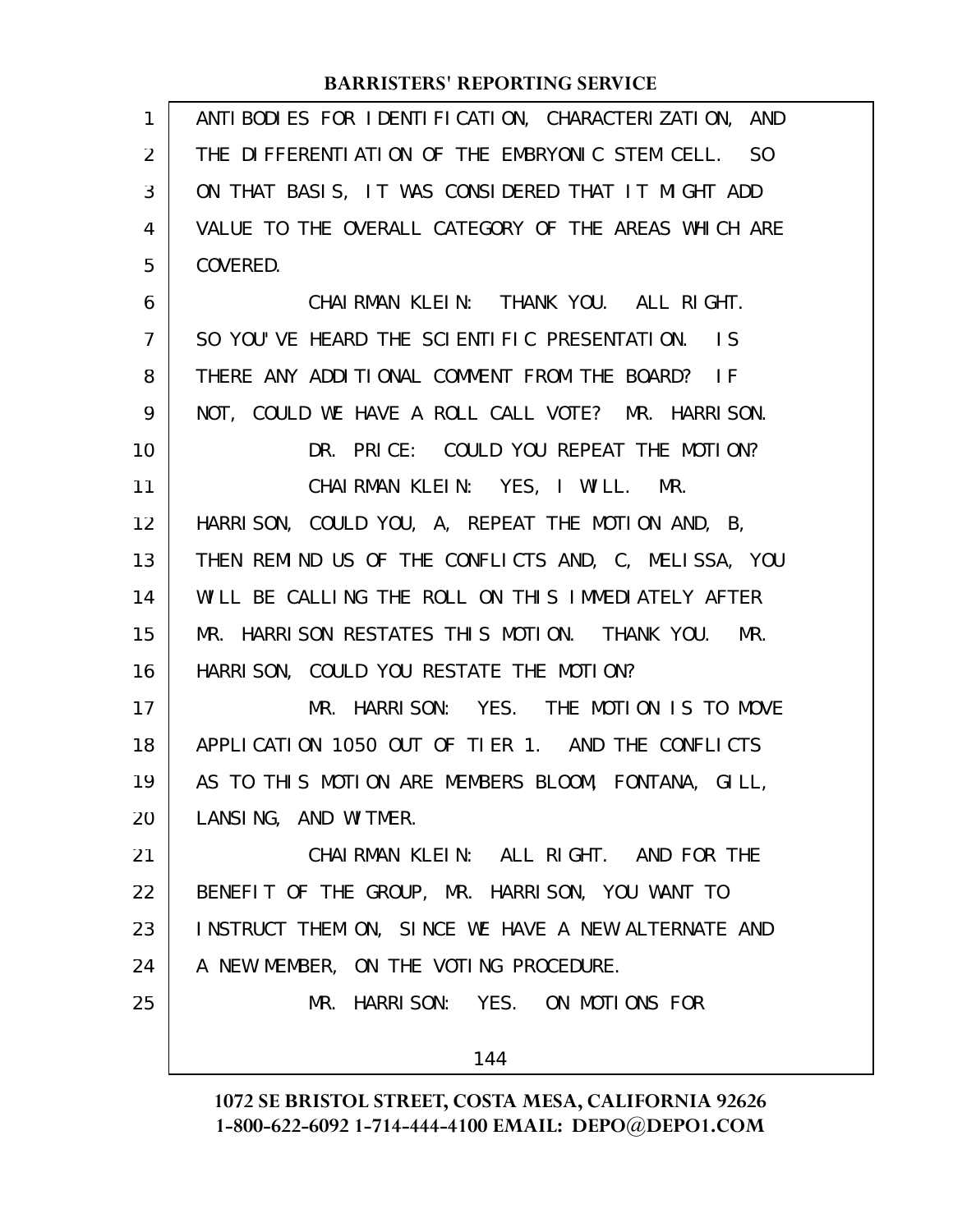| 1              | INDIVIDUAL APPLICATIONS, IF YOU HAVE A CONFLICT, WE  |
|----------------|------------------------------------------------------|
| $\overline{2}$ | WILL NOT CALL YOUR NAME. IF WE DO INADVERTENTLY,     |
| 3              | WE'LL TRY TO STRIKE YOU BEFORE YOU ACTUALLY VOTE.    |
| 4              | WHEN WE VOTE ON THE FINAL ARRANGEMENT OF             |
| 5              | APPLICATIONS AFTER WE'VE EXHAUSTED ALL OF THE        |
| 6              | INDIVIDUAL MOTIONS, WE VOTE ON THE APPLICATIONS IN A |
| $\overline{7}$ | PARTICULAR TIER, TIER 1, FOR EXAMPLE, EN BLOC. AND   |
| 8              | WE ASK THAT YOU VOTE EITHER FOR OR AGAINST THE       |
| 9              | MOTION AND SPECIFICALLY STATE THAT IT'S WITH THE     |
| 10             | EXCEPTION OF ANY APPLICATIONS IN WHICH YOU HAVE AN   |
| 11             | INTEREST. WE THEN TABULATE THE VOTES BASED ON THE    |
| 12             | QUORUM REQUIREMENT AND THE CONFLICTS.                |
| 13             | CHAIRMAN KLEIN: SO THIS IS AN INDIVIDUAL             |
| 14             | APPLICATION VOTE, SO YOU WILL EITHER VOTE -- IF YOU  |
| 15             | ARE CALLED, YOU WILL NOT HAVE A CONFLICT. IF YOU     |
| 16             | BELIEVE YOU HAVE A CONFLICT, DO NOT VOTE, BUT THE    |
| 17             | ATTORNEYS WILL ATTEMPT TO DIRECT THE ROLL CALL TO    |
| 18             | MAKE CERTAIN THAT THAT DOES NOT OCCUR. MELISSA       |
| 19             | KING, WITH THAT, COULD YOU CALL THE ROLL.            |
| 20             | MS. KING: ROBERT PRICE.                              |
| 21             | DR. PRICE: YES.                                      |
| 22             | MS. KING: SUSAN BRYANT.                              |
| 23             | DR. BRYANT: YES.                                     |
| 24             | MS. KING: MARCY FEIT. MICHAEL FRIEDMAN.              |
| 25             | LEEZA GIBBONS.                                       |
|                |                                                      |

145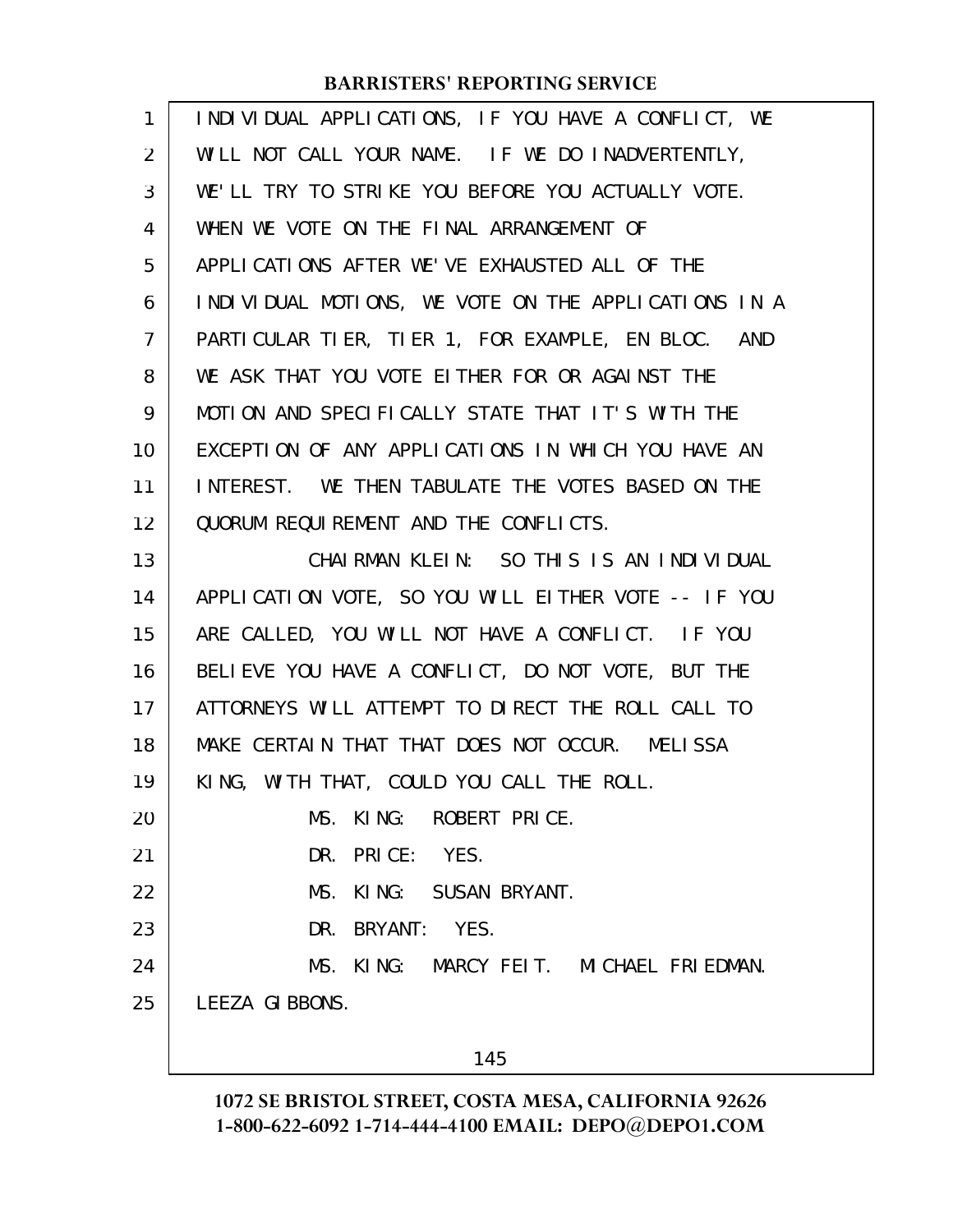| 1              | MS. GIBBONS: NO.            |
|----------------|-----------------------------|
| 2              | MS. KING: MICHAEL GOLDBERG. |
| 3              | MR. GOLDBERG: YES.          |
| 4              | MS. KING: BOB KLEIN.        |
| 5              | CHAIRMAN KLEIN: YES.        |
| 6              | MS. KING: GERALD LEVY.      |
| $\overline{7}$ | DR. LEVY: YES.              |
| 8              | MS. KING: ED PENHOET.       |
| 9              | DR. PENHOET: YES.           |
| 10             | MS. KING: PHIL PIZZO.       |
| 11             | DR. PIZZO: YES.             |
| 12             | MS. KING: CLAIRE POMEROY.   |
| 13             | DR. POMEROY: YES.           |
| 14             | MS. KING: FRANCISCO PRIETO. |
| 15             | DR. PRIETO: NO.             |
| 16             | MS. KING: CARMEN PULIAFITO. |
| 17             | DR. PULIAFITO: YES.         |
| 18             | MS. KING: ROBERT QUINT.     |
| 19             | DR. QUINT: YES.             |
| 20             | MS. KING: DUANE ROTH.       |
| 21             | ROTH: YES.<br>MR.           |
| 22             | KING: JEFF SHEEHY.<br>MS.   |
| 23             | MR. SHEEHY: YES.            |
| 24             | MS. KING: OSWALD STEWARD.   |
| 25             | DR. STEWARD: YES.           |
|                | 146                         |
|                |                             |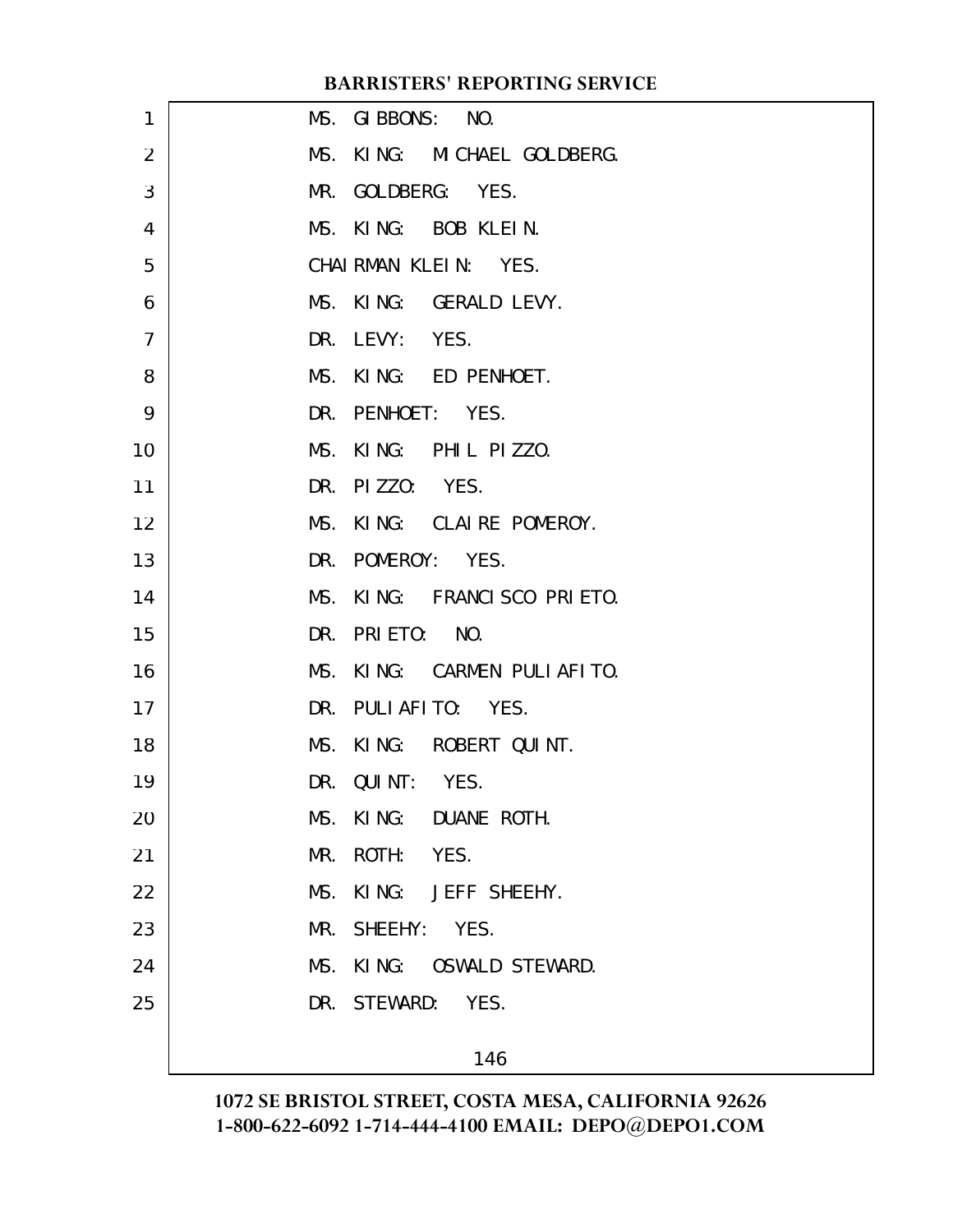| 1              | CHAIRMAN KLEIN: THE MOTION CARRIES. SO,             |
|----------------|-----------------------------------------------------|
| $\overline{2}$ | JEFF SHEEHY, IF YOU HAVE A POINT.                   |
| 3              | MR. SHEEHY: BOB, WHY DON'T WE FLIP OVER             |
| 4              | TO THE SECOND ROUND BECAUSE WE'VE -- I THINK IT     |
| 5              | WOULD BE MORE APPROPRIATE. AND I ACTUALLY WOULD     |
| 6              | LIKE TO MAKE A MOTION TO MOVE 1062 INTO THE FUND IF |
| $\overline{7}$ | FUNDS ARE AVAILABLE AREA AND MOVE IT OUT OF --      |
| 8              | DR. PIZZO: SECOND THAT MOTION.                      |
| 9              | CHAIRMAN KLEIN: SO COULD WE HAVE                    |
| 10             | CONFLICTS, PLEASE.                                  |
| 11             | MR. HARRISON: YES. FOR APPLICATION NO.              |
| 12             | 1062, THE MEMBERS WHO HAVE AN INTEREST ARE MEMBERS  |
| 13             | BLOOM, GILL, LANSING, PRICE, AND WITMER.            |
| 14             | CHAIRMAN KLEIN: THANK YOU. DISCUSSION ON            |
| 15             | THE MOTION IS IN ORDER.                             |
| 16             | DR. PIZZO: I THINK THAT THE REVIEW, WHILE           |
| 17             | IT EXPRESSES THE IMPORTANCE OF THIS PARTICULAR      |
| 18             | CHEMIST AS SOMEONE OF SIGNIFICANCE, ALSO NOTES, AS  |
| 19             | ONE CAN READ, THAT THIS PROJECT MAY BE SOMEWHAT     |
| 20             | OVERLY AMBITIOUS. THE PERSON IS SOMEWHAT JUNIOR,    |
| 21             | RELATIVELY OVERCOMMITTED. I THINK FOR THE REASONS   |
| 22             | OF THAT AND OTHERS, I THINK -- AND IT WAS LOWLY     |
| 23             | SCORED, I THINK THAT THIS IS AN APPROPRIATE         |
| 24             | CONCLUSION.                                         |
| 25             | CHAIRMAN KLEIN: OKAY. THANK YOU. AND                |
|                | 147                                                 |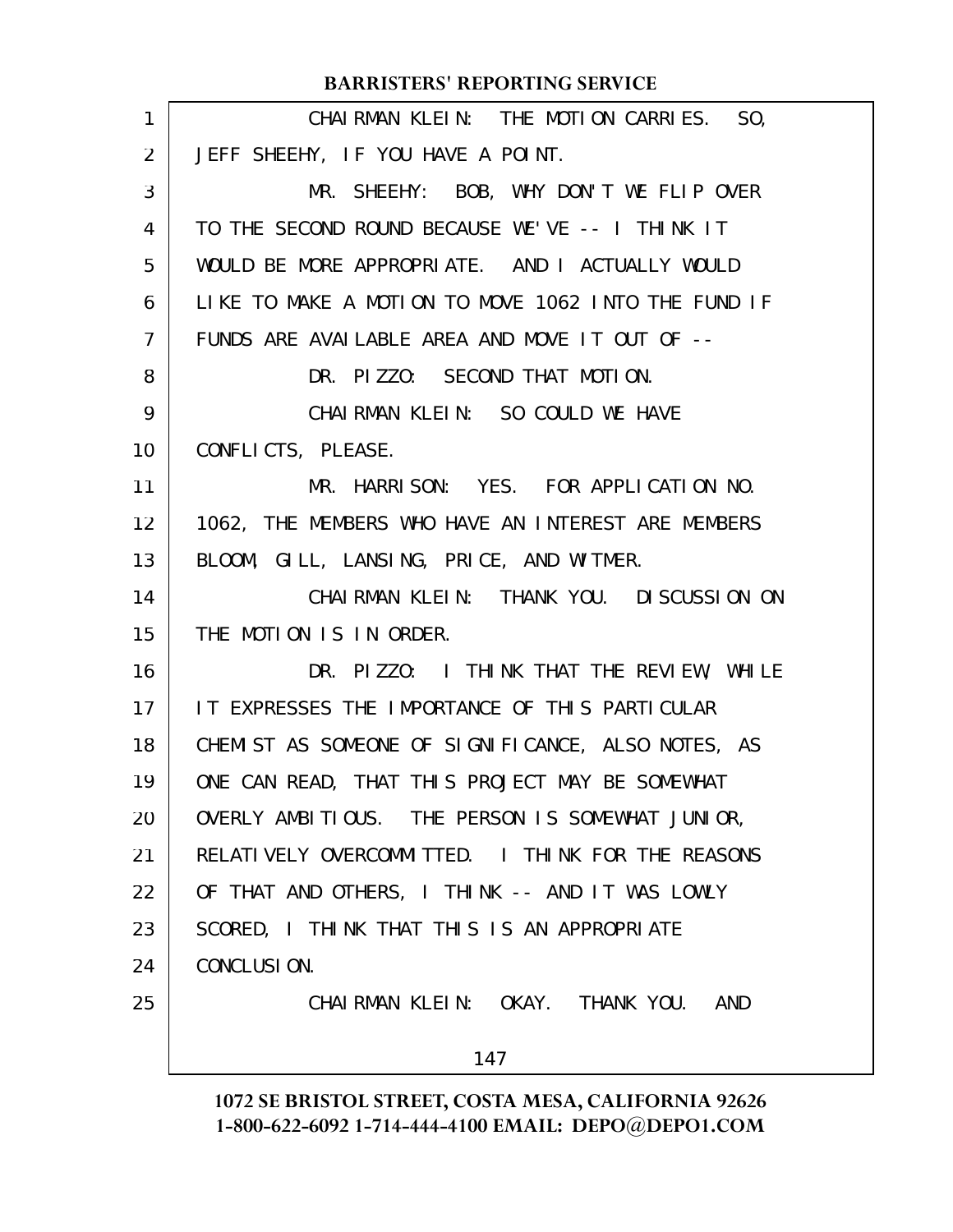| 1              | COULD I ASK AS A CLARIFICATION OF THE MOTION, WHEN   |
|----------------|------------------------------------------------------|
| 2              | YOU'RE MOVING OUT OF TIER 1, ARE YOU MOVING IT INTO  |
| 3              | THE TOP OF TIER 2 OR SOME OTHER LOCATION?            |
| 4              | MR. SHEEHY: I'M MOVING IT INTO TIER 2.               |
| 5              | DR. PIZZO: JUST INTO TIER 2.                         |
| 6              | CHAIRMAN KLEIN: IT HAS TO BE ORDERED                 |
| $\overline{7}$ | SOMEWHERE IN THE LIST. SO ARE YOU MOVING IT TO THE   |
| 8              | TOP OF TIER 2 OR MIDDLE OF TIER 2?                   |
| 9              | DR. PIZZO: RANKED NUMERICALLY IN TIER 2.             |
| 10             | MR. SHEEHY: DID WE DO THAT ON THE LAST               |
| 11             | ONE?                                                 |
| 12             | CHAIRMAN KLEIN: WE DID NOT DO THAT ON THE            |
| 13             | LAST ONE.                                            |
| 14             | MR. SHEEHY: I THINK YOU CAN JUST GO BACK             |
| 15             | INTO TIER 2, BOB. WE CAN REEXAMINE THIS. WE CAN      |
| 16             | PUT IT -- IF WE GET ANOTHER OPPORTUNITY TO LOOK AT   |
| 17             | THESE GRANTS --                                      |
| 18             | CHAIRMAN KLEIN: THAT'S FINE. SO THIS IS              |
| 19             | JUST TO MOVE IT IN TIER 2. WE ACCEPT THAT AND WE'LL  |
| 20             | MOVE FORWARD. THANK YOU.                             |
| 21             | SO WITH THAT, IS THERE ADDITIONAL BOARD              |
| 22             | COMMENT?                                             |
| 23             | DR. PENHOET: ONLY TO POINT OUT THAT BOTH             |
| 24             | OF THESE WERE MOVED IN PROGRAMMATIC REVIEW BECAUSE   |
| 25             | THEY ADDRESSED SIMILAR TECHNOLOGIES, SMALL MOLECULES |
|                | 148                                                  |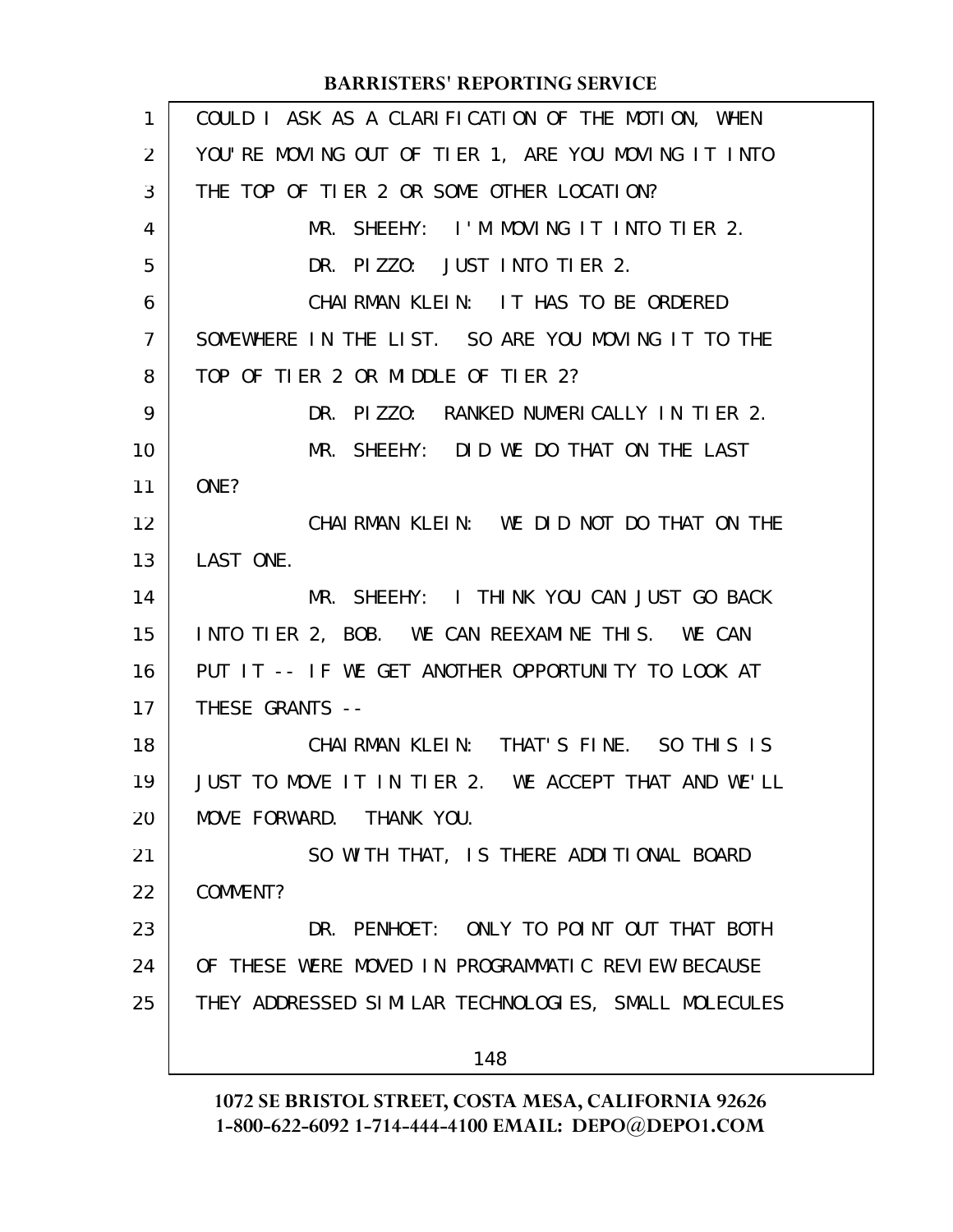| 1              | FOR DEFINED MEDIA. SO WE'VE MOVED THEM BOTH OUT OF   |
|----------------|------------------------------------------------------|
| $\overline{2}$ | TIER 1 NOW TO TIER 2. I JUST WANT US TO UNDERSTAND   |
| 3              | THAT THE EFFECT OF WHAT WE'VE DONE IS TAKE THE SMALL |
| 4              | MOLECULE PROGRAMS OUT, SO IT MAY CHANGE THE MIX OF   |
| 5              | WHAT WE ARE FUNDING IN TERMS OF TOOLS AND            |
| 6              | TECHNOLOGI ES.                                       |
| 7              | DR. PIZZO: WE'RE DOING THAT AT THIS                  |
| 8              | MOMENT. THEY COULD COME BACK.                        |
| 9              | CHAIRMAN KLEIN: OKAY.                                |
| 10             | DR. LEVEY: WHAT ARE WE DOING NOW BECAUSE,            |
| 11             | YOU KNOW, WE DROPPED ONE GRANT OUT OF TIER 1. WE     |
| 12             | HAD DROPPED ONE GRANT OUT OF TIER 1. SO WE'RE DOWN   |
| 13             | TO 13 GRANTS. I DON'T UNDERSTAND GOING BACK TO THE   |
| 14             | ISSUES THAT WERE RAISED BEFORE THAT GORDON GILL      |
| 15             | ARTICULATED SO WELL. WE NOW HAVE DROPPED ONE THAT    |
| 16             | WAS WORTH ALMOST \$900,000. WHY DON'T WE JUST ASSIGN |
| 17             | THE APPROPRIATE PERCENTAGE DECREASE ACROSS THE BOARD |
| 18             | TO THOSE? I DON'T UNDERSTAND THAT. THAT'S PART OF    |
| 19             | OUR LIFE EVERY DAY. SO I DON'T UNDERSTAND.           |
| 20             | DR. PIZZO: I THINK WE HEARD AN ARGUMENT,             |
| 21             | IN ALL FAIRNESS, GERRY, FROM ALAN AGAINST DOING      |
| 22             | THAT, THAT THE BUDGETS WERE SCRUTINIZED AND THAT     |
| 23             | THIS WOULD BE PREFERABLE. I THINK WE SHOULD USE OUR  |
| 24             | DI SCRETION RATHER THAN AN ACROSS-THE-BOARD          |
| 25             | METHODOLOGY.                                         |
|                |                                                      |

149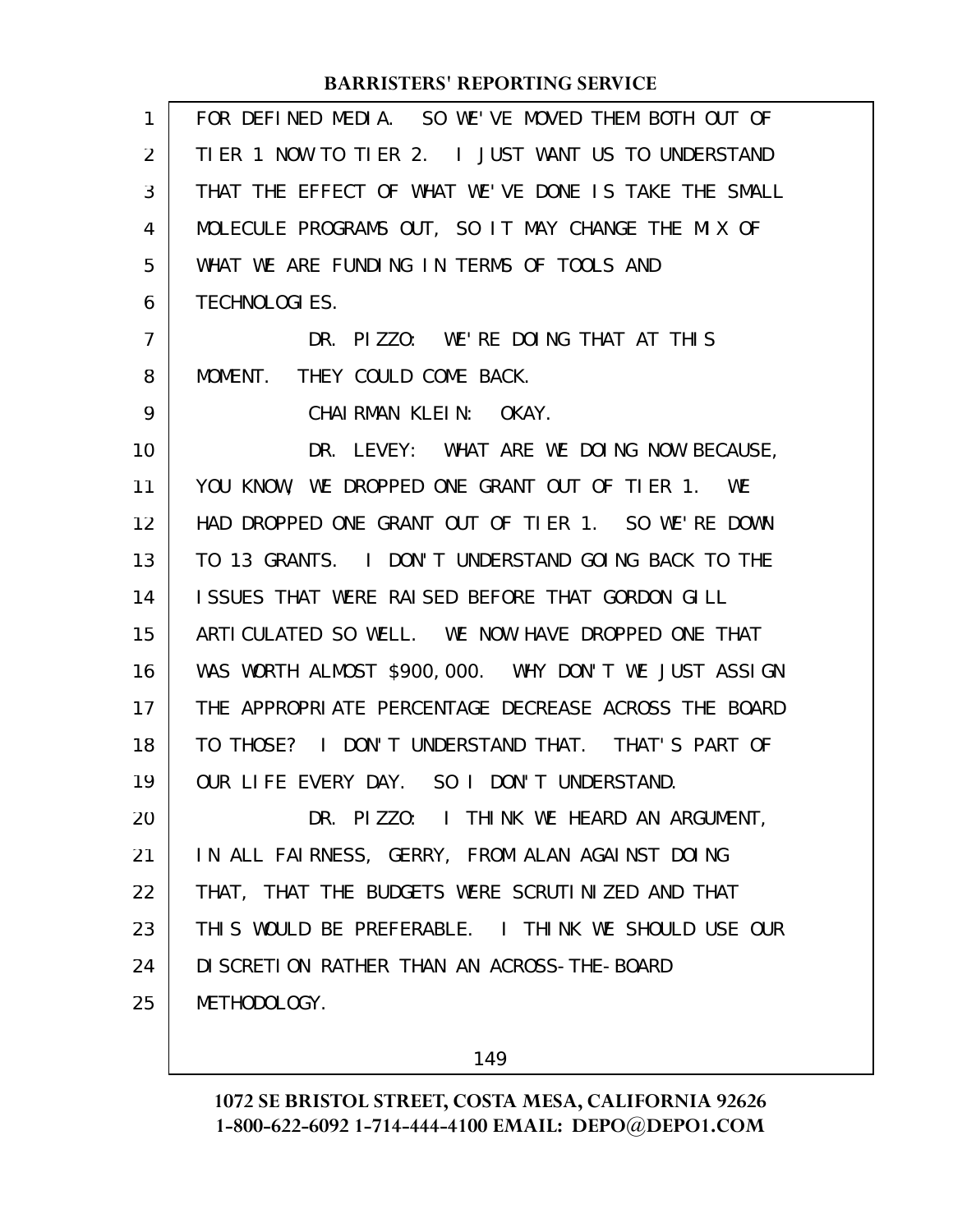| 1  | DR. LEVEY: IF THAT'S REALLY THE SENSE OF               |
|----|--------------------------------------------------------|
| 2  | THE BOARD, THEN I THINK SHERRY LANSING'S IDEA IS A     |
| 3  | PERFECT CLEAVAGE LINE ON THESE GRANTS. AND WHY         |
| 4  | DON'T WE JUST DROP EVERYTHING BELOW 81?                |
| 5  | DR. PIZZO: I THINK THE OTHER CLEAVAGE                  |
| 6  | LINE THAT WE'RE MAKING IS WE'RE TAKING OUT TWO         |
| 7  | GRANTS THAT WERE RELATIVELY LOW FUNDED IN COMPARISON   |
| 8  | TO THE OTHERS. SO I THINK IT'S ANOTHER CLEAVAGE        |
| 9  | LINE AS WELL.                                          |
| 10 | CHAIRMAN KLEIN: OKAY. DR. PULIAFITO HAD                |
| 11 | A POINT.                                               |
| 12 | DR. PULIAFITO: THE QUESTION IS, THOUGH,                |
| 13 | THE BUDGETS, NONE OF THE BUDGETS WERE REDUCED BY THE   |
| 14 | INSTITUTE STAFF, CORRECT, OR WERE THEY? YOU            |
| 15 | ACCEPTED THE BUDGETS AS REQUESTED, CORRECT?            |
| 16 | DR. TROUNSON: THAT'S CORRECT.                          |
| 17 | DR. PULIAFITO: BUT I AM SKEPTICAL REALLY               |
| 18 | THAT EVERY REQUEST WAS REASONABLE. AND I IN SOME       |
| 19 | SENSE REALLY CONCUR WITH DRS. GILL AND DR. LEVEY       |
| 20 | THAT AN ACROSS-THE-BOARD CUT ACTUALLY PROVIDES MORE    |
| 21 | OPPORTUNITIES FOR PEOPLE TO DO THIS. AND I THINK,      |
| 22 | IN THE CURRENT FUNDING ENVIRONMENT, EVERYONE IS        |
| 23 | REALLY -- PEOPLE IN ACADEMIA CERTAINLY ARE USED TO     |
| 24 | WORKING IN THAT ENVIRONMENT. BUT ONCE AGAIN, YOU       |
| 25 | DI DN'T SCRUTI NIZE EVERY ONE OF THESE REQUESTS TO SAY |
|    |                                                        |

150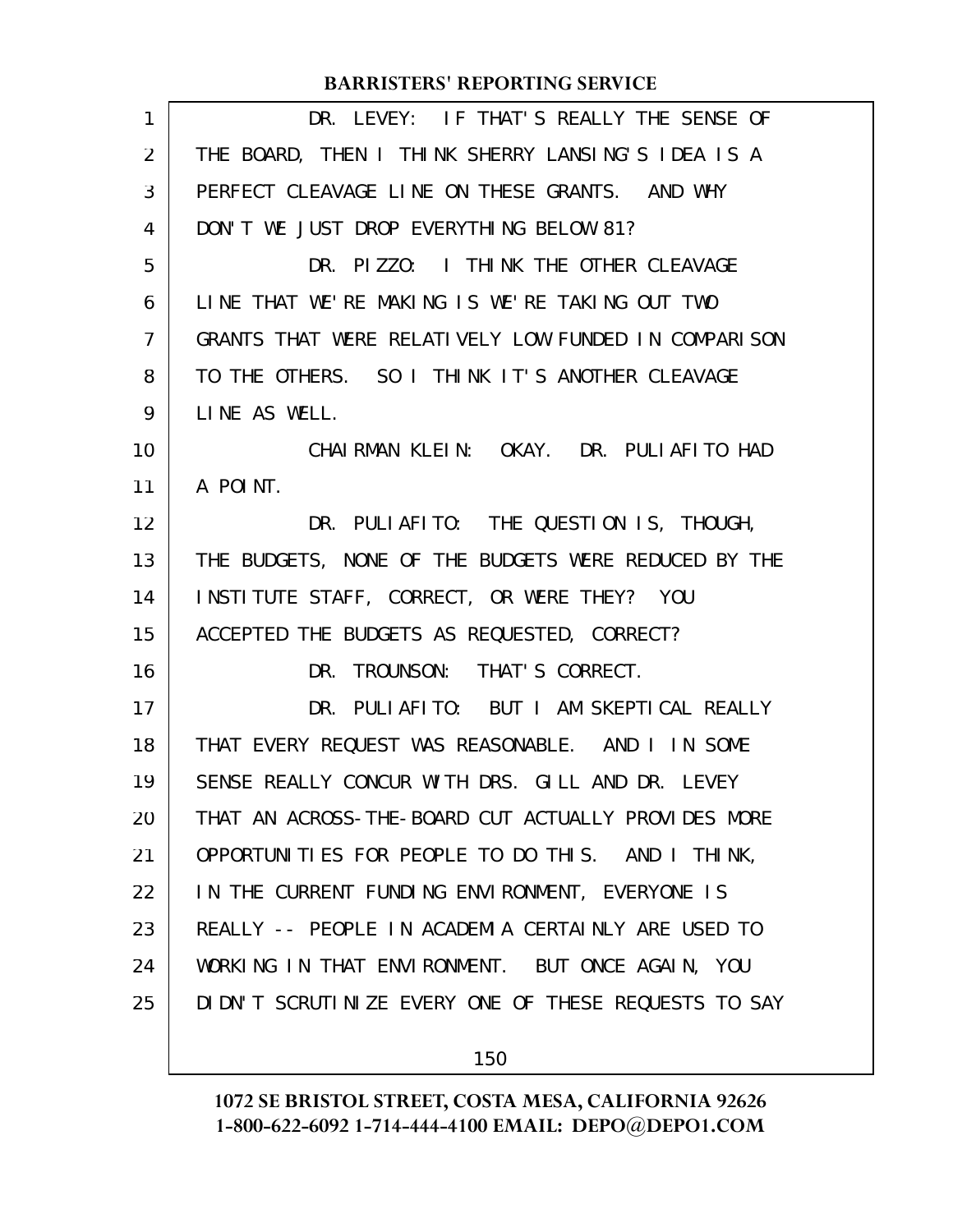| 1                 | THIS IS TOO MUCH. I NEED TO REQUEST THIS.            |
|-------------------|------------------------------------------------------|
| $\overline{2}$    | DR. TROUNSON: WE DID ASK THE REVIEWERS TO            |
| 3                 | COMMENT ON IT. BUT WE DIDN'T REDUCE ANY OF THE       |
| 4                 | BUDGETS IN THESE. IT'S A VERY -- IT'S A VERY         |
| 5                 | NEGATIVE VIEW, IN MY OWN FEELING, THAT IF YOU        |
| 6                 | ACTUALLY PUT IN A BUDGET AND YOU BELIEVE THAT THAT'S |
| 7                 | APPROPRIATE FOR THE WORK TO BE DONE, TO CUT THEIR    |
| 8                 | BUDGET MEANS THAT YOU CUT THE OPPORTUNITY TO         |
| 9                 | COMPLETE THE WORK.                                   |
| 10                | CHAIRMAN KLEIN: IF WE COULD PUT THIS IN              |
| 11                | CONTEXT, DR. TROUNSON. BECAUSE IN OUR NORMAL         |
| $12 \overline{ }$ | PROCESS, BETWEEN THIS APPROVAL AND THE SIGNING OF    |
| 13                | THE GRANT AWARD, THE STAFF EXAMINES THE VERY         |
| 14                | SPECIFIC DETAILS OF EACH BUDGET AND CAN, IN FACT     |
| 15                | DOES, CUT THOSE BUDGETS IF THEY DON'T FIND ADEQUATE  |
| 16                | JUSTIFICATION. SO THERE IS, EVEN THOUGH THEY         |
| 17                | HAVEN'T BEEN ADJUSTED TO DATE, IN THE PROCESS BEFORE |
| 18                | GRANT AWARD, THEY WILL BE ADJUSTED.                  |
| 19                | NOW, DR. PULIAFITO, YOU'VE RAISED ACTUALLY           |
| 20                | ANOTHER OPPORTUNITY, WHICH IS BETWEEN NOW AND        |
| 21                | JANUARY 29TH, THE STAFF WILL HAVE AN OPPORTUNITY TO  |
| 22                | LOOK AT THE BUDGETS OF THOSE APPROVED, RECONCILE IT, |
| 23                | AS THEY WOULD NORMALLY IN THE GRANT AWARDS PROCESS,  |
| 24                | AND SEE IF THERE'S FUND SAVINGS IN THERE SO THAT     |
| 25                | WHEN WE COME BACK WITH THE CARRY-OVERS, WE MAY HAVE  |
|                   |                                                      |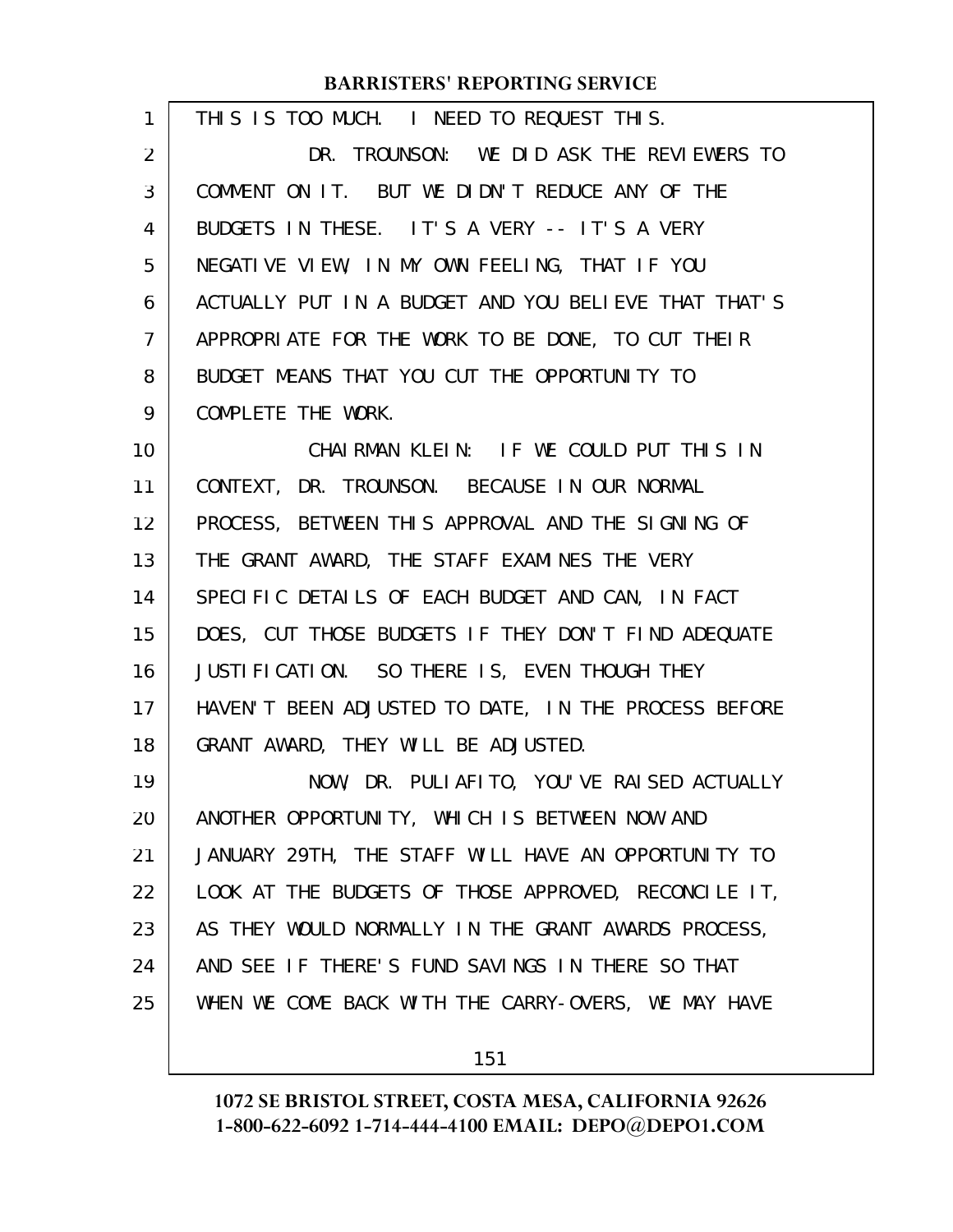| 1              | THE ABILITY TO FUND SOME ADDITIONAL GRANTS. BUT      |
|----------------|------------------------------------------------------|
| $\overline{2}$ | THAT IS A PROCESS THAT WILL HAPPEN.                  |
| 3              | CAN I GO TO DR. PRIETO AND THEN, OS, TO              |
| 4              | YOU.                                                 |
| 5              | DR. PRIETO: COUPLE THINGS. IN LIGHT OF               |
| 6              | THE FACT THAT WE'RE NOW ONLY 5 PERCENT AND NOT 10    |
| 7              | PERCENT OVER THE 20 MILLION, IF WE FUNDED EVERYTHING |
| 8              | IN THE GREEN SECTION AS OF NOW, I WONDER IF WE HAVE  |
| 9              | EVER CUT ANYONE'S BUDGET BEFORE. IF NOT, PERHAPS     |
| 10             | THIS IS THE TIME TO DO THAT.                         |
| 11             | AND THE OTHER CONCERN I HAVE IS THE POINT            |
| 12             | THAT ED JUST RAISED, WHICH IS THAT IF WE DROP THIS,  |
| 13             | WE ARE DROPPING THE TWO APPLICATIONS THAT WERE       |
| 14             | SPECIFICALLY BROUGHT UP FOR PROGRAMMATIC REASONS     |
| 15             | THAT I THINK ARE IMPORTANT. AND I WONDER IF PERHAPS  |
| 16             | KEEPING AT LEAST ONE OF THEM OR KEEPING BOTH OF THEM |
| 17             | BY CUTTING ACROSS THE BOARD MIGHT NOT BE MORE        |
| 18             | IMPORTANT THAN, FOR EXAMPLE, JUST PULLING THIS OUT   |
| 19             | OF MY HAT, THE TWO IMAGING APPLICATIONS THAT ARE     |
| 20             | IMMEDIATELY ABOVE IT IN SESSION 2.                   |
| 21             | CHAIRMAN KLEIN: OKAY. THANK YOU. DR.                 |
| 22             | STEWARD.                                             |
| 23             | DR. STEWARD: JUST TO SAY WE DO HAVE A                |
| 24             | MOTION ON THE FLOOR HERE, AND WE'RE ACTUALLY TALKING |
| 25             | ABOUT TWO SEPARATE THINGS, TRYING TO HIT A           |
|                | 152                                                  |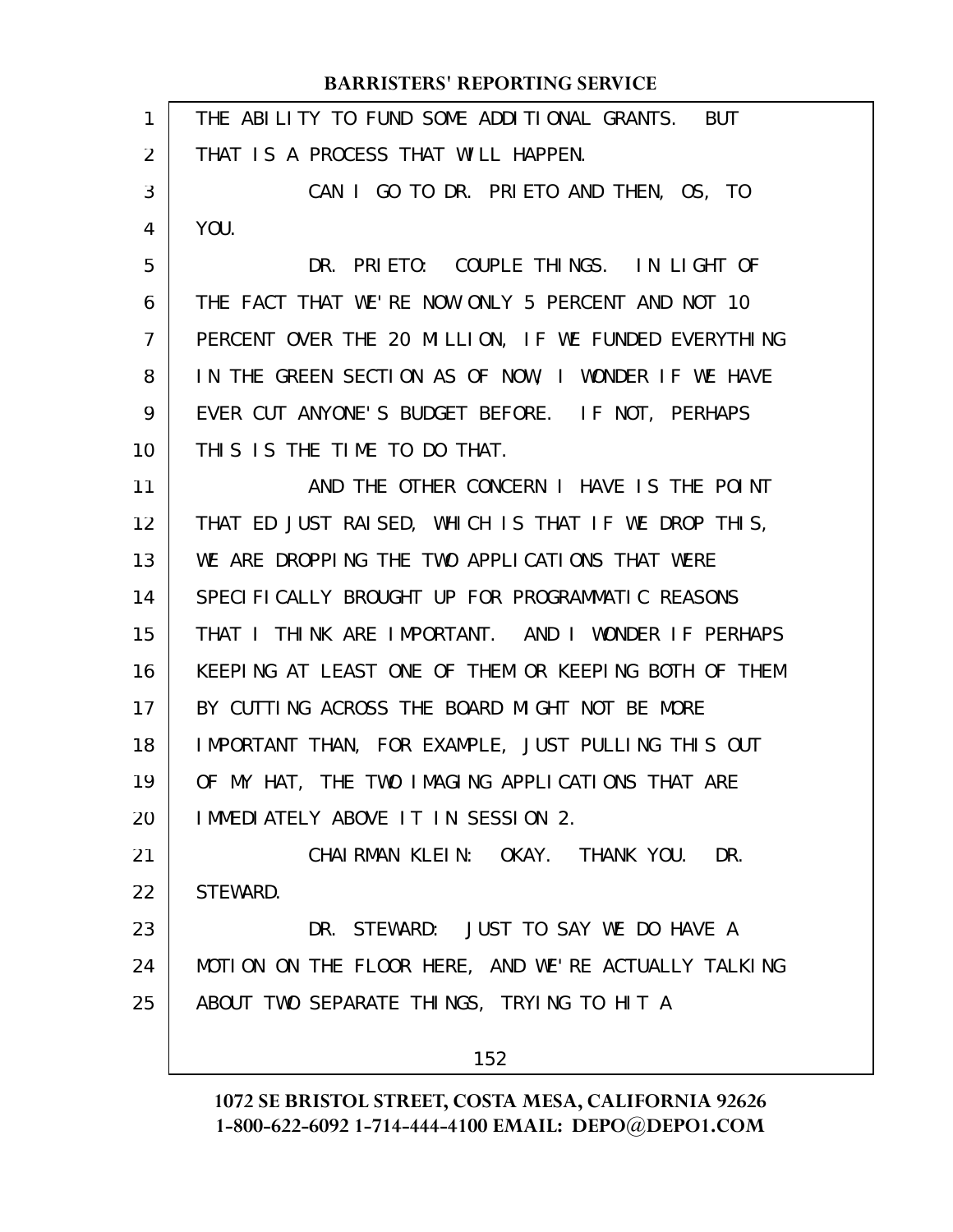| 1              | PARTICULAR MARK IN THE BUDGET AND TRYING TO                 |
|----------------|-------------------------------------------------------------|
| $\overline{2}$ | DETERMINE THE RELATIVE RANK OF THESE GRANTS. WHEN           |
| 3              | WE FINISH WHAT WE'RE GOING TO DO WITH THE TOP TIER,         |
| 4              | WE'RE GOING TO GO BACK TO THE GRAY AREA AND CONSIDER        |
| 5              | WHETHER THERE MIGHT BE GRANTS THERE THAT NEED TO BE         |
| 6              | MOVED UP. I THINK THERE MIGHT BE AT LEAST ONE THAT          |
| $\overline{7}$ | I WILL RAISE AT THAT TIME.                                  |
| 8              | SO I WOULD RATHER GO THROUGH THE PROCESS                    |
| 9              | THAT WE'RE GOING THROUGH RIGHT NOW, AT LEAST                |
| 10             | COMPLETE THIS MOTION, SORT THE GRANTS OUT, AND THEN         |
| 11             | IF WE NEED TO HAVE A DISCUSSION ABOUT THE WHOLE             |
| 12             | ISSUE OF CUTTING GRANTS WHATEVER PERCENT, THAT'S A          |
| 13             | SEPARATE ISSUE.                                             |
| 14             | CHAIRMAN KLEIN: DR. STEWARD IS CORRECT.                     |
| 15             | WE HAVE A MOTION PENDING. IT'S GOOD DISCUSSION.<br>$\sim$ 1 |
| 16             | THINK WE NEED TO COMPLETE THIS MOTION. SO IF WE'VE          |
| 17             | ADEQUATE DISCUSSION OF THIS MOTION, I WOULD LIKE TO         |
| 18             | ASK FOR THE CONFLICTS, PLEASE. AND PLEASE RESTATE           |
| 19             | THE MOTION AND DO THE CONFLICTS.                            |
| 20             | MR. HARRISON: THE MOTION IS TO MOVE                         |
| 21             | APPLICATION NO. 1062 FROM TIER 1 TO TIER 2. THE             |
| 22             | CONFLICTS WITH RESPECT TO APPLICATION 1062 ARE              |
| 23             | MEMBERS PRICE, BLOOM, GILL, WITMER, AND LANSING.            |
| 24             | CHAIRMAN KLEIN: OKAY. THANK YOU.                            |
| 25             | MR. HARRISON: MR. CHAIR, DO YOU WANT TO                     |
|                | 153                                                         |
|                |                                                             |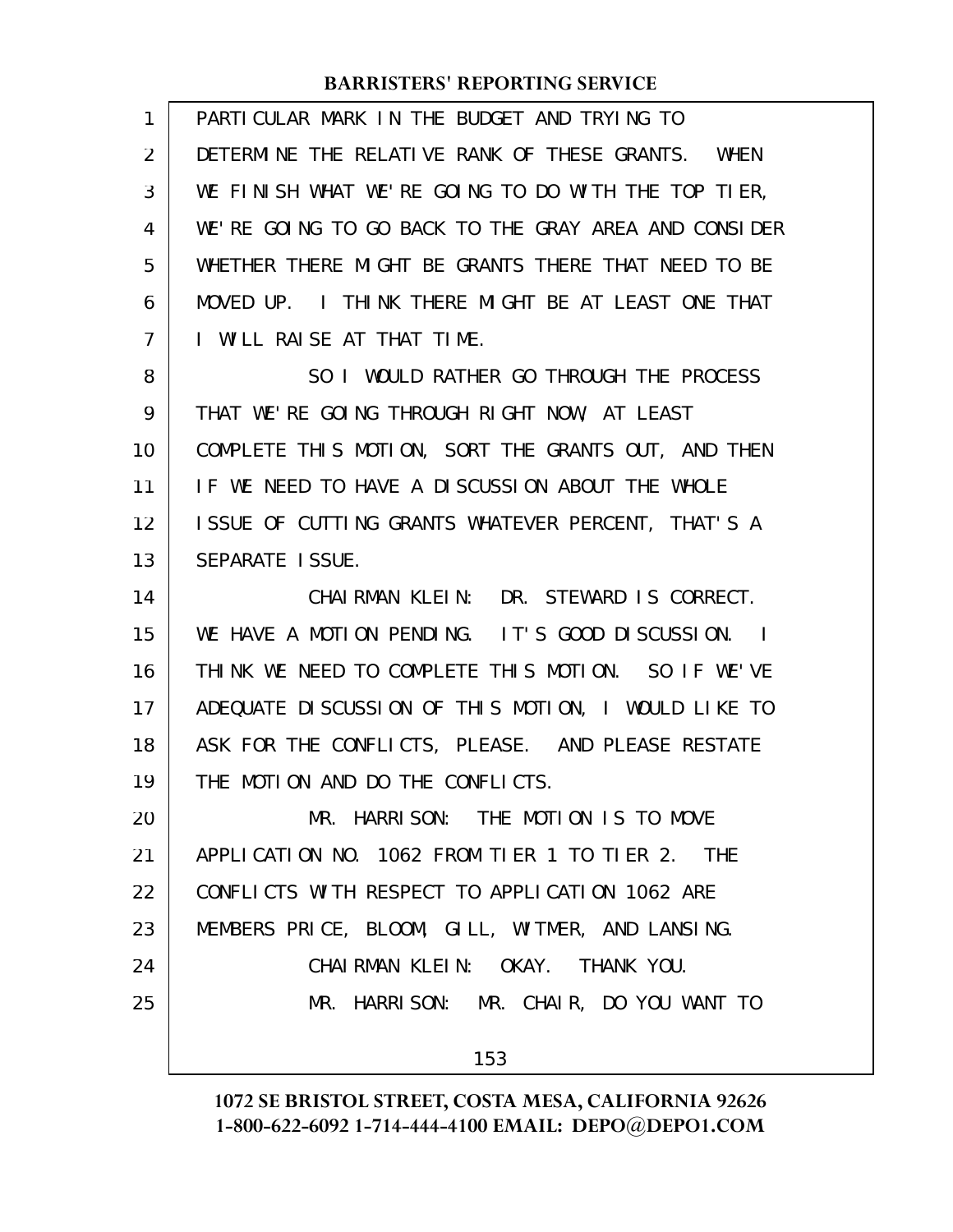| $\mathbf{1}$   | ASK FOR PUBLIC COMMENT ON THIS MOTION?             |
|----------------|----------------------------------------------------|
| $\overline{2}$ | CHAIRMAN KLEIN: YES. IS THERE ANY PUBLIC           |
| 3              | COMMENT ON THIS SPECIFIC APPLICATION AND ONLY THIS |
| 4              | APPLICATION? I SEE NO PUBLIC COMMENT. CAN WE CALL  |
| 5              | THE ROLL ON THIS, PLEASE?                          |
| 6              | MS. KING: SUSAN BRYANT.                            |
| $\overline{7}$ | DR. BRYANT: YES.                                   |
| 8              | MS. KING: MARCY FEIT.                              |
| 9              | MS. FEIT: YES.                                     |
| 10             | MS. KING: LEEZA GIBBONS.                           |
| 11             | MS. GIBBONS: NO.                                   |
| 12             | MS. KING: MICHAEL GOLDBERG.                        |
| 13             | MR. GOLDBERG: YES.                                 |
| 14             | MS. KING: BOB KLEIN.                               |
| 15             | CHAIRMAN KLEIN: YES.                               |
| 16             | MS. KING: GERALD LEVY.                             |
| 17             | DR. LEVY: YES.                                     |
| 18             | MS. KING: ED PENHOET.                              |
| 19             | DR. PENHOET: YES.                                  |
| 20             | MS. KING: PHIL PIZZO.                              |
| 21             | DR. PIZZO: YES.                                    |
| 22             | MS. KING: CLAIRE POMEROY.                          |
| 23             | DR. POMEROY: YES.                                  |
| 24             | MS. KING: FRANCISCO PRIETO.                        |
| 25             | DR. PRIETO:<br>NO.                                 |
|                | 154                                                |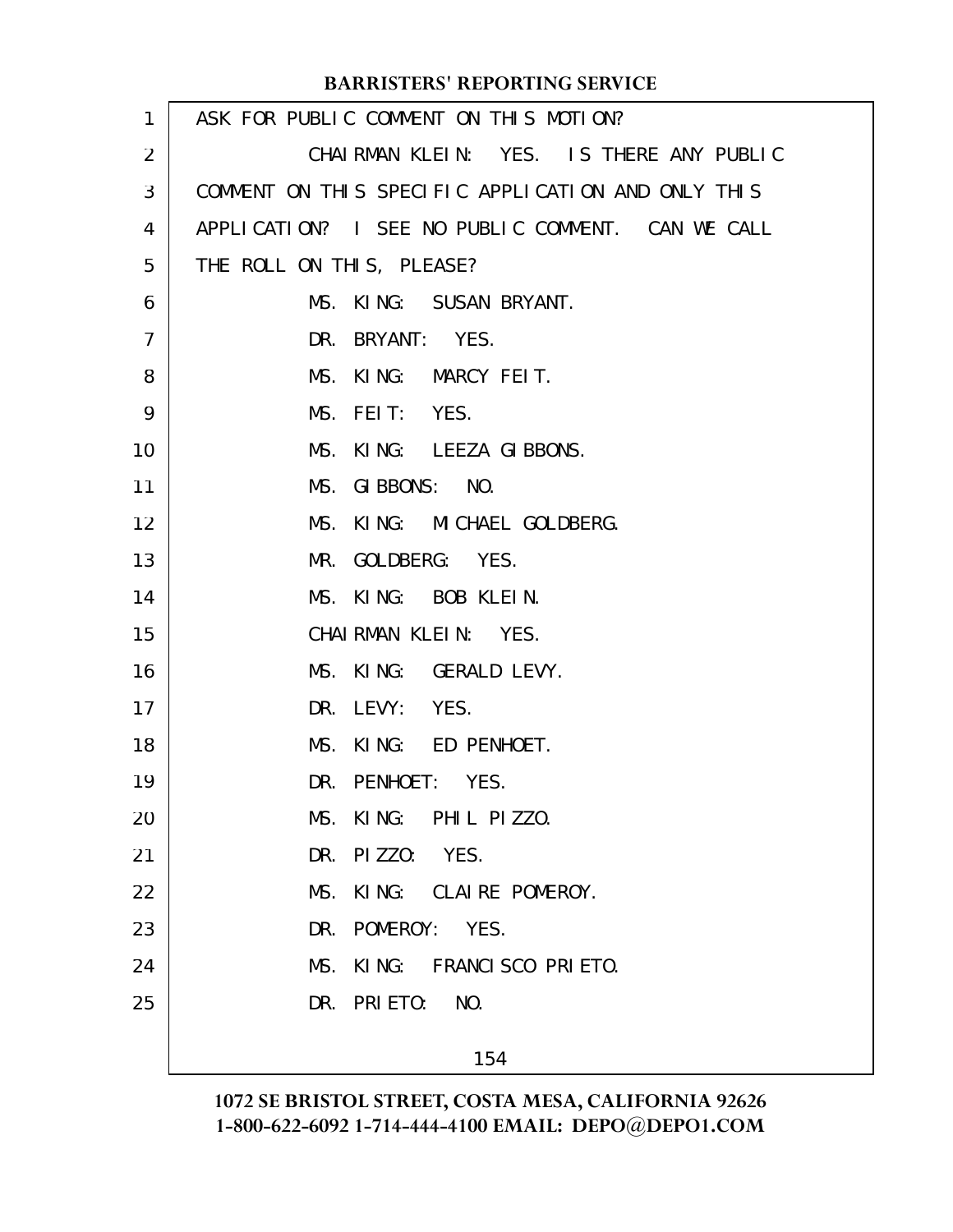| 1              | MS. KING: CARMEN PULIAFITO.                          |
|----------------|------------------------------------------------------|
| $\overline{2}$ | DR. PULLAFITO: NO.                                   |
| 3              | MS. KING: ROBERT QUINT.                              |
| 4              | DR. QUINT: YES.                                      |
| 5              | MS. KING: JEANNIE FONTANA.                           |
| 6              | DR. FONTANA: NO.                                     |
| $\overline{7}$ | MS. KING: DUANE ROTH.                                |
| 8              | MR. ROTH: YES.                                       |
| 9              | MS. KING: JEFF SHEEHY.                               |
| 10             | MR. SHEEHY: YES.                                     |
| 11             | MS. KING: OSWALD STEWARD.                            |
| 12             | DR. STEWARD: YES.                                    |
| 13             | CHAI RMAN KLEIN: COULD THE COUNSEL PLEASE            |
| 14             | ADVISE US OF THE OUTCOME?                            |
| 15             | MR. HARRISON: THE MOTION CARRIES.                    |
| 16             | CHAIRMAN KLEIN: ALL RIGHT. SO, MR.                   |
| 17             | SHEEHY, ARE THERE -- YOU WANT TO SEE IF YOU WOULD    |
| 18             | LIKE TO ENTERTAIN ADDITIONAL MOTIONS TO MOVE         |
| 19             | ANYTHING ELSE OUT OF EITHER SESSION GREEN AREA       |
| 20             | BEFORE GOING TO THE NEXT CATEGORY?                   |
| 21             | MR. SHEEHY: YES. DOES ANYONE HAVE ANY                |
| 22             | DESIRE TO MOVE ANY APPLICATION OUT OF THE GREEN AREA |
| 23             | IN EITHER SESSION 1 OR SESSION 2? I SEE NO TAKERS.   |
| 24             | SO I THINK THE NEXT THING THAT WE WOULD              |
| 25             | LOOK AT IS IN EITHER SESSION 1 OR IN SESSION 2 IN    |
|                | 155                                                  |
|                |                                                      |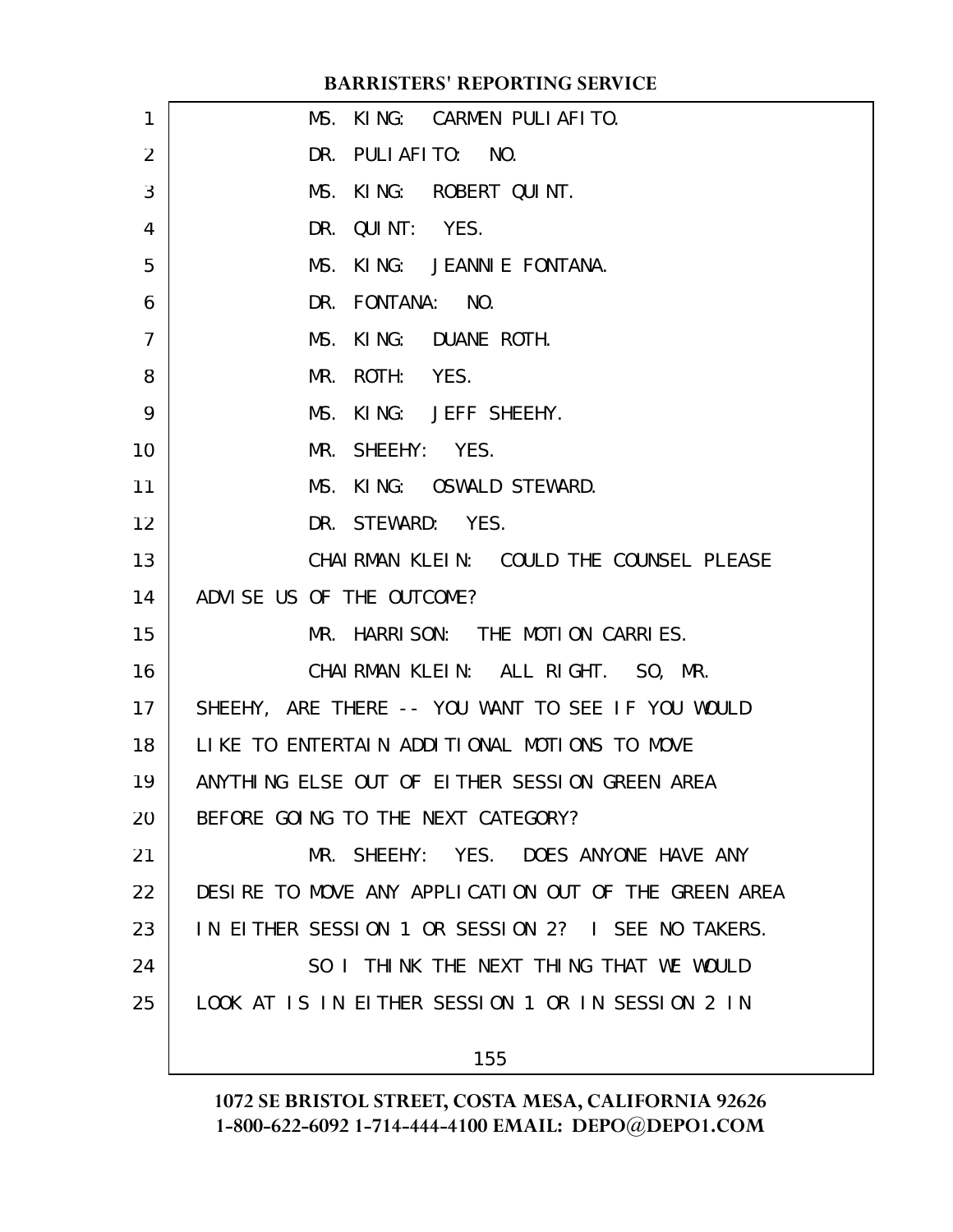| $\mathbf{1}$ | THE GRAY AREA, IS THERE A DESIRE TO MOVE ANY OF      |
|--------------|------------------------------------------------------|
| 2            | THOSE INTO THE GREEN AREA?                           |
| 3            | CAN I GET -- IS IT POSSIBLE TO GET A -- I            |
| 4            | APOLOGIZE. CAN WE FIGURE OUT WHERE WE ARE?           |
| 5            | DR. OLSON: BASED ON THE TWO THAT YOU HAVE            |
| 6            | JUST MOVED, THE TOTAL THAT YOU HAVE -- THAT THE      |
| 7            | BOARD WOULD COMMIT IF THEY APPROVED THOSE IN TIER 1  |
| 8            | WOULD BE 19.8 MILLION.                               |
| 9            | MR. SHEEHY: SO WE'RE AT 19.8, SO WE ARE              |
| 10           | RIGHT WITHIN 200, 000 OF OUR BUDGET.                 |
| 11           | DR. PIZZO: THERE MAY BE A DESIRE TO                  |
| 12           | CONSIDER MOVING GRANTS UP. I HEARD OSSIE EXPRESS     |
| 13           | THAT. I WOULD SUGGEST THAT WE FOLLOW THE GUIDANCE    |
| 14           | THAT WE HAD EARLIER, AND THAT IS DELAY THAT UNTIL A  |
| 15           | SUBSEQUENT MEETING. I THINK THAT THIS ALLOWS US TO   |
| 16           | STAY WITHIN BUDGET AT THIS TIME, GATHER MORE DATA.   |
| 17           | IT DOESN'T PRECLUDE THAT WE WON'T LOOK OR ADDRESS    |
| 18           | THESE OR EVEN THE ONES THAT WE MOVED DOWN AND GIVES  |
| 19           | US THAT FLEXIBILITY.                                 |
| 20           | MR. ROTH: SO, I WOULD LIKE, BOB, IF I                |
| 21           | COULD, TO ADD TO THAT WE HAVE THE 20 MILLION WHICH   |
| 22           | WE CAN VOTE ON, BUT I'D SUGGEST THAT WE IDENTIFY 5   |
| 23           | MILLION IN ORDER OF PREFERENCE TO TAKE INTO JANUARY. |
| 24           | CHAIRMAN KLEIN: ONLY 5 MILLION?                      |
| 25           | MR. ROTH: UP TO 5 MILLION, WHICH I THINK             |
|              | 156                                                  |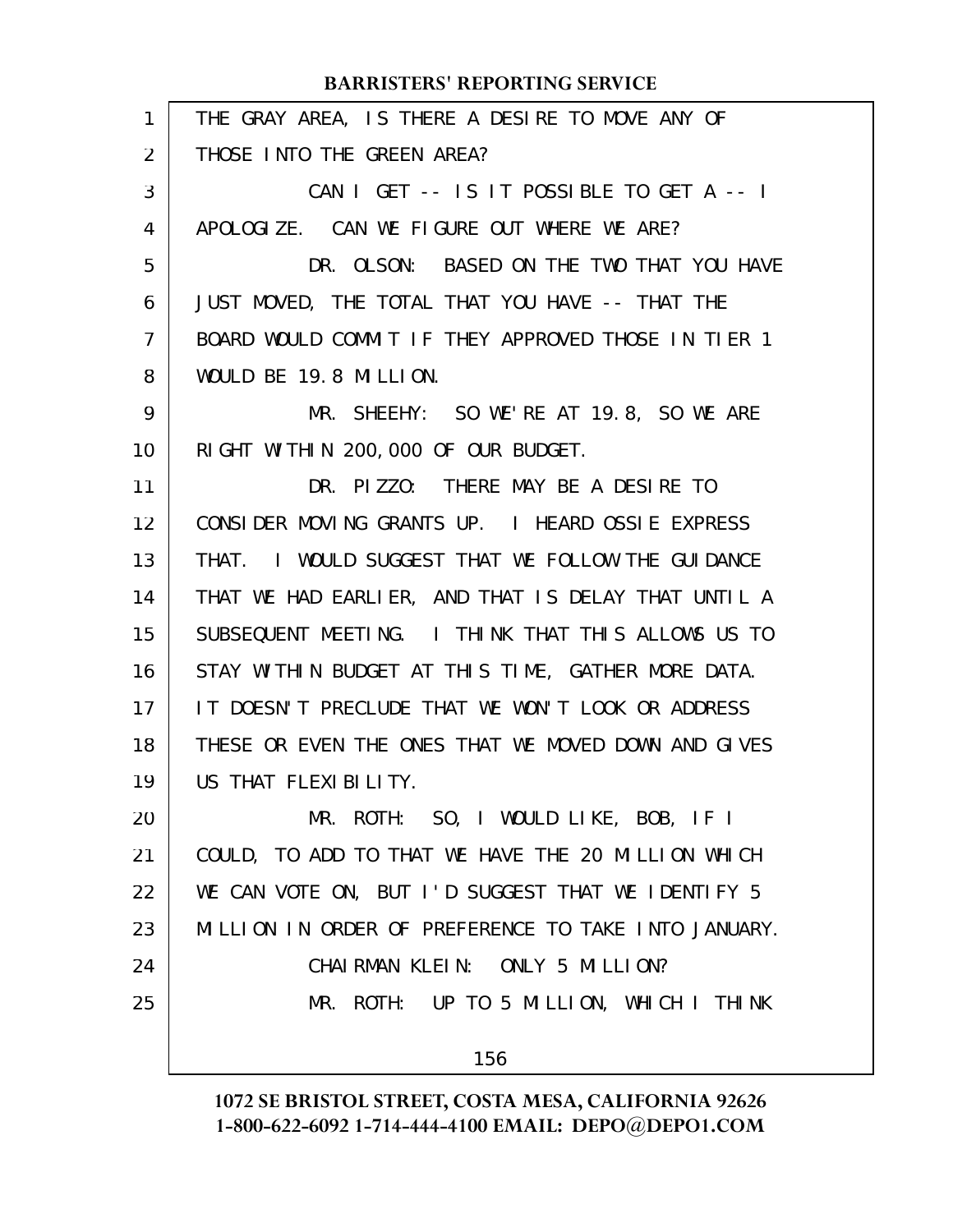| $\mathbf{1}$      | IS REASONABLE, BUT IN ORDER OF PREFERENCE. WE HAVE   |
|-------------------|------------------------------------------------------|
| 2                 | TWO MILLION, WE'LL KNOW WHAT TO DO. IF WE HAVE 3     |
| 3                 | MILLION, 4 MILLION, 5 MILLION.                       |
| 4                 | CHAIRMAN KLEIN: IS THAT A MOTION?                    |
| 5                 | MR. ROTH: THAT WOULD BE A MOTION.                    |
| 6                 | DR. PIZZO: TAKE THAT 5 MILLION FROM                  |
| $\overline{7}$    | WHERE, DUANE?                                        |
| 8                 | MR. ROTH: IT WILL BE HELD OVER. WE'LL                |
| 9                 | I DENTIFY 5 MILLION OF THE GRAY AREA GRANTS IN ORDER |
| 10                | TONIGHT AND HOLD THOSE OVER AND SEE HOW MUCH MONEY   |
| 11                | WE HAVE THE END OF JANUARY, AND THEN WE DON'T HAVE   |
| $12 \overline{ }$ | TO REVIEW AGAIN AND AGAIN. WE JUST SAY IF THERE'S 3  |
| 13                | MILLION AVAILABLE, THEN THESE GRANTS, THESE TOP      |
| 14                | THREE. THEY' RE EACH ABOUT A MILLION.                |
| 15                | CHAIRMAN KLEIN: AND STRUCTURALLY, DUANE,             |
| 16                | UNDERSTANDING THE INTENT, IT WOULD BE BETTER FOR     |
| 17                | CONFLICTS PURPOSES IF WE INDIVIDUALLY WENT THROUGH   |
| 18                | SEVERAL.                                             |
| 19                | MR. ROTH: THAT'S CORRECT. I'M JUST                   |
| 20                | SUGGESTING THAT WE IDENTIFY UP TO 5 MILLION. WE'LL   |
| 21                | HAVE THAT DI SCUSSION.                               |
| 22                | CHAIRMAN KLEIN: I'M GOING TO DO THAT                 |
| 23                | WITHOUT A MOTION BECAUSE ON A CONFLICTS BASIS, IT'S  |
| 24                | BETTER TO LET THE BOARD STOP AT FOUR OR SIX, BUT TO  |
| 25                | DO IT INCREMENTALLY BECAUSE THEN WE MAXIMIZE THE     |
|                   | 157                                                  |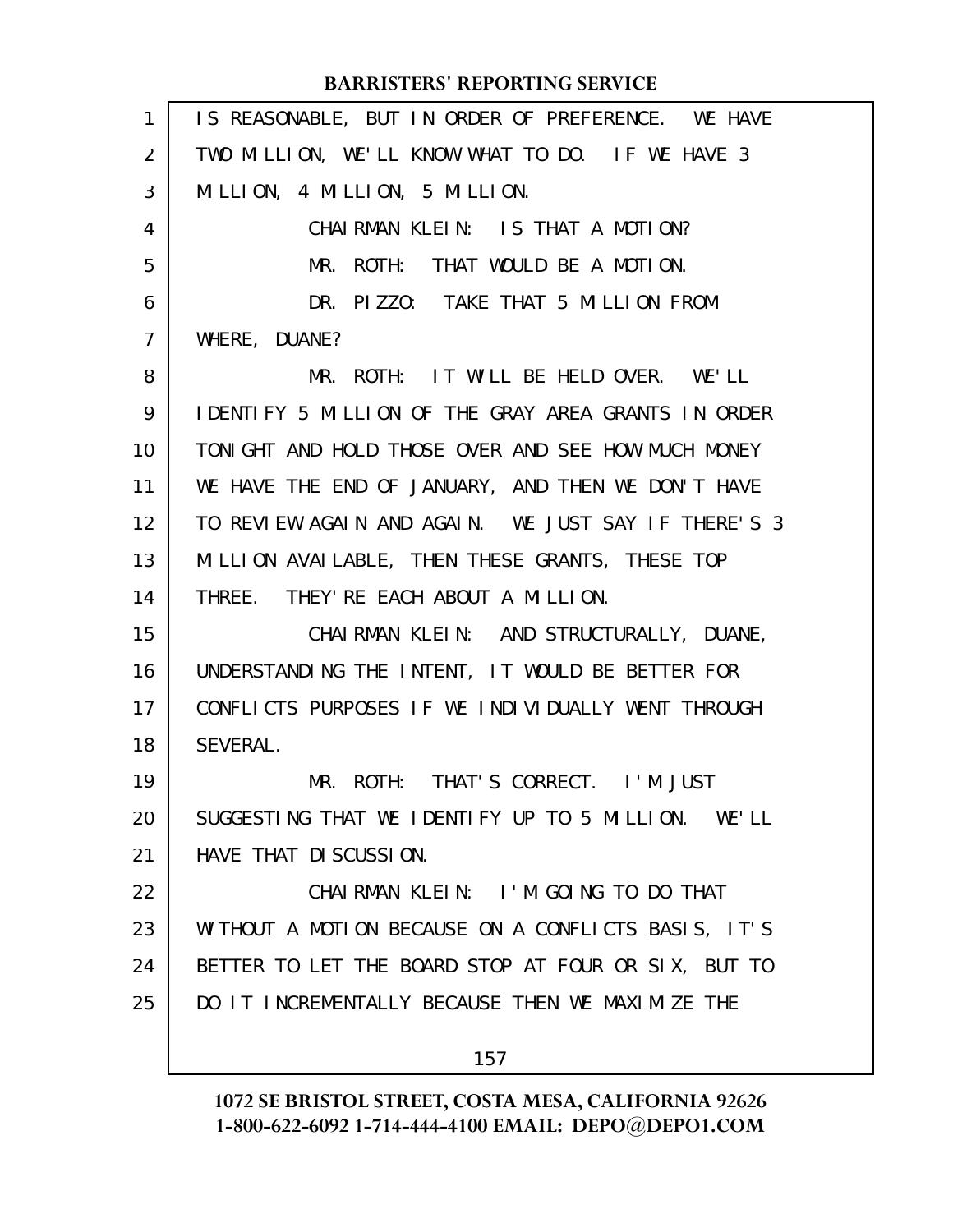|    | <b>BARRISTERS' REPORTING SERVICE</b>                 |
|----|------------------------------------------------------|
| 1  | <b>VOTING PERCENTAGES.</b>                           |
| 2  | MR. ROTH: THAT'S FINE.                               |
| 3  | CHAIRMAN KLEIN: MR. SHEEHY.                          |
| 4  | MR. SHEEHY: I ACTUALLY DON'T -- WITH ALL             |
| 5  | DUE RESPECT, I REALLY WOULD LIKE US TO LEAVE THIS AT |
| 6  | THE BUDGET THAT WE HAVE, CALL IT A NIGHT. I'M A      |
| 7  | LITTLE WORN OUT. AND I WOULD LIKE US TO COME BACK    |
| 8  | SOMETIME TOMORROW AND FIGURE OUT WHAT OUR AVAILABLE  |
| 9  | FUNDS FOR THE REST OF THE FISCAL YEAR, AND THEN SIT  |
| 10 | DOWN AND SEE WHAT WE WANT TO ALLOCATE WHERE. AND IF  |
| 11 | WE HAVE ANY EXCESS, THEN PERHAPS WE CAN -- BUT WE    |
| 12 | NEED TO FIGURE OUT -- I MEAN WE NEED TO REALLY       |
| 13 | FIGURE OUT WHAT FUNDS ARE AVAILABLE. AND WE CAN      |
| 14 | LINE THIS UP 5 MILLION MORE FOR THE NEXT MEETING,    |
| 15 | BUT IT DOESN'T REALLY MATTER BECAUSE THIS IS         |
| 16 | COMPETING WITH TWO OTHER GRANT ROUNDS.               |
| 17 | SO DO WE NEED TO THINK ABOUT HOW MUCH                |
| 18 | MONEY WE WANT TO PUT INTO BRIDGES, HOW MUCH MONEY WE |
| 19 | WANT TO PUT INTO TRAINING II, HOW MUCH WE WANT TO    |
| 20 | PUT ITO TRANSLATION? WE NEED TO HAVE A GLOBAL        |
| 21 | REASSESSMENT OF WHERE WE'RE GOING TO SPEND OUR MONEY |
| 22 | BETWEEN NOW AND THE NEW YEAR. THAT'S MY PERSONAL     |
| 23 | OPINION.                                             |
| 24 | CHAIRMAN KLEIN: DR. PRICE.                           |
| 25 | DR. PRICE: IN OUR PREVIOUS DISCUSSION OF             |
|    | 158                                                  |
|    |                                                      |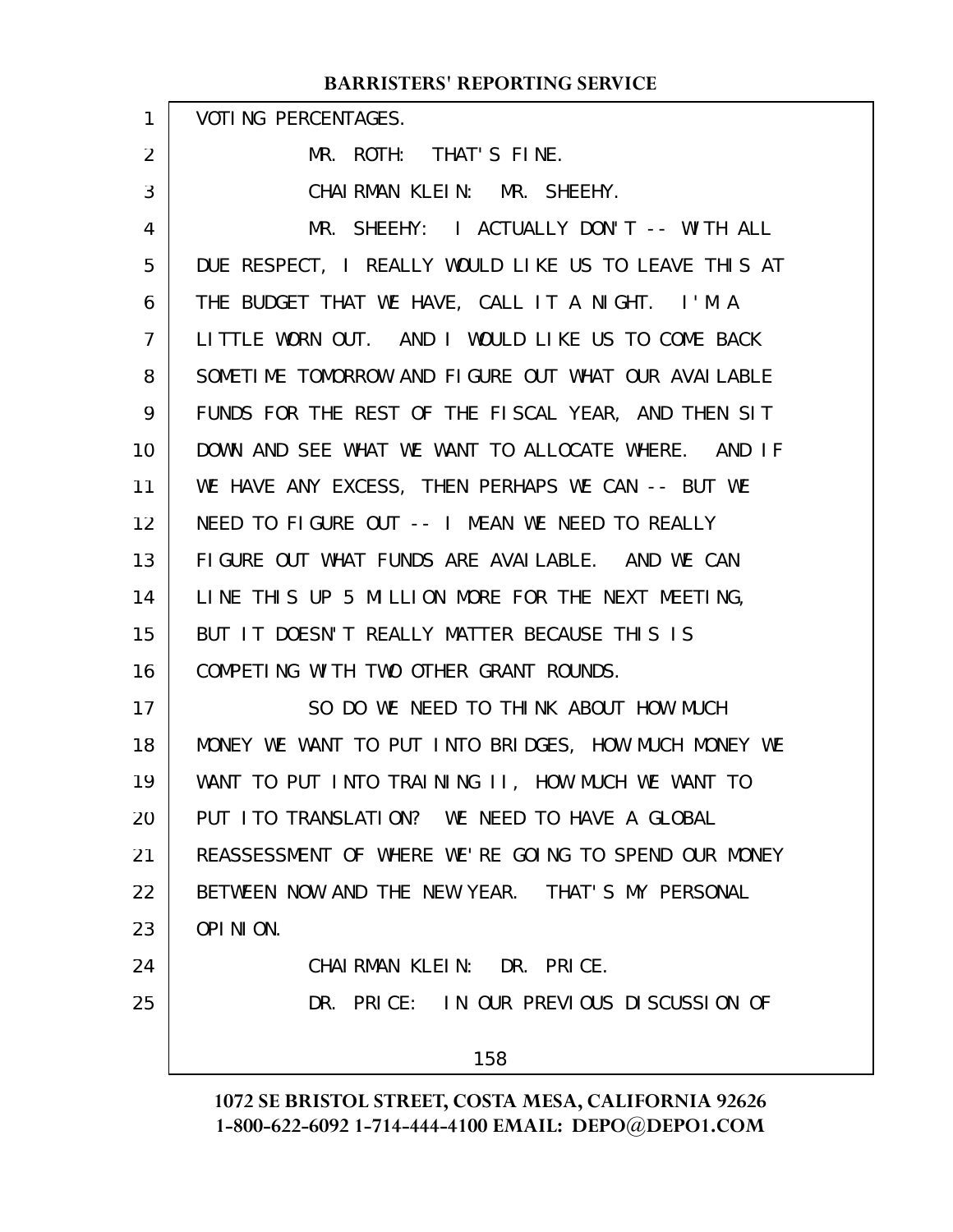| 1              | TEN MINUTES AGO, I TOOK AWAY FROM THAT, AS CONFUSING           |
|----------------|----------------------------------------------------------------|
| 2              | AS I FOUND IT, THE MESSAGE THAT WE DON'T KNOW                  |
| 3              | ACTUALLY WHAT OUR BUDGETARY SITUATION IS RIGHT NOW             |
| 4              | BECAUSE OF THE QUESTIONS ABOUT BOND ISSUING. AND               |
| 5              | THAT BY THE END OF JANUARY, WE MAY ACTUALLY HAVE A             |
| 6              | CLEARER POSITION.                                              |
| $\overline{7}$ | CHAIRMAN KLEIN: THAT'S RIGHT.                                  |
| 8              | DR. PRICE: CLEAR UNDERSTANDING. CAN I                          |
| 9              | FINISH THE THOUGHT? THEREFORE, I DON'T SEE WHY WE              |
| 10             | TAKE AN ARBITRARY FIGURE, \$5 MILLION, WHEN WE DON'T           |
| 11             | KNOW WHAT OUR BUDGET IS, NOR SHOULD WE TOMORROW                |
| 12             | DECIDE WHAT OUR BUDGET IS GOING TO BE WHEN WE DON'T            |
| 13             | KNOW WHAT THE SITUATION IS. SO WHY NOT FUND THE 20             |
| 14             | MILLION TONIGHT, AND THEN RETURN TO THE GRAY AREA OF           |
| 15             | GRANTS IN JANUARY WHEN WE KNOW BETTER WHAT OUR                 |
| 16             | FINANCIAL BUDGETARY SITUATION IS, AND THEN MAKE                |
| 17             | THOSE DECISIONS.                                               |
| 18             | CHAIRMAN KLEIN: TO BE CLEAR, WE KNOW OUR                       |
| 19             | BUDGET. WHAT WE DON'T KNOW -- WE KNOW OUR                      |
| 20             | AUTHORIZATION. AND OUR AUTHORIZATIONS ARE                      |
| 21             | SIGNIFICANTLY GREATER THAN WHAT'S IN OUR BUDGETS.              |
| 22             | THE PROBLEM IS WE DO NOT KNOW AT THIS TIME -- WE DO            |
| 23             | NOT HAVE SUFFICIENT INFORMATION TO GET A CLEAR                 |
| 24             | PICTURE OF THE TIMING OF WHEN WE CAN DO ADDITIONAL             |
| 25             | BONDS OR POOLED MONEY INVESTMENT FUND LOANS.<br>S <sub>0</sub> |
|                |                                                                |

159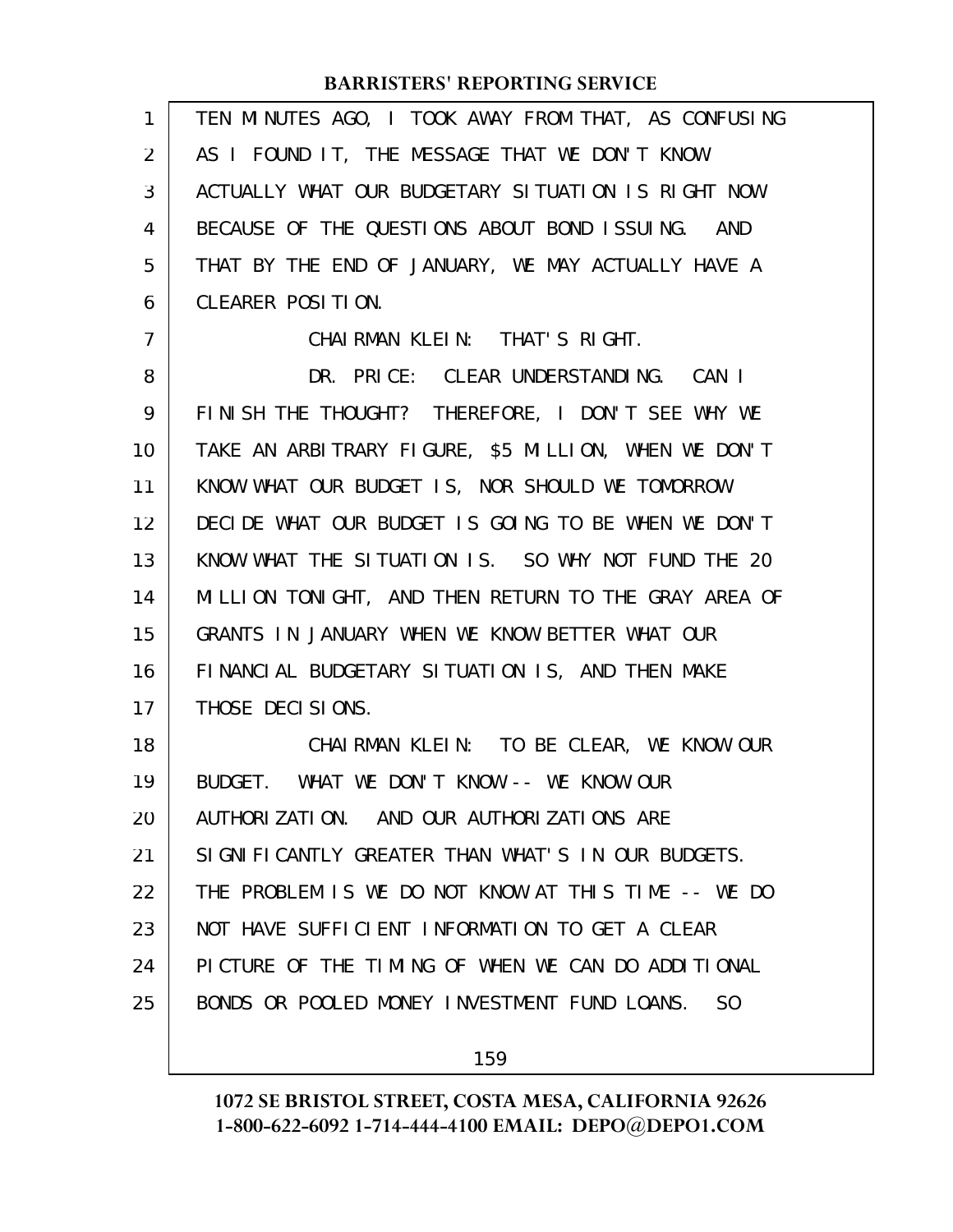| 1  | THAT INFORMATION MAY BE AVAILABLE, WITHOUT ANY       |
|----|------------------------------------------------------|
| 2  | GUARANTEES, IN JANUARY. AT LEAST IT PUTS US INTO A   |
| 3  | BETTER INFORMED POSITION.                            |
| 4  | DR. PRICE: SO OPERATIONALLY, WHATEVER THE            |
| 5  | LANGUAGE YOU USE, OPERATIONALLY WE DON'T ACTUALLY    |
| 6  | KNOW NOW WHAT WE'RE GOING TO HAVE TO SPEND OVER THE  |
| 7  | NEXT -- TO THE END OF THIS FISCAL YEAR, AND WE MAY   |
| 8  | HOPEFULLY KNOW MORE ABOUT THAT IN JANUARY.           |
| 9  | CHAIRMAN KLEIN: YES. AND WE CURRENTLY AT             |
| 10 | OUR BUDGET ARE BELOW OUR AUTHORIZATION.              |
| 11 | MR. SHEEHY: SO I THINK DR. PRICE MAKES AN            |
| 12 | EXCELLENT SUGGESTION; BUT FOR HOUSEKEEPING, SHOULD   |
| 13 | WE MAKE SOME RECOMMENDATION FOR THE DO NOT FUND AREA |
| 14 | JUST SO THAT WE CAN -- BECAUSE WE'LL COME BACK TO    |
| 15 | THIS AND WE'LL SAY, OH, WE NEVER TOOK ANY ACTION ON  |
| 16 | THE DO NOT FUND. I THINK DR. PRICE MAKES AN          |
| 17 | EXCELLENT IDEA. WE FUND IT TO OUR BUDGET. LET'S      |
| 18 | KICK EVERYTHING ELSE OFF TILL JANUARY.               |
| 19 | I DO THINK WHILE WE'RE HERE, WE SHOULD GO            |
| 20 | AHEAD AND TAKE A LOOK AT THE YELLOW AREA AND DECLDE  |
| 21 | IF WE WANT TO MOVE ANYTHING OUT OF THERE.            |
| 22 | THERE'S JUST ONE BIG DRAWBACK<br>MR. ROTH:           |
| 23 | TO THAT, AND THAT IS GIVING THE APPLICANTS, ALL OF   |
| 24 | THE GRAY APPLICANTS, HOPE THAT WE'RE GOING TO DO     |
| 25 | SOMETHING WITHOUT GIVING ANY CONTEXT TO IT           |
|    |                                                      |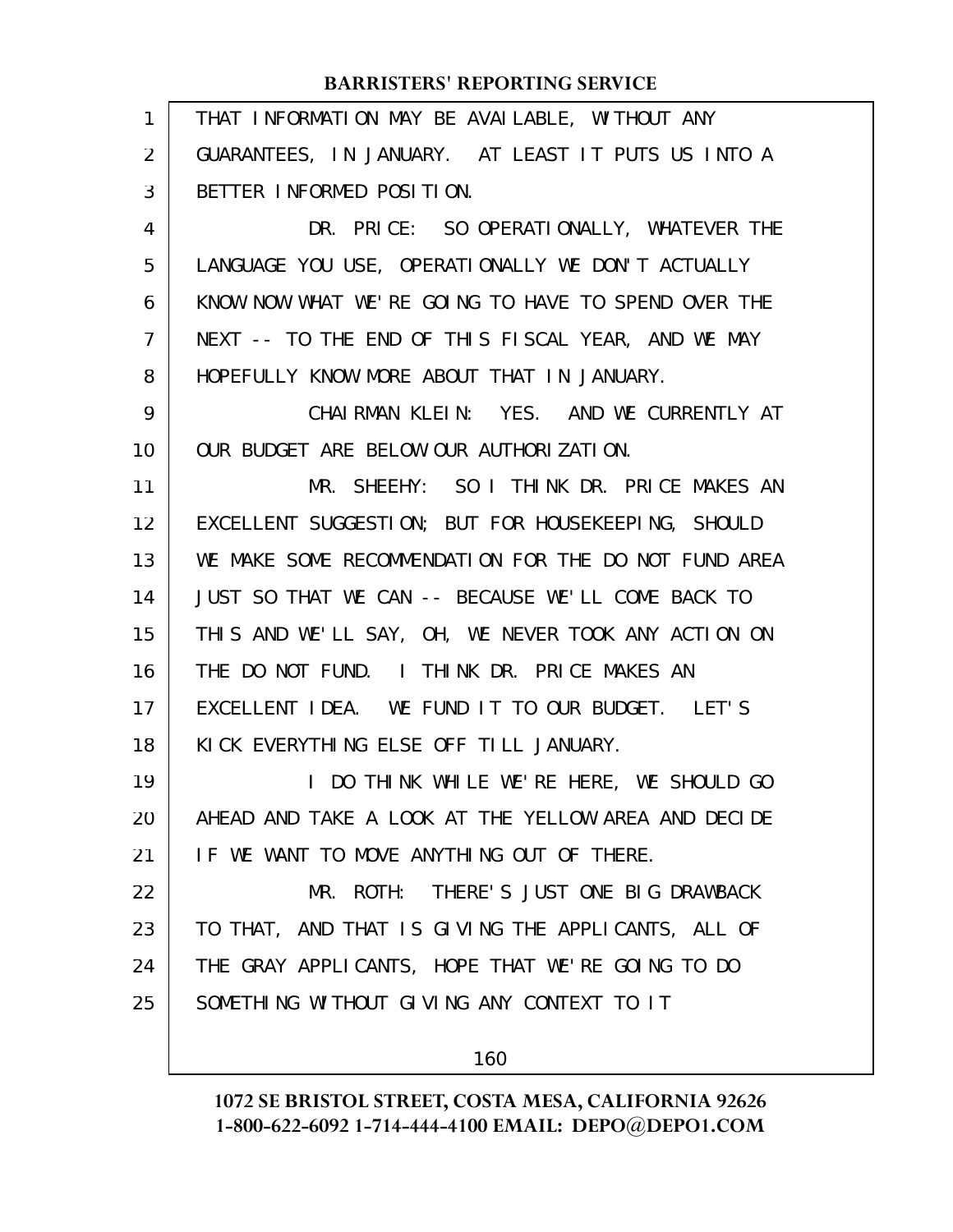WHATSOEVER. TO ME THAT --DR. PIZZO: I THINK THAT WHILE THAT IS TRUE, DUANE, GOING THROUGH THE GRAY AREA MEANS GOING THROUGH EACH ONE LINE BY LINE. AND I THINK THAT, QUITE HONESTLY, I DON'T KNOW THAT WE'RE PREPARED TO GO THROUGH EVERY ONE OF THOSE LINE BY LINE BECAUSE WE CAN'T JUST TALK ABOUT THE ONES THAT WE MOVED UP AND DOWN. THERE'S A LOT OF THEM. IF WE ARE GOING DO SOMETHING LIKE THAT, I WOULD PREFER TO DO IT WHEN WE REALLY KNOW THAT WE'RE GOING TO HAVE THE FUNDING TO ACCOMPLISH THAT. CHAIRMAN KLEIN: OKAY. NOW, JEFF HAS MADE AN EXCELLENT SUGGESTION AS TO THE YELLOW AREA, THAT SINCE WE'RE SHORT ON CURRENT -- SHORT ON ADDITIONAL PROCEEDS, EVEN THOUGH WE HAVE A HIGHER AUTHORIZATION, POTENTIALLY WE'RE IN A POSITION TO TAKE A VOTE ON THE YELLOW AREA. DR. PIZZO: CAN I MAKE A MOTION, JEFF? CHAIRMAN KLEIN: SOMEONE WITHOUT ANY CONFLICTS MIGHT WANT TO MAKE THE MOTION. MR. ROTH: I'LL MAKE A MOTION NOT TO FUND ANYTHING IN THE YELLOW AREA. MS. GIBBONS: SECOND. CHAIRMAN KLEIN: LEEZA GIBBONS IS THE SECOND. SO MR. HARRISON, THERE IS A MOTION. 1 2 3 4 5 6 7 8 9 10 11 12 13 14 15 16 17 18 19 20 21 22 23 24 25

161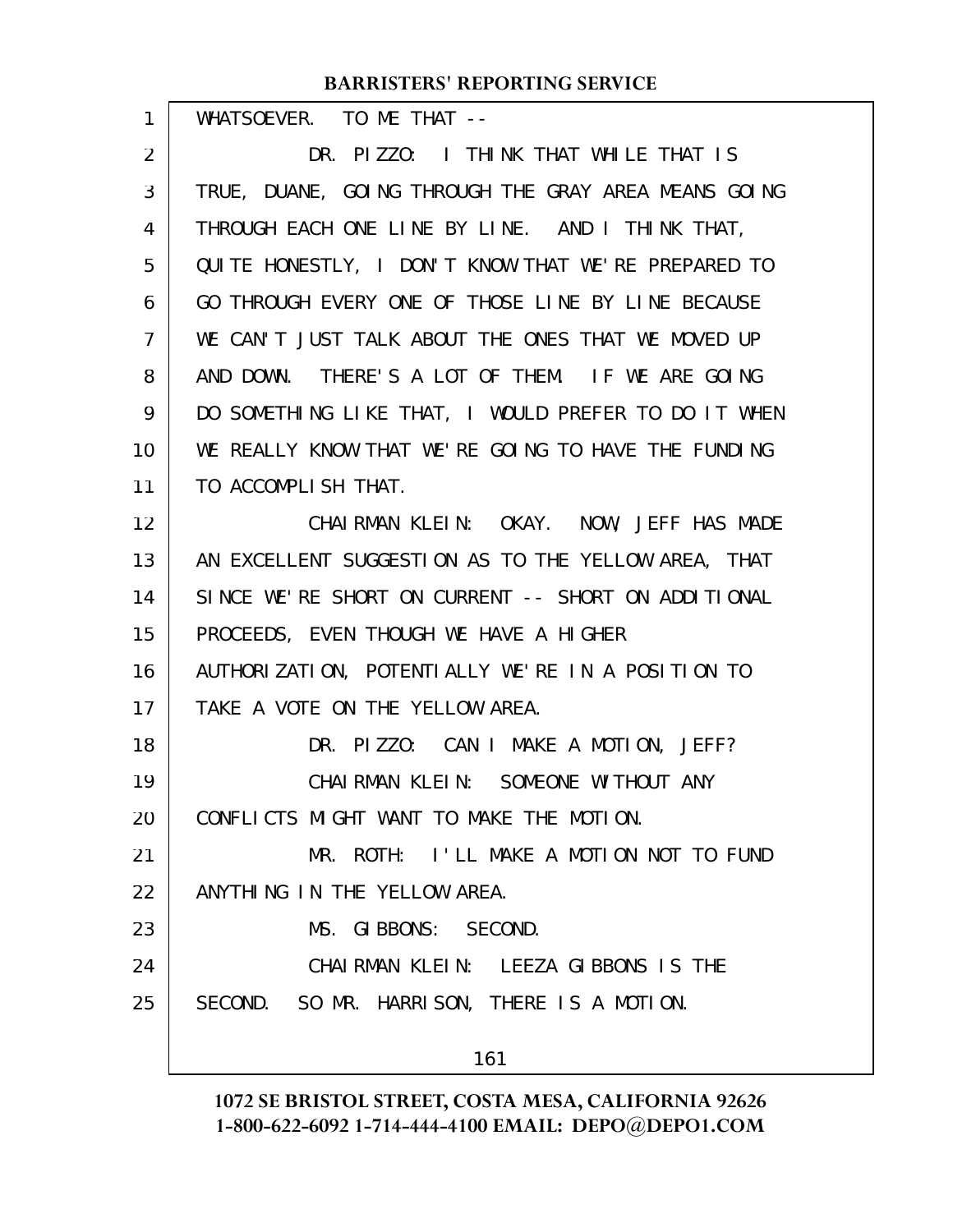| 1              | MR. ROTH: FOR BOTH CHARTS.                          |
|----------------|-----------------------------------------------------|
| $\overline{2}$ | CHAIRMAN KLEIN: NOW, COUNSEL IS TELLING             |
| 3              | ME THAT SHERRY AND A COUPLE OTHER MEMBERS HAVE LEFT |
| 4              | BECAUSE WE'RE OVER OUR SCHEDULED TIME. AND,         |
| 5              | THEREFORE, WE NEED TO PICK UP THIS MOTION IN THE    |
| 6              | MORNING. SO I THINK WE HAVE A WELL-DEFINED APPROACH |
| $\overline{7}$ | FOR THE MORNING.                                    |
| 8              | I WOULD LIKE TO SEE IF THERE'S SOME                 |
| 9              | COMMENT ON THIS POSITION AT THIS TIME, ALTHOUGH WE  |
| 10             | WILL NOT TAKE ANY ACTION UNTIL THE MORNING. AND I'D |
| 11             | LIKE TO ALSO MAKE SURE WE HAVE PUBLIC COMMENT       |
| 12             | BECAUSE, BEFORE WE DEAL WITH THIS VOTE, I WANT TO   |
| 13             | MAKE SURE THAT THERE'S NO PUBLIC COMMENT DEALING    |
| 14             | WITH ANYTHING IN THE YELLOW AREA. SO, IN FACT,      |
| 15             | MAYBE I COULD MAKE A GENERAL INVITATION FOR PUBLIC  |
| 16             | COMMENT AS TO ANY APPLICATION THAT REMAINS          |
| 17             | OUTSTANDING AT THIS TIME. IS THERE PUBLIC COMMENT?  |
| 18             | DR. AIRRIESS: THIS IS GRAY AREA NO. 1048.           |
| 19             | NAME IS CHRIS AIRRIESS. YOU SAID ANY OUTSTANDING    |
| 20             | APPLI CATION?                                       |
| 21             | CHAIRMAN KLEIN: YES. THAT WOULD INCLUDE             |
| 22             | THE GRAY AREA AND THE YELLOW AREA. WOULD YOU REPEAT |
| 23             | THE NUMBER AGAIN?                                   |
| 24             | DR. AIRRIESS: THE GRANT NUMBER WAS 1048.            |
| 25             | CHAIRMAN KLEIN: JUST GIVE US A SECOND TO            |
|                | 162                                                 |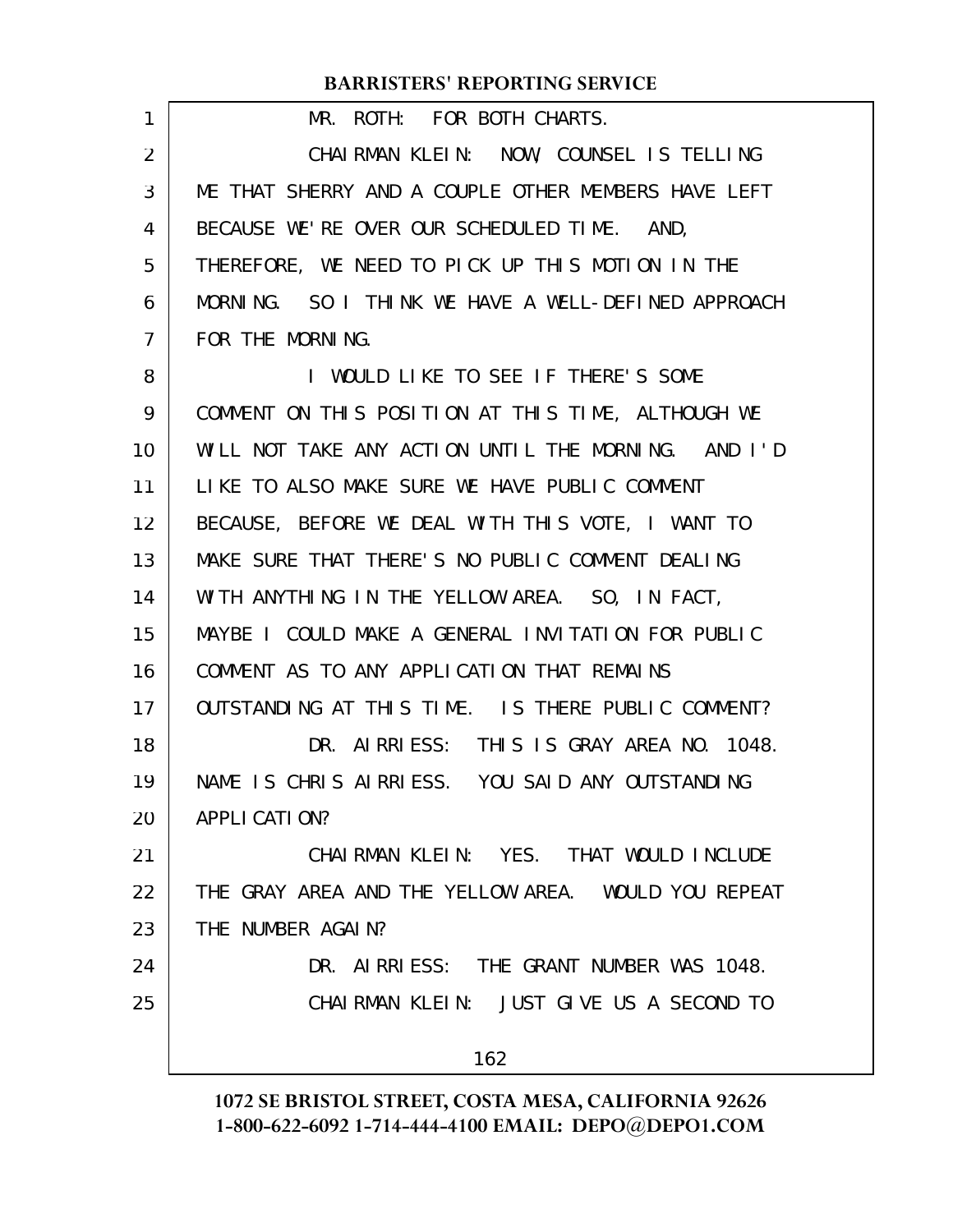| 1  | LOCATE IT, PLEASE. ALL RIGHT. IF YOU WOULD PLEASE    |
|----|------------------------------------------------------|
| 2  | COMMENCE YOUR COMMENTS.                              |
| 3  | DR. AIRRIESS: THIS GRANT APPLICATION IS              |
| 4  | REGARDING ASSAY READY SCREENING PLATES THAT WOULD BE |
| 5  | USED TO ACCELERATE THE PROGRESS OF CONVENTIONAL DRUG |
| 6  | DISCOVERY USING STEM CELL-DERIVED PRODUCTS. AND SO   |
| 7  | WHILST IT MAY NOT LEAD TO A SPECIFICALLY STEM CELL   |
| 8  | ORIGIN THERAPEUTIC, WOULD ACTUALLY EMPLOY STEM CELL  |
| 9  | PRODUCTS SUCH AS PURE CARDIOMYOCYTES AND SCREENING   |
| 10 | HEART DISEASE DRUGS OR LOOKING FOR TOXIC EFFECTS OF  |
| 11 | OTHER DRUGS ON THE HEART, ETC., AND MOTOR NEURONS.   |
| 12 | I HAVE SOME PATIENT ADVOCATES WITH ME WHO            |
| 13 | WOULD LIKE TO SPEAK TO THE POTENTIAL USE OF THESE    |
| 14 | ASSAY READY SCREENING PLATES THAT WE'RE APPLYING FOR |
| 15 | FUNDS TO DEVELOP.                                    |
| 16 | CHAIRMAN KLEIN: OKAY. THANK YOU. WHO                 |
| 17 | WOULD LIKE TO SPEAK?                                 |
| 18 | MORRIS: HOW'S EVERYBODY DOING? MY<br>MR.             |
| 19 | NAME BILL MORRIS. I HAVE A COMPANY CALLED SUCCESS    |
| 20 | FOR TEENS. I'M A MOTIVATIONAL SPEAKER TO HIGH        |
| 21 | SCHOOL AND COLLEGE KIDS. I'M A FORMER WALL STREET    |
| 22 | EXECUTIVE AND A WORLD RECORD HOLDER. SO I'M NOT A    |
| 23 | SCIENTIST IN ANY, WAY, SHAPE, OR FORM. AND I JUST    |
| 24 | WANTED TO KIND OF CLEAR THE AIR OF THAT.             |
| 25 | SIX MONTHS AGO TWO PEOPLE FROM OUR BOARD             |
|    | 163                                                  |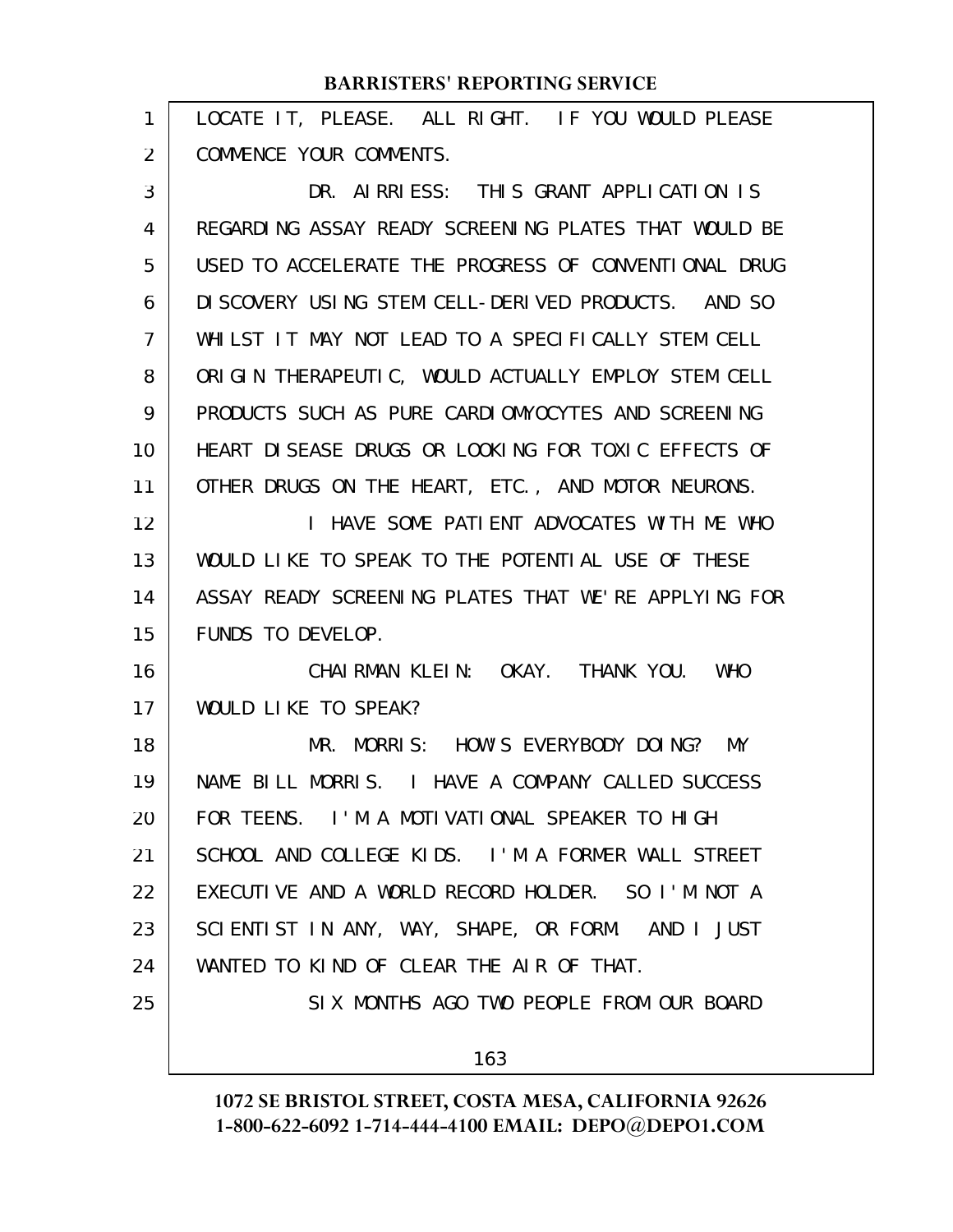| AND MIKE HARTMAN. AND MIKE, WELL, HE WAS -- HE'S<br>ONE OF OUR PATIENTS. HE HAS ALS. AND HE WOULD BE |
|------------------------------------------------------------------------------------------------------|
|                                                                                                      |
|                                                                                                      |
| THE BEST ONE TO BE STANDING IN FRONT OF YOU TONIGHT                                                  |
| EXPLAINING WHAT HE HAS GONE THROUGH WITH ALS.                                                        |
| UNFORTUNATELY, MIKE DIED TWO MONTHS AGO.                                                             |
| WHEN I WAS ON WALL STREET, I HAD A BOSS,                                                             |
| HE SAID, "IF YOU CAN'T PUT IT ON THE BACK OF YOUR                                                    |
| BUSINESS CARD, DON'T TELL ME. MAKE IT SIMPLE." SO                                                    |
| WE HAVE PREPARED THREE SLIDES. WHEN I APPROACHED                                                     |
| CALIFORNIA STEM CELL, I SAID, LOOK IT, CHRIS, I'M                                                    |
| NOT A SCIENTIST. I'M A WALL STREET GUY. WE'VE GOT                                                    |
| TO CONVERT THIS FROM MANDARIN TO ENGLISH. I NEED TO                                                  |
| UNDERSTAND EXACTLY WHAT YOU'VE ACCOMPLISHED AND                                                      |
| WHERE YOU ARE.                                                                                       |
| AND WE CAME AWAY EXTREMELY IMPRESSED WITH                                                            |
| WHAT THEY'VE ACHIEVED AND WHAT THEY HAVE ON THE                                                      |
| HORIZON. I'M HERE TONIGHT HOPEFULLY TO MOVE THESE                                                    |
| PEOPLE FROM A TIER 2 TO A FUNDING OPPORTUNITY.                                                       |
| DO WE HAVE THOSE SLIDES? I APOLOGIZE FOR                                                             |
| THE WAY I'M DRESSED. I JUST CAME FROM A                                                              |
| MOTIVATIONAL SPEECH. I SPOKE TO A HUNDRED KIDS AT                                                    |
| THE ORANGEWOOD CHILDREN'S FOUNDATION IN ORANGE,                                                      |
| CALIFORNIA. SO I APOLOGIZE FOR --                                                                    |
|                                                                                                      |
| CHAIRMAN KLEIN: THE WORDS ARE                                                                        |
|                                                                                                      |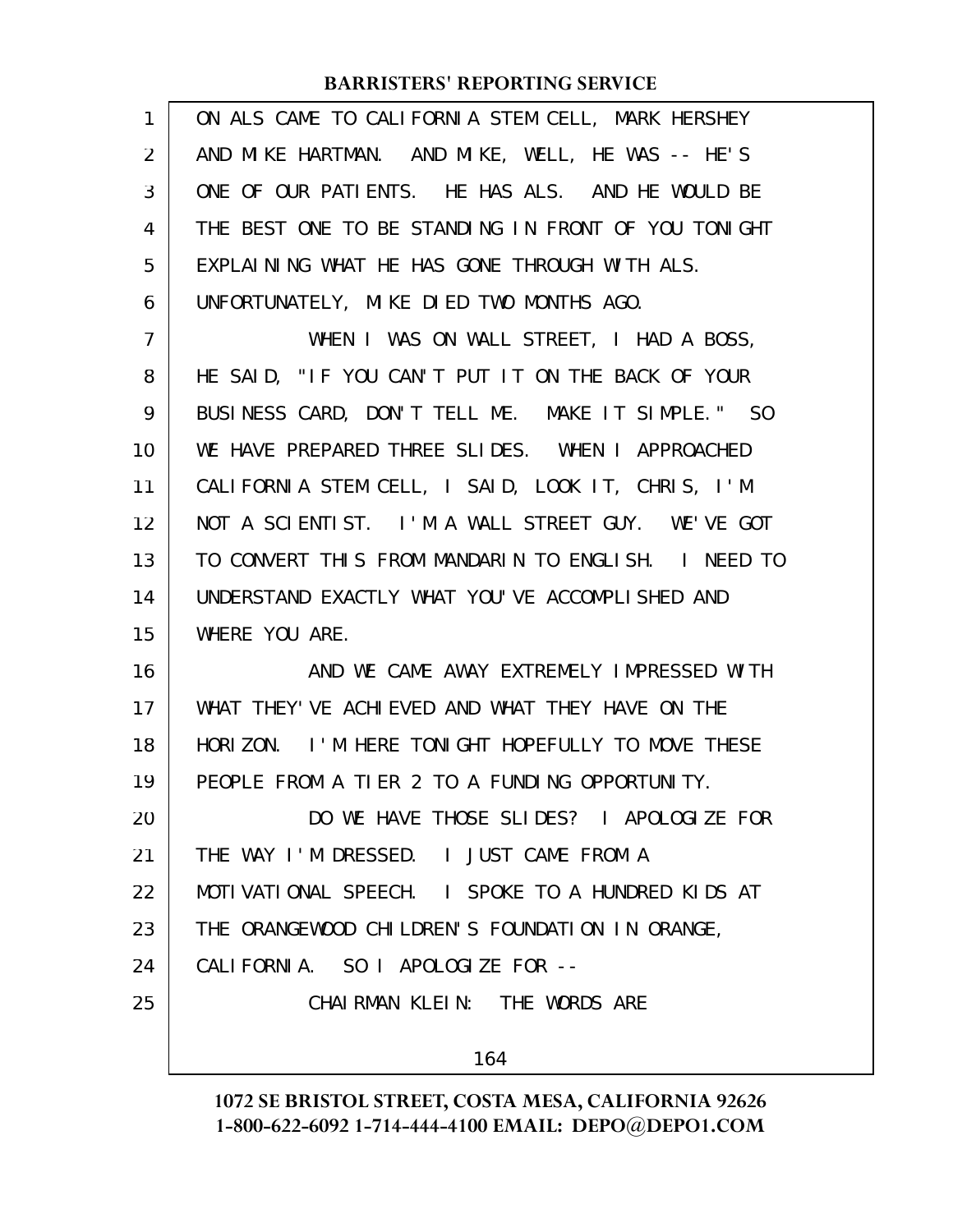|    | <b>BARRISTERS' REPORTING SERVICE</b>                 |
|----|------------------------------------------------------|
| 1  | APPRECIATED.                                         |
| 2  | MR. MORRIS: HERE WE GO. THIS IS WHAT WE              |
| 3  | DID, YOU KNOW, FOR A LAYMAN. THIS IS LIKE MYSELF.    |
| 4  | WE HAD TO TAKE IT FROM THE REALLY 25-LETTER WORDS    |
| 5  | AND PUT IT INTO ENGLISH. AND THIS IS WHAT            |
| 6  | CALIFORNIA STEM CELL DOES. IT'S TAKING THE IVF FROM  |
| 7  | THE IVF CLINICS, AND THEY HAVE THAT PROPRIETARY      |
| 8  | TECHNOLOGY AND KNOW-HOW IN THE STEM CELL SECTION IN  |
| 9  | THE MIDDLE. WHAT THEIR MISSION IS ALL ABOUT IS TO    |
| 10 | MOVE IT TO BIG PHRMA FOR DRUG DEVELOPMENT AS WELL AS |
| 11 | THE MEDICAL COMMUNITY FOR ACTUALLY FINDING ANSWERS   |
| 12 | TO DI SEASES.                                        |
| 13 | RIGHT NOW CALIFORNIA STEM CELL HAS TWO               |
| 14 | DIVISIONS, THE REAGENTS AND THE THERAPEUTICS.        |
| 15 | THEY' RE ACTUALLY GETTING REVENUES FROM THE REAGENT  |
| 16 | SIDE OF THE BUSINESS. AND AS YOU CAN SEE, THIS IS    |
| 17 | CELL AND MEDIA FOR RESEARCH AND DRUG DEVELOPMENT     |
| 18 | USE.                                                 |
| 19 | THE THIRD AND LAST SLIDE. YOU KNOW, UNTIL            |
| 20 | NOW THERE'S BEEN REALLY NO SOURCE OF MANUFACTURED    |
| 21 | CELLS IN USE OF PHARMACEUTICAL COMPANIES FOR         |
| 22 | SCREENING AND RISK ASSESSMENT. IF YOU SKIP DOWN TO   |
| 23 | THAT NEXT PART WHERE CALL FORNLA STEM CELL HAS       |
| 24 | INBOUND REQUESTS RIGHT NOW FOR SCREENING PLATES FROM |

25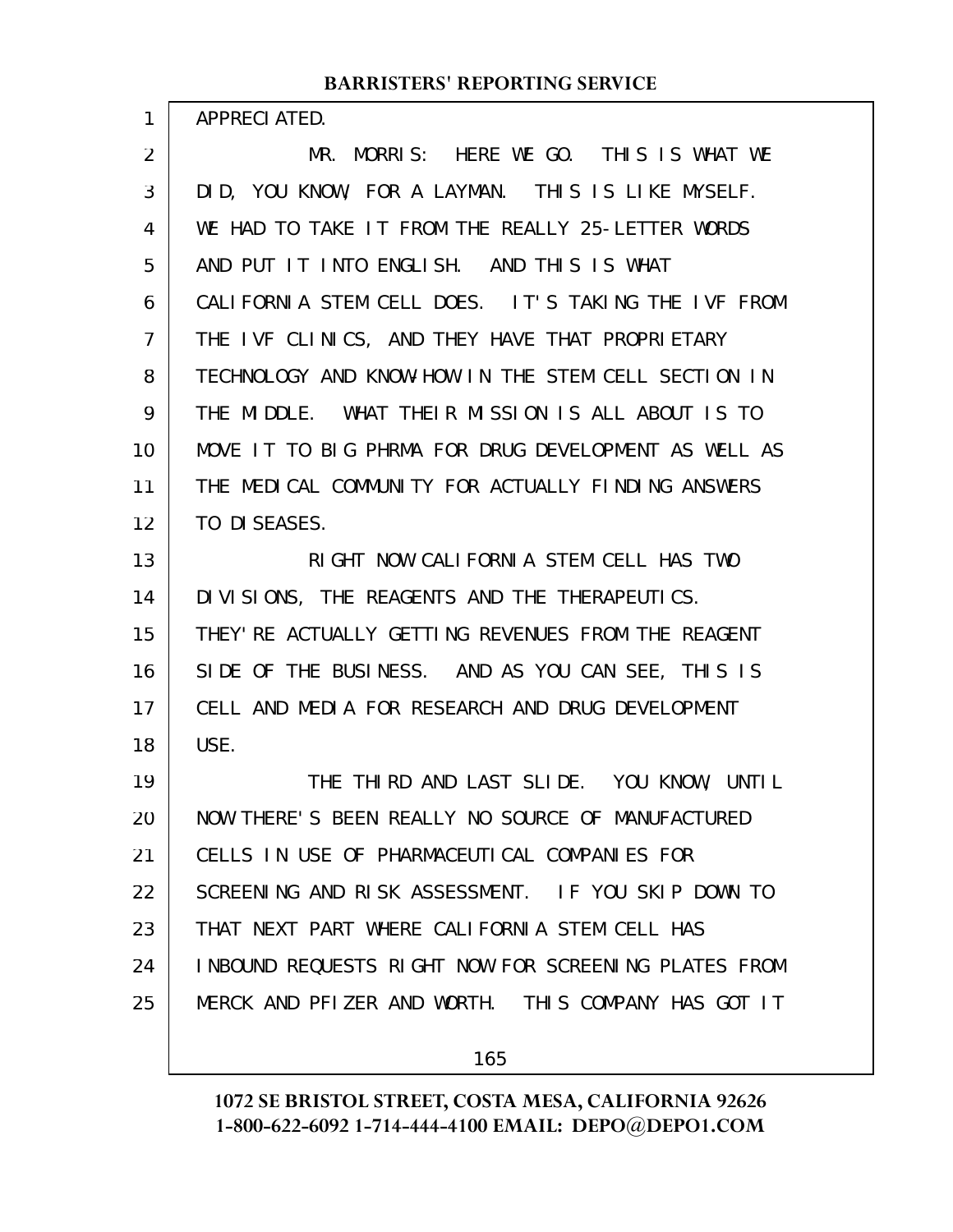| 1  | TOGETHER. THEY NEED THE FUNDING.                    |
|----|-----------------------------------------------------|
| 2  | THE INDUSTRY FOCUS HAS IDENTIFIED                   |
| 3  | MANUFACTURED HUMAN CELLS FOR SCREENING AS THE NO. 1 |
| 4  | PRIORITY FOR STEM CELL PRODUCTS FOR THE BIG PHRMA.  |
| 5  | I'LL LEAVE THE REST OF THAT FOR YOUR READING, BUT   |
| 6  | THAT'S REALLY WHAT THEY DO, AND I THINK THEY'VE GOT |
| 7  | SOME PHENOMENAL OPPORTUNITIES. I IMPLORE YOU TO     |
| 8  | GRANT THEM THE GRANTS THAT THEY NEED TO MAKE THIS   |
| 9  | HAPPEN.                                             |
| 10 | CHAIRMAN KLEIN: THANK YOU VERY MUCH.                |
| 11 | MR. MORRIS: LAST, I'LL LEAVE YOU WITH THE           |
| 12 | EXPRESSION THAT SAYS WE MAKE A LIVING BY WHAT WE    |
| 13 | GET, BUT WE MAKE A LIFE BY WHAT WE GIVE.            |
| 14 | CHAIRMAN KLEIN: THANK YOU VERY MUCH.                |
| 15 | APPRECIATE YOUR COMMENTS. ADDITIONAL COMMENTS?      |
| 16 | MS. NELSON-MEGGS: I'LL MAKE IT QUICK.<br>$\sim$ 1   |
| 17 | JUST WANT TO THANK YOU FOR BEING HERE. I KNOW IT'S  |
| 18 | LATE. I DROVE IN FROM BEVERLY HILLS WITH A          |
| 19 | THREE-HOUR COMMUTE, SO I APPRECIATE YOU BEING HERE. |
| 20 | MY NAME IS ANDREA NELSON-MEGGS, AND I AM            |
| 21 | HERE ON APPLICATION 1048. I'M REPRESENTING MY       |
| 22 | FAMILY AND I'M ALSO REPRESENTING FSMA, WHICH IS     |
| 23 | FAMILIES OF SPINAL MUSCULAR ATROPHY. MY HUSBAND     |
| 24 | WASN'T ABLE TO BE HERE. I HAVE TWO DAUGHTERS. I'M   |
| 25 | FORMERLY AN ATTORNEY. I NOW AM A MOTION PICTURE     |
|    |                                                     |

166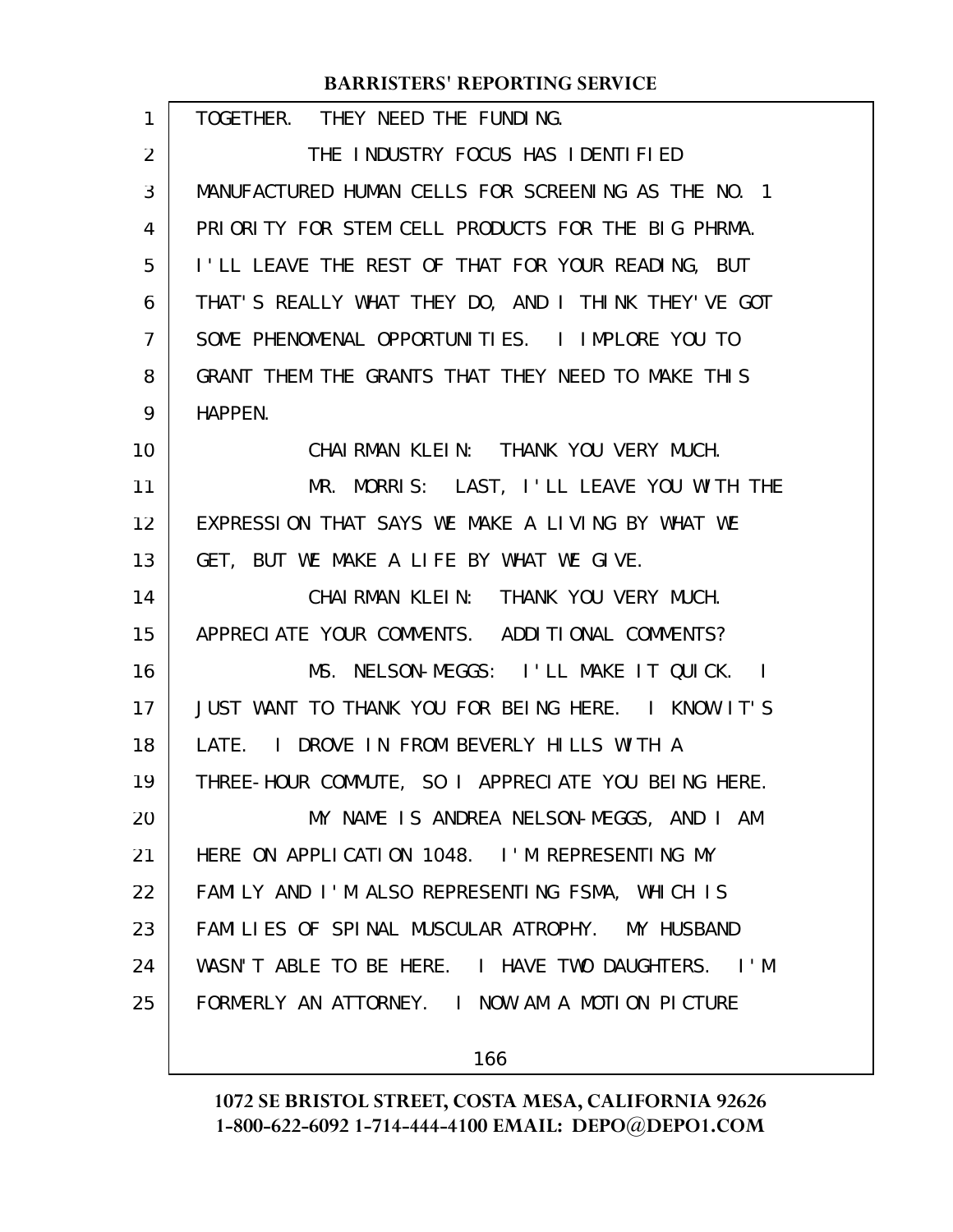| $\mathbf{1}$   | TALENT AGENT, SO I DO ALL THE MOVIE DEALS.           |
|----------------|------------------------------------------------------|
| $\overline{2}$ | BUT MY TWO DAUGHTERS IS AVA, WHO'S THREE             |
| 3              | YEARS OLD, AND ALEXANDRA. THIS IS ALEXANDRA. SHE'S   |
| 4              | ONE, OR SHE WOULD BE ONE. ONE YEAR AGO EXACTLY OR    |
| 5              | ACTUALLY IN A WEEK, WE WENT TO GET HER TWO-MONTH     |
| 6              | CHECKUP. MY HUSBAND TOLD ME I CAN'T MAKE IT, BUT     |
| 7              | PLEASE MAKE SURE YOU ASK THE DOCTOR WHY HER ARMS     |
| 8              | AREN'T MOVING AS MUCH AS WHEN SHE WAS FIRST BORN AND |
| 9              | HER LEGS. AND THAT QUICKLY TURNED INTO A             |
| 10             | RECOMMENDATION TO GO SEE A PEDIATRIC NEUROLOGIST,    |
| 11             | WHO QUICKLY DIAGNOSED HER WITH SMA, SPINAL MUSCULAR  |
| 12             | ATROPHY.                                             |
| 13             | WE HAD NO IDEA WHAT THAT WAS AND QUICKLY             |
| 14             | LEARNED THAT HER LIFE WOULD PROBABLY BE ABOUT A      |
| 15             | YEAR. AND SHE WAS WITH US FOR TWO WEEKS MORE. SO     |
| 16             | ON JANUARY 1 WE LOST OUR BABY GIRL, AND WE           |
| 17             | CELEBRATED HER BIRTHDAY THIS YEAR DOING A WALK FOR   |
| 18             | FSMA.                                                |
| 19             | AND REASON WHY I'M HERE, I WAS ASKED, IS             |
| 20             | TO REQUEST FUNDS FOR FSMA AND STEM CELL RESEARCH     |
| 21             | BECAUSE OBVIOUSLY IF THESE FUNDS WERE AVAILABLE,     |
| 22             | MAYBE MY BABY GIRL WOULD BE HERE AND WOULDN'T BE     |
| 23             | CELEBRATING HER FIRST-YEAR BIRTHDAY AS A WALK. BUT   |
| 24             | I JUST WANT TO PERSONALIZE THE REQUEST. THANK YOU.   |
| 25             | CHAIRMAN KLEIN: THANK YOU VERY MUCH FOR              |
|                | 167                                                  |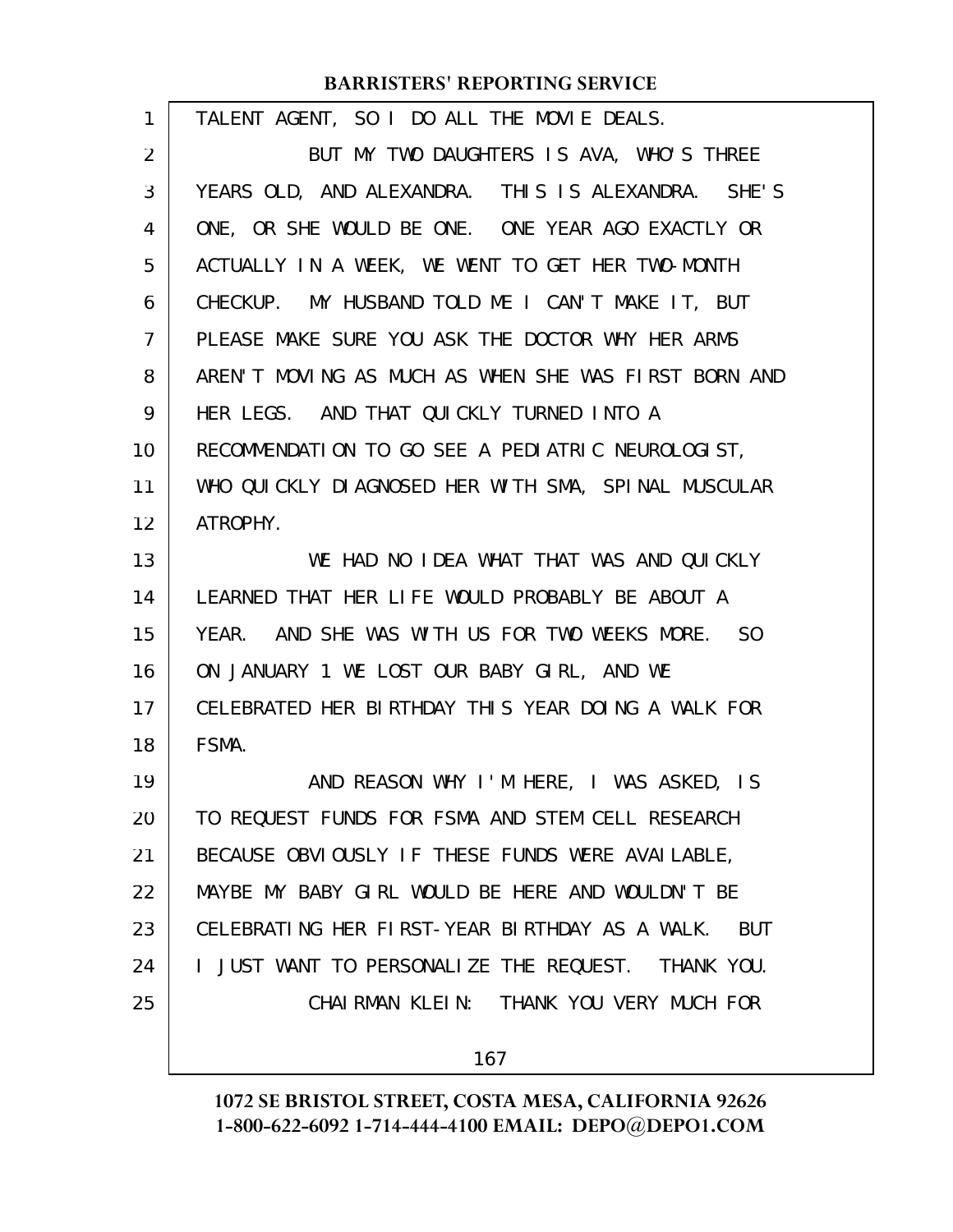YOUR ADVOCACY.

1

DR. AIRRIESS: IF I COULD JUST WRAP THAT UP A LITTLE BIT. THANK YOU VERY MUCH, BOTH OF YOU, FOR SPEAKING. REALLY THE GOAL THAT WE'VE GOT AS A COMPANY IS TO FIND THERAPEUTICS TO TREAT DISEASE. NOW, WE ARE ACTUALLY WORKING TOWARDS TRANSPLANTATION THERAPIES THAT WILL USE MOTOR NEURONS TO TRY AND CURE BABIES SUCH AS YOU'VE HEARD OF RIGHT NOW WITH SPINAL MUSCULAR ATROPHY, BUT WE ALSO BELIEVE THAT IT'S THE RESPONSIBLE THING TO DO TO TRY AND ENABLE DRUG DEVELOPMENT USING ALL THE TECHNOLOGIES THAT WE HAVE. 2 3 4 5 6 7 8 9 10 11 12

IF SOMEBODY CAN COME UP WITH A DRUG THAT WILL PREVENT OTHER FAMILIES FROM HAVING TO GO THROUGH THIS LOSS, WE THINK THAT THAT IS MONEY WELL SPENT, AND THAT'S SOMETHING -- AND OUR TIME WELL SPENT EVEN IF IT DOESN'T MEAN AS MUCH TO THE COMPANY IN THE LONG RUN. BUT WE FEEL THAT THIS IS A VERY IMPORTANT USE OF STEM CELL TECHNOLOGIES TO DEVELOP THESE SCREENING PLATES THAT WILL ALLOW DEVELOPMENT OF DRUGS FOR THINGS THAT WE CAN'T TREAT RIGHT NOW LIKE ALS AND SMA. 13 14 15 16 17 18 19 20 21 22

CHAIRMAN KLEIN: THANK YOU VERY MUCH FOR YOUR PRESENTATION. WITH THAT, ARE THERE ANY OTHER ADDITIONAL PUBLIC COMMENTS? SEEING NO ADDITIONAL 23 24 25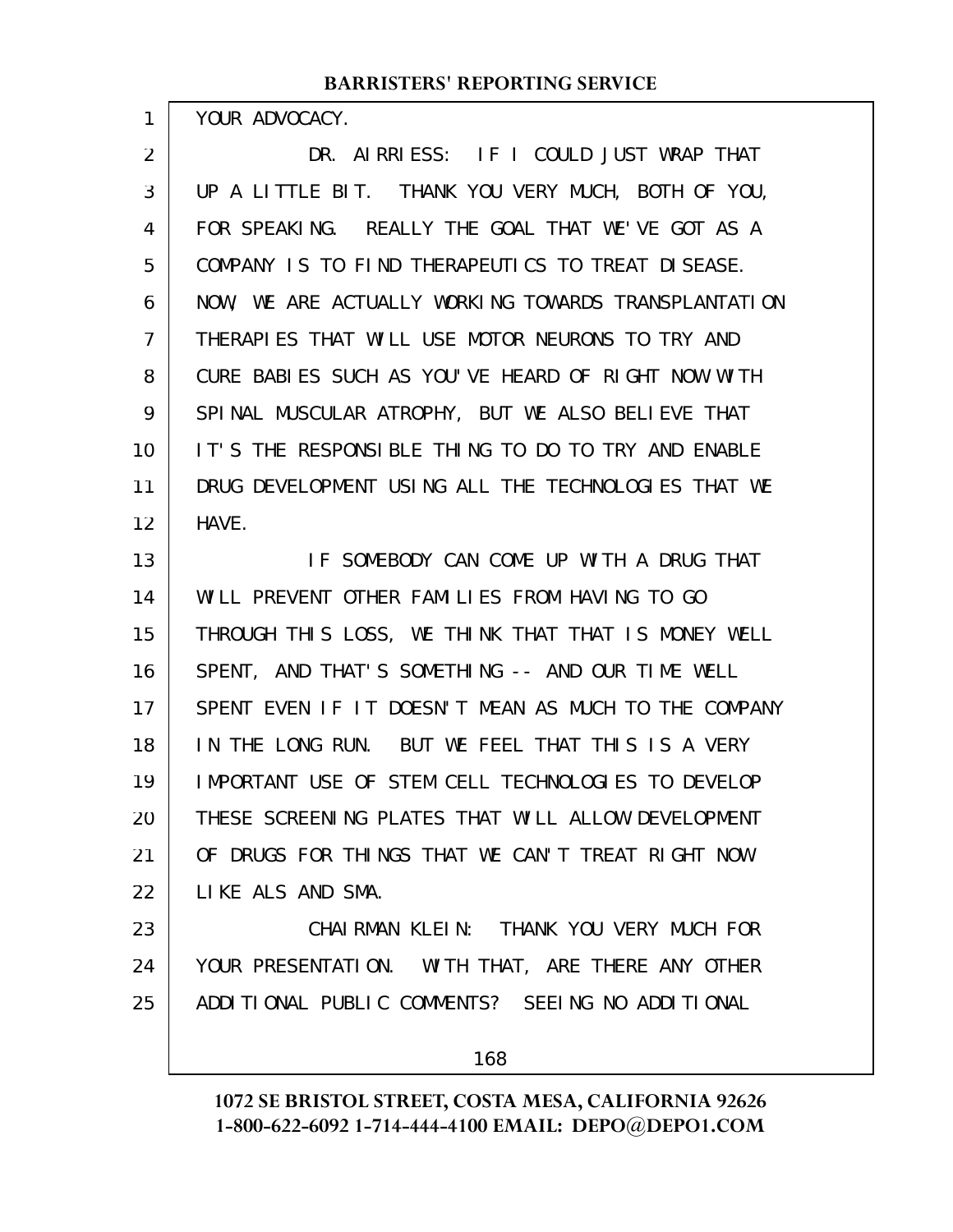| 1              | PUBLIC COMMENTS, ANY BOARD COMMENTS? SO SEEING NO    |
|----------------|------------------------------------------------------|
| $\overline{2}$ | BOARD COMMENTS, COUNSEL -- DR. TROUNSON, ANY         |
| 3              | ADDITIONAL POINTS?                                   |
| 4              | DR. TROUNSON: I THINK, CHAIR, BETWEEN NOW            |
| 5              | AND JANUARY, WE WILL EXAMINE THE BUDGETS OF ALL      |
| 6              | THOSE GRANTS. THERE ARE SOME GRANTS THAT ARE         |
| $\overline{7}$ | RELATIVELY SMALL ACTUALLY. AND SO, YOU KNOW, A CUT   |
| 8              | ACROSS THE BOARD, THAT KIND OF THING, I THINK, WOULD |
| 9              | BE QUITE DAMAGING TO SOME OF THOSE COMPANIES OR SOME |
| 10             | OF THOSE INSTITUTIONS. WE'LL TAKE A LOOK TO SEE      |
| 11             | WHETHER THERE'S ANY REASON FOR US TO THINK THERE'S   |
| 12             | EXCESS IN THESE TWO-YEAR GRANTS, AND WE'LL REPORT    |
| 13             | ANY SAVINGS BACK TO YOU AS WELL.                     |
| 14             | AND I THINK IF WE MAKE THIS DECISION TO              |
| 15             | RELOOK AT THE BUDGET, WE ACTUALLY DO KNOW WHAT WE'RE |
|                |                                                      |
| 16             | GOING TO EXPEND IN THIS TIMEFRAME. WHAT WE'RE A BIT  |
| 17             | UNSURE ABOUT IS WHAT WE'RE GOING TO DO WITH THE      |
| 18             | UPCOMING RFA'S, HOW MUCH MORE OR LESS THAT WE WOULD  |
| 19             | EXPEND ON TOP OF OR NOT SO MUCH OF WHAT THE BOARD'S  |
| 20             | ALREADY AGREED TO. BUT I THINK WHAT YOU'VE SAID,     |
| 21             | CHAIR, IS THAT IT WOULD BE BETTER FOR US TO HAVE A   |
| 22             | MORE FIRM BASIS OF THE UNDERSTANDING OF WHAT WE CAN  |
| 23             | ACTUALLY RAISE IN TERMS OF OUR BONDS OR IN PRIVATE   |
| 24             | RAISINGS. AND IF WE CAN DO THAT IN JANUARY, I THINK  |
| 25             | THE AGENCY WOULD FEEL, I AT THE AGENCY WOULD AT      |

169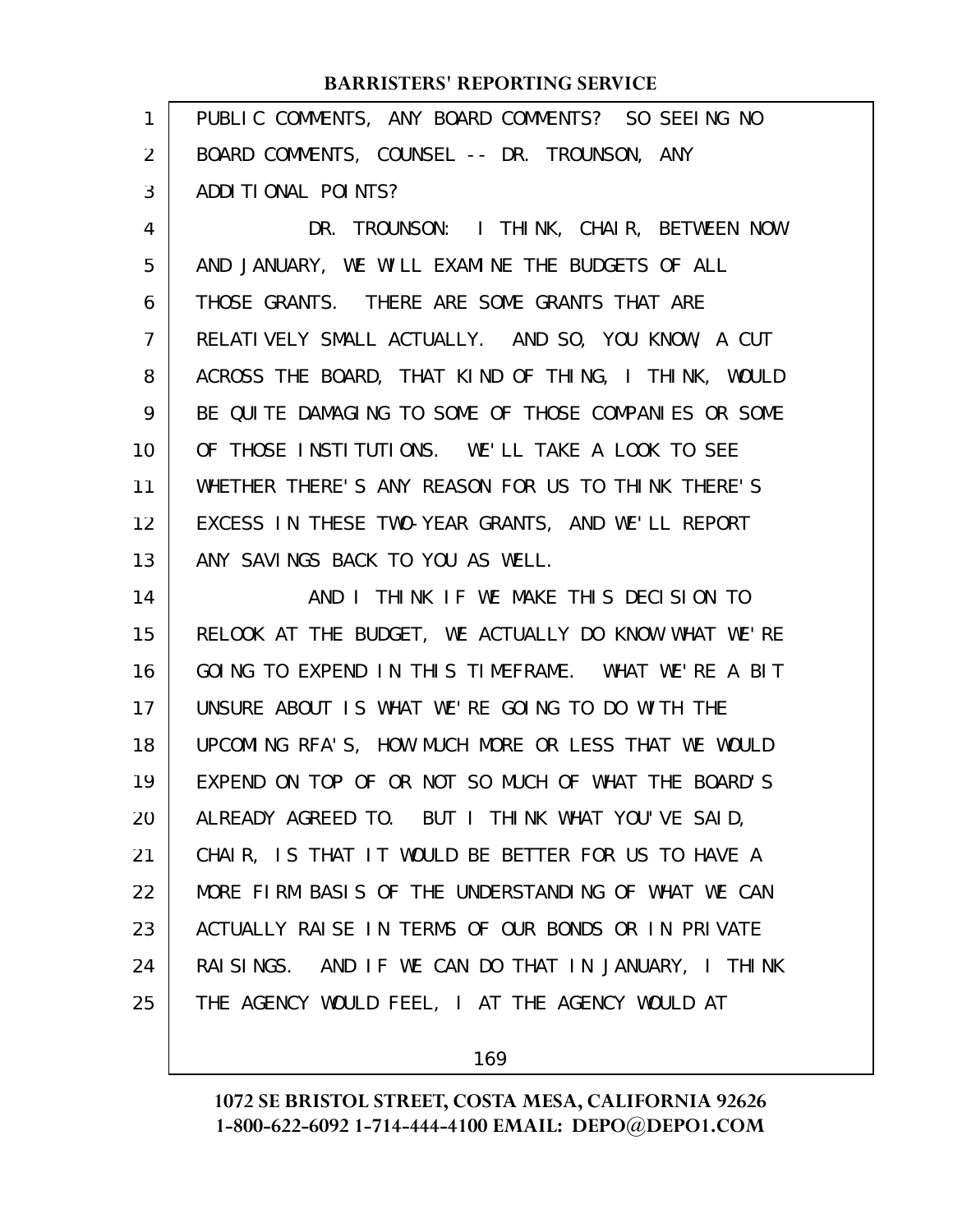| 1              | LEAST FEEL MORE COMFORTABLE THAN TO CURRENTLY        |
|----------------|------------------------------------------------------|
| 2              | OVEREXPEND TOO FAR IN THIS PARTICULAR ROUND.         |
| 3              | CHAIRMAN KLEIN: THANK YOU VERY MUCH.                 |
| 4              | MR. SHEEHY.                                          |
| 5              | MR. SHEEHY: YOU KNOW, IT'S AN IRONY THAT             |
| 6              | THIS PARTICULAR APPLICATION CAME UP, BUT IT DID      |
| $\overline{7}$ | RAISE A QUESTION IN MY MIND. THIS APPLICATION        |
| 8              | ACTUALLY, LOOKING AT THE REVIEW, THE TECHNOLOGY TO   |
| 9              | MAKE MOTOR NEURONS, AIM 1, ACTUALLY WAS VERY WELL    |
| 10             | REGARDED. IT'S JUST AIM 2 AND AIM 3. AND THE         |
| 11             | REVIEWERS ARE, I'LL QUOTE, "THE REVIEWERS WERE       |
| 12             | ENTHUSIASTIC ABOUT THIS POSSIBILITY PROVIDING THE    |
| 13             | BUDGET WAS APPROPRIATELY MODIFIED."                  |
| 14             | SO I ALSO WONDER FOR THOSE INDIVIDUALS WHO           |
| 15             | WERE IN THE GRAY AREA, IF WE MIGHT OFFER THE         |
| 16             | OPPORTUNITY, ESPECIALLY LIKE HERE WHERE IT'S SO      |
| 17             | DIRECT, WE COULD -- AIM 1 IS LAUDABLE, IT'S          |
| 18             | ACHIEVABLE, IT OBVIOUSLY WOULD MAKE A DIFFERENCE IN  |
| 19             | SOME FOLKS' LIVES. SHOULD WE OFFER THEM THE          |
| 20             | OPPORTUNITY TO SUBMIT NEW BUDGETS THAT MIGHT BE MORE |
| 21             | REALISTIC IN LIGHT OF THE REALITY THAT WE'RE ALL     |
| 22             | HAVING TO LIVE WITH? I JUST PUT THAT OUT THERE.      |
| 23             | IT'S ALWAYS HARD FOR ME WHEN I HEAR FROM             |
| 24             | PATIENTS, BUT I'M ALWAYS MOVED BY THAT. AND THEN I   |
| 25             | LOOK AND I READ THE REVIEWERS AGREED THAT THE FIRST  |
|                | 170                                                  |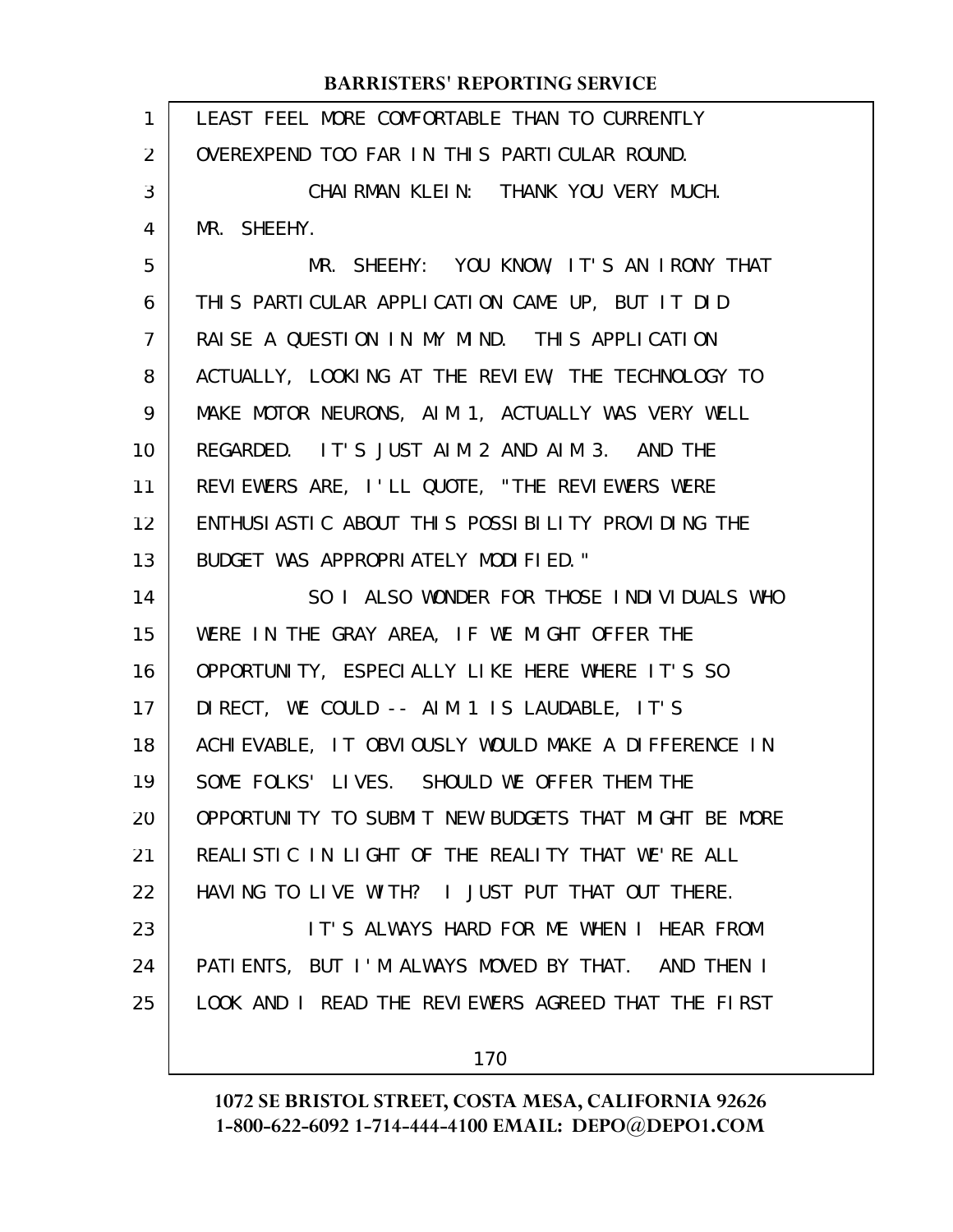| 1  | AIM WAS STRONG AND FEASIBLE, AND THE MOTOR NEURON    |
|----|------------------------------------------------------|
| 2  | FOCUS COULD POSITIVELY IMPACT THE IMPORTANT AREA OF  |
| 3  | ALS RESEARCH. SO TO ME IT'S PRETTY COMPELLING. THE   |
| 4  | ONLY THING -- AND MOST AGREE THAT AIM 1 IS OF        |
| 5  | SUFFICIENTLY HIGH IMPACT TO WARRANT CONSIDERATION ON |
| 6  | ITS OWN. THEN THE REVIEWERS ARE ENTHUSIASTIC IF THE  |
| 7  | BUDGET.                                              |
| 8  | SO MAYBE SINCE WE HAVE THIS TIME, SINCE WE           |
| 9  | KNOW WE'RE LIVING WITH AN ATTENUATED BUDGET, I HATE  |
| 10 | TO MAKE THINGS CRAZY FOR EVERYBODY ELSE, AND I'M     |
| 11 | SURE THERE ARE PEOPLE NOT HAPPY WITH ME RIGHT NOW,   |
| 12 | BUT I JUST HATE TO SEE --                            |
| 13 | CHAIRMAN KLEIN: ANOTHER OPTION THAT WE'RE            |
| 14 | GOING -- WE'RE GOING TO ADJOURN AND THEN COME BACK   |
| 15 | TOMORROW MORNING. BUT ANOTHER OPTION IS TO GIVE THE  |
| 16 | STAFF DISCRETION, IF THEY NEEDED TO GET A            |
| 17 | RESUBMISSION, GET IT, BUT NOT TO HAVE A WHOLE BUNCH  |
| 18 | OF SUBMISSIONS. THE STAFF HAS THE ABILITY AND THE    |
| 19 | DI SCRETION TO ADJUST THE BUDGET IN THAT SPECIFIC    |
| 20 | CASE BECAUSE IT'S SPECIFICALLY CALLED OUT, WHICH IS  |
| 21 | AN EXCEPTION. SO I THINK YOUR POINT IS WELL TAKEN.   |
| 22 | MS. GIBBONS: JUST A QUICK COMMENT, AND I             |
| 23 | KNOW THIS WILL COME TO BEAR TOMORROW BECAUSE WE WILL |
| 24 | MORE THAN LIKELY CONSIDER A COUPLE OF THOSE REQUESTS |
| 25 | IN THE GRAY AREA.                                    |

171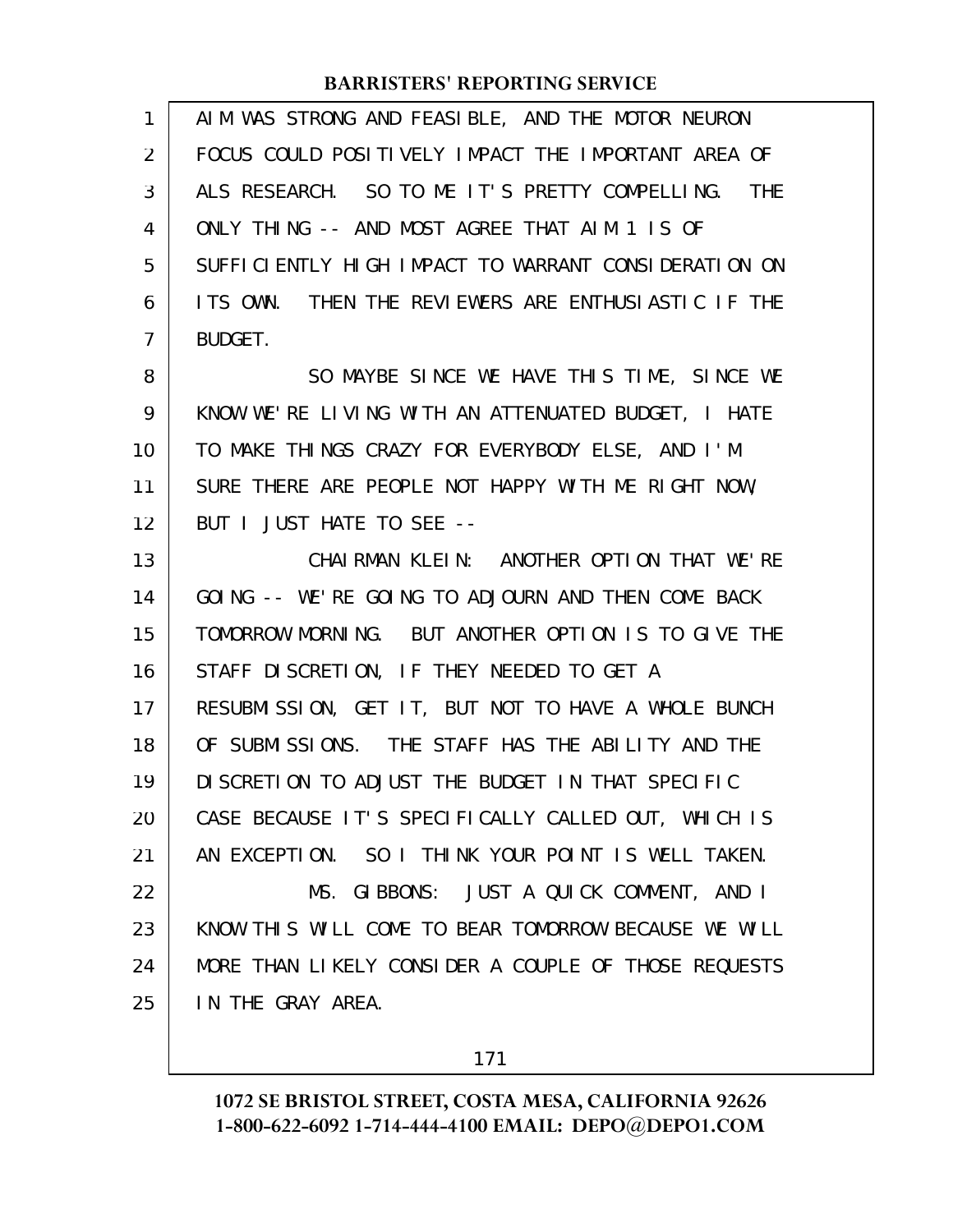| 1              | YOU KNOW, I KNOW WE ALL WANT TO BE                   |
|----------------|------------------------------------------------------|
| $\overline{2}$ | RESPONSIBLE FISCALLY AND ALL THAT, BUT I DON'T       |
| 3              | REALLY UNDERSTAND WHEN WE MAY GET ANOTHER SHOT AT    |
| 4              | TOOLS AND TECHNOLOGIES. AND NOT REALLY KNOWING THAT  |
| 5              | OUTLAY TO PROJECT, WE HAVE OUR RESTRAINTS IN OUR     |
| 6              | BUDGET AREAS, BUT WE ALSO HAVE RECOMMENDATIONS FROM  |
| $\overline{7}$ | OUR SCIENTISTS. AND I TAKE THOSE VERY SERIOUSLY.     |
| 8              | WE LOOK AT WHAT THIS MAY MEAN IN TERMS OF, AS JEFF   |
| 9              | WAS SAYING, THE OTHER GRANTS THAT WE'VE GIVEN OUT    |
| 10             | AND MAY GIVE OUT. SO I DON'T REALLY KNOW HOW HARD    |
| 11             | TO PUSH ON THE BUDGET AT THIS TIME WITHOUT REALLY    |
| 12             | BEING ABLE TO SEE FAR ENOUGH DOWN THE LINE.          |
| 13             | MAYBE THAT'S SOMETHING THAT WE CAN GET               |
| 14             | EDUCATION ON OR I CAN GET EDUCATION ON TOMORROW FROM |
| 15             | SOMEBODY WHO MUST CLEARLY KNOW.                      |
| 16             | CHAIRMAN KLEIN: OKAY. SO WITH THAT,                  |
| 17             | UNLESS THERE'S OTHER COMMENTS, I'D LIKE TO THANK THE |
| 18             | PUBLIC. I'D LIKE TO THANK THE STAFF. I'D LIKE TO     |
| 19             | SPECIFICALLY ASK IF WE'D GIVE THE STAFF A ROUND OF   |
| 20             | APPLAUSE BECAUSE THIS IS AN EXTRAORDINARY EFFORT.    |
| 21             | (APPLAUSE.)                                          |
| 22             | CHAIRMAN KLEIN: I'D LIKE TO THANK THE                |
| 23             | BOARD FOR THEIR PATIENCE AND WORKING WITH US         |
| 24             | TONIGHT. AND WE'RE ADJOURNED TILL TOMORROW MORNING.  |
| 25             | DR. PIZZO: COULD SOMEONE GIVE US THE                 |
|                | 172                                                  |
|                |                                                      |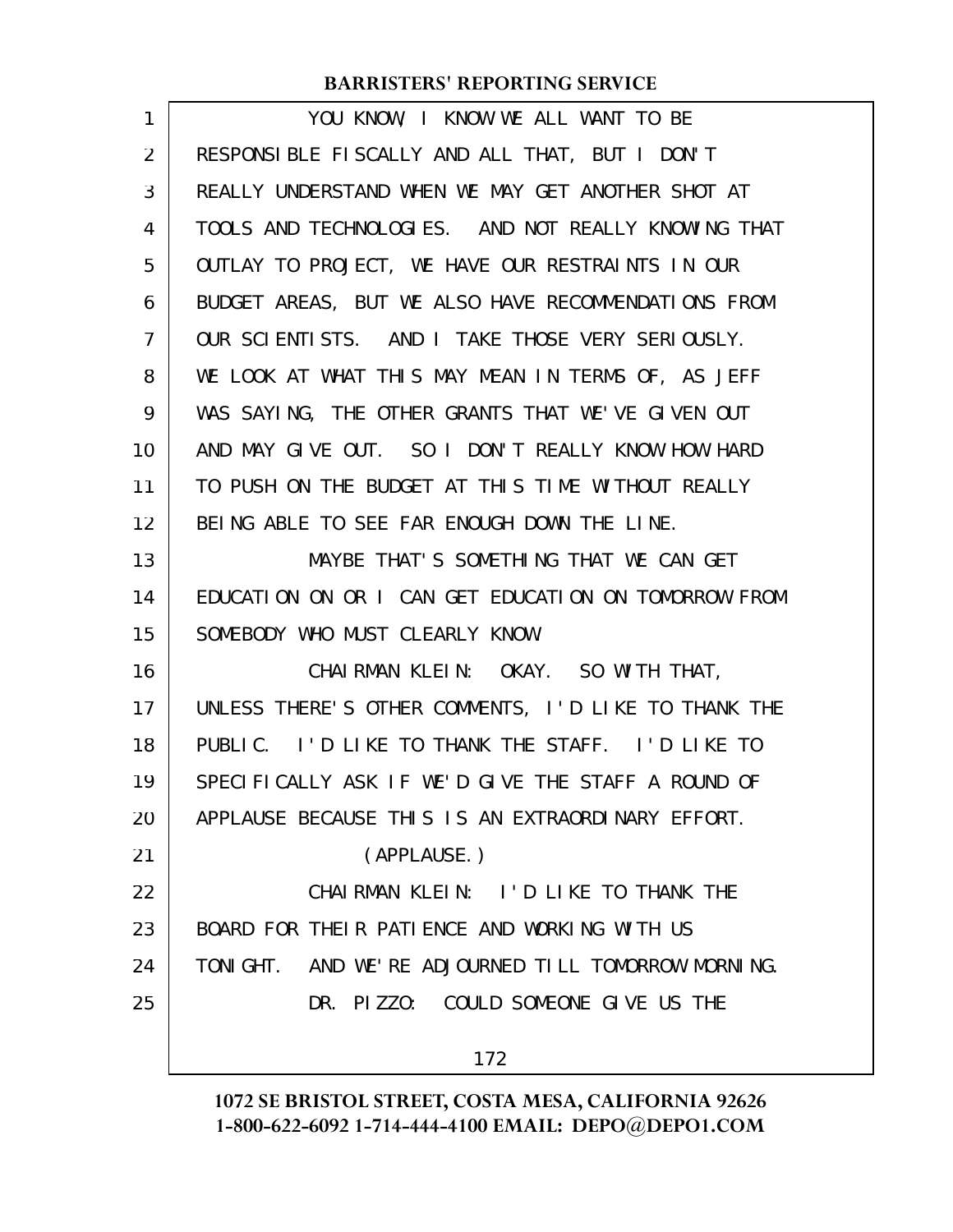| MS. KING: THERE IS A SHUTTLE FOR ICOC<br>2<br>3<br>MEMBERS LEAVING THIS HOTEL AT 7:45 TO TAKE YOU OVER<br>TO THE STUDENT CENTER AT UC IRVINE. BREAKFAST WILL<br>4<br>BE SERVED AT EIGHT. THERE IS A SPOTLIGHT ON<br>5<br>ALZHEIMER'S DISEASE AT 8:30, AND THE ACTUAL MEETING<br>6 |  |
|-----------------------------------------------------------------------------------------------------------------------------------------------------------------------------------------------------------------------------------------------------------------------------------|--|
|                                                                                                                                                                                                                                                                                   |  |
|                                                                                                                                                                                                                                                                                   |  |
|                                                                                                                                                                                                                                                                                   |  |
|                                                                                                                                                                                                                                                                                   |  |
|                                                                                                                                                                                                                                                                                   |  |
| <b>STARTS A 9:30.</b><br>7                                                                                                                                                                                                                                                        |  |
| CHAIRMAN KLEIN: IT'S THE STUDENT CENTER,<br>8                                                                                                                                                                                                                                     |  |
| NOT THE NATIONAL ACADEMY BUILDING.<br>9                                                                                                                                                                                                                                           |  |
| MS. KING: THAT IS CORRECT. IF YOU WOULD<br>10                                                                                                                                                                                                                                     |  |
| LIKE TO TAKE YOUR BINDERS WITH YOU FOR A LITTLE LATE<br>11                                                                                                                                                                                                                        |  |
| NIGHT READING, YOU CAN, BUT WE WILL BRING THEM FOR<br>12                                                                                                                                                                                                                          |  |
| YOU IF YOU LEAVE THEM.<br>13                                                                                                                                                                                                                                                      |  |
| CHAIRMAN KLEIN: THEY MAY HAVE NOTES IN<br>14                                                                                                                                                                                                                                      |  |
| 15<br>THEIR BINDERS. WHY DON'T YOU TAKE YOUR BINDERS WITH                                                                                                                                                                                                                         |  |
| YOU, PLEASE.<br>16                                                                                                                                                                                                                                                                |  |
| 17<br>(THE MEETING WAS THEN ADJOURNED AT                                                                                                                                                                                                                                          |  |
| 09:52 P.M. TO RECONVENE AT 9:30 A.M. ON DECEMBER 11,<br>18                                                                                                                                                                                                                        |  |
| 19<br>$2008.$ )                                                                                                                                                                                                                                                                   |  |
| 20                                                                                                                                                                                                                                                                                |  |
| 21                                                                                                                                                                                                                                                                                |  |
| 22                                                                                                                                                                                                                                                                                |  |
| 23                                                                                                                                                                                                                                                                                |  |
| 24                                                                                                                                                                                                                                                                                |  |
| 25                                                                                                                                                                                                                                                                                |  |
| 173                                                                                                                                                                                                                                                                               |  |